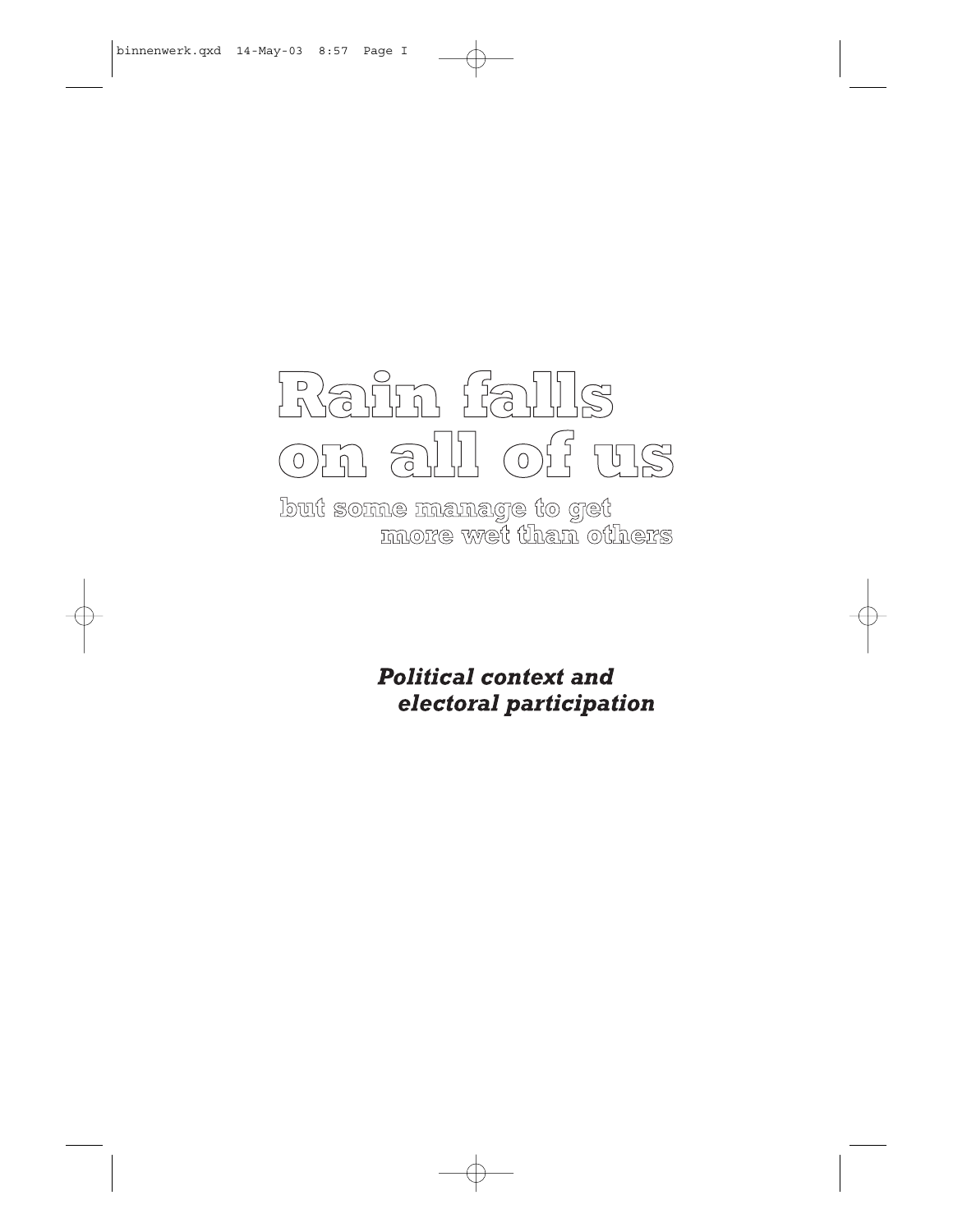ISBN 90 5170 717 7

 $\rightarrow$ 

The research was sponsored by the Netherlands Organization for Scientific Research (NWO), and the TMR network on Political Representation in Europe.

 $\overline{\mathbb{A}}$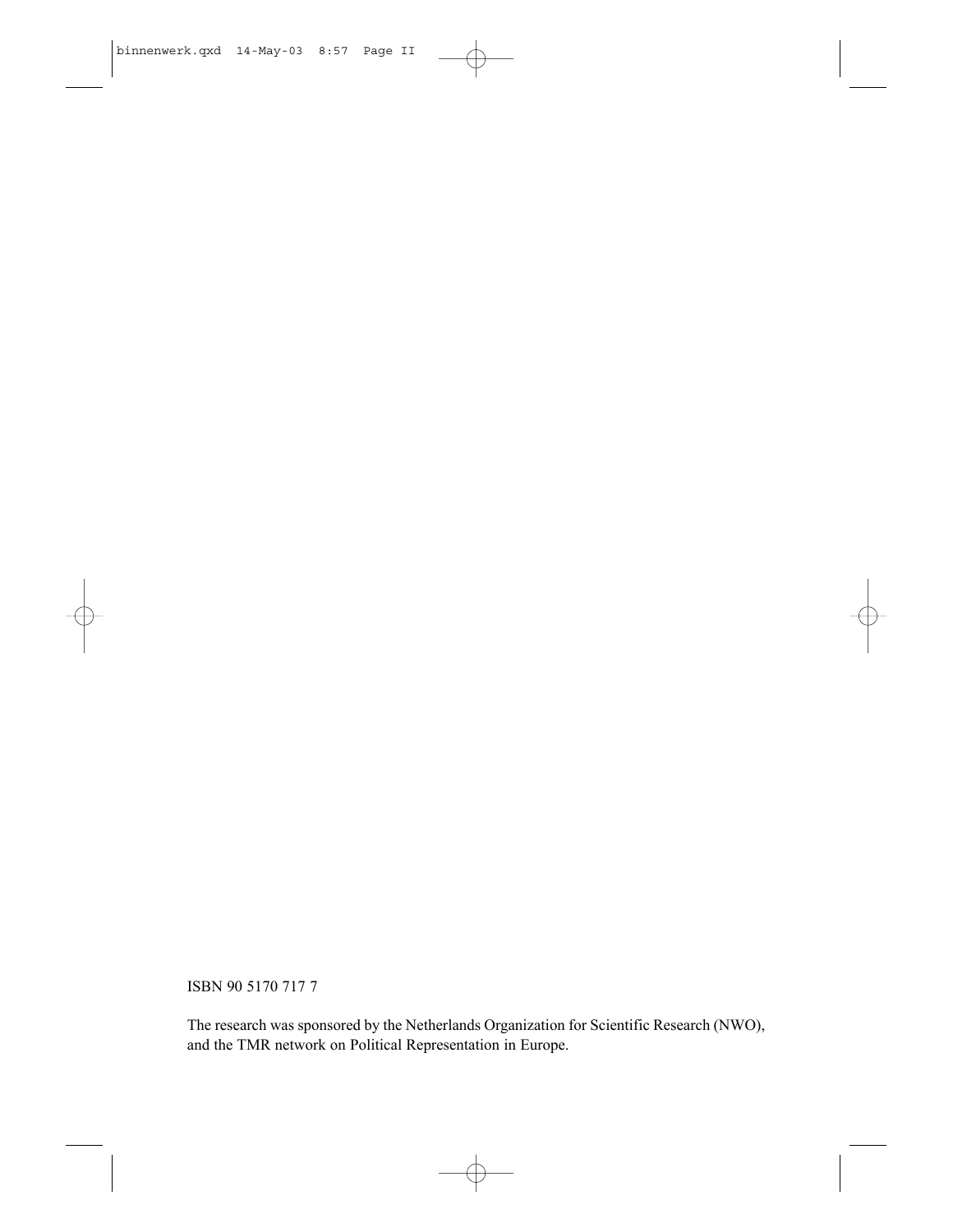# **RAIN FALLS ON ALL OF US**

Ŧ

(BUT SOME MANAGE TO GET MORE WET THAN OTHERS)

POLITICAL CONTEXT AND ELECTORAL PARTICIPATION

## ACADEMISCH PROEFSCHRIFT

ter verkrijging van de graad van doctor aan de Universiteit van Amsterdam op gezag van de Rector Magnificus prof. mr. P.F. van der Heijden ten overstaan van een door het college voor promoties ingestelde commissie, in het openbaar te verdedigen in de Aula der Universiteit

op maandag 30 juni 2003, te 13.00 uur

door Marcellinus Hendricus van Egmond

geboren te Edam

 $\overline{\mathbb{A}}$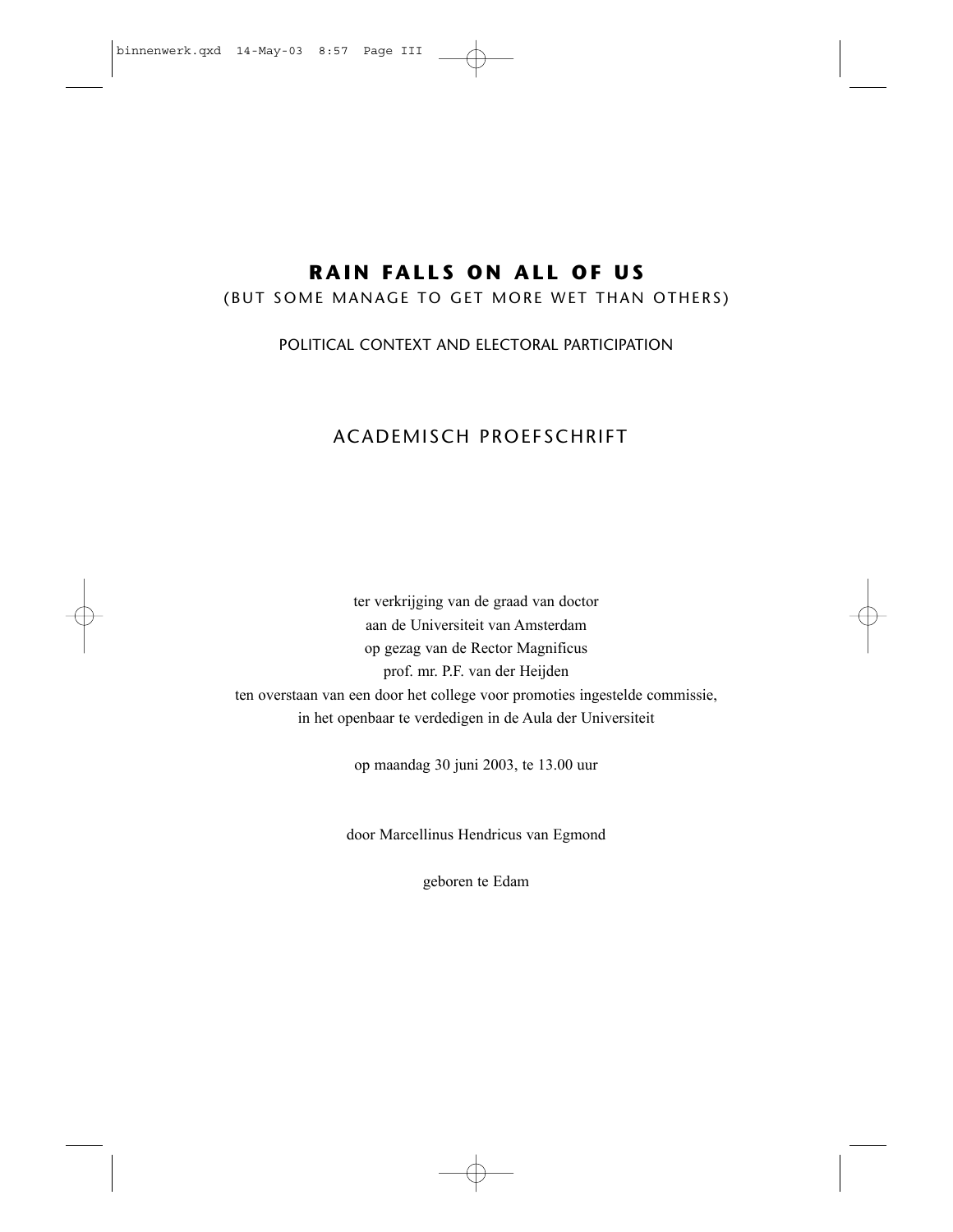Promotiecommissie:

Promotores: prof. dr. C. van der Eijk prof. dr. W.C. Ultee

 $\forall$ 

Overige leden: prof. dr. G. Irwin

prof. dr. M. Franklin prof. dr. H. Knippenberg dr. B. Niemöller prof. dr. H.A. Semetko

 $\overline{\mathbb{A}}$ 

Faculteit der Maatschappij- en Gedragswetenschappen

→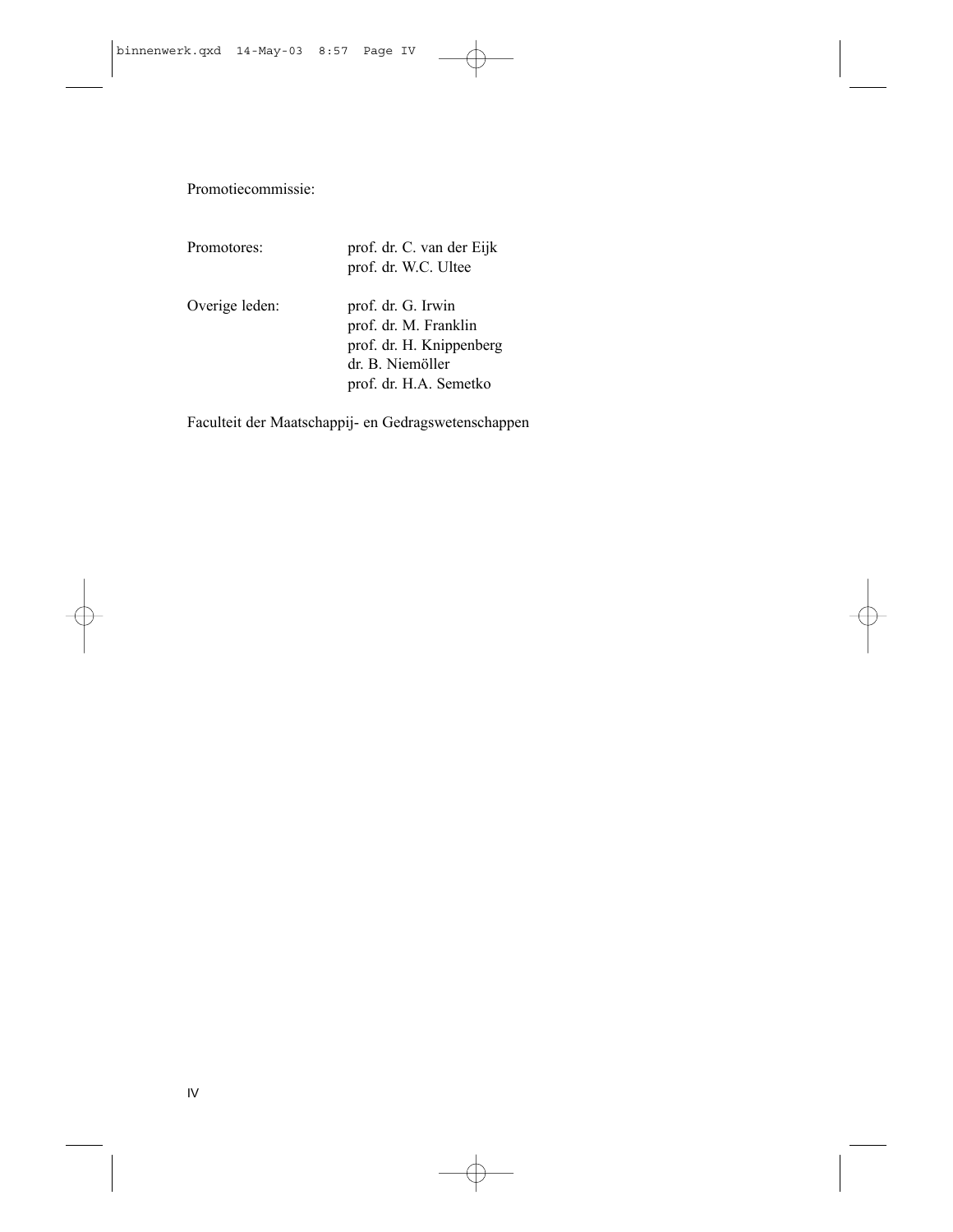

The making of this dissertation has been quite a journey. It took twice as long as planned, it took me to places I had never planned to live in, and it got me into contact with a lot of people that I'm glad I met (and a few others). Now that it's done, I can sincerely say that it's been well worth it.

A few people deserve special mentioning. Quite a few will go unmentioned here - as they probably know themselves, that is *not* because I do not appreciate what they've done for me. Daniel Dorling and Henrik Oscarsson helped me acquire data vital for the British and Swedish analyses. Pat Lyons was always available for advice on the intricacies of the English (and Gaelic) language, and came up with the three c's of electoral participation and closeness. I would like to thank them very much.

Nan Dirk de Graaf played a vital role in starting out this project, and in the beginning stages of what has eventually become this book. Although the project has turned out considerably different from its original plan, I want to thank him sincerely for the help he has given me. Wout Ultee was right there when I needed him - and had time to have a drink afterwards, which helped a lot when times got rough and the pressure mounted. And of course I want to thank Cees van der Eijk, the supervisor who not only got me into this, but also got me through it. His manic-didactic approach to political science, life and the universe as a whole has always been stimulating, if at times exhausting, and reminded me why I want to do this. In addition, he's also an extremely nice person, with interesting views on the connection between contextual influences on electoral participation and ice-skating.

Then there are those who helped me in a non-professional way. Rob and Sabine became very good friends in the time I spent in Nijmegen. Toril taught me everything there is to know about staying as an ex-pat in Dublin and Trondheim. CÈline and Anne gave me some invaluable insights into the female French mind, and Heinz and Marion never taught me much German - but that's all forgiven now. I'd like to thank Rob Johns for his insights into underrated and overrated bands, amongst other things.

The friends I have neglected in the manic last year(s) of finishing this dissertation will hopefully forgive me, eventually. And I know Dionne will forgive me if I promise her I will never write a dissertation again. Which I gladly do.

 $\rightarrow$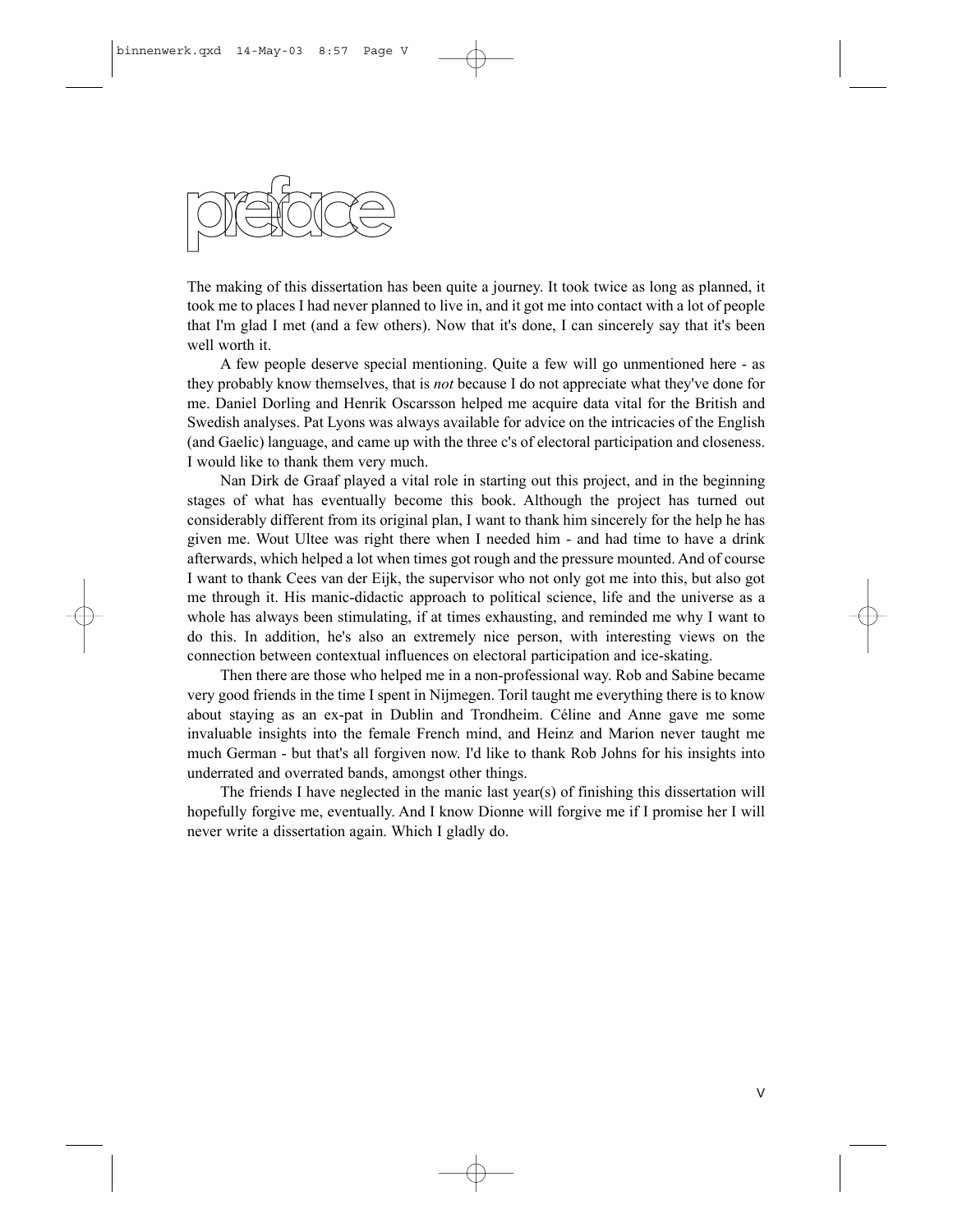VI

D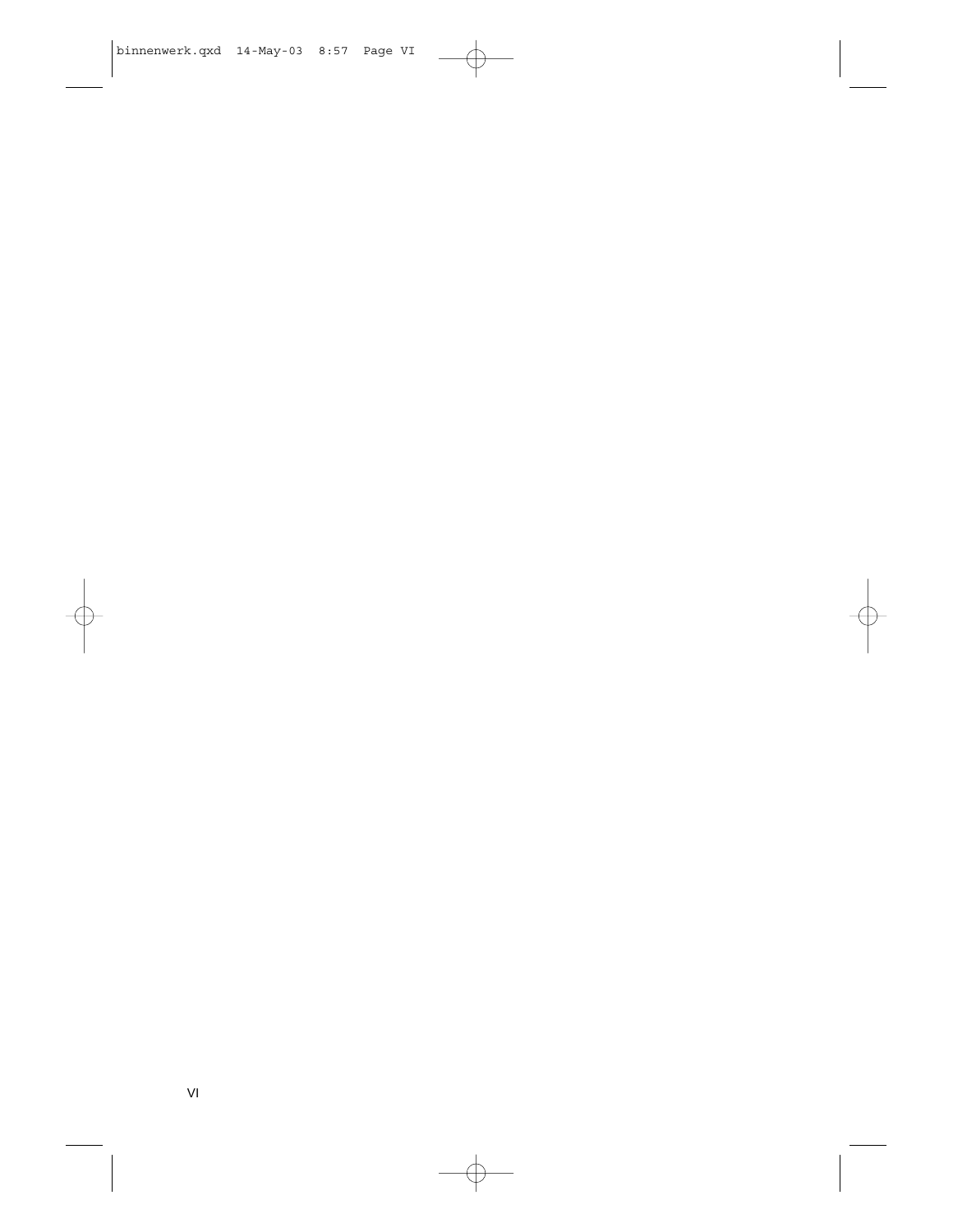

 $\rightarrow$ 

 $\overline{\phantom{a}}$ 

| List of Tables   |                                                                 | XI                      |  |  |  |  |
|------------------|-----------------------------------------------------------------|-------------------------|--|--|--|--|
| List of Figures  |                                                                 | XIII                    |  |  |  |  |
| <b>Chapter 1</b> | <b>Introduction Explaining Electoral Participation</b>          |                         |  |  |  |  |
| 1.1              | Who Votes?                                                      | $\mathbf{1}$            |  |  |  |  |
| 1.2              | Why Vote?                                                       | $\mathbf{1}$            |  |  |  |  |
| 1.3              | A Stable Vote?                                                  | $\overline{\mathbf{3}}$ |  |  |  |  |
| 1.4              | Placing the Individual within the Context                       | $\overline{7}$          |  |  |  |  |
| 1.5              | <b>Individualizing Context</b>                                  | $8\,$                   |  |  |  |  |
| 1.6              | Making Close Calls                                              | 9                       |  |  |  |  |
| <b>Chapter 2</b> | <b>Electoral Participation in the Netherlands:</b>              |                         |  |  |  |  |
|                  | <b>Individual and Contextual Influences</b>                     | 13                      |  |  |  |  |
| 2.1              | Introduction                                                    | 13                      |  |  |  |  |
| 2.1.1            | <b>Explaining Dutch Electoral Participation</b>                 | 14                      |  |  |  |  |
| 2.2              | A Model Incorporating Individual and Contextual Characteristics | 15                      |  |  |  |  |
| 2.2.1            | <b>Contextual Characteristics</b>                               | 15                      |  |  |  |  |
| 2.2.2            | <b>Individual Characteristics</b>                               | 18                      |  |  |  |  |
| 2.2.3            | Mediating the Context through the Individual                    | 19                      |  |  |  |  |
| 2.3              | Data and Operationalization                                     | 20                      |  |  |  |  |
| 2.4              | Predicting Individual Electoral Participation                   | 23                      |  |  |  |  |
| 2.4.1            | <b>Contextual Effects</b>                                       | 26                      |  |  |  |  |
| 2.4.2            | Individual-contextual Interactions                              | 26                      |  |  |  |  |
| 2.5              | <b>Predicting Turnout Levels</b>                                | 27                      |  |  |  |  |
| 2.6              | <b>Conclusions: Does Context Matter?</b>                        | 28                      |  |  |  |  |
| <b>Chapter 3</b> | <b>Rain Falls on All of Us</b>                                  |                         |  |  |  |  |
|                  | (But Some Manage to Get More Wet than Others)                   |                         |  |  |  |  |
|                  | <b>Individual Variation in Contextual Effects</b>               | 31                      |  |  |  |  |
| 3.1              | The Need for Context                                            | 32                      |  |  |  |  |
| 3.2              | What Context, and What Effect?                                  | 37                      |  |  |  |  |
| 3.2.1            | <b>Concurrent Elections</b>                                     | 37                      |  |  |  |  |
| 3.2.2            | <b>Sunday Voting</b>                                            | 38                      |  |  |  |  |
| 3.2.3            | Closeness of the Election                                       | 39                      |  |  |  |  |
| 3.3              | When Theory Meets Practice                                      | 40                      |  |  |  |  |
| 3.3.1            | Methodological Considerations                                   | 40                      |  |  |  |  |
| 3.3.2            | <b>Empirical Complications</b>                                  | 41                      |  |  |  |  |
| 3.4              | Up Close, and Personal: a Close Election Race                   | 43                      |  |  |  |  |

 $\overline{\mathbb{A}}$ 

 $\overline{\phantom{0}}$ 

Y

Ξ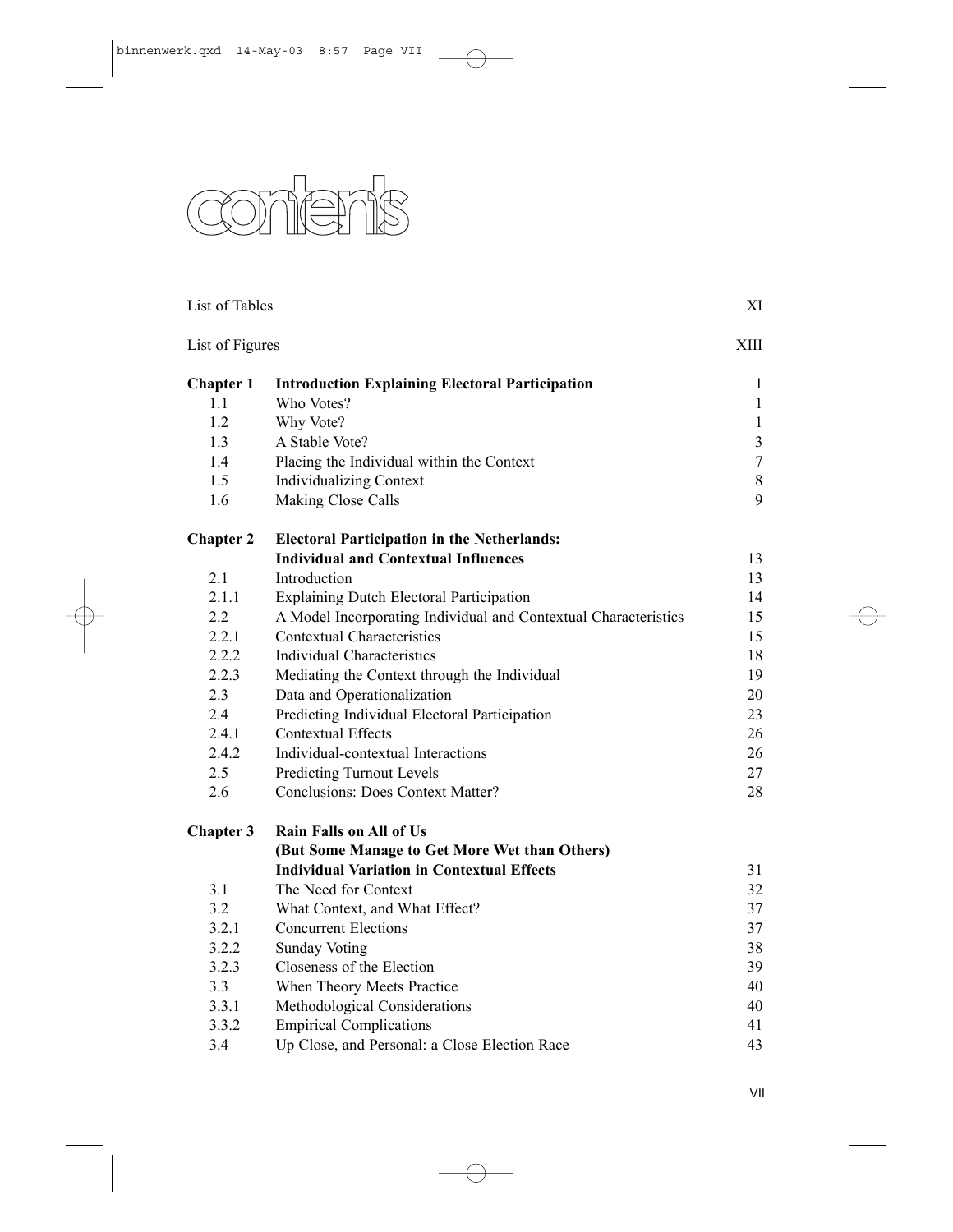| 3.4.1            | Categorizing Voters: the Convinced Voters                     | 44  |
|------------------|---------------------------------------------------------------|-----|
| 3.4.2            | The Confounded voters                                         | 44  |
| 3.4.3            | The Condemned Voters                                          | 45  |
| 3.5              | Conclusions                                                   | 46  |
| <b>Chapter 4</b> | <b>Different Races, Different Outcomes?</b>                   |     |
|                  | Assessing the Influence of Closeness at Aggregate Level       | 49  |
| 4.1              | Why More Turnout in Close Elections?                          | 50  |
| 4.2              | Determining the Closeness of the Election                     | 52  |
| 4.2.1            | Close Enough?                                                 | 53  |
| 4.2.2            | <b>Measuring Closeness</b>                                    | 54  |
| 4.3              | Different Countries, Different Races                          | 56  |
| 4.3.1            | U.S. Presidential Elections                                   | 57  |
| 4.3.2            | Great Britain                                                 | 60  |
| 4.3.3            | Calling a Multi-party Race - The Netherlands                  | 61  |
| 4.3.4            | Ireland: One or More Parties?                                 | 62  |
| 4.3.5            | A Scandinavian Two-bloc Race                                  | 64  |
| 4.3.6            | Germany: a Race between Parties or Coalitions?                | 66  |
| 4.4              | <b>Comparing Closeness</b>                                    | 68  |
| 4.4.1            | Defining Closeness                                            | 72  |
| 4.4.2            | What Makes Closeness Work?                                    | 72  |
| 4.5              | Discussion                                                    | 74  |
| 4.5.1            | Reading Opinion Polls                                         | 74  |
| 4.5.2            | <b>Analytical Limitations</b>                                 | 75  |
| 4.5.3            | A Further Look at Closeness                                   | 76  |
| <b>Chapter 5</b> | <b>Closeness and Electoral Participation in Great Britain</b> | 77  |
| 5.1              | Closeness of Elections in Britain                             | 77  |
| 5.1.1            | What is the Race?                                             | 77  |
| 5.1.2            | Double Vision?                                                | 78  |
| 5.1.3            | Who is Affected?                                              | 79  |
| 5.2              | Analysis                                                      | 80  |
| 5.2.1            | The Model - Theory and Expectations                           | 82  |
| 5.2.2            | <b>Outcomes - National Level</b>                              | 85  |
| 5.2.3            | Outcomes - Constituency Level                                 | 89  |
| 5.2.4            | Cross-level Interactions                                      | 91  |
| 5.3              | Predicting Electoral Participation                            | 95  |
| 5.3.1            | High versus Low Involvement                                   | 97  |
| 5.4              | Predicting Turnout Levels                                     | 98  |
| 5.5              | Conclusions                                                   | 100 |
| <b>Chapter 6</b> | Sweden                                                        | 103 |
| 6.1              | Who is Affected?                                              | 104 |
| 6.2              | Data                                                          | 105 |
| 6.3              | Analysis                                                      | 107 |
|                  |                                                               |     |

 $\overline{\phantom{0}}$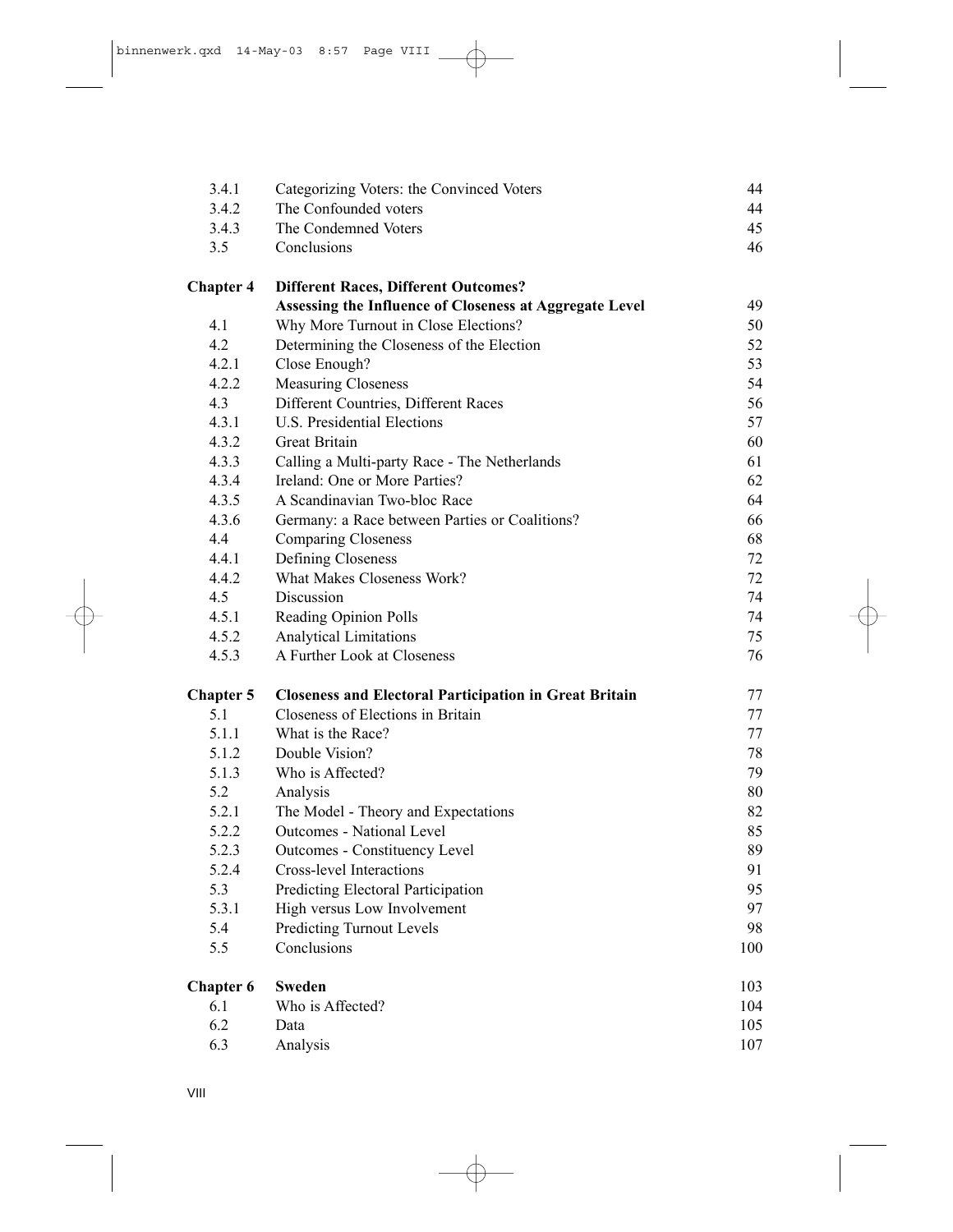| 6.4               | Predicting Electoral Participation                      | 111 |
|-------------------|---------------------------------------------------------|-----|
| 6.4.1             | High versus Low Involvement                             | 113 |
| 6.5               | <b>Predicting Turnout Levels</b>                        | 115 |
| 6.6               | Conclusions                                             | 116 |
| <b>Chapter 7</b>  | <b>Conclusions and Discussion: What About the Rain?</b> | 119 |
| 7.1               | Context and Individual - a Close Enough Look?           | 119 |
| 7.1.1             | Explaining Between-country Differences                  | 122 |
| 7.2               | Who may be Affected?                                    | 123 |
| 7.3               | Conceptualizing Political Context                       | 125 |
| <b>Appendix</b>   |                                                         | 127 |
|                   | Variables and Data                                      | 127 |
|                   | The Netherlands                                         | 127 |
|                   | <b>Great Britain</b>                                    | 129 |
|                   | Sweden                                                  | 131 |
| <b>References</b> |                                                         | 137 |
| Samenvatting      |                                                         | 143 |

 $\overline{\phantom{a}}$ 

 $\mathbb {P}$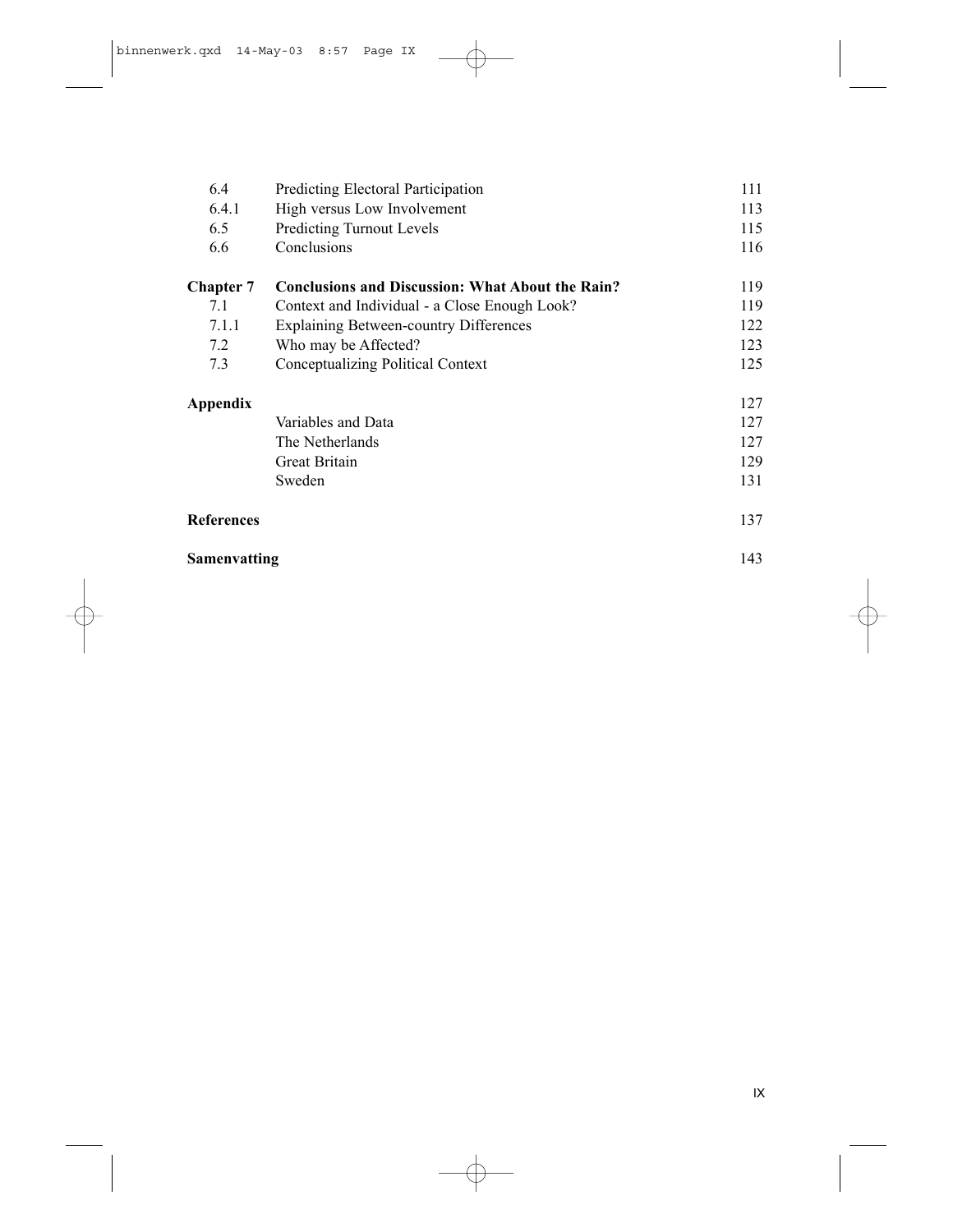X

 $\rightarrow$ 

 $\mathbb {P}$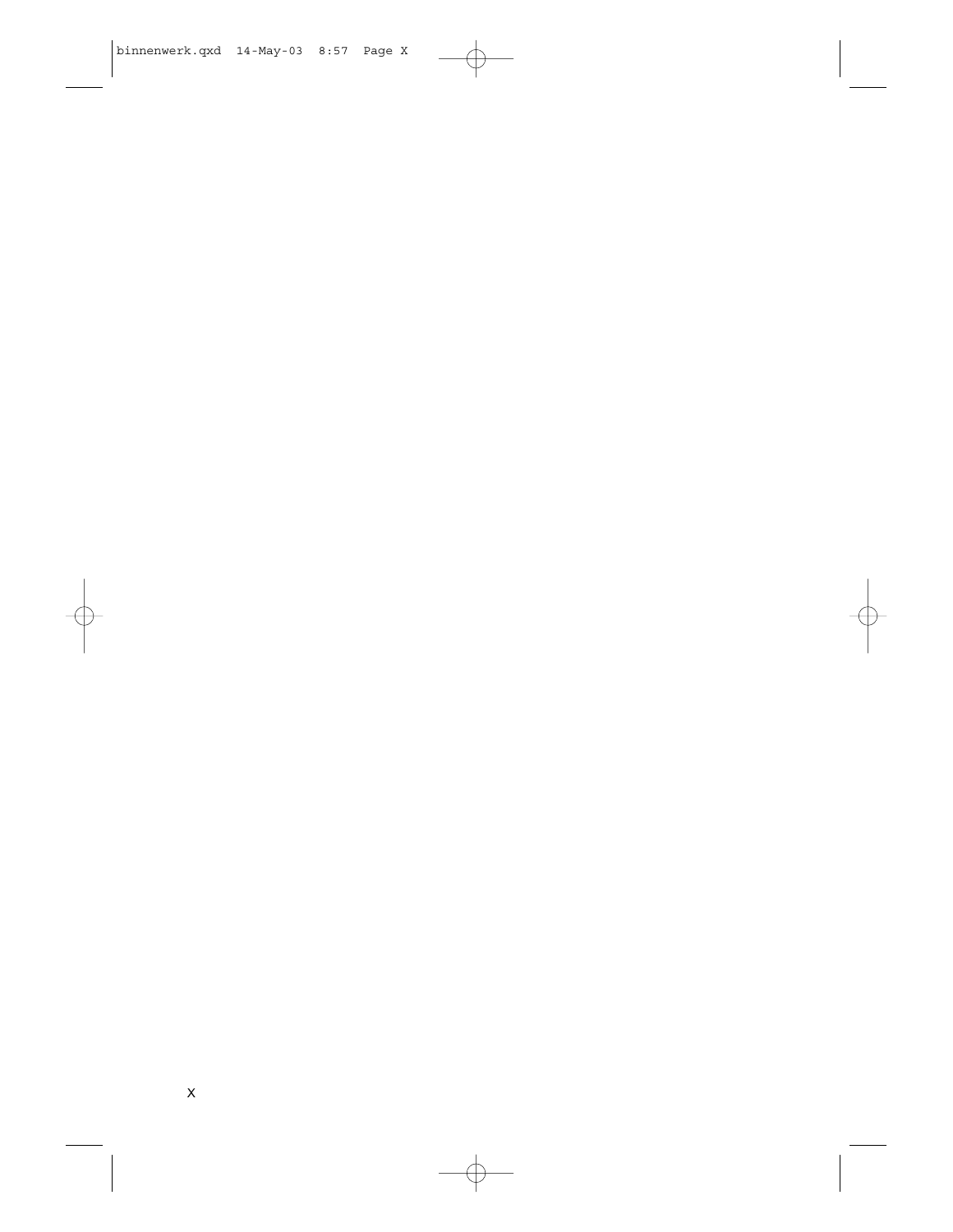# Is of tobles

 $\rightarrow$ 

| Table 2-1  | The Netherlands - Turnout Figures for Parliamentary Elections,      |    |
|------------|---------------------------------------------------------------------|----|
|            | 1971-1998 (percentages)                                             | 14 |
| Table 2-2  | The Netherlands - Values of Contextual Characteristics              |    |
|            | for the Period 1971-1998                                            | 22 |
| Table 2-3: | The Netherlands - Logistic Regression of Electoral Participation,   |    |
|            | 1971-1998 (robust standard errors)                                  | 24 |
| Table 2-4  | The Netherlands - Turnout (percentages), Actual and Predicted by    |    |
|            | Individual and Context & Individual Model and Average Absolute      |    |
|            | Deviance from Actual Turnout (percentage points)                    | 27 |
| Table 3-1  | Voter Categorization - Expected Motivational Influence of Closeness | 45 |
| Table 5-1  | Great Britain - Turnout Figures in Parliamentary Elections,         |    |
|            | 1970-1997 (percentages)                                             | 77 |
| Table 5-2  | Great Britain - Categories of Voters per Election at National Level |    |
|            | (percent of sample)                                                 | 80 |
| Table 5-3  | Great Britain - Categories of Voters per Election at Constituency   |    |
|            | Level (percent of sample)                                           | 81 |
| Table 5-4  | Great Britain - Degree of Closeness at National and Constituency    |    |
|            | Level (percentages)                                                 | 82 |
| Table 5-5  | Great Britain - Traditional Model vs. Individual Context Model      |    |
|            | (national level)                                                    | 86 |
| Table 5-6  | Great Britain - Constituency and National Level Analysis            | 90 |
| Table 5-7  | Great Britain - Possible National/Constituency-level Interactions,  |    |
|            | Percentages of Respondents in Total Sample                          | 92 |
| Table 5-8  | Great Britain - National Level Convinced/Constituency Level         |    |
|            | Convinced Interaction (condensed table)                             | 93 |
| Table 5-9  | Great Britain - National Level Convinced/Constituency Level         |    |
|            | Condemned Interaction (condensed table)                             | 94 |
| Table 5-10 | Great Britain - Turnout (percentages), Actual and Predicted by      |    |
|            | Traditional and Individual Context Model and Average Absolute       |    |
|            | Deviance from Actual Turnout (percentage points)                    | 99 |

 $\overline{\triangle}$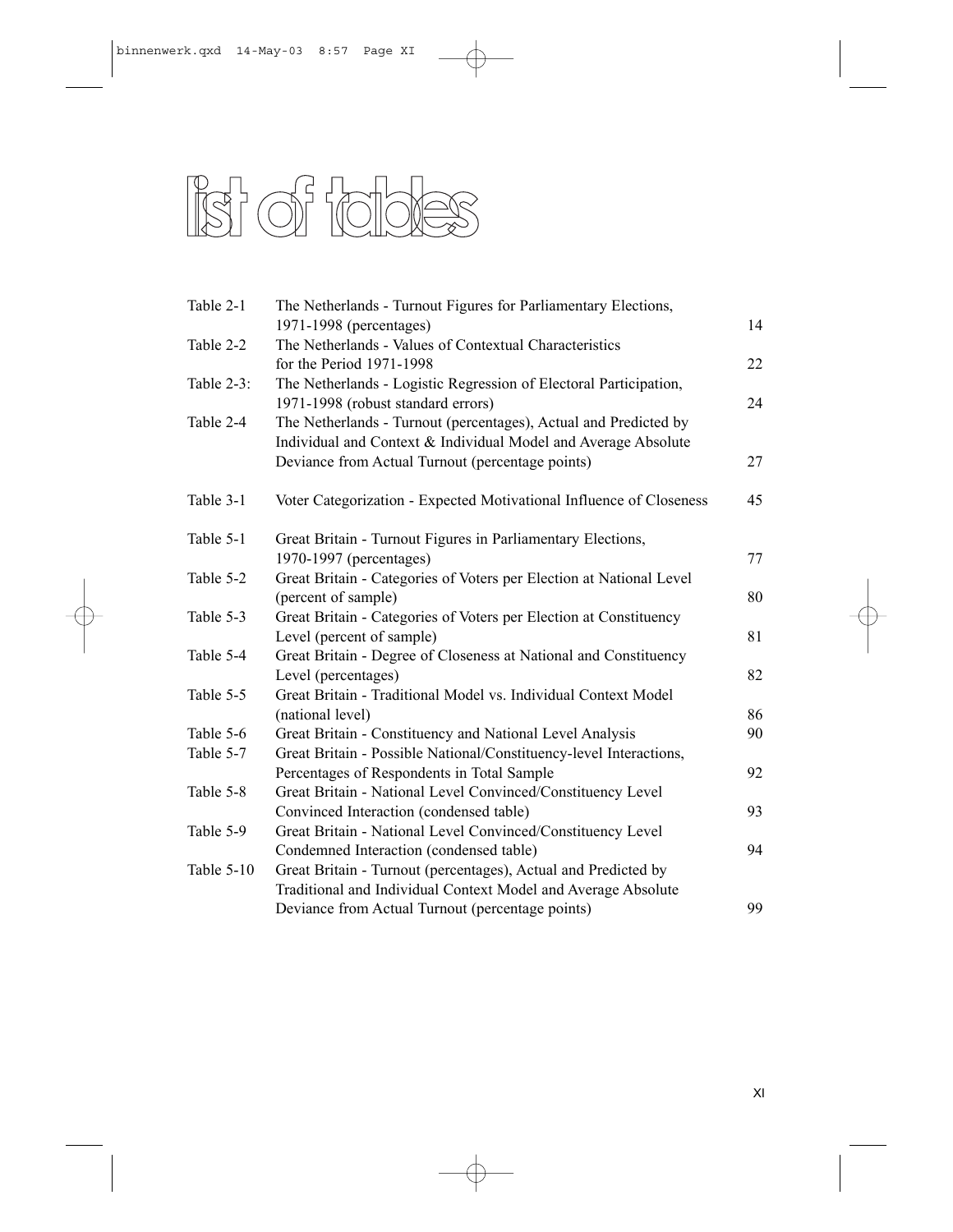| Table 6-1 | Sweden - Turnout Figures for Parliamentary Elections,          |     |  |  |  |  |
|-----------|----------------------------------------------------------------|-----|--|--|--|--|
|           | 1979-1998 (percentages)                                        | 104 |  |  |  |  |
| Table 6-2 | Sweden - Frequencies of Convinced, Confounded and Condemned    |     |  |  |  |  |
|           | Voters versus Base Category (percentages)                      | 106 |  |  |  |  |
| Table 6-3 | Sweden - Degree of Closeness (in polls and actual) and Turnout | 107 |  |  |  |  |
| Table 6-4 | Sweden - Closeness and Electoral Participation, 1979-1998      | 108 |  |  |  |  |
| Table 6-5 | Sweden - Closeness and Electoral Participation 1979-1998,      |     |  |  |  |  |
|           | including Party Attachment                                     | 110 |  |  |  |  |
| Table 6-6 | Sweden - Turnout (percentages), Actual and Predicted by        |     |  |  |  |  |
|           | Traditional and Individual-context Model and Average Absolute  |     |  |  |  |  |
|           | Deviance from Actual Turnout (percentage points)               | 115 |  |  |  |  |
| Table 1   | The Netherlands - DPES Studies Overview                        | 127 |  |  |  |  |
| Table 2   | Great Britain - BES Studies Overview                           | 129 |  |  |  |  |
| Table 3   | Sweden - Swedish Election Studies Overview                     | 131 |  |  |  |  |
| Table 4   | Great Britain - Closeness at Constituency Level per Election.  | 133 |  |  |  |  |
| Table 5   | Great Britain - National/Constituency Level Interactions       | 134 |  |  |  |  |
| Table 6   | Great Britain - Prediction Model                               | 135 |  |  |  |  |
| Table 7   | Sweden - Prediction Model                                      | 136 |  |  |  |  |

 $\mathbb {P}$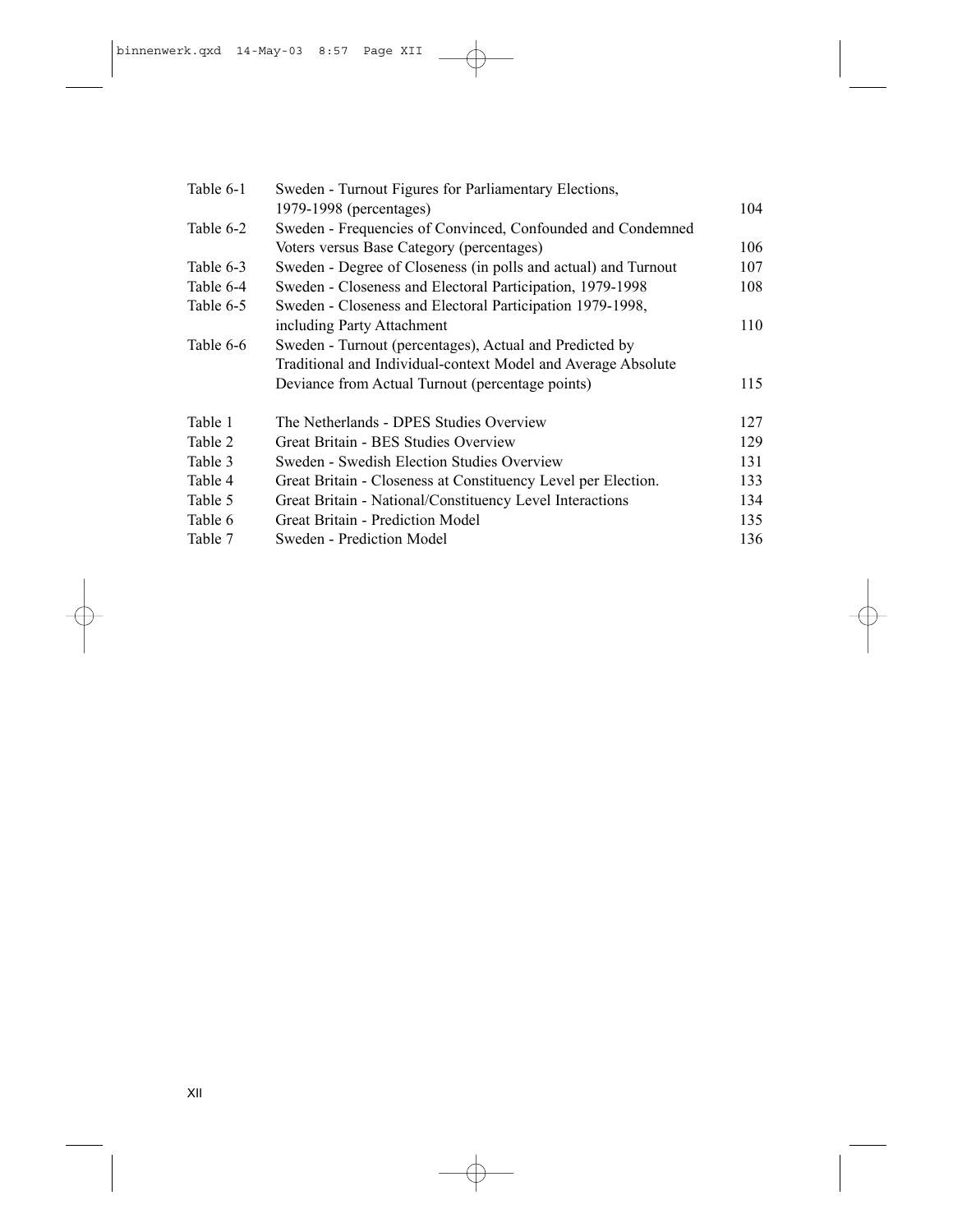

 $\rightarrow$ 

 $\overline{\phantom{0}}$ 

Y

| Figure 1-1  | Turnout Rates - Sweden, the Netherlands and Great Britain,      |    |
|-------------|-----------------------------------------------------------------|----|
|             | Parliamentary Elections 1970-2000                               | 3  |
| Figure 1-2  | Turnout - Sweden, the Netherlands and Great Britain             |    |
|             | Compared, Parliamentary Elections between 1970 and 2000.        | 5  |
| Figure 2-1  | The Netherlands - Predicted Turnout Levels, Deviation from      |    |
|             | <b>Actual Turnout</b>                                           | 28 |
| Figure 3-1  | Electoral Participation and Turnout Explained by                |    |
|             | <b>Individual Characteristics</b>                               | 32 |
| Figure 3-2  | Turnout Explained by Contextual Characteristics                 | 33 |
| Figure 3-3  | Electoral Participation and Turnout Explained by                |    |
|             | Individual and Contextual Characteristics                       | 34 |
| Figure 3-4  | Electoral Participation and Turnout Explained by Individual     |    |
|             | and Contextual Characteristics, Allowing for Individual         |    |
|             | Variation in Contextual Influence                               | 36 |
| Figure 4-1  | Effects of a Close Election Race                                | 51 |
| Figure 4-2  | Closeness and Turnout - Hypothesized Relationship               | 54 |
| Figure 4-3  | <b>USA</b> - Presidential Elections                             | 58 |
| Figure 4-4  | USA - Turnout per State in 2000 Presidential Elections Compared |    |
|             | to 1996 Turnout, Battleground versus Non-Battleground States    | 59 |
| Figure 4-5  | Great Britain - Two Largest Parties                             | 60 |
| Figure 4-6  | The Netherlands - Two Largest Parties                           | 61 |
| Figure 4-7  | The Netherlands - Parties and Coalitions                        | 62 |
| Figure 4-8  | Ireland - Fianna Fáil vs. 50%                                   | 63 |
| Figure 4-9  | Sweden - Two Blocs                                              | 65 |
| Figure 4-10 | Norway - Two Blocs                                              | 65 |
| Figure 4-11 | Germany - Two Largest Parties                                   | 66 |
| Figure 4-12 | Germany - Coalition vs. 50%                                     | 67 |
| Figure 4-13 | Closeness and Turnout - Between-Countries Comparison            | 69 |
| Figure 4-14 | Closeness and Turnout - Deviation from Average Country Turnout  | 71 |

 $\overline{\overline{}}$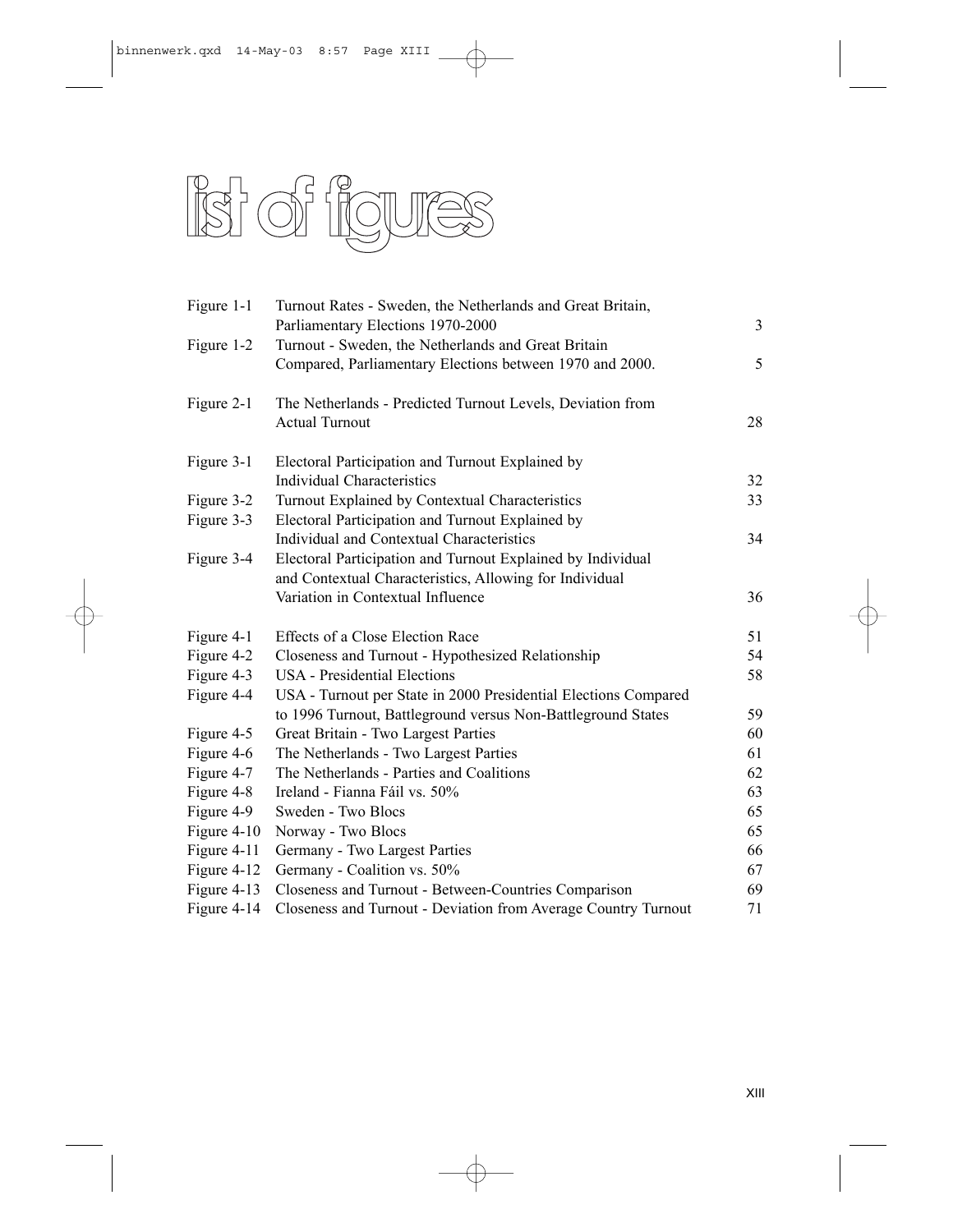| Great Britain - Predicted Chance to Vote for Different Categories    |     |
|----------------------------------------------------------------------|-----|
| of Voters, and Deviation from Chance Predicted for Base              |     |
| <b>Category Voters</b>                                               | 96  |
| Great Britain - Predicted Chance to Vote for Different Categories    |     |
| of Voters with High Involvement, and Deviation from Chance           |     |
| Predicted for Base Category Voters with High Involvement             | 97  |
| Great Britain - Predicted Chance to Vote for Different Categories of |     |
| Voters with Low Involvement, and Deviation from Chance               |     |
| Predicted for Base Category Voters with Low Involvement              | 98  |
| Great Britain -                                                      |     |
| Predicted Turnout Levels, Deviation from Actual Turnout              | 100 |
| Sweden - Predicted Chance to Vote for Different Categories of        |     |
| Voters, and Deviation from Chance Predicted for Base                 |     |
| Category Voters                                                      | 112 |
| Sweden - Predicted Chance to Vote for Different Categories of        |     |
| Voters with High Involvement, and Deviation from Chance              |     |
| Predicted for Base Category Voters with High Involvement             | 113 |
| Sweden - Predicted Chance to Vote for Different Categories of Voters |     |
| with Low Involvement, and Deviation from Chance Predicted            |     |
| for Base Category Voters with Low Involvement                        | 114 |
| Sweden - Predicted Turnout Levels, Deviation from Actual Turnout     | 116 |
|                                                                      |     |

 $\overline{\phantom{0}}$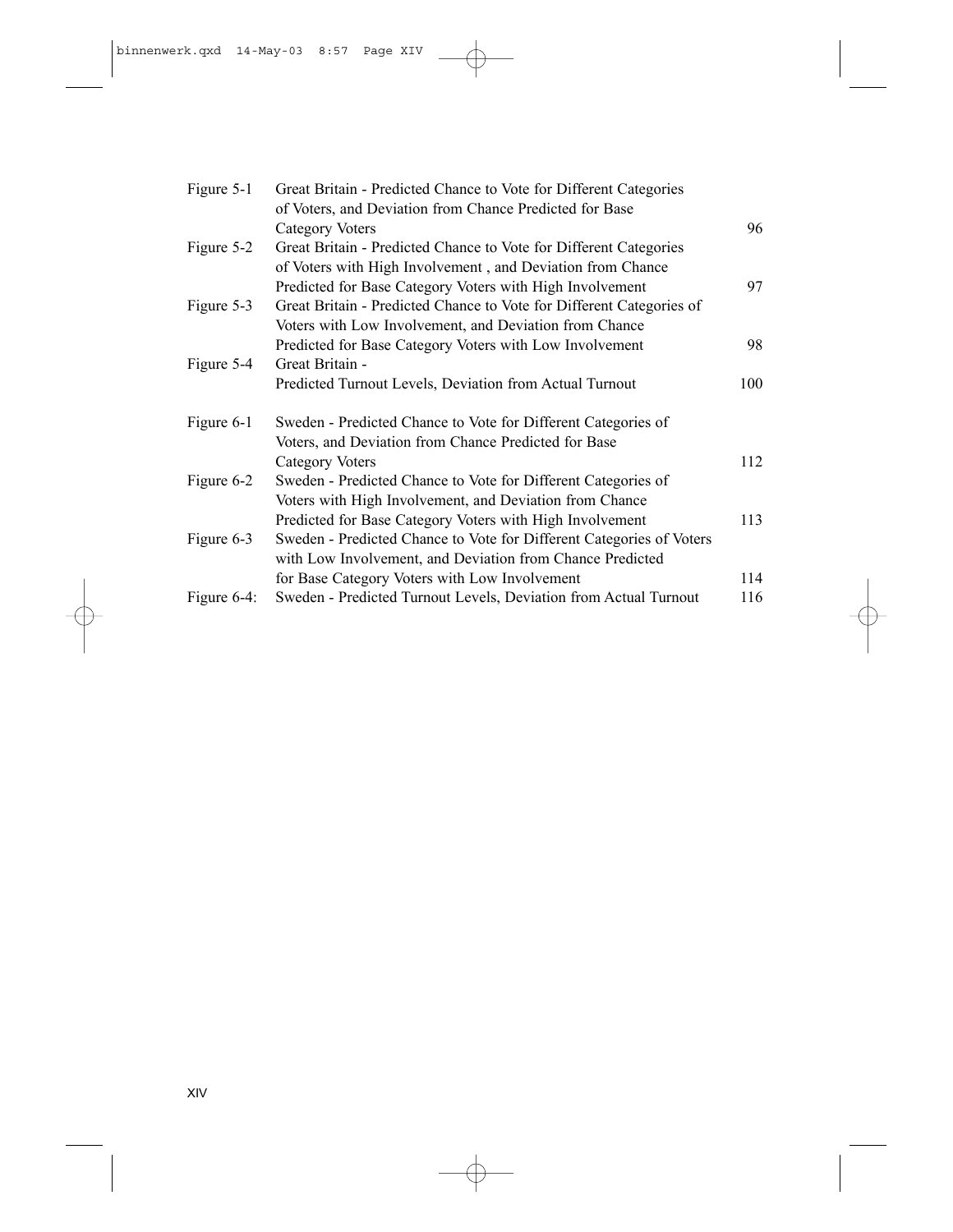XV

 $\overline{\phantom{0}}$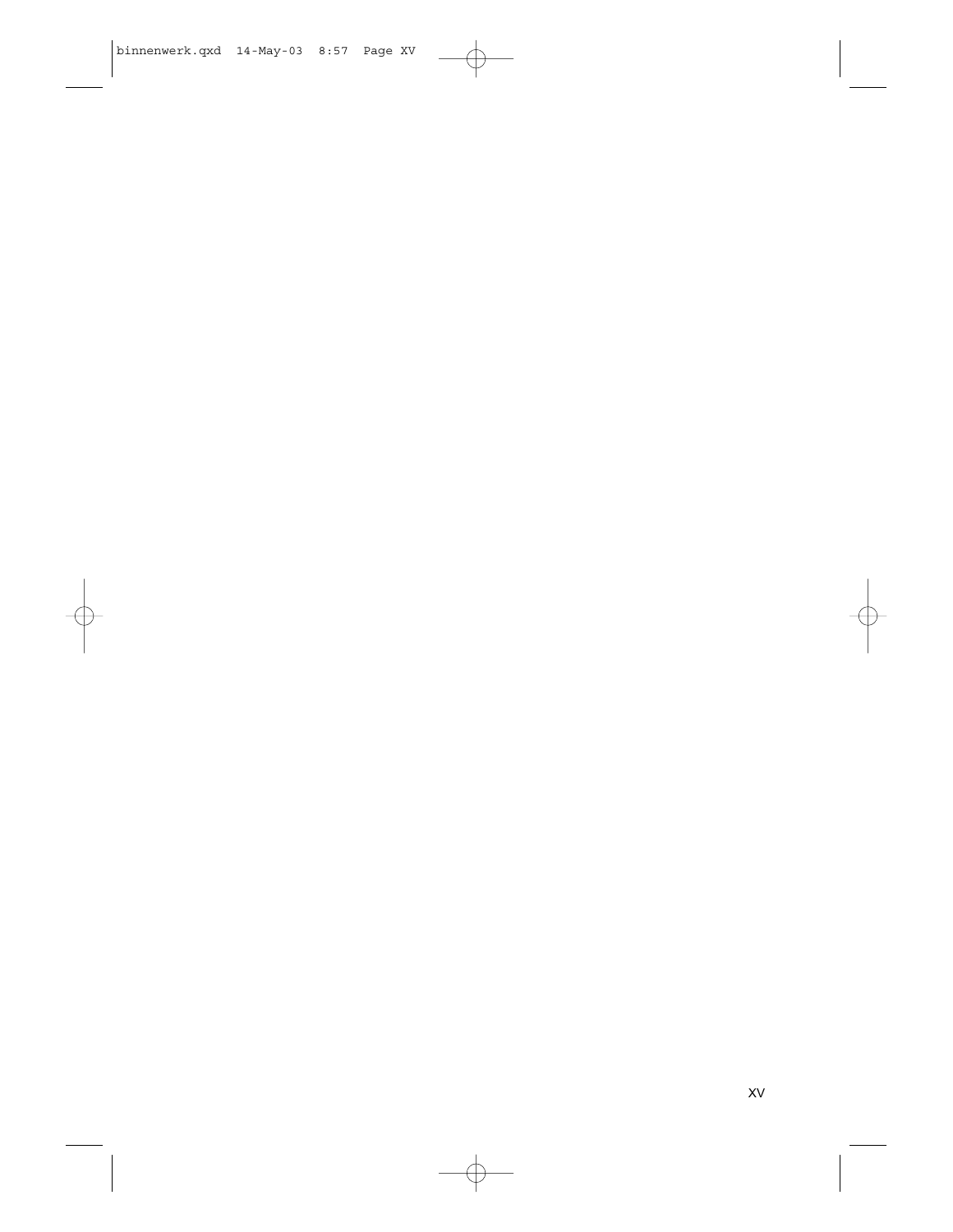XVI

 $\rightarrow$ 

 $\overline{\phantom{0}}$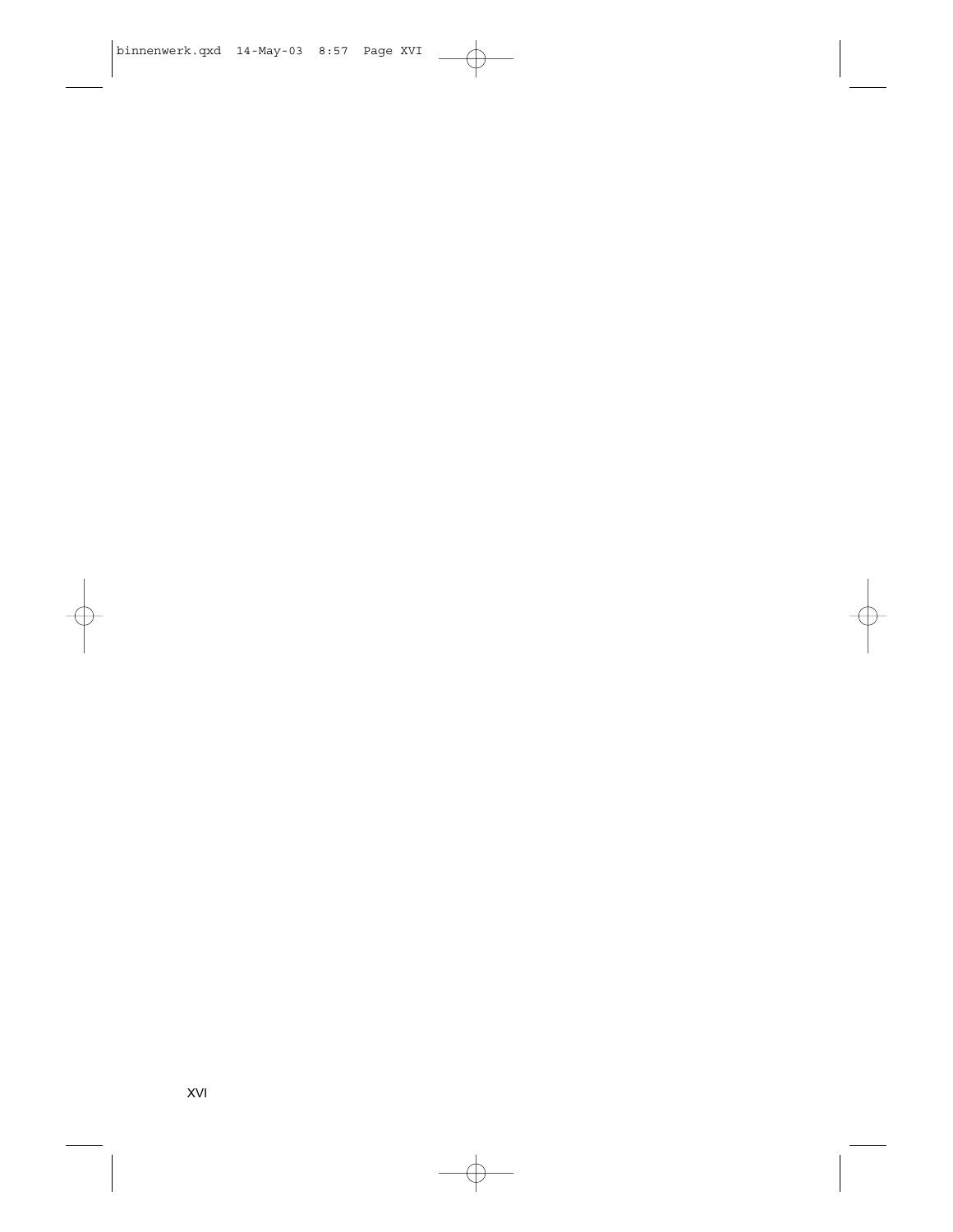

## **Introduction Explaining Electoral Participation**

This book is not about weather forecasts, the impact of rain on the individual or the influence of the greenhouse effect on worldwide precipitation patterns. Sincere apologies to all who have read the title, yet not the subtitle. This book is about electoral participation, and how the characteristics of an election may affect the individual voter's decision to participate or not<sup>1</sup>.

Electoral participation is a widely studied subject, so one might justifiably wonder what this study aims to add to all that's been said before. This chapter outlines the added insight into the understanding of electoral participation this research intends to offer.

## 1.1 Who Votes?

If voting is of concern, the obvious first question is: who votes in elections? Not everybody votes: some vote at every election, while others never vote. And then there are those who vote sometimes, but not always. Especially this latter, may-or-may-not-vote group will be of special interest for this research. What may explain that people participate in one election, but not another?

There is a substantial amount of literature that explains to us why people do vote. The typical approach is to investigate participation in election Y, held in country Z by using information on individual voters, typically collected in a large-scale survey at the time of the election. The data are entered in an analytical model, and the best predictors for electoral participation are revealed. A typical analysis may show that young people vote less frequently than older people, while the higher educated show a high tendency to vote, compared to lower educated. Frequent churchgoers tend to vote more often than the less religiously persuaded, while politically interested voters show an unsurprisingly higher chance to participate than those who indicate that they care less about politics. A similar pattern is often detected for political efficacy. Union membership frequently proves a positive indicator for electoral participation, while gender sometimes make a difference in the rate of participation as well. Depending on information gathered through the election survey, even more predictors of participation can be determined. Income, party identification, and even marital status, class or social economic status are but a few.

## 1.2 Why Vote?

Why then do the higher educated vote more often than lower educated? Why does a frequent act of religious worship instigate people to vote? Why would the frequent reading of a

<sup>1</sup> Throughout this work, referring to the electorate as 'voters and non-voters' will become tedious and tiresome. Therefore, the term 'voters' will be used throughout to refer to voters and non-voters alike. This means that with the term 'voter' a prospective voter is meant; a member of the electorate, eligible to vote, who, come Election Day, may or may not turn out to cast a vote. Where specifically 'voters' or 'non-voters' is meant, this will be made clear in the text.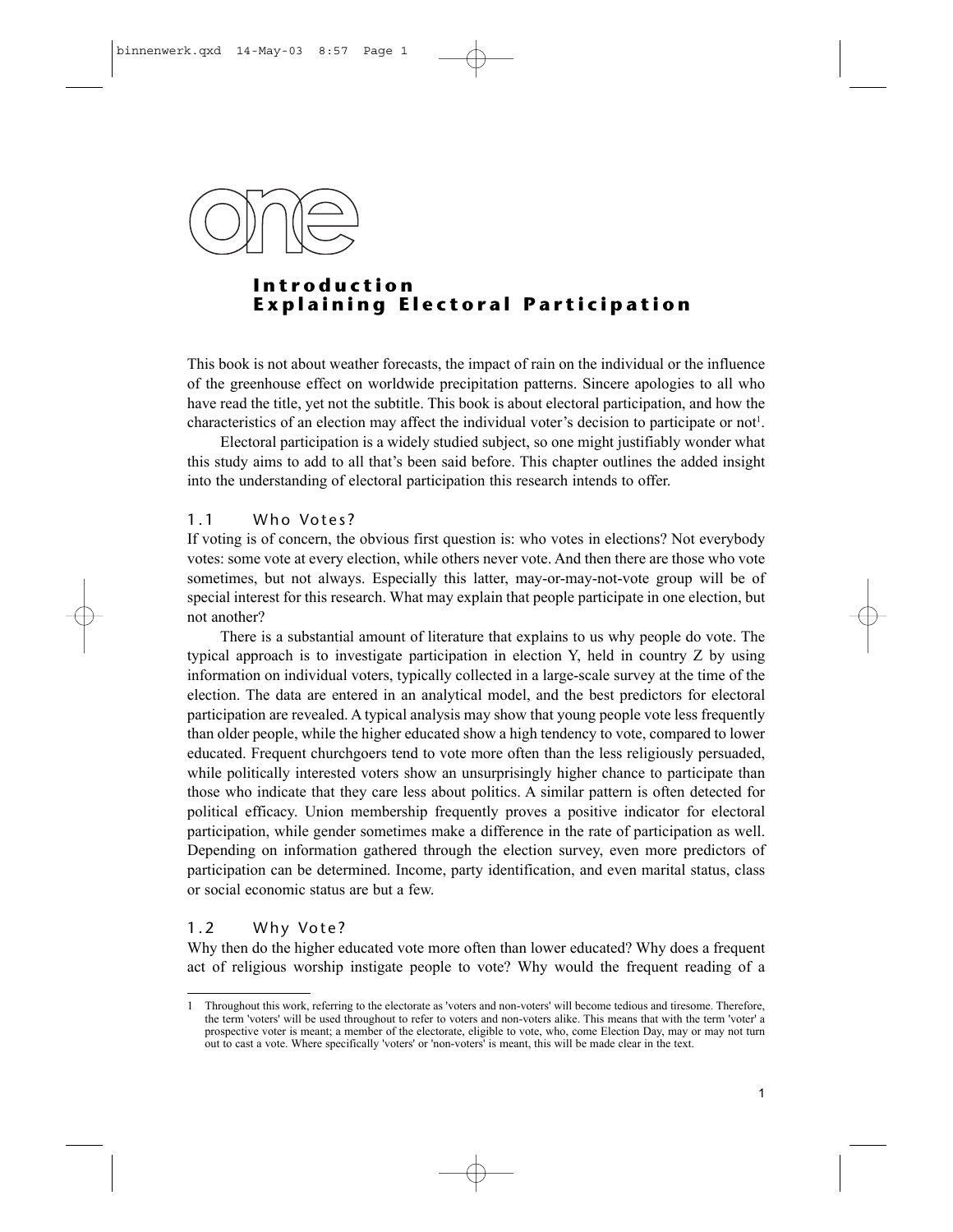newspaper, or discussing the affairs of the day with others encourage someone to take the trouble of voting on Election Day? To answer that, it is helpful to take the pros and cons of voting into account. Voting can be more or less troublesome, and it can be more or less attractive. The direct benefit of voting is obvious: taking part in determining the course of the country. How large this benefit is depends on several factors, one of which is the perception people have of the degree to which politics is actually able to steer the course of events in a country, or the degree to which they believe politicians will take the average voter's opinion for granted. Such factors may limit the benefit of voting. Benefits of voting, sometimes less obvious, can be thought of as well. If one is part of a community where electoral participated is highly valued, participation in an election may offer a chance to identify with that community. I vote, because I am part of and care for this community.

On the other hand, voting takes effort as well. The most obvious effort is perhaps the time it takes to go out to the voting booth. That may be more to ask of someone who works 80 hours a week than of a part time employee, just as it may be more to ask of a remote farmer than of a city dweller not two steps away from the polling station. And that's leaving rain or shine still out of the equation. But other costs of voting exist as well. To make a choice for a party or candidate, information on the vote options is required. That information may be collected through a thorough examination of newspapers, election broadcasts and party manifestos. But shortcuts may also be taken. If a trusted source, which could be anyone ranging from a life partner to the vicar or the union leader, says Party X is the best option, reaching a decision becomes a far less strenuous affair.

Milbrath and Goel use the terms *facilitative* and *motivational* to distinguish between individual characteristics that facilitate or motivate people to participate in an election (Milbrath & Goel, 1979). Facilitative factors influence the amount of effort that a voter has to overcome to partake in the election. Examples can be cognitive skills, or access to information regarding the elections. Education can thus function as a facilitative factor, as can religion or union membership, when respected leaders give cues for best possible vote options.

Motivational factors influence the amount of effort a voter is willing to overcome to participate in an election. One potential positive motivational factor is group membership. Some social groups perceive voting as a civic duty, and will place a positive incentive on electoral participation, or, adversely, condemn electoral abstention. Examples of such groups are certain religious denominations, socio-political associations such as political parties or labor unions or the higher educated. For members of these groups voting may be a way to express that they belong to the group. As Durkheim (1897) argued, people will abide to social norms, depending on their level of integration into social groups. Conversely, a strong belief that politicians will do as they please irrespective of electoral outcomes certainly lowers the benefits of voting, and diminishes a person's inclination to participate. Political cynicism and efficacy are thus characteristics that affect an individual's motivation to vote.

Facilitative factors thus raise or lower the barriers to voting, while motivation factors influence the willingness of a voter to overcome those barriers. Although the notion of facilitative and motivational factors may be useful to understand how certain individual characteristics work to influence the likelihood to vote, the system is not perfect. There are characteristics that contain both facilitative and motivational aspects. Education, to give an example, helps lowering information costs by making political news and information easier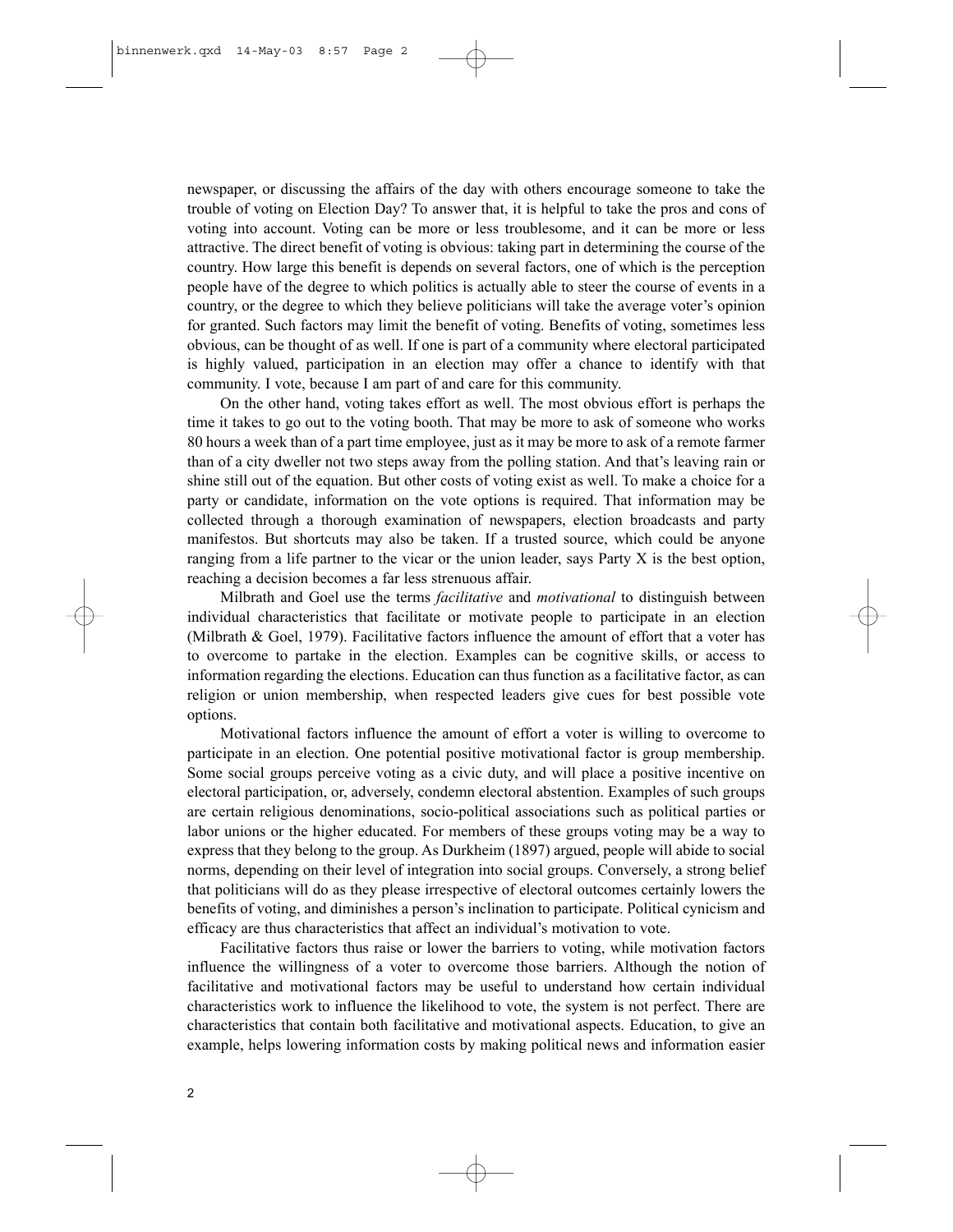to process (facilitative) while it may also work to ingrain civic norms that value electoral participation, making voting per se an appreciated act (motivational). Being less than perfect, the notion of facilitative and motivational factors still provides a useful insight in the logic of voting.

## 1.3 A Stable Vote?

Let us return to the stereotypical analysis of voting presented above. It was aimed at explaining electoral participation in election Y in country Z. What now, if time passes, and another election presents itself? Well, again typically speaking, another analysis is performed, predicting electoral participation in what now has become election Y+1. Again individual electoral participation is predicted on the basis of information gathered around election time. Roughly the same kind of information is entered into the model, and in virtually all cases, outcomes remarkably similar to those achieved for the previous analysis are obtained. Age again shows a positive relationship with voting, as do education and religiosity, while the politically cynical voters still tend to participate in fewer numbers.

Such a similar outcome is of course quite a relief. The explanation regarding facilitative and motivational factors influencing voters, the barriers and incentives to voting, would lose its value if analyses proved that the relationship between individual characteristics and the chance to vote fluctuated considerably between elections. And the loss of this explanatory scheme put aside, more seriously would be our concern if for instance the higher educated voters voted in large numbers in one election, while abstaining in another, without the real world having been turned on its head as well. At best, that would be a suggestion that we have not captured the relation between education and electoral participation very well.

Apparently then, we have nailed down the factors that determine electoral participation with analyses replicated over time and space. They are found to work in single analyses, and they work in largely the same way in follow-up analyses. Moreover, the reader can rest assured: these factors have been shown to work in virtually similar ways in a very comprehensive range of analyses of electoral behavior. Does that mean we know now what determines electoral participation? Well not quite, as Figure 1-1 will make clear.



Figure 1-1 Turnout Rates - Sweden, the Netherlands and Great Britain, Parliamentary Elections 1970-2000

Figure 1-1 shows turnout rates for parliamentary elections in three European countries: Sweden, the Netherlands and Great Britain. These countries are selected here for illustrative purposes: they are not extreme cases of the democratic universe. It is a revealing picture indeed: it shows that turnout figures do vary substantially between elections. Since it was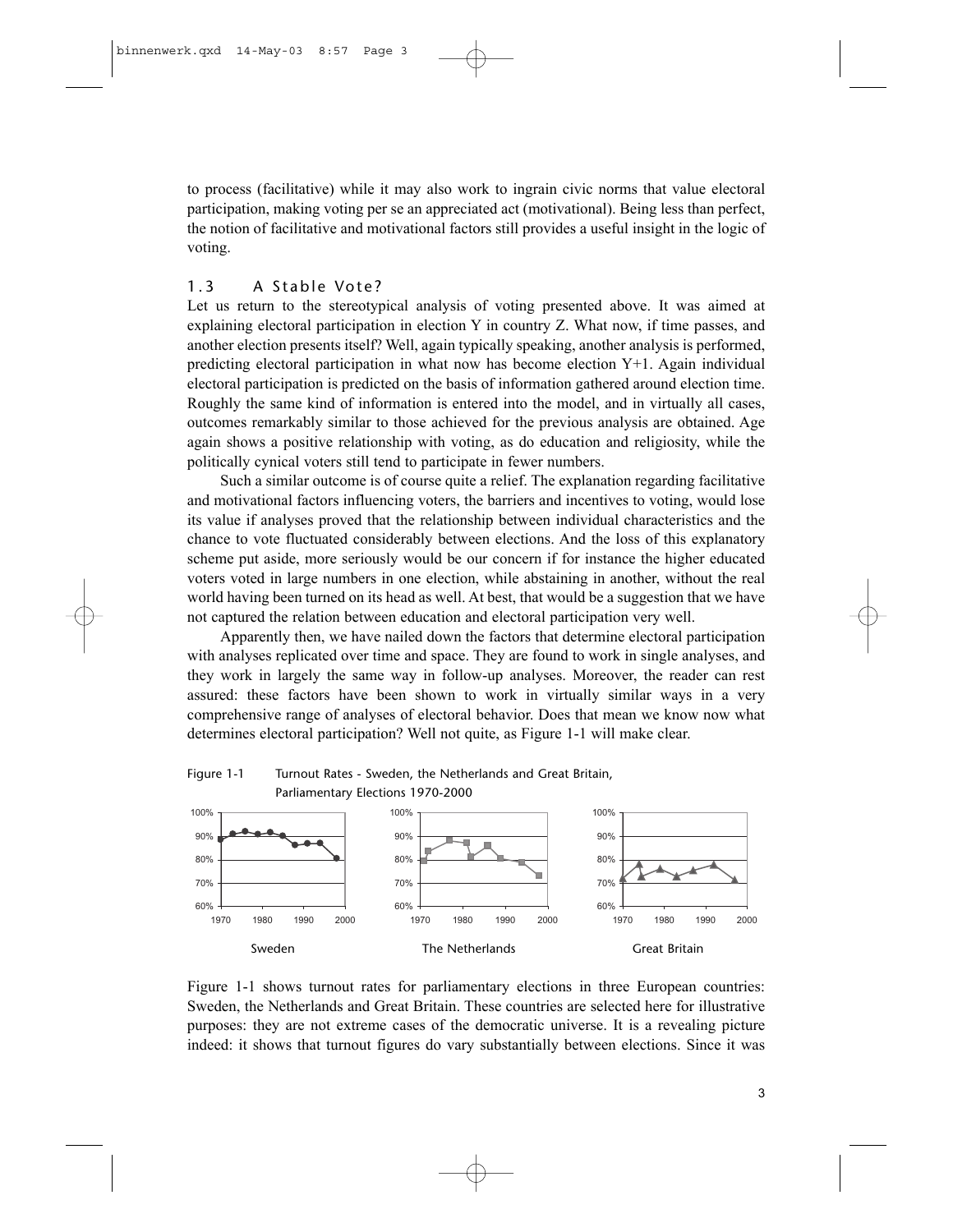established above that the influence of individual characteristics on electoral participation is very stable over elections, the variation in turnout figures cannot be attributed to variation in the influence of personal characteristics. Alternative explanations are therefore required.

If the nature of the relationship between individual characteristics and electoral participation - the strength and the direction of the effect, in technical terms - does not vary, the ëoutcomeí of the equation, namely turnout rates, can only vary if the individual characteristics vary. This means that either the composition of the electorate changes substantially, or the individual characteristics vary substantially within persons. Of course, there is also the possibility of omitted variables: we may simply have not found the complete answer to the question of electoral participation. For characteristics at the individual level, however, research into electoral participation has evolved well enough to preclude this option.

To explain the pattern reflected in Figure 1-1 on the basis of compositional changes alone, is rather difficult. If, as we have just seen, the relationship between determinants of electoral participation does not change over time, then variation in turnout would have to be explained by variation in, e.g., the educational composition of the electorate. The number of highly educated voters should increase in elections where turnout is high, while these higher educated should vanish again in elections that show lower turnout. In other words, to explain variation in turnout rates through individual characteristics requires the sum of these characteristics to change accordingly, since their relationship with electoral participation remains stable. In view of the fact that some of the largest fluctuations in turnout appear between elections that follow each other rather quickly (cf. the Netherlands, for the elections in 1981 and 1982, or Great Britain, for the two elections held in 1974), these changes would have to be quite dramatic at times. We would therefore have to conclude that either personal characteristics (an individual's level of education) or the composition of the electorate as a whole (the number of higher and lower educated people in a country) are expected to be markedly volatile.

In principle this volatility may occur for some variables. For others this is very unlikely. The degree of political interest or efficacy, the level of education or religiosity of a person can of course change over time, but it is difficult to imagine how someone may go down in level of education over time. Variation in the electorate through entry of new, young voters and exit of older generations - cohort replacement - or possibly immigration may shift the balance between voters and non-voters. But such compositional changes do not occur as frequently and as quickly as the fluctuations in turnout figures would require (cf. van der Eijk & Niemˆller, 1983, p72-76). An influx of higher educated youngsters might hypothetically serve as explanation for the high turnout figures in the first election held in 1974 in Britain, but that explanation is thwarted if the second election in 1974 is taken into account where we see turnout go down again considerably. Surely all those hypothetical highly educated new voters could not have vanished within less than a year. The electoral composition argument therefore does not suffice in explaining the turnout variations of Figure 1-1.

Could personal characteristics vary sufficiently to explain the turnout variations of Figure 1-1? Could, over the space of 5 years, levels of political interest in the Netherlands have gone up, down and up again for individual voters to explain the marked drop and recovery in turnout rates during the elections of 1981, 1982 and 1986? In theory, yes. Political interest is a characteristic that may vary over time, far more so than, e.g., education, which typically increases during one's youth, after which it remains stable. It is not inconceivable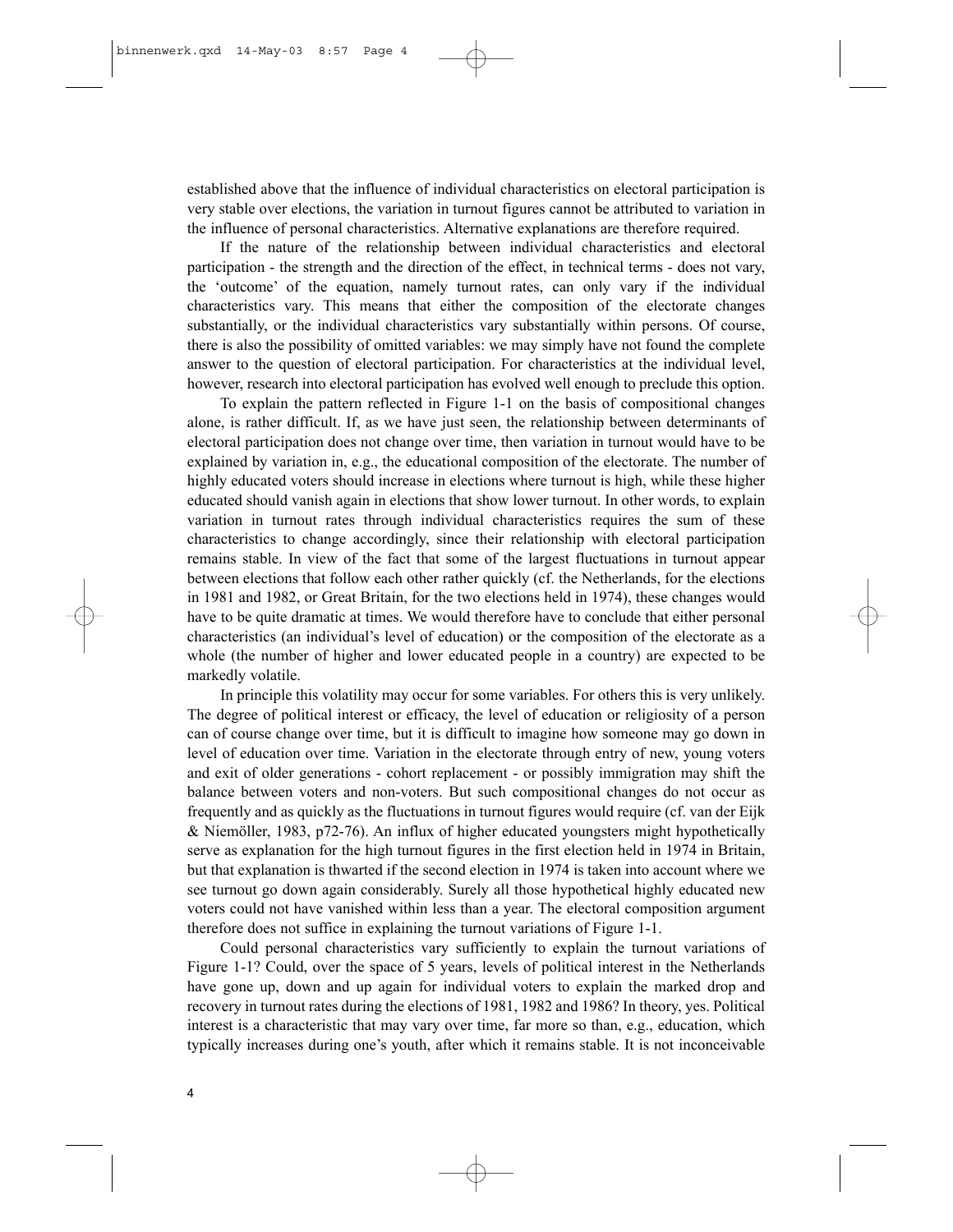that a personís political interest increases and decreases over time. But it is unlikely that whole segments of the Dutch electorate went on a synchronized political interest rollercoaster ride in 1981, 1982 and 1986, to produce the dip and recovery in turnout rates observed for these elections, unless they were affected by an outside influence. Individual variations in personal characteristics are not at all inconceivable, but they are likely to be randomly dispersed between individuals, and thus cancel each other out at the aggregate level. To produce variations in turnout at the aggregate level, such individual variations would have to occur in unison for (segments of) the electorate. The explanation for the picture presented in Figure 1-1 then becomes the following. People tend to be rather stable in most of their personal characteristics and behavior, and if they do change, this is likely to be cancelled out by another voter changing in another direction. But the surroundings voters find themselves in change as well, sometimes slowly, sometimes rather abruptly and significantly. These contextual changes can affect the behavior of large segments of voters, which explains the variations in aggregate turnout shown in Figure 1-1.

Variations in the circumstances of the election, which may be called context factors or the contextual characteristics of the election, hold the key to explaining the variation in turnout between elections, determining which election will see a high turnout, and which a low turnout. The argument is made easier if Figure 1-2 is inspected, below. Figure 1-2 may illuminate why the step of turning to context characteristics to explain variations in turnout levels is so much easier made when comparing countries.

#### Figure 1-2 Turnout - Sweden, the Netherlands and Great Britain Compared, Parliamentary Elections between 1970 and 2000.



From Figure 1-2, it is evident that turnout rates show considerable variation between countries as well as within. Although the elections held in these three countries over the period 1970-2000 show considerable variation in turnout rates, at the same time there is little overlap in the bandwidth of this variation between the countries. Comparing turnout over the decades depicted in Figure 1-2, Swedish turnout rates are consistently higher than Dutch ones, while these in turn are consistently higher than the British.

It is tempting to argue again that the differences in turnout rates between these three countries are to be attributed to differences in the composition of the electorate. But although each of these countries is unique in itself, they do not differ enough to explain the marked differences in individual characteristics that would be required to create such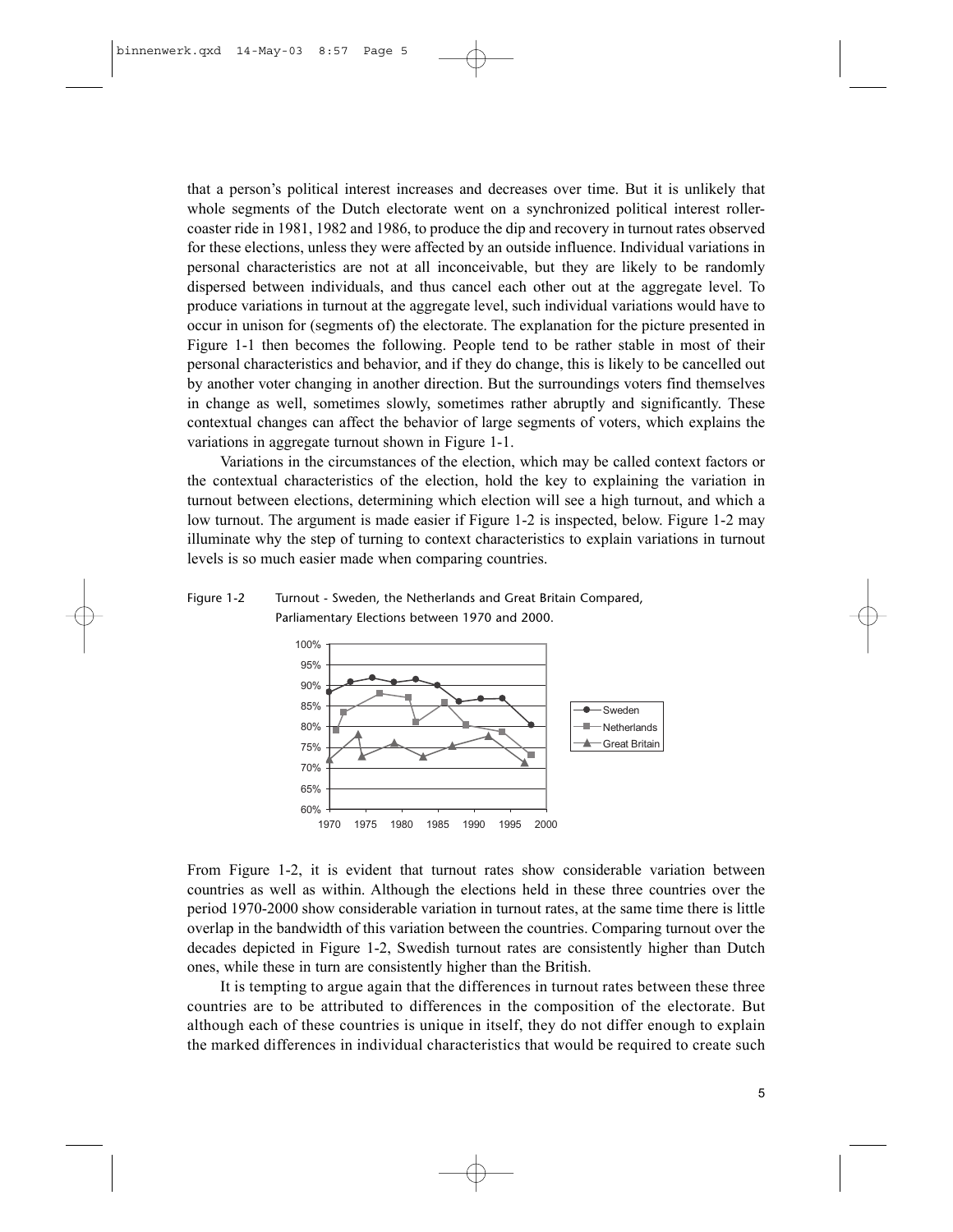different turnout levels between countries. Britain is not a country filled with uneducated politically disinterested non-voters, nor is Sweden made up of politically aware, socially integrated and extremely high-educated voters. With regard to the point that aggregate levels of political interest or efficacy do indeed vary between these countries, this is more likely to be the result of other, contextual, characteristics, than an inherent trait of the Anglo-Saxons or the Nordic people. Should the Swedish social and political landscape come close to reflecting the British one, Sweden's high turnout rates will become a thing of the past. It is in other words the context of the election, determined by political, systemic and societal characteristics, that matters. The electoral system, the time between elections, the number of political parties, the day elections are being held, the number and size of constituencies, single party or coalition governments and a whole host of other characteristics of a society, political and non-political, have been shown to influence the willingness of voters to partake in elections. Some of these characteristics are very stable. The electoral system, or the day elections being held are typically matters that vary between countries, but remain unchanged for long periods within a country. This explains the consistency in the difference in turnout rates between Sweden, the Netherlands and Great Britain. Other factors, such as the closeness of an election race, or the time between two elections, show much more short-term variation. These more variable contextual characteristics can help to explain variation in turnout that is much less structural, such as for instance the difference in turnout between the two elections held in 1974 in Great Britain, or 1981 and 1982 in the Netherlands. These latter, more variable contextual characteristics may help us understand why turnout is high in one election, while lower in another, even though the country need not have changed fundamentally. Such contextual characteristics can offer us explanations that work within a political system, as well as between political systems, and these will form the focus of this research.

From the discussion of Figure 1-1 and Figure 1-2 it already becomes evident that it only makes sense to talk about contextual influences when making comparisons over time or space. Only if we look at the rate of turnout for several elections, or differences in turnout between countries, can we include contextual factors into the equation. A model that focuses on the influence of individual characteristics in a single election is unable to capture the influence of the political context, since that context will be a constant for all voters in that election. But it would be a mistake to assume that, since it is a constant, the context of the election is without influence on individual voters.

Why then is research on electoral participation not focused on context effects solely? Well, for one reason of course, that would be to ignore the individual voter completely. Which is odd, to say the least, as in the end the rate of turnout is determined by voters, not by the constitutional make-up of the country, or the political landscape as it was at the moment of the election. Aggregate turnout figures are the sum of individual actions, they are not independent of individual voters. Eventually, any change at the system level will therefore have to be explained by bringing in the individuals that do or do not vote. Analyses at the level of the political system may present us with plausible suggestions on the causes of a rise or fall in electoral participation, but, as will be shown in the subsequent chapters, only at the individual level can hypotheses be tested. Macro analysis can never be a substitute for micro analysis.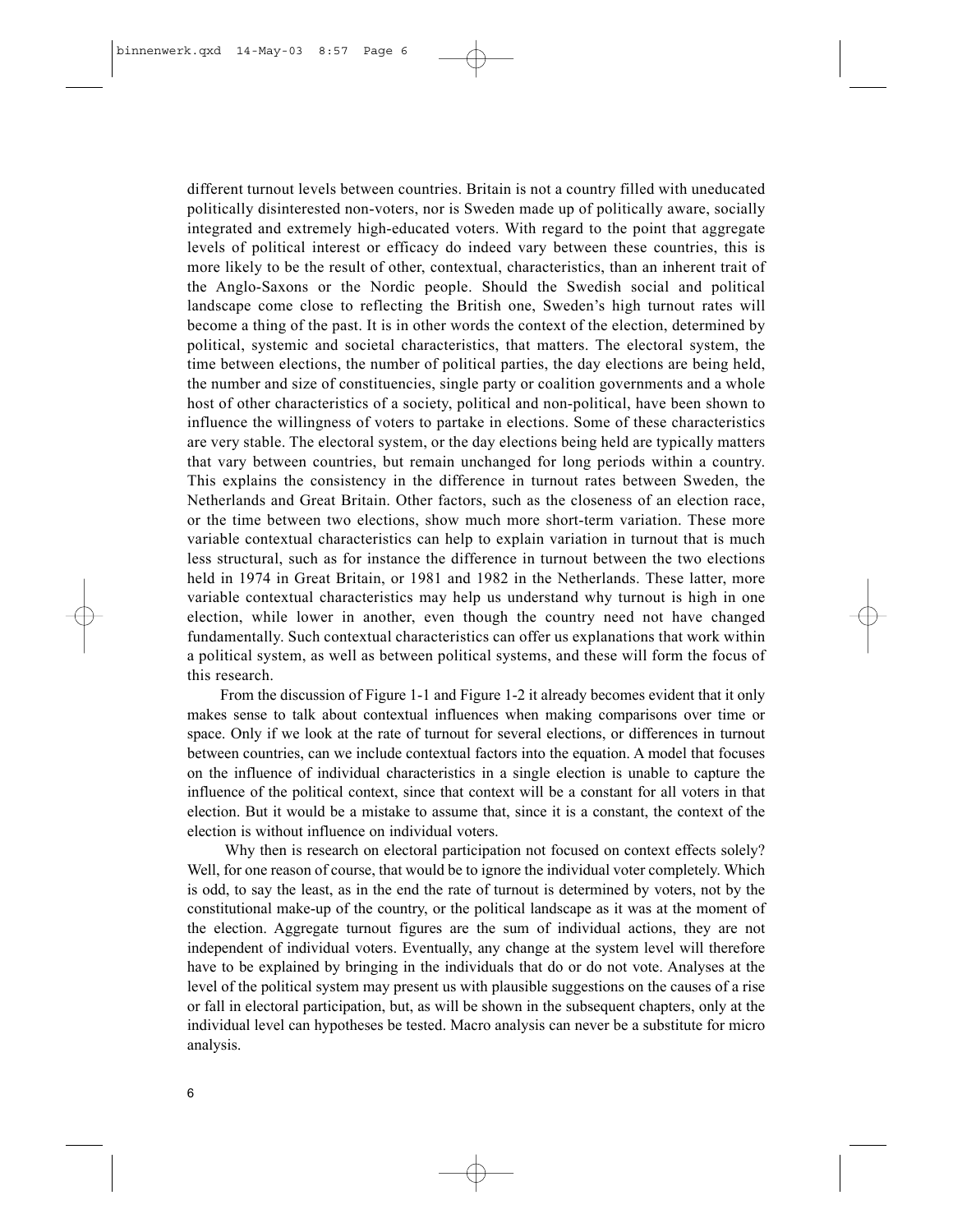## 1.4 Placing the Individual within the Context

Combining information from both levels of analysis, placing the individual voter within the context of the election, is a natural step forward in explaining electoral behavior. It permits testing hypotheses on the influence of individual and context level characteristics on electoral participation. It creates an analytical model that does not treat individuals isolated from the context they live in, and treats the electoral context as influential, without neglecting the fact that voters in the end make the decision to participate or not. Most importantly, it enables an explanation for fluctuations in turnout, without making excessive assumptions about individual characteristics or the composition if the electorate. Combining information on individuals and context leads to a better and more informative model of electoral participation. A model that allows the explanation of individual behavior, as well as variation in turnout found at the aggregate level. This is therefore exactly what will be undertaken in Chapter 2.

In line with recent researchers who have taken the same step (to be discussed in Chapter 3), Chapter 2 will be a first exploration of the practical possibilities of combining individual and contextual level information into a single model. Chapter 2 presents an analysis of electoral participation in the Netherlands. This choice of country is arbitrary; any other democratic system would do as well, as long as empirical data is available. It is therefore not the explanation of electoral participation in the Netherlands per se that is of interest. It is the explanation of the electoral participation of voters in a political system, utilizing information on those individuals and the political system they find themselves in.

Chapter 2 presents an analysis of electoral participation in parliamentary elections in the Netherlands in the period 1970 to 2000. In these three decades, nine elections were held in the Netherlands, all of which have data available for analysis. This enables investigating the influence on participation of individual effects in combination with contextual effects. A full model, presenting all the 'usual suspects' in explaining electoral participation is presented, to which a number of contextual characteristics are added.

The contextual characteristics included in the model in Chapter 2 aim to measure the awareness of the election among the electorate, the perceived relevance of the election and the link between the social cleavages in the country and the political system. Factors influencing the awareness of the election are facilitative in nature, by influencing the ease with which information is made available to the electorate. In Chapter 2, these facilitative factors will be explored through the use of contextual characteristics that influence the mediaís attention to the election. Factors affecting the relevance of the election are motivational, as they influence the benefits to be reaped from participating. In Chapter 2, these are indicated by characteristics influencing the clarity of the political consequences of an election. Likewise, the time between elections is seen as an indicator of perceived relevance, as quickly ensuing elections may undermine voter motivation. The closeness of the election race may have a motivational function as well, by giving voters the impression that their vote might just swing the balance. Lastly, a strong link between social cleavages and the political party landscape may motivate people to participate as a way to express they belong, as well as facilitate them by lowering information costs involved in seeking out a viable party to vote for. If the church or the union recommends a party, why invest extra time in seeking out other options?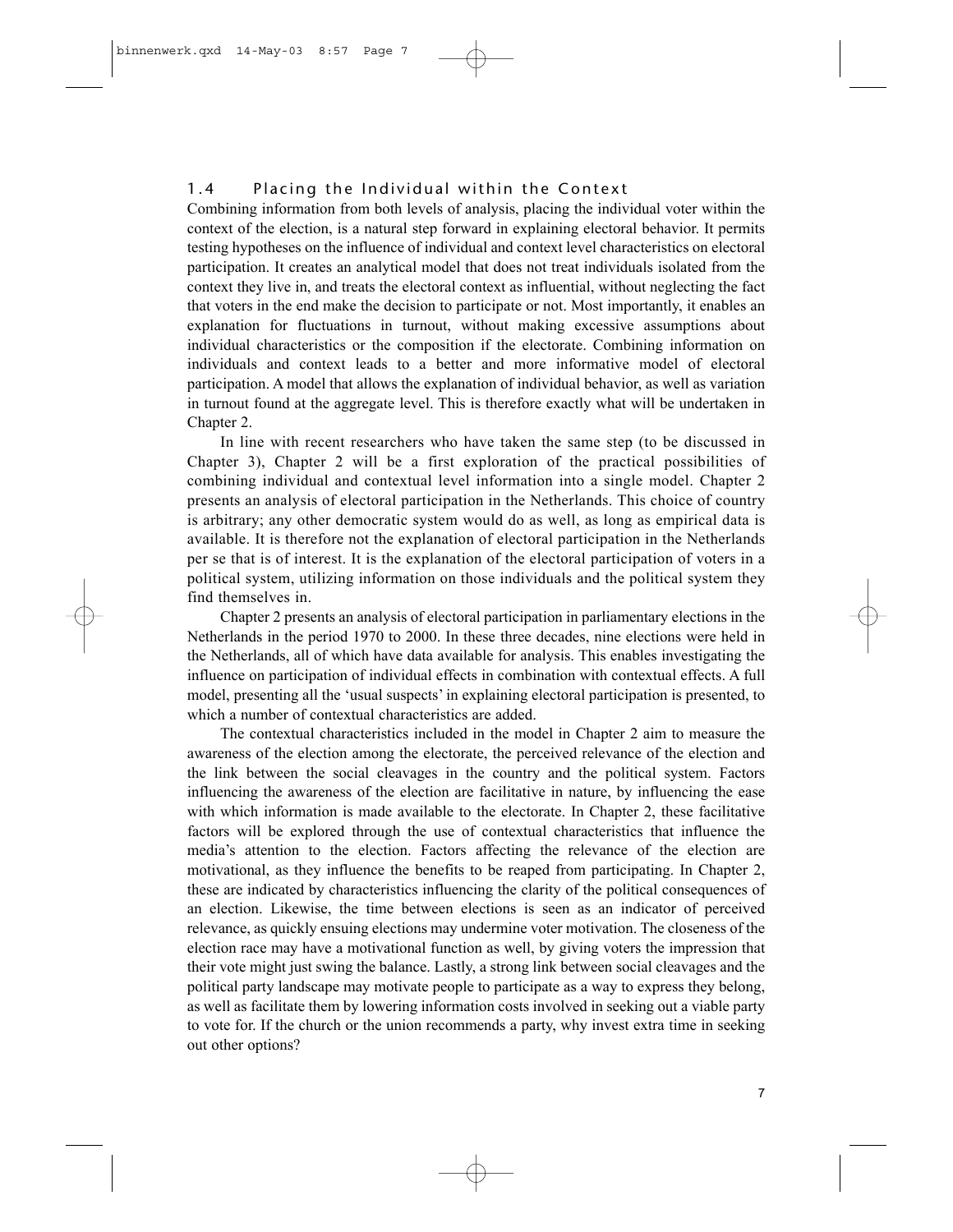The choice of contextual characteristics in Chapter 2 is in line with the exploratory nature of this chapter. The findings will be used as a starting point for further theorizing in the subsequent chapters. The differential influence of contextual factors on individual voters is explored through the use of cross-level interactions.

The conclusions that can be drawn from the analyses of Chapter 2 are twofold. Firstly, and importantly, adding contextual information to a model explaining individual behavior improves the predictive power of the model substantially. This is illustrated in Chapter 2 by comparing actual turnout rates in Dutch elections with predictions that are derived of models with and without contextual information. The models including contextual information consistently outperform models without such information, the difference being considerable.

The second conclusion to be drawn from the model in Chapter 2, is that the model does not conceptualize the influence of context on the individual voter. Although the inclusion of contextual information leads to a better predictive model of individual behavior, the implicit assumption is that contextual characteristics are equally influential to all voters, regardless of individual characteristics. This assumption is theoretically not very plausible, for various reasons. First, context effects cannot influence voters who are already certain of voting on the basis of their individual characteristics. And other voters may simply never vote, regardless of any contextual influences. The influence of contextual factors will thus depend on individual characteristics, and may be different for different voters. Much like rain will fall down on all of us, yet somehow some get more wet than others. Some may carry an umbrella, while some may stay inside. And some may be caught out in the rain and get thoroughly soaked.

## 1.5 Individualizing Context

Already in Chapter 2, a first attempt is made to 'tailor' the influence of the context to the individual. This is done by introducing interaction effects between some contextual and individual characteristics. As virtually no theory on these interactions is available, however, the theoretical logic of doing so is a matter that should be addressed first.

Chapter 3 gives an overview of how electoral participation may be explained at the individual and the aggregate level. With the aid of a graphical representation of the explanatory model, it is shown how both the aggregate level model as well as the individual level model virtually ignore the other. Chapter 3 also shows how this can be amended, and how the two levels of information can be used to explain individual and also aggregate level electoral participation. It is shown how a simplistic form of adding contextual information inherently implies that context effects are assumed to be equal to everyone. An untenable assumption, as argued above. Therefore, Chapter 3 suggests an alternative model, in which it is made explicit that the influence of the context is dependent on individual characteristics. It is argued that such a depiction of the model forces the researcher to specify explicitly what the expected influence of the context on different kinds of voters is.

If contextual influences are not expected to affect the whole of the electorate in a singular way, it becomes necessary to hypothesize how these effects are expected to vary. The theoretical justification for the inclusion of a variable in an explanatory model - so natural at the individual level - is often neglected when contextual level characteristics are concerned. In Chapter 3 the risks of such a 'lazy' way of theoretical modeling are elaborated. For different contextual characteristics, differential effects are theorized. One of these, of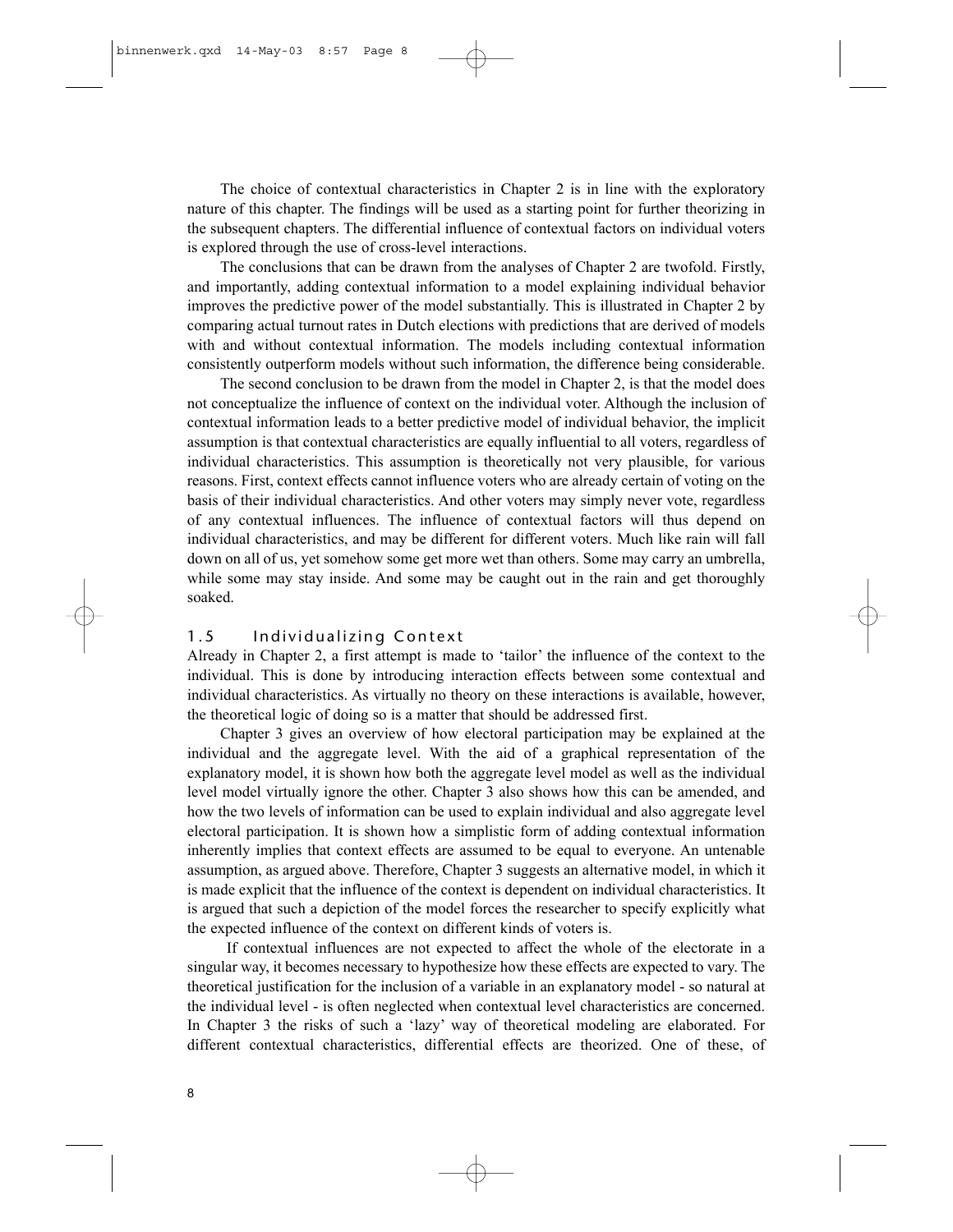particular importance for subsequent chapters, is the "closeness" of the election, a factor that can play a facilitative as well as a motivational role.

Next to theoretical issues, Chapter 3 also addresses more practical issues. Not stopping at theory alone, Chapter 3 also investigates which of the various contextual factors discussed stands the best chance of generating differential effects in actual empirical analysis. It is argued that the closeness of an election is the most promising, and theoretically interesting. Chapter 3 subsequently examines more comprehensively on a theoretical level why it is that some voters are, while other voters aren't likely to be affected by the closeness of the election race. Voters' party preferences are of pivotal importance for the degree to which a voter is likely to be affected by the closeness of the election. Chapter 3 argues that three categories of voters are to be distinguished. These three categories will be identified as *Convinced, Confounded* and *Condemned* voters. Convinced voters - who support only one of the parties in the lead, while strongly rejecting the other - will strongly react to the degree of closeness of an election, while Condemned voters - who do not support any of the parties in the lead are expected to be hardly affected. Confounded voters - who support both of the leading parties - may prove rather unpredictable in their response to the closeness of the election. Subsequent chapters will therefore focus on the differential effect of this contextual factor on electoral participation.

#### 1.6 Making Close Calls

If we know then from Chapter 3 who may be influenced by closeness, the next step is then taken in Chapter 4: when might closeness be influential? In other words, in what kind of elections can we expect closeness to be of influence? Obviously, in two-party elections the race between these two parties is expected to be of influence. But in a more general way, we may hypothesize that closeness can be influential in other systems comprising more parties as well. Chapter 4 argues that closeness can indeed be of influence in a variety of party systems. Chapter 4 examines how the concept of closeness can be operationalized in various political systems, and shows that the common interpretation of closeness as pertaining only to two-party systems is needlessly restrictive.

Chapter  $4$  is consciously staying 'at the surface', it analyses closeness at the aggregate level of turnout. This allows a quick scan of a variety of systems and preliminary conclusions from where to embark on more detailed analyses at the individual level. Chapter 5 and Chapter 6 are dedicated to such in-depth analyses. The impact of closeness on individual voters will be examined for Great Britain and Sweden, respectively. Here again the value of the 'quick scan' in Chapter 4 is made clear, as it was shown that these are two countries that prove susceptible to closeness, at least at the aggregate level. The question to be answered in the two chapters following Chapter 4 is therefore whether the hypothesized individual-level differences in the effect of the contextual factors do indeed occur, and what magnitude they have.

Great Britain is an interesting case where the influence of the closeness of an election is concerned for more than one reason. First and foremost of course, it is a ëfirst-past-thepostí system dominated by two parties, where the closeness of the race between these two main parties is a frequent theme in the election campaign, used by both the parties to mobilize voters. Nevertheless, the two main parties are not the only actors on the political stage, and they are not even the leading actors on some of the election stages: i.e., within the different constituencies. Although elections are a national affair, in the end the influence of each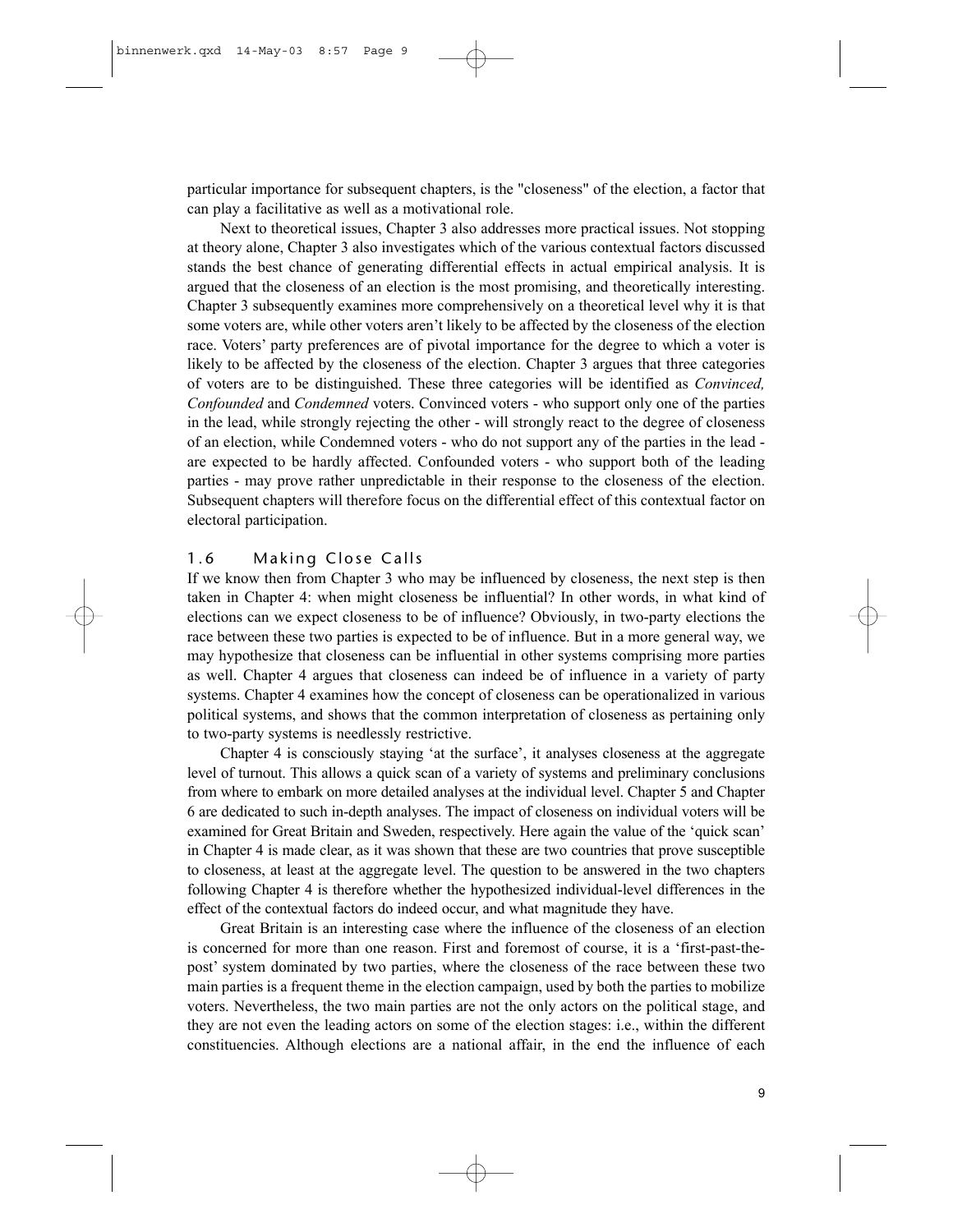individual voter is limited to the local constituency. As a consequence of this, the shape of the political battle that a voter is confronted with in his or her local constituency may differ substantially from what is going on at the national stage.

Chapter 5 examines the electoral participation of individual voters in parliamentary elections in Great Britain between 1970 and 2000. This analysis uses information relating to both the national as well as to the local (constituency) level race. Thus, analysis will examine whether voters are influenced more by the closeness of the race in their own constituency, or the closeness between the two major parties at the national level. As it turns out, the findings of Chapter 5 suggest that voters focus more on the national level than on the race in their own constituency, even though the British electoral system provides voters only direct influence on the local level.

In Sweden, the constituency level is not as significant as it is in Great Britain. More importantly, Sweden has a multi-party system, and proportional representation elections. Some analysts describe the Swedish system as a one-plus party system because of the dominance of the Social Democratic Labor Party (SAP). Chapter 6 shows, however, that Sweden's multi-party system can be defined as a two-bloc system, pitching the social democratic bloc against the ëbourgeoisí bloc. Swedish elections focus frequently on the question which of these two blocs will gain government power, although perhaps a more accurate phrasing for most of the second half of the twentieth century is "whether the SAP will retain government power". As was shown in the aggregate analysis of Chapter 4, the result is that the closeness between these two blocs is a factor of considerable influence in Sweden. Chapter 6 demonstrates that this can also be shown at the individual level, by using Swedish election studies for the period 1979-2000.

Chapter 6 shows a notable additional finding: the effect of closeness is of equal magnitude for the whole of the Swedish electorate. This seems at odds with the hypotheses from Chapter 3, which argue that closeness will only affect voters for whom the closeness of the election matters. Section 6.6 of Chapter 6 points at some important data limitations that could explain the absence of individual variation in the influence of closeness. However, even from a theoretical point of view it is not unfeasible that we find closeness equally affects all voters in Sweden. The absence of individual variation in the influence of closeness may well be due to the fact that the two party-blocs comprise the whole of the Swedish political spectrum. As a result of this, closeness affects the whole of the Swedish electorate in virtually the same way. Indeed, if it rains in Sweden, everyone appears to get wet.

This study argues that contextual factors cannot be ignored when explaining individual behavior. At the same time however, it also argues that this influence should be modeled at the individual level - and not only at the aggregate level - as the strength of context effects is dependent on individual characteristics. For some, the context may be irrelevant, namely for voters who will turn out in every election held in the country, irrespective of political or economic conditions. These dependable voters may well be called 'habitual voters'. Equally irrelevant is the context for a - typically much smaller - segment of the electorate that will never vote in any election. Reasons for such complete lack of electoral participation might include complete detachment from society (e.g., the homeless people, the mentally impaired and so forth), radical opposition to the political system or simply a complete lack of interest. These characteristics will ensure complete electoral abstention, typically unaltered as long as personal characteristics also remain unchanged.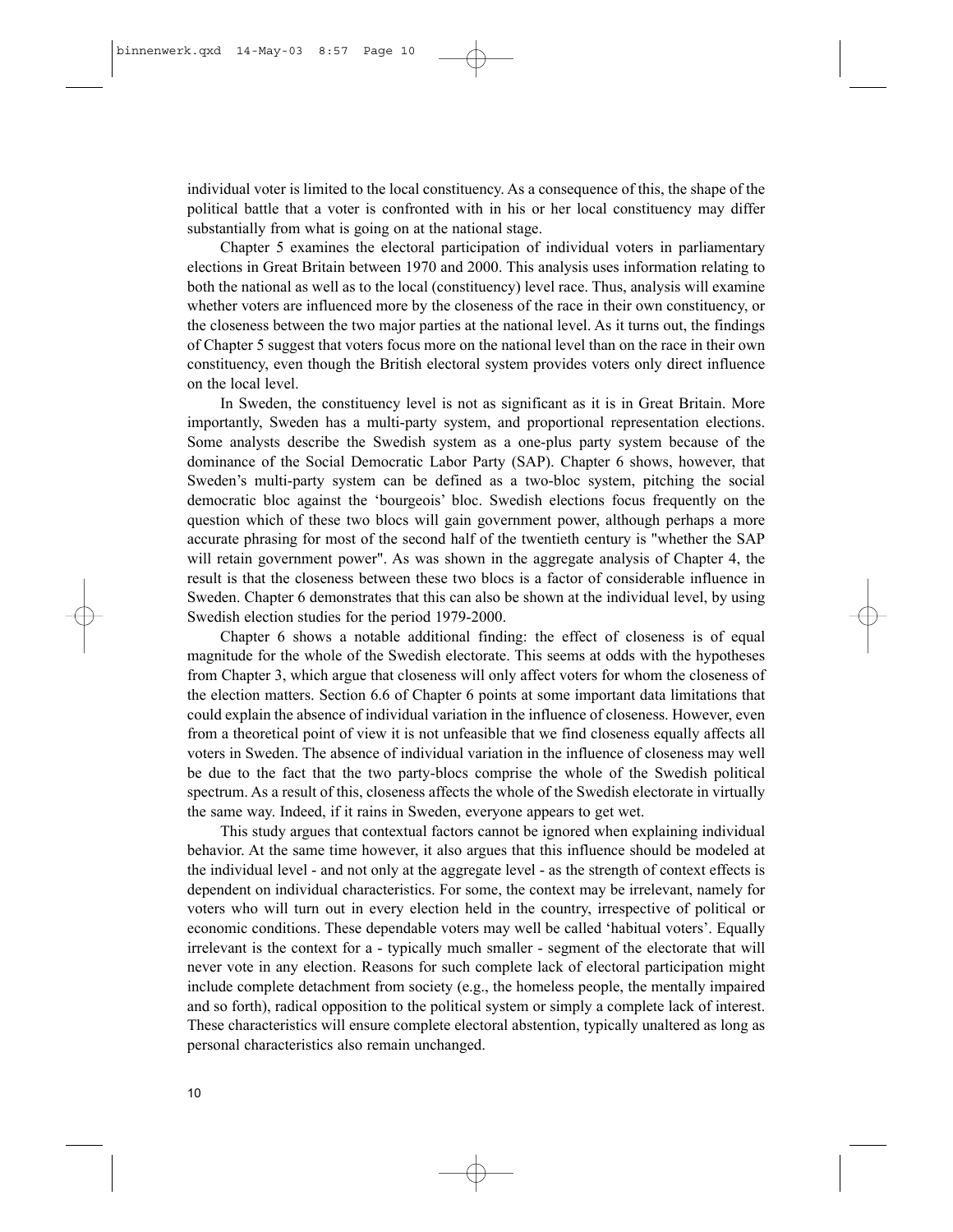That leaves the middle ground to the occasional voter, where there is room to maneuver. This is where voters typically are inclined to participate, but no guarantees are given. Occasional voters may participate in virtually every parliamentary election, but local elections may at times be given a miss. Or they may express a genuine intention to vote, but in the end find themselves missing out on Election Day for some reason or other. The occasional electorate determines the ebb and flow of the turnout tide. We demonstrate for one contextual factor, electoral closeness, how the occasional electorate is affected by it, and under which circumstances this aspect of the electoral closeness makes them vote, or abstain.

 $\overline{\triangle}$ 

Ŧ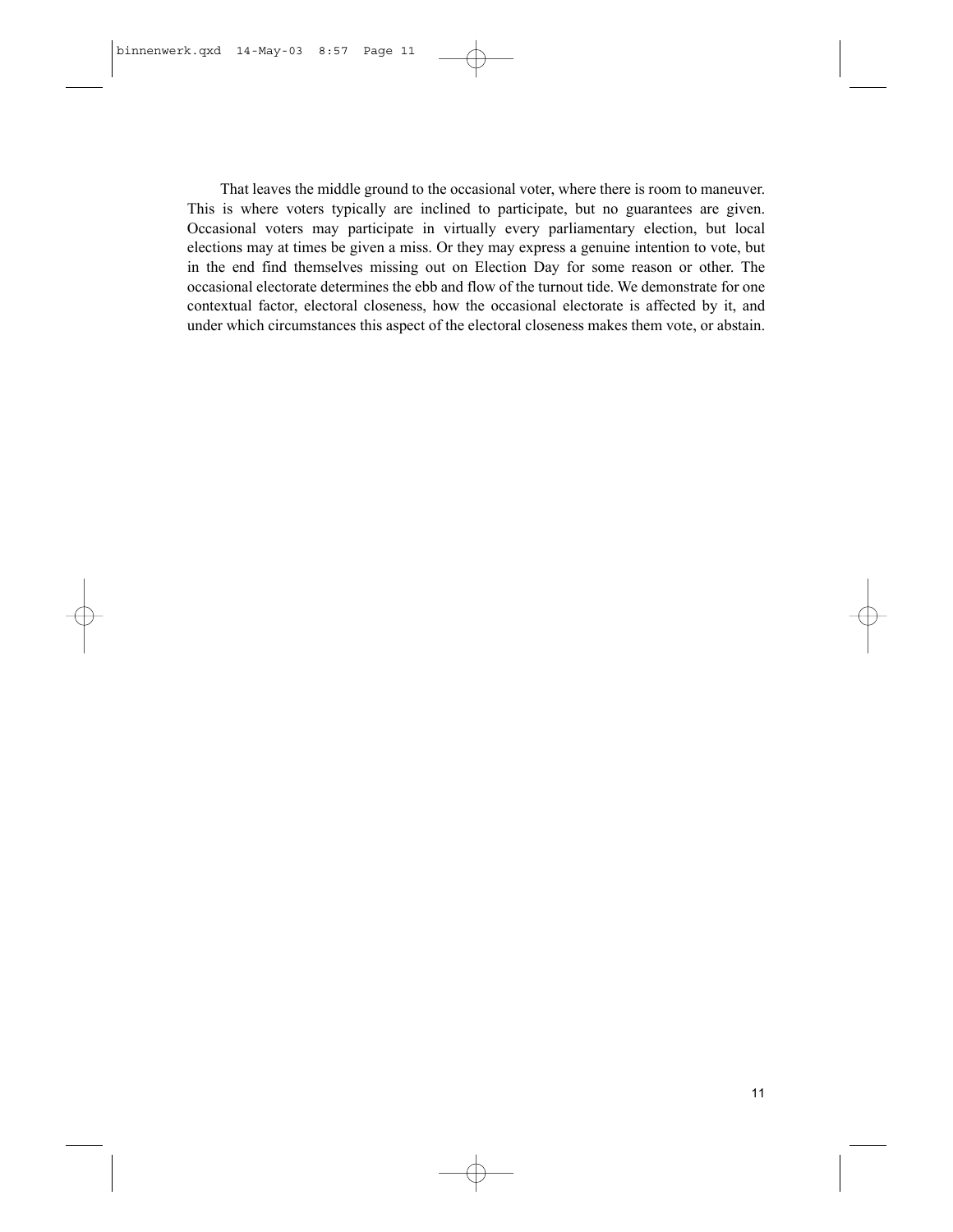12

 $\rightarrow$ 

 $\overline{\phantom{0}}$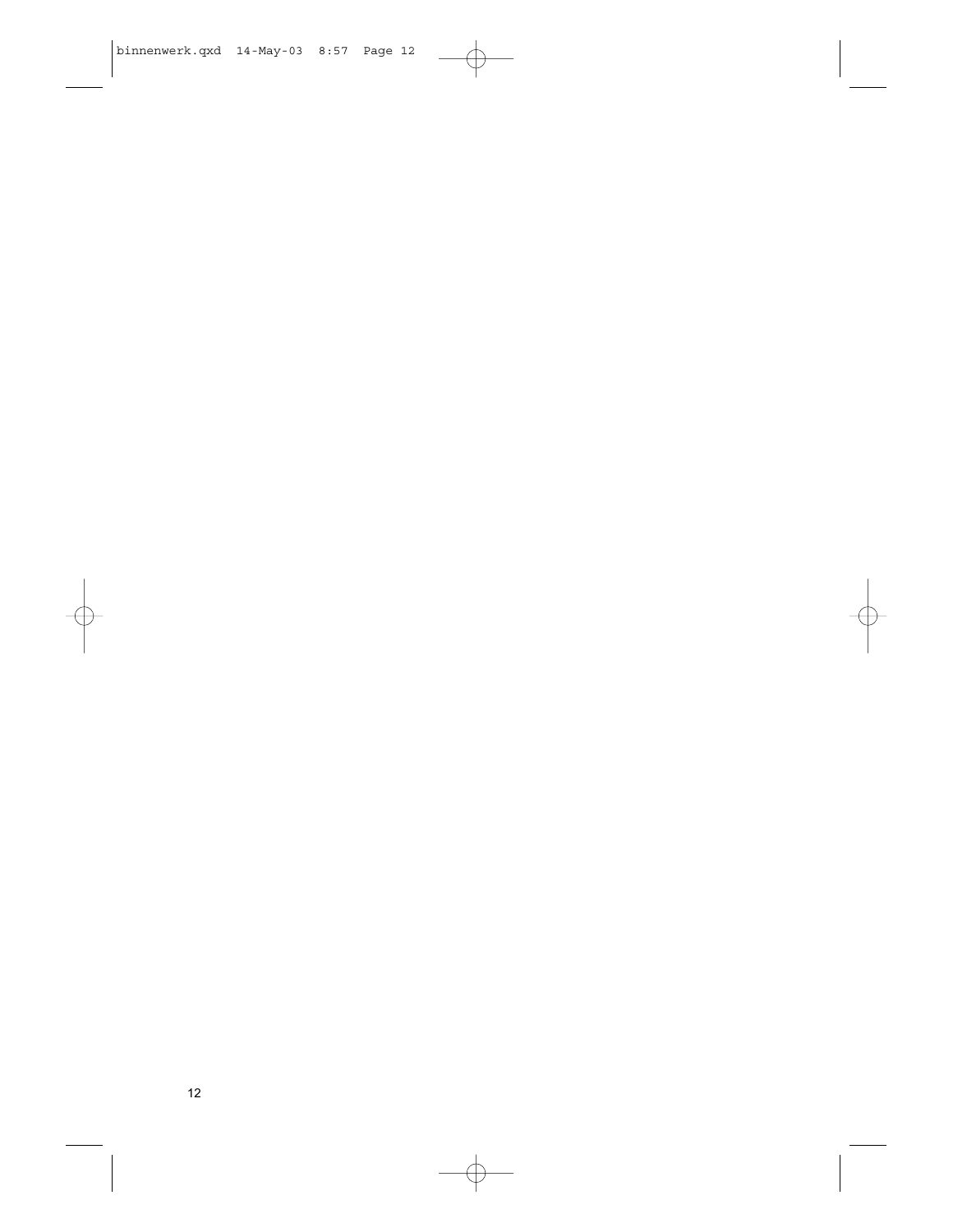

## **Electoral Participation in the Netherlands: Individual and Contextual Influences**

## 2.1 Introduction

As discussed in Chapter 1, this research examines the interplay between contextual and individual level characteristics on the individual voters' decision to participate in an election. The current chapter takes the first step in this undertaking, and investigates the possible benefits of adding contextual information to a model aimed at explaining individual behavior. It will be shown that adding contextual information to a model containing individual level information increases the predictive quality of a model considerably. In addition, it will be argued that the approach taken in this chapter is insightful as an initial exploration of context effects, but nevertheless ultimately insufficient in showing the true influence of contextual effects on individual voters.

In this chapter, an empirical analysis will be presented based on individual level data collected for parliamentary elections in the Netherlands. The case of the Netherlands is presented as an example; there is no reason to expect the Dutch political system to be a special case where contextual characteristics have a particularly large or small influence on the electorate. It is simply a country where sufficient comparable individual level data is available. Through the Dutch Parliamentary Election Studies (DPES), individual level data for nine parliamentary elections is available to us for the period of 1971-1998. Contextual level data, describing the characteristics of the parliamentary elections is sufficiently available, so that the analyses will examine electoral participation in the Netherlands for the last three decades of the twentieth century.

The electoral system in the Netherlands is a proportional representation system, with the electoral quotient as the only threshold. This implies that the effective electoral threshold is a relatively low 0.66 percent of the vote as the total number of seats in the Lower House is 150. Although not formally, with regards to the division of seats the Netherlands is effectively a single constituency system, which ensures that the theoretical electoral threshold of 0.66 percent is close to the actual effective threshold. As a consequence, the Dutch system is a multi-party system where typically between 8 and 15 parties are represented in parliament. Since the 1970s, however, the period studied in this chapter, three to four parties tend to dominate the party landscape and are commonly referred to as 'the large parties'. These are the liberal (right-wing) VVD, the Christian-democratic (center) CDA and the labor (leftwing) PvdA. The fourth member of this set is the (left-liberal) D66, which is often placed ideologically between the CDA and PvdA, although its unstable electoral appeal has made its membership of the 'big parties' set unwarranted at times. As a consequence of the Dutch electoral system and its multi-party landscape, coalition government is unavoidable in the Netherlands. No single party stands a chance of winning a parliamentary majority and the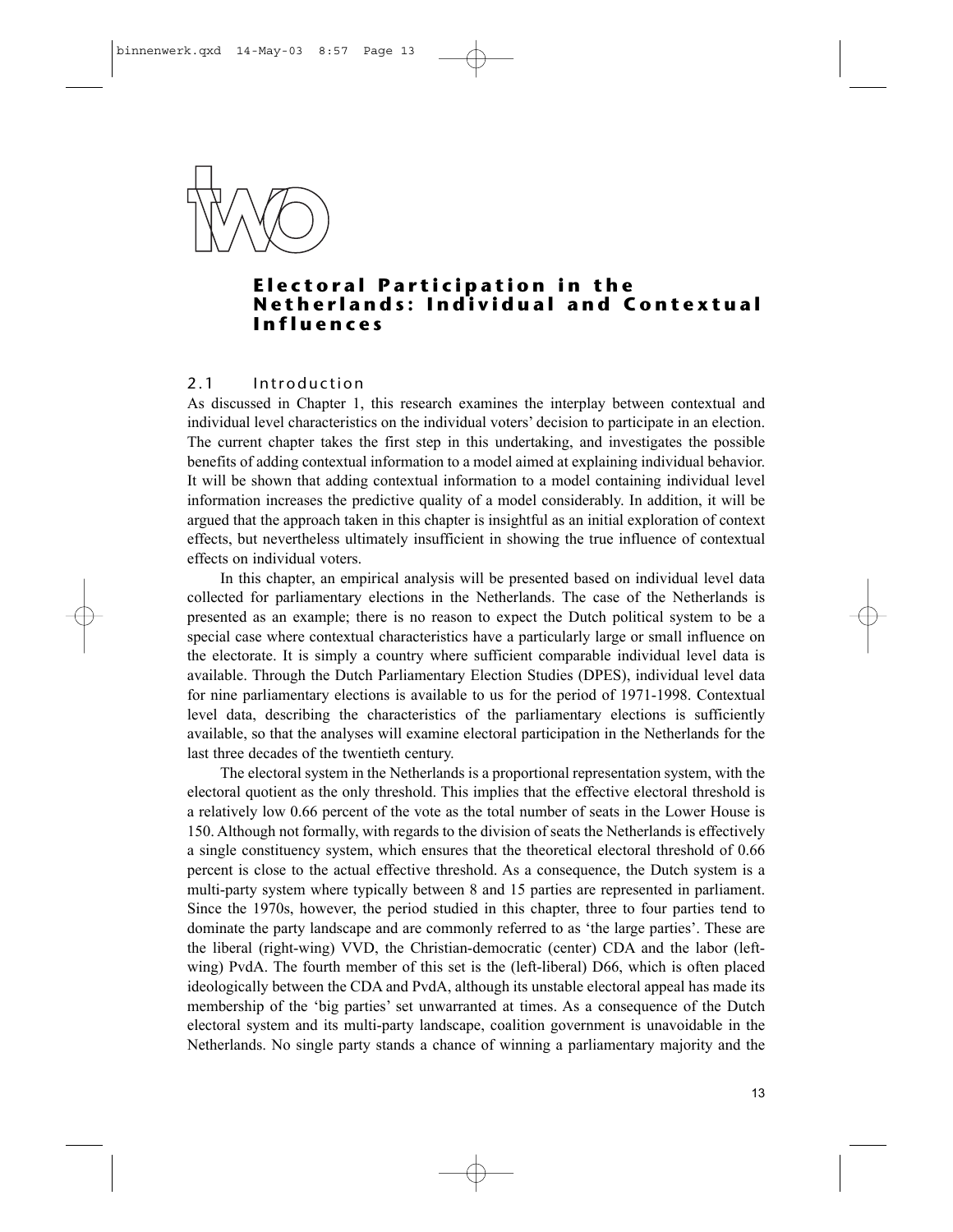coalition negotiations are an unavoidable consequence of any election, as pre-election coalition agreements are rare.

| l Year of election  1971  1972  1977  1981  1982  1986  1989  1994  1998 |  |  |                                              |  |  |
|--------------------------------------------------------------------------|--|--|----------------------------------------------|--|--|
| Turnout                                                                  |  |  | 79.1 83.5 88.0 87.0 81.0 85.8 80.3 78.7 73.0 |  |  |

Table 2-1 The Netherlands - Turnout Figures for Parliamentary Elections, 1971-1998 (percentages)

Table 2-1 presents the turnout rates for national elections in the Netherlands from 1971 until 1998. It shows us that turnout in the Netherlands on average varies somewhere around the 82 percent mark - a relatively high figure compared to other western democratic systems (cf. Franklin, 2002). However, we also see that considerable between-election variation in turnout exists, with a high of 88 percent and a low of 73 percent. As argued in Section 1.3 of Chapter 1, it is not likely that these turnout fluctuations can be explained at the individual level. Individual characteristics such as education or political interest can vary between elections, but variation to such a degree that turnout levels will be affected is unlikely to occur unless affected by an outside influence. The variation in turnout levels of Table 2-1 suggests that contextual factors - outside influences - are at work, affecting the level of electoral participation in the Netherlands. The aim of this chapter will be to identify these contextual factors, and determine their influence on individual voters.

### *2.1.1 Explaining Dutch Electoral Participation*

To assess the influence of individual and contextual characteristics on electoral participation in the Netherlands empirically, we will analyze the behavior of voters in parliamentary elections the last three decades of the twentieth century, as described in Table 2-1. We will start with a brief overview of the factors that have proved to be of importance in explaining electoral participation in the Netherlands.

The notions of facilitative and motivational factors influencing electoral participation have already been introduced in Chapter 1 (Cf. Milbrath & Goel, 1979; see also Verba & Nie 1972; Oppenhuis 1995). Individual characteristics as well as contextual characteristics can influence the ease with which a voter may cast the ballot, in other words facilitate the act of voting. Individual and contextual characteristics can also influence a voters' incentive to participate, and thus affect the motivation - both positively and negatively - to go out and vote. As will become apparent below, while the facilitative or motivational effect of factors may be clearly distinguished theoretically, in actual empirical research many variables have both a facilitative as well as a motivational effect. Although this may appear confusing at first, it need not be an obstacle to the analysis. Rather, the various effects of variables may help the reader to recognize that the simple act of voting is in the end not so simply explained.

The selection of explanatory variables to be introduced at the individual level has been guided by previous research into electoral participation in general, and the Netherlands in particular. Existing research on non-voting in national elections in the Netherlands can be found in Schmidt (1981, 1983) Jaarsma *et al.* (1986), Castenmiller & Dekker (1987), Schram (1989) Leijenaar (1989), Van der Eijk & Oppenhuis (1990), Smeenk, De Graaf & Ultee (1995), De Graaf (1996), Aarts (1998) Castenmiller (2002) and Dekker (2002).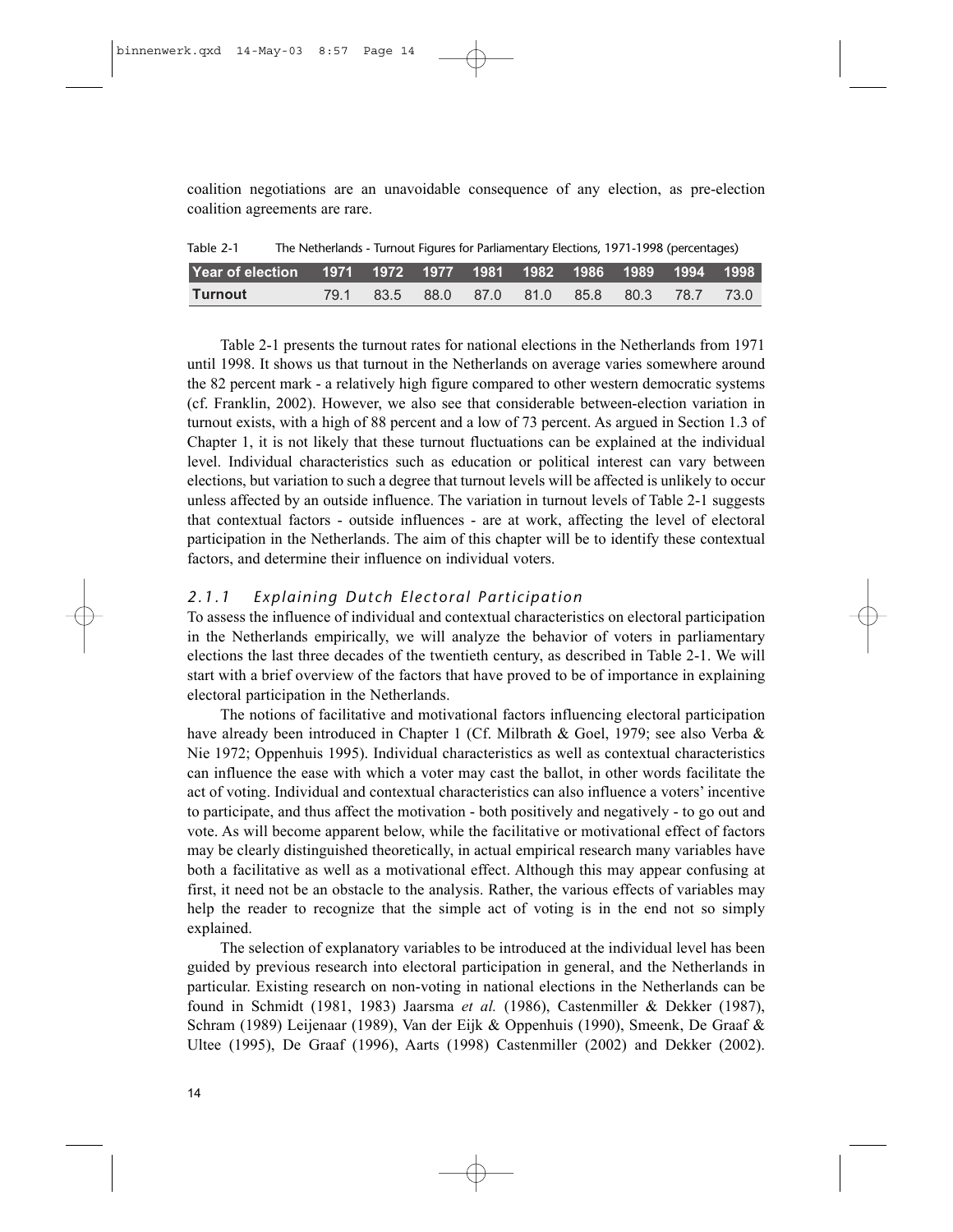Although the analytical methods and aims differ, a number of comparable results are found. These indicate that the chance of voting increases with age and religiosity, as well as with income, education and class. Less consistent in their influence are the gender and occupation variables, the influence of which is often found to be dependent on the other characteristics controlled for. Next to these socio-demographic characteristics, political interest and involvement have a strong positive influence on turnout.

Contextual effects have not been widely used in research on national elections in the Netherlands<sup>2</sup>. Jaarsma et al. (1986), Schram (1989) and De Graaf (1996) use dummy indicators to identify the separate election years in an aggregate analysis. This approach allows election-related variance to be detected. However, the source of this variation cannot be clarified: dummy indicators do not identify what may explain the variance detected. By introducing theoretically interpretable contextual variables, improvement over the nominal level information (and, indeed, proper name characteristic) of year-dummies is made. This is in line with Przeworski and Teune (1970), who propose using theoretical constructs, rather than nominal labels in comparative social research.

Whether, and if so how, individual and contextual influences interact is a matter that will be investigated in this chapter. Individual voters, with all of their individual characteristics, live and vote within the context of their political system. In the absence of any relation between contextual and individual characteristics, the estimates of the effects of contextual characteristics will be constant for all voters. However, as argued already, this is not expected to be the case. To determine whether the impact of a contextual characteristic varies between groups of voters, interaction terms between context and individual characteristics will therefore be introduced into the model. If these interactions prove statistically significant, they indicate that the influence of contextual characteristics varies across individuals.

## 2.2 A Model Incorporating Individual and Contextual Characteristics

An empirical model examining the influence of individual and contextual influences simultaneously requires data on the behavior of individual voters under different circumstances. To this end, DPES surveys held in concurrence with parliamentary elections in the Netherlands from 1971 to 1998 were combined, yielding a coded dataset that contains information on a large number of individuals under varying contextual circumstances3 . Such a combination of surveys allows us to assess the influence of contextual characteristics on different groups of individuals, and to determine whether a certain factor exerts equal influence for all voters or whether it is especially strong for some, while less consequential for others.

## *2.2.1 Contextual Characteristics*

The characteristics of the context that will be entered into the analytical model will refer to three theoretical notions. First, it is expected that a voter is more likely to participate if their

<sup>2</sup> Indeed, even in a recent study on explanations of an alleged trend of ever lower turnout rates in the Netherlands, Dekker et al. (2002) state explicitly that their research will not focus on contextual (systemic) characteristics.

<sup>3</sup> See the Appendix for documentation on the datasets used.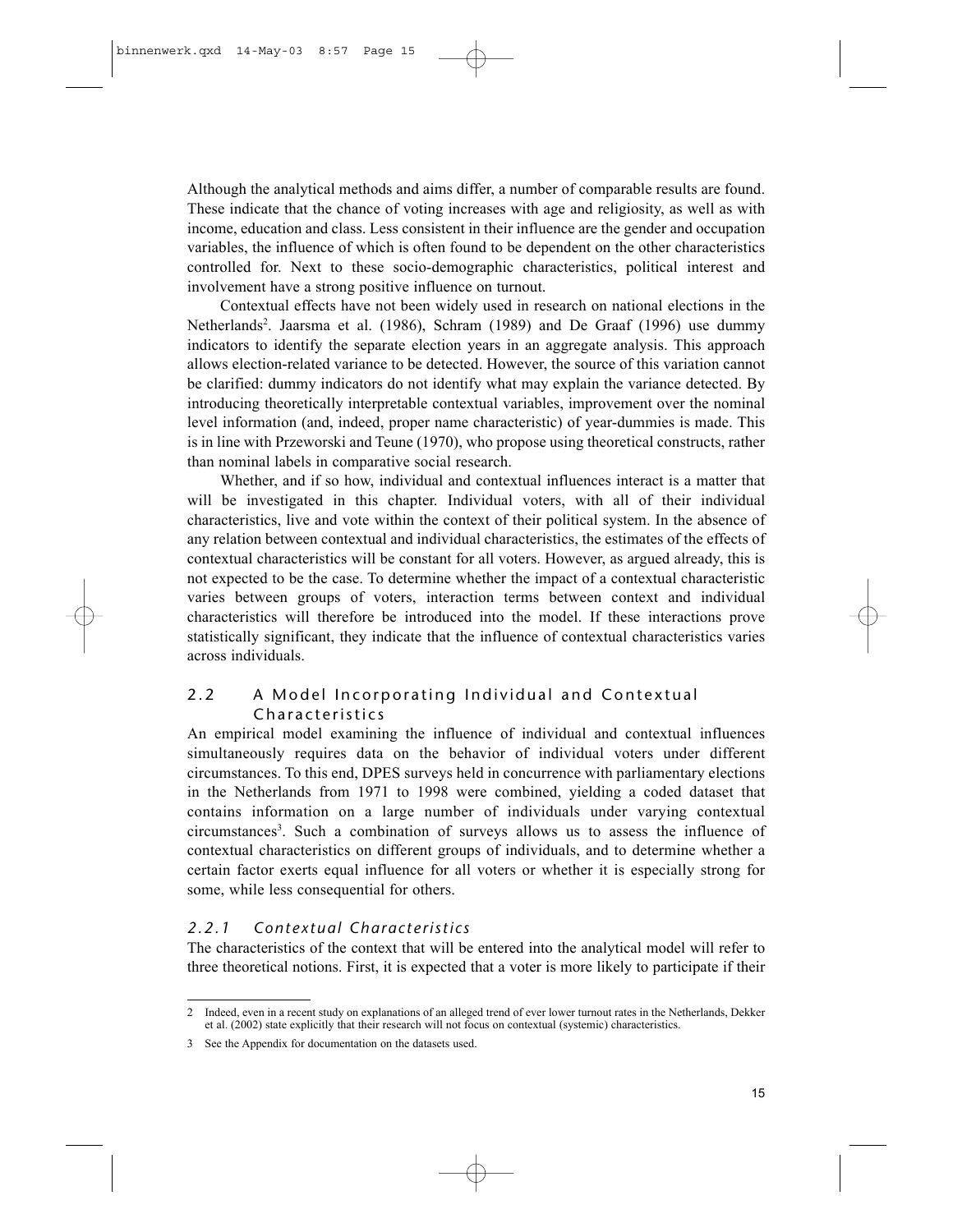awareness of the election increases. To vote, a voter needs to be aware that an election will take place. The amount of information available concerning the election is expected to affect electoral participation. Contextual factors that affect the amount of information available through, for example, media coverage of the election, are therefore expected to affect the voters' *awareness* of the election, and hence electoral participation.

Second, it is expected that voters are more likely to participate if the *outcome* of the election is more *consequential*, in other words, if more is at stake. If the outcome of the election will be a long and confusing series of coalition negotiations this is less likely to induce electoral participation than clear government alternatives, in which the voters decides between one or the other.

Thirdly, voters are expected to participate in greater numbers if the likeliness to affect the outcome of the election increases. A close election race, in which each vote could make the difference, is more likely to make voters participate than an election race that is a foregone conclusion.

A large number of factors can influence the awareness or the consequences of an election, some structural and some more election-specific. Selecting suitable variables for empirical analysis is therefore a difficult task, and idiosyncrasy should be avoided. Structural influences typically are systemic characteristics. As these change only infrequently, they are mainly constants in an over-time comparison, and hence better studied in a countrycomparative model. Election-specific influences can be studied in the design proposed here, but these influences are difficult to capture in indicators that can sensibly be used in each of a series of elections. All sorts of affairs, ranging from political scandals to economic fiascos and human or ecological catastrophes - as well as achievements - may have their influence on an ensuing election. Finding a way to make such events comparable is problem ridden.

Based on the two theoretical notions set out above, a total of four contextual indicators was selected<sup>4</sup>. These indicators refer to the salience and frequency of elections, the clarity of the choice options offered in the election and the closeness of the election race. The expected influence of each of these indictors will be discussed here. As will become apparent, a contextual indicator can influence voters in more than one way, both facilitative as well as motivational, and by increasing the awareness of the election as well as the consequences of the election outcome.

#### *Government Collapse*

One election-specific characteristic that may be of consequence can be introduced into the analytical model through hindsight: whether or not the government coalition fell before the election. In the Netherlands, a fall of the coalition typically - though not necessarily - leads to early elections; for the period under study here a fall of the government always lead to early elections<sup>5</sup>. In any case however, high media attention will be the result of the fall of the government. This makes government collapse a facilitative factor, as it reduces information costs for the electorate in the upcoming election. In addition to this, coalition break-ups tend

<sup>4</sup> The limited number of elections - i.e., contexts - available for study puts restrictions on the statistical model (see below). The number of variables indicating contextual characteristics was therefore kept to a minimum.

<sup>5</sup> An overview of elections that saw a government collapse, as well as the other contextual characteristics is presented in Table 2 2.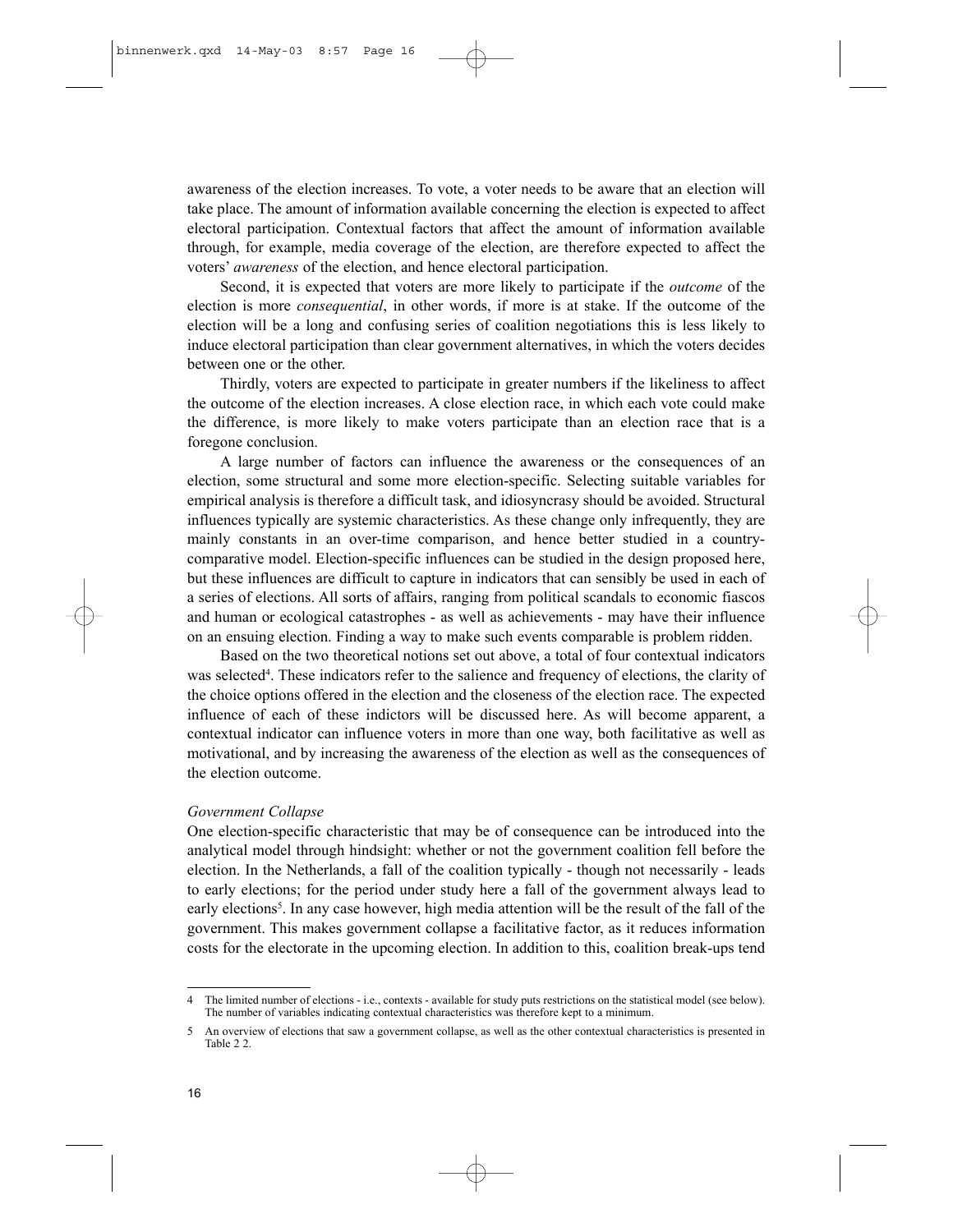to increase between-party rivalries, clarifying choice options - at least for the short term. Elections following the breakdown of a coalition are thus expected to see an increased awareness - and consequently turnout.

The fall of the coalition can also function as a motivational factor, since more will be at stake in the election. As a reconstruction of the old coalition is unlikely, the coming election will most likely produce a change in government direction, often coinciding with a change in leadership for some of the parties involved as well. These factors ensure that a fall of the coalition increases the consequences of the election, and motivates voters to turn out.

#### *Time Since Previous Election*

The time since the previous election, the second contextual variable introduced in the analytical model, may affect voters in two ways. One is facilitative, by affecting parties' ability to make voters aware of the election through campaigning. The second is motivational, through 'election fatigue'.

The awareness of the election can be influenced by campaign efforts of political parties. Although partiesí first aim in electoral campaigning is to increase their support, the awareness of the election among the electorate will automatically increase in the process. In the Netherlands, parties receive subsidies based on their share in representative bodies, but no direct campaign funding is made available by the state. A number of elections held shortly after another may exhaust partiesí campaign funds and consequently restrict campaign intensity, and thus also parties' ability to increase the awareness of the election among the electorate (see also Franklin, van der Eijk & Oppenhuis 1996, p. 313).

Parliamentary elections at short intervals may also create some sort of election fatigue, decreasing the motivation of voters to participate (cf. Franklin, 2002). Voters may get the impression their vote is less important, as their vote in a recent previous election was evidently not sufficient to solve matters. Frequent elections, or rather a short period between two elections, may have a negative effect on the consequences of the elections as perceived by voters, and consequently a voters' willingness to participate.

#### *Coalition Seeks Re-election*

The consequences of the election will be influenced by the choice options a voter is confronted with. As the Netherlands is a multi-party system, the number of choice options - political parties - is large. However, as no party ever comes near to a majority, party choice options do not easily translate into government choice options. Coalition negotiations take place only after the result of an election is known, and are thus largely beyond the influence of the voter. Both the electoral system and political mores in the Netherlands prevent a change in this, except for the few occasions when major parties explicitly announce a coalition preference before the election. This may occur when an incumbent coalition expresses the intention to stay together after the election if an electoral majority can be obtained.

A coalition seeking re-election helps voters, by offering voters a clear choice of government, not only of party in the election. Such a situation is expected to facilitate voters in choosing for or against the incumbent coalition, and thus have a positive influence on turnout. In addition, a coalition seeking re-election may have a motivational influence, stimulating government supporters to keep their favored coalition in power, while voters for the opposition may be induced to prevent this.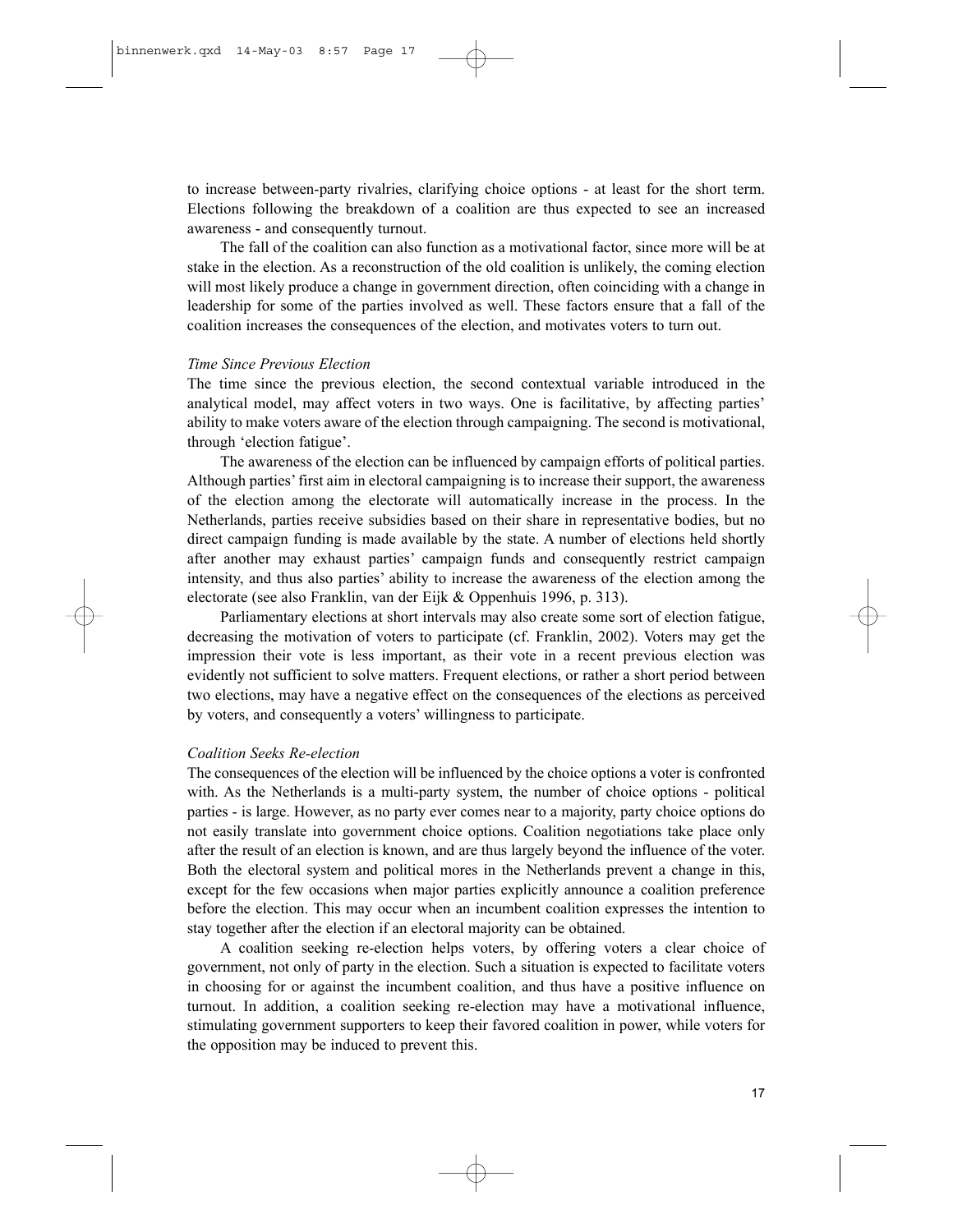#### *Closeness of the Election*

The closeness of the election race influences the consequences of the election. If a clear favorite for the election exists, voters may feel their influence can only be marginal, and consequently decide to stay home. If, on the other hand, the outcome is uncertain and a close race is likely, voters may feel that their vote could just swing the balance, thus enhancing their influence and their likeliness to participate. Thus, the closeness of the election may have a direct motivational effect on participation.

The closeness of the election can also create a facilitative effect, by increasing media attention paid to the election. A neck and neck election race is attractive material for news media, generating more media attention than would otherwise be the case. The increased amount of information offered to voters reduces the cost of information and increases the awareness of the election, facilitating electoral participation.

The Netherlands is not a majority system where the election winner automatically ends up in government. The typical notion of a close race in which the two largest parties fight each other for government power does not readily apply. The largest party need not end up in government, or a new coalition might eventually contain both of the parties that were earlier tied in a neck and neck race. Nevertheless, becoming the largest party is of consequence, and the race for the lead is of significance in the Dutch political system. Since 1972 it is the custom that the largest party initiates coalition negotiations. In a party system where the typical election results in more than one coalition option, this custom is of considerable consequence in coalition negotiations.

One contextual characteristic deserves some additional attention, although the variable is a constant in the period of 1971-1998. A mandatory voting law was in effect in the Netherlands in the period before 1971, making 1971 the first parliamentary election where participation was not compulsory. The possible consequences of this will be examined in the analysis, where relevant.

## *2.2.2 Individual Characteristics*

At the individual level, the selection of variables included in the model was again based on existing research. These individual level variables can be of a facilitative or a motivational character as well, and, just as at the contextual level, some variables have both a facilitative as well as a motivational influence. The variables included will now be discussed.

The variable education is facilitative factor. To understand the complex matter of politics, and to make an informed decision whether to vote and for whom, a certain level of cognitive skills is required. Education provides these cognitive skills. A positive influence of this facilitative factor is therefore expected on electoral participation. Education may have an added motivational effect since schools often encourage voting as a civil duty. Prolonged education ensures a prolonged exposure to this norm.

A number of variables included in the analytical model function as proxy-indicators for a motivational concept, namely social integration. In democratic societies, voting is one of the main opportunities for citizens to collectively influence the political course of the country. Integration into society increases the level of commitment to society, and will induce citizens to participate in the political process (Cf. Verba & Nie, 1972; Milbraith & Goel, 1977; Putnam, 2000). Therefore, a positive influence of social integration on the chance to vote is expected. Social integration cannot be measured directly, so that proxy-indicators have been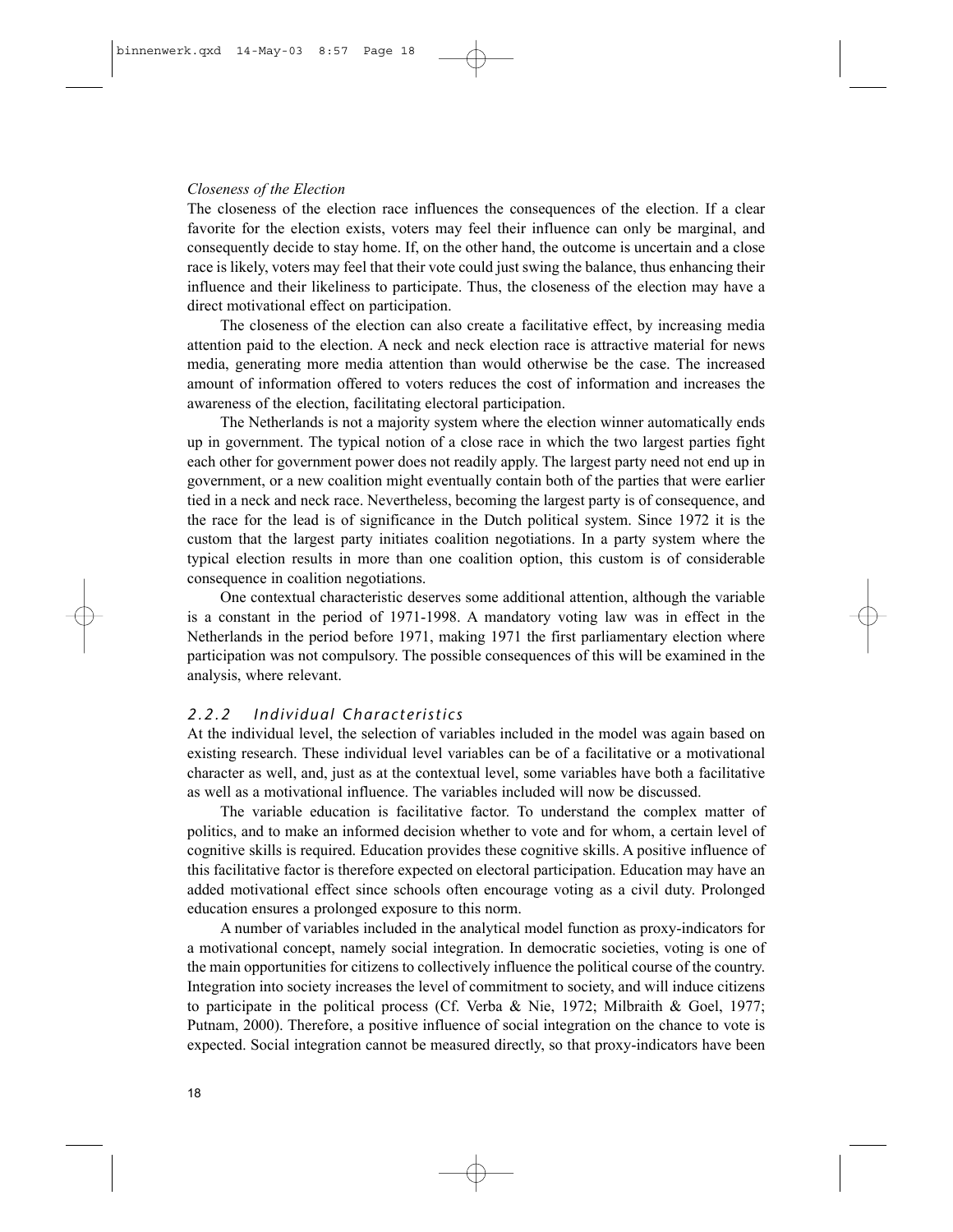selected to indicate the degree of integration into society. *Income, class* and *age* are all positively correlated with the degree of integration (Cf. Hout & Knoke, 1975; Rose, 1974) *Income, class* and *age* are therefore expected to have a positive effect on electoral participation. Apart form these three proxy-indicators for social integration, an even stronger positive effect on turnout is expected from membership of specific groups in society that hold strongly to a norm of voting as a civic duty. In the Netherlands, this is especially relevant for members of the 'traditional' religious denominations (Roman Catholics, Dutch Reformed and Calvinist Protestants) as well as for labor unions members. *Religious denomination* and *religiosity*, as well as *union membership* are therefore added to the set of independent variables and expected to positively influence the chance to vote. *Religiosity* and *union membership* can both have an additional influence on voters in case the church or the union advice their followers to vote for a particular party. This may aide voters in determining what party is best for them, and thus have a facilitative effect.

A strong positive influence on electoral participation is expected from *Party attachment, political interest* and *political efficacy*. *Political interest* and *political efficacy* are both expected to have a motivational effect, since elections provide an opportunity for voters with high political interest and efficacy to influence matters that they care about. This motivational effect is expected for *party attachment* as well, in addition to a possible facilitative effect, since close party adherents will have an easier task in selecting the party to vote for.

As already mentioned, the influence of *gender* on turnout is not entirely straightforward, and its impact tends to vary with the number of other characteristics that are being controlled for (cf. Leijenaar, 1989, van der Eijk and Oppenhuis, 1990). *Gender* will therefore be included in the model without prior assumptions towards both the existence and the nature of a difference in turnout between men and women.

#### *2.2.3 Mediating the Context through the Individual*

Combining data on the individual level and the contextual level may not only allow more accurate estimates for characteristics on both of these levels. It also offers the opportunity to examine whether contextual influences are equal for all voters, or more influential for some, and less for others. In technical terms, this means that statistically significant interactions may be found between contextual and individual characteristics. Since existing knowledge on the interaction between contextual and individual characteristics regarding electoral participation is limited, expectations will be of a general nature.

The influence of the contextual characteristics included in the model is not expected to be equally strong for all voters. It is expected that individuals with a relatively low chance of participation are potentially more strongly affected by contextual characteristics than individuals with a high propensity to participate. The latter group will most likely participate in the election regardless of the specific circumstances, while voters who derive a smaller likelihood to participate from their individual characteristics may require some added incentive from the contextual level to actually participate. Part of this difference between voters may be attributed to a ceiling effect: if the likelihood to vote derived from individual characteristics is very high, it simply cannot rise anymore. The ceiling effect is handled by the logistic regression model.

In the analytical model, this variable influence of contextual characteristics on different voters is explored by introducing interaction terms between a personal characteristic that is a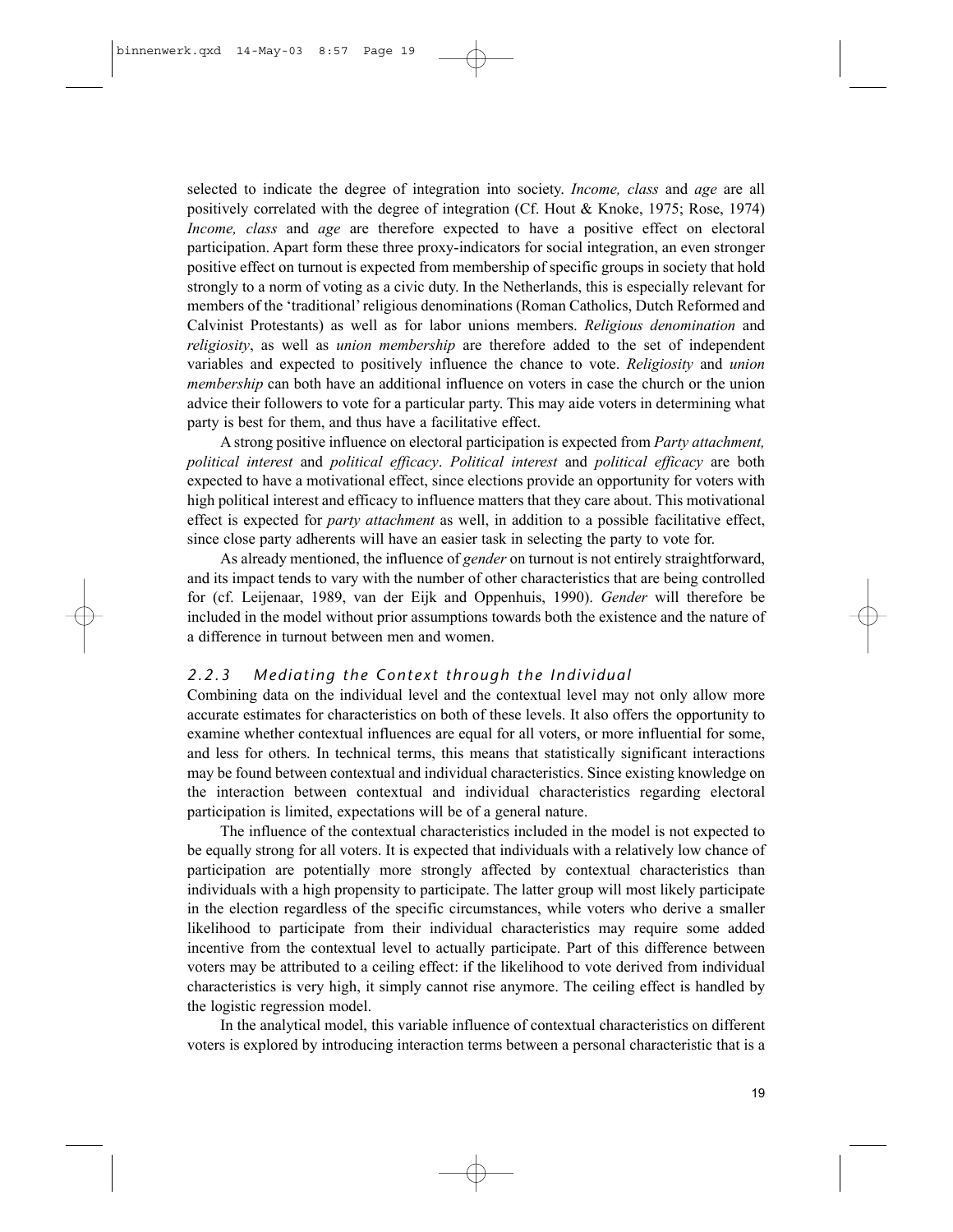strong predictor of electoral participation - political efficacy - and the contextual characteristics in the model. If these interaction terms prove statistically significant this means that the influence of contextual characteristics varies depending on individual characteristics. As political efficacy is expected to be positively related to electoral participation, higher political efficacy implies less influence for contextual characteristics. The expected sign of the interaction terms is therefore the reverse of the sign expected for the contextual effects. Since all of the contextual effects introduced in the model are expected to be positive, all of the interaction terms are expected to be negative (see below).

## 2.3 Data and Operationalization

To test the influence of contextual characteristics on turnout rates through their effect on individual behavior, nine National Election Studies administered in concurrence with the national elections held in the Netherlands in the period 1971-1998 were selected. These studies offer variation at the contextual and individual level, while at the same time ensuring a sufficient degree of comparability over all nine surveys. Of course, confining ourselves to only one political system inherently introduces limitations on the variance to be explored as well. Constitutional arrangements such as the existing electoral formula, the existence of weekday voting and the absence of mandatory voting laws are all constants for the Netherlands in the period under scrutiny. Their effects can therefore not be studied in this analysis.

The nine Dutch election studies offer a total of 14,284 cases available for initial analysis<sup>6</sup>. In the Netherlands, a relatively large number of respondents refuse to answer some questions especially regarding personal income, creating the necessity to deal with the problem of missing data. To minimize the number of cases lost, data imputation was applied where missing values were replaced by the reference category score for the variables income, class and education. To detect whether these substitutions were permissible and hence whether respondents with missing data do not deviate in behavior from respondents with the actual scores, the following procedure was applied. Dummy variables were created for the variables income, class and education. These dummy variables were scored positive in case a respondent failed or refused to answer the particular question, while the missing values in the original variable were replaced by the imputed value. The dummy variables were then included in the analytical model. A statistically significant effect of one of these dummy variables then indicates that the respondents with missing data differ significantly from respondents with the actual score on that variable. Listwise deletion was applied for variables where data imputation was not acceptable. After deletion for missing data, 13,868 cases were available for analysis (97 percent of all available cases).

To ensure that no bias was introduced due to different sample sizes in the aggregated data set, each year was weighted to an equal sample size. In addition, the data were weighted to reflect actual turnout rates. Although non-voters show a consistently lower rate of participation in the Dutch election studies, no clear evidence has been found to assume that the sampled fraction is not a correct representation of the total group7 . Therefore, it is

<sup>6</sup> See the Appendix for details on the individual level variables employed in the analytical model.

<sup>7</sup> Visscher (1995) disagrees with this, although Smeets (1995) found no evidence for his claims. See also Jaarsma et al. (1986) The under-representation of non-voters is common to election research and not confined to the Dutch election studies. See Katosh and Traugott, 1981.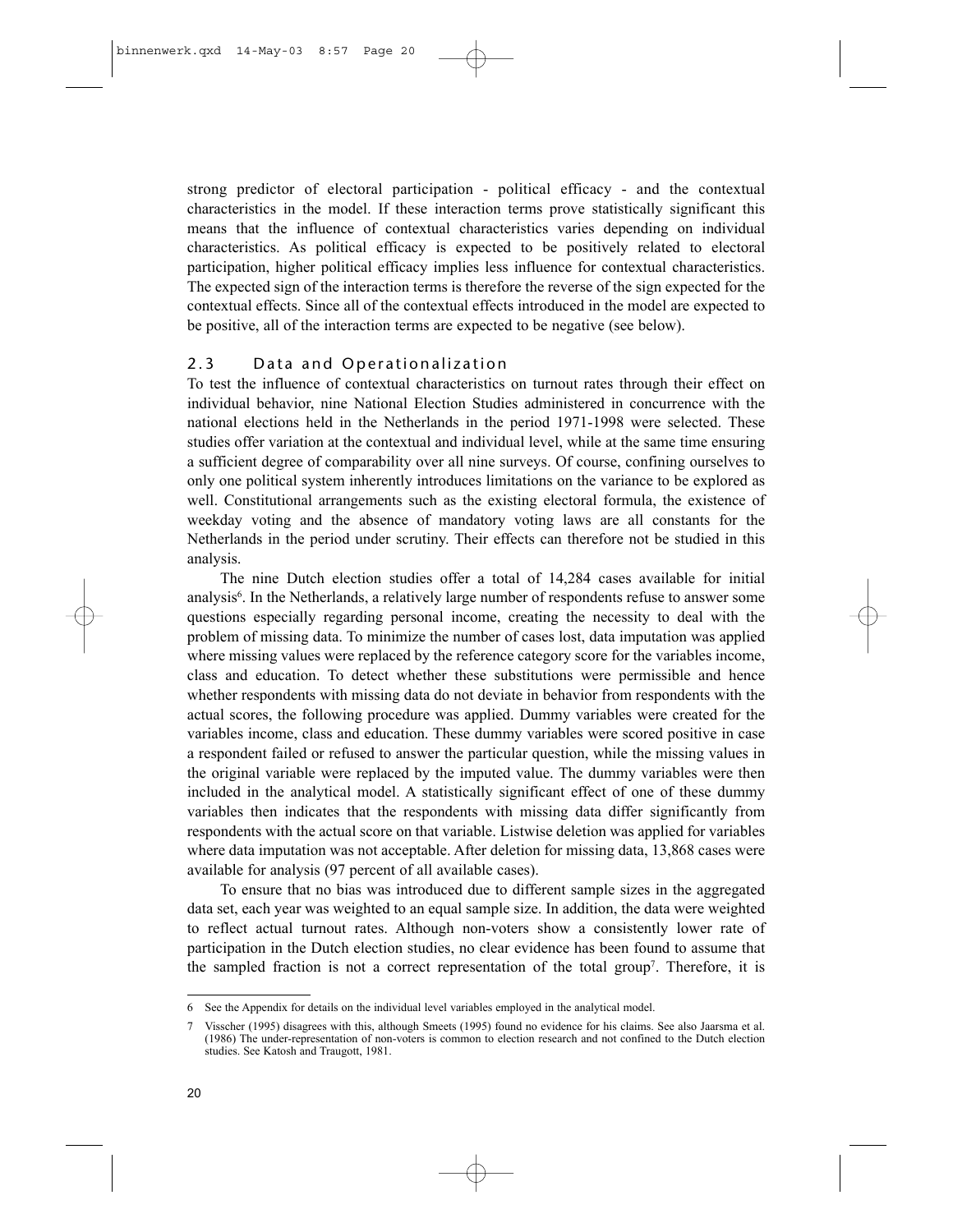permissible to weigh the data according to actual turnout rates, allowing us to make population predictions on the basis of our model.

Since a complete structural model is not our aim, a regression model is the most suitable technique for our analysis. Since data at both the individual and the contextual level are used, this needs to be taken into account as well. The main problem arising from this is that the degrees of freedom at both levels differ. One remedy for this difference is to use multi-level modeling, to take complete account of the nested data structure of individual voters within electoral contexts. This will be done in chapters 5 and 6. In view of the exploratory character of this analysis, a regression analysis with robust standard errors is applied<sup>8</sup>. The problem with combining different contexts and modeling contextual characteristics as conducted in this research is that the standard errors are estimated incorrectly because the assumption of independent samples is not met, and contextual characteristics are operationalized as if they were individual level characteristics. This results in a consistent underestimation of the standard errors of estimated parameters, rendering estimates statistically significant where this may not be warranted. To correct this, an alternative estimate of variance is used, known as the Huber/White Sandwich estimator, which produces robust standard errors (Huber 1967; White 1980). The typical result - compared to non-robust standard errors - is a larger standard error.

In view of the dichotomous character of the dependent variable (did vote or not) and its skewed distribution, a logistic regression rather than OLS regression will be used. Logistic regression is a non-linear multiplicative technique that allows us to estimate the influence of a variable on the chance that a person will vote, given all the other characteristics of that person. So, the influence of a characteristic can change over different values of the other characteristics. The result of this is that the predicted chance to vote will remain within the logical boundaries of 0 and 1.

The four contextual characteristics that will be introduced into the model are operationalized as follows. The *Government Collapse* indicator indicates that the election follows the collapse of the government coalition. *Government Collapse* is expected to have a positive effect on electoral participation through increased media attention and increased perceived importance of the election. It is important to point out that this variable need not indicate that the election is called early. In the Netherlands, it is possible for a coalition to take on a caretaker role and keep to the original election cycle as occurred in 1977, although there is a significant relationship between *Government Collapse* and *Time Since Previous Election.*

The indicator labeled *Time Since Previous Election* indicates the years since a previous parliamentary election was held, and performs a double role. It is a proxy indicator for campaign efforts. Since no direct data on campaign efforts exist, the time since a previous election will be used as an alternative, on the expectation that quickly ensuing consecutive elections will deplete party funds. In addition, *Time Since Previous Election* is an indicator for the perceived relevance of the election, as frequent elections may create election fatigue, depressing turnout. For both interpretations, the expected relationship is positive, with longer time between elections encouraging turnout numbers. To improve interpretation the indicator has been transformed, by dividing the number of years since the previous election by the

<sup>8</sup> Stata 7 was used for the estimations (StataCorp 2001).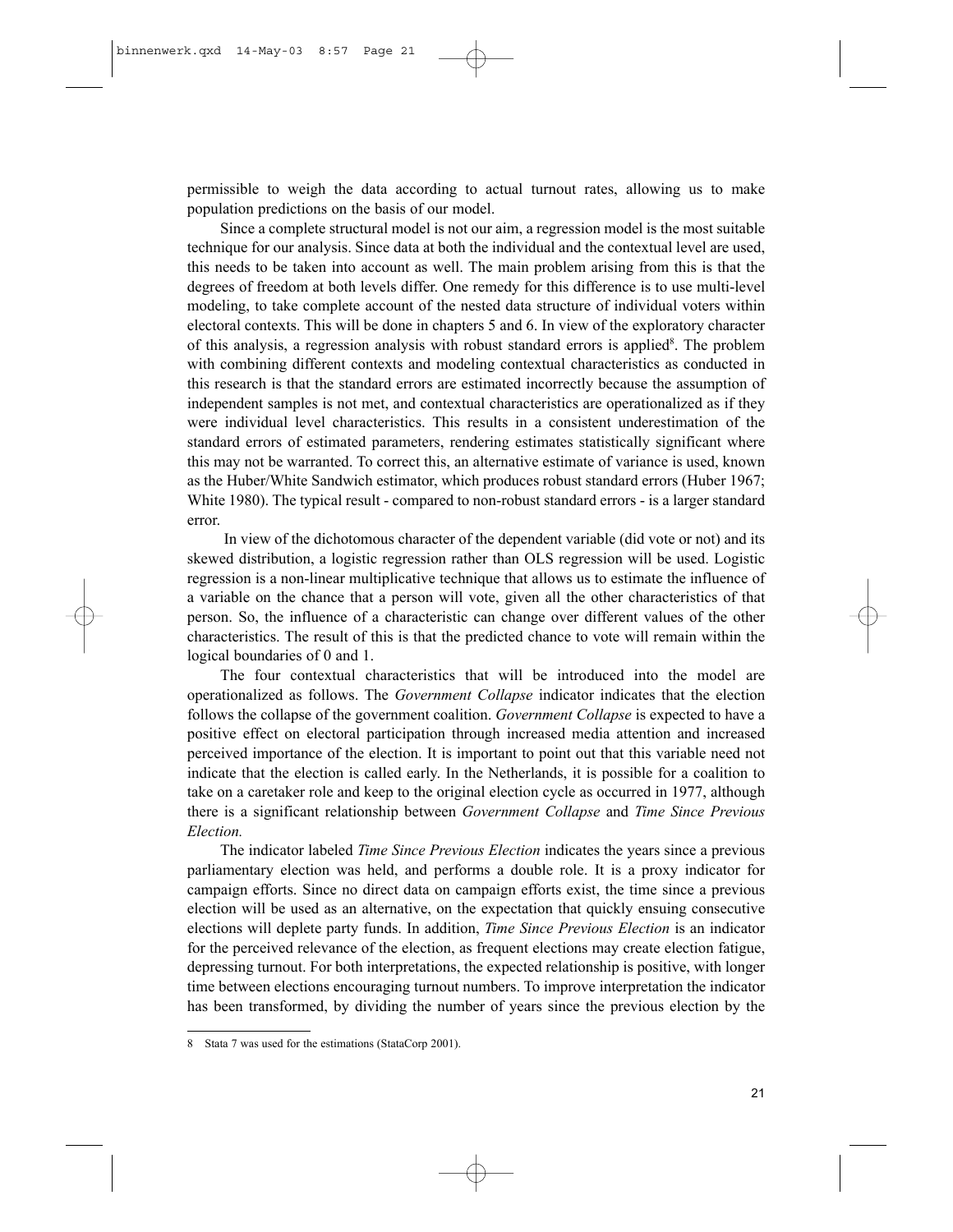number of years of a regular parliamentary term (four years, in the Netherlands) so that a score of one 1 corresponds to a full parliamentary term.

*Coalition Seeks Re-election* is a dummy variable indicating whether the incumbent coalition made reelection an election goal. A positive influence on turnout is expected. However, as this situation has only occurred twice in the period under study, in 1986 and 1998, caution is required in interpreting the outcomes for this variable.

The *Closeness of the Election* is measured with the aid of opinion polls<sup>9</sup>. These polls are typically published in the media in the run up to the election. The measure is constructed by taking the gap in percentage points between the two largest parties. The relationship between the closeness of the election and electoral participation is not expected to be linear: a 2 percent point change in the degree of closeness is relevant if the gap is very small, but not of great importance if the gap between the two largest parties is large. To reflect this non-linear character, the actual variable used is 1 divided by the gap in percentage points. This creates a variable that becomes (much) larger in closer elections. As a consequence, a positive influence is expected of the variable *Closeness of the Election*.

| The Netherlands - Values of Contextual Characteristics for the Period 1971-1998<br>Table 2-2 |  |  |  |  |
|----------------------------------------------------------------------------------------------|--|--|--|--|
|----------------------------------------------------------------------------------------------|--|--|--|--|

| Year of Election                    | 1971  | 1972.      | 1977       | 1981           | 1982  | 1986       | 1989       | 1994  | 1998       |
|-------------------------------------|-------|------------|------------|----------------|-------|------------|------------|-------|------------|
| <b>Government Collapse</b>          | no    | <b>ves</b> | <b>ves</b> | No             | ves   | no         | <b>ves</b> | no    | no         |
| Time Since Previous Election"       | 1.02  | 42         | 1.13       |                | .33   | .92        | .83        |       |            |
| <b>Coalitions Seeks Re-election</b> | no    | no         | no         | N <sub>o</sub> | no    | <b>ves</b> | no         | no    | <b>ves</b> |
| <b>Closeness of the Election</b>    | .213  | <b>103</b> | .303       | .667           | .714  | .122       | 10         | .263  | .078       |
| (gap in percentage points)          | (4.7) | (9.7)      | (3.3)      | (1.5)          | (1.4) | (8.2)      | (0.1)      | (3.8) | (12.9)     |

*Note #: Time Since Previous Election is indicated in four-year terms.*

The individual characteristics have been operationalized as follows. Class is measured on a five-point scale based on type of occupation. The categories are *unskilled manual labor*, *skilled manual labor, self-employed, routine non-manual labor* and *skilled non-manual labor.* The reference category is *unskilled manual labor*, to which all other categories are coded as contrast. Those who could not be assigned to any class category were included in the base category and identified through a separate variable.

*Education* is coded into three categories, ranging from primary (base reference category) through secondary to tertiary (polytechnic/university) level education. Each level is coded as a contrast to the preceding level, to show the impact of an additional level of education. To determine the difference of tertiary versus primary level education, the parameters for secondary and tertiary education thus need to be added. Respondents who failed or refused to give information regarding their education were included in the base category (primary education) and identified through a separate variable.

<sup>9</sup> The data used is collected on a weekly basis by NIPO Inc., the Netherlands Institute of Public Opinion and Marketing Research.

<sup>10</sup> As mentioned already the largest party typically takes the lead in coalition negotiations after the elections.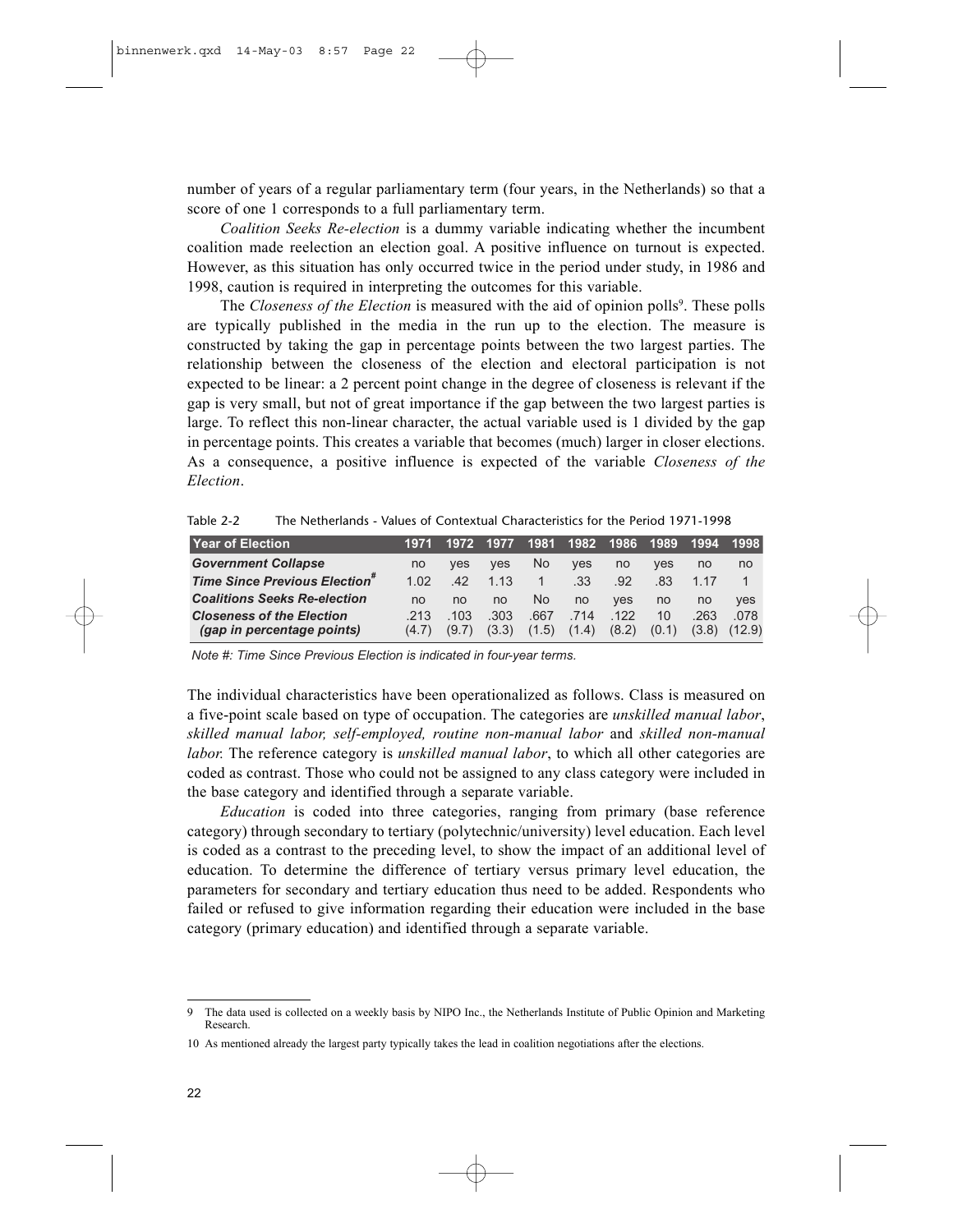Dummy indicators were constructed to signify respondents from the *Lowest Income Quartile* and for *Female* voters, while *Age* was measured in years. Again, respondents for which no income information was ascertained were included in the base category (not lowest quartile) and identified through a separate variable.

*Religion* was operationalized both according to denomination and religiosity, measured by frequency of church attendance. In the Netherlands, three dominant religious denominations exist: *Calvinist, Dutch Reformed* and *Roman Catholic*. In addition, an *other* category is included. This category contains a wide variety of religious denominations, some of which actually oppose electoral participation, as is the case for Jehovah's Witnesses. This category is therefore expected to show a lower chance to vote than the three main denominations. The reference category for religion is not-religious. Since the 1960s, the Netherlands has shown a steady decline in church adherence, especially in the Catholic Church. This has led to a situation where information on merely the denomination could be misleading. To remedy this, a measure of religiosity in the form of frequency of church attendance is introduced. Where useful, interactions between denomination and church attendance were explored.

*Party Attachment* and *Union Membership* are indicated by dummy variables, coded positive if a respondent expressed a preference for a political party or is a member of a labor union. *Political Interest* and *Political Efficacy* are each measured on five point scales from low to high $11$ .

### 2.4 Predicting Individual Electoral Participation

Table 2-3 shows the results of the logistic regression analyses of electoral participation. Four models are presented. It has been argued (cf. Campbell, Converse, Miller & Stokes, 1960; van Deth 1989) that socio-demographic characteristics such as *Class, Income* or *Education*, are mediated in explanatory models of electoral participation through psycho-political characteristics such as *Party Attachment, Political Interest* and *Political Efficacy*. To assess this, the first model contains socio-demographic characteristics only. In the second model, the psycho-political characteristics are added. Socio-demographic effects that are mediated through psycho-political characteristics are then expected to decrease, compared to the first model. In the final two models, first contextual characteristics, then individual-contextual interactions are added. Robust standard errors are presented in conjunction with the estimated coefficients. Bold type indicates statistically significant estimates at  $\alpha$ =.05. Pseudo Rsquared is based on Judge *et al*. (1985).

 $\overline{\wedge}$ 

<sup>11</sup> The variables are additive index-scores, based on Mokken-scales of four separate items each. See Anker & Oppenhuis, (1995) pp. 323-330 on the construction of these scales.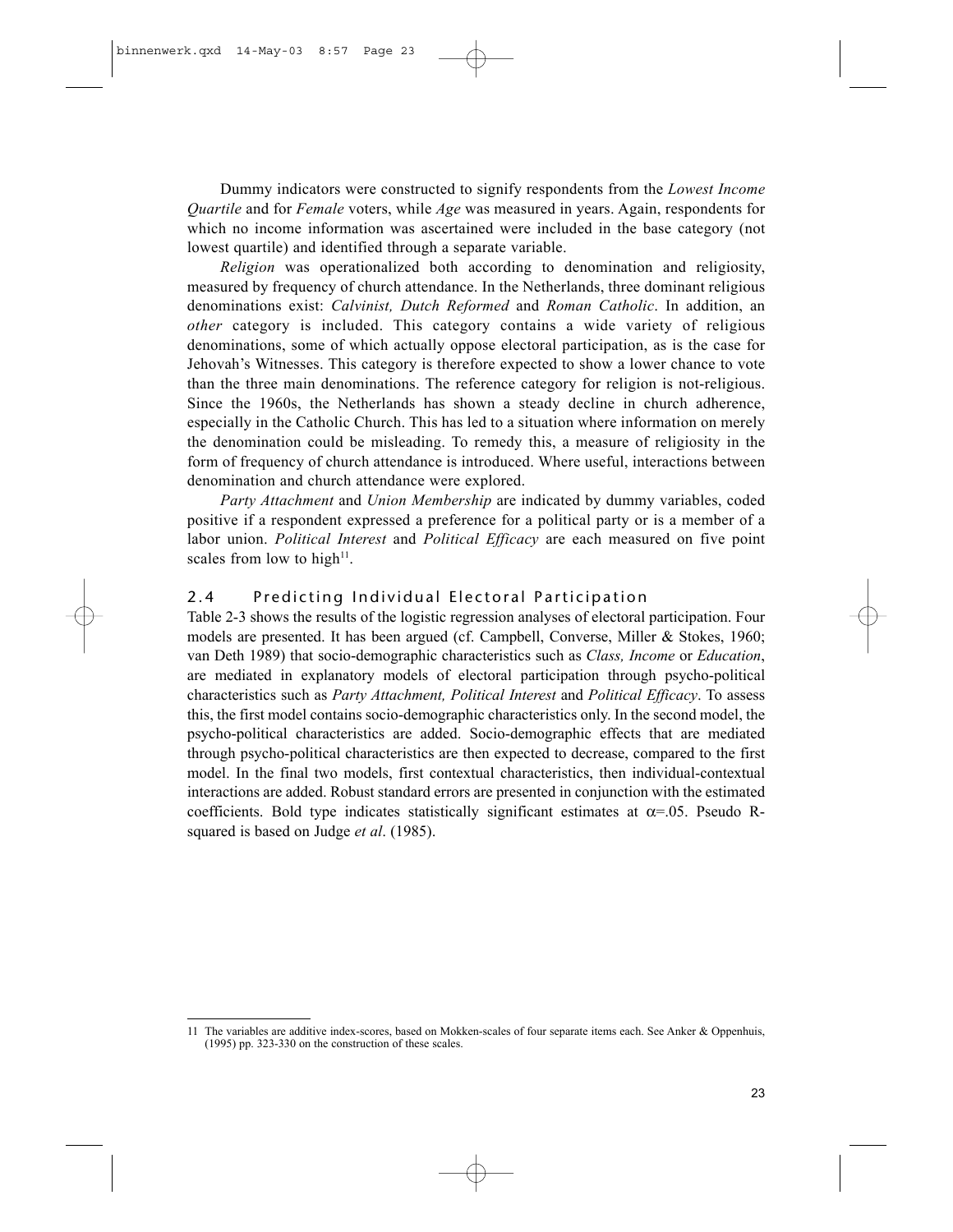| <b>Model</b>                              |              |       | M                              |         | Ш        |         | IV       |       |
|-------------------------------------------|--------------|-------|--------------------------------|---------|----------|---------|----------|-------|
|                                           | B            | S.E.  | $\overline{B}$                 | S.E.    | B        | S.E.    | B        | S.E.  |
| Age                                       | .021         | .002  | .012                           | .002    | .017     | .002    | .017     | .002  |
| <b>Female</b>                             | .171         | .071  | .408                           | .075    | .399     | .076    | .399     | .077  |
| Class (reference: unskilled manual labor) |              |       |                                |         |          |         |          |       |
| <b>Skilled manual labor</b>               | .120         | .109  | .083                           | .114    | .094     | .115    | .100     | .115  |
| Self employed                             | .381         | .155  | .246                           | .160    | .221     | .161    | .216     | .161  |
| <b>Routine non-manual labor</b>           | .330         | .104  | .128                           | .107    | .131     | .108    | .129     | .109  |
| <b>Skilled non-manual labor</b>           | .601         | .116  | .392                           | .122    | .349     | .123    | .338     | .124  |
| No class assigned                         | .414         | .093  | .201                           | .096    | .157     | .099    | .161     | .100  |
| Education (reference: primary education)  |              |       |                                |         |          |         |          |       |
| Secondary vs primary education            | .439         | .075  | .168                           | .079    | .220     | .080    | .192     | .080  |
| <b>Tertiary vs secondary education</b>    | .835         | .133  | .548                           | .139    | .540     | .139    | .524     | .140  |
| No education level ascertained            | $-162$       | .219  | $-.346$                        | .230    | $-.240$  | .239    | $-293$   | .237  |
| <b>Lowest Income Quartile</b>             | $-.234-.081$ |       | $-157$                         | .086    | $-152$   | .086    | $-.144$  | .086  |
| No income ascertained                     | $-.015$      | .084  | .086                           | .086    | .067     | .089    | .065     | .089  |
| Religion (reference: no religion)         |              |       |                                |         |          |         |          |       |
| Catholic                                  | $-0.131$     | .079  | $-.077$                        | .081    | $-.073$  | .081    | $-.071$  | .082  |
| <b>Dutch reformed</b>                     | .318         | .105  | .290                           | .108    | .280     | .109    | .259     | .109  |
| <b>Calvinist</b>                          | .849         | .195  | .670                           | .200    | .676     | .201    | .666     | .202  |
| <b>Religious: other denomination</b>      | $-.209$      | .190  | $-.234$                        | .197    | $-.236$  | .196    | $-256$   | .199  |
| Church attendance: at least               |              |       |                                |         |          |         |          |       |
| Weekly church attendance                  | .844         | .117  | .761                           | .120    | .765     | .122    | .753     | .122  |
| <b>Monthly church attendance</b>          | .464         | .118  | .387                           | .122    | .392     | .121    | .389     | .122  |
| Weekly church attendance with-1.520 .284  |              |       | $-1.218$                       | .284    | $-1.251$ | .286    | $-1.227$ | .290  |
| <b>Religious: other denomination</b>      |              |       |                                |         |          |         |          |       |
| Union member                              | .479         | .090  | .395                           | .090    | .380     | .091    | .372     | .091  |
| <b>Psycho-political characteristics</b>   |              |       |                                |         |          |         |          |       |
| <b>Party attachment</b>                   |              |       | 1.085                          | .068    | 1.117    | .068    | 1.095    | .069  |
| <b>Political interest</b>                 |              |       | .355                           | .036    | .340     | .037    | .325     | .037  |
| <b>Political efficacy</b>                 |              |       | .225                           | .027    | .240     | .028    | .855     | .144  |
| <b>Contextual characteristics</b>         |              |       |                                |         |          |         |          |       |
| <b>Time since previous election</b>       |              |       |                                |         | .455     | .158    | 1.512    | .278  |
| <b>Government collapse</b>                |              |       |                                |         | .374     | .110    | .846     | .190  |
| <b>Coalition seeks re-election</b>        |              |       |                                |         | .532     | .103    | .144     | .173  |
| <b>Closeness of the election</b>          |              |       |                                |         | $-.026$  | .014    | $-0.056$ | .026  |
| Interactions individual-contextual level  |              |       |                                |         |          |         |          |       |
| Time since previous election              |              |       | with <b>Political efficacy</b> |         |          |         | $-632$   | .130  |
| <b>Government collapse</b>                |              |       | with <b>Political efficacy</b> |         |          |         | $-.303$  | .083  |
| <b>Coalition seeks re-election</b>        |              |       | with <b>Political efficacy</b> |         |          |         | .185     | .071  |
| <b>Closeness of the election</b>          |              |       | with <b>Political efficacy</b> |         |          |         | .019     | .011  |
| Constant                                  | -.283 .127   |       | $-1.362$                       | .142    | $-2.226$ | .240    | $-3.203$ | .340  |
| <b>Pseudo R-square</b>                    |              | .083  |                                | .163    |          | .168    |          | .173  |
| <b>Log Likelihood</b>                     |              | -5984 |                                | $-5461$ |          | $-5430$ |          | -5394 |

## Table 2-3: The Netherlands - Logistic Regression of Electoral Participation, 1971-1998 (robust standard errors)

Ŧ

The socio-demographic model (Model I) shows a rather low pseudo-R<sup>2</sup> of .083 although it has to be noted that pseudo- $R^2$  estimates tend to be low in comparison to 'normal' OLS  $R^2$ values. A look at the parameter estimates shows that all statistically significant effects are in the hypothesized direction. Age and education tend to have a positive influence on individual electoral participation. The estimate for gender suggests that women show a higher

 $\overline{\triangle}$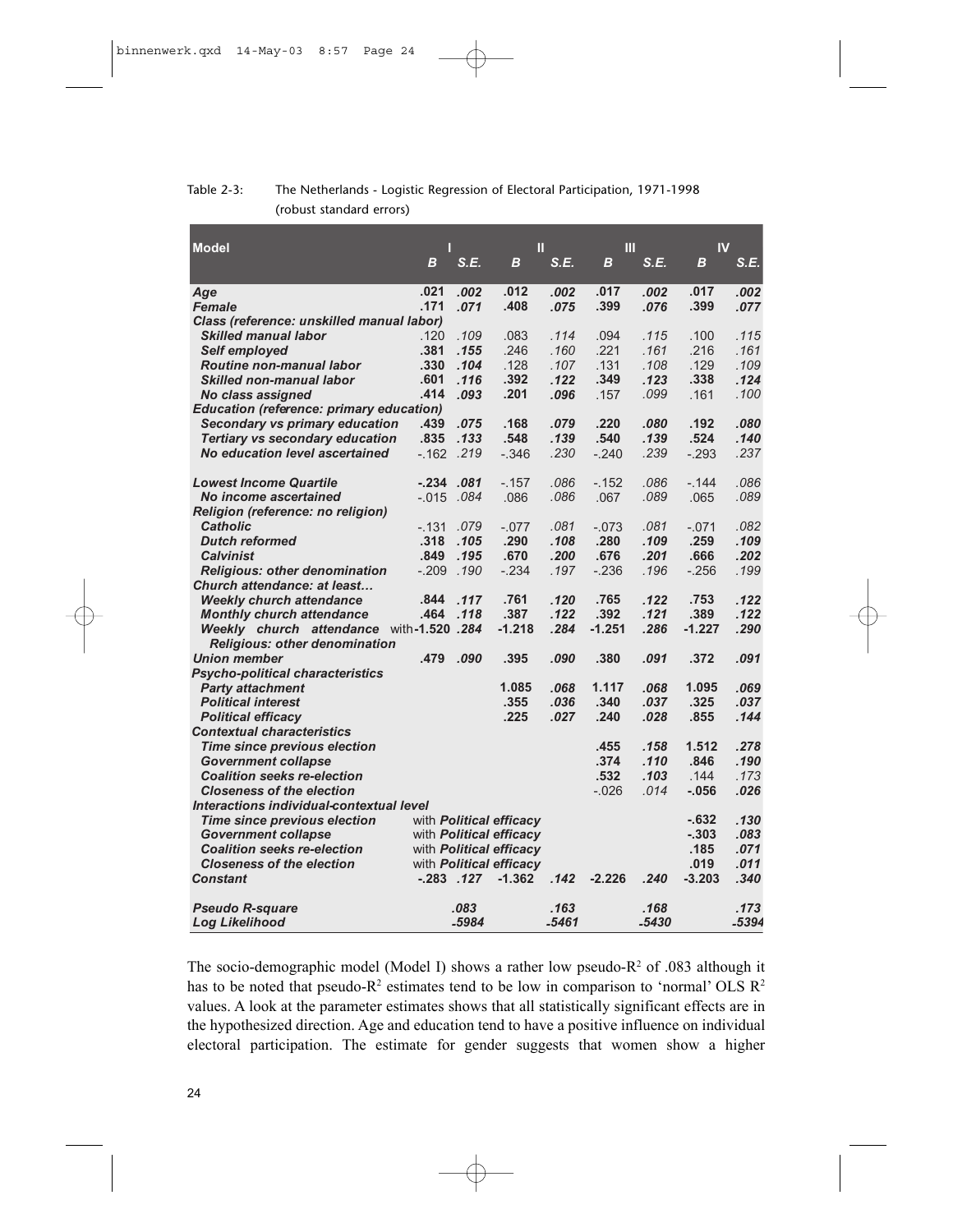probability to vote than men, other characteristics held equal. Class proves influential, especially with the 'higher' classes showing a larger propensity to vote. Initially when looking at religion, marked differences between the three denominations could be identified. However, here the crucial factor proves to be church attendance. The analyses show that especially weekly, but also monthly church attendance has a positive influence on electoral participation. However, this is not a uniform effect: regular church attendance has a negative influence for the 'religious: other' category. This is demonstrated by the interaction term between weekly church attendance and the 'religion: other' indicator in Model  $I<sup>12</sup>$ . Only weekly church attendants of the 'other' denominations show a lower chance to vote; a separate effect of the 'religious: other' category itself is not statistically significant. A likely explanation is that the 'religious: other' category is indeed quite a mixed bag, consisting for a substantial part of first and second generation immigrants that attend church regularly, but are known to have a lower propensity to participate in elections (cf. Fennema  $\&$  Tillie, 1999). Another religious group showing comparable behavior are Jehovah's witnesses. The analyses underline that especially for Catholics church attendance proves to be the determining factor. Model I shows, when controlling for church attendance, that being Catholic by itself does not affect the probability of voting, which indicates that Catholics who do not go to church regularly do not differ significantly in their electoral participation from unreligious voters. The other integration indicator, union membership, shows the positive influence on electoral participation that was expected.

The non-significant effect of the 'no education level ascertained' indicator suggests that those who failed or refused to answer this question show behavior comparable to those respondents with primary level education only. The most likely explanation is that for most of these respondents their education *is* at primary level. For income, the ëno income ascertained' indicator also proves not to be significant. It is therefore unlikely that these respondents belong to the lowest income quartile, an assumption that is bolstered by practical wisdom of survey research, which states that it is those in the higher income brackets that are more likely withhold information on this question. For class however, there is a substantial effect related to not having a class level ascertained. This may be caused by the fact that a substantial part of this group will have no class score since they have no full time or part time occupation. These people show a distinct electoral behavior.

Adding psycho-political characteristics in Model II improves the pseudo- $R^2$  value substantially to .163. Model II also confirms that a large part of the socio-demographic influence is indeed mediated through the psycho-political characteristics. This is reflected in a decrease in the effect estimate for a number of socio-demographic characteristics, notably class, education and income, and to a lesser degree age, union membership and religion and church attendance. The noteworthy exception is gender, which shows a substantially larger influence once the psycho-political effects are taken into account. This suggests that it is with regard to political interest, political efficacy and party attachment where women trail behind men. If we keep the level of political interest, political efficacy and party attachment equal for men and women, which is what happens if we include the psycho-political characteristics in the model, we see that women are more likely to participate than men.

<sup>12</sup> Other interactions were tested but proofed not statistically significant.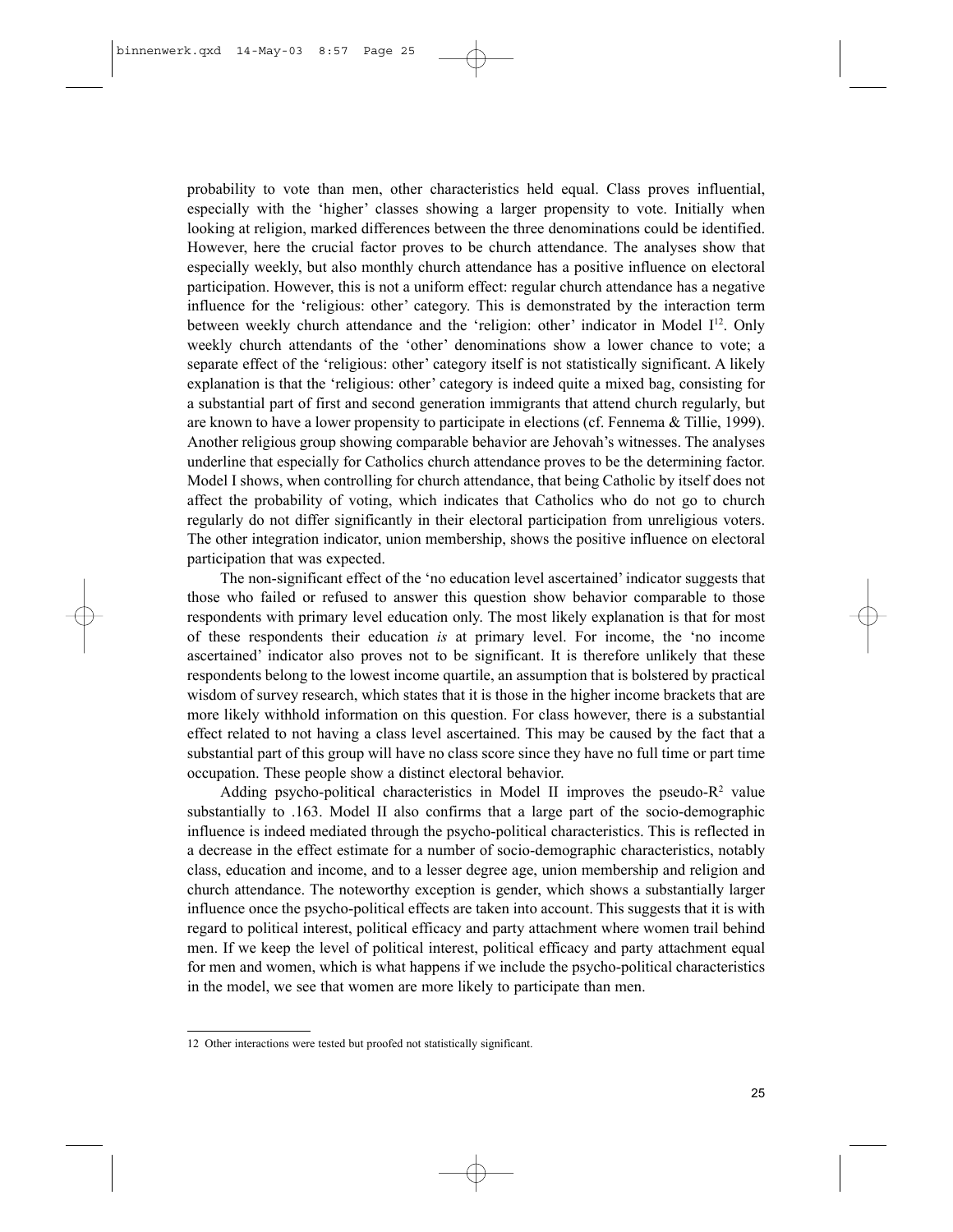In Model II the influence of class is almost completely mediated through other characteristics, with only the difference between unskilled manual labor versus skilled nonmanual labor remaining statistically significant. This suggests that, in line with the expectations set out above, class is a powerful predictor of the psycho-political characteristics, but has little additional influence on electoral participation in the Netherlands. Education, religion and church attendance remain influential, although their influence is reduced. The three psycho-political characteristics, political interest, party attachment and political efficacy, show the expected significant positive influence on electoral participation.

### *2.4.1 Contextual Effects*

Model III makes the first step of adding contextual information to the model, by including four indicators for contextual characteristics. The addition of the contextual characteristics increases the pseudo- $R^2$  value only minimally to .168, although the substance of this improvement of the model will become more apparent in section 2.5 below. With the exception of the closeness indicator, the estimates for the contextual characteristics are all in the expected direction. Closeness, as operationalized, was expected to have a positive influence on voting, but instead shows a negative effect. It should be noted however, that this effect is not statistically significant.

In agreement with expectations, longer periods between elections have a positive effect on turnout, as does a coalition seeking re-election, although caution needs to be taken with the latter indicator, since it applies to only two elections. As hypothesized, a coalition collapse does indeed tend to increase electoral participation.

The individual level estimates show only minimal change when the contextual characteristics are added to the model. However, the control variable for an absence of class information now proves to be no longer statistically significant, so that the only remaining additional influence of class on electoral participation is for skilled non-manual labor.

#### *2.4.2 Individual-contextual Interactions*

The model analyzed here does not allow extensive testing of numerous individual-contextual interactions. The number of contexts available is simply not sufficient. This section will therefore not present an exploration of all possible interactions between individual and contextual level characteristics, but rather go for one 'safe bet'. Interactions will be modeled between all contextual characteristics and political efficacy, an important predictor of electoral participation. If individual level variations in the influence of contextual effects exist, they are most likely to manifest themselves through these interactions.

The interactions between political efficacy and the contextual characteristics are presented in Model IV. Again, the pseudo-R<sup>2</sup> increases, though again only marginally to .173. The estimates for individual level characteristics show very little change compared to the previous model, with the obvious and unsurprising exception of the direct estimate for political efficacy.

At the contextual level, the estimates show substantial change. Again this is to be expected because of the interaction terms. The direct effects of the contextual characteristics now indicate the influence on voters with the lowest level of political efficacy, to which the composite terms of the interactions have to be added to complete the equation. Since the signs for all interaction terms are indeed the reverse of the direct estimates of the contextual effects,

 $\overline{\mathcal{A}}$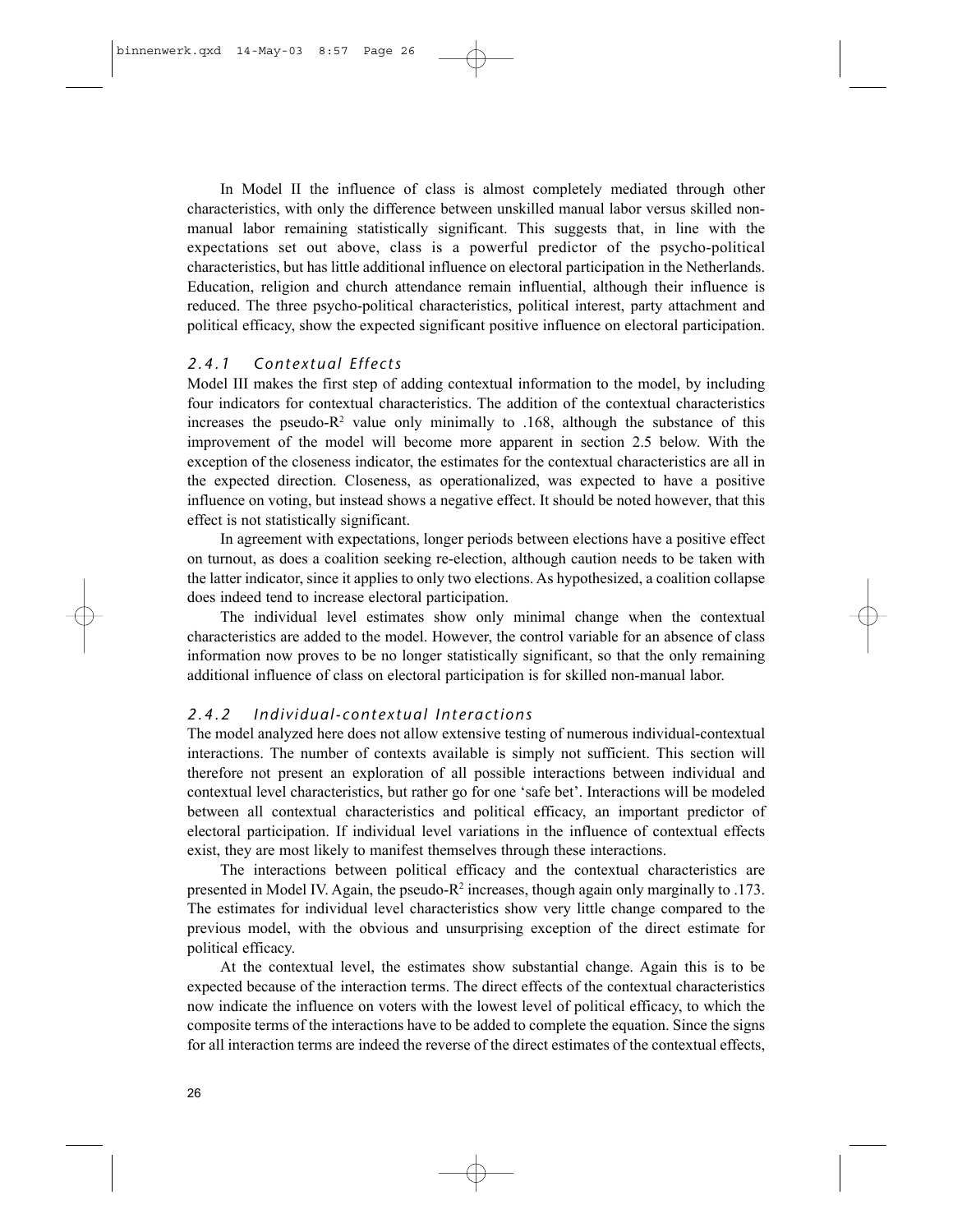this indicates that the influence of contextual effects decreases as political efficacy increases. This finding is statistically significant for all four interactions, and in line with the expectations set out in Section 2.2.3. Apart from this general corroborating finding, there are some more specific findings that are a bit more confusing. Again the estimate for the closeness of the election is opposite from what was expected. Moreover, it is statistically significantly different from zero. The negative estimate suggests that turnout is actually higher in elections where the gap between the two leading parties is larger. In comparison to the previous model, the estimate for the direct effect of a coalition seeking re-election has substantially decreased in size and is no longer statistically significant.

## 2.5 Predicting Turnout Levels

The previous section showed that the political context is not of equal importance to all voters. The context-individual interaction terms proved that the influence of the contextual characteristics is less for voters with higher levels of political interest and political efficacy than for the less politically interested and for voters with lower political efficacy. This improves our understanding of electoral participation. The question remains however, whether adding contextual information gives us a better understanding of electoral participation only, or whether it also improves our capacity of predicting who will vote or not. To answer this, in this section turnout rates will be predicted, based on the models presented in Table 2-3, specifically models II and IV. These two models represent the full individual level model, and the model with contextual characteristics and interaction terms added.

For each individual, the predicted value was computed. The predicted value reflects the probability that individual will participate, as predicted by the model. Because of the use of logistic regression, this value will always be between zero and one. Aggregating the predicted values produces the predicted turnout rate for the complete sample. As was mentioned already, each of the samples has been weighted so as to reflect the actual turnout rate of the election, so that sample composition will not obfuscate the predictions based on the statistical model. Table 2-4 presents the predicted turnout rates per election in percentages, based on the individual model (II) and the context and individual level model (IV). The actual turnout figures are presented on the last row.

Table 2-4 The Netherlands - Turnout (percentages), Actual and Predicted by Individual and Context & Individual Model and Average Absolute Deviance from Actual Turnout (percentage points)

| Year                                                                         |                                              |  |  |  | 1971 1972 1977 1981 1982 1986 1989 1994 1998 Deviance |
|------------------------------------------------------------------------------|----------------------------------------------|--|--|--|-------------------------------------------------------|
| Individual model (II)                                                        | 84.6 85.8 85.9 83.8 82.4 83.7 82.1 81.7 68.4 |  |  |  | 2.53                                                  |
| Context & Individual model (IV) 82.8 85.2 88.1 81.9 80.8 87.1 80.6 80.2 71.7 |                                              |  |  |  | 1.69                                                  |
| <b>Actual turnout</b>                                                        | 79.1 83.5 88.0 87.0 81.0 85.8 80.3 78.7 73.0 |  |  |  |                                                       |

The two models produce clearly different turnout predictions. The inclusion of contextual information does alter the predictive accuracy of the model, even though the difference in Rsquare is minimal. It does not produce a consistent over or under-estimation of the turnout level, as turnout rates are not consistently too high or too low. The last column of Table 2-4 shows that the predictions from the Context  $\&$  Individual model are on average 1.69

 $\overline{\wedge}$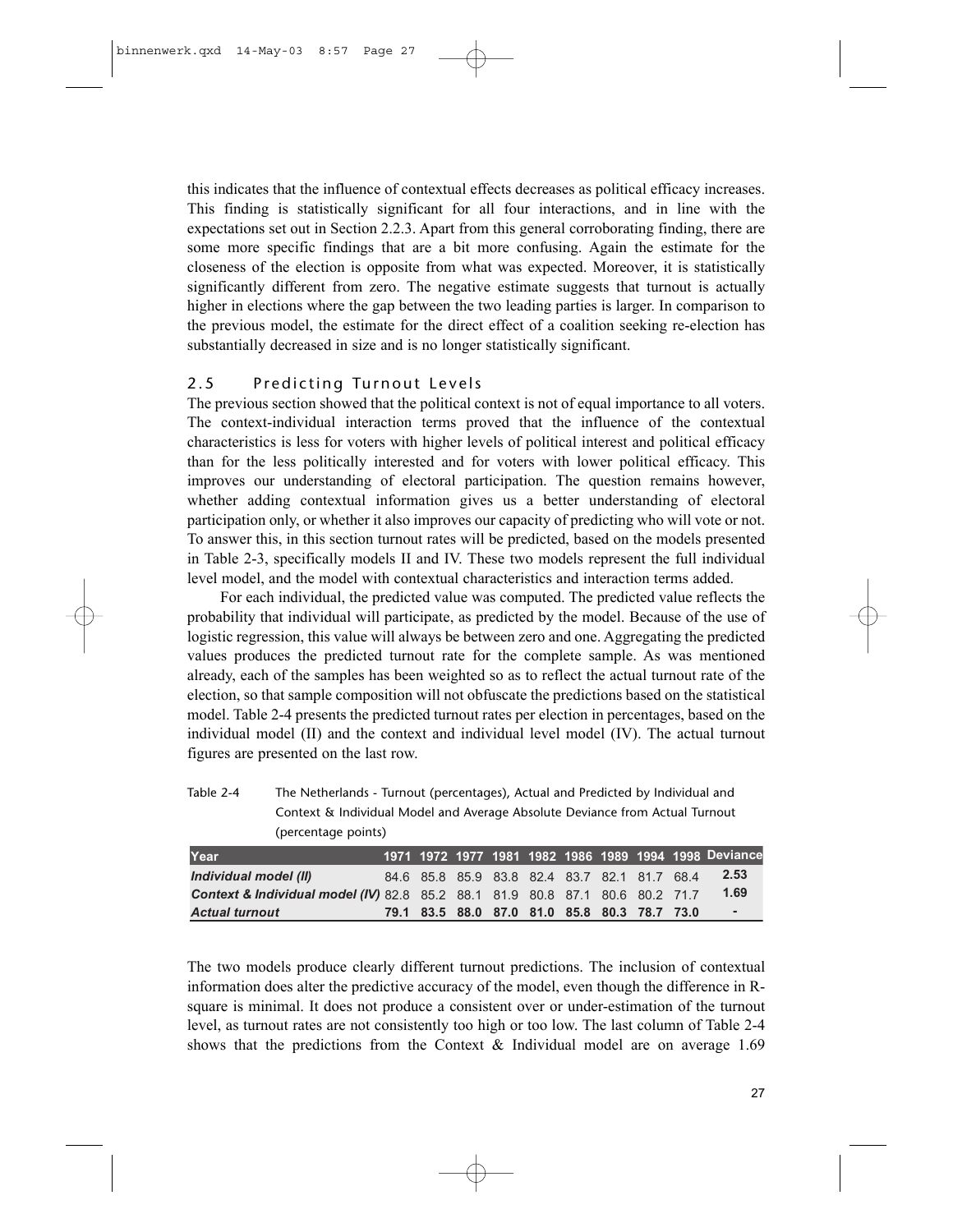percentage points off the actual outcome, while the Individual model is less accurate with an average deviation of 2.53 percentage points. Indeed, as Figure 2-1 shows even more clearly, the predictive power of the model greatly increases as contextual information is added. The contextual-individual model outperforms the individual level only model in all elections but one.

Figure 2-1 presents the deviation from actual turnout for the predicted turnout levels of the two models. In essence, it shows how far the predictions are off, and whether they fall short or overshoot the mark. For each election, actual turnout is represented by the zero-line, with deviations given in percentage points. The improved prediction of the contextualindividual level model is obvious. Only in 1981 is it further off the mark than the individual level model.





### 2.6 Conclusions: Does Context Matter?

This chapter explored the influence of contextual characteristics on individual electoral participation in the Netherlands between 1971 and 1998. At the individual level, most characteristics behaved in the way expected. The influence of gender proved to be interesting. In the analyses presented here, women show a higher propensity to vote than men, particularly when controlling for the relevant psycho-political characteristics (political interest, political efficacy and party attachment). This is in contrast with findings in other countries (Blais and Carty 1990; Lipset 1981; Verba et al. 1978; Wolfinger & Rosenstone 1980). Previous Dutch research did not come up with a single consistent outcome (Leijenaar 1989; van der Eijk & Oppenhuis, 1990). It appears that the influence of gender is strongly dependent on the other characteristics included in the model, with the psycho-political characteristics playing a key role. With regard to religion, the key factor appears to be

 $\overline{\wedge}$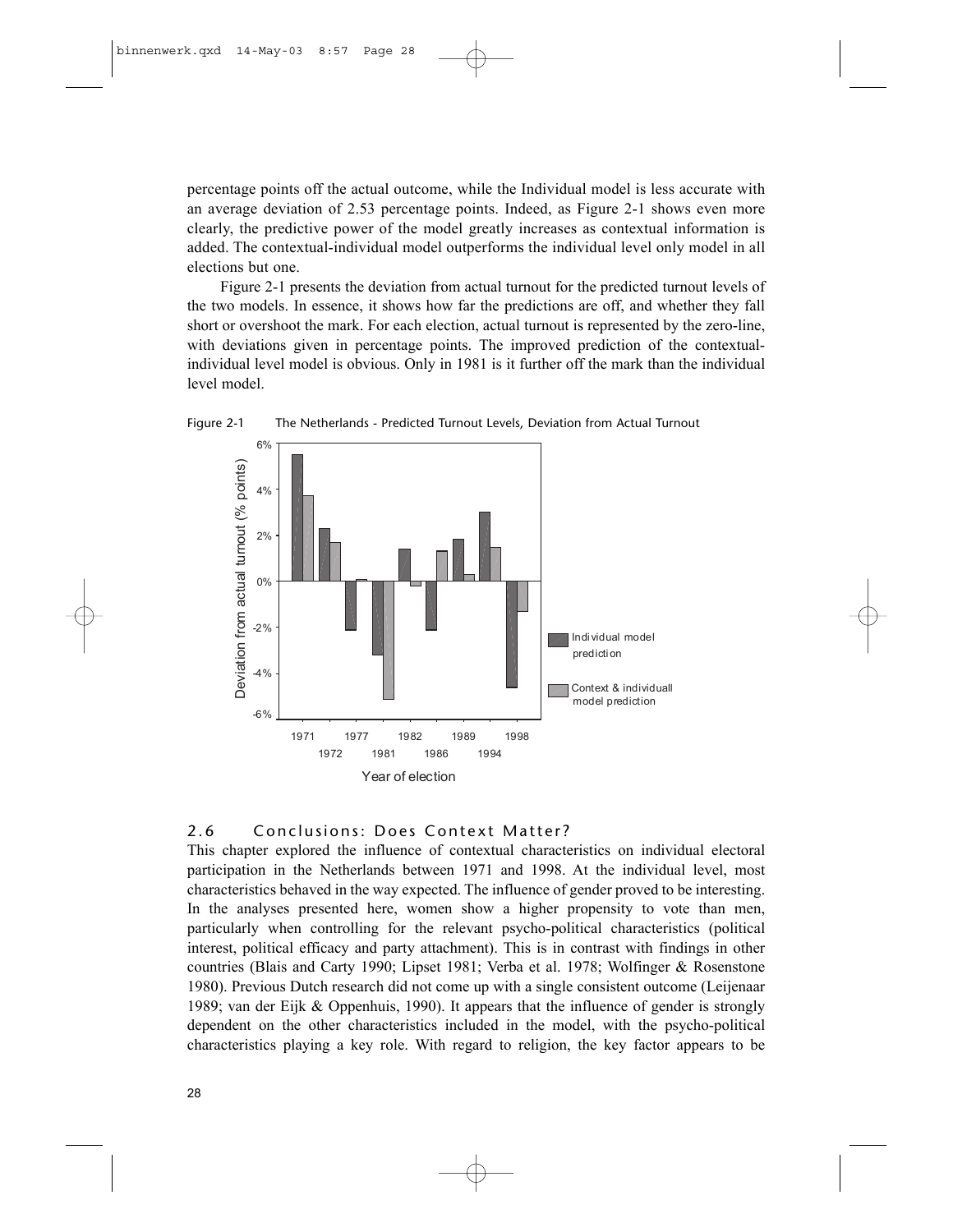religiosity, as indicated by church attendance. Only Dutch Reformed and Calvinists show a greater likelihood to participate in addition to the separate effect of church attendance. Catholics who do not attend church frequently do not distinguish themselves from the nonreligious, although the parameter estimate by itself suggests that Catholics that do not attend church regularly vote less often than the not-religious.

There was strong support for the thesis that contextual characteristics affect individual voters over and above the influence of individual characteristics. In addition, the interaction terms showed that individual level characteristics determine the degree to which stimuli from the electoral context affect voters. These findings help explain between-election fluctuations in turnout figures. The accuracy of turnout prediction was increased considerably by including characteristics of the election and the political system in which it was held.

There are also limitations to the analyses presented. The ability to draw unequivocal conclusions on contextual influences on turnout is hampered by data limitations. The relatively low number of contexts - i.e., elections - puts a restriction on the model, and especially on the number of explanatory variables on the aggregate level. The next chapter will treat this subject more extensively, and suggest a more in-depth exploration of the influence of a single contextual characteristic - the closeness of the election - on individual behavior, rather than a wide exploration of several contextual characteristics.

 $\triangle$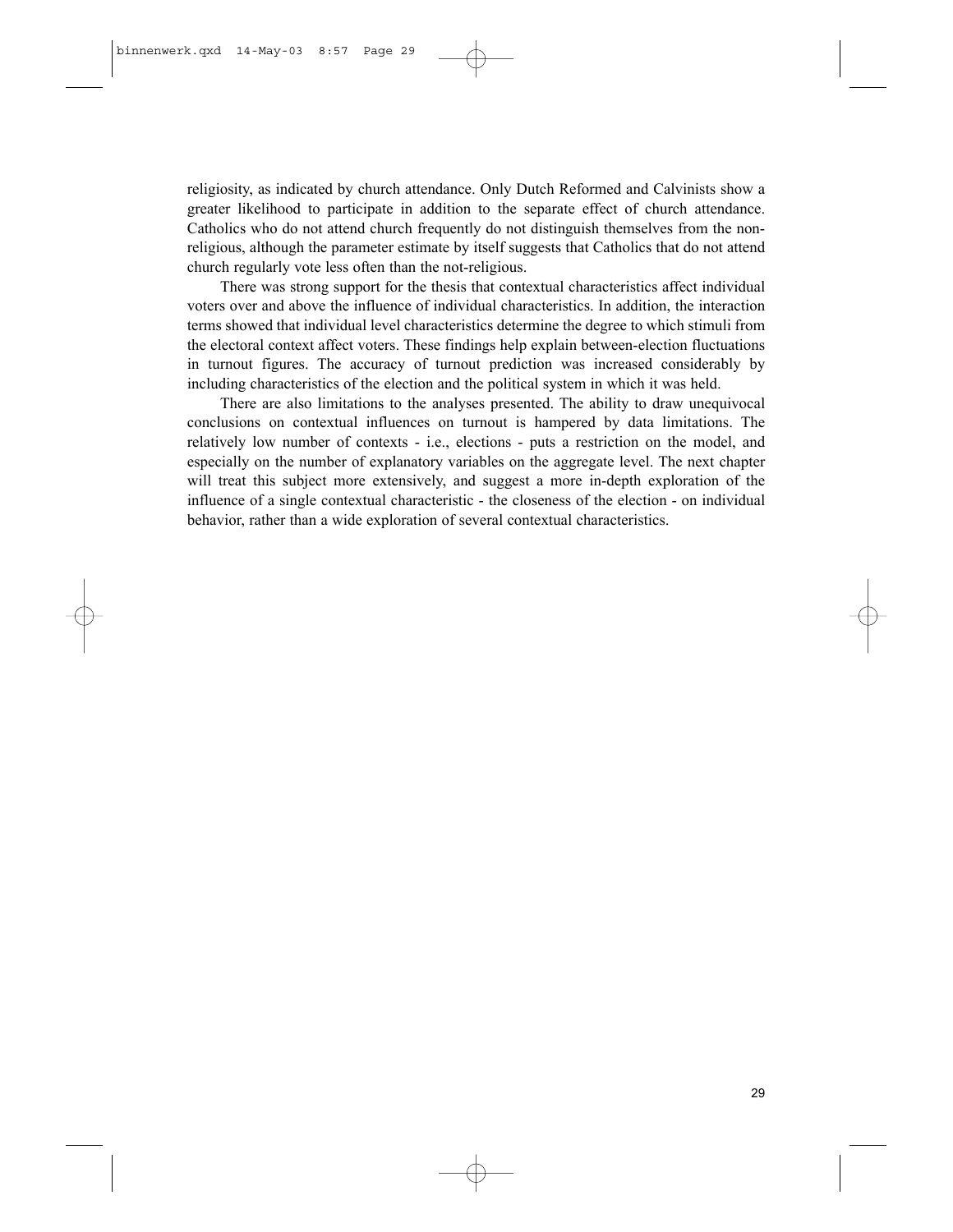30

 $\overline{\phantom{0}}$ 

Y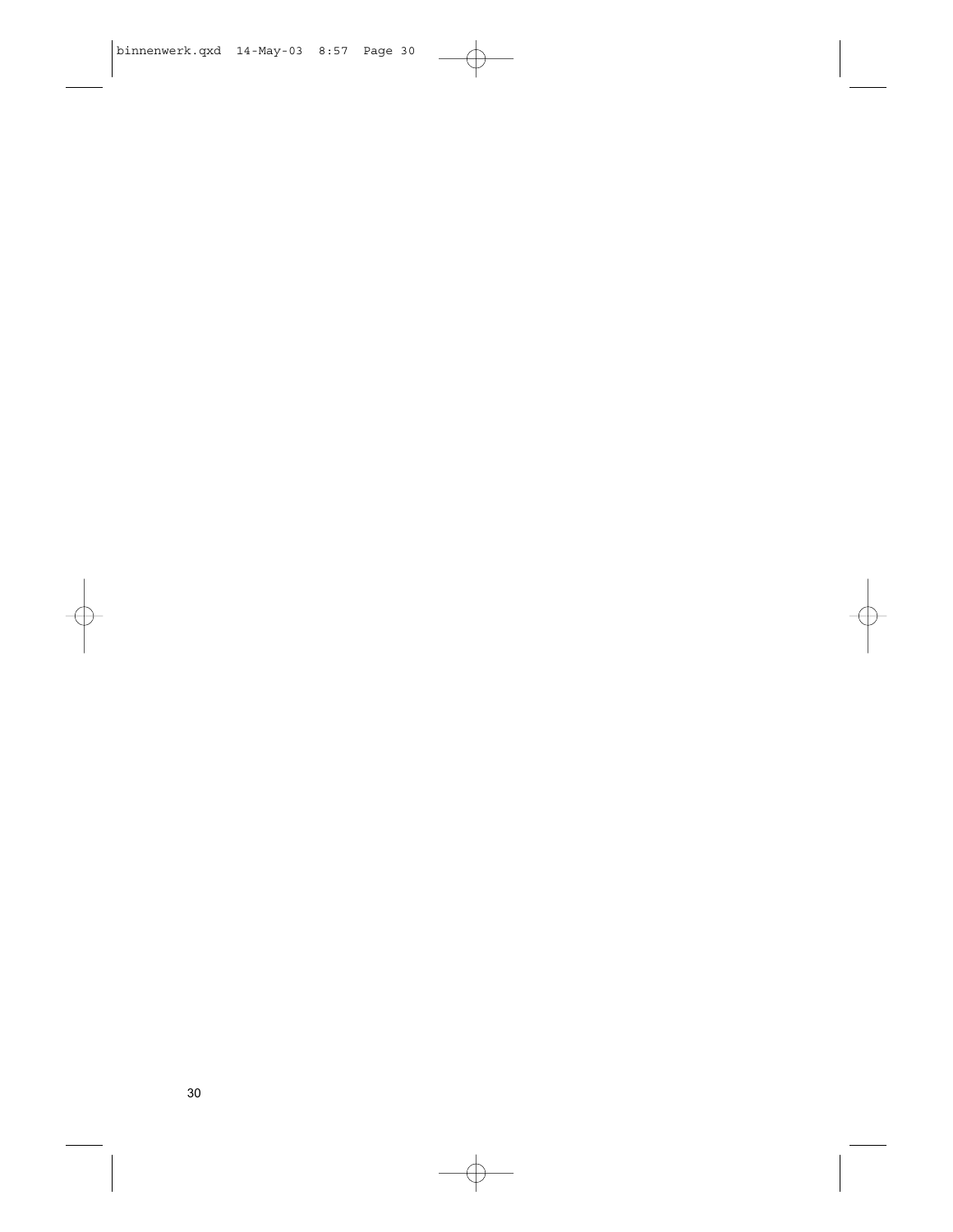

# **Rain Falls on All of Us**  (But Some Manage to Get More Wet than Others) **Individual Variation in Contextual Effects**

As Chapter 2 showed, individual electoral participation can be explained better when information at the contextual level is included in the model. The accuracy of the analytical model used in Chapter 2 was substantially increased when information at the individual and the contextual level was included: prediction of actual turnout levels improved. The improved predictions indicate that our ability to explain variations in turnout rates that occur *between* elections has improved over that of models based on individual level information alone.

In addition, Chapter 2 also showed that some voters may be affected by a contextual effect more than others. This phenomenon will be further reflected upon in the current chapter. Although the addition of contextual level information tends to increase the predictive power of the model as a whole, caution should therefore be taken in this matter, since the effect of contextual level characteristics is not necessarily a uniform effect. Empirically, this was shown in the analyses of Chapter 2. Table 2-3 showed that the effect of all contextual characteristics showed significant interactions with political efficacy. This indicates that the influence of the contextual characteristics varies with individual characteristics of voters - in this case political efficacy. This concept of a variable influence of the political context - not to be confused with variability of the political context - will form the main theme of this and the following chapters. This chapter argues that combining the contextual and individual level of explanation is more than merely adding extra variables to an equation that is to be estimated. Rather, it requires a complete integration of the two levels in both theory and empirical analysis.

First, the theoretical framework that allows the integration of contextual and individual level information will be presented here. The explanatory model at both levels will be depicted, after which the integration of the two models is presented. Subsequently, a theoretical exploration of the influence of three contextual characteristics on individual voters is presented. In this exploration, the main focus is on individual variation of the effect of these contextual characteristics. Can a theoretical argument be developed that would lead us to hypothesize that the effect of contextual characteristics is unlikely to affect voters uniformly?

On the basis of practical arguments, one contextual characteristic is then selected for further empirical exploration: the 'closeness' of the election. The effects of this aspect of the (political) context on individual voters are elaborated empirically in Chapter 4, Chapter 5 and Chapter 6 of this study.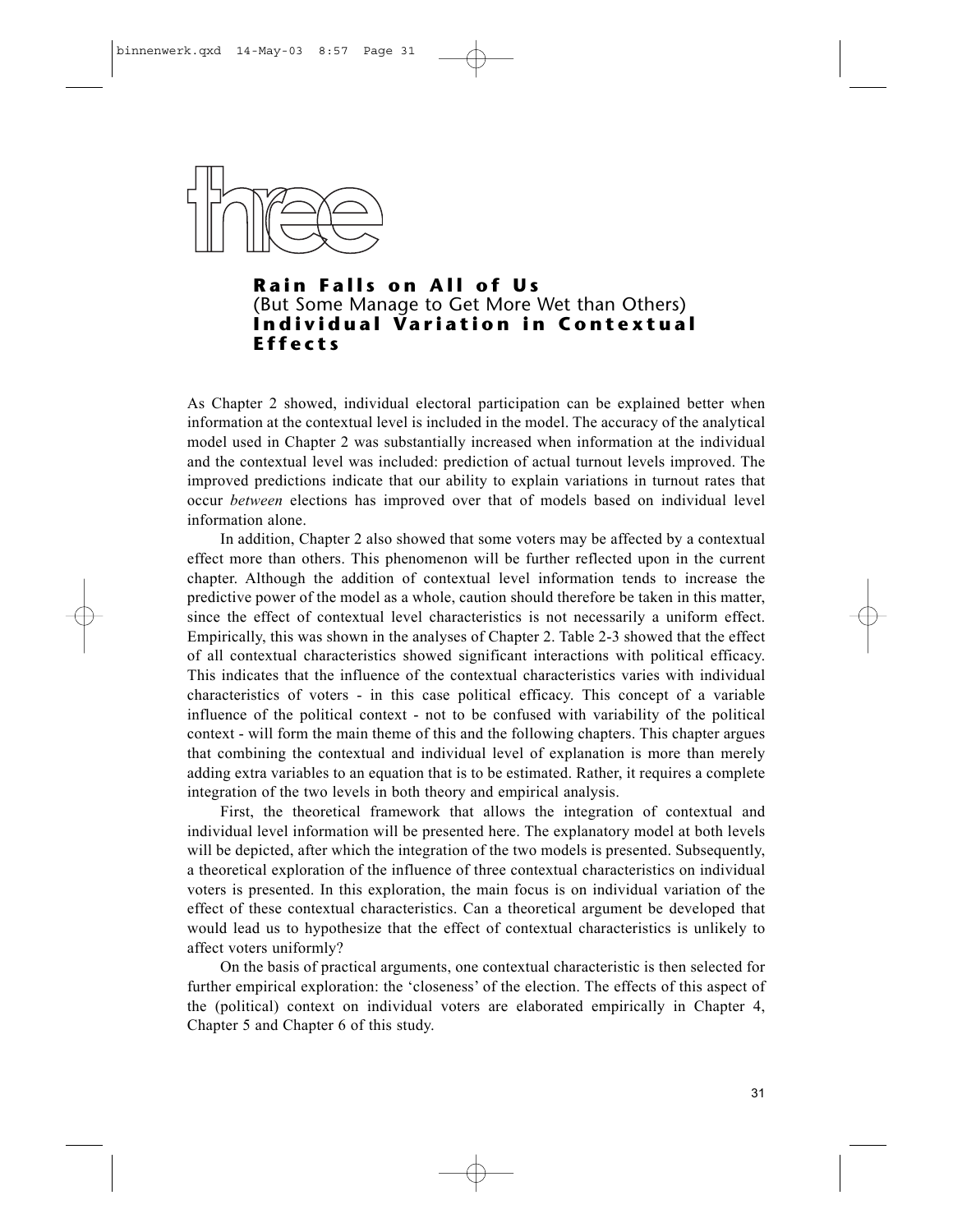## 3.1 The Need for Context

Chapter 2 showed that contextual information helps explain individual behavior. This section will lay out step by step how electoral participation can be explained through these two levels of information, and how these two explanation can be combined in a single model.

Individual characteristics such as age, education or gender help us explain why some people tend to vote, while others do not. They explain differences within the electorate, and they tend to do so consistently across contexts. Higher education tends to go with an increased tendency to vote, as does age, up to the point where health becomes an inhibiting factor. Gender tends to have a varying impact between countries, but the effect is typically very stable within a country. If women vote more - or less - than men, they tend to do so consistently in the various elections held within a country. Figure 3-1 shows graphically how individual characteristics explain electoral participation, which in term determines turnout<sup>1</sup>.





Although individual characteristics tend to have a very stable influence on electoral participation, this does not mean that variations in turnout between elections do not occur. Changes in the strength of the effects of individual characteristics are possible. Across decades, we may find that, e.g., age becomes less powerful in the explanation of electoral participation, as may gender or education. Such differences will be reflected by different values of the effect parameters, depicted as the bottom arrow in the graph.

Equally, shifts in the composition of the electorate may cause changes in turnout levels. Improved access to educational facilities may bring about an increase in the level of education of the electorate, while an influx of young voters may shift the age composition of the electorate. Such changes in the composition of the electorate will affect the level of turnout, and are reflected by the right hand arrow of the graph.

Although theoretically they could, empirically these changes are not observed to take place overnight, and they also do not tend to happen frequently. Especially where socio-demographic characteristics are concerned, these changes are very gradual processes. The level of education of a country does not increase or decrease greatly

<sup>1</sup> Note that the right hand arrow from electoral participation to turnout does not indicate a causal effect in the traditional sense, but rather reflects that the sum of individual actions (electoral participation) determines the aggregate outcome, i.e. turnout.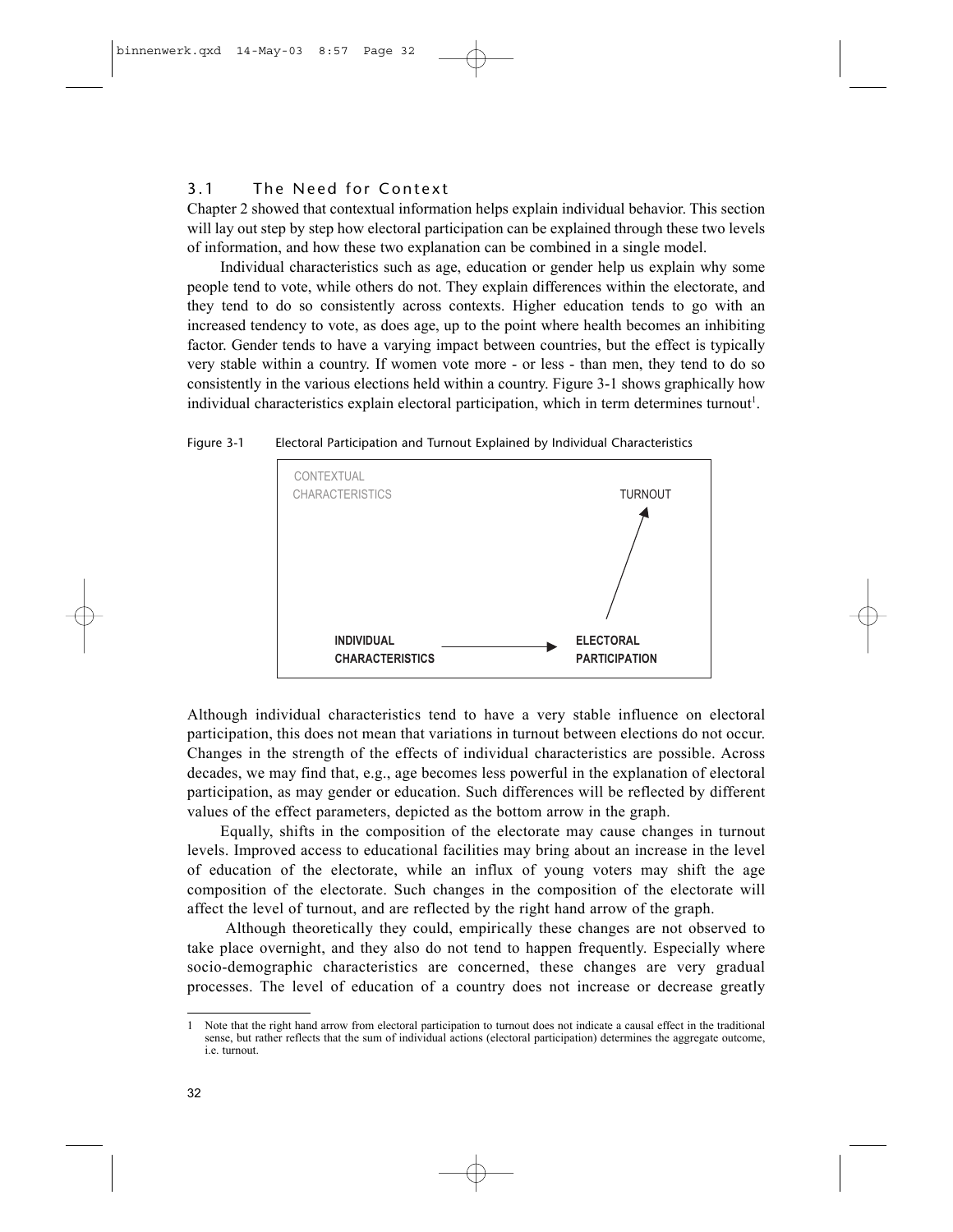between two elections, nor does the average age of the electorate.

Other individual characteristics however, such as party evaluations, political interest or political efficacy *can* theoretically change dramatically, and virtually overnight. Although such dramatic changes are only seldom observed, they form a potential explanation of between-election fluctuations in turnout that cannot be explained by sociodemographic characteristics. But in practice this explanation is merely shifting the focus of the question. To affect turnout levels, large numbers of voters would have to change their behavior in similar ways. The question then becomes: why would the party evaluation or the level of political interest of such a substantial amount of voters change in unison?

Outside influences - beyond the individual voter - are a viable explanation for the short-term, substantial changes in turnout that can be observed between virtually every election. Contextual characteristics - characteristics describing the political, economic, institutional and societal make up of the country - can affect the composition of the electorate, as well as the influence of individual characteristics on electoral participation. Thus, contextual characteristics can explain fluctuations in turnout that may not be explained satisfactorily by individual level characteristics. Examples of contextual characteristics that can explain short-term fluctuations are political and economic characteristics such as incumbency of a candidate, (changes in) the party landscape, economic factors and any type of gaffe or, conversely, success, of any of the main political actors.

Contextual characteristics may also be of a more stable nature. Systemic characteristics such as the institutional make up of a country, the voting system or the day of the week elections are held are examples of these. Variations within countries in these systemic characteristics are typically few and far between. They do however serve as more plausible explanations for the variation found in turnout levels between countries than individual characteristics do (cf. Lijphart 1999; Franklin 2002).

In short, contextual characteristics provide explanations for short-term turnout variation within a country as well as long-term variation within and between countries. However, as Figure 3-2 shows, this solution comes at a price.

Figure 3-2 Turnout Explained by Contextual Characteristics

| <b>CONTEXTUAL</b><br><b>CHARACTERISTICS</b> | <b>TURNOUT</b>                           |
|---------------------------------------------|------------------------------------------|
|                                             |                                          |
| <b>INDIVIDUAL</b><br><b>CHARACTERISTICS</b> | <b>ELECTORAL</b><br><b>PARTICIPATION</b> |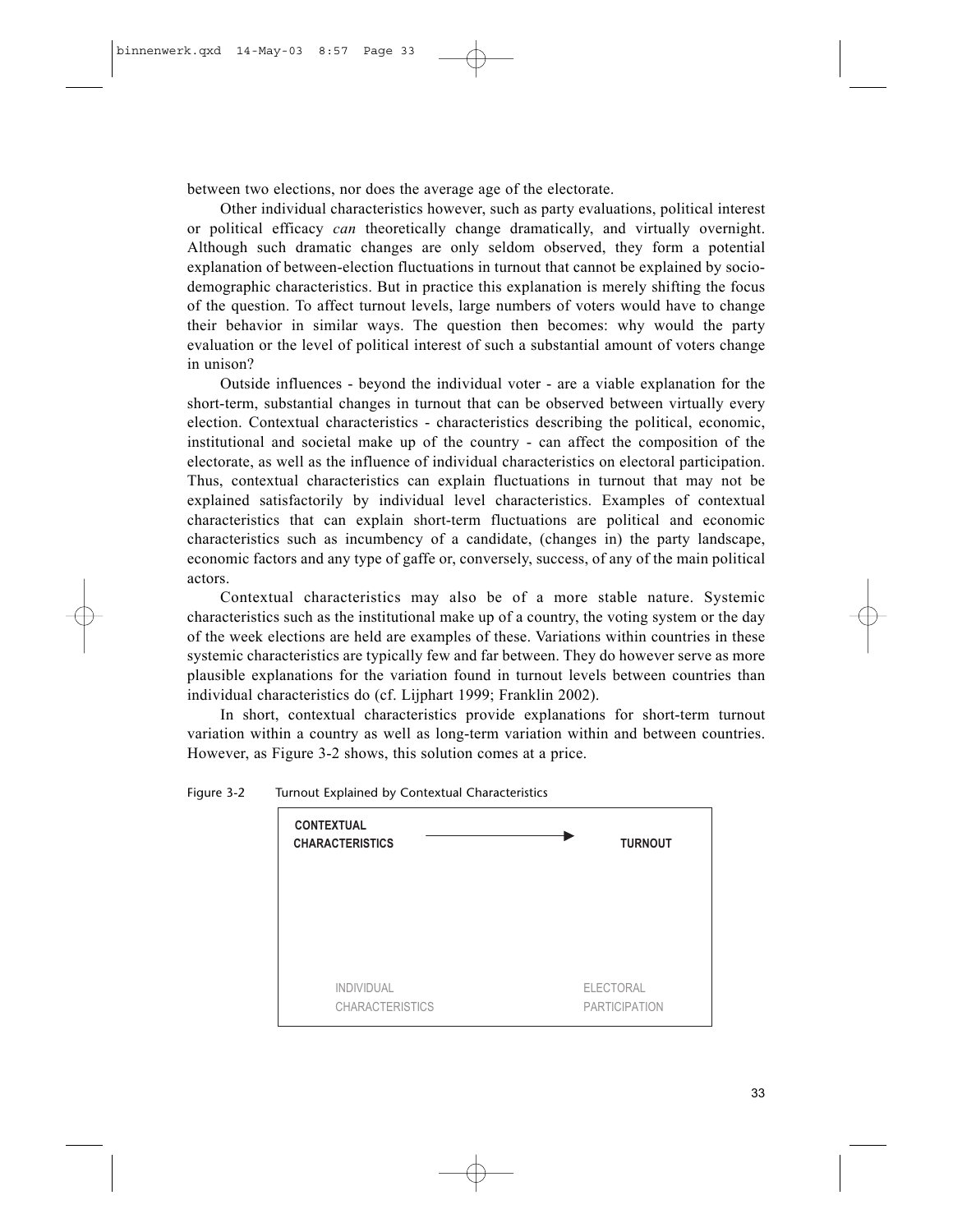Figure 3-2 shows that the contextual approach explains variation in turnout by differences in contextual characteristics. It also shows something else: how the contextual approach ignores the individual voter completely. Individual behavior is not part of the model, turnout is presumed to be solely determined by contextual characteristics. Although it is unlikely that any researcher focusing on contextual explanations will actually believe that turnout rates are the product of voting systems, shifts in the party system and the economic mood alone, the absence of the individual voter in an equation of which the outcome is ultimately dependent on this individual voter is of course a structural flaw of the contextual approach. Contexts do not vote - voters do. Turnout is the result of individual level behavior, and a contextual level explanation will therefore have to make clear how contextual characteristics affect individual voters.

An integration of the two levels of information into a single model is therefore a potentially fruitful exercise. The model will become more complete, by taking account of influences at the contextual and individual level that voters are exposed to when deciding to vote. The past decade has indeed seen the establishment of a research tradition that aims to overcome the shortcomings of the individual as well as the contextual approach by combining the two into one model (e.g., Franklin 1996; Anduiza Perea 1997; van Egmond, de Graaf & van der Eijk 1998). Individual electoral participation and aggregate level turnout is in this approach explained with the use of both individual and contextual characteristics. This way, the voting decision is modeled at the individual level, while it is at the same time acknowledged that an individual voter does not operate in a vacuum, but in a context that influences the individual, through factors connected to the political system and the present day situation in the society that the political system is part of.

The benefits of this approach are substantial. Fluctuations in turnout that cannot be explained by changes in individual characteristics or in the distribution of those characteristics alone may now be explained. And suggestions regarding the influence of the political context on individual voters that cannot be tested in contextual level models - as in these models the individual level is absent - may now be tested since the causal link between the two levels is part of the model.

The graphical representation of this model is given in Figure  $3-3^2$ . The causal link between contextual characteristics and turnout is not a direct one, as the influence of the context is mediated through the individual level, indicated by the dashed top arrow.



Figure 3-3 Electoral Participation and Turnout Explained by Individual and Contextual Characteristics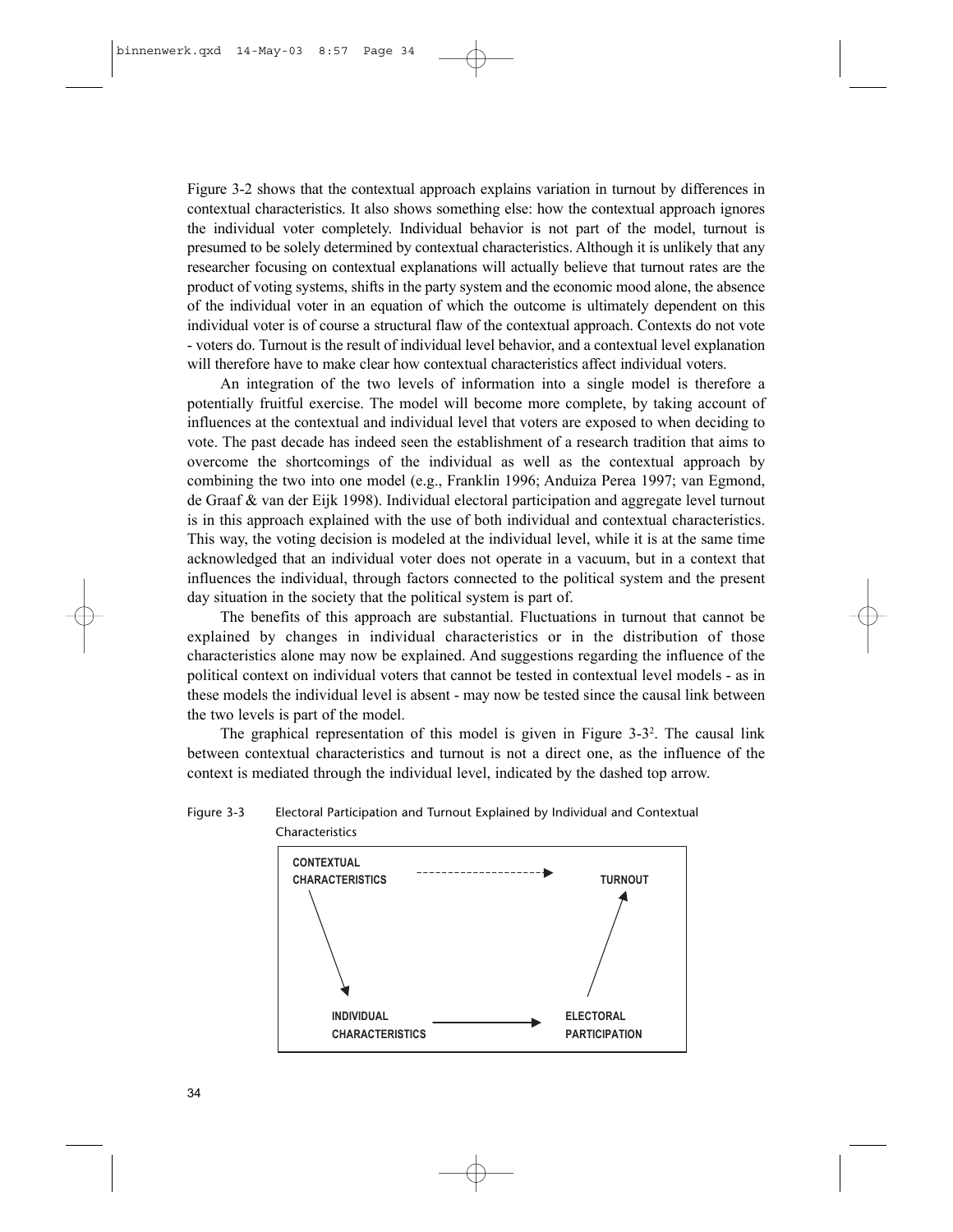Empirical analyses that reflect the theoretical model presented in Figure 3-3 are typically cast in the form of a regression model, most often a logistic regression to acknowledge the dichotomous character of the dependent variable. Included in the model are indicators for individual level characteristics (age, education, etcetera) explaining the dependent variable: individual electoral participation. Added to this is information regarding the context of the election, typically through the use of variables added to the model as if they were individual characteristics. All respondents that are sampled from a particular context thus have identical scores. In this way individual and contextual level information is used to predict individual behavior, and both individual characteristics of voters and characteristics of the elections are given their rightful place in the explanatory model. An example of such a model is found in Chapter 2, for the analyses on participation in Dutch parliamentary elections.

Is the model in Figure 3-3 sufficient to explain electoral participation using contextual and individual characteristics? Unfortunately, no. The model in Figure 3-3 contains a serious theoretical flaw: contextual characteristics are assumed to be equally influential for all voters. Regardless of their individual characteristics, the model of Figure 3-3 implies that all voters are affected by the electoral context in the same way, without individual variation. The model in Figure 3-3 imposes uniform contextual effects since it does not specify any interaction between contextual and individual level characteristics. This is not a feasible assumption, as can be demonstrated by way of a few examples.

Let us take the example of media attention. Awareness of the election, an obvious individual-level prerequisite of electoral participation, is generally thought to be positively influenced by the volume of media attention for an upcoming election. It is irrelevant what causes media attention, economic or political scandal, an extremely close election race, the entrance of a new player in the political arena and so forth. The main expectation is that media attention positively affects voters' consciousness of the election. However, for a voter to be influenced by media attention, exposure to the media is required. Either directly, by picking up a newspaper or not zapping away when the TV-news comes on, or indirectly through discussions with friends or colleagues when politics is a topic of conversation. In the absence of exposure, media attention will not reach, and therefore not affect voters. As not all voters are equally exposed to media - directly or indirectly - the assumption of uniform contextual effects lacks plausibility.

Another example can be found in the discussion about the effects of Sunday voting. A number of authors have suggested that weekend voting may increase turnout figures (cf. Crewe 1981; Oppenhuis 1995; Franklin 1996). Oppenhuis suggests that weekend voting may be a facilitative contextual factor as the time pressure of the hectic working week is absent and voters will therefore find it easier to participate. This is a plausible line of argument, leading to the expectation that Sunday voting will indeed influence turnout rates positively. Yet this effect only applies to some voters. It applies to those who have a hectic working week, and a relaxed weekend. It does not apply to those who are far more flexible in their daily schedule such as part-time workers, pensioners, students, the unemployed and perhaps housewives (m/f). This part of the electorate may well be able to find the time to vote at any day of the week, and hence will not be affected by the day of the week the election is held.

 $\overline{\wedge}$ 

<sup>2</sup> Cf. Coleman, 1990.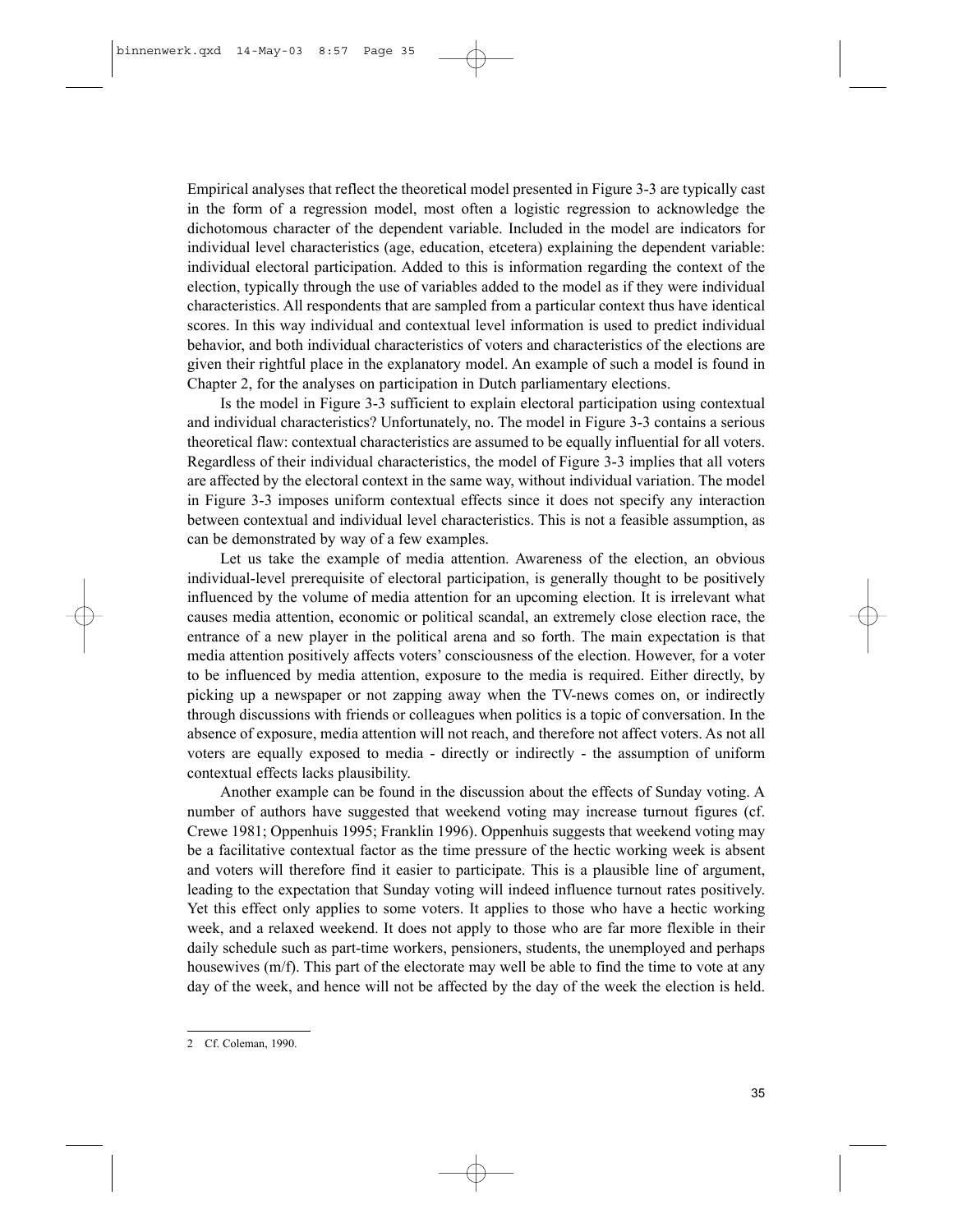And obviously, Sunday voting will actually be an obstacle to those who have to work on Sundays - bartenders, nurses, but also those working Sunday-shifts.

Lastly, argued from a different starting point, there must be room for influences of the electoral context. For some parts of the electorate, however, the combination of personal characteristics ensures that they always will participate - or that they never will - come hell or high water. For such voters, contextual effects have no impact. For other parts of the electorate there is room for contextual effects, as their (non-) participation is not fully fixed by other factors. It follows therefore, that the influence of the electoral context is not necessarily equal to all voters.

To accommodate the potential variability of contextual effects, an amendment of the model presented in Figure 3-3 is needed. Such a model is presented in Figure 3-4. It is the same model as presented in Figure 3-3, including individual and contextual level information to predict individual level behavior. In addition, an interaction term between contextual and individual level characteristics is made an explicit part of the model. It is represented by two arrows: one arrow from contextual characteristics to electoral participation, with a second arrow from individual characteristics pointing at it, reflecting the dependency on individual characteristics of the contextual influence. These two additional arrows reflect contextual influences that are dependent on individual characteristics. As argued above, this is a more plausible representation of the influence of political context. In addition, the explicit interaction term also forces the researcher to make explicit how the contextual characteristic is expected to influence voters, rather than unthinkingly opt for the assumption of a uniform contextual influence.





In Figure 3-4 contextual effects form an integral part of the model explaining electoral participation, but the influence of contextual effects is not presumed to be equal for all voters. By doing so, the model explicitly calls for hypotheses about possible variation of contextual effects for different kinds of voters. The model still allows the context to be treated as a uniform phenomenon, much like rain falling down on all of us. Yet this model also allows,

 $\overline{\overline{}}$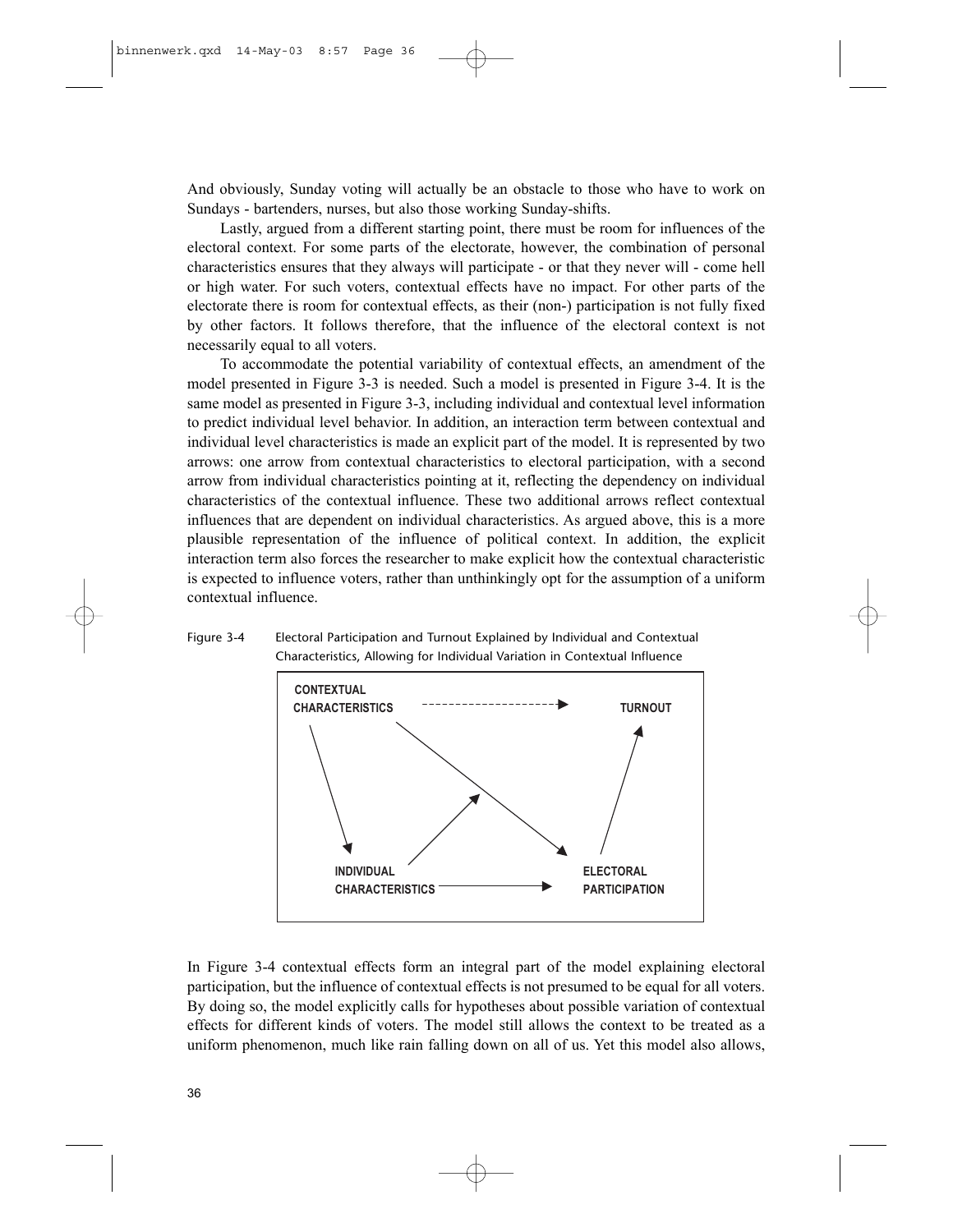and even invites, individual variation in the effects of this uniform context. Yes, rain does fall on all of us, but some still happen to get more wet than others - determined by individual characteristics. Some individuals carry umbrellas at all times, providing useful protection against precipitation. But there are also some poor souls without anything to shield them from the vagaries of the weather (or, the context of an election).

## 3.2 What Context, and What Effect?

The current section will explore how uniform contextual effects may have a variable influence on the electorate, affecting voters in different ways. Three examples will make the variable impact of contextual characteristics concrete.

Contextual characteristics can be determined by the institutional arrangements of the polity, the (party-) political landscape or other politically relevant circumstances. Some of these characteristics will be rather stable when viewed from within one polity, such as for instance the electoral threshold, or Sunday versus weekday voting. As a consequence, variation in such a contextual characteristic can usually be found between different political systems, not within a single system over time. Other characteristics can be more variable, and show considerable fluctuations between elections in a single system, as well as between different political systems. Examples of such characteristics are the closeness of the election race, or whether there is an incumbent candidate or a coalition endeavoring to remain in office.

Three characteristics will be discussed here. First, Section 3.2.1 will discuss a motivational contextual characteristic, the presence or absence of concurrent elections. Does the combination of two elections held on the same day affect voter turnout? Secondly, the day of the week elections are held will be discussed, a facilitative factor. Sunday versus weekday voting was already mentioned briefly above, and will be further discussed in Section 3.2.2. Lastly, the closeness of the election may have both a motivational and a facilitative effect on voters. It will be discussed further in Section 3.2.3. The possible influence each of these characteristics may have on voters will be discussed at the theoretical level. Expectations and assumptions regarding the influence of the contextual effect on individual voters will be made explicit. Subsequently, the practicalities of testing these assumptions and hypotheses empirically will be discussed, taking into account restrictions regarding availability of data and actual variation found in the contextual characteristics.

### *3.2.1 Concurrent Elections*

Political commentators often suggest - especially after an election showed a disappointingly low turnout - that elections for several political bodies should be held concurrently, so as to improve turnout. In this way, less prominent second-order elections may benefit from the interest that first-order elections generate (Reif & Schmitt, 1980; Reif 1984). It is not the aim of this study to make policy recommendations about such proposals, but rather to show how concurrent elections may have an effect on some, but not on other voters.

The main argument for concurrent elections is that many people are inclined to vote in some elections, but not in others. Voters will deem some elections important enough to turn out, whereas other elections cannot generate such interest and are given a miss. For these 'unpopular' elections, turnout may be improved by combining them with more important elections. However, concurrent elections need not be an incentive to all voters. Individual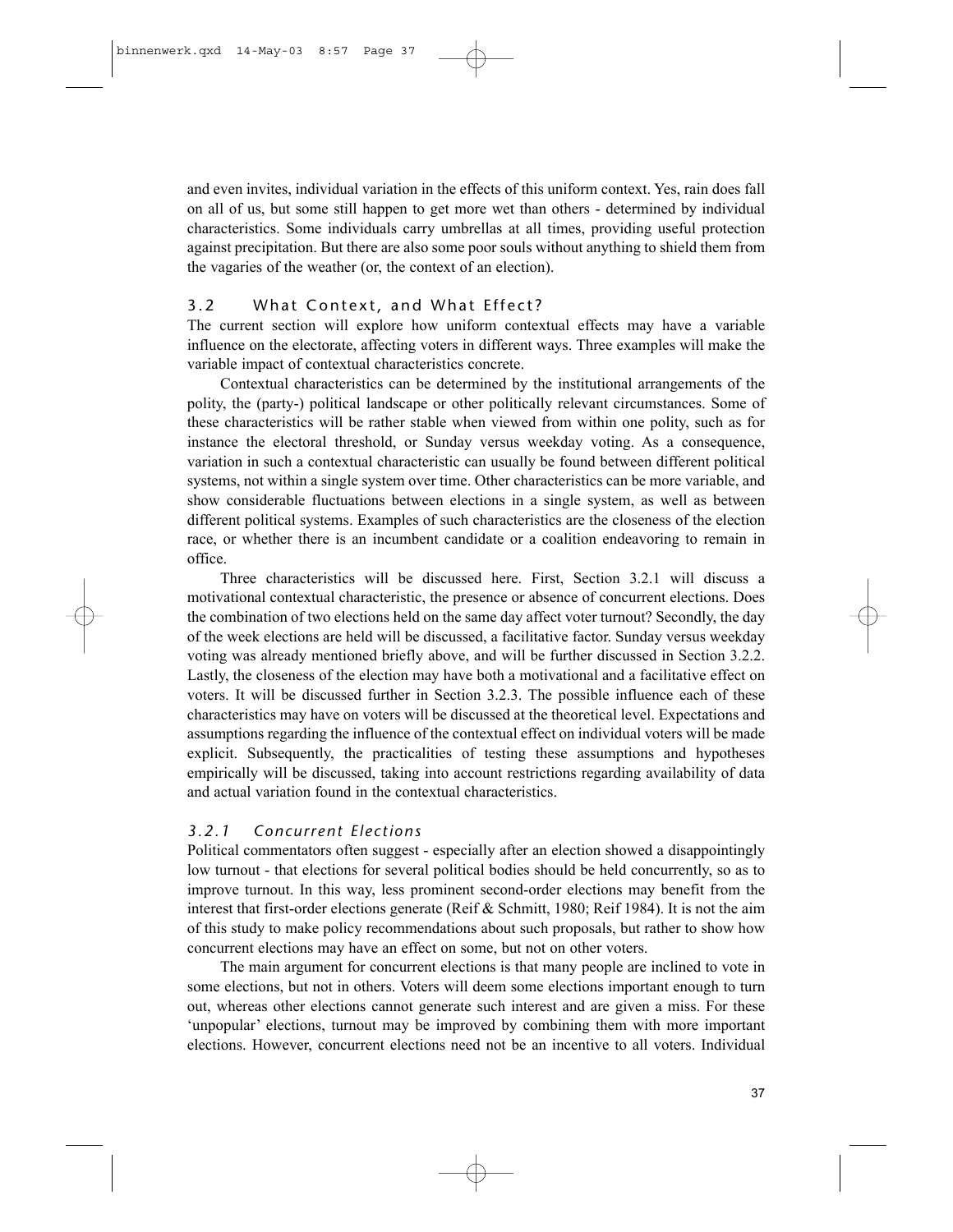level research has shown that not all potential voters stand an equal chance to participate, or, put differently, are likely to give the election a miss. Certain individual characteristics make for habitual voters: voters that participate in virtually all elections. For these voters, moral considerations, genuine political interest or loyalty towards a political party or social group are incentives strong enough to ensure their participation in all elections, regardless of the perceived importance of that election. Contextual influences - including concurrent elections - will for these voters not affect their likelihood to participate, since they participate anyway. If individual behavior is constant over contexts, characteristics of context become irrelevant.

The above implies that concurrent elections as a contextual influence can only affect the occasional voters: the complement of the habitual voters whose participation in the election is not certain. Depending on the political system, a smaller or larger part of the electorate will be immune to contextual influences, and the size of this segment of the electorate is actually a system characteristic in its own right. In most western democratic systems, these immunized voters are likely to share certain individual characteristics. One example of such an individual level characteristic is having a high level of education. Apart from providing cognitive skills, schools also teach pupils about the norms and values of a society. In democratic systems, electoral participation is a civic duty that is part of the norms and values of society. An extended education engrains this sense of civic duty, and, as a consequence, highly educated citizens tend to be part of the immunized segment of habitual voters (cf. Wittebrood 1995). The same sense of civic duty may ensure that religious voters will also be habitual voters in certain countries. The church ensures that these voters participate, regardless of the context of the election. Habitual voters may also be found among party members, or strong party adherents, for whom an election provides an opportunity to express their party loyalty. These are but a few individual characteristics that can ensure electoral participation, regardless of whether elections are held concurrently - or, for that matter, any other aspect of the electoral context.

The hypothesized variation in the impact of concurrent elections is testable in empirical analyses. A significant interaction between the contextual characteristic - election is held concurrently or not - and personal characteristics that identify habitual voters is expected. Concurrent elections are expected to increase turnout, but only for occasional voters whose participation is uncertain. A highly politicized system with many habitual voters is likely to see a relatively small overall change, should it switch to concurrent elections to boost turnout.

#### *3.2.2 Sunday Voting*

A number of researchers have suggested that Sunday or weekend voting will have a positive effect on electoral participation, although their theoretical explanations of this often remain remarkably scanty. Crewe simply states that holding elections on a rest day "presumably raises turnout by a fraction" (Crewe 1981, p. 241). Oppenhuis restates this, but adds "[i]t is hard to tell why this would be so" (Oppenhuis 1995, p.30). Like Franklin (1996), he suggests that it is because work or school does not get in the way of electoral participation on a free day. This would imply that Sunday voting only has a positive influence on workers and students. However, this distinction is not reflected in the analytical models, in which "Sunday voting" is included as a dummy variable to influence everyone. An interaction term with occupation, or a specific indicator signifying whether Sunday is a day off would be more appropriate here, so that a positive influence on workers, and an absence of such an effect on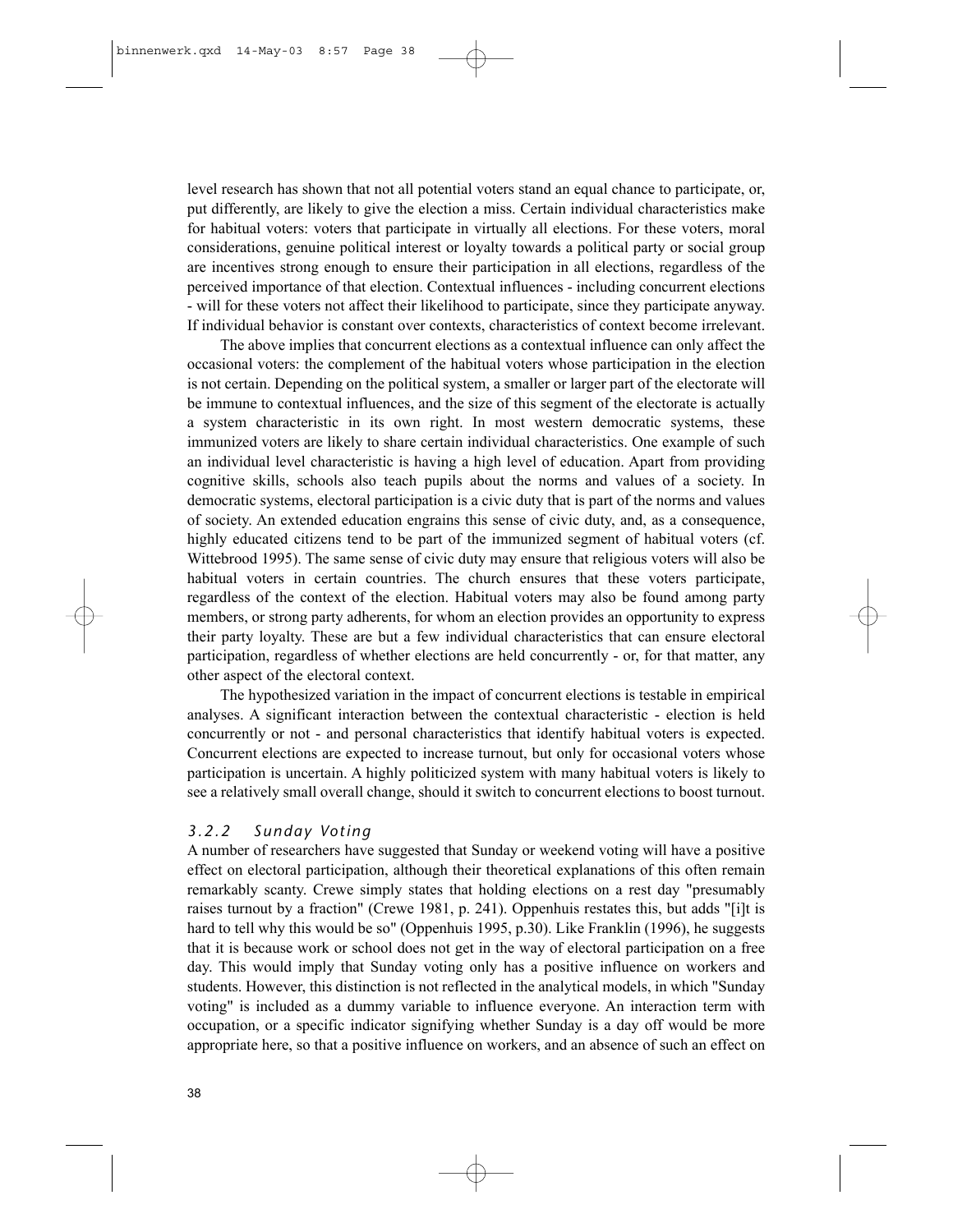non-workers could be detected. As was already discussed in Section 3.1, for some voters Sunday voting will facilitate participation, while for other voters it will not make a difference, or even hinder participation. Even then, however, matters may be more complicated.

Research into European elections has shown that - regardless of occupation - Sunday voting may for some people actually have an adverse effect on turnout. Some respondents indicated that after a week of hard work, they were not going to sacrifice their day of relaxation to the call of the voting booth (Blondel, Sinnott & Svensson 1996). Rather than spending their valuable free time voting, the 'new worker' generation indicated they would opt for spending their leisure time outside in the park. If any, the effect of weekend voting would not be positive for this group. This flies directly into the face of the previous reasoning, as it pertains even to the same segments of the electorate who would, according to this hypothesis, be less inclined to vote, rather than more inclined. However, this alternative effect of Sunday voting need not necessarily affect the whole of the workforce: possibly, only the younger generations share this 'leisure is sacred' attitude, which would call for an interaction term taking age or cohort into account, to fully tease out the differential impact of Sunday voting.

A different effect yet may exist for groups that hold Sundays as sacred, although in more traditional terms. Devout Christians may be opposed to the conduct of such worldly affairs as an election on a Sunday. If we take the Dutch case presented in Chapter 2 as an example, we can see that the consequence of turning to Sunday elections will be twofold. Dutch Reformed and Calvinist voters - staunch voters in the Netherlands - would cease to participate, leading to a lower turnout in Sunday elections. As a sidestep, these voters are also known to primarily support specific parties, notably the Christian parties, so that not only turnout, but also the election outcome is likely to differ for Sunday elections.

Although it is unlikely that elections are actually held on Sundays in countries where a large part of the population objects to this on religious grounds, the effect of Sunday elections may still be a factor in countries where the religious section of society is less dominant. The effect of Sunday versus weekday elections on religious voters therefore calls for interaction terms to control for this. To make matters even more complicated: workers may turn out more in Sunday elections, but not religious workers, or younger workers. Although politically interested younger workers might participate in greater numbers on Sundays than they would on weekdays.

### *3.2.3 Closeness of the Election*

A substantial amount of research includes the degree of party competition or the closeness of the election race as a contextual influence on electoral participation (cf. Powell 1980; Crewe 1981; Rallings & Thrasher 1990; Flickinger & Studlar 1992; Franklin 1996, 1999; Blais & Dobrzynska 1998; van Egmond, De Graaf, & van der Eijk 1998; Pattie & Johnston 1998). Invariably however, a close race between the two largest parties is treated as a contextual factor that is expected to have a generic, positive effect on turnout<sup>3</sup>.

<sup>3</sup> Pattie and Johnston (1998) specifically point to the gap between "...an analysis of individuals taken out of their local contexts, or of contexts with no individuals." (p. 267) and express the explicit aim to bridge this gap, but then nevertheless proceed to enter contextual indicators in an individual level model, without reference to possible individual variation in this influence.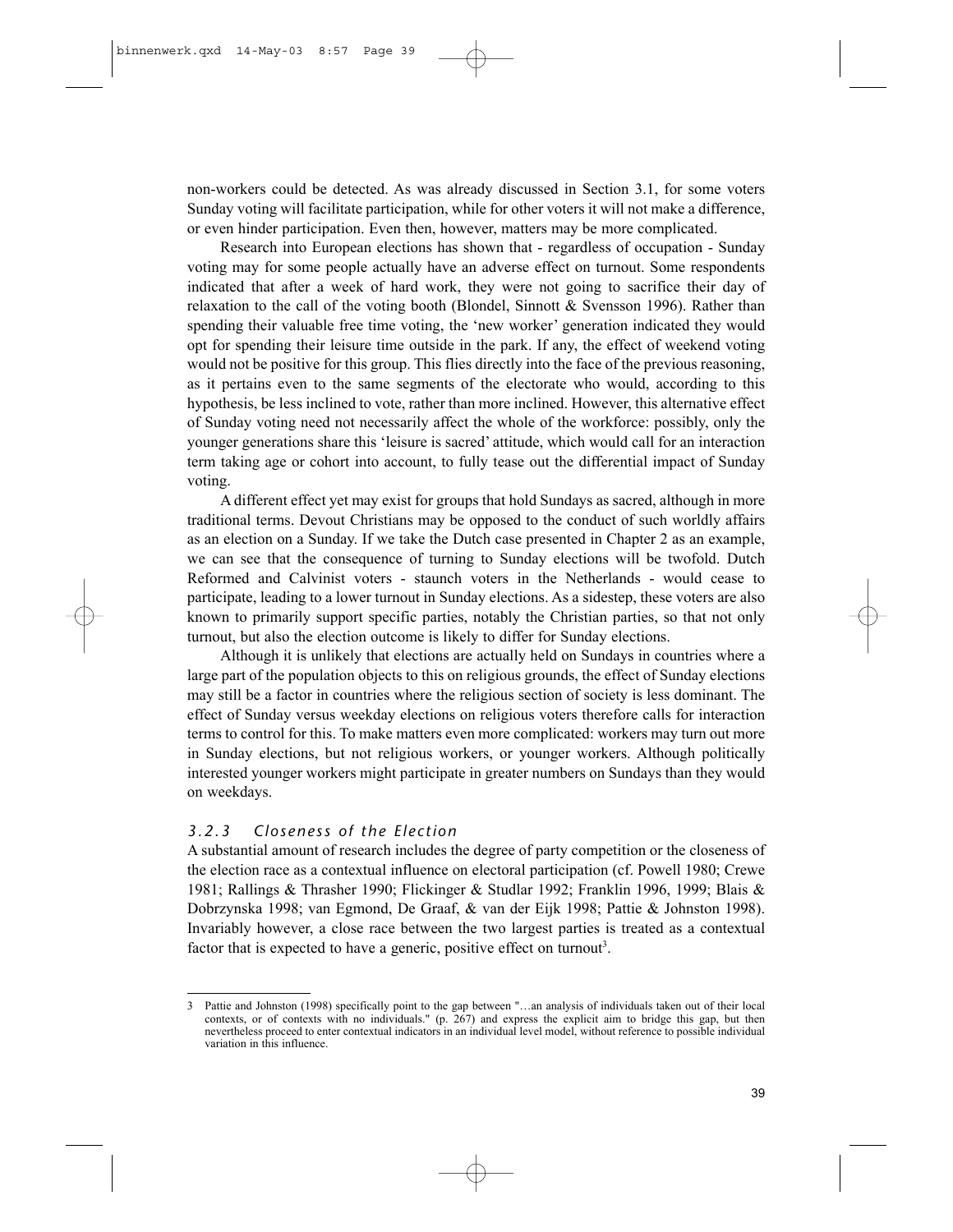It is not inconceivable that a close race between the two leading parties or candidates will have a positive influence on turnout for the whole of the electorate. A close race is likely to create extra media attention, which in turn is likely to increase awareness of the election among the electorate and hence increase the chance to participate. However, as argued above, this heightened awareness will only affect those voters who were not already certain about participating.

Another positive effect a close race may have on turnout is likely to affect an even more specific segment of the electorate. Voters may be more likely to participate in a closely fought election since they may feel their vote might just tip the scale and thus determine the outcome of the election. However, this incentive will not affect all of the electorate. It is understandable that strong supporters of the parties vying for the lead will regard a close election as an extra incentive to vote. It is rather unclear, however, why a supporter of any of the other parties should feel affected by the closeness of the election race - a race between parties other than the one the voter cares about. For these voters, the closeness of the race is a contextual characteristic that may well be without significance. Any analysis considering the influence of a close election race on turnout should therefore include information on support for the different parties. Based on this information, hypotheses regarding the expected influence of election closeness on different voters can then be specified and tested.

## 3.3 When Theory Meets Practice

So far in this chapter, the discussion has remained at the theoretical level. As in Chapter 2, however, it is the aim of this study to test theoretical assumptions with empirical analysis. But when theory meets practice, problems abound.

#### *3.3.1 Methodological Considerations*

Combining information at the individual and the contextual level in one model adds complications to the empirical analysis<sup>4</sup>. Multiple levels of influence call for an analytical model that takes into account that the information and influence on individuals stem from separate levels - context and individual. This is the point that has been raised in Section 3.1 of this chapter, and led to the model presented in Figure 3-4.

Many authors argue that logistic or OLS regression is unsuited as a method of analysis for such data, and multi-level models should be used instead. The problem is of a statistical nature. If individuals are influenced by their political context, and we take samples of individuals in different political contexts, the individuals in each of the samples have something in common: their political context. In survey-analytical terms this implies that there is no independence of observations between the members of the same samples, as far as the contextual variables are concerned. Independence of observations is one of the underlying assumptions of regression analysis and related methods. If this condition is not met - if the observations are clustered - the estimation of the standard errors is biased. The typical result, in the case of positive correlation between the clustered observations (so called positive intra-class correlation), is that the standard errors of parameters representing contextual effects will be underestimated. Underestimated standard errors increase the risk of

<sup>4</sup> On this matter, see Goldstein, 1995, and for a recent overview Steenbergen and Jones, 2002.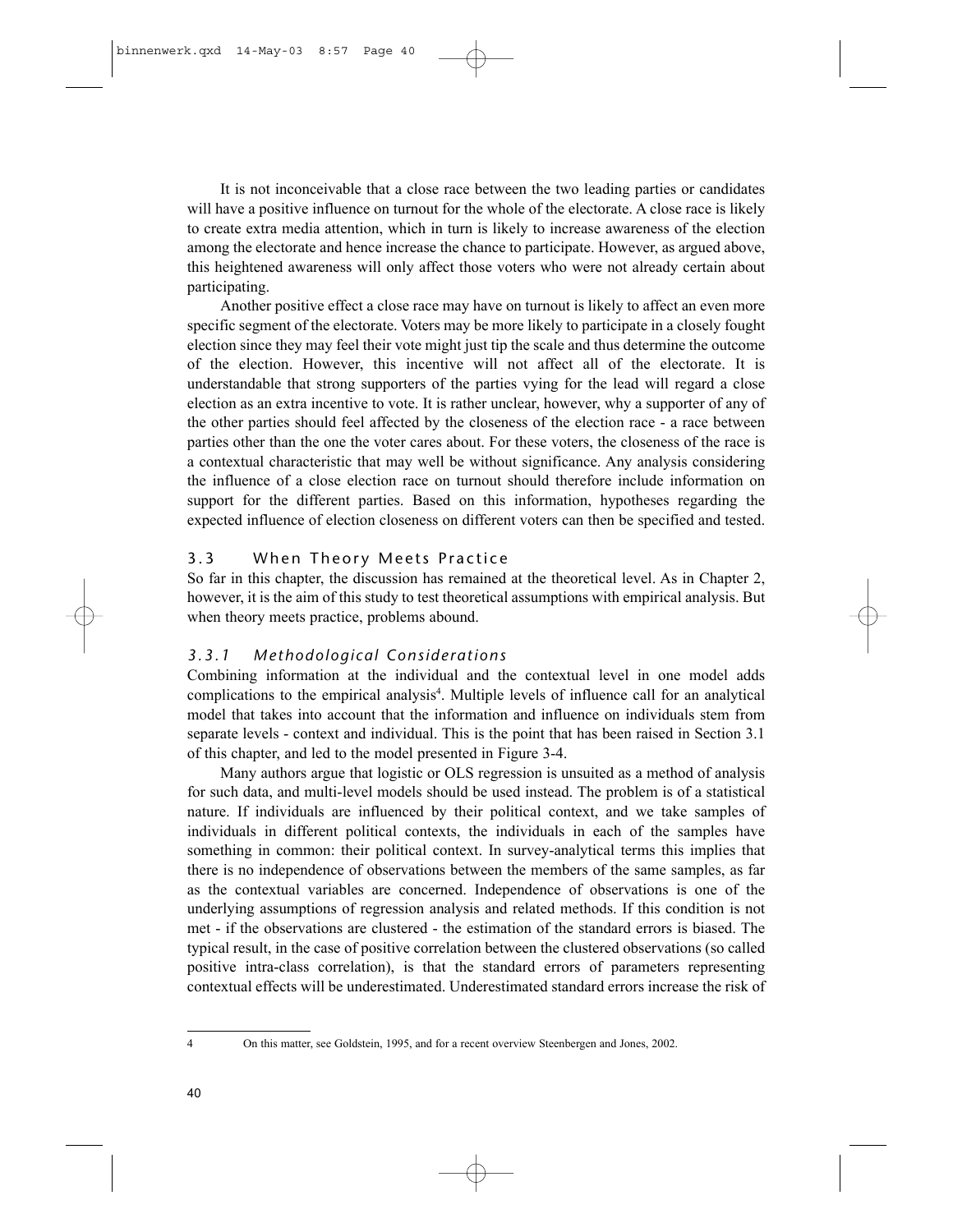a Type I error. As a consequence, OLS regression may falsely suggest that contextual effects are statistically significant where in reality they are not<sup>5</sup>.

This problem has been recognized in the literature, and especially so in the literature on educational research, where the influence of the school class on the achievements of individual students is a comparable analytical problem. Here too, information at the level of the individual - the pupil - as well as the context - the school class - is analyzed in a single model. The statistical solution developed in that field is multi-level modeling, also known as random effects modeling (cf. Goldstein, 1995). This solution is now becoming more popular in political science as well (see for instance Steenbergen & Jones, 2002).

Multi-level modeling is essentially a regression model that allows for explanatory variables at different levels. Using regression analysis parlance, the model is estimated based on the individual level explanatory variables, but the intercept and/or the slope of the regression are allowed to vary between contexts. Multi-level modeling assumes that the contextual characteristics are values drawn randomly from a distribution of values describing those contexts, which explains the alternative name of random effects modeling. The model thus estimates a regression line based on individual characteristics, and a distribution around that regression line based on variation that can be explained by the contextual characteristics. In doing so, it also takes account of the different number of degrees of freedom at the various levels of information.

While multi-level modeling provides an elegant solution to the analytical problem of how to take clustered contextual information into account, this solution does come at a price. The emphasis on contextual variation in the model puts rather strict requirements on the empirical data to be used in a multi-level analysis and on the way they are collected. Whereas traditional data collection in political science aims for a large degree of variation at the individual level, a proper multi-level design requires sufficient variation at the contextual level as well. Depending on what is defined as the contextual level, the difficulties this can create are clear. In analyzing the impact of the political context on electoral participation, the contextual level is the election, which means that a substantial number of elections have to be combined in one way or another, be it over time or between countries. As elections remain rather infrequent events, and elections from which individual level data are available even scarcer, this may imply that the analytical model is expected to do more than is technically desirable.

#### *3.3.2 Empirical Complications*

Apart from technical analytical problems, there are problems of an empirical nature to be dealt with as well. Choosing the correct analytical method to analyze the available data is only part of the problem. Making sure that those data are available and of sufficient quality to enable empirical analysis is the other issue to be dealt with. In this section the practical obstacles for testing hypotheses regarding concurrent elections, Sunday voting and a close race empirically will be examined, to establish which of these contextual characteristics is amenable to fruitful empirical analyses.

<sup>5</sup> In the analyses of Chapter 2, this aspect was not given full attention so as not to burden the exploratory analyses. In the analyses of Chapter 5 and Chapter 6 multi-level models are used.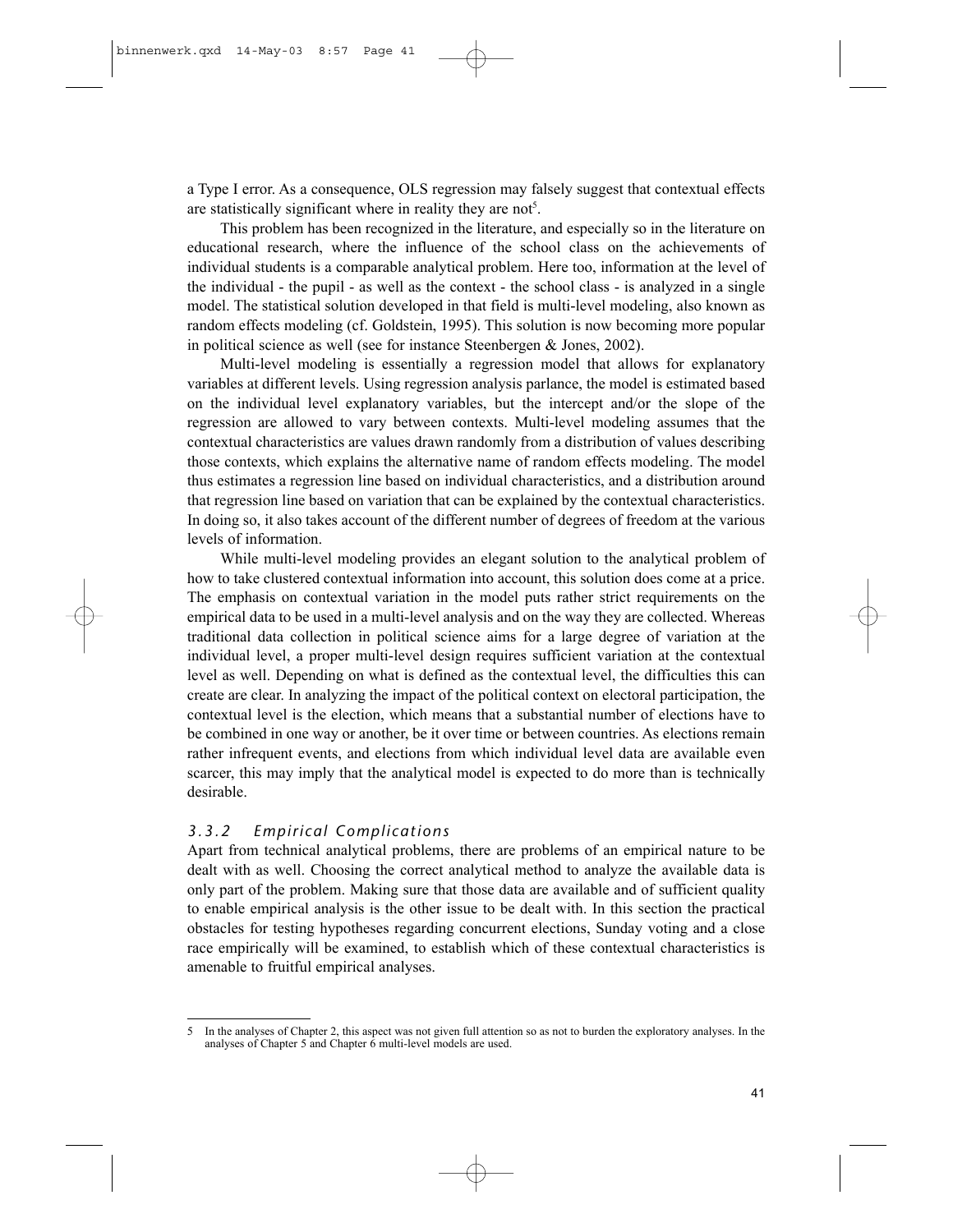To investigate the influence of a contextual characteristic of any kind, variation in that characteristic is essential. Variation can be obtained by combining cases (i.e., elections) between systems, by combining cases from one system over time or by a combination of the two, provided of course that this actually yields contextual variation. As different political systems tend to vary on more characteristics than just the one under study, comparison within one system may be preferable so that the confounding influence of other system characteristics is minimized. With this in mind, the possibilities for empirical analysis of the three examples given above will now be evaluated.

Concerning concurrent elections, two cases immediately spring to mind: Sweden and the USA. Perhaps the best example of a system with variation in concurrent elections is the United States House elections. In 'on' years, these elections are held concurrently with presidential (and at times gubernatorial, senatorial and a slew of additional) elections, while in 'off' years no presidential elections are held. This is the perfect 'field experiment' for concurrent elections, since US House elections occur frequently, offering a large number of cases for analysis at the contextual level. In addition, variation is within the political system, which ensures that confounding influences, encountered when comparing countries, are kept to a minimum. In addition, there is a large amount of individual level data available for US House elections, both in 'on' years as well as 'off' years.

In Sweden, elections for government bodies at different levels (national, local) are at present held concurrently, while before 1970 they were held separately. Swedish research does indicate that turnout in *local* elections increases substantially held when these elections are held concurrently with national elections (research by Oscarsson, personal correspondence).

Outside the USA and Sweden, concurrent elections occur only sporadically. Luxembourg has held elections for the European Parliament concurrent with national elections ever since the former started in 1979, allowing for comparisons with other EU member states that do not hold EP elections concurrently with national parliamentary elections (cf. van der Eijk & Franklin, 1996). Because of the relatively limited number of cases, the influence of concurrent elections is best analyzed in a within-country analysis. Between-country comparisons of the effect of concurrent elections are much more difficult to establish.

The day of the week elections are held is generally determined by law, and applies to all elections held in a country, regardless of the body elected. This means that a comparison of the influence of Sunday versus weekday voting will in practice only be possible between political systems. The number of control variables required will then likely far outnumber the number of countries available for analysis. Reducing the number of explanatory variables increases the risk of an omitted variable problem. As a consequence, the analytical model becomes unsolvable. To test the influence of Sunday versus weekday voting on the individual level may therefore prove unsatisfying.

A close race suffers less from the limitations in variation found with the two previous examples. Although certain party systems may show a structurally low or high degree of competition, limiting within-system variation, a substantial number of polities remain in which the outcome of the election may be an easy victory in one election, while a fierce battle in the next. This ensures that comparison is possible both within and between systems, so that an abundant amount of data is available for analysis. This is not to say that the modeling of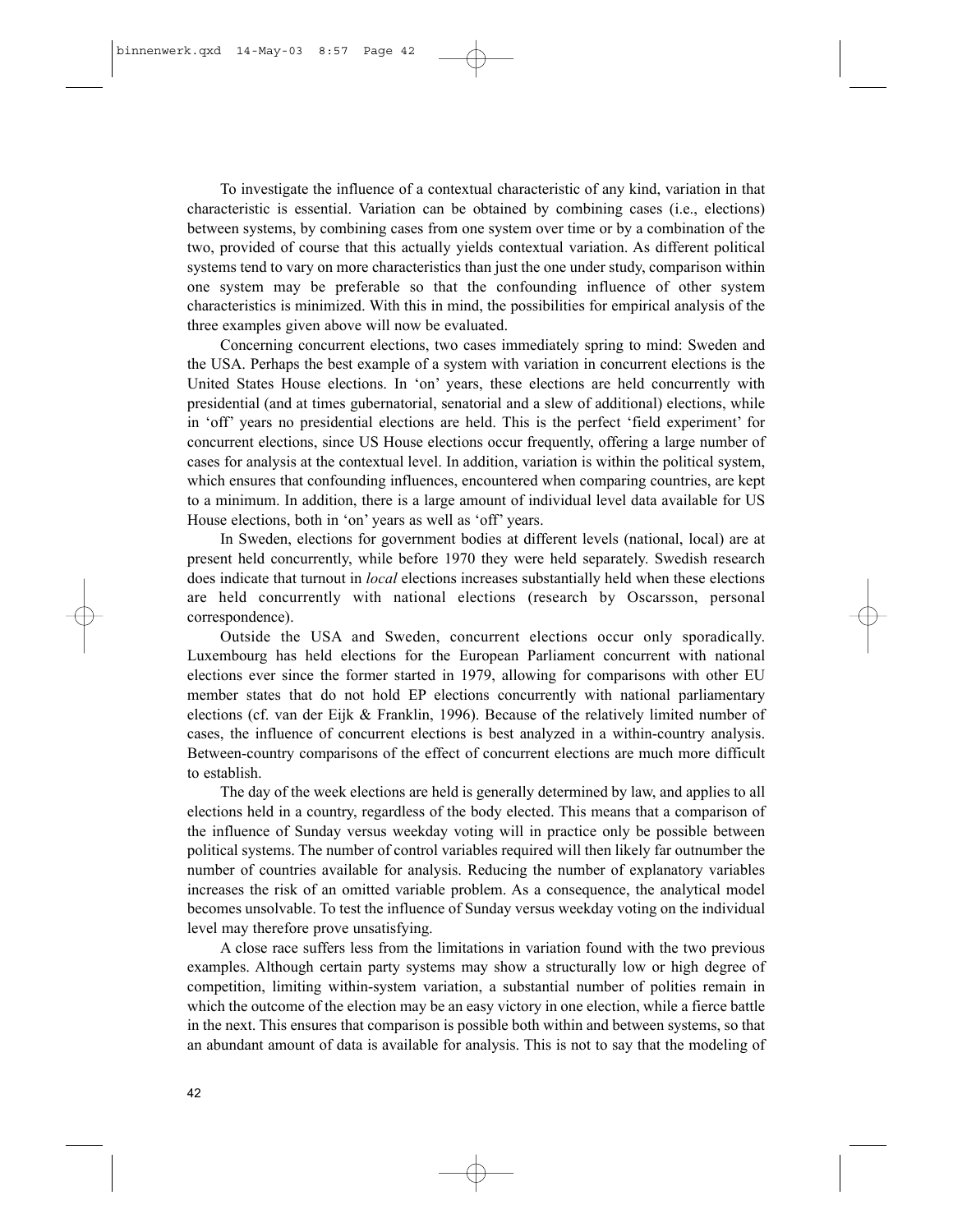individual variation of the influence of close election races will be simple and straightforward, as other complications remain. Nevertheless, it appears that analyzing the influence of a close election race offers the best chance of testing hypotheses empirically. The remainder of this chapter will elaborate further on how a close race may affect voters individually.

## 3.4 Up Close, and Personal: A Close Election Race

How may closeness affect individual voters? This section aims to shed light on that question by deriving hypotheses for specific categories of voters. As no research specifying the workings of closeness at the individual level is available, the assumptions and hypotheses will be based on broader notions regarding political participation. This exercise in hypothesizing underlines the contention made earlier in this chapter, that the effects of contextual characteristics should preferably be theorized at the individual level.

The influence of a close election race on voters may be of a motivational or of a facilitative nature. The facilitative effect may follow from an increased awareness of the election among the electorate as a result of increased media attention and intensified campaigning. Voters may be made more aware of the election and, consequently, show a greater propensity to vote. In today's mass media societies this facilitative influence may affect nearly the whole electorate, although it is also the case here that individual variation is possible, as media consumption is typically not uniform. This facilitative effect of closeness will be returned to briefly in Chapter 4, but will not form the focus of this research.

The motivational influence of closeness is based on an expected increase in the perceived significance of the election to voters, as in a close election each vote may be seen as being crucial. Voters may perceive the opportunity to swing the balance as an incentive to vote. The focus of this research will be on this latter, motivational effect of a close election race.

Why then should the effect of a contextual constant in an election - the size of the gap between the leading parties - vary between voters? After all, the facts that define the contextual characteristic remain objectively the same and equal to the whole of the electorate: a 1 percent gap between two parties (as indicated by opinion polls) is simply a 1 percent gap. However, the influence of this context characteristic effect will not be the equal to all voters. The explanation for that is quite simple: in general, voters do not care about all parties equally. Neither need they therefore be equally stimulated by the gap between any two parties. Voters may care for one, or for several parties, while they may not care at all for other parties<sup>6</sup>. It is reasonable to assume that a close race will affect a voter if one of the parties in the lead is a party he or she cares about. By the same token however, it is also reasonable to assume that a close race will affect a voter rather less if the parties in the lead are parties that voter does not care about. In that case, it actually does not matter how close the race is, since it is a race between two options that are both unattractive. The motivational influence of a

<sup>6</sup> It is important to distinguish here between a *choice* made in the voting booth, which is usually restricted to a single party in most western democratic systems, and a *preference*, that is not necessarily restricted to one party. Even though voters will commonly have to limit their choice to one party or candidate, there is ample research underlining that voters hold preferences for more than one party, and also that their dislikes for not-preferred parties vary between parties, which may influence their behavior (Cf. van der Eijk & Oppenhuis 1991; Tillie 1995; van der Eijk & Franklin 1996).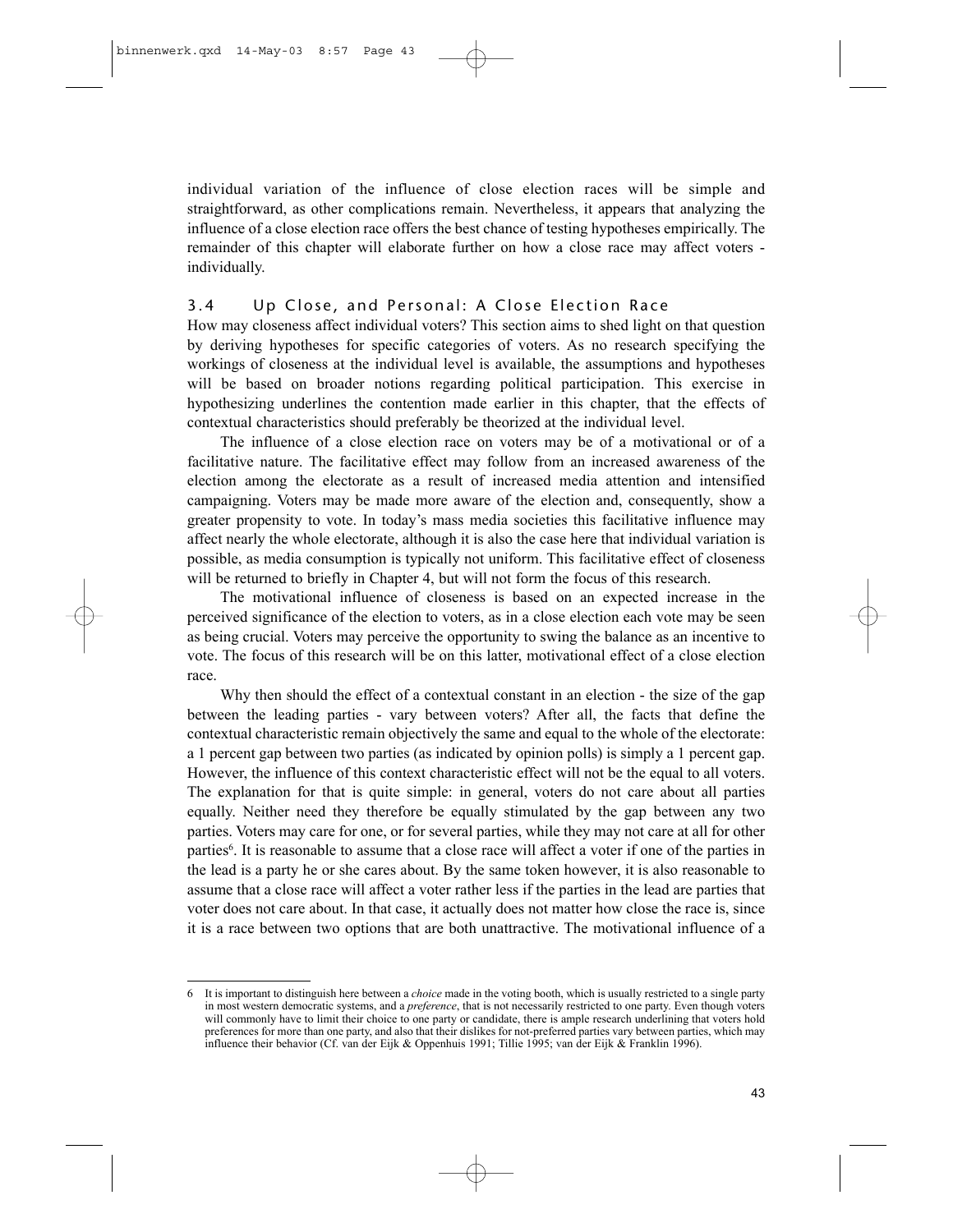close election race will thus not affect these voters, but only affect voters who consider voting for either of the parties in the lead. This implies that the motivational influence of a close election race is dependent on individual characteristics, more specifically party preferences. Put in simple terms, to be affected by the closeness of the race between two parties, a voter will have to care for at least one of these parties, and thus consider at least one of the parties in the lead as a viable option to vote for.

With this reasoning as a starting point, a threefold categorization of voters will now be introduced. The three categories will be named the *Convinced*, the *Confounded* and the *Condemned* voters. The determining factor in establishing which 'C' will fit the voter is preference for the political parties in the lead - or lack thereof.

### *3.4.1 Categorizing Voters: the Convinced Voters*

The motivational influence of a close race is most obvious for voters who support one of the leading parties. Obviously these voters will want to support their preferred party in the election and thus will participate. They may therefore be aptly called Convinced voters. For these voters, a close election is of most significance as their party stands a good chance of winning the election - or losing it - and the opportunity to secure this victory or avert defeat should work as an incentive to turn out on election day. Consequently, these voters are expected to be most susceptible to the influence of a close race. This effect may even be augmented for part of the Convinced voters, if the rival party in the lead is evaluated negatively. Then it becomes a race not just about good, but about good versus evil, which should enhance the influence of closeness.

# *3.4.2 The Confounded voters*

The situation becomes somewhat more complicated for voters who are attracted to both parties in the lead. These voters will be labeled Confounded voters, as their wealth of choice may actually become a problem. As already mentioned, even though most political systems allow their voters to choose only one candidate or party, this does not mean that voters will consider only one option during the process of determining which candidate or party to vote for. They may hesitate between several parties or candidates, all offering various attractive policy standpoints. Voters may therefore find themselves in a situation where they have narrowed down their options to a few, or even two parties, and these may be the two parties in the race for the lead.

Voters who are attracted to both parties in the race for the lead may show distinctive, possibly even surprising behavior. These voters are *cross-pressured*: they are tugged at from opposing sides as both their favored parties are in the race for the lead and thus in desperate need of their vote. A vote for one party would be a vote against the other: they are damned if they do, and damned if they don't. To make matters worse, it is an important vote as well, since in a close election any single vote could tip the scales. The outcome of this conundrum could be that the tugging from both sides results in no movement at all. Instead of participating in the election, voters faced with an abundance of attractive electoral alternatives may opt out and stay at home, so as not to vote against either of their favored parties<sup>7</sup>. The severity of this predicament will increase with the intensity and balance of their support for the leading parties, and the closeness of the election. Therefore, Confounded voters are expected to show a reduced propensity to vote in close elections.

 $\overline{\mathcal{A}}$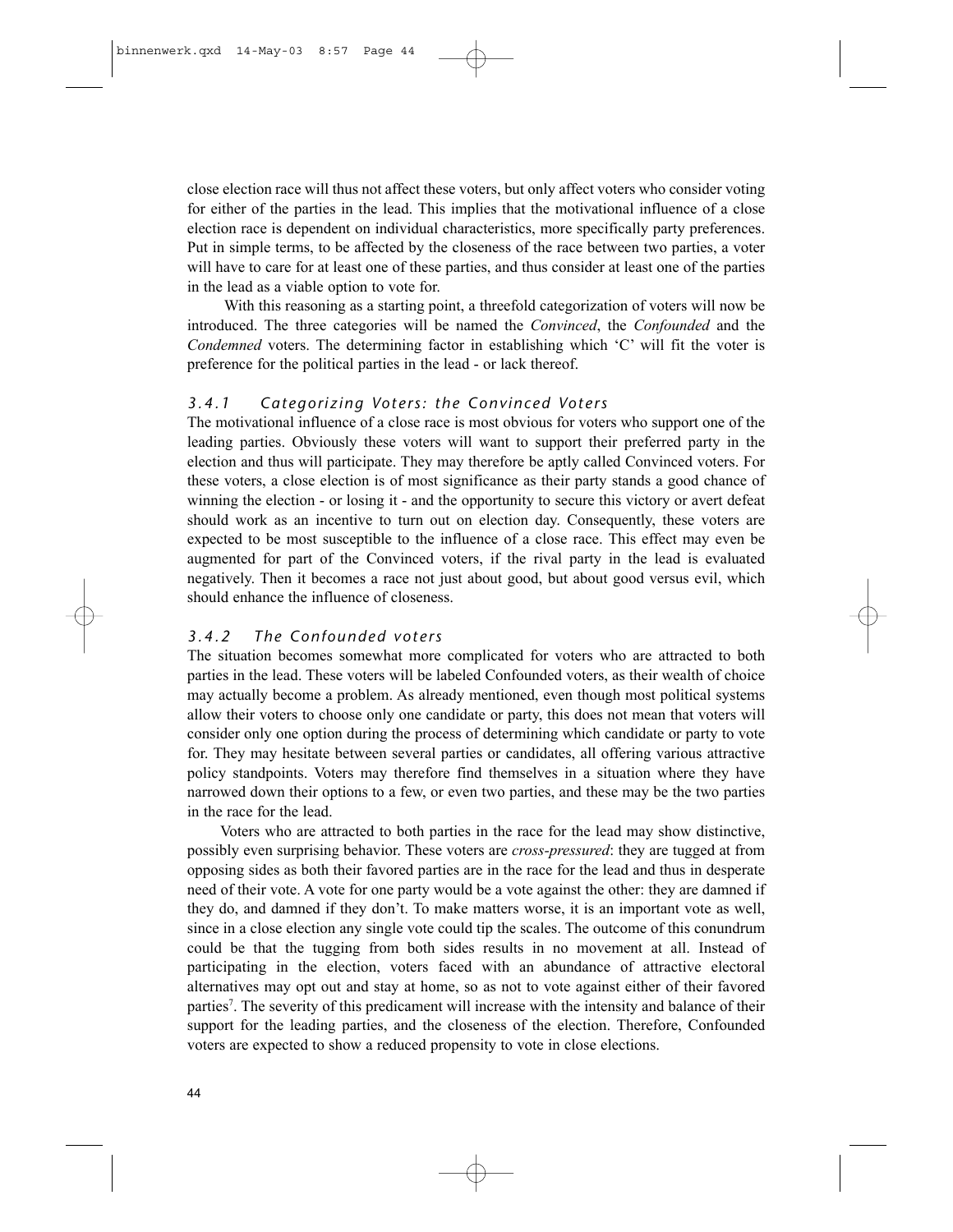## *3.4.3 The Condemned Voters*

The third category is the Condemned voter. This concerns voters who find neither of the parties in the lead acceptable at all as an option to vote for. The situation for these nonsupporters should be rather less complicated than for the Confounded voters. In essence, Condemned voters are condemned to vote for a party they know will not win. They are therefore not expected to be affected by the closeness of the election race. After all, why meddle in a race in which none of the potential winners is attractive? To Condemned voters, none of the *leading* parties are acceptable alternatives in the voting booth. It then follows that such a voter will not derive a motivational incentive from a close election race, since affecting the outcome of the race - by voting for one of the leading parties - is not a valued option<sup>8</sup>.

| <b>Type</b>       | <b>Description</b>                        | Affected by<br>closeness? | <b>Effect on</b><br>participation |
|-------------------|-------------------------------------------|---------------------------|-----------------------------------|
| <b>Convinced</b>  | Favors one of the parties in the lead     | Very likely               | Positive                          |
| <b>Confounded</b> | Favors both of the parties in the lead    | Possibly                  | Negative                          |
| <b>Condemned</b>  | Favors neither of the parties in the lead | Unlikely                  | Absent                            |

| Table 3-1<br>Voter Categorization - Expected Motivational Influence of Closeness |  |
|----------------------------------------------------------------------------------|--|
|----------------------------------------------------------------------------------|--|

Table 3-1 summarizes the expected motivational effect of closeness on the three categories of voters. Convinced voters favor only one of the parties in the lead, they are expected to be affected by closeness, by showing an increased propensity to vote in close elections. Confounded voters favor both parties in the lead. Their chance to vote may, through crosspressure, be affected by closeness in a negative way. Condemned voters favor none of the parties in the lead and are not expected to be affected by closeness - at least not the motivational effect of closeness. An effect on participation is therefore expected to be absent.

Table 3-1 also underscores the risk of a Type II error in an aggregate level analysis. As the aggregate level model assumes contextual effects to be uniform for the whole of the electorate, it follows that variation of influence at the individual level will find its way into such a model as an aggregation of these individual level effects. Table 3-1 shows that the expected effects of closeness at the individual level do not all run in the same direction. Depending therefore on the composition of the electorate - the ratio of the respective Convinced, Confounded and Condemned voter segments - the individual level influences may cancel out in an aggregate level analysis. The conclusion from an aggregate level analysis could therefore be that closeness does not affect electoral participation or turnout

 $\overline{\wedge}$ 

<sup>7</sup> Compare Berelson, Lazarsfeld and McPhee (1954) and Lazarsfeld, Berelson and Gaudet (1948) who find that voters under cross-pressure both delay their choice and tend to downplay the importance of the election.

<sup>8</sup> Some might argue that a Condemned voter may be in a different position if they decide to 'vote tactically', in other words vote for one of the parties that do stand a chance of winning. For Condemned voters this is not an option however, since they do not prefer either of the parties in the lead. Tactical voters will at least have a certain preference for one of the parties in the lead, although the party may not be their first preference.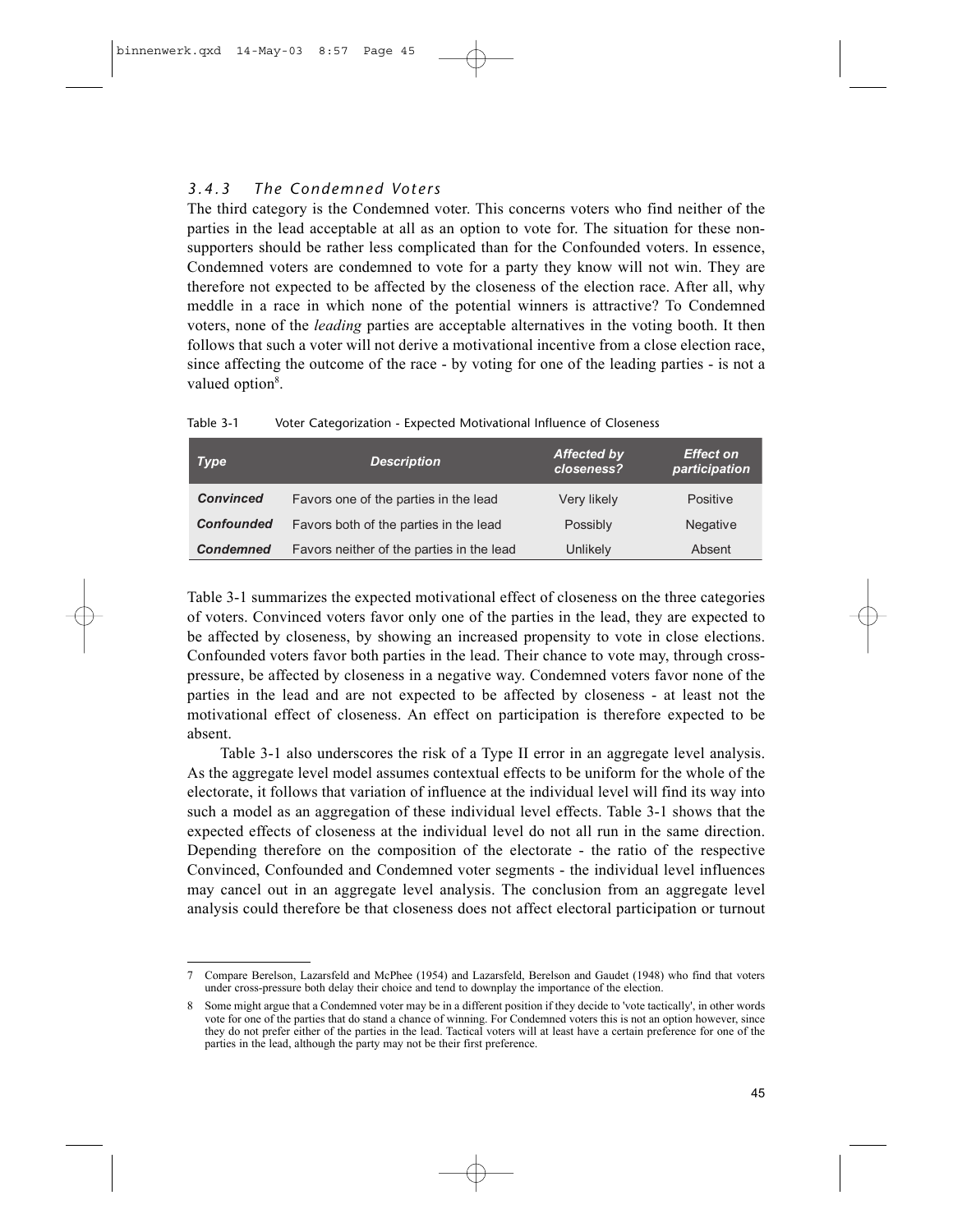- but this would be a false conclusion at the individual level, as closeness may certainly affect electoral participation, although differently for different kinds of voters. Whether these different individual effects combine to an aggregate effect is, of course, only dependent on the composition of the electorate

## 3.5 Conclusions

This chapter aimed to integrate the two approaches to explaining electoral participation generally used. The benefits of integration have already been brought to the fore in Chapter 2. But an integrated model is more than two levels of information simply added together. It is the argument of this chapter that next to hypotheses regarding the influence of explanatory factors on electoral participation at the aggregate and the individual level, an integrated model requires hypotheses about the interaction between these two levels of influence. Figure 3-4 presented a graphical representation of such an integrated explanatory model.

Section 3.2 proceeded to make the argument of a contextual effect with a varying impact at the individual level conceivable. Three contextual characteristics were selected that are frequently included in models analyzing aggregate level turnout. For concurrent elections, Sunday versus weekday voting and a close election race it was discussed how the influence of these characteristics may vary between voters, depending on their individual characteristics.

The remainder of the chapter laid the groundwork for applying the theoretical model to actual empirical analysis. Problems regarding the method of analysis, as well as empirical data available for research were discussed, on the basis of which one contextual characteristic - the closeness of the election race - was selected for further empirical analysis in this book. The possible effects of closeness on different categories of voters were subsequently explored.

The descriptions of the categories of voters given in the previous section all implicitly referred to an as yet not specified political system with at least two parties. The following chapter will show that the party landscape is actually of crucial importance to the influence of closeness as a contextual characteristic. In Chapter 4, the impact of closeness on turnout is examined at the aggregate level. It will show from a theoretical starting point that closeness may be an important factor in some political systems, but not in others. In some countries, the closeness of the election is unlikely to affect any voter. No aggregate level effect can be established for these countries, since there is no individual level influence. Confusingly however, the absence of an aggregate level effect may also be caused by a balancing out of individual level influences, or an individual level influence that affects too few voters to be noted at the aggregate level. Chapter 5 and 6 will therefore investigate the influence of closeness at the individual level in two systems, namely Great Britain and Sweden. In these two countries an aggregate level effect can be established, as Chapter 4 will show. Since an aggregate level effect can be established, the closeness of the election will affect British and Swedish voters at the individual level as well. The only question to be answered in Chapters 5 and 6 after the aggregate level analyses of Chapter 4, is whether the closeness of the election affects all voters equally.

One concluding remark concerns the generalizability of the argument presented here. The remainder of this study will deal with the influence of closeness on electoral participation. However, the general argument regarding the varying impact of context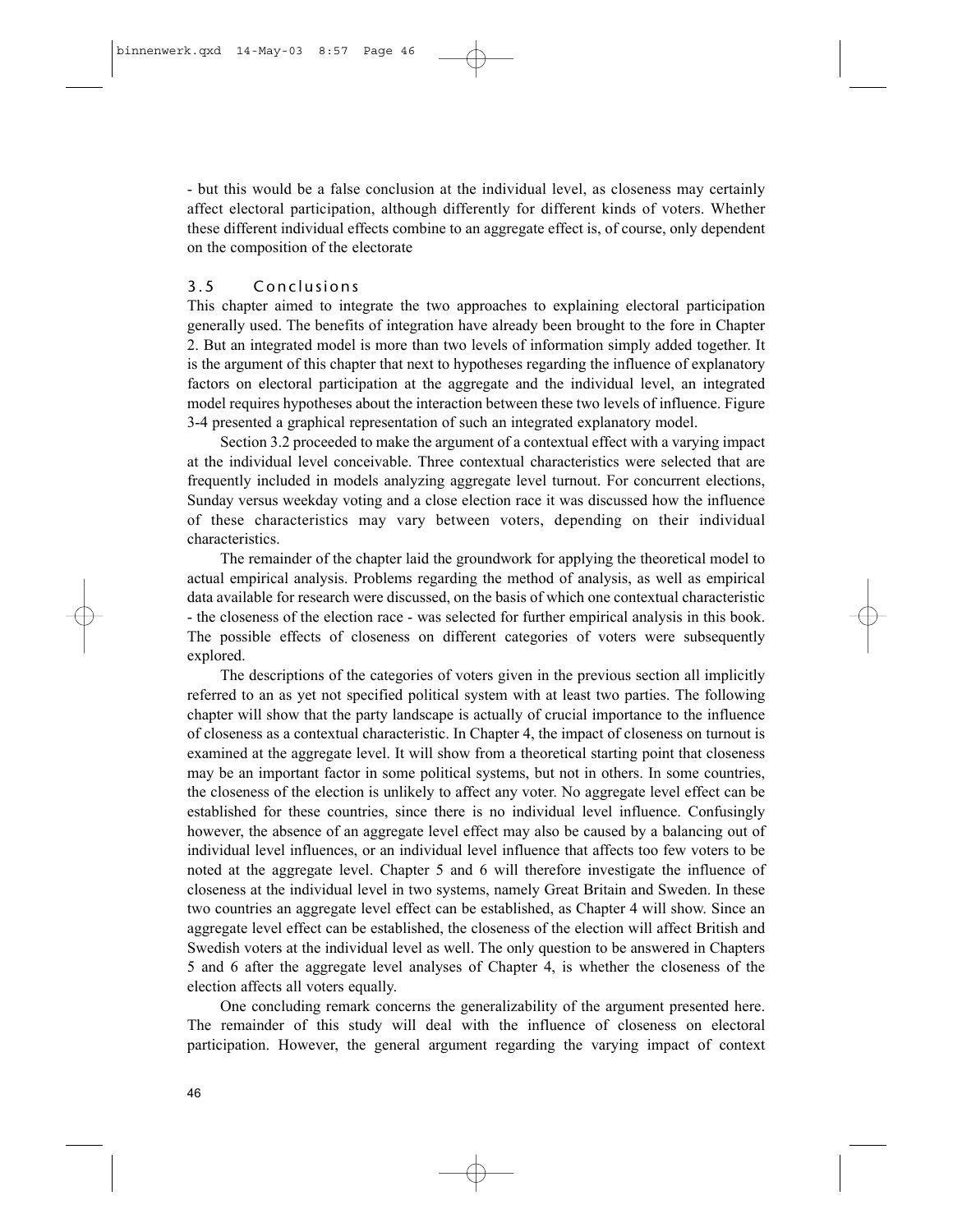characteristics on the individual is by no means restricted to the realms of electoral participation, or political behavior in general. Far more broadly, the theoretical model used is applicable to virtually all of the social sciences, or any research that chooses to look at the behavior of individuals, while simultaneously taking into account the context these individuals act in.

 $\overline{\triangle}$ 

P

Ŧ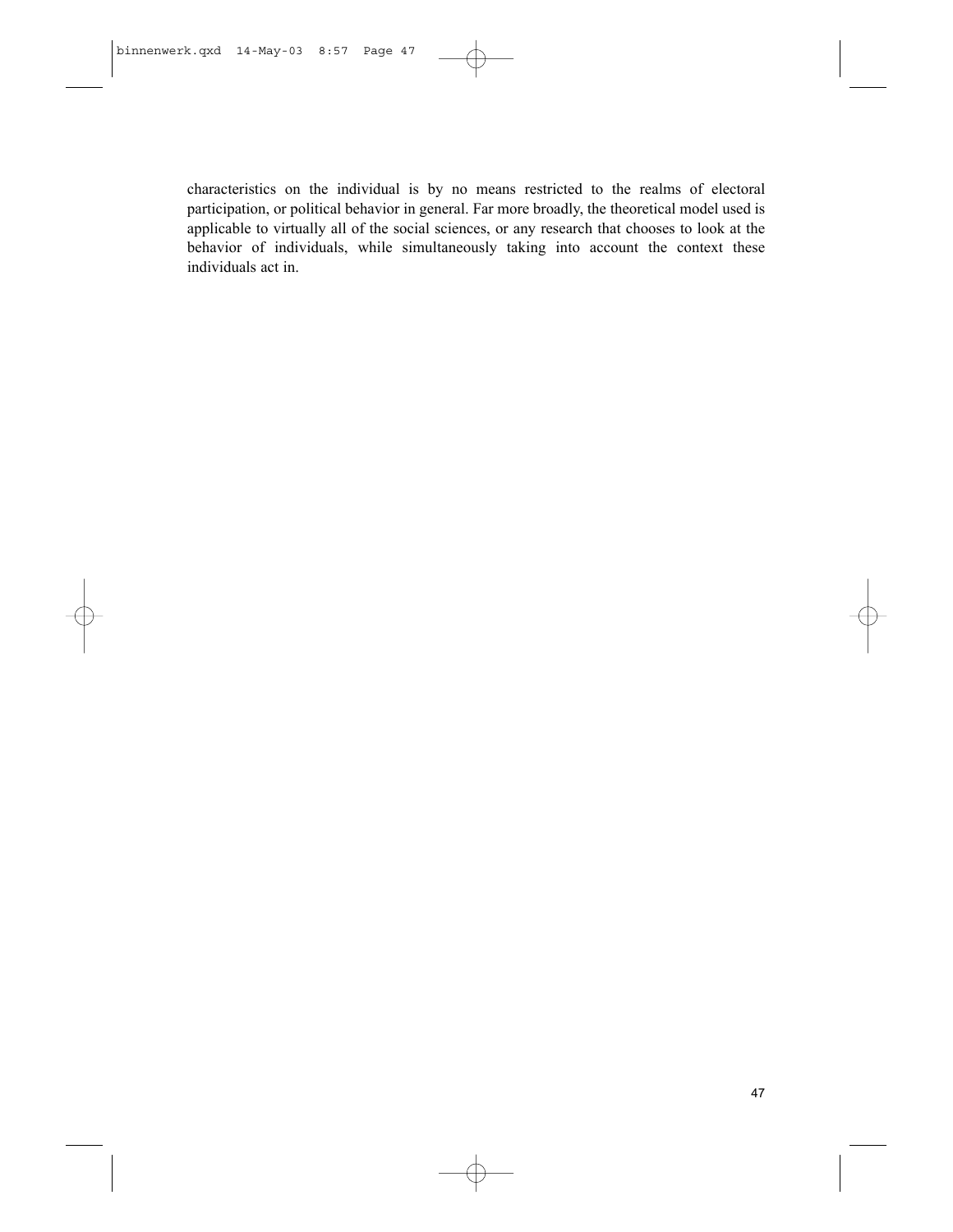48

P

 $\overline{\phantom{0}}$ 

Y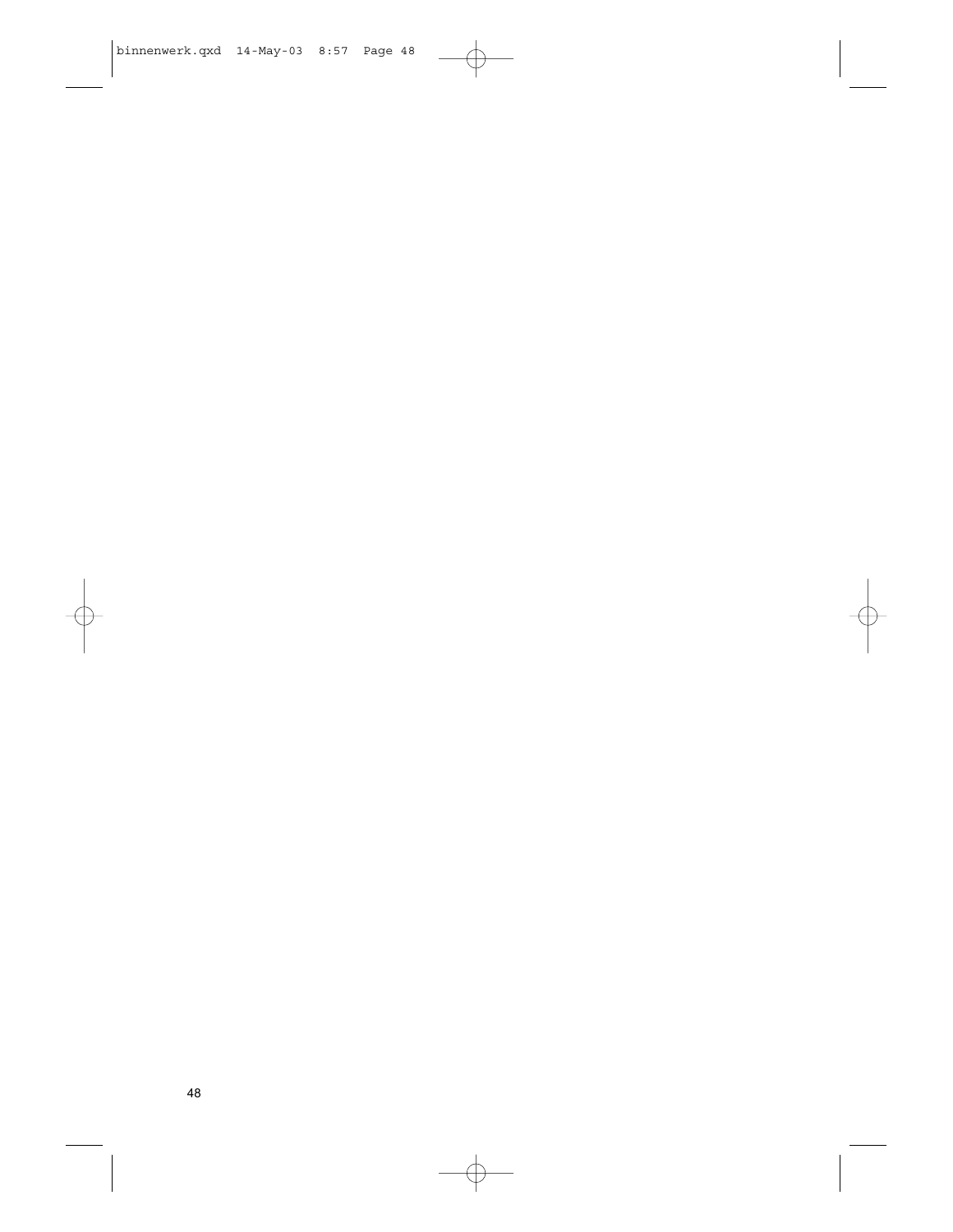

# **Different Races, Different Outcomes? Assessing the Influence of Closeness at Aggregate Level**

Chapter 3 argued that the influence of contextual characteristics need not be uniform to voters, and attempted to show how contextual effects vary in impact depending on voters' individual characteristics. This argument was elaborated for three contextual characteristics: concurrent elections, Sunday voting and the closeness of the election. The closeness of the election appeared the most viable variable for an empirical demonstration of this general theory. The differential impact of closeness on different segments of the electorate was hypothesized to be linked to differences in affect for political parties. These differences were explicated in a threefold distinction between Convinced, Confounded and Condemned voters. Specific expectations about the nature and direction of the effect of closeness on these categories were derived.

The current chapter continues our exploration of the influence of 'closeness' on voters. But to go forward, first we have to take one step back. A more detailed description of the influence of closeness on the individual voter will help our understanding of the influence of closeness. Chapters 5 and 6 will examine the influence of closeness at the individual level. The second part of the current chapter will examine the influence of closeness at the aggregate level. We will therefore start out with an explanation of the impact of closeness on the individual voter from the Downsian perspective (Downs, 1957), as well as from the viewpoint of expressive voting (Harrop & Miller, 1987). We will see that a close election is likely to have an impact on all kinds of voters, irrespective of whether they behave in Downsian or expressive manner.

The next question that must be addressed is what is meant by a close election? There is no single answer to this. The examples of various countries that will be presented below demonstrate that defining closeness requires a country-specific approach. When made concrete, the abstract concept of a close election refers to different specifications of what is compared with what in a political system. The theoretical concept of closeness therefore requires a practical specification tailored to specific political systems. And, as will be shown, this custom-made concept of closeness may even require to be timespecific, in order to take into account temporary features of the political arena or the political agenda. After elaborating the concept of closeness, an additional section will discuss when we may deem an election close.

After having established how closeness affects voters, and what it is that makes an election a close one, we will need to establish how to measure closeness. More than one option is available here, and the choice between them will be determined by theoretical as well practical arguments. The pros and cons of the different options will be discussed in Section 4.2.2 below, and explored empirically in the analyses that make up the last part

 $\overline{\wedge}$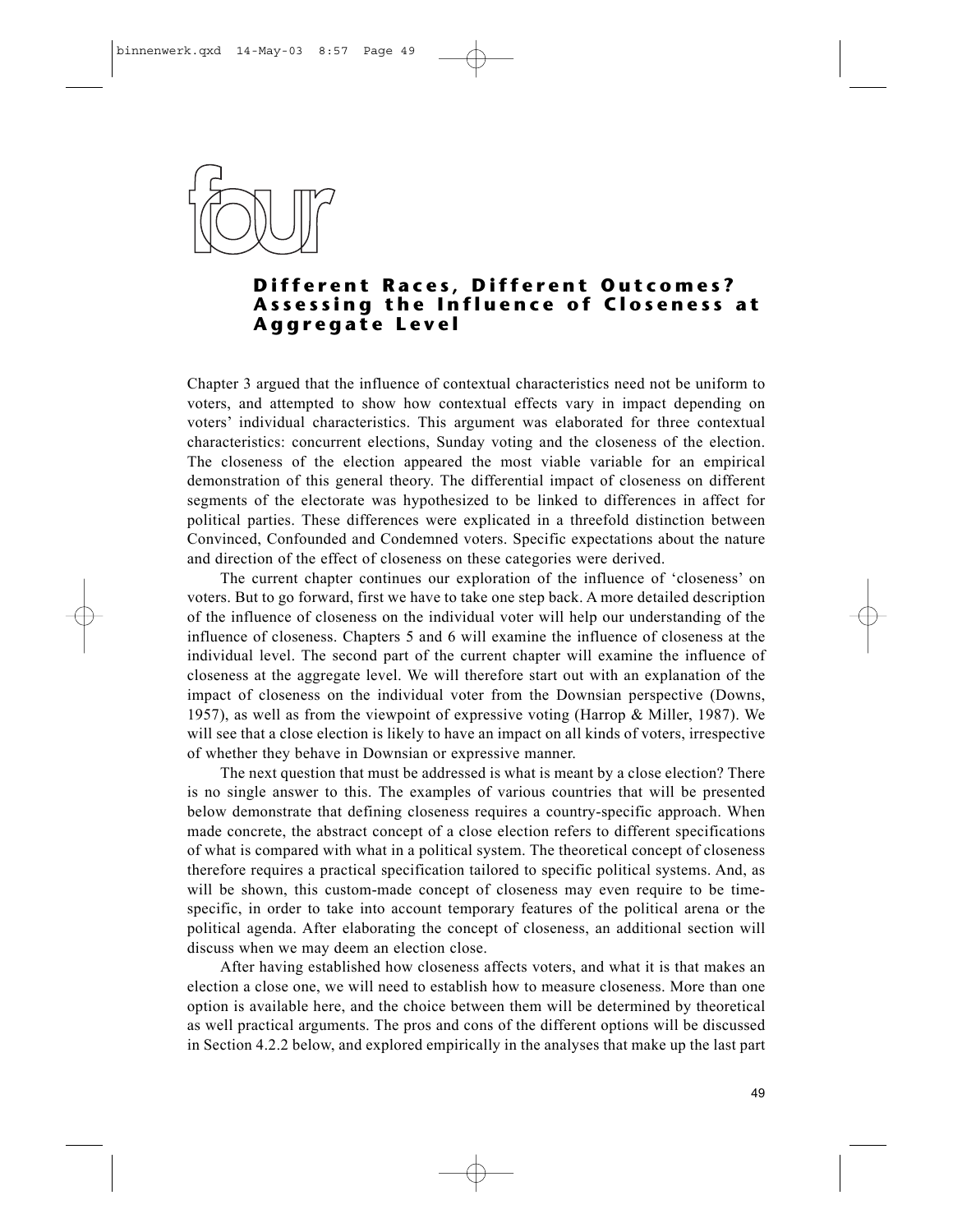of this chapter. The outcome of the discussion will determine the empirical indicator of closeness that will be used in the individual level analyses in Chapters 5 and 6.

The implications of the points introduced above will materialize in the second part of this chapter. On a per country basis, the concept of closeness will be operationalized and its impact examined. In doing so, we will follow an approach often taken in the literature, by examining the effect of closeness on turnout levels. An aggregate level approach, in other words. This approach allows us to get a quick and informative view of the overall influence of closeness in various political systems, and is helpful in selecting countries for the individual level analysis of Chapter 5 and Chapter 6. If we find at the aggregate level that closeness is influential, we know that closeness must also be influential at the individual level. The next step, taken in Chapters 5 and 6, is then to find out whether closeness is important for all voters, or only for some voters. It should be noted that the aggregate level approach presented in this chapter has obvious shortcomings when attempting to draw conclusions at the level of the individual voter (cf. Chapter 3).

The country analyses presented in the second part of this chapter will show that, at the aggregate level, demonstrable effects exist of closeness on turnout, and hence on voters - at least in some countries. But the analyses will not allow demonstration of the opposite: that no effect of closeness on voters can be established, simply because no effect on turnout levels can be established. As the previous chapter argued, individuals need not respond to contextual effects uniformly. As a consequence, aggregate level analyses cannot be tests of individual level hypotheses. Small segments of the electorate may be affected - too small to yield unequivocal results at the aggregate level. Opposite effects of contextual characteristics on different segments of the electorate may cancel out, again falsely suggesting an absence of the contextual effect. And the presence of aggregate level effects may even lull us into a false sense of certainty: that closeness affects turnout figures, and hence all voters in the estimated fashion. Chapter 5 will show that, in spite of the convincing aggregate level findings that will be presented in the current chapter, the closeness of the elections does not affect *all* voters uniformly, or equally. Subsequently however, Chapter 6 will show that this individual level variation in contextual influence is not a uniform truth over different political systems.

### 4.1 Why More Turnout in Close Elections?

In the work of Downs (1957), closeness of an election is, *ceteris paribus*, expected to increase turnout. Downs described a rational voter weighing the costs and benefits of his actions, set within a perfect two-party system. Such a two-party system provides clear choice options there are only two parties to vote for. It also provides for clear consequences of the votechoice in terms of the allocation of government power following the election outcome. In this setting, a neck and neck race between the two parties is expected to increase turnout, as a voters' expected benefit increase and the costs connected with voting fall.

 $\overline{\triangle}$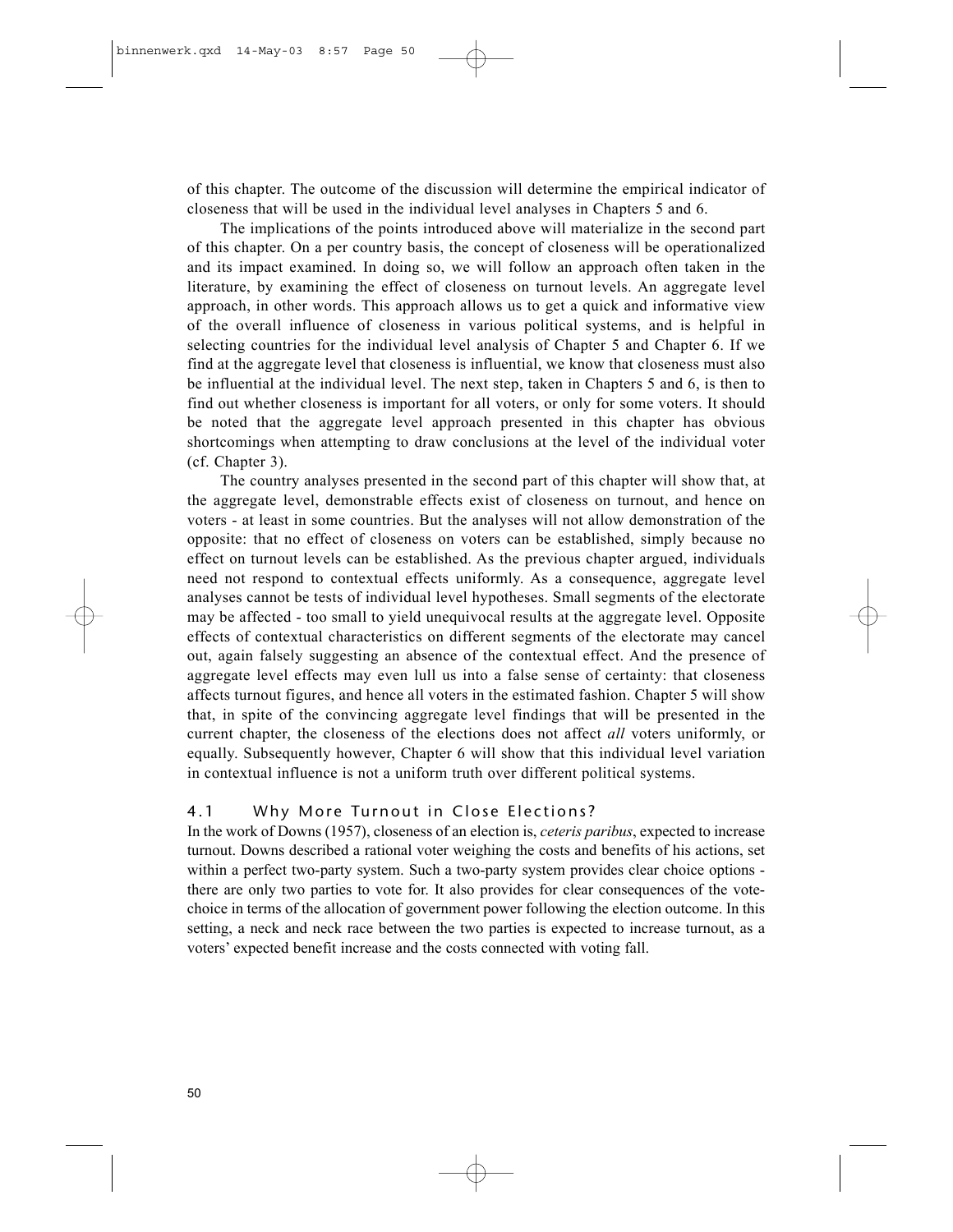



Figure 4-1 summarizes the effects a close election race. For the voter, the benefit of voting consists of contributing - through one's vote - to the election of a government whose policy standpoints and preferences best match those of the voter. The probability of this expected benefit is highest in an election in which the two contenders are tied in a close race, since the chance to swing the election is greatest. The possible influence of a voter is thus at its maximum, and rational choice argues that as the probability of the preferred outcome increases, while the costs remain unchanged, the probability of participation in the election will increase. Moreover, a close election race is expected to increase the campaign and mobilization efforts made by parties. With victory uncertain, yet within reach, candidates and parties will go all out to win votes and get convinced supporters to the polls. This means that in a close election a higher than average portion of the electorate may be expected to be exposed to these campaign efforts.

Finally, resulting in part from increased party efforts, media attention devoted to the election can be expected to increase the closer a race is. A neck and neck race is attractive material for news reporters (cf. Norris, Curtice *et al.* 1999; Donovitz 1998; Brants & van Praag jr. 1995) It produces a clear and easily conveyed summary of what the election is about, which makes for captivating news-reports that quickly get the picture across. In addition, candidates and parties will try their utmost to create attractive sound-bites and picture opportunities to make sure that their efforts will be covered by reporters. Continuous updates of the current standings through opinion polls (the 'horse race') will illustrate just how close the candidates are. All in all, it ensures that more people are likely to hear or read about elections the closer they are. The relatively low complexity of a news message when it is framed to highlight the closeness of the race, ensures that even a modest interest in the news is enough to get a grasp of what the election is about. Increased campaign efforts as well as heightened media attention increase the awareness among the electorate of the election and of what is at stake. Thus, both help to lower the information costs associated with making a choice in the election, which will increase the chance to participate.

The Downsian approach has been criticized for being too strict a model of human behavior, as its own reasoning could not account for the fact that people bother to vote at all. The chance that a single vote would make the difference in an election is so small, that the costs will always outweigh the expected benefits of voting. By definition, voting can therefore not be rational behavior<sup>1</sup>. In reaction to this, the argument has been made that the Downsian model should be read in a semi-collective way. Although the chances of one voter determining the election outcome are minute, voters are likely to see themselves as part of a

<sup>1</sup> For a recent overview of this discussion, see Blais, 2000.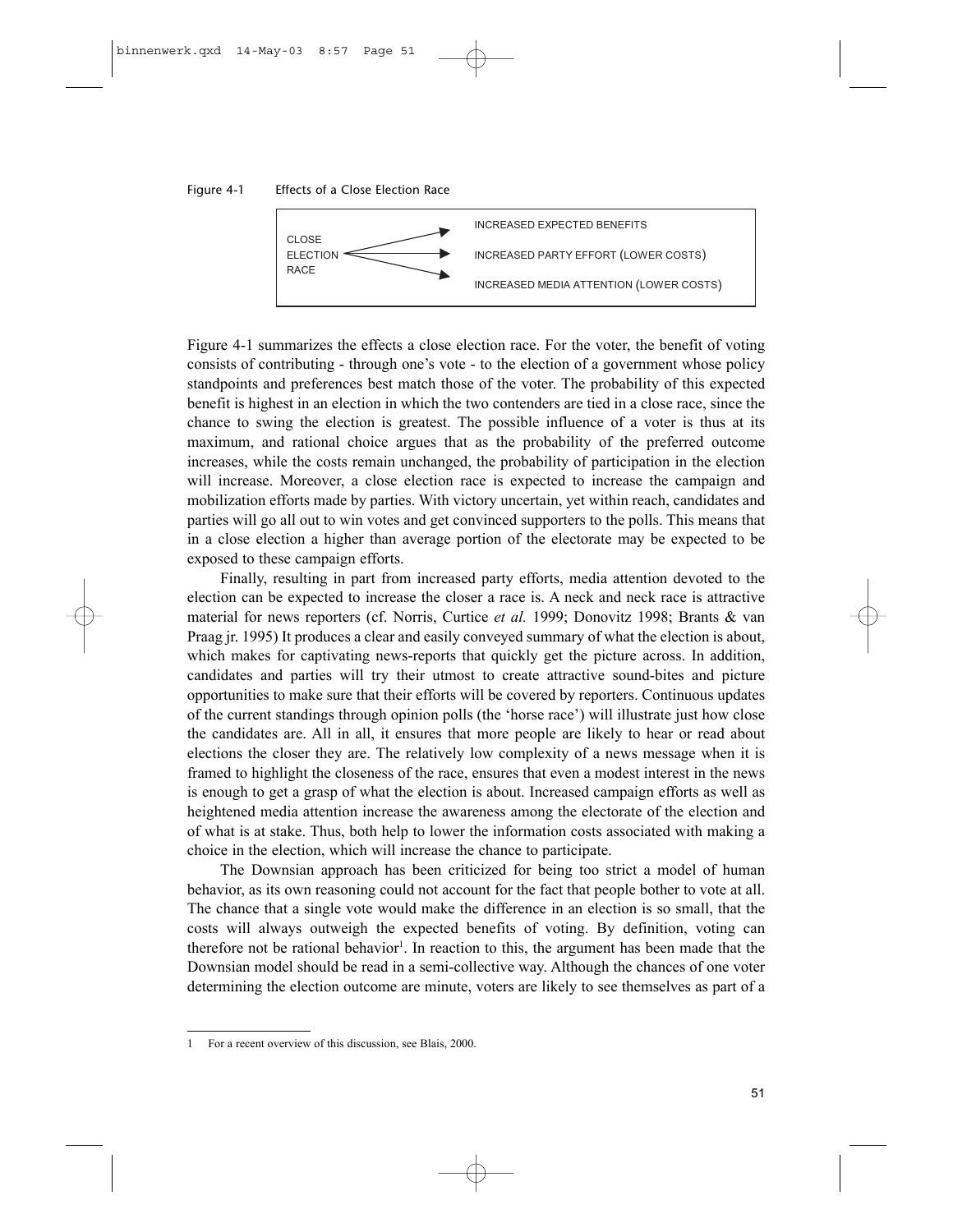group of voters that will respond in the same way to the electoral circumstances. The probability that such a group will affect the outcome of the election is far more realistic<sup>2</sup>.

Does the argument above imply that closeness can only be influential if one assumes voters to be sensitive to (changes in) expected costs and benefits? What influence can closeness exert if the act of voting is not regarded as instrumental, but rather as an expressive deed reflecting sociological of socio-psychological loyalties that are not affected by costs or benefit considerations? Actually, the outcome is rather similar to that predicted by the rational choice model. If the act of voting is seen as an opportunity to express one's allegiance to a political party (or social class, or religious group, etcetera) then the possible influence of closeness is dependent on the steadfastness of that allegiance.

For steadfast backers of their particular political party, closeness should not be of influence. Indeed, if nothing can keep loyal voters from turning out to support their party, by the same token no room is left - nor required - for an additional incentive such as a close election. However, some voters may typically identify with a party, but not always make it to the polls, for example because their loyalty is less strong. These occasional voters may still see elections as an opportunity to express their loyalty to a political grouping, but their electoral participation is less stable than that of the habitual voters discussed above. For the occasional voters, for whom participation is uncertain, the closeness of the election can be a significant influence, as it may give them the extra push they sometimes need.

In essence then, an expressive explanation of voting will predict comparable effects of closeness as the rational choice model does. If voting is seen as wholly expressive with all voters having exceedingly strong loyalties to parties, then voters will participate regardless of anything else, including closeness. If voters' loyalties prove themselves to be of all kinds of degrees, then closeness will be of influence, just as it will be in the rational choice model.

## 4.2 Determining the Closeness of the Election

After having established how a close election may influence voters, the next natural question is: when is an election close? This question contains two further ones. First: which phenomena are to be compared for establishing closeness? Second: is closeness a dichotomy, or a continuous variable, and how do we expect it to be related to turnout? With respect to the first question, when comparison is being made, the party landscape will be the deciding factor. In a two-party or two-candidate system, it is relatively easy to perceive what the election race will be about. There are only two contenders, so if they are neck and neck, the election is going to be a close one<sup>3</sup>. If support for the two contenders is less equal, the election will be less close.

Few countries, however, exist that have pure two-party systems, and consequently we may also say that there is more than one form of closeness, although in practice it is more of a variation upon a theme. Party systems with more than two parties may complicate the practical definition of who competes with whom, but it does not mean that the concept of a close election race is not applicable to these systems. A straightforward extension of the two-

<sup>2</sup> It is important to notice that such a group of voters need not be organized in any way. The knowledge among groups of voters that other voters will act "just like me" suffices.

<sup>3</sup> There is a - near academic - caveat here. If the two contenders derive their support from an electorate that is extremely stable in its choices, then even if the election is close, the outcome will still be a foregone conclusion, since the (slightly) smaller party will not overtake the (slightly) larger one.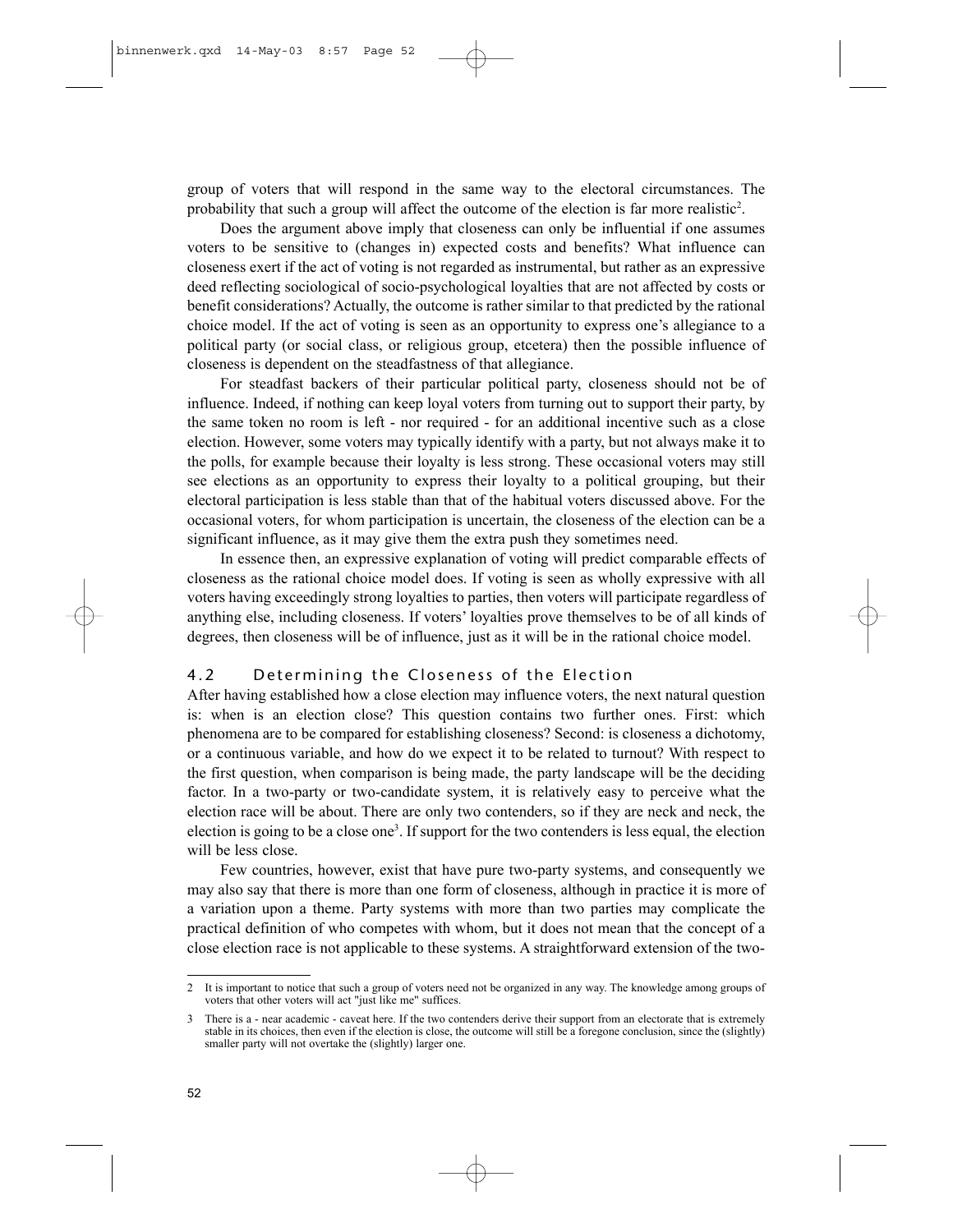party race is a competition between two groupings of parties. Such groupings can be longstanding associations - the left vs. the right, religious vs. secular, et cetera - but they may also be less long-lived alliances, such as for example an incumbent government coalition versus the opposition. If the alternative party groupings are discernable to the electorate, the competition between these blocs can meaningfully be interpreted as the closeness of the election. Section 4.3 below, will present several of such long-standing or *ad hoc* party groupings.

But there is a third alternative operationalization of an election race conceivable, one that does not even require more than one contender. A party need not necessarily compete with other parties, but may also race to beat a threshold. Such a threshold is sometimes imposed by the electoral system of the country, to limit the number of parliamentary parties. But, perhaps less easily recognized, such thresholds may also be self-imposed. A party that is part of an incumbent government coalition may exit the coalition if it fails to retain its share of the electorate or any other self-imposed target. A dominant party may refuse to take up governmental responsibility if does not win an absolute majority, or a certain share of the vote. If these thresholds are recognized by the electorate and are conceived as real thresholds, not just empty campaign rhetoric, the same concept of a close election is applicable as the more readily recognizable one in a two-party race.

From the above it is clear that the concept of the closeness of an election is not limited to the traditional two-party race. Different political landscapes can create different sorts of races, and Section 4.3 will present a number of empirical examples. It is unlikely that each and every political system (let alone each election) can be characterized as more or less close in one respect or another, as will become evident in Section 4.3. But the applicability of the notion of closeness is not limited to two-party systems alone. In Section 4.4 we will return to the question of which circumstances make the closeness of an election a relevant factor for voter participation.

#### *4.2.1 Close Enough?*

Thus far, 'the closeness of the race' and 'close elections' have been used rather arbitrarily to describe the same concept: an election in which two competitors are running neck and neck. As we have seen in the previous section, that need not be limited to two competitors, and it could even be one competitor in a race of its own, but the important question is: when do we call a race close?

There is no reason to regard closeness as a dichotomous variable. Even though elections may be dubbed 'close' or 'not close', in reality this will mean that the race is close to a certain degree. It may vary from extremely close to not close at all. The closeness of an election is a continuum, with the degree of closeness expected to influence turnout. The nature of the relationship need not be linear, however: if a party is far ahead, it does not make much difference whether the lead is, say, 20 or 25 percent. It becomes a different story if the lead is not so large: a 7 percent lead is considerably different from a lead of 2 percent. When it gets this tight, the closeness of the election is likely to be of influence to voters.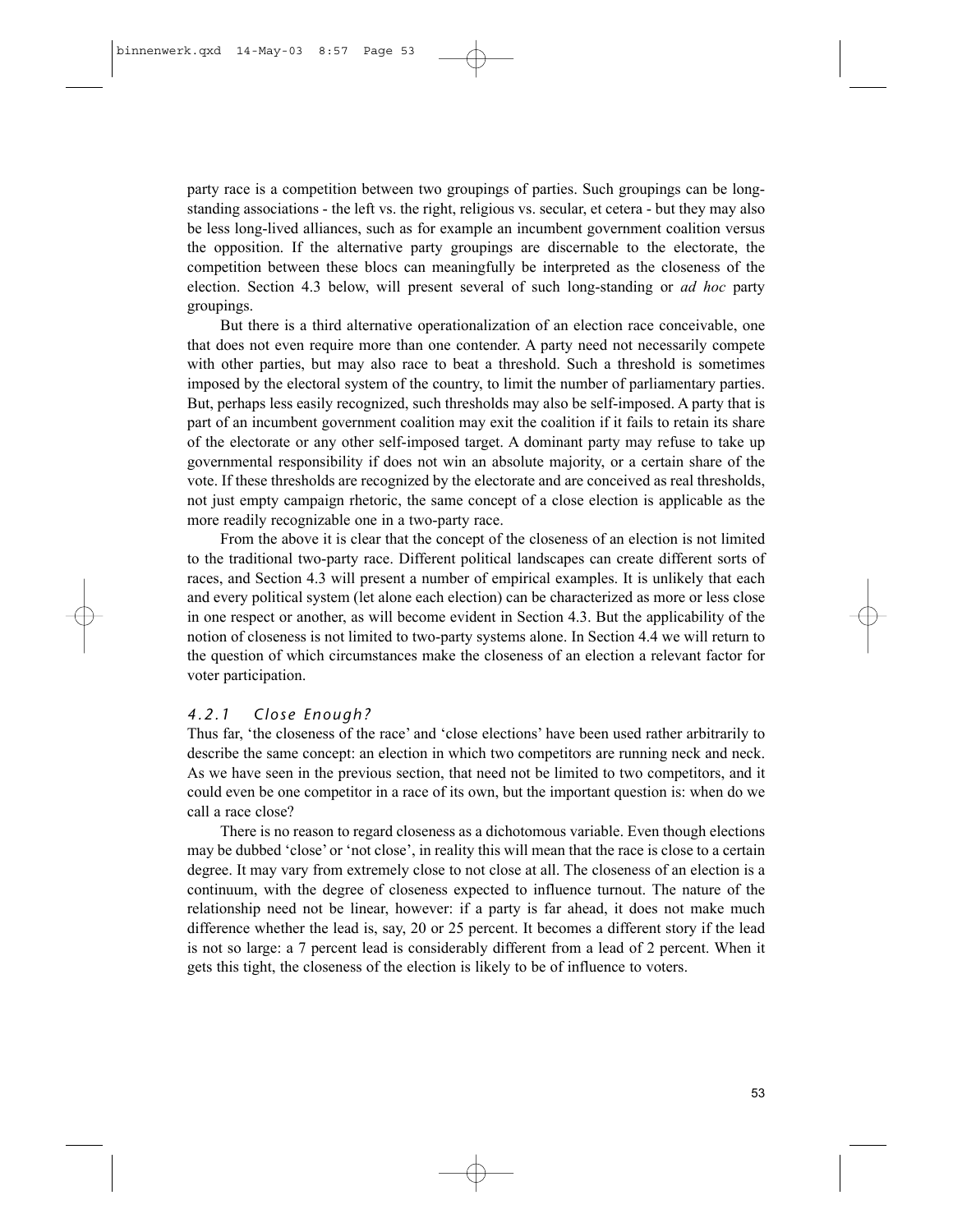



Figure 4-2 shows the hypothesized relationship between closeness, indicated in this example as the gap between the two leading parties, and turnout. As the gap between the parties increases, the election becomes less close, and turnout is expected to fall. There is no clear theoretical lead that may suggest beyond what point along the horizontal axis an election will no longer be considered close by the electorate of a given country. This point is to be established empirically, and is likely to vary between different systems. However, the complicated nature of the hypothesized relationship between closeness and turnout implies that a substantial amount of data (i.e., a large number of elections) is required to provide us with unequivocal answers. The analyses presented below will not allow us to establish the fall off point for the influence of closeness, since we will not be able to control for other factors affecting turnout. Figure 4-2 is therefore a stylized picture: other factors influencing the level of turnout are assumed to be controlled for. We can only expect to empirically find the pattern of Figure 4-2 in countries where contextual factors other than closeness are not of influence - an assumption that is not feasible. In addition, the pattern of Figure 4-2 can only be detected empirically if all voters are affected by the closeness of the race, a matter that is contested in Chapter 3.4 In inspecting the empirical data presented below, the reader may want to keep in mind that Figure 4-2 reflects the relationship at the individual level. Example the hypothesized relationship between closeness, indicated in this example ease.<br>
Cap between the two cleading partics, and unrout As the gap between the particular and  $\lambda$  and  $\lambda$  and  $\lambda$  and  $\lambda$  and  $\lambda$  and

#### *4.2.2 Measuring Closeness*

Measuring closeness is not an easy task. Argued very strictly, it should be done on an individual basis: closeness is an impression that is in the eye of the beholder. Often, such thorough measurement is unattainable, and alternative indicators have to be sought. Part of the contradictory empirical findings regarding closeness and turnout (cf. Blais, 2000, p. 59) may actually be based on the data used to indicate closeness. A discussion of conceivable indicators is therefore appropriate.

Blais (2000, p. 58) argues that closeness can be measured in two ways, namely objectively and subjectively. Subjectively, it refers to a subjective perception of the closeness of the election, i.e. how close the individual voter expects the election to be. Such data would indeed be most preferable, as indeed the individual perceptions, *not* the actual facts, will count when voters make up their mind. This however, requires survey data collected shortly before the election.

<sup>4</sup> Actually, the upper boundary of the inverted s-curve, the point beyond turnout will not rise, is determined by the proportion of consistent non-voters in the electorate. The lower boundary, the point below turnout will not fall, is determined by the proportion of constant voters in the electorate. See also Chapter 7.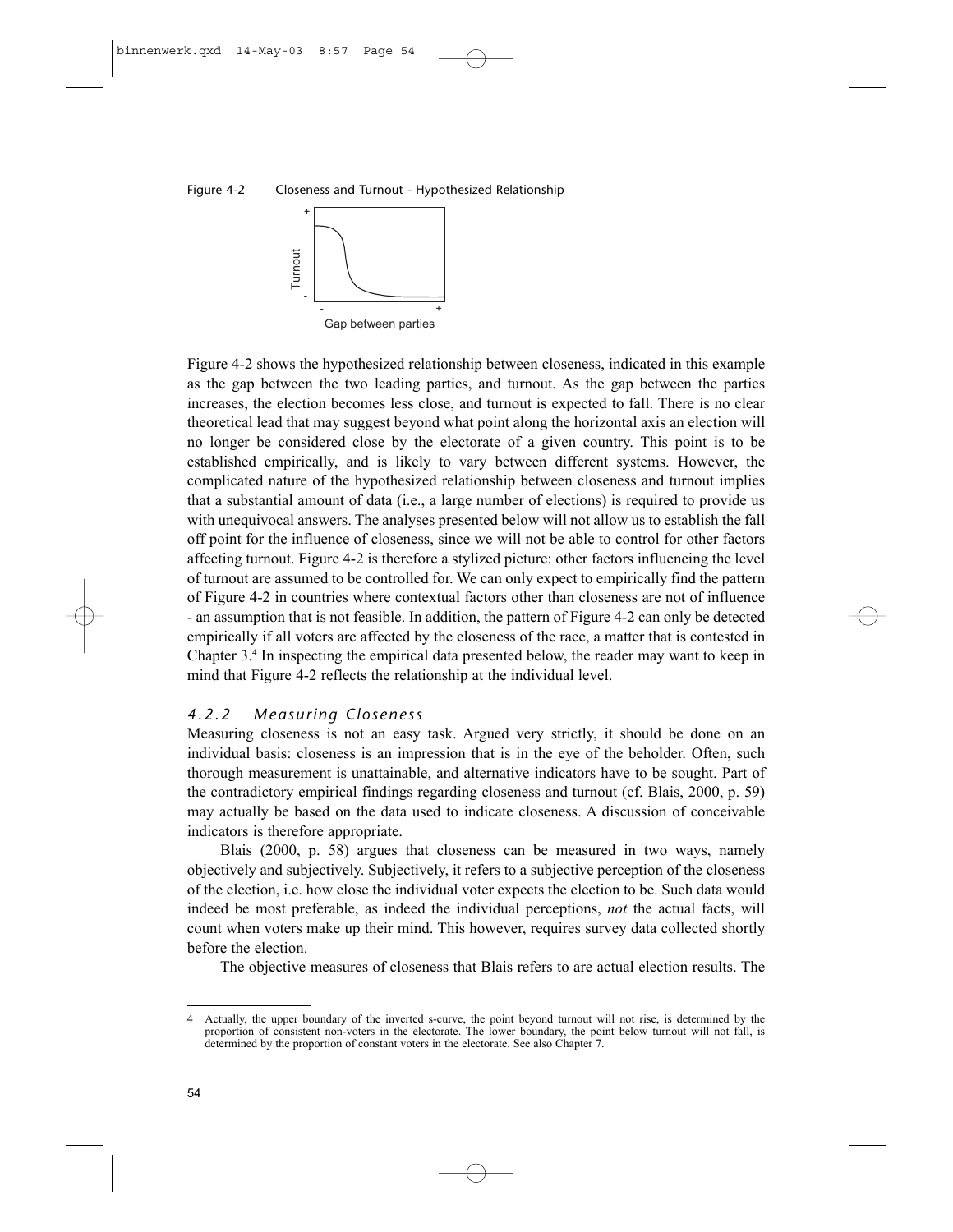assumption is that the electorate will correctly anticipate these actual results (Blais, *ibidem*). Actual election outcomes seem at first instance attractive for indicating closeness. As election returns are usually well documented, data availability is typically not a problem, which means that virtually all elections ever put on record can be analyzed. In addition, election outcomes are also the most correct information in determining (retrospectively) how close the elections actually turned out to be. Not surprisingly therefore, election returns are commonly used to assess the influence of closeness on turnout. There is a drawback to this, however, which appears to elude many researchers who use election results for indicating closeness:<sup>5</sup> election outcomes tend not to be known before the actual affair is over. As the actual result of an election is not available to voters before the election, voters cannot base their behavior on this result. Consequently, the actual election outcome need not be an indicator of the closeness of the election, which we expect to affect voters' behavior. This point is most clearly brought out in elections with 'surprising' outcomes. If the actual outcome differs substantially from prior expectations, closeness based on actual outcomes would give us an incorrect value. If an election is commonly perceived as particularly close, we expect turnout to be positively affected, at least among some segments of the electorate (cf. Chapter 3). If actual election results subsequently show that it was not that close a race after all, analyses of closeness and turnout based on the election outcome would suggest that turnout was uncommonly high for an election that was not very close. An example if this is found in the 1992 elections in Great Britain. For the elections of that year, the opinion polls predicted a dead heat, with Labour leading the Conservatives by as little as one percent. The actual result saw a Conservative lead of over 7 percent. Based on actual election outcomes, we would conclude that the election was not very close, and a high turnout would not be expected. The opposite is equally possible: an election that was expected to be a forgone conclusion could turn out to be a dead heat between the main contenders. In such a case, turnout would be strikingly low for an election that proved very close in *hindsight*. Both situations obscure our view of the influence of closeness. The British election of 1992 is an example of a *false negative*: an election appears not close in hindsight, but was experienced as very close by the electorate when it decided to participate or not. The second case is an example of a *false positive*: an election that proved in retrospect to be very close, but was not expected to be so beforehand. However, since the election was not expected to be close, and voters were not aware of how close it would turn out to be, the closeness of the election can not have motivated people to participate.

Other sources of information regarding the closeness of the election are therefore preferred, sources of information in line with the theoretical concept of closeness as an impression in voters' minds. For this impression to take form, the information needs to be available *before* an election. A valid indicator of closeness should therefore be based on information that is available before the election. Such an indicator 'before the facts' that is often readily available can be obtained from opinion polls. Opinion poll data is often available to the electorate before the elections. Indeed, in many countries, the 'race' as reflected by the polls has become a central part of the media coverage of elections. Newspapers and TV news programs thus ensure that the latest figures are directly brought to

<sup>5</sup> Note Cox (1988) as an exception.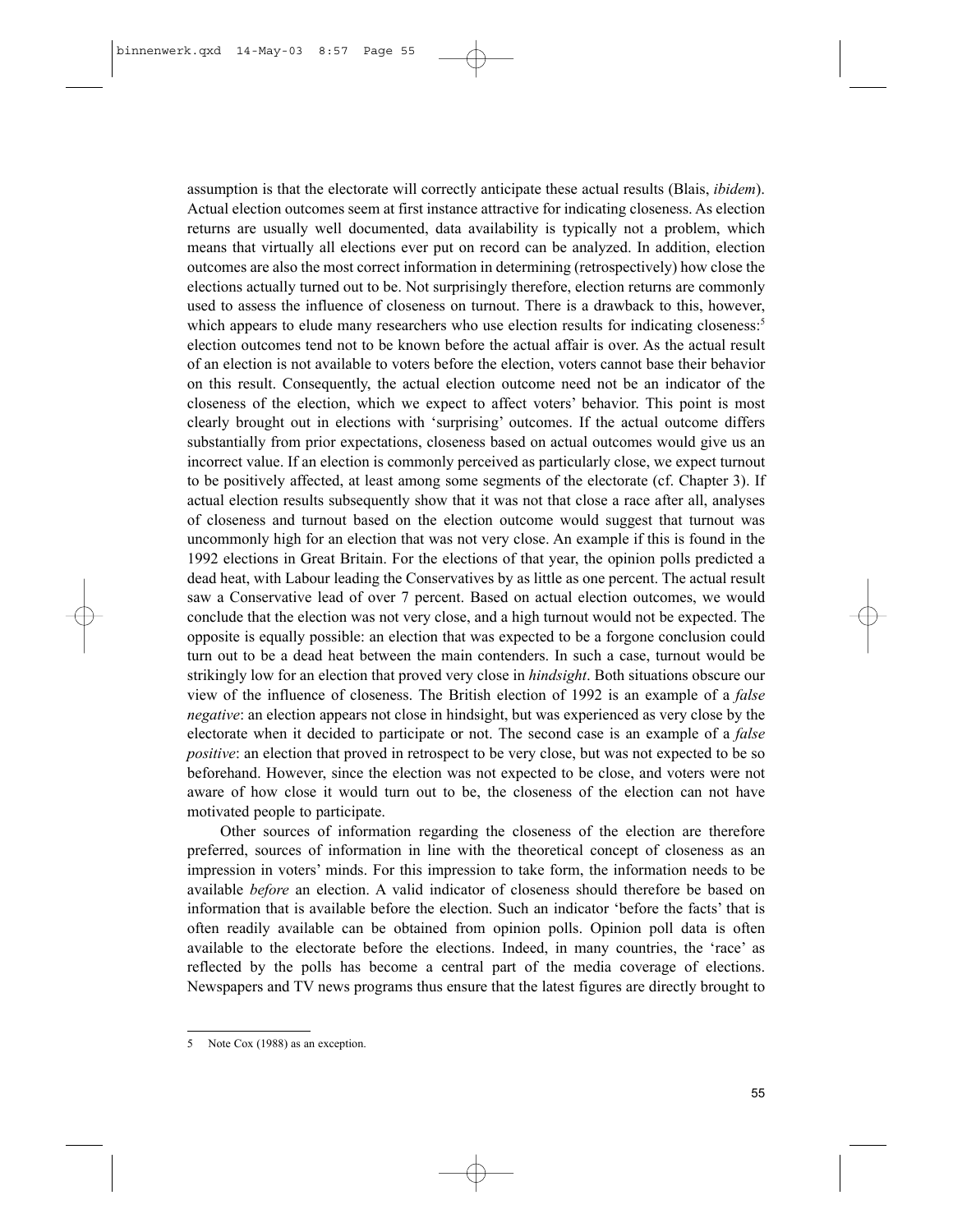the public, typically in conjunction with the changes since a previous poll. Any voter interested in politics is thus likely to be informed about the parties' standings of the moment, and the easily digestible character of the information ensures that even a marginally interested audience is likely to pick up some of the information in passing. In as far as these data are still available after the election, they are a much better indicator of closeness as conveyed to and perceived by the electorate at the time of the election.

For opinion poll data to form an acceptable indicator for the closeness of the election, some requirements have to be met. First, the data will have to be available to the public, in other words published in the media, and published shortly before the elections. Opinion polls published six months before an election are of no use, since voters' preferences can change substantially in the intervening period. Second, the opinion polls will have to show a certain degree of consistency. Typically more than one poll is presented in the run up to the election, often from competing polling agencies. Contradictory opinion polls result in a situation that is difficult to interpret, for both voters and researchers of electoral participation. Thirdly, the polls need to be reliable and credible. Implausible opinion poll predictions will be dismissed by voters, and will not influence them.

The final part of this chapter will compare the closeness-turnout relationship for actual outcome data and opinion poll data, respectively. Based on the argument set out above, closeness based on opinion polls is expected to be a better predictor of turnout than closeness based on election outcomes, if indeed closeness is of influence at all.

Ironically, the actual accuracy of opinion polls is not of real importance. Opinion polls by themselves create the reality (i.e., the character of the context in which an election takes place) to which the electorate may respond in the run up to the election. If the polls turn out to be ëwrongí, voters will only find that out after they have already acted on them. The exception to this argument is of course a track record that is so bad that voters lose confidence in the polls, and will no longer regard them as valid indicators of the political situation. In such a case, it is likely that the attention devoted to opinion polls by the media will also decrease.

While opinion polls are more widely obtainable than subjective measures of closeness, their availability is still not universal, especially in comparison to election outcome data. Not all countries have an established history of polling, moreover, their transient news value often leads to poor documentation and archival of polls. All of this puts restrictions on the number of elections that may eventually be analyzed.

## 4.3 Different Countries, Different Races

This section will make the step from theory to practice. The potential influence of the closeness of an election on turnout will be analyzed for a number of political systems. As was argued in Section 4.2, different political systems call for different operationalizations of the closeness of the election. Determining what the race is about in each country will therefore form an important part of the current section.

As mentioned already, the analyses presented here are all at the aggregate level. Turnout rates will be compared to see the extent to which the election was close. This allows a quick but informative overview of the influence of the closeness of the election on turnout in different political systems and of different interpretations of closeness. But, as was already mentioned in the first section of this chapter, these analyses are inconclusive with respect to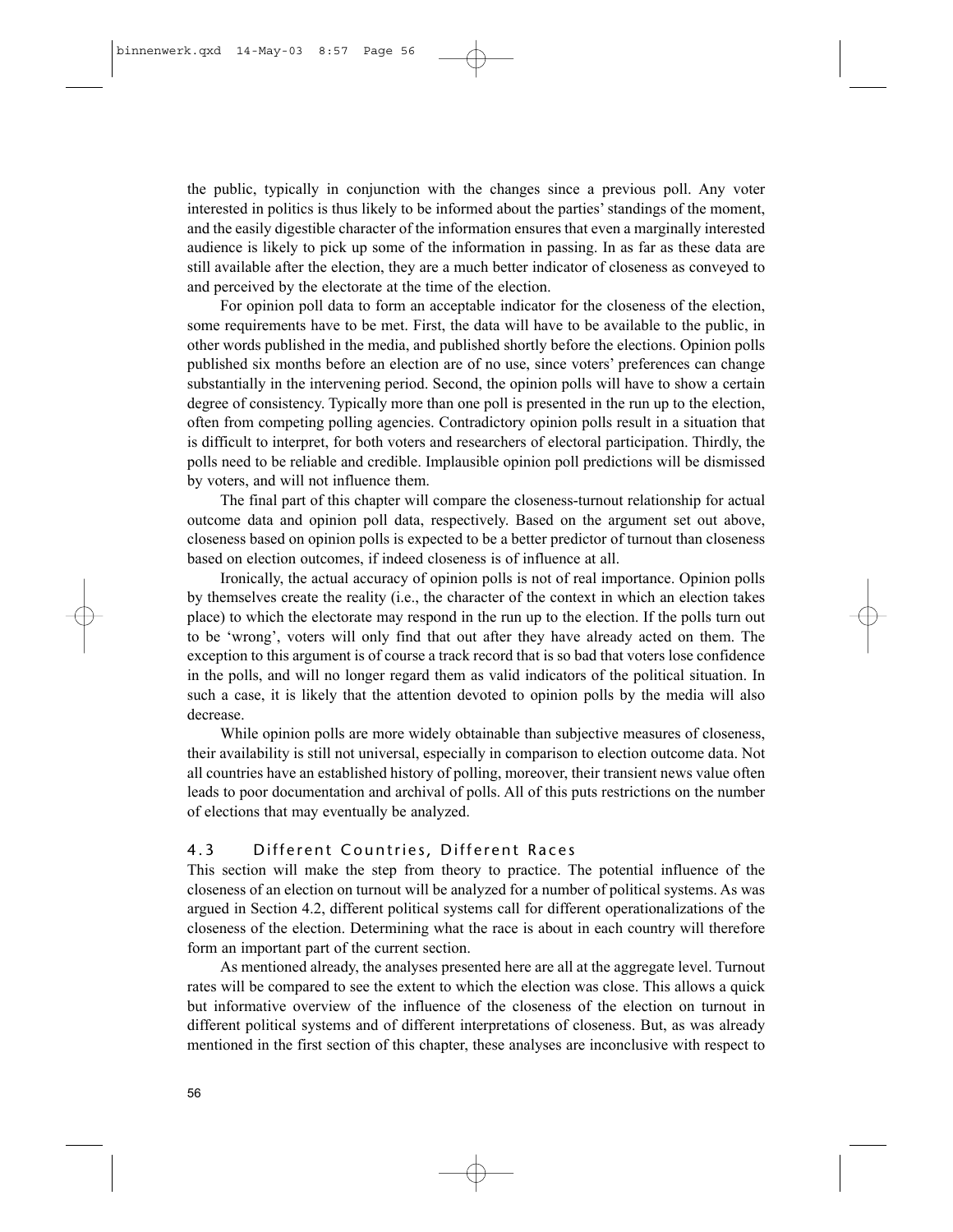the effect of closeness on individual voters. Where there is reason to do so, we will discuss this in the analyses below, which may help the reader to get a better understanding of the concept of closeness, and how it may affect some parts of the electorate, but not others. The implications of these explorations at the individual level will further be analyzed in Chapter 5 and 6.

The political systems and elections that will be analyzed are the US Presidential Elections, and parliamentary elections in the UK, the Netherlands, Ireland, Norway, Sweden and Germany. This selection allows us to explore the relationship between closeness and turnout in several political systems, varying in several characteristics such as party landscape and electoral system. The limited number of elections available for each of these systems implies however that the analyses are exploratory in character: when data are available for a small number of elections to study, the number of degrees of freedom is small, so that the complexity of models is restricted here. The following analyses therefore present plots of turnout vis-‡-vis the closeness indicators, measured by election outcomes and opinion polls, respectively. Linear regression lines are included in the plots. Although the actual relationship between closeness and turnout is not expected to be linear (cf. Figure 4-2, above), a linear relationship will be used as a heuristic in describing the relationship. A visual inspection of graphs and regression lines will indicate whether or not this way of summarizing the relationship falls short. In inspecting the following plots, the reader may therefore want to keep Figure 4-2 in mind.

## *4.3.1 U.S. Presidential Elections*

The one-dimensional, two-party system that was used by Downs to develop his original model of rational interactions between voters and parties is a very favorable context for the notion that a close election will increase turnout levels. There are two parties that compete for a single prize, which is indivisible. Niche parties that cater to the preferences of small segments of the electorate are not natural to, or encouraged by, the system. Accepting the assumption that a close race mostly affects voters who support one of the parties in the race, and that the two main parties cater to the preferences of the majority of the electorate, such a two-party system ensures that a close race will affect a large portion of the interested voters and not just a small segment of the electorate. As turnout is the sum of the actions of all voters, the influence of an election race affecting a large part of the electorate will most likely be visible in a statistical analysis at the aggregate level.

True two-party or two-candidate systems are rare: against all odds, third-party candidates with absolutely no chance of winning<sup>6</sup> seem bound to appear wherever an election is called. This is true for the USA as well, where third party candidates often vie for the presidency. For all practical purposes however, these minor party candidates may be ignored, not in the least since the far majority of the electorate does so as well. Taken this into account, the Presidential elections of Downs' native USA usually qualify as a two-party system<sup>7</sup>. Presidential elections can justifiably be viewed from a national perspective, and they also

<sup>6</sup> Winning is defined here in the narrow sense of the word, of capturing (some of) the office(s) to be filled by the election. Of course, a third party can deem its quest fruitful with smaller successes: in the 2000 US presidential elections Ralph Nader was content with a vote share that would win him federal funding, rather than the presidency.

<sup>7</sup> With a few notable exceptions, such as the candidacies of McCarthy, Anderson and Perot.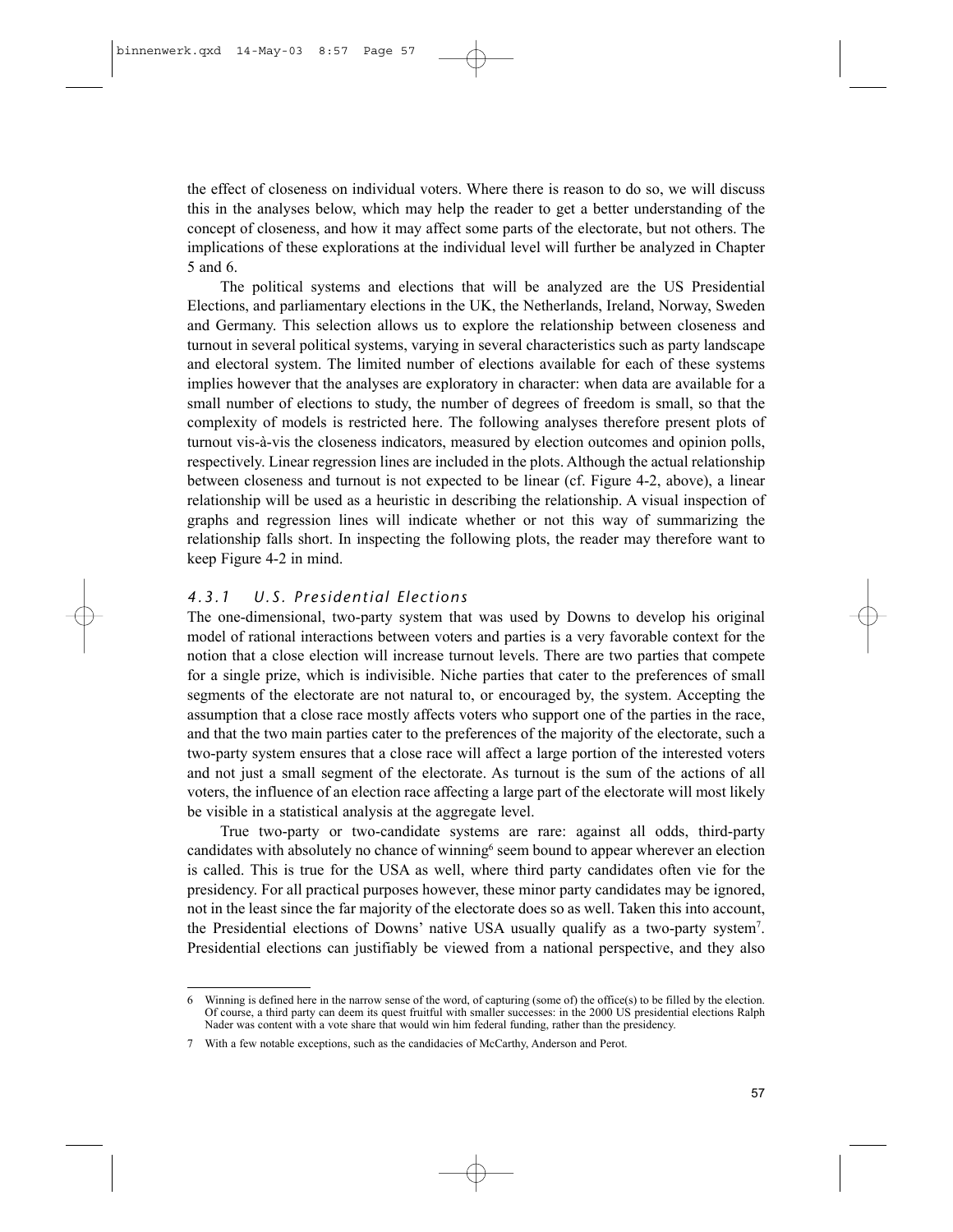tend to be the dominant political race in the country, which makes them very suitable for testing the influence of closeness on turnout.

Ŧ



Figure 4-3 USA - Presidential Elections

Figure 4-3 indicates that the expectation of an aggregate effect of closeness on turnout is not warranted on the basis of either national election outcomes or opinion poll predictions. Moving from left to right, turnout is expected to fall, and a downward sloping regression line is expected. This is clearly not observed. Moreover, the regression model is unable to explain the variance in turnout at all. A visual inspection of the separate data-points does not suggest that the poor fit is caused by forcing a linear equation on a non-linear relationship.

An explanation for the apparently absent influence of closeness on national turnout levels may be found in an erroneous implicit assumption. Although the presidential election is a race between two national candidates, the Electoral College ensures that it is rather a situation of 50 simultaneous statewide elections than a single national race. Even in the closest race, only a few states are 'battlegrounds' where the race is close and where the state's results may determine the national outcome. A state-level analysis may therefore be more appropriate than the national analysis presented here.

 $\overline{\mathcal{A}}$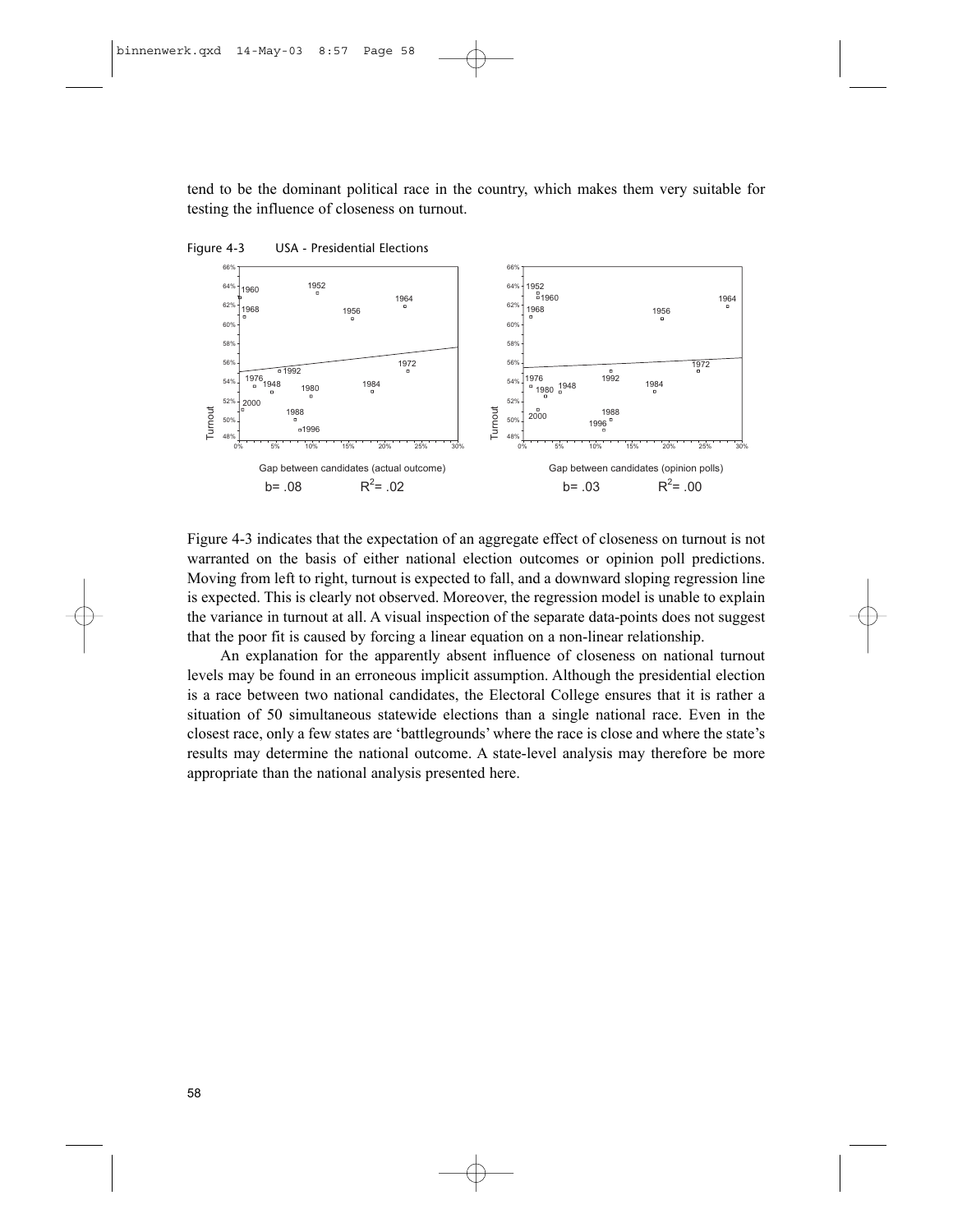Figure 4-4 USA - Turnout per State in 2000 Presidential Elections as Compared to 1996 Turnout, Battleground versus Non-Battleground States (solid line indicates non-battleground average, dotted line indicates battleground average. USA average  $= +2.2\%$ )



Figure 4-4 presents such a state-level analysis, comparing turnout rates per state for the 2000 and 1996 presidential elections<sup>8</sup>. For conciseness of presentation, rather than presenting closeness as a continuous variable, a somewhat crude dichotomy has been introduced: whether or not a state was regarded as a 'battleground' state in the final weeks of the 2000 elections<sup>9</sup>. Battleground states are states that are expected to show a very close election race, and are often the focal point of the electoral campaigns of both candidates. Figure 4-4 shows that the increase in turnout from 1996 to 2000 indeed is higher in the 17 battleground states than elsewhere. All but one (Maine) show an increase in turnout over the 1996 election, and all but four (Arkansas, Maine, Washington and West Virginia) show an increase in turnout that exceeds the average increase in turnout of 2.2 percent for the USA as a whole. Where the non-battleground states show an average increase in turnout of 1.9 percent (lower line), the average turnout increase is 3.3 percent for the battleground states (upper line). These figures suggest that closeness is of importance for turnout in the American system - but only if one knows where to look: at the level of the actual races rather than at the (artificial) national tally. At the national level, the impact of closeness is negligible. At the state level however, it significantly influences turnout, at least in 2000.

<sup>8</sup> Figure 4 4 presents the turnout rate per state as compared to turnout in that state in the previous Presidential election. Structural turnout variations between states, caused by different levels of education, voting regulations and so forth would render a state by state comparison of turnout rates fruitless.

Selection of battleground states based on Erikson and Sigman, 2000.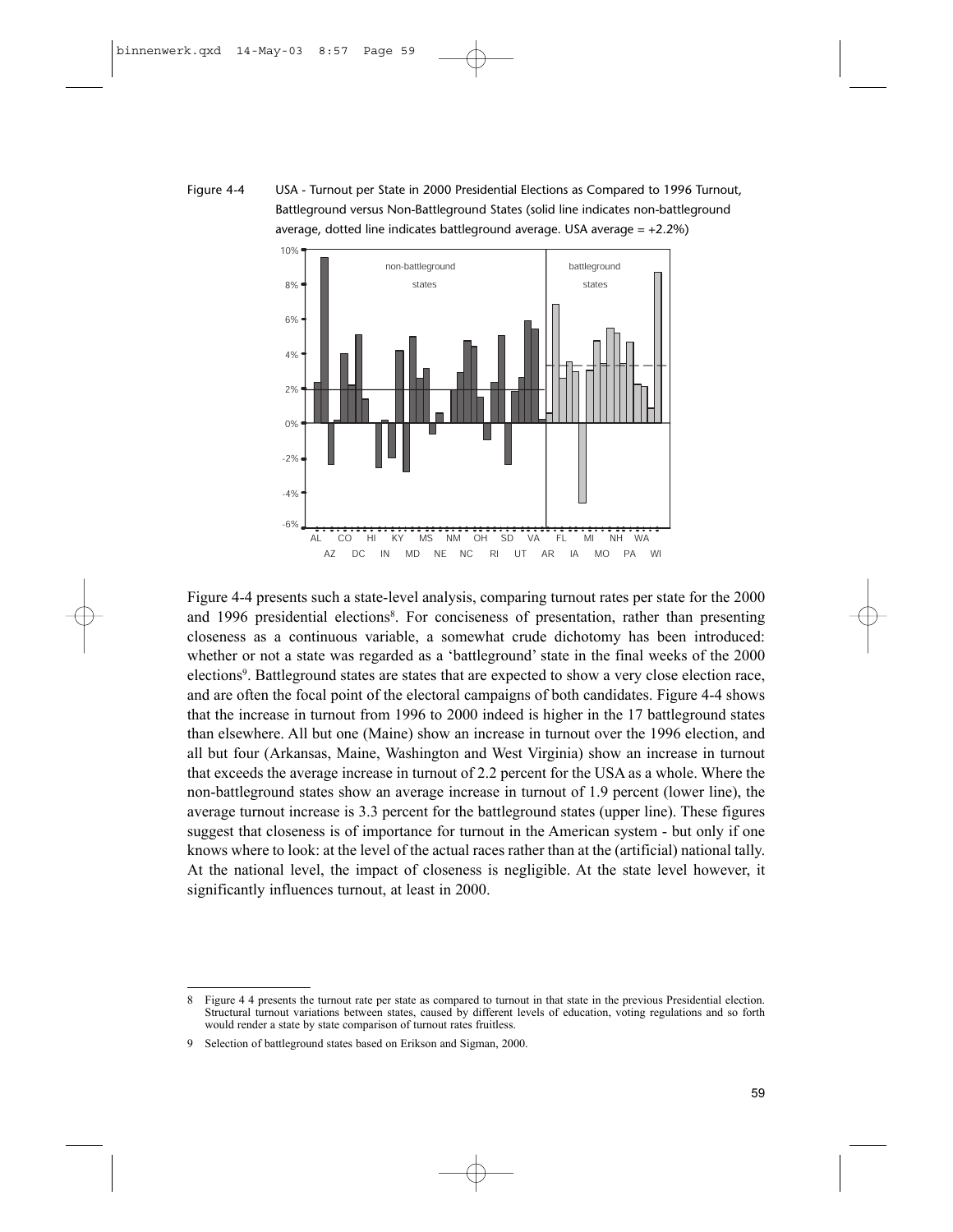# *4.3.2 Great Britain*

Apart from the United States, there are other examples of two-party or two-candidate competitions, such as the parliamentary elections in Great Britain. In Britain, two large players, Labour and the Conservatives, dominate political competition. These are the only two viable alternatives for a majority in the House of Commons, and the majoritarian electoral system almost ensures that the 'race' will therefore be between these two parties, with all other parties being close to insignificant as far as the 'prize' of wining a parliamentary majority is concerned. That part of the electorate which considers voting for either of these parties is the part that is most likely to be affected by the closeness of the race between the Conservatives and Labour<sup>10</sup>. This is however not the entire electorate. For supporters of the smaller parties such as the Liberals and Social Democrats, and national parties such as SNP and Plaid Cymru, a close election may be far less relevant. Closeness is thus likely to affect a large part, but not necessarily the entire electorate.





The influence of closeness at the national level is much more apparent in the British than in the American case. There is a clear linear relationship between closeness and turnout, without any trace of nonlinearity, which is highlighted by the regression line and the substantial explained variance. One could even consider the  $2001$  elections an outlier<sup>11</sup>. The linear trend does not contradict the relationship hypothesized in Figure 4-2, as that figure refers to the individual level. The influence of closeness appears strongest if opinion poll data is used, as was hypothesized.

In Britain too, we may consider the election itself a multi-level one (like in the USA), with separate constituencies, and an overall result in parliament. This raises the question whether closeness matters more from a national perspective or from a local one. This question will be left for later (Chapter 5) where it will be discussed in detail.

<sup>10</sup> See also the discussion in Chapter 3, summarized in Table 3 1.

<sup>11</sup> If the 2001 elections are removed from the analysis, the b estimate is -.48, with an R2 of .32 for the actual outcome data, while b is -.43 and R2 is .43 for the opinion poll data. Although the concept of outliers may appear non-applicable to an analysis of actual election outcomes, the reader is reminded that other contextual factors may influence the election and are ignored in this analysis.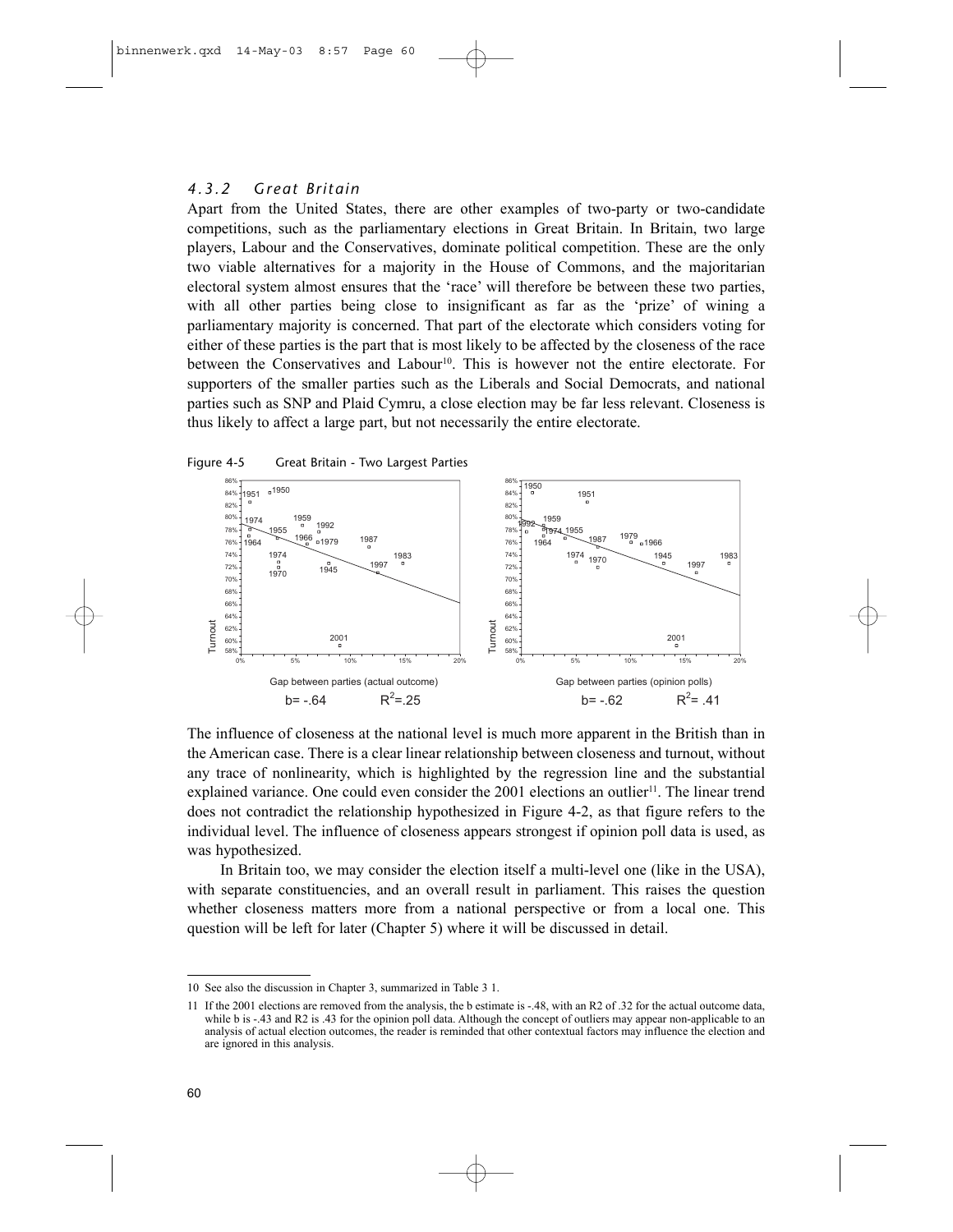## *4.3.3 Calling a Multi-party Race - The Netherlands*

The straightforward nature of closeness in a two-party system is changed dramatically if closeness is applied to a multi-party political system. Determining what the race is about, and determining who is in the lead and by what measure, can become very complicated.

 $\overline{\phantom{0}}$ 

In the Netherlands, single-party governments are inconceivable and the political landscape is sufficiently fluid for coalitions to be formed from a relatively large collection of parties. This makes the outcome of an election, in terms of coalition formation by no means a predictable affair. As not even the largest party is guaranteed a place in government, parties tend to keep their options open before the election, merely hinting at coalition preferences and only rarely ruling out any options before the election takes place. 'Never say never' is a vital rule for prospective coalition partners in Dutch politics.

Obviously, this presents serious problems in operationalizing the concept of closeness in such a political landscape. Indicating closeness by measuring the gap between the largest two parties lacks substantive political meaning. Although it is an unwritten rule that the largest party takes the lead in coalition negotiations, in the end the largest party may still not even be part of the coalition. Any relationship between turnout figures and closeness measured as the gap between the two largest parties is therefore likely to be weak, at best.





Figure 4-6 present a rather mixed image. If we look at the actual outcome data, a linear relationship can be detected, but only if we consider the elections of 1972 and 2002 as outliers. A strong negative trend can then be detected. However, for the opinion poll data there is no argument for removing the 2002 data from the model. The 1972 data could still be regarded an outlier, but so could the 1986 data. Indeed, if a strong negative slope is not hypothesized, then the elections of 1998, 1981 and 1977 may also be regarded outliers. Since the removal of one or two data-points has such a strong impact on the relationship between closeness and turnout, the conclusion will have to be that the influence of the closeness of the election is not straightforward in the Netherlands. However, this does not mean that factors apart from closeness may explain the particular results for 1972, 2002 or any of the potential outliers. Explaining these is not the particular aim of this chapter.

 $\overline{\mathbb{A}}$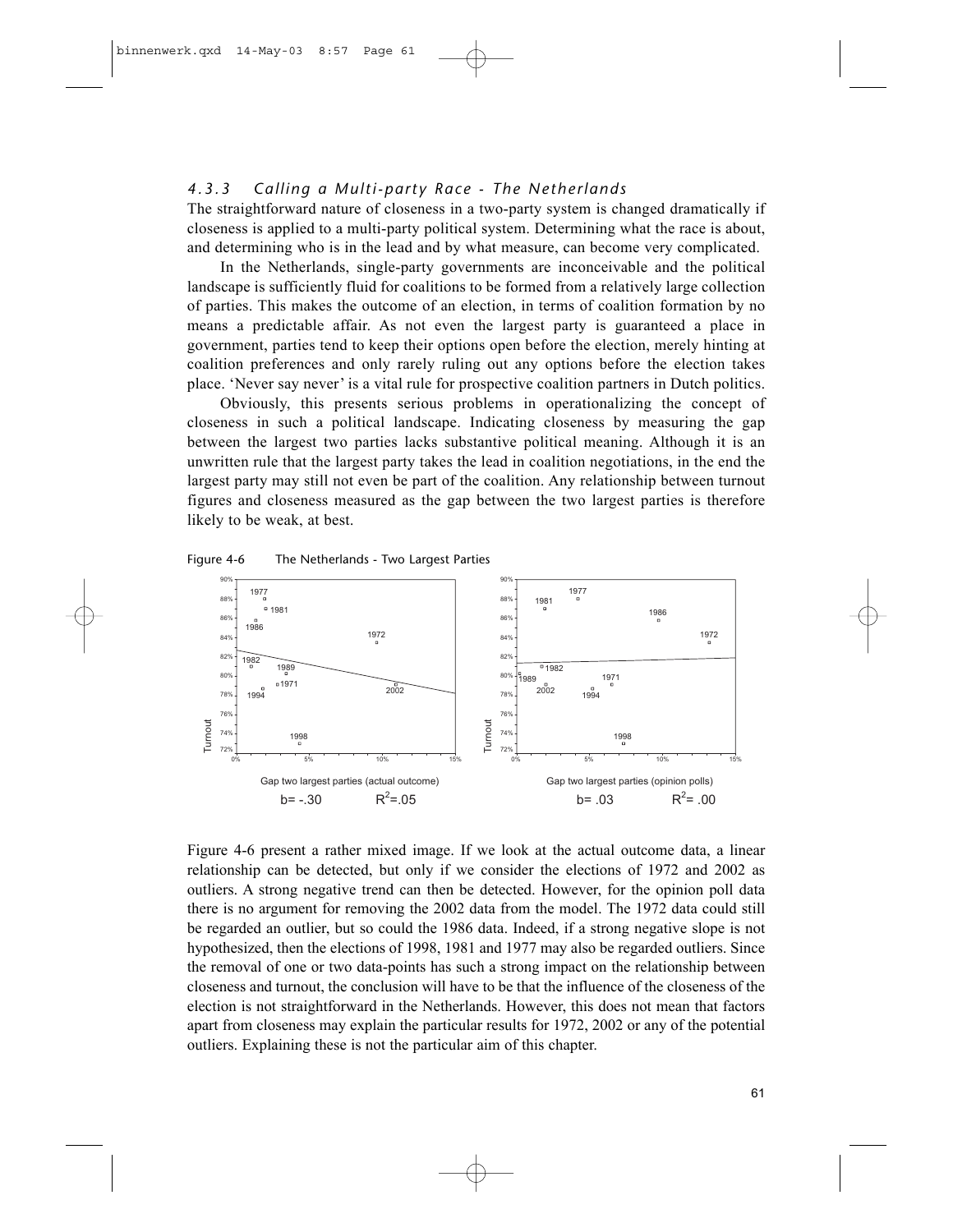An alternative form of closeness can be conceived of as well for the Netherlands. This would look at elections as a race between the incumbent government coalition versus the 50 percent mark of parliamentary seats. The question then becomes whether or not the governing coalition is able to maintain its majority in the elections. This presupposes, of course, that a coalition actively seeks a renewal at the end of its mandate to govern. This is actually relatively rare in the Netherlands: in the last three decades, only two of a total of nine cabinets made continuation their election-goal<sup>12</sup>. Defining closeness as the gap between coalition support and a 50 percent majority mark presents us with only two cases. To make matters more complicated: usually there are no alternative coalition alliances or 'shadow cabinets' presented as alternative to the incumbent coalition. Parties may hint at coalition preferences before an election, but only on one occasion (1972) were firm commitments made before the election. Figure 4-7 presents the influence of closeness defined as the gap between the two largest parties, as in Figure 4-6, with the exception of 1972, 1986 and 1998, when closeness is defined as the gap between the incumbent or proposed coalition and 50 percent of the vote.



Figure 4-7 shows that the relationship remains weak and susceptible to the influence of outliers. Although the results improve somewhat, closeness still appears a concept of limited value in explaining Dutch turnout figures. It appears to be a concept that needs to be defined for each election.

## 4.3.4 Ireland: One or More Parties?

The Irish political party system can be described as a multi-party system, although the balance of power is far more skewed than in the Dutch political landscape. Since gaining government power in 1932, Fianna Fáil has dominated the political system, only infrequently handing government power over to a coalition formed by Fine Gael and the Labour Party. Well into the 1980s, the Irish political landscape showed Fianna Fáil pitched against the rest of the field, reinforced by Fianna Fáil's refusal to enter into any coalition governments

<sup>12</sup> This occurred in the 1986 elections, when the incumbent CDA/VVD coalition sought re-election, as well as in 1998, when the PvdA/VVD/D66 or 'purple' coalition vied continuation (Cf. Table 2 2, Chapter 2).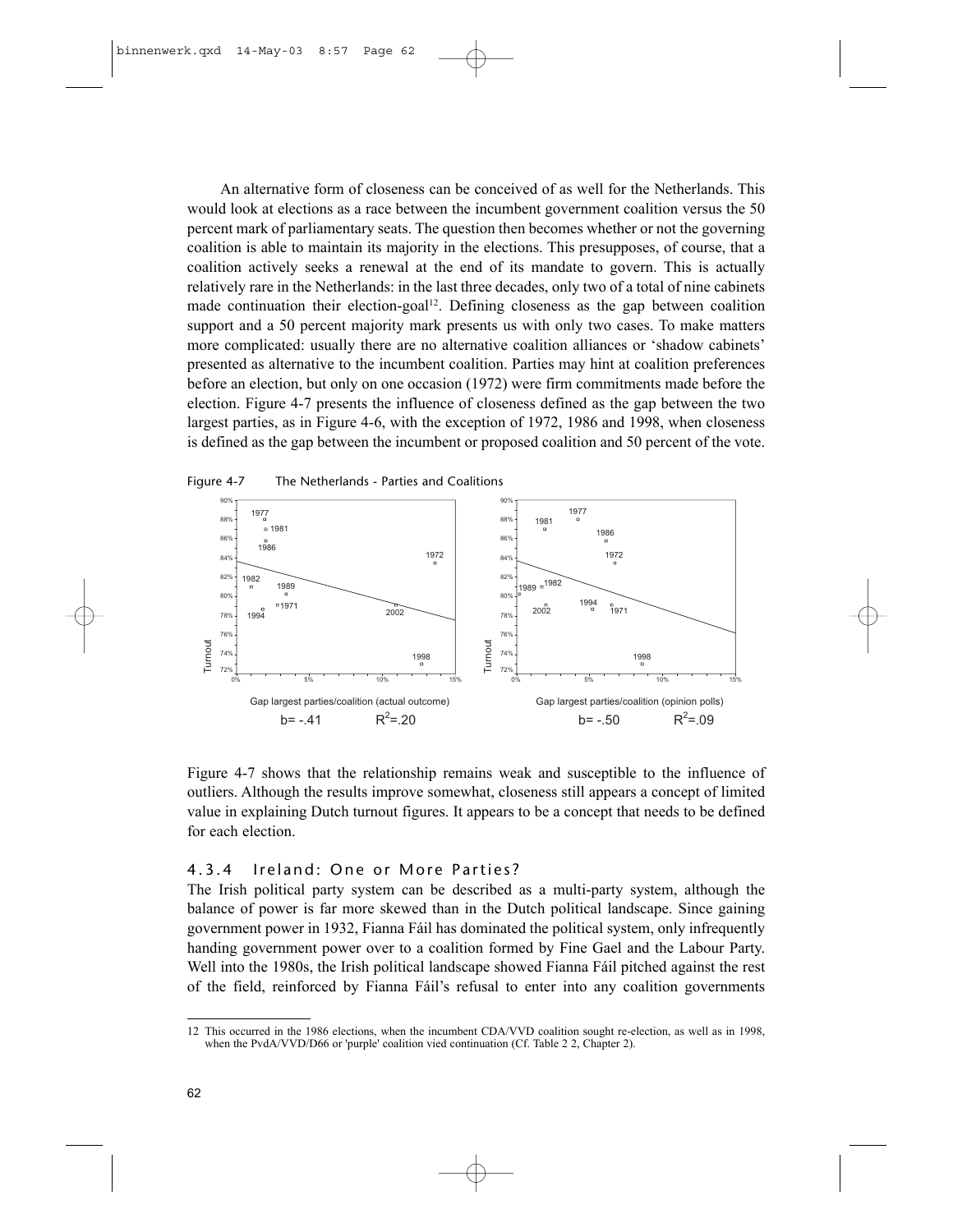whatsoever (cf. Mair & Marsh 1999). Forced by electoral misfortunes, this stance was abandoned from 1989 onwards, after which the Irish political landscape became considerably more open. Consequently, government formation have become far less predictable as old barriers gave way and coalitions previously unthinkable were formed.

For the period until the mid-1980s, closeness may be operationalized as the gap between Fianna Fáil's support and a majority<sup>13</sup>. From the mid-1980s onward, any influence that this sort of closeness may have had is likely to diminish, as by that time a Fianna Fáil majority had become unlikely. It is hard to provide an acceptable alternative to this race, as no other single party has come close to a majority and as the coalition preferences of parties were rarely proclaimed before an election (the sole occasion is 1997, when Fianna Fáil and the Progressive Democrats proposed a coalition before the elections were held). Closeness - as depicted by the gap between Fianna Fáil's share of the vote and 50 percent - may therefore show an influence on electoral participation in Ireland until into the 1980s, although its impact is likely to diminish after that.



The difference in findings based on actual outcomes and opinion poll data is remarkable, and contrary to expectation. A healthy relationship between turnout and closeness exists based on election outcomes, while the opinion poll data suggests an absence of any relation. Apart from suggestions that the Irish would simply tell opinion pollsters one thing and then do something other at the polling station, an alternative explanation might be found in the specific operationalization of closeness in Ireland. Imagine a 'frozen' electorate where between-party fluctuation at elections is zero. The degree to which the - otherwise stable voters turn out will determine each partyís share of the vote. Differential turnout between party adherents will determine who will win or lose, and how close the race is<sup>14</sup>. As a result,

<sup>13</sup> Actually, 50 percent of parliamentary seats are essential in a parliamentary system, not necessarily a majority of the popular vote. The complicated nature of Irelands STV system makes the exact translation of electoral support measured in opinion polls into seats virtually impossible. Therefore, in the analyses undertaken popular vote share was used as indicator.

<sup>14</sup> Although the absolute deviation is used, for the period observed here only once did Fianna Fáil actually gain more that 50 percent of the vote. A decrease of closeness therefore implies a decrease in Fianna Fáil's support.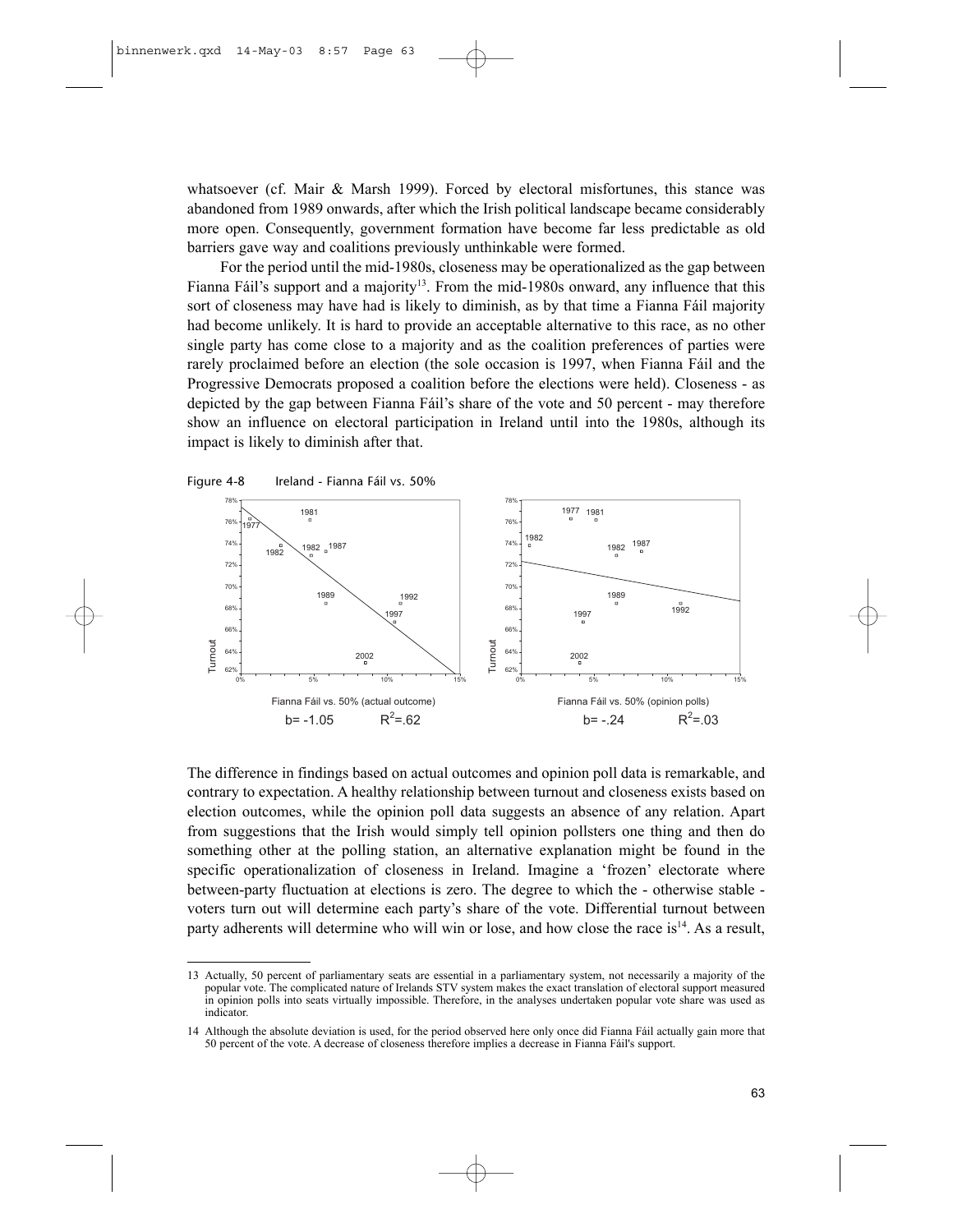closeness will be dependent on differential turnout of party loyalists, not vice versa. The degree of closeness will be associated with the willingness of the different segments of the electorate to participate in a particular election. This process may elude us when using opinion poll data if no provision for individual turnout probability is made, and could therefore explain the findings of Figure 4-8. As a provision for turnout probability is inherently reflected in actual election outcomes, opinion polls may thus prove confusing, rather than illuminating. In addition to this, the race in Ireland is actually a multi-level race as well, with elections taking place in multi-member constituencies. Aggregate analyses seem therefore insufficient in determining the influence of the closeness of the election on turnout in Ireland.

# *4.3.5 A Scandinavian Two-bloc Race*

As in Ireland, the party system in Norway and Sweden has been dominated for most of the modern era by a single large party, in both countries the Social Democrats, opposed by a number of smaller parties. In such a multi-party political landscape the concept of closeness as a race between the two largest parties is not meaningful, since the gap will be too large to be meaningful if a relationship at the individual level is hypothesized as illustrated in Figure 4-2. However, in both countries it has become commonplace to look at the party system in terms of two opposing blocs. On the one hand, the social-democratic bloc formed by the social-democratic party combined with parties further to the left, and a bourgeois bloc consisting all other parties on the other hand. In Norway, these two blocs are composed of *Det Norske Arbeiderparti* (Labor party) together with the *Sosialistik Venstreparti* and the *Rød Valgallianse* on the left, and *Høyre*, *Kristelig Folkeparti*, *Senterpartiet*, *Venstre*, and the *Fremskrittspartiet* on the bourgeois side, together with small (and usually short-lived) emerging parties on both sides. For Sweden, the left side is made up by the SAP (labor party), the *Vänsterpartiet* and in recent years the green *Miljöpartiet*, while the bourgeois camp is made up of the Center party, *Moderaterna, Folkpartiet, Kristdemokraterna* and, for a short period, the *Ny Demokrati* party.

The political landscape in Norway and Sweden is viewed as a two-bloc structure - by both the electorate and the political elite.<sup>15</sup> Elections are therefore seen as competitions between blocs, frequently focusing on whether or not the social democrats will be strong enough to form the government. In periods that 'bloc-discipline' is high, the multi-party political landscape in these countries overlays a more basic division in two camps. By defining closeness of an election as the gap between these two blocs, this concept is applicable to the Swedish and Norwegian cases. Defined in this way, closeness may affect turnout levels, especially because the bloc competition involves virtually the entire electoral spectrum, in other words almost the entire electorate.

<sup>15</sup> Especially in Norway, the strength of 'bloc-discipline' varies over time. Sometimes parties do not opt or only temporarily commit themselves to a bloc. In the nineties, there appears to be a downward trend in bloc-discipline, as the European community issue consistently splits the traditional party alignment.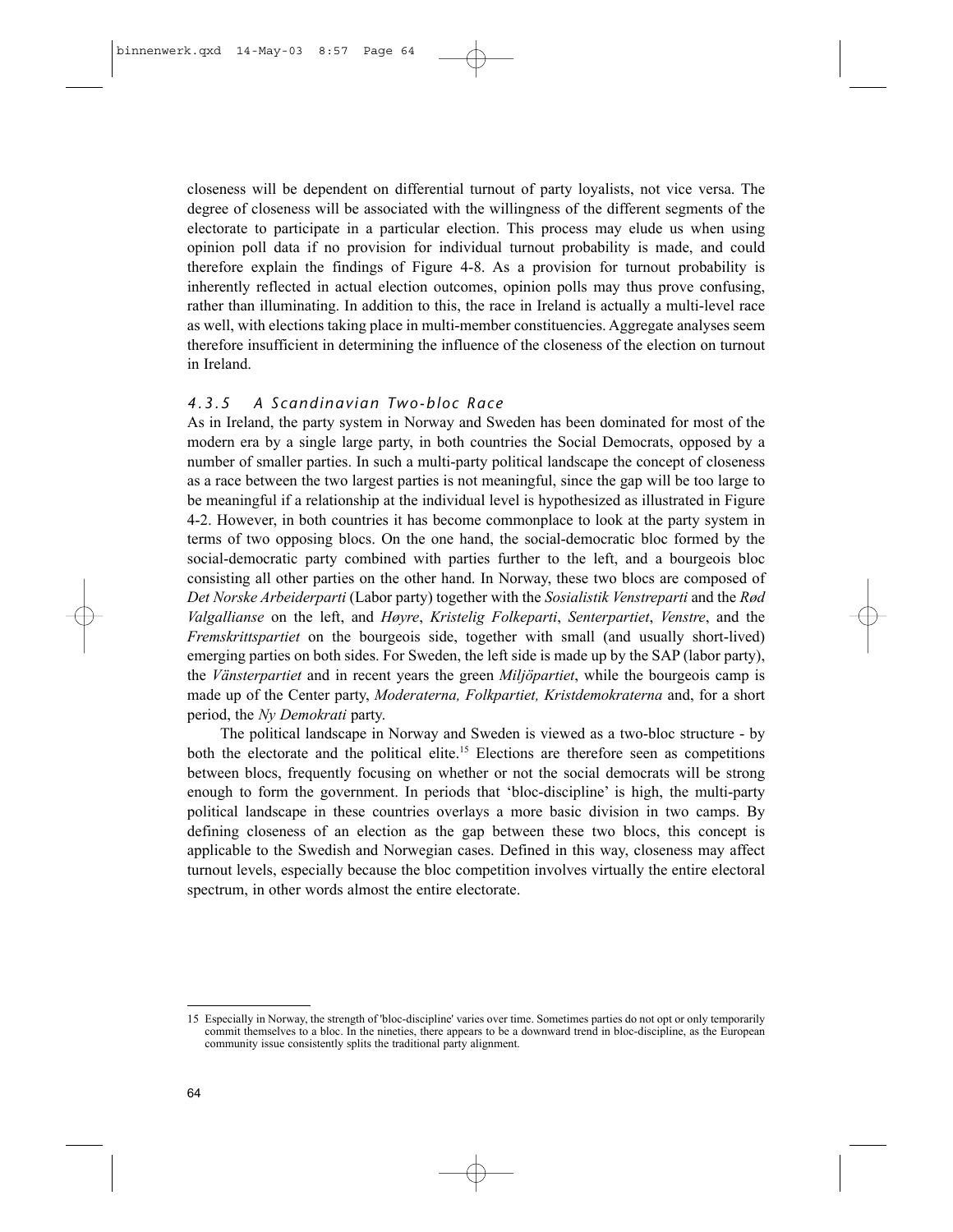

Ŧ

For Sweden, the data suggests an aggregate level relationship between closeness and turnout, as can be seen in Figure 4-9. This relationship is visible when looking at election outcomes, and even more so when looking at opinion poll data.





Although the Norwegian party system shows a bloc division similar to that in Sweden, the ëbloc adherenceí of political parties is typically not as strong. The issue of EU membership proved a challenge to the bloc structure particularly in the elections of 1973 and 1993, when pro and con positions cut straight through bloc-lines. In spite of this, Figure 4-10 demonstrates the presence of a relationship between closeness and turnout for both opinion poll and actual outcome data.

Excluding the EU dominated elections of 1973 and 1993, the effect of closeness on turnout in the Norway is very strong: b is -.90 with an  $\mathbb{R}^2$  of .84 for the actual outcome data, while b is  $-87$  with an  $\mathbb{R}^2$  of .65 for the opinion poll data. This finding supports the thesis that the EU-membership issue cuts across the traditional bloc structure, making these elections less susceptible to the effect of closeness as defined between blocs.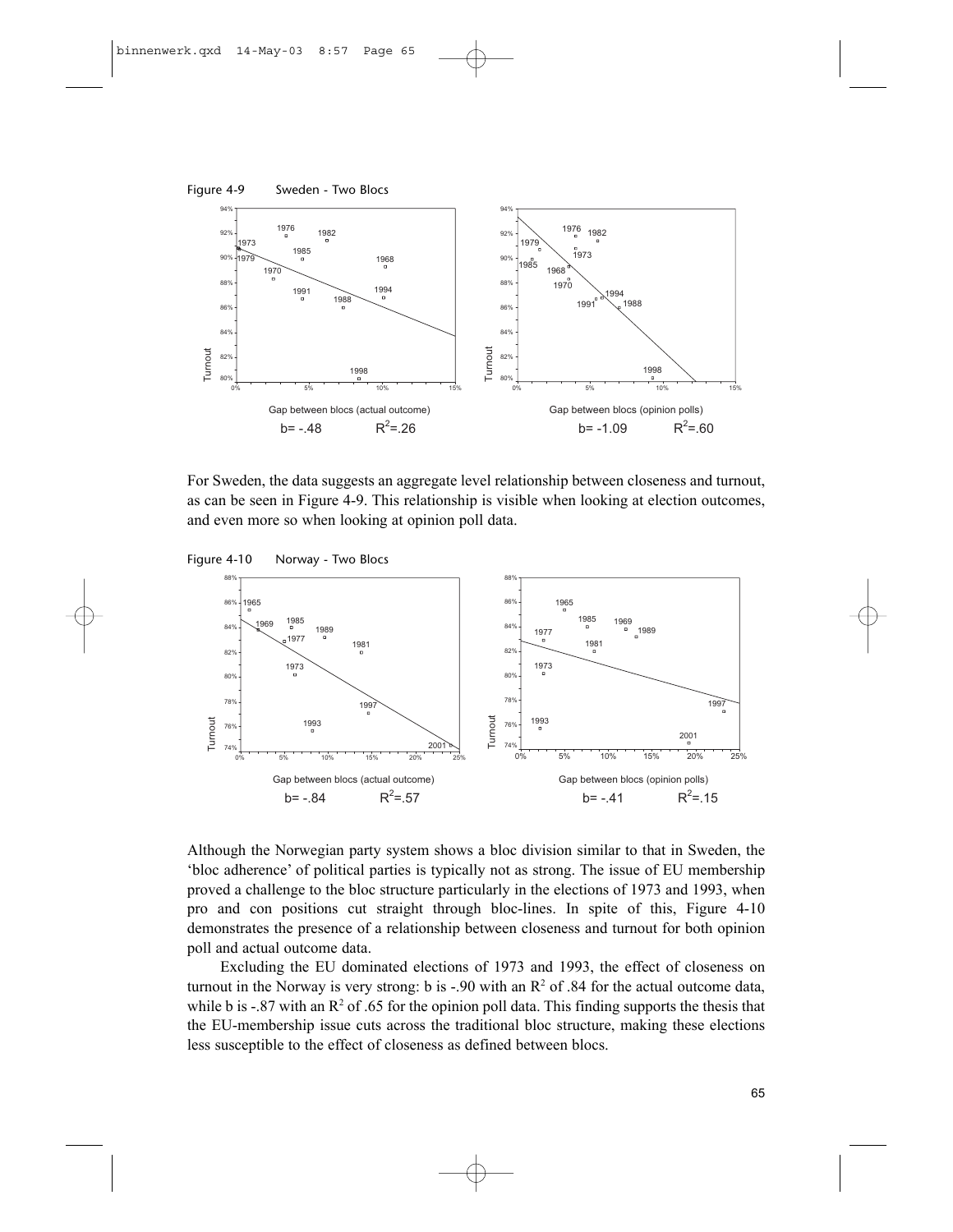## *4.3.6 Germany: a Race between Parties or Coalitions?*

Closeness can be defined in several ways in the German political system. The 'traditional' close race is about government power, but that does not yet solve the question how to define it. Two large parties dominate the political landscape: the Christian Democratic CDU/CSU and the Socialist SPD. Absolute majorities are rare: only once, in 1957 did the CDU/CSU obtain 50.2 percent of the vote. Neither of the two large parties can expect to attain an absolute majority by themselves. Grand coalitions are equally rare, and have happened only once (from 1966-1969). Consequently, the competition for government power is between these two large parties, where each strives to be the leader of coalitions with one of the minor parties, while the chancellor is either the CDU/CSU or SPD leader. From this view, closeness concerns the gap between the two dominant parties.



Figure 4-11 shows that closeness defined as the gap between the two largest parties appears to have little influence at the aggregate level in Germany. However, using actual outcome data, a weak relationship can be detected. If opinion poll data is used, virtually no relationship between closeness of the election and turnout can be established.

Alternatively, competition for government power - and hence closeness -may be defined as a race between coalitions, or one coalition against the 50 percent mark of the vote. German governments are virtually always coalitions, and from the 1960s until 1998, these coalitions were typically between the FDP and either CDU/CSU or SPD. Rather than wait for the outcome of the election and then determine their choice between either of the two large political parties, the coalition preference of the FDP was virtually always known before the election (cf. Bawn 1999; Roberts, 1988). Therefore, closeness of the race may also be defined as the gap between the coalition - the incumbent or a newly proposed coalition - versus a legislative majority.

 $\overline{\mathcal{A}}$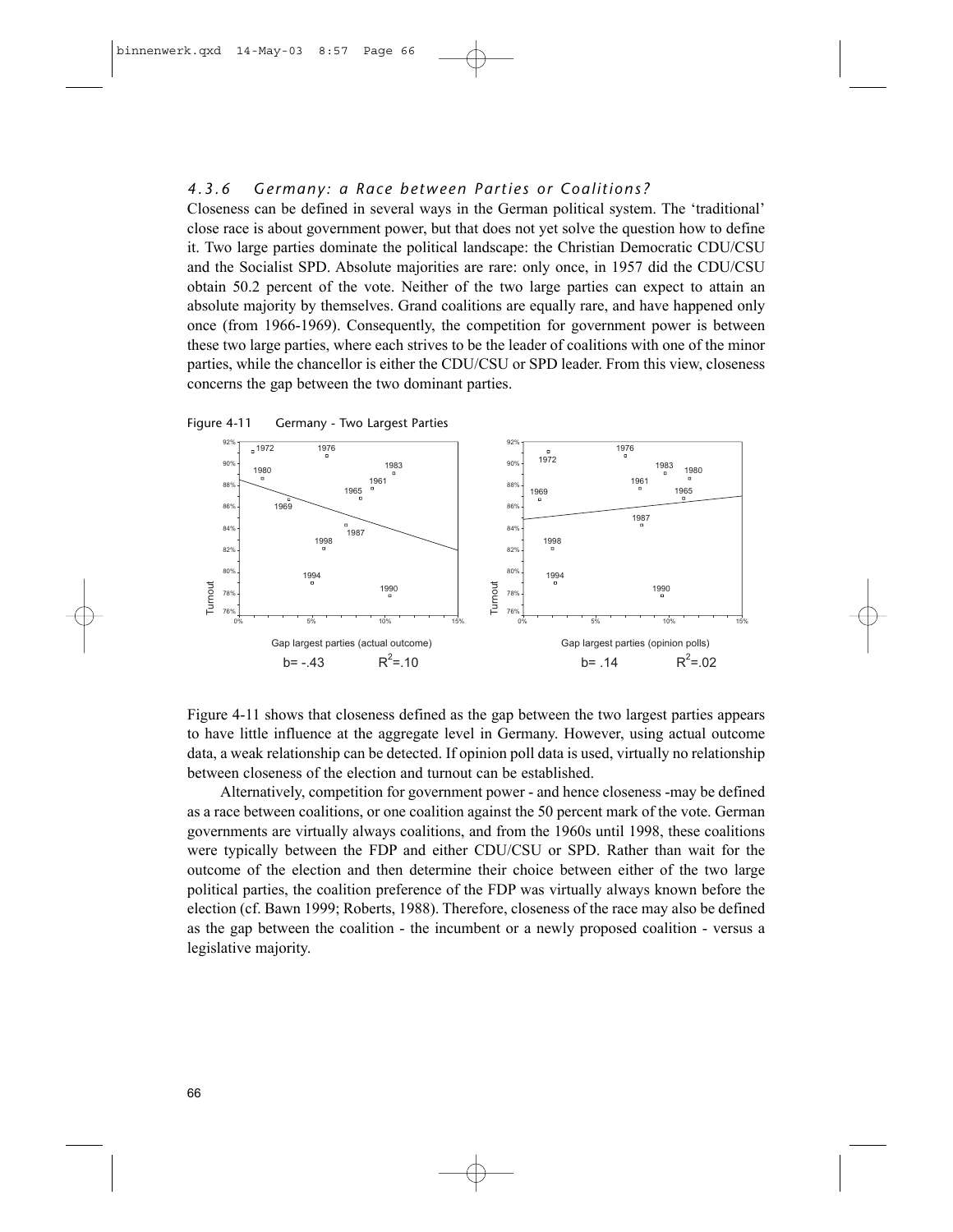

Figure 4-12 Germany - Coalition vs. 50%

Neither of these interpretations of closeness appears fruitful in explaining turnout fluctuations in Germany. Figure 4-12 displays a largely unstructured pattern, regardless of whether the race between parties or coalitions is examined, and regardless of whether opinion polls or actual outcomes are used. Closeness does not appear to be a relevant concept in German political participation - at the aggregate level. Whether closeness is without influence at the individual level cannot be established from these aggregate level analyses.

One explanation for a possible absence of an effect of closeness on turnout in Germany may be found in the particular make-up of the German political landscape, in which the two largest parties have for a very long time been at the mercy of the FDP's coalition preferences. Having fallen from grace with the FDP, the only route to government power left open to SDP or CDU/CSU is an absolute majority, an outcome never achieved after 1957. The red-green coalition of 1998 is the first example of a break in kingmaker role of the FDP (apart from the Grand Coalition of 1966). For the electorate, it therefore appears that there is not much left to choose after the FDP has made up its mind, while the FDP is unlikely to opt for a coalition that is not certain to gain a majority. As a result of this, closeness measured as the gap between the two largest parties or coalitions is a concept that may lack substantive meaning and influence in the German system.

There are, however, other possibilities for looking at close races in the German system. For each of the smaller parties, there is a race that involves whether or not they gain parliamentary representation. Such races typically involve the FDP, but in a somewhat less comfortable position. The German electoral threshold of 5 percent was consciously set up to prevent a host of splinter parties from entering - and potentially paralyzing - parliament, a reaction to the experiences of the Weimar republic. This device has indeed proved successful in keeping the number of parties relatively limited. Occasionally, however, it also proves a hurdle for some of the parties that have already been well established as part of the regular German landscape, notably the FDP, the Grünen and recently the  $PDS<sup>16</sup>$ . A close race for

<sup>16</sup> Gaining a minimum of 5 percent of the nationwide vote is not the only way to enter parliament: gaining at least 3 seats directly through 'Erstimmen' is sufficient as well, an approach that has proved successful for the (regionally concentrated) PDS. For the 'other' minor parties this is an even more remote option than the 5 percent hurdle.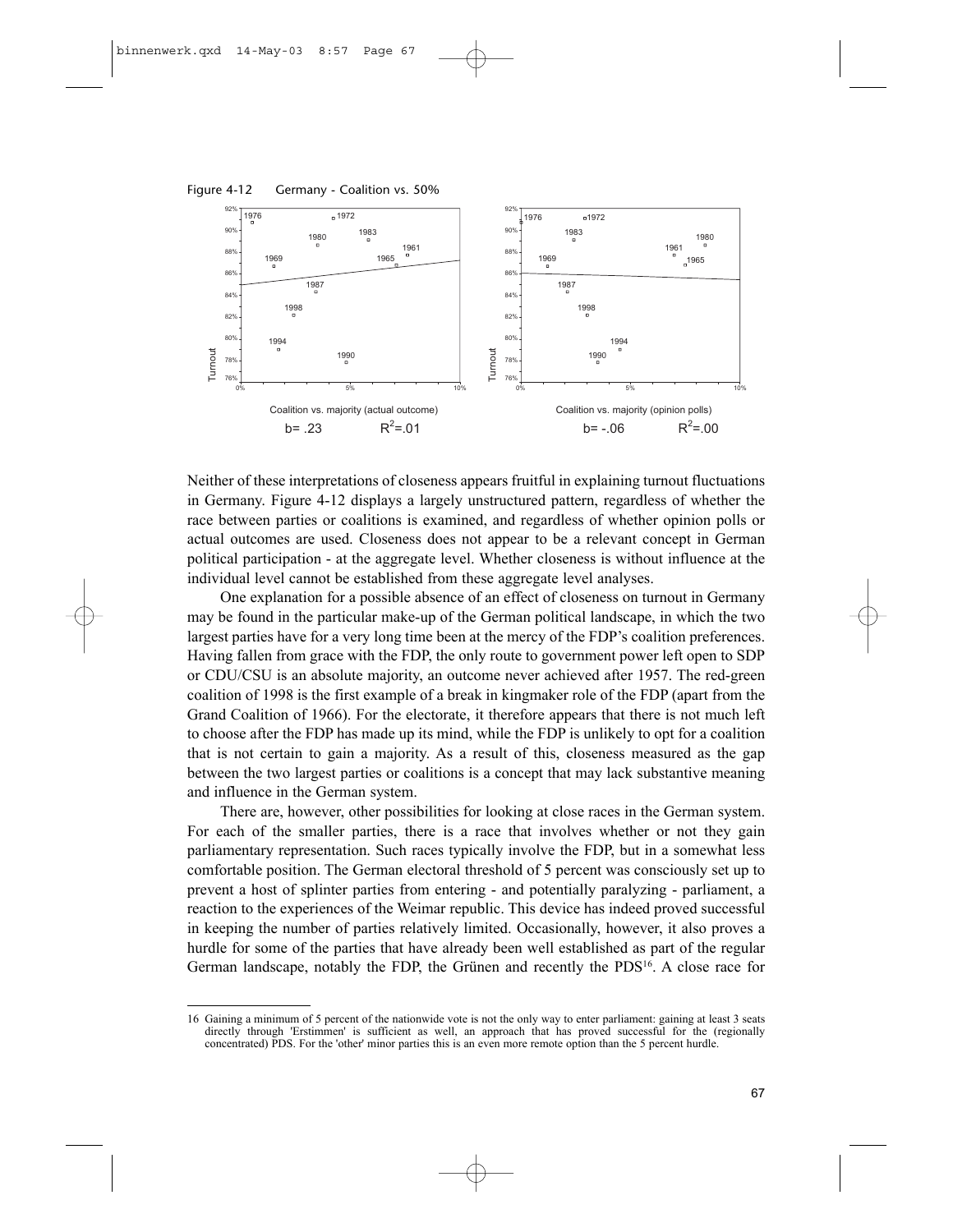these parties and their supporters means making sure they get enough votes to make it into the Bundestag. When their support threatens to fall below the 5 percent, these parties are forced to engage in extra campaign efforts to avert this, which in turn leads to additional media attention. Considering the vital role the minor parties play in the coalition formation, their exclusion from parliament is not an altogether trivial affair. The impact of such a form of close race on turnout rates at the aggregate level is however likely to be small, as it will affect only a limited section of the electorate, namely those who sympathize with these parties and - possibly - their potential coalition partners. At the aggregate level the effects of closeness defined in this way will therefore be marginal, although at the individual level they may well be of importance, be it only to specific segments of the electorate. At the aggregate level, significant results are therefore unlikely to show up. Empirical analyses confirm this: for both the FDP and the Grünen the explained variance is very small, while the b-estimate is often positive where it is expected to be negative $17$ .

# 4.4 Comparing Closeness

The aim of this chapter was to determine whether closeness affects turnout levels in different political systems, going beyond the two-party setting originally described by Downs (1957). In the empirical journey of this chapter, a few findings stand out. For one, it has become apparent that the concept of closeness is useful in different poolitical and electoral systems. Closeness is a concept that can be applied in different systems and under different circumstances. That is not to say that the specification of this concept is identical in all systems. In the approach taken in this chapter, it was not attempted to force closeness into the straightjacket of one identical universal operationalization, which would have been the gap between the two largest parties. As we have seen already, for certain countries, e.g., Sweden, Norway, such an approach would hardly make sense. Rather, cross-cultural equivalence or comparability was sought in which closeness is comparable in meaning and practical operationalization, allowing for comparisons between countries that a strict identical operationalization would not allow<sup>18</sup>. In practical terms, this means that the operationalization of closeness applied in this chapter varies from one system to the other. Indeed, in some systems it varies even from one election to the next. These variations are based on a single theoretical concept of closeness, which will be discussed further below. But first let us see how the different concepts of closeness match up in a combined analysis.

A combined graphical analysis of closeness versus turnout for the political systems treated in this chapter is presented below. All but one system is presented; as was already established above, for the USA closeness should not be measured at the national, but rather at the state level. As sufficient information at the state level was not available, especially regarding opinion polls, the USA is left out of this comparative analysis.

<sup>17</sup> Estimates for the FDP are .05 for b,  $R^2$  equals .00 for actual outcome data, b is .25 with an  $R^2$  of .01 for opinion poll data. For the Grünen b equals .67 with  $R^2$  of .03 for actual outcome data, b equals -.51 and  $R^2$  equals .05 for opinion poll data. Only in the last case is the relationship in the expected direction.

<sup>18</sup> On the notion of cross-cultural equivalence or comparability see Mokken, 1971, who also refers to Przeworski and Teune, 1966.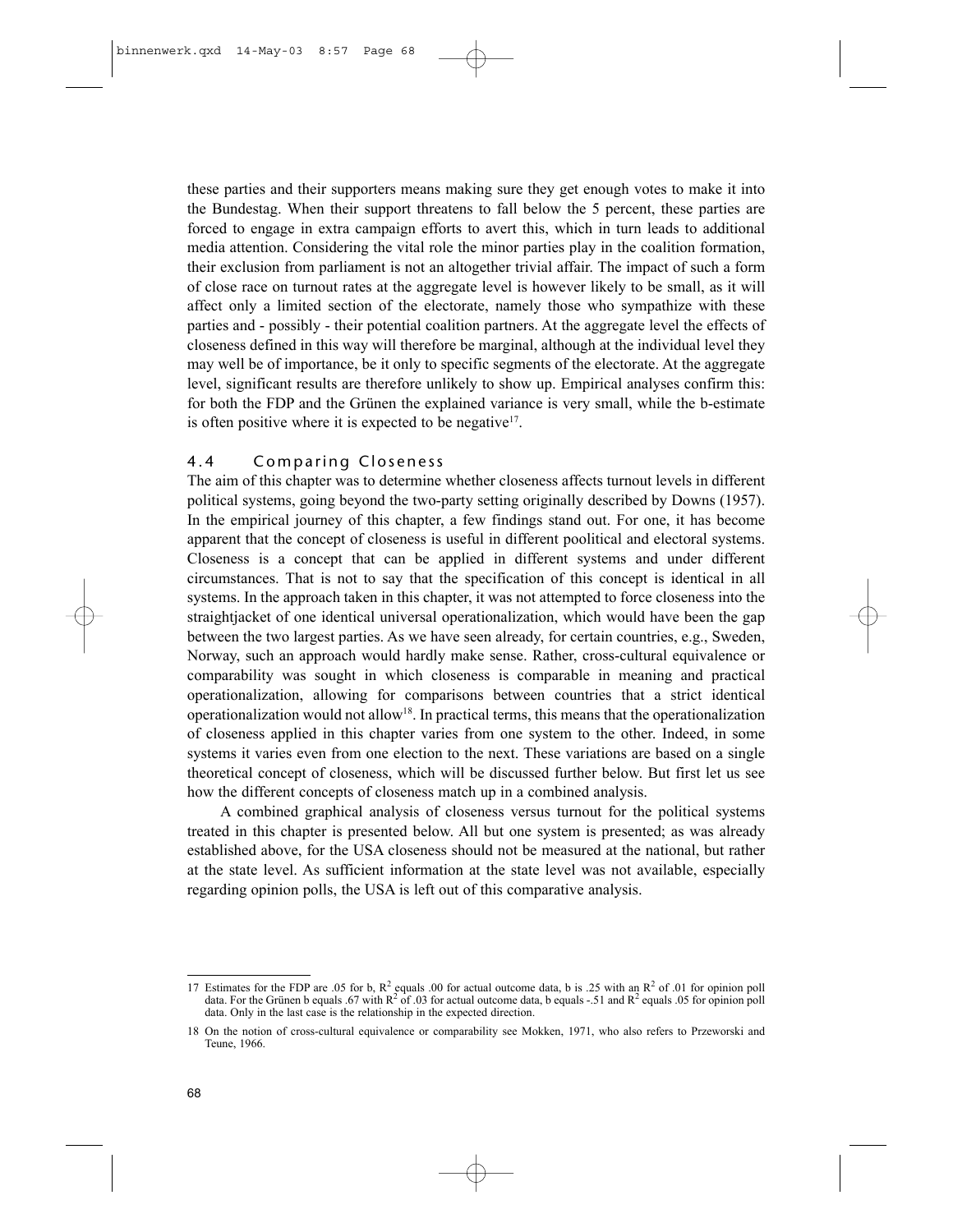

 $\overline{\phantom{a}}$ 

Figure 4-13 Closeness and Turnout - Between-Countries Comparison

Y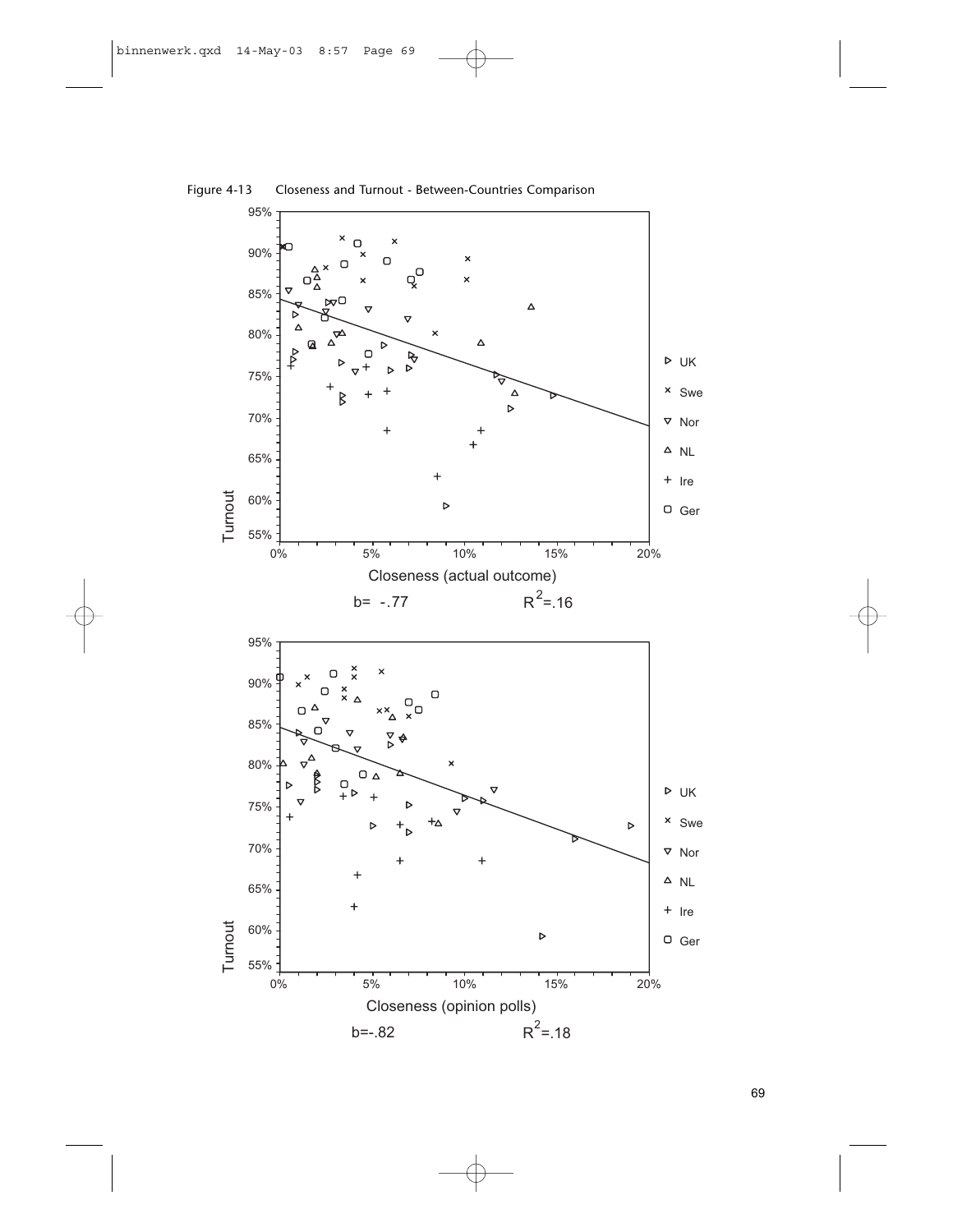In this overall analysis, a clear downward trend can be detected, as Figure 4-13 shows. The explained variance shows that here is a moderate relationship between closeness and turnout. The relationship is of about the same magnitude for the two indicators for closeness, actual election outcome data and opinion poll data.

In the analysis of Figure 4-13 we are no longer focusing on one country, but comparing between countries. As a consequence, the influence of contextual characteristics is likely to increase. Differences between elections from different countries are typically greater than differences between elections within a single country. In the graphs of Figure 4-13 this is reflected by patterns in the data from a single country. For example, the Irish elections tend to cluster in the lower half of the graphs. These patterns are an indication of omitted variables, explaining turnout differences between countries. Ideally, variables describing contextual differences should explain this between-country variation in a comparative analysis such as that presented in Figure 4-13. However, such an analysis falls beyond the scope of this chapter. In Figure 4-14 we nevertheless attempt to correct for these country characteristics.

Figure 4-14 attempts to balance out the between-country differences. The graphs again present closeness vis a vis turnout, but this time turnout is presented in an amended form. For each country, turnout per election is presented as the deviation from the average turnout for that country. A positive turnout figure thus indicates that turnout for the particular election was above average for that country, while a negative turnout figure indicates that turnout was below the country average turnout. The expectation is that close election will see a positive turnout figure, while turnout is expected to drop in less close elections. The interrupted line indicates the zero line, or average turnout. The uninterrupted line is again the linear regression estimate.

 $\overline{\triangle}$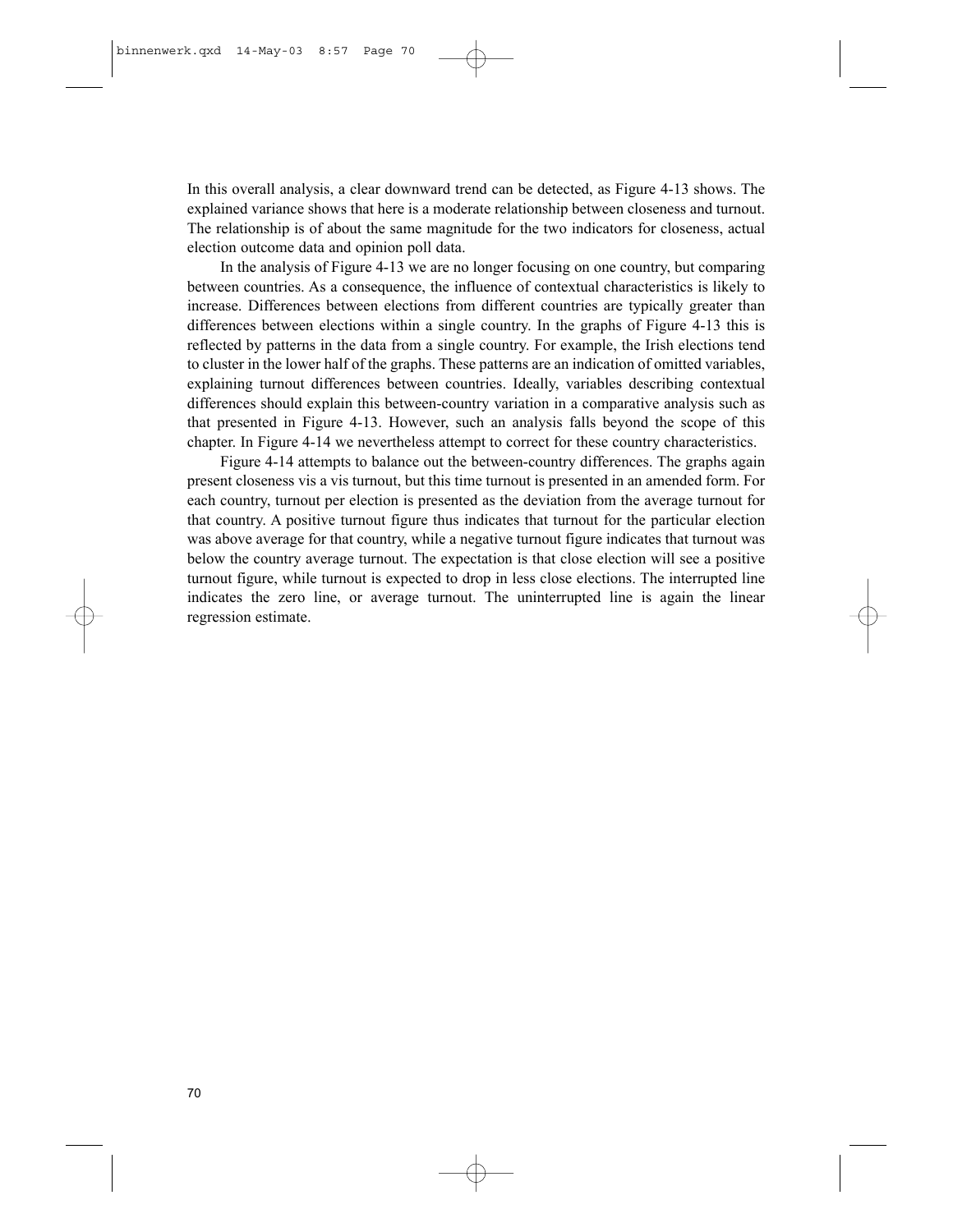

 $\overline{\phantom{a}}$ 

Figure 4-14 Closeness and Turnout - Deviation from Average Country Turnout

Y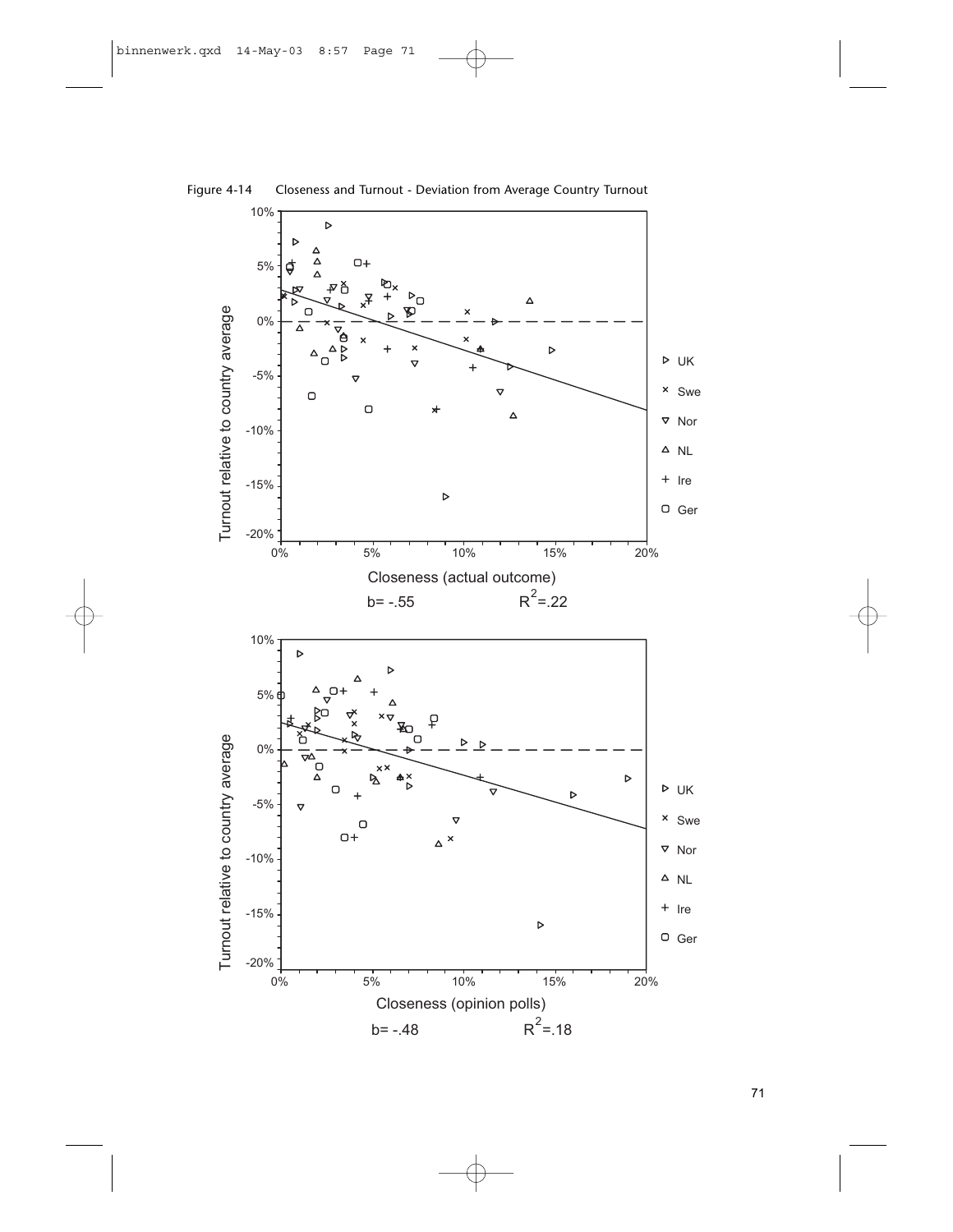The graphs presenting turnout as deviation from the average per system turnout present a somewhat tighter pattern, especially in the case of actual election outcomes. For the opinion poll predictions, the pattern is about the same as in Figure 4-13, although a clear linear trend can still be detected. Our efforts to establish a comparable notion of closeness have thus paid off.

# *4.4.1 Defining Closeness*

So what then is closeness? What defines a close race, if we decide to go beyond the needlessly restrictive definition of the gap between the two largest parties? Elements of the answer have already been suggested in our discussion of closeness for the different political systems in this chapter.

Closeness as treated in this chapter can be broadly defined as *ëa race for something*í. It is a race in which a party strives to make it beyond a certain hurdle. This hurdle may take different shapes, making closeness a flexible concept. In the classic case, closeness is regarded as the horse race between two parties or candidates. The hurdle to overcome is thus a relative one: the vote share of the competing party. This implies that in this case the line is not drawn at 50 percent, but could well be lower, if third parties manage to gain a sizable share of the vote as well.

In other forms of closeness the line may well be drawn at 50 percent, the hurdle to overcome being a majority of the popular vote<sup>19</sup>. In the case of a pure two-party or twocandidate race, this amounts to closeness to one's opponent. If more than two parties are involved, several forms of closeness may be defined. It may be a simple race of the two largest parties fighting for the lead. Alternatively, one party may be pitted against a number of other parties. The latter group may propose to form a coalition government, but that is not a requirement. Thirdly, groups of parties may compete for a majority, as seen in the case of Sweden and Norway. Lastly, closeness may be defined as the race of one or several parties against a self-imposed or constitutionally imposed hurdle.

A constitutional hurdle is introduced in some political systems if electoral regulations impose an electoral threshold that will have to be met, making elections for small parties a race against parliamentary extinction if they fail to beat the threshold. Closeness for these parties and their electorate is about making it beyond the hurdle of the electoral threshold.

Lastly, the hurdle to overcome may be self-imposed. To aim to better their electoral chances, and convince their electorate that the heat is on this election, parties may sometimes connect political consequences to their electoral success that are not necessarily imposed by the electoral system or the political landscape. A large (or even the largest) party may indicate in advance that it will refuse to take part in government if it does not win a certain share of seats in the election. Smaller coalition parties may also adopt this strategy. Even though an electoral majority may not be at stake, the message communicated to the electorate is still that there are hurdles to be overcome, where their vote is vital.

<sup>19</sup> Of course, for parliamentary elections parties will generally be more focused on gaining a large share of the seats that of the popular vote. In general, however, the latter is required for the former, even in so-called non-proportional and district systems.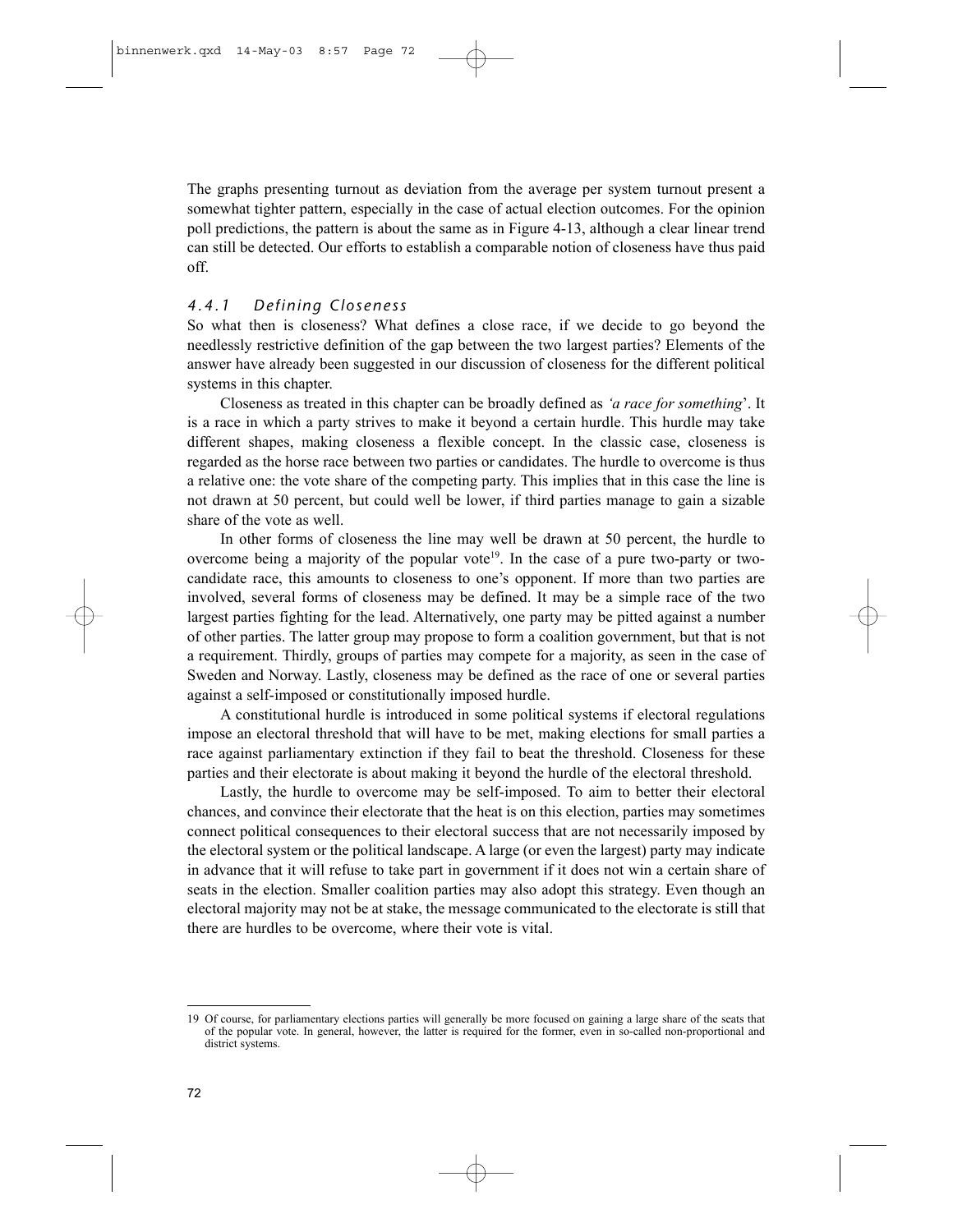# *4.4.2 What Makes Closeness Work?*

Determining what different forms and shapes closeness may take is one thing, but it is not enough to ensure that the electorate will be receptive to it. For that, a few more conditions will have to be met.

First, the race will have to be relevant and significant to the electorate. The gap between the two largest parties can always be determined in any established democratic system, but this does not mean that it will be important for the electorate. In the Dutch multi-party landscape, coalition negotiations following the election play a crucial and determining role. Being the largest party after an election is at best a good hint that the party will end up in government. However, the shape and course of that government is strongly dependent upon other parties - frequently including the runner-up in the race as well. Closeness in the form of a race between the two largest parties may therefore bear little significance to the Dutch electorate. A declared intention of the incumbent coalition to continue after the election may make closeness a very relevant concept, especially if an electoral victory for the coalition is in peril<sup>20</sup>.

Second, the aspect of the election to which the concept of closeness applies will have to be recognizable or identifiable for some segments of the electorate. This means that is has to be clear to voters what the race is about, and who is a viable contender in the race. That may sound trivial in a two-party or two-candidate system, but this merely underlines the advantage these systems have when it comes to the possible influence of closeness in comparison to systems with a more complex party landscape. It seems plausible that an electorate that is accustomed to a certain concept of closeness - be it two competing parties, two competing blocs, or one party trying to beat the threshold - will be more likely to respond to the degree of closeness, not only because of the actual political reality of the race, but also because they have learned to understand elections and the political process in the terms that define closeness in their system. An electorate that is unaccustomed to closeness in a particular form is likely to react less strongly to it or in a less predictable or uniform way. In other words, closeness is likely to be more influential if it 'grows' on the electorate.

Thirdly, closeness will need to be communicated to the public. As closeness is in essence dependent on the behavior of others, a voter will need to be "informed" of this intended behavior of others in some way or another. One mechanism for this is, of course, everyday conversations, but the most important role is likely to be played by the mass media. If the concept of closeness, and the closeness of the race is a frequent news item, its influence is potentially far greater than in a situation where media attention is focused on other aspects - be they substantial policy standpoints or candidate-focused human-interest items. Horserace journalism and the frequent presentation of opinion polls convey a clear message to the electorate that something is at stake and this is the race to follow. This point is of course not unconnected to the previous two points. Even though one might be an optimist and expect the (news-) media to play an educational role, it is unlikely that the choice of topics presented in news bulletins and on front-pages will be wholly unconnected from the way the public is accustomed to view elections and the political process. Thus, in systems where the race is not

<sup>20</sup> This is a hypothetical condition, of course. In practice, the political instinct of the professionals that make up the government coalition concerned will certainly think twice before committing themselves to a coalition that is in danger of losing its majority.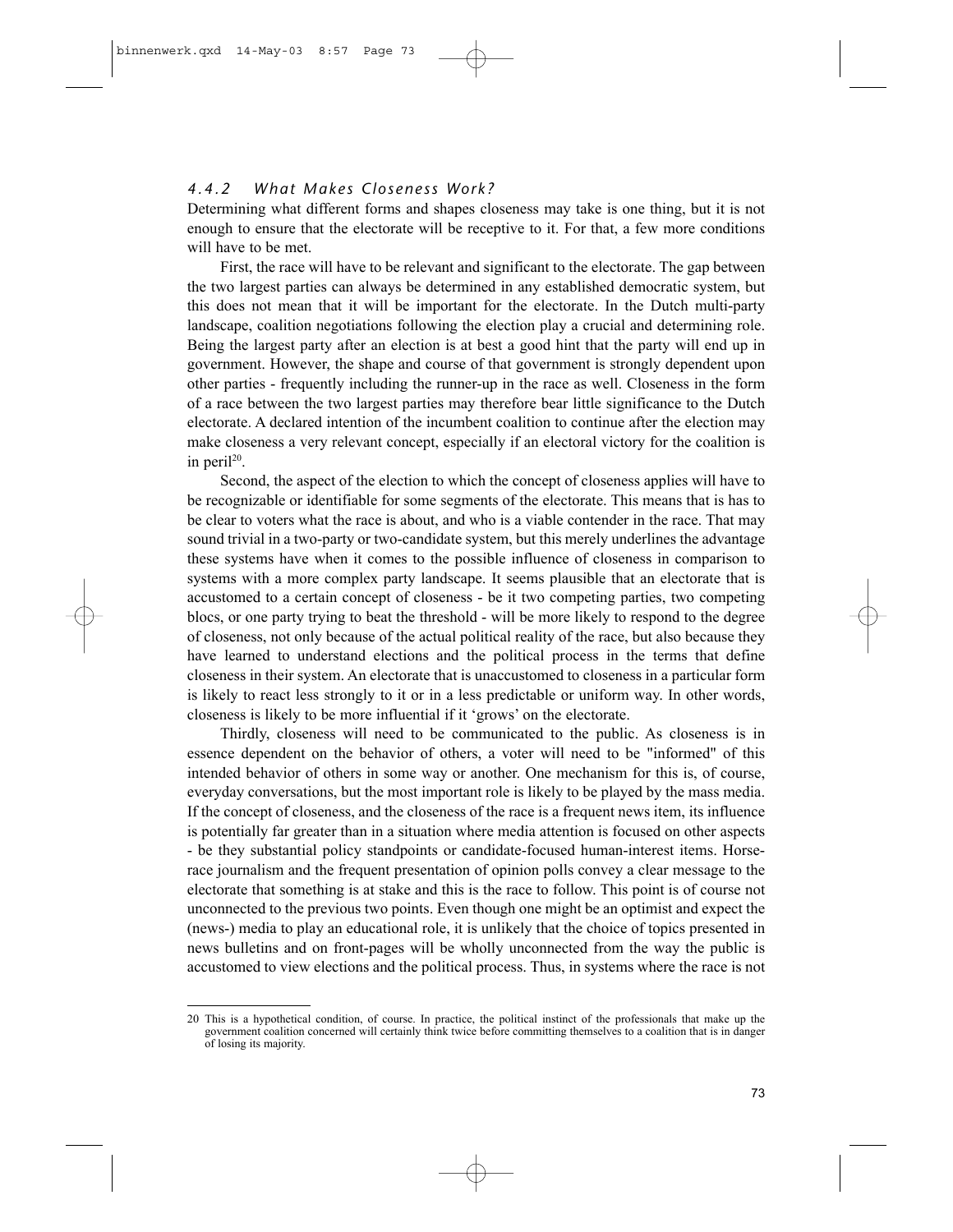between the two largest parties, the media are unlikely to focus on this aspect of the election. It is therefore not unlikely to assume that different political systems create different media styles as well. In a system with two large dominant parties such as Great Britain, horse race journalism and a strong emphasis on opinion polls is in some sense encouraged by the political reality and its party landscape. That is not to say however that trends of internationalization' in the media, where national news providers tend to copy the approach taken by international news providers such as CNN or BBC World, may not introduce an aspect of horse-race journalism which is initially unfamiliar to a country. This could in turn influence the way the electorate perceives the election and the campaign (Cf. de Vries  $\&$  van Praag, 1995).

# 4.5 Discussion

This chapter aimed to do two things: to determine whether closeness is a concept that can be applied fruitfully outside two-party or -candidate systems, and whether some previous confounding findings regarding closeness might be better explained with the aid of data from opinion polls, rather than actual election outcomes. The answers derived for the first question have proved themselves to be valid when applied in empirical analysis. With regard to the second question the evidence provided by data analysis is ambiguous.

# *4.5.1 Reading Opinion Polls*

The findings of this chapter do not allow for a single straightforward interpretation regarding the comparison between opinion poll and actual election outcome data. While in certain countries the fit of the model was better based on opinion poll data (e.g., Sweden, Great Britain), in other countries this pattern was not found. A number of factors stand in the way of a clear and unambiguous judgment, although these factors may prove to be useful leads in future work.

Data quality may be one of our problems. One of the major advantages of actual election outcome data is that it is widely available, and of very dependable quality. Election outcomes simply tend to be documented very well, for obvious reasons. This is less true of opinion poll data, although this has improved considerably in recent years. However, especially for earlier decades, data from opinion polls may be hard to come by, and if retrieved, its quality may be dubious. Their timing may be poor (e.g., polls held very early in the campaign), the exact wording of the question may be an unfortunate one or not comparable over time. It is hard to ascertain to what degree the opinion poll actually gained media exposure before an election. As was already mentioned, opinion polls are important as means for voters to gain information about the potential outcome of elections that are still to be held. Communication of this knowledge through the media is therefore vital. If media attention to results from an opinion poll is poor, then it cannot be expected to influence the electorate, and closeness measured by it cannot be a good predictor of aggregate turnout. Ideally therefore, a measurement of the degree of media exposure for each opinion poll should be included in the analytical model. Such information is currently unavailable. Therefore, the analyses in this chapter are based on the assumption that all opinion polls utilized have had sufficient media exposure. This may have been an overly optimistic assumption.

Apart from the quantity of media attention to opinion polls, the quality of this attention may also be of influence. The presentation and interpretation of polls in the media may not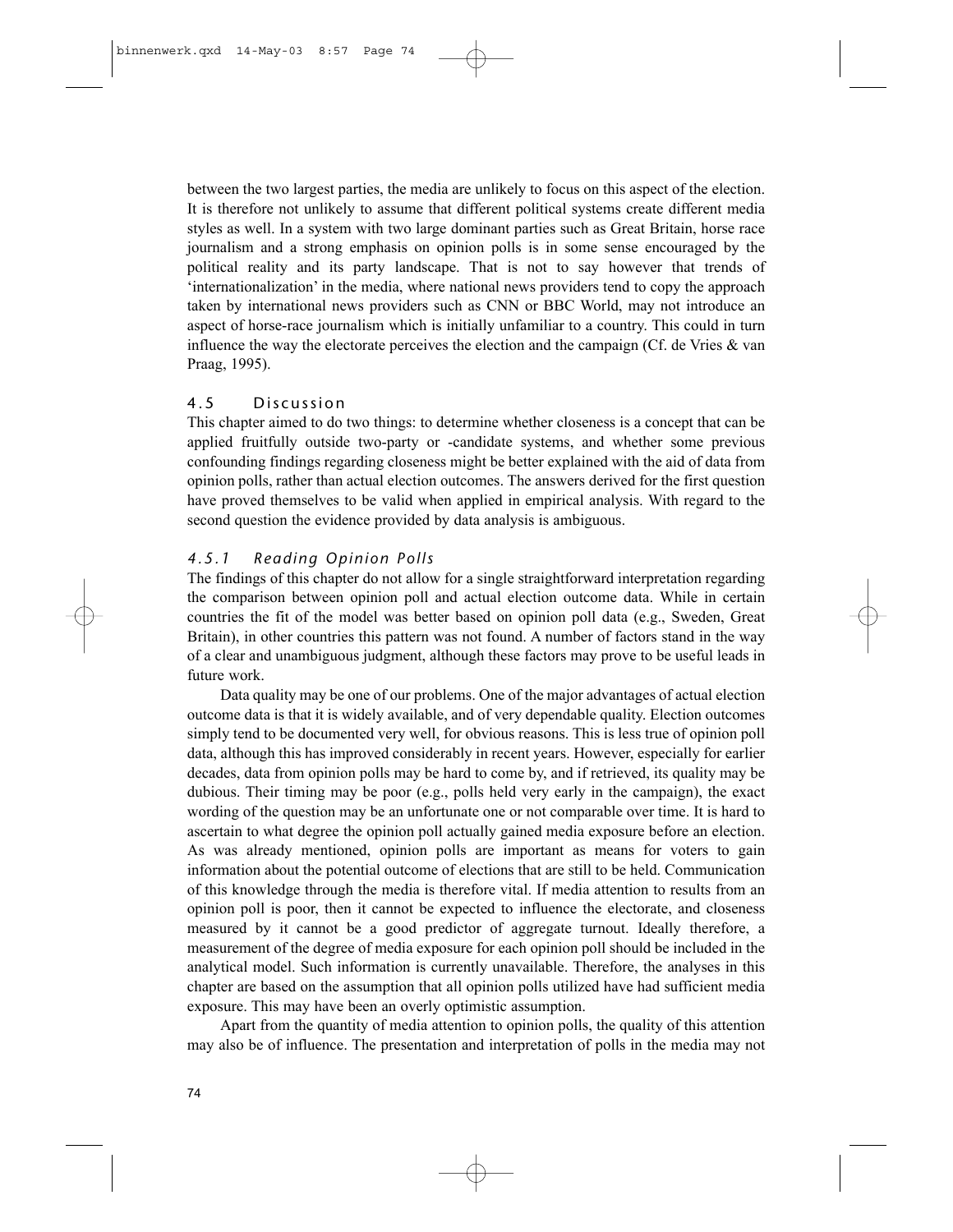always be unequivocal. Election outcomes are objective facts over which ultimately no discussion is possible. Opinion polls tend to be presented in the form of predictions, which is of course why they are of interest to the media, voters and parties. Predictions, however, are not objective facts, and as we all know, few things lend themselves better to subjective interpretation than electoral predictions based on opinion polls. What is presented to the public may thus be information that is packaged in a multitude of different interpretations, which is likely to lower the polls' impact.

Perhaps however the findings of this chapter lend insight to a matter that has been touched upon already in section 4.4.2 and the current section. We argued that the impact of closeness is likely to be dependent on horse-race journalism and media attention given to opinion polls. This style of campaign coverage by the media is not equal over countries. The superior performance of opinion poll data in certain political systems may indicate that media coverage of opinion polls reinforces the perception of an election as a 'race', with important political consequences. As was suggested already, this is more likely to be the case in systems where the definition of the closeness of the race is relatively unambiguous and transparent, such as in two-party systems.

# *4.5.2 Analytical Limitations*

A second important consideration when putting the findings of this chapter into perspective is the issue of omitted variables. This has been referred to implicitly in some of the discussions of country findings, and explicitly in the country comparison of Figure 4-14 that presented turnout relative to country average.

It has not been the assumption of this research that closeness is the sole factor determining turnout for the countries and elections analyzed. As has been discussed in Chapter 2, a multitude of variables exist that may explain turnout variations at the aggregate level and the aim of this chapter is not to slight their importance. The reasons to focus on one contextual characteristic instead of several have been set out in Chapter 3. But this choice may have had important consequences for the analysis presented in the current chapter.

Outlying data points that now work against the fit of the simple model presented may be explained by factors not included in the model. It may be that we incorrectly attribute little explanatory power to closeness, because of under-specification of the model. A clear example is Norway, where the EU-issue cut across the traditional two-bloc division in the 1973 and 1993 elections. Less easily identifiable factors should not be ruled out for all of the systems presented in this chapter. Nonetheless, the consequences of omitted variables should be seen as grounds for moderate optimism. This is because omitted variables cause 'false negatives', in other words, a relationship that actually exists may be hidden from view. The findings in this chapter may thus constitute a minimum that may be improved upon should relevant control-variables be included in future models.

The alternative, a relationship incorrectly attributed to closeness - a situation of a 'false positive' - is worrisome too. Since the analyses presented here are bi-variate, the possibility that effects attributed to closeness should be ascribed to other factors cannot be denied. It seems unlikely however that the findings presented here are completely spurious.

 $\overline{\mathcal{A}}$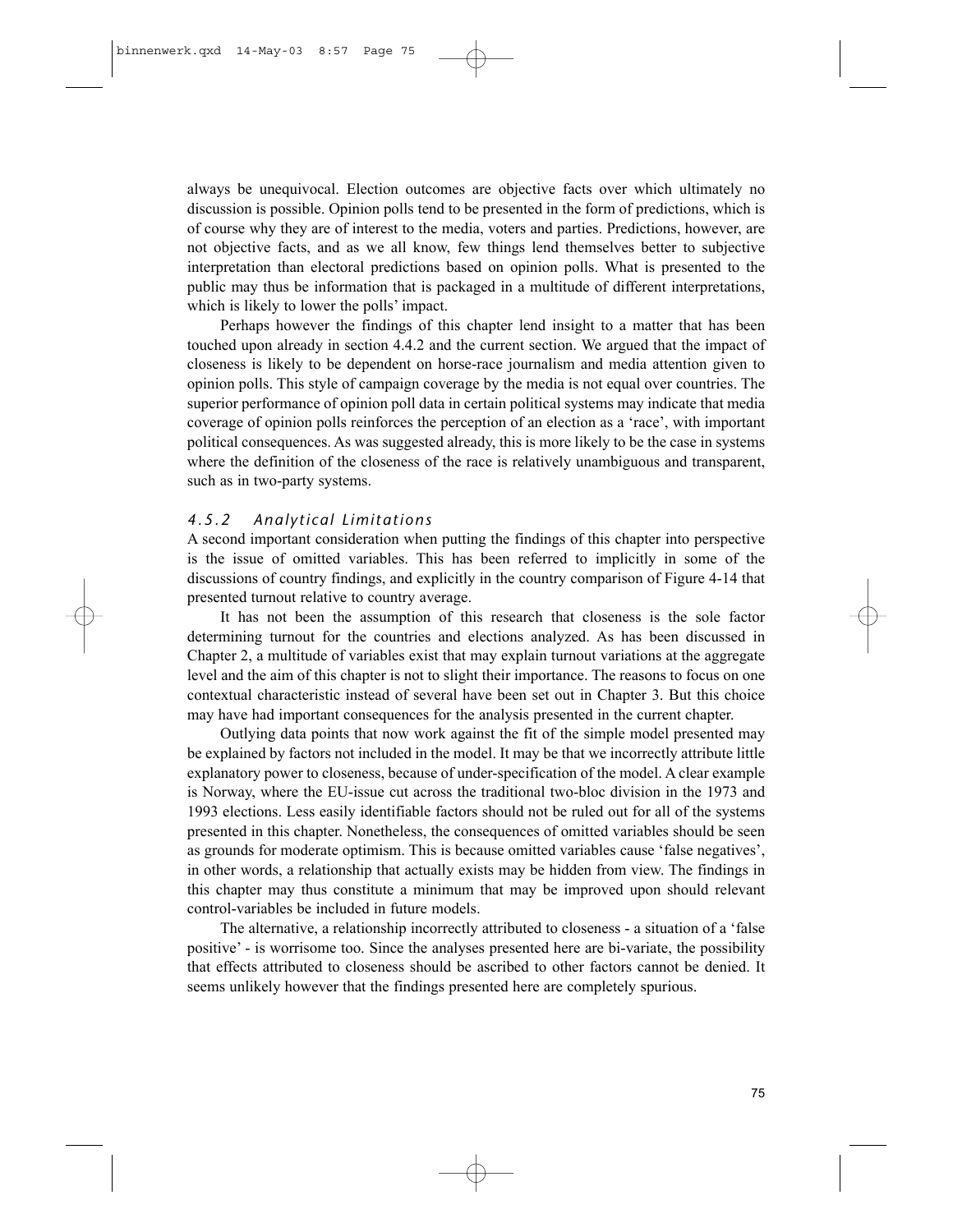# *4.5.3 A Further Look at Closeness*

The focus of this chapter was on the comparability of closeness between systems. It was shown that closeness is of relevance in several political systems - not just the typical twoparty polity. But the aggregate level approach adopted in this chapter means that part of the influence of closeness remains beyond our view here.

In the German example presented, it was argued that closeness may be of influence for small parties as well. The electoral threshold is not a trivial obstacle for a number of parties in the German system, and it is not unlikely that it affects the behavior of voters and potential voters of these parties. Yet, in the analyses presented in this chapter none of this showed up - no significant relationship whatsoever could be detected. This is not very surprising in view of the fact that these parties cater to small segments of the electorate. It is unreasonable to expect effects on turnout in these small segments to show up in the midst of the much larger complement that may be unaffected by the race for survival of small parties. An individual level analysis is required to investigate the influence of closeness on these smaller groups within the electorate.

Individual level analysis is also a requirement for another goal of this research: determining individual variation in the influence of closeness on voters, as argued in Chapter 3. The current chapter showed that several political systems are affected by closeness, at least at the aggregate level. For such a relationship to become visible at the aggregate level large sections of the electorate will have to be affected - the reverse of what was the case for the small party race in Germany. Sweden and Great Britain did show strong effects of closeness at the aggregate level, suggesting that sizable segments of the electorates of these countries do indeed respond to closeness. The following two chapters will investigate whether these electorates react to closeness in a single, uniform way, or whether the hypotheses formulated in Chapter 3 can be supported, namely that contextual factors (such as closeness) affect different kinds of voters in different ways.

The individual level analyses for Sweden and Great Britain will be executed on a country-by-country basis. The reason for this is to keep to a minimum the otherwise disturbing effects of differences in system characteristics. Chapter 5 will analyze the influence of closeness at the individual level in Great Britain, while Chapter 6 will do the same for Sweden.

 $\overline{\triangle}$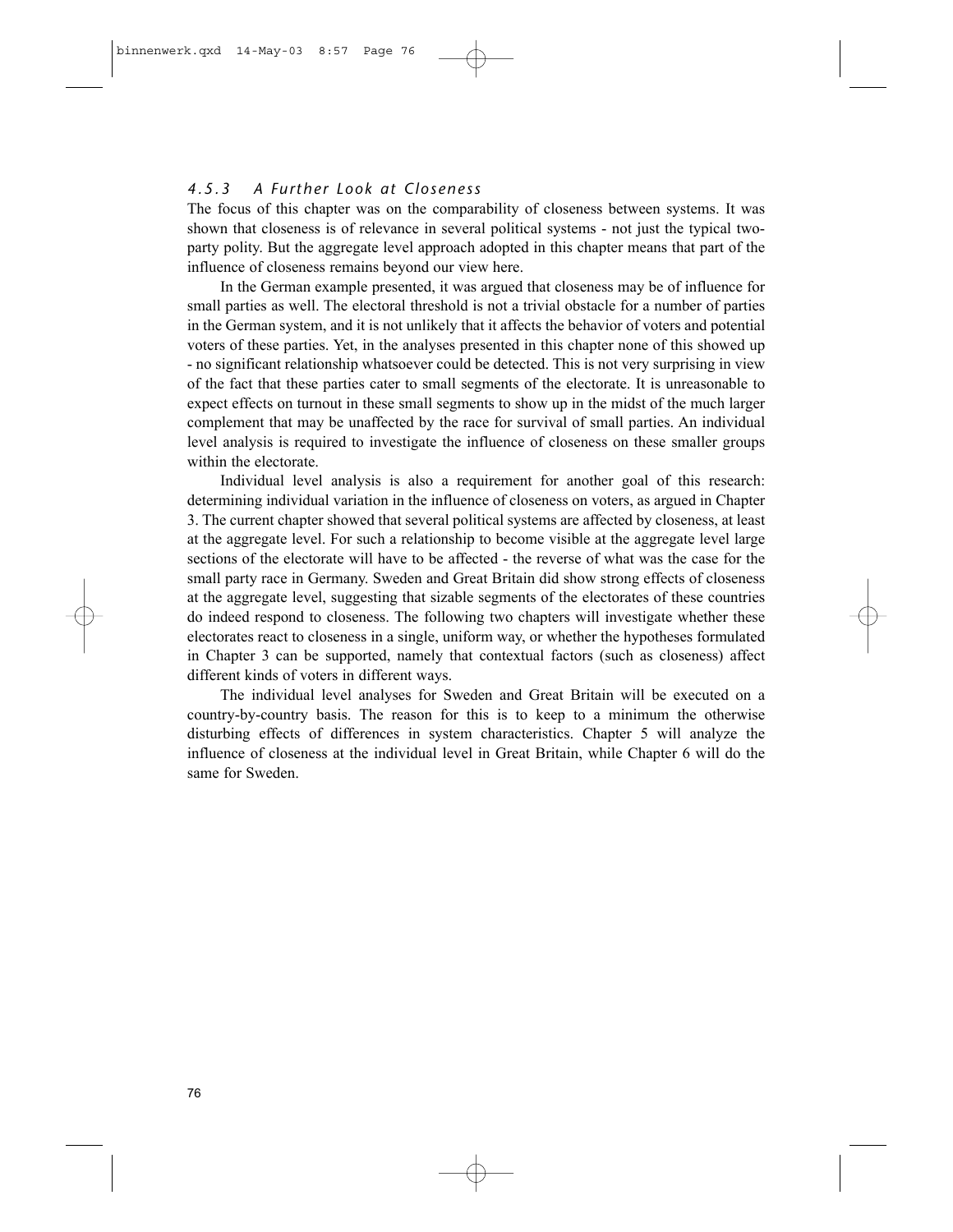

# **Closeness and Electoral Participation in Great Britain**

This chapter investigates the influence of a close election race on individual voters in Great Britain. While the previous chapter looked at the impact of closeness on turnout at the aggregate level, the focus of this and the following chapter is on the individual level. Chapter 3 argued that on theoretical grounds closeness is expected to be of influence in Britain, and Chapter 4 showed this to be true at the aggregate level. This chapter therefore need not prove that closeness is of influence in Great Britain. It will however analyze what individual-level effects produce these aggregate results, and in doing so demonstrate that the influence of closeness is not uniform at the individual level.

Suitable empirical data at the individual level are available for the national parliamentary elections during the period 1970 until 19971 . Turnout figures for that period are presented in Table 5-1. As was the case for turnout figures presented for the Netherlands in Chapter 2, turnout rates show a decided amount of stability in Great Britain, although there is still a fair amount of variation, ranging from 71 to 78 percent.

| Table 5-1 |  |  | Great Britain - Turnout Figures in Parliamentary Elections, 1970-1997 (percentages) |  |  |
|-----------|--|--|-------------------------------------------------------------------------------------|--|--|
|-----------|--|--|-------------------------------------------------------------------------------------|--|--|

| Year           | 1970 |      | 1974Feb 1974Oct | 1979 | 1983 | 1987 | 1992 | 1997 |
|----------------|------|------|-----------------|------|------|------|------|------|
| <b>Turnout</b> | 72.0 | 78.1 | 72.8            | 76.0 | 72.7 | 75.3 | 777  | 71.2 |

In the British party system, the Labour and the Conservative parties dominate and provide the only two viable parties for forming a government at the national level. However, since MP's are elected in local constituencies, the constituency level offers an additional arena for competition. The two parties leading the national race need not necessarily be the leading parties in the local constituencies. The interplay between races at the national and local (constituency) level will therefore be an important aspect of the analysis in this chapter.

# 5.1 Closeness of Elections in Britain

## *5.1.1 What is the Race?*

First we need to determine what comprises the closeness of an election in Britain, in other words what the race is about. As mentioned in Chapter 4, the political consequences of finishing first in an election vary according to the make-up of the electoral system. It may be less consequential in a system where coalition government is necessary, as representation and

<sup>1</sup> The political situation in Northern Ireland is so different from the situation in Great Britain that inclusion in the analytical model would not prove informative. The analyses in this chapter are therefore limited to Great Britain only. See Curtice (1994) for an overview on the history of British election studies.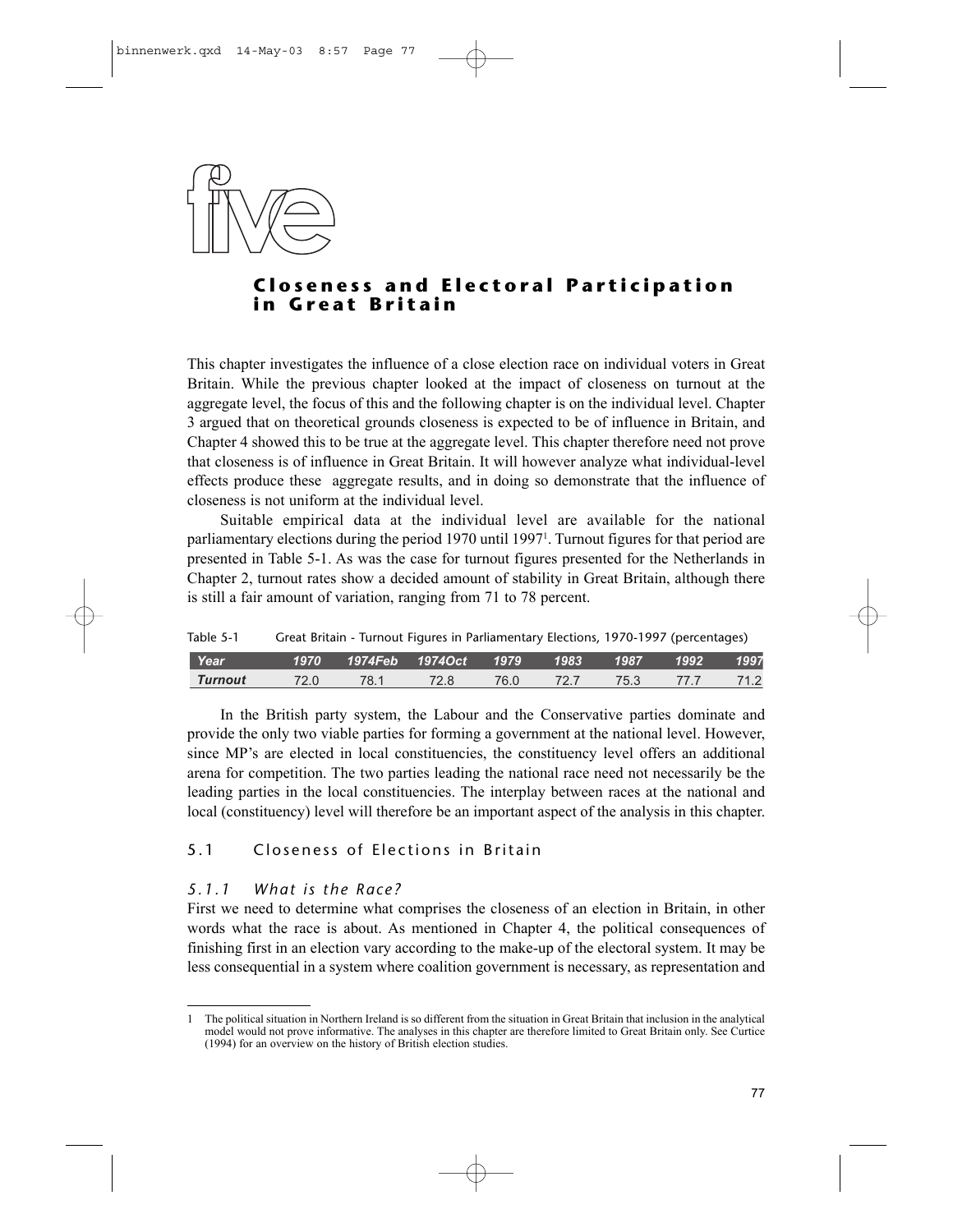participation in governing power is conceivable for the number two party - or for numbers 3 to 15, for that matter - as well as for the leading party, just as being the largest party does not guarantee the acquisition of government power<sup>2</sup>. The British system, with its first past the post system with single mandate constituencies and a long tradition of single party government leaves little room for questions about the 'prize' that is at stake. Moving into 10 Downing Street requires achieving a majority - plain and simple. There are no prizes for finishing second. Secondary race, such as the struggle of a small party to pass an electoral threshold, or a self declared minimum number of seats to be won in an election are not applicable to the British system<sup>3</sup>. It is gaining a majority that matters.

While the grand prize is national government, that prize is to be won through winning separate races at the level of the local constituencies. It is thus important to establish which of these two levels to focus on.

### *5.1.2 Double Vision?*

Winning a majority of the seats in Westminster is vital in the British system - it is the way to acquire government power in a system that does not require coalition government. As the consequences of winning control in Westminster are far greater than winning any single constituency, it is to be expected that attention will gravitate to this national level, rather than the constituency level. The voters' direct influence, however, is restricted to the constituency level. Voters have no way of influencing the race beyond the borders of their constituency. This leads to a rival expectation, namely that closeness at the constituency level, and not the national level, is most influential on voter behavior. These two expectations are not, however, mutually exclusive. If the race is very close at the national level this may have a spillover effect on participation at the constituency level, enticing people to turn out and vote. If, however, the chances of one's preferred local candidate are effectively nil, then no matter how close the race is at the national level, one's choice for that candidate will only be a token influence. In a constituency where the gap between the leading parties is very large, or where the two leading parties do not correspond with the nationally leading parties, the potential influence of a close national race may be limited<sup>4</sup>. But whether in practice the influence of the national level will indeed be subordinate to the influence of the local constituency is a matter that hinges on another factor: information.

The initially trivial observation that voters can only be influenced by a close race when they know about the closeness of the race becomes less trivial when the information potency of the election at the national level and at the constituency level is considered. The most obvious way of obtaining information on the closeness of the race before the actual election is of course an opinion poll. Opinion polls held at the constituency level

<sup>2</sup> As was the case for example following the 1977 elections in the Netherlands.

<sup>3</sup> Although the Liberal Democrats' attempt to become the second party in the land in the 2001 election might arguably qualify as a secondary race.

<sup>4</sup> This argument foregoes of course the possibility that people may have other reasons to decide on their vote, apart from electing their preferred party into government, such as electing the Member of Parliament that will be most effective in representing heir local interests. Such motives would enhance the influence of the closeness of the race at the local constituency level.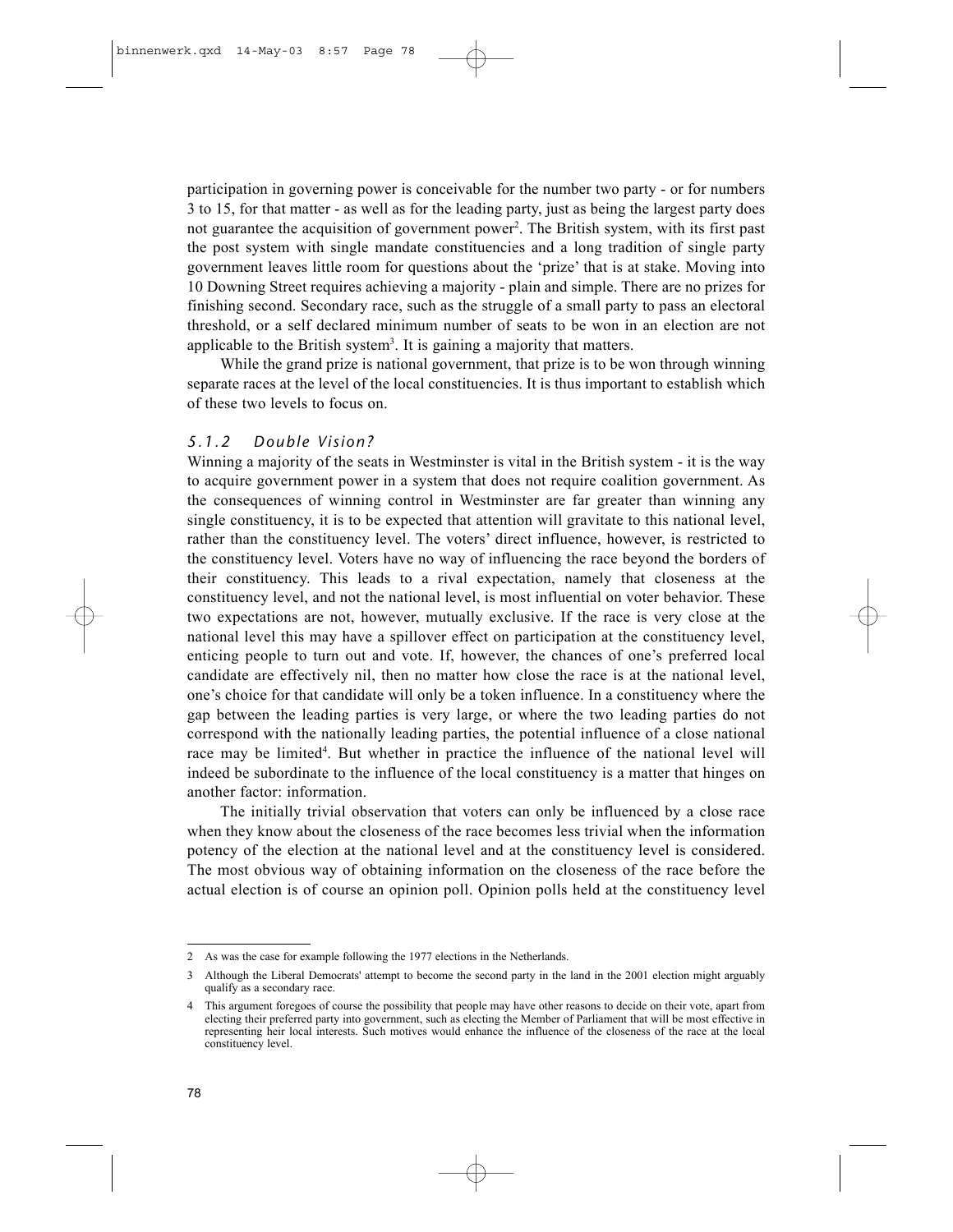that are actually available to the public tend to be very scarce<sup>5</sup>. Information on the closeness of the race at the constituency level is thus limited, certainly when compared to the information available at the national level, where opinion polls make up a substantial part of news reporting in the mass media. In this way, voters are offered a lopsided information package: abundant information on the national race, and only a limited amount on the local race. Voters may then easily confuse or mix these two levels, or use information from one level as a cue for the other. In this mix, the national level with its abundance of information is prone to be dominant. Without wanting to do so, or even being aware of it, voters may act on information from the national level, which may actually show little relation to the situation in their own local constituency. Taking these considerations into account, it is not unthinkable that the national level will dominate voters' behavior, even though the electoral system in Britain determines that voters can only exert influence in their local constituency. Because of these considerations, both levels of competition will therefore be examined in our analyses in the remainder of this chapter.

## *5.1.3 Who is Affected?*

Contextual characteristics, though constant at the aggregate level to all voters within that context, will not be equal at the individual level, as individual characteristics 'shape' the personal context. A close race between Labour and the Conservatives will mean a close race for supporters of those parties, but it will not mean the same thing - in effect, it may not have any meaning at all - to staunch adherents of, say, Plaid Cymru. Hesitant voters of Labour or the Conservatives may be affected by the context, but voters of Plaid Cymru will have to find their motivation elsewhere.

Chapter 3 already argued that party preference and party evaluation play a crucial role in determining who will be affected by a close election race, and in what way. Three categories of voters were distinguished, each of which can be expected to show a specific reaction to closeness. Voters with a strong preference for only one of the leading parties are expected to be strongly affected by closeness. It is not clear what those who hold strong positive feelings for both of the leading parties will do. People who have no preference whatsoever for either of the leading parties, in effect respondents who expressed a dislike for the leading parties, are not expected to be influenced by the closeness of the election. A summary of the expected effects was given earlier in Table 3-1.

In the analyses that follows, the categories of voters will be indicated by the labels introduced in Chapter 3: Convinced, Confounded and Condemned voters. To make the distinction more explicit, the Convinced label was only applied to voters that combined support of one of the leading parties with an expressed dislike of the other leading party. In addition to these three categories of voters, a sizeable group exists that does not fit in these categories. This remainder consists of voters who hold moderately positive feelings for both leading parties, or a moderately positive feeling for one leading party, combined with a positive or negative feeling for the other leading party. It is tempting to extend the alliteration and call this category the 'constant' voters. However, this would be misleading as the term

<sup>5</sup> Polls held at the constituency level may well be funded by local candidates or their organization, in which case it is unlikely that this information will be freely available to the general public.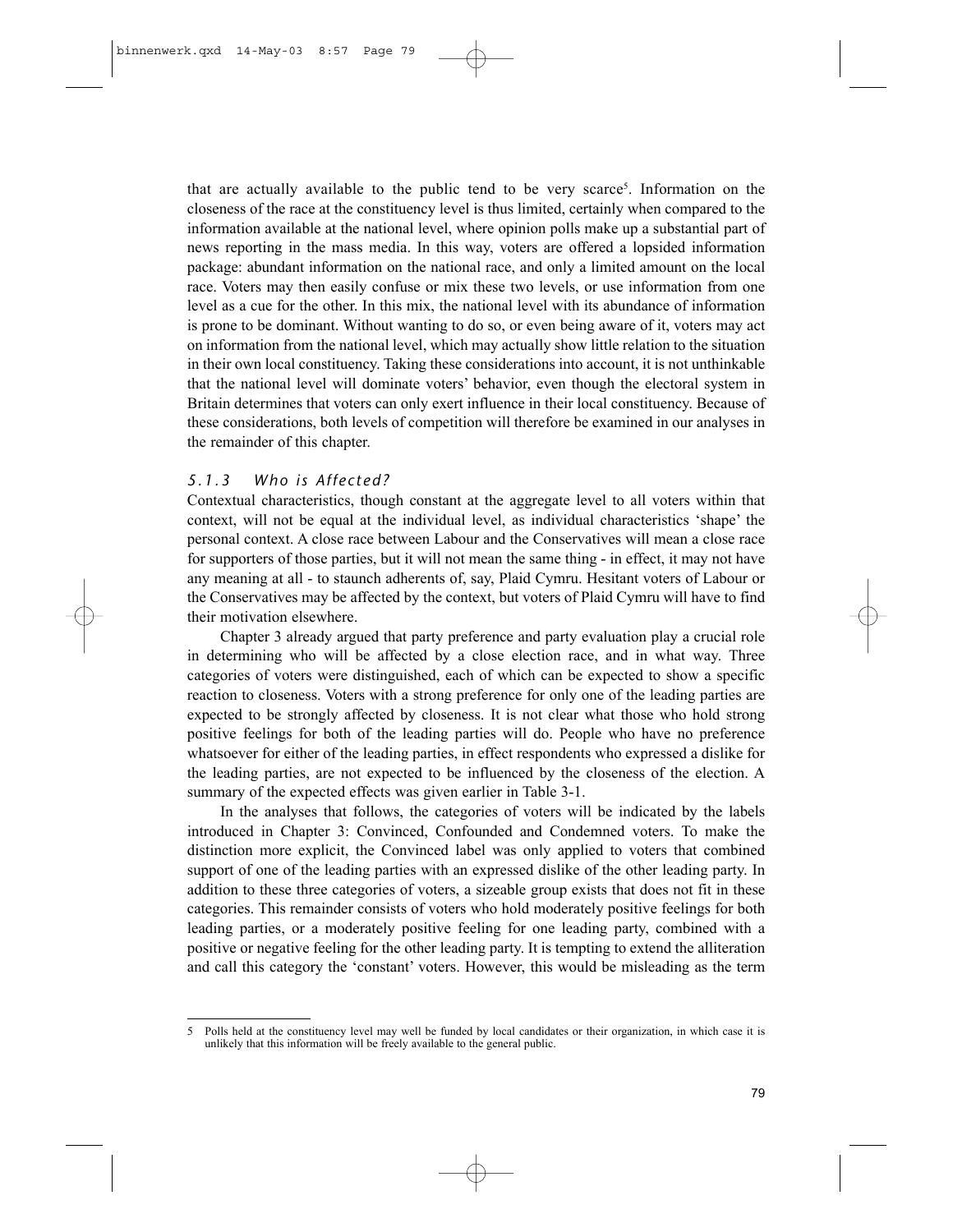ëconstantí implies unaffected - which is not necessarily the case. Consequently, this segment of the electorate will be referred to as the Base category of voters. These Base category voters are still expected to be positively affected by the closeness of the election through across-theboard effects that a close election generates, for instance by way of increased media attention. Although this effect of closeness is expected to be smaller for Base category voters than for Convinced voters, it is expected to be more influential for Base category voters than for Condemned voters. To avoid incorrect associations, this group of voters will therefore not be labeled constant voters, but referred to with the somewhat technical label of Base-category voters.

As both the national and the constituency level will be taken into account, voters may be Convinced voters at the national level, but Condemned voters in their local constituency. In terms of the British party landscape, this could be the situation for a Tory supporter in a Scottish constituency where Labour and the SNP are the two leading parties. A Scottish nationalist in that same constituency would then be a Condemned voter nationally, but Convinced at the local level.

# 5.2 Analysis

The individual level data used for the analyses stem from the British Elections Studies (BES). These studies have been held from 1964, and preferably all of these would have been included in the analyses to provide as much context level variation as possible. Unfortunately, not all of these studies contain preference scores for all political parties, a prerequisite for our analyses. As a consequence, we can analyze only 8 parliamentary elections, held in the period 1970-1997.

To classify respondents in the Convinced, Confounded, Condemned or Base categories, an evaluation of all of the parties is required. The actual choice made at the election, the party voted for, is not suitable for this classification<sup>6</sup>. A good party evaluation indicator would consist of a rating of the likelihood that the respondent will vote for each party in the political system, preferably measured on an interval scale. In this way, not only the likes, but also the dislikes of respondents, and the intensity of their preferences can be taken into account when classifying the respondents.

| <b>Election</b> | <b>Convinced</b> |     | Confounded Condemned | <b>Base</b> |
|-----------------|------------------|-----|----------------------|-------------|
| 1970            | 32.2             | 1.0 | 5.4                  | 61.4        |
| 1974 Feb        | 28.5             | 2.8 | 2.5                  | 66.2        |
| 1974 Oct        | 24.0             | 3.2 | 2.6                  | 70.2        |
| 1979            | 26.5             | 5.4 | 1.7                  | 66.4        |
| 1983            | 30.0             | 5.0 | 0.9                  | 64.1        |
| 1987            | 24.2             | 0.1 | 4.0                  | 71.7        |
| 1992            | 22.9             | 0.0 | 3.2                  | 73.9        |
| 1997            | 33.9             | 0.6 | 5.6                  | 59.9        |

Table 5-2 Great Britain - Categories of Voters per Election at National Level (percent of sample)

<sup>6</sup> Using the party actually voted for would of course be impossible where non-voters are concerned.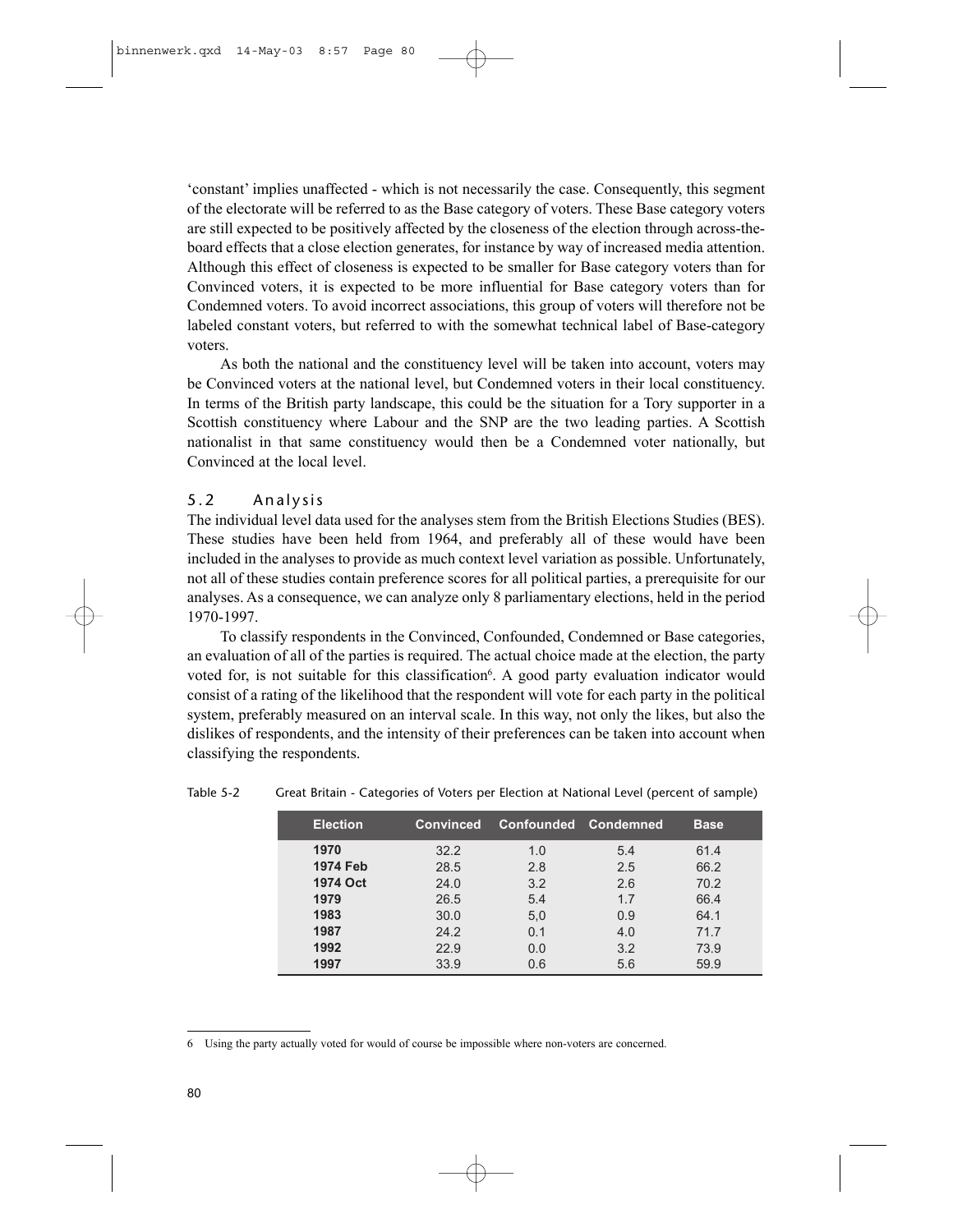Based on party evaluation scores, dummy variables indicating the three categories of voters were constructed<sup>7</sup>. Table 5-2 presents the distribution of the sample over the categories of voters at national level. Table 5-3 presents the same distribution, but at the constituency level. Rather than leaving election studies with poor operationalizations of the party preference indicators out of the analyses (notably, the 1983 elections), it seemed preferable to look at the outcomes for all elections, albeit with caution. This is further warranted by the fact that variation in the distribution of the Convinced, Confounded and Condemned voters ought to be a normal feature of a dynamic political landscape instigated for instance through changes in the degree of political polarization. Distinguishing this actual fluctuation from artifacts caused by questionnaire differences is not possible, given the limited information available. The irregular distribution pattern of the dummy indicators may, however, have an effect on estimates for in particular the Confounded and Condemned voters

| <b>Election</b> | <b>Convinced</b> | <b>Confounded Condemned</b> |      | <b>Base</b> |
|-----------------|------------------|-----------------------------|------|-------------|
| 1970            | 18.4             | 0.7                         | 11.4 | 69.5        |
| 1974 Feb        | 25.0             | 2.4                         | 17.3 | 55.3        |
| 1974 Oct        | 26.4             | 1.5                         | 17.2 | 54.9        |
| 1979            | 25.5             | 2.8                         | 16.2 | 55.5        |
| 1983            | 7.7              | 2.8                         | 0.4  | 89.1        |
| 1987            | 7.6              | 0.1                         | 1.1  | 91.2        |
| 1992            | 21.9             | 4.4                         | 2.4  | 71.3        |
| 1997            | 25.5             | 3.1                         | 11.7 | 59.7        |

| Table 5-3 | Great Britain - Categories of Voters per Election at Constituency level (percent of sample) |  |  |  |  |
|-----------|---------------------------------------------------------------------------------------------|--|--|--|--|
|           |                                                                                             |  |  |  |  |

As Tables 5-2 and 5-3 show the size of the Base category ranges from 60 to 91 percent for the constituency level, and from 60 to 73 percent of the respondents at national level. The very high number of 91 percent at the local level is for 1987, and is most almost certainly an artifact of the poor scale that was used in that election study.

The impact of closeness on electoral participation is of course greatly dependent on the actual degree of closeness, both at the national and constituency levels. As Chapter 4 already argued, closeness should not and need not be viewed as a dichotomous variable. In the analysis undertaken in this chapter closeness will therefore be treated as an interval variable that is expected to have a relationship with turnout as depicted in Figure 4-2.

Table 5-4 presents figures for closeness as predicted by opinion polls and as realized in the actual election, at the national level. An indicator of the closeness in constituencies is provided by the percentage of respondents (*not* of the whole electorate, see note 9 of this chapter) residing in constituencies where the gap between the leading parties was less than 5 percent<sup>8</sup>. Turnout is presented in the last column of Table 5-4.

<sup>7</sup> See the Appendix for details on the construction of the dummy variables.

<sup>8</sup> The five percent figure is an arbitrary, but reasonable figure for what may be called a close election. It is presented here for ease of presentation, and will play no role in the actual empirical analyses. Note that interpreting the figures of Table 5 4 as representative indicators of the degree of closeness at constituency level for each election is hazardous because of variation in the (number of) constituencies selected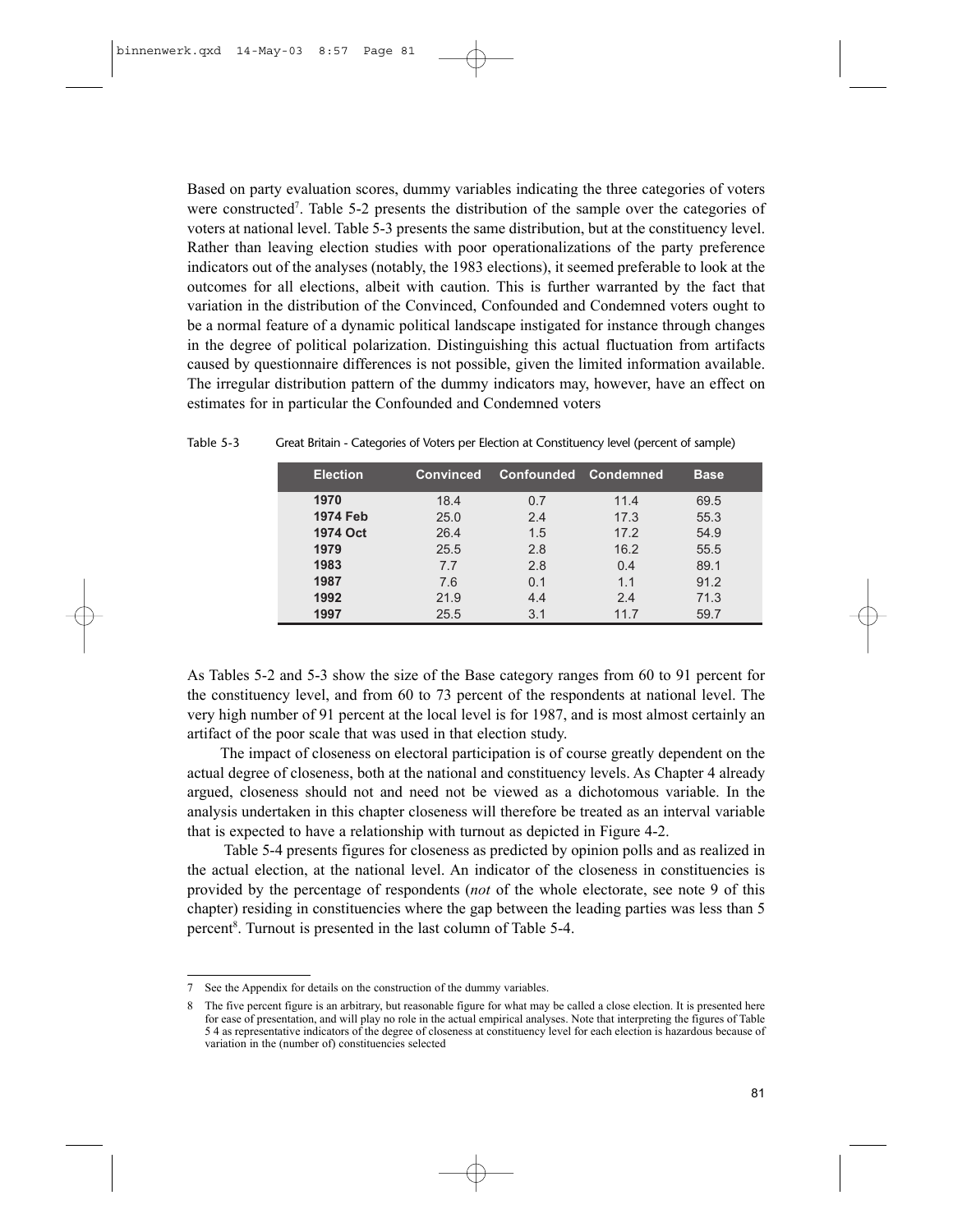| <b>Election</b> | <b>Gap in Polls</b> | <b>Actual</b><br>Gap | <b>Constituency</b><br>$\overline{\text{Gap}}$ <5% <sup>a</sup> | Turnout |
|-----------------|---------------------|----------------------|-----------------------------------------------------------------|---------|
| 1970            | 7.0                 | 3.4                  | 18.9                                                            | 72.0    |
| 1974 Feb        | 2.0                 | 0.8                  | 13.9                                                            | 78.1    |
| 1974 Oct        | 5.0                 | 3.4                  | 12.7                                                            | 72.8    |
| 1979            | 10.0                | 7.0                  | 11.6                                                            | 76.0    |
| 1983            | 19.0                | 14.8                 | 12.3                                                            | 72.7    |
| 1987            | 7.0                 | 11.7                 | 10.3                                                            | 75.3    |
| 1992            | 0.5                 | 7.1                  | 14.4                                                            | 77.7    |
| 1997            | 16.0                | 12.5                 | 10.6                                                            | 71.2    |

Table 5-4 Great Britain - Degree of Closeness at National and Constituency Level (percentages)

*Note a: Percentage of BES respondents where the gap at constituency level is smaller than 5 percent.* 

If we look at closeness based on opinion poll data, the table shows three close elections in the period under study at the national level (the 1974 and 1992 elections). Three other elections (1979, 1983 and 1997) were certainly not close elections. Comparing the actual gap with the gap predicted by the polls, a striking six out of eight elections turn out to be closer than predicted. The correlation between predicted and actual closeness is a strong .78. For the elections that were predicted to be close, only the 1992 elections - which saw Major win an unexpected Tory victory - proved not at all close. The correlation between the predicted gap between the leading parties and turnout is -.68, while the correlation between the actual gap and turnout is considerably weaker at -.38.

Between 10 and 18 percent of the respondents reside in what may reasonably be called a close constituency, where the gap between the leading parties is less than 5 percent. The closeness at the constituency level can show a far greater variation than closeness at the national level: in constituencies where one single party (or candidate) dominates all others, the gap may well be over 50 percent. Table 4 in the Appendix presents an overview for each election of closeness at the constituency level<sup>9</sup>. However, in the analyses to follow the five percent mark will play no role, since closeness will be entered into the model as an interval variable.

## *5.2.1 The Model - Theory and Expectations*

As Section 3.3.1 of Chapter 3 already discussed, to analyze a model containing individual and contextual level information, an analytical technique that takes these separate levels of information into account is required. Multi-level modeling is such a technique. The analyses in this and the following chapter are therefore carried out using MLwiN, a program that allows for multi-level modeling, including models for dichotomous dependent variables. The hierarchical data structure for the analysis is represented as follows. Individuals, the respondents of the election studies, make up the lowest level of analysis. The top level of analysis is formed by the constituencies in which the respondents reside. The middle level is made up of the election that is analyzed. The fact that not all constituencies have been included in all election studies is

<sup>9</sup> Table 4 in the Appendix presents percentages for respondents, rather than constituencies. As not all constituencies have been sampled, descriptives of the actual dataset analyzed are presented rather than figures for Great Britain as a whole.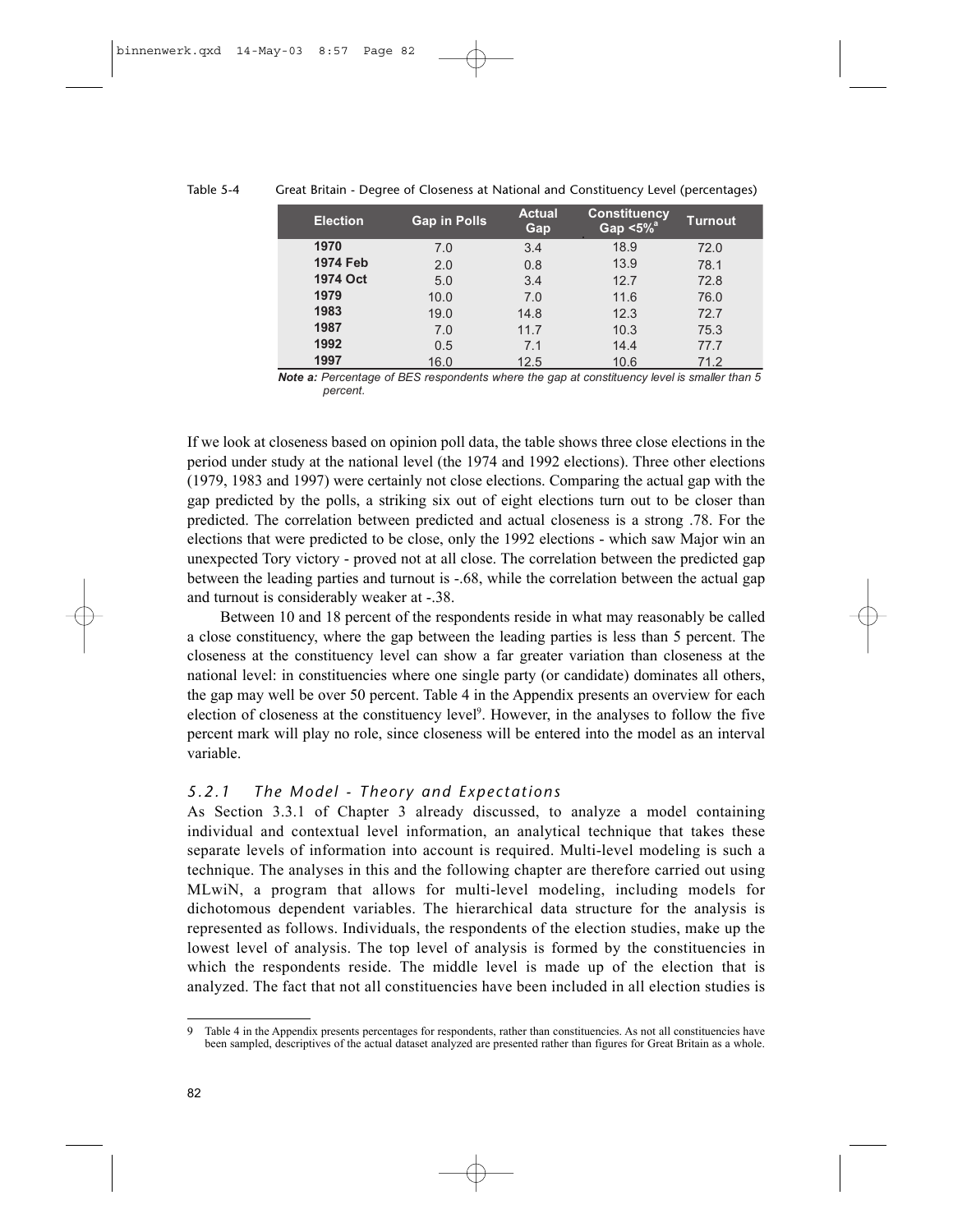not a problem for the multi-level model. This data structure suggests that, over different national elections, the elections held in a single constituency have more in common than the elections in all constituencies for a single national election  $d_0$ <sup>10</sup>. The data structure acknowledges that individuals reside within constituencies, with different elections providing variation in the circumstances of the election.

The variables used at the individual level have been selected on the basis of existing research into individual electoral participation. Because of incompatibilities of the datasets used, only a limited number of individual level variables have been introduced in the model. Nevertheless, the most commonly used explanatory variables of electoral participation have been included. These are age, gender, education, political interest and income. All, with the exception of gender, have consistently shown a positive and significant relation with electoral participation. The influence of gender has not been consistent, and has been shown to differ dependent on country and additional variables  $included<sup>11</sup>$ . This variable will be entered into the analysis without any explicit expectations. Education has been transformed to improve comparability between studies, using a linear transformation $12$ . The same procedure has been used for political interest, where the varying indicators included in each election study make standardization necessary<sup>13</sup>. For both the education and political interest indicators, the respondents' scores where subsequently transformed to deciles. This was done only to counter multicollinearity in the analyses. To standardize income, centralization around the mean value, followed by a log transformation was used. Prior to this transformation, missing values were replaced with the mean income value, while a dummy variable was created to distinguish respondents with missing values on income (cf. Chapter 2). All these transformations enable comparability.

At the aggregate level, the number of variables was kept to an absolute minimum, in view of the limited number of degrees of freedom at the national election level. As it is not the aim of this research to present the best explanation of electoral participation, but rather to demonstrate that closeness of the election interacts with individual level characteristics, only aggregate level information concerning the closeness of the election was included in the model. To account for the assumed non-linear character of this data (cf. Chapter 4, Figure 4-2) the indicator used for closeness of the election race is a transformation of the actual gap between the leading two parties, namely 1 divided by

<sup>10</sup> The latter model would require the top level of analysis to be elections, while constituencies would make up the middle level. Respondents (voters) remain at the lowest level.

<sup>11</sup> See the discussion in Chapter 2.

<sup>12</sup> Actually, a transformation was chosen where the education indicators available were regressed on a standardizing variable, in this case electoral participation, enabling maximum use of the information available. The predicted value of electoral participation for each case - in essence a linear transformation of all education indicators - was then taken as education indicator. This proved to be the most useful manner of increasing comparability among the different indicators of the various editions of the BES.

Although this may appear to artificially inflate the explained variance in the subsequent analysis, this is actually not the case: in the original regression equation (yi = ai + b\*xi + ei) the predicted value yi ('y-hat') is determined by ai  $+$  b\*xi. In the subsequent analysis, yi takes the place of ai  $+$  b\*xi. The variance explained is determined by ei, which remains unaltered. Hence, the explained variance ('the R2') remains unaltered by the transformation. See van der Brug, van der Eijk and Franklin (2002), and van der Eijk and Franklin (1996, Chapter 20).

<sup>13</sup> To keep information loss to a minimum, in this transformation missing values on any of the separate indicators were recoded to the lowest interest category, in effect treating missings as not politically interested.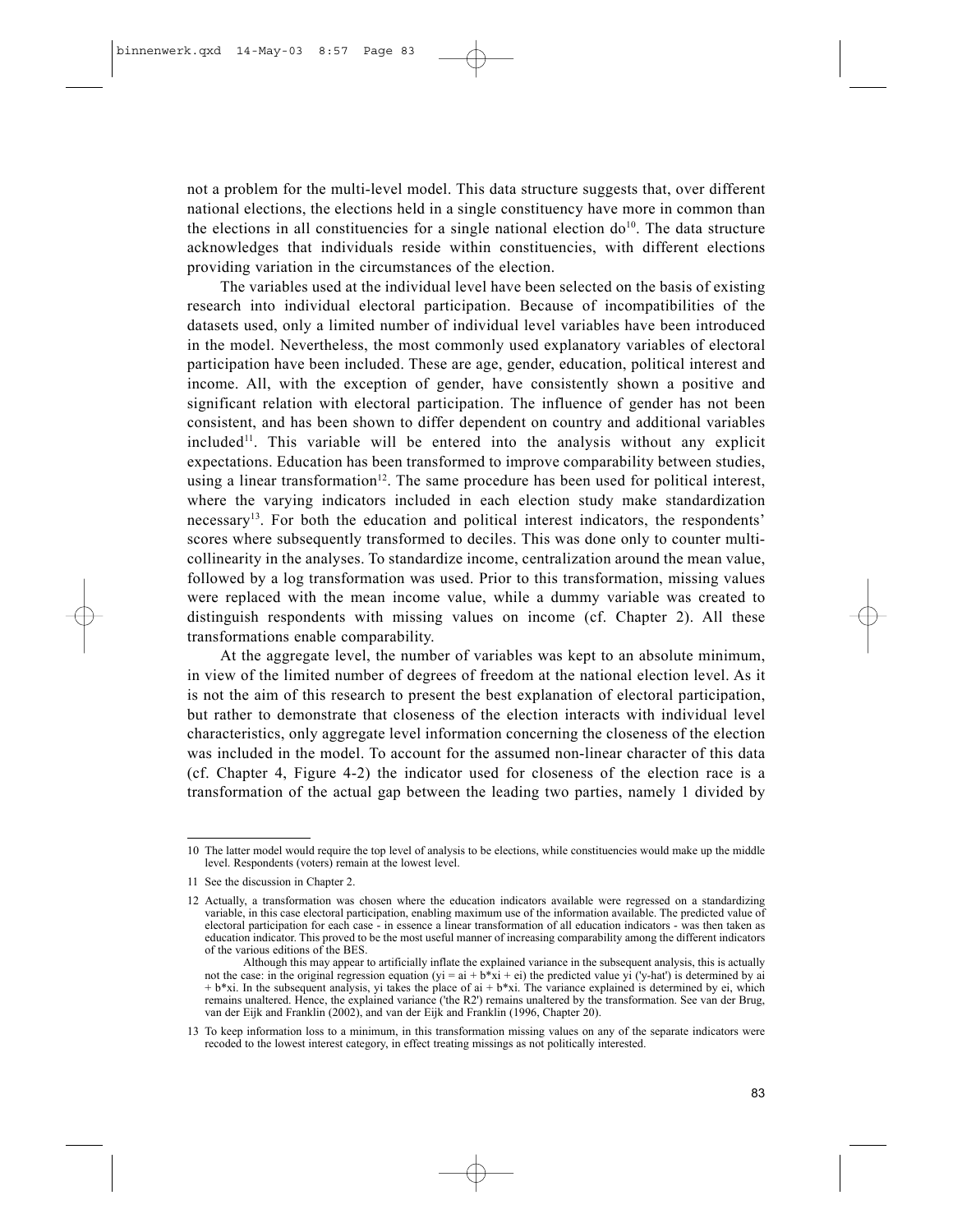the gap in percentage points. The result of this transformation is a variable that attains higher values as the race is closer, which is therefore expected to be positively related to electoral participation $14$ .

In the 'traditional' way of modeling contextual influence, in which no distinction is made between voters, information regarding the closeness is added to the model through a single indicator for closeness. As argued above, such an analytical approach treats all voters as influenced by closeness equally. This 'across-the-board' effect of closeness will then be an amalgam - a weighted average, in a sense - of the various individual effects. In the analyses presented below, several terms (one for each category of voters, plus an interaction term for each category) are added to the model. As a result, the blanket effect is likely to diminish. It need not evaporate completely, as some of the influence of closeness may well be shared by the whole of the electorate.

The source of information regarding closeness would preferably be data from opinion polls that were conducted - or at the least published - shortly before the election, as this would represent the information available to voters at the moment of the election. Such data is available at the national level. At the constituency level, however, such information is virtually impossible to obtain, to a large degree because such data was never gathered for a number of constituencies<sup>15</sup>. This creates two problems, one practical and one theoretical. Both have been countered by assumption. The practical obstacle that this lack of information at the constituency level presents is that no data exists about the expected closeness of the election. As a proxy for this, actual election outcome data has been used, based on the assumption that people will have had some indication about the outcome of the election. The theoretical problem is that if no opinion poll data were available before the election, voters will not have had the opportunity to use such information to estimate the expected closeness of the race. We assume therefore that the actual outcome will generate leading cues in local press and radio from which voters will have some inkling of the closeness of the election in their constituency. To the degree that this assumption does not hold, and people are indeed unaware of the closeness in their local constituency, we cannot expect closeness at the constituency level to have any systematic impact on voters' chance to participate.

The expected individual variation in the influence of closeness on voters is introduced into the model by the use of dummy indicators, distinguishing the three categories of voters and the Base category. The dummy variables are called Convinced, Confounded and Condemned, respectively, according to the conceptualization presented in Chapter 3. The effect of closeness on these voters - additional to the blanket effect - is introduced through the interaction between these dummy-indicators and the closeness of the election, dubbed Convinced\*Closeness Interaction, Confounded\*Closeness Interaction and Condemned\*Closeness Interaction, respectively. It is important to realize that only the interaction terms take closeness into account. The dummy variables themselves indicate how a respondent relates to the parties that are in the race for the lead, *not* whether it is a close race for the lead.

<sup>14</sup> Because the gap between the parties is the denominator, with a constant numerator of 1, the resulting transformation is non-linear.

<sup>15</sup> Crewe (1997) reports 78 single constituency polls were held in 52 constituencies in the 1987 campaign, while in 1997 there were 29 polls published in the media, held in 26 constituencies.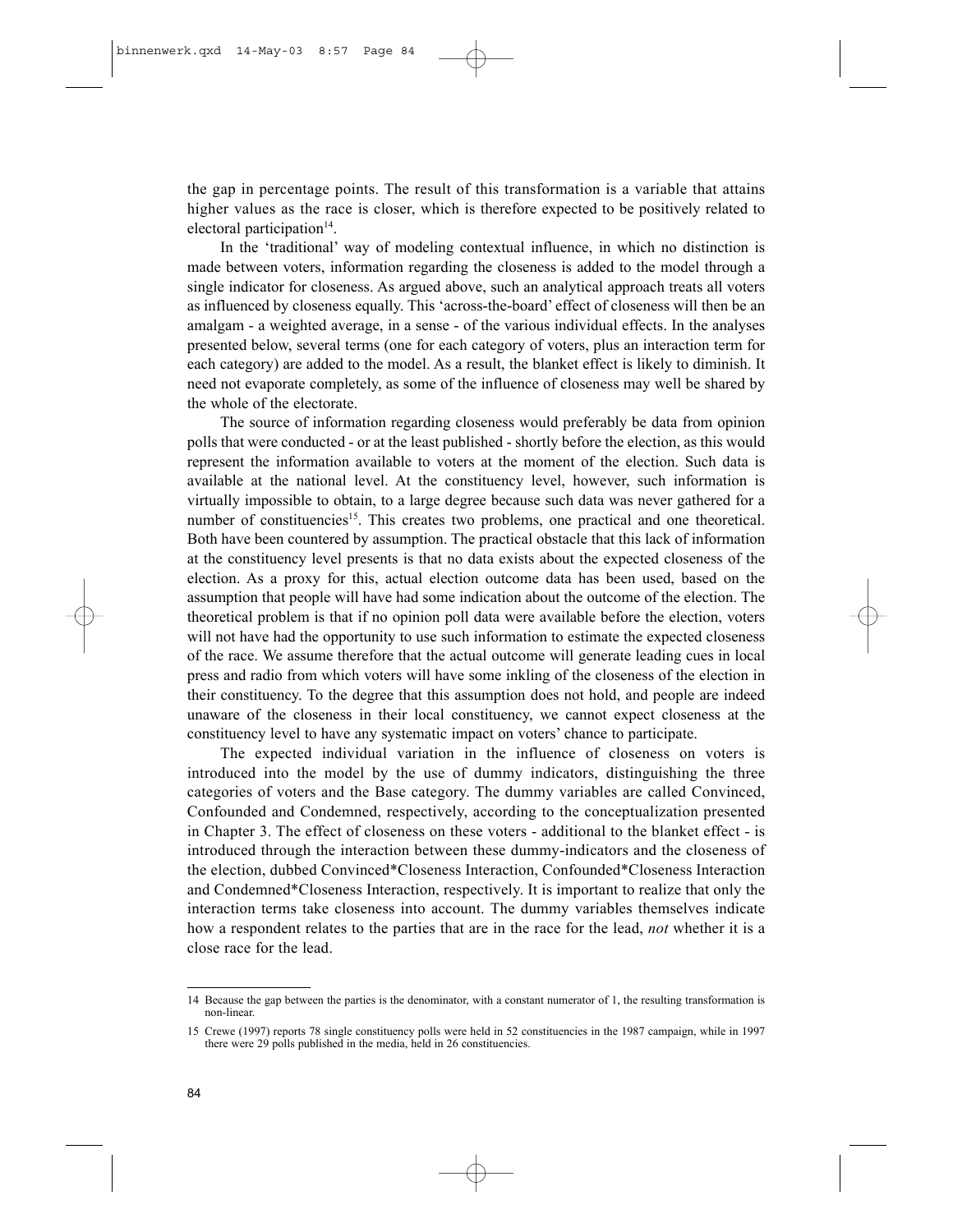The political landscape being what it is in Britain, a Convinced voter at the national level invariably indicates that the respondent is a supporter of either Labour or the Conservatives, disapproving of the Conservatives or Labour, as appropriate. At the constituency level, the range of leading parties is not limited to Labour and the Conservatives. A local Convinced voter could therefore back any of the three main national parties, as well as Plaid Cymru or the SNP, as long as they disapprove of the other leading party - whichever one that may be. As Chapter 3 argued, Convinced voters are likely to show a higher overall turnout rate independently of the closeness of the race, which will be indicated by a positive Convinced dummy effect, and they are also expected to be strongly and positively affected by the closeness of the race, which will be indicated by a positive parameter for Convinced\*Closeness Interaction.

Confounded at the national level identifies voters who consider both Labour and the Conservatives as a viable option to vote for. Not surprisingly, the number of respondents in this category is rather small. Although there is no real logical reason for this, inspection of Table 5-3 reveals that Confounded voters are a rarity at the constituency level as well. As was argued in Chapter 3, Confounded voters may react to closeness in two possible ways. If these voters see their choice between two leading parties as an impossible predicament, their chance to participate is expected to be low (small Confounded estimate), and fall even with a close election (negative Confounded\*Closeness Interaction parameter). Alternatively, if these respondents see no objection in voting against one of their favored parties, their behavior should resemble that of the Base category voters, which will result in statistically non-significant estimates. As statistical non-significance may to a large degree be the result of group size, rather than an actual non-existent effect, it is in this case important to look at the parameter estimate, as well as at statistical significance

Condemned voters at the national level will be third party voters (e.g., SNP, Plaid Cymru, Liberal/Democrat etcetera) or respondents that object to all of the political parties. At the local level, Labour or Conservative supporters may also find themselves in constituencies where their party is not among the two largest, and thus find themselves to be Condemned voters as well. Condemned voters are not expected to be affected by the closeness of the race, although it may well be - especially at the constituency level - that they show a lower chance to participate in an election race in which they know their candidate will not win. The lower chance of participation will be reflected by negative parameter estimates for the Condemned voters indicator (since the blanket effect affects these voters as well), while the Condemned\*Closeness Interaction term may be close to zero and/or not significant.

Whether it will make a difference that the local political arena resembles the national political arena, in other words whether, for instance, one is a Convinced national but Condemned local voter, or other possibilities, will be explored in section 5.2.4, where such cross-level interactions will be analyzed.

#### *5.2.2 Outcomes - National Level*

The first results are presented in Table 5-5. The interpretation of a multilevel model is largely comparable to that of a standard OLS regression or, in our case, the logistic regression model. For the models presented here, the difference with standard logistic regression results is the estimates of variation at the different levels of analysis. The estimates of variation at the different levels can be interpreted as the amount of variation that can be explained by the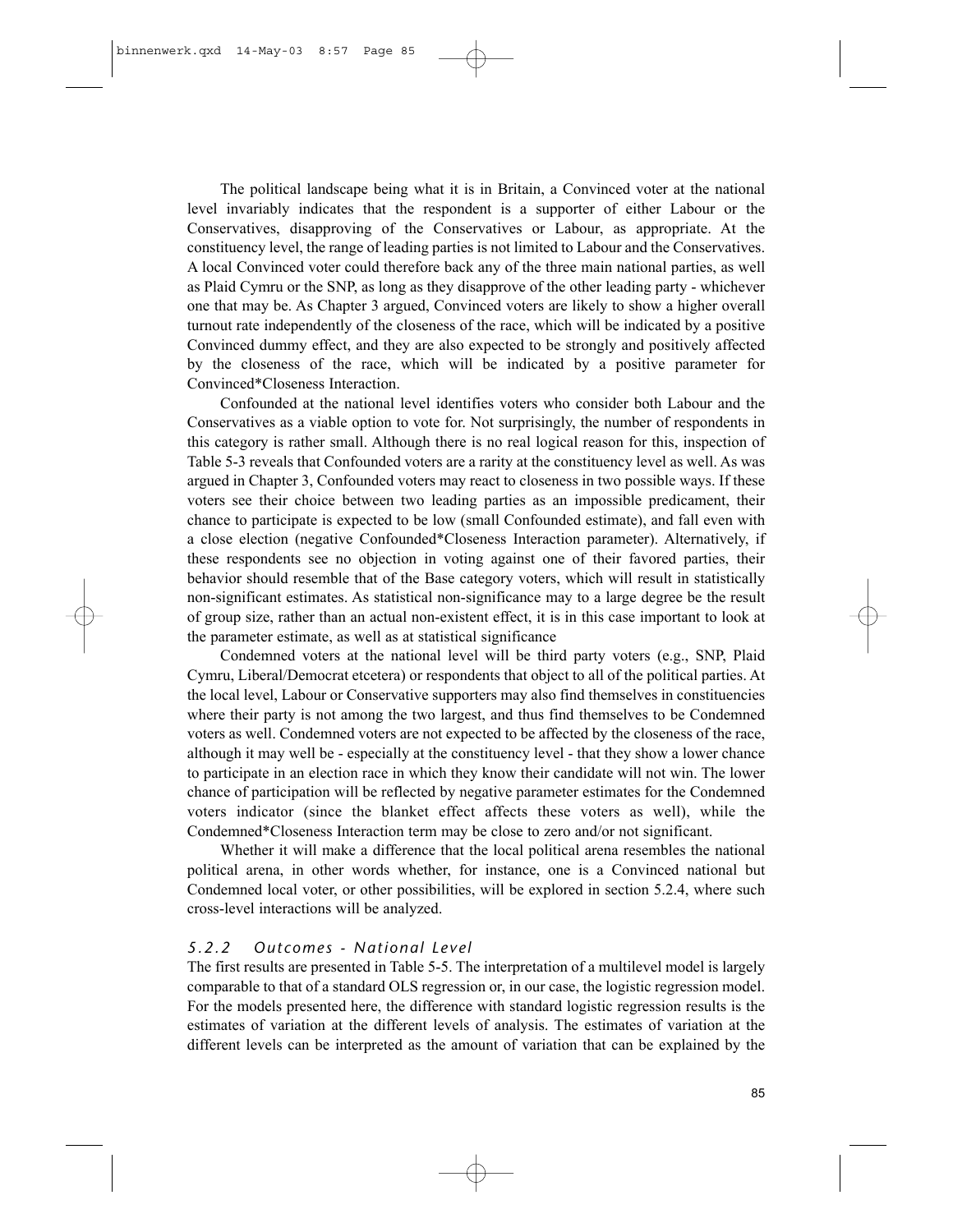grouping variables: in our analyses the constituency (level 3) and the election (level 2).

The second and third column present what may be called the 'traditional' model: the aggregate level effect of closeness is included as a single variable, thus of equal influence to all, although the model uses multi-level analysis. The last two columns present the integrated model, in which the influence of the context effect is dependent on individual characteristics. Estimates are unstandardized b-estimates; standard errors are presented in italics. Bold figures indicate statistical significance at the .05 level. Likelihood values, as well as the dichotomous  $\mathbb{R}^2$  value (Snijder & Bosker, 1999) are presented in the bottom row.

#### Table 5-5 Great Britain - Traditional Model vs. Individual Context Model (national level)

|                                         | 'Traditional' |       |          | 'Individual Context' |
|-----------------------------------------|---------------|-------|----------|----------------------|
|                                         | В             | S.e.  | В        | s.e.                 |
| Age                                     | 0.014         | 0.001 | 0.013    | 0.001                |
| Female                                  | 0.206         | 0.040 | 0.197    | 0.040                |
| <b>Education</b>                        | 0.071         | 0.008 | 0.074    | 0.008                |
| <b>Political interest</b>               | 0.245         | 0.008 | 0.232    | 0.008                |
| <b>Income</b>                           | 0.255         | 0.030 | 0.260    | 0.030                |
| Income missing - dummy                  | $-0.121$      | 0.061 | $-0.112$ | 0.061                |
| <b>National level:</b>                  |               |       |          |                      |
| <b>Closeness</b>                        | 0.231         | 0.035 | 0.212    | 0.038                |
| <b>Convinced voter</b>                  |               |       | 0.385    | 0.059                |
| <b>Convinced*Closeness Interaction</b>  |               |       | 0.220    | 0.104                |
| <b>Confounded voter</b>                 |               |       | $-0.054$ | 0.183                |
| <b>Confounded*Closeness Interaction</b> |               |       | 0.741    | 0.889                |
| <b>Condemned voter</b>                  |               |       | $-0.495$ | 0.112                |
| <b>Condemned*Closeness Interaction</b>  |               |       | 0.159    | 0.160                |
| <b>Constant</b>                         | $-0.560$      | 0.070 | $-0.544$ | 0.071                |
| Variation constituency (3rd) level      | 0.057         | 0.020 | 0.055    | 0.020                |
| Variation election $(2^{nd})$ level     | .061          | 0.028 | 0.064    | 0.028                |
| Likelihood, $R^2$ <sub>dicho</sub>      | 11753         | .175  | 11229    | .188                 |

*Standard errors in italics. Bold figures indicate statistical significance at p < .05.*

The logistic transformation that is required because of the binary character of the dependent variable makes the interpretation of the parameters a little less straightforward than in OLS models. Put in simple terms, the effect of the independent variables on the dependent variable is contingent on the values of the other independent variables; the change in propensity to vote between men and women is different for, high and low levels of education, for example. Nevertheless, the effect will invariably be in the direction of the model estimates.

For the 'traditional' model all estimates for the individual characteristics, presented in the top part of Table 5-5 are statistically significant and show positive signs, with the exception of the dummy-variable that indicates a no-answer on the income question. The estimates indicate that the chance to vote increases with higher age, education, political interest and income, and that women have a greater propensity to vote than men, when controlling for these characteristics. The negative and significant estimate for the incomemissing dummy variable indicates that those who refused inidcate their income are actually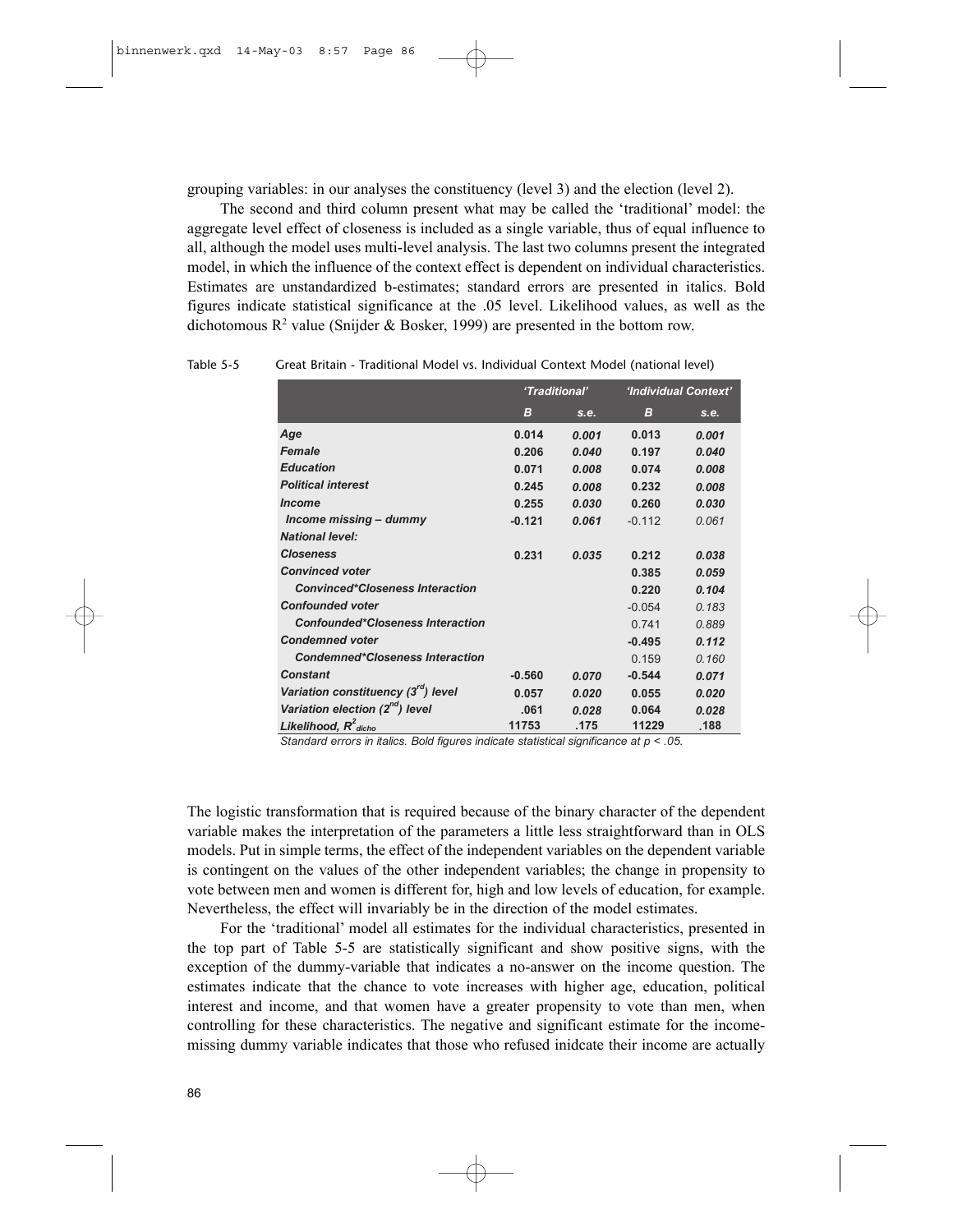somewhat less likely to vote than those with an average income. With the exception of this last finding, the findings for individual characteristics are very much in line with results as generally found by individual level research into electoral participation.

The next estimate presented from the traditional model is for closeness of the election at the national level, as measured by opinion poll data. The transformation applied (1 divided by the opinion poll gap in percentage points) creates a variable that increases with closeness. The positive estimate is therefore in line with expectations. It is statistically significant and of substantial size.

The bottom pane of the table presents the variation explained by the constituency and election level, since the multi-level design takes the variation at these levels into account. The figures reported are small although significant, indicating that there is some between constituency and between-election variance left in the model16. This is not unexpected, and neither is it of paramount interest for this research.

Based on this 'traditional' model, and leaving the very small level 2 and 3 variation aside for a moment, a female respondent of about average education, political interest and income, aged 45 would have a probability of voting of 86.8 percent in an election where the gap predicted by the opinion polls is 10 percent, as was actually the case in the 1979 elections<sup>17</sup>. In the October elections of 1974, where the gap was 5 percent, the likelihood for such a voter to participate would, on the basis of this model, rise slightly to 87 percent. In the 1992 elections, whcih were predicted to be a dead heat at 0.5 percent - even though the pollsters were forced to eat their words later - such a voter would have a chance of 91 percent to turn out. Clearly, the model indicates that a close race makes a difference to voters.

Were this a 'traditional' individual level analysis, this would be all to report. Closeness indeed has a positive, statistically significant influence on electoral participation. The next two columns of Table 5-5 show, however, that there is more to closeness that just an acrossthe-board effect.

The last two columns of Table 5-5 show the 'Individual Context' model, i.e., the traditional model with indicators for Convinced, Confounded and Condemned voters added. This model acknowledges the fact that voters will be affected by their context in different ways. The dummy variables for the voter categories identify the influence of whether or not a respondents' preference (or lack thereof) for the leading parties, while the interaction-terms indicate how this effect is increased or decreased as the race becomes closer or less close. The non-interacted closeness indicator is left to identify the influence of closeness on the Base category voters, to which the other categories of voters are set against.

The top pane of the table shows virtually no change from the 'traditional' model. The stability of the estimates for the individual characteristics is striking: differences are minimal. The dummy indicator for a missing income answer is now no longer statistically

<sup>16</sup> For random effects, as variation at level 2 and level 3 is commonly referred to in multi-level modeling, an approximate Wald hypothesis test of the significance of this variation is more appropriate than looking at the parameter estimate/standard error ratio alone. This test is used when reporting statistical significance of the level 2 and level 3 variances.

<sup>17</sup> The predicted value yi is defined as  $(EXP(ai + b*xi) / (1 + EXP(ai + b*xi))$ . For the example presented, the sum of coefficients (ai + b\*xi) equals -.56 (constant) +  $45*.014$  (age) + 1\*.206 (female) +  $5*.071$  (average education) +  $5*.245$ (average political interest) +  $0^*$ .255 (average income) + $0^*$ -.121 (income not missing) + .1\*.231 (closeness = 1/10% gap between parties) = 1.8791. EXP(1.8791)/(EXP(1+1.8791))= .8675 (86.8%).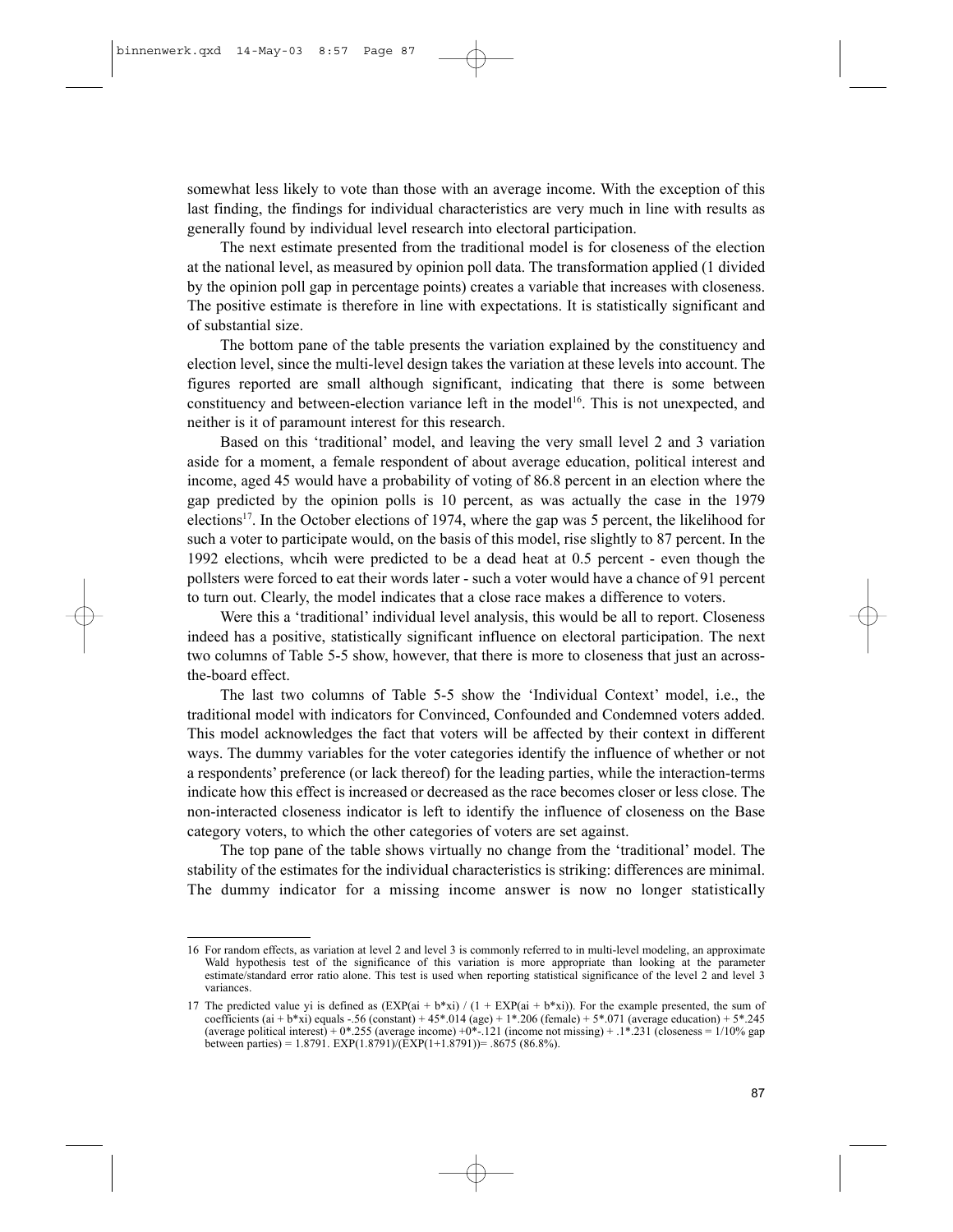significant, however, indicating that, other variables taken into account, the propensity to vote of these respondents does not deviate from average income voters. The small decrease in the estimate for political interest can be explained by the relation between the indicators for Convinced, Confounded and Condemned voters and political interest. To qualify for one of the three voter categories, an opinion on the parties in the political system and thus some political interest is required. The very small change in the estimate suggests that this makes only a very small difference.

In the middle pane of the table, the estimate for the across-the-board effect of closeness is slightly smaller than in the traditional model. This should come as no surprise since the interaction terms that have been added reflect closeness at the individual level. Since a substantial part of the expected influence of closeness is mediated through these interaction terms, the aggregate effect is expected to decrease somewhat<sup>18</sup>.

The estimates for Convinced voters show a very clear pattern. Convinced voters show a greater propensity to vote than the Base category, indicated by the positive and statistically significant estimate for Convinced voters. This high propensity to vote increases in close elections, as indicated by the positive and significant effect for the Convinced\*Closeness Interaction. So not only do Convinced voters vote more often in close elections, they evidently vote more often in any election, even in those elections that are not close.

The pattern for Confounded voters is less straightforward. Here, neither the dummy estimate nor the interaction effect is statistically significant. Three alternative explanations can be considered for this. The relationship may genuinely not exist in the population, which means that Confounded voters show behavior that is not significantly different from Base category voters. Alternatively, some relationship may exist or more precisely, several relationships may exist: some of the Confounded voters may show an increased chance to turn out, while others may not be able to make a choice and stay home. These two contradicting patterns will produce an effect that cannot be distinguished, and will therefore not show statistical significance. Lastly, there may be a problem of sample distribution. As very few Confounded voters are included in the samples (see Table 5-3), the number of respondents may be too small to render the difference of their behavior with that of the Base category significant. On the basis of the data available, it is not possible to distinguish between these options.

The Condemned voters do behave according to expectation, in that Condemned\*Closeness Interaction does not show a statistically significant effect. These respondents are thus not affected by the closeness of the election, at least not more so than Base category voters. This is in line with expectations, as the race is between parties that these respondents do not care about. In addition, these respondents show an overall lower propensity to vote, as indicated by the negative estimate for the Condemned dummy, which is statistically significant. Two things may cause this. Firstly, these voters realize that they do not stand a chance to see their favored party win the elections, and therefore they decide to stay home. Including information from the constituency level may shed light on this, as in some constituencies Condemned voters at the national level may still

<sup>18</sup> The difference is small because the large majority of respondents belong to the Base category.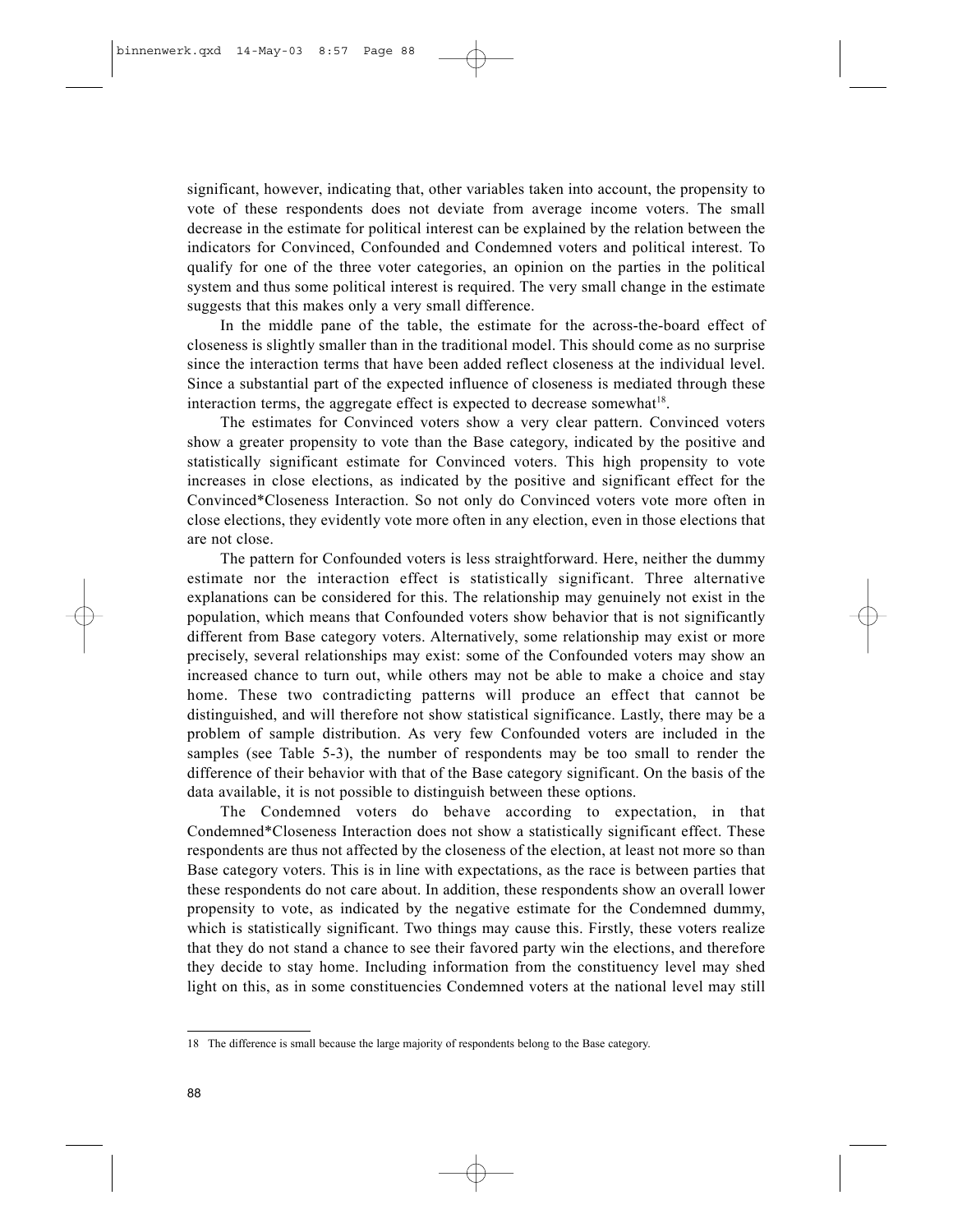see their favored party win locally. Secondly, it may also indicate that within the group of Condemned voters, a substantial segment consists of people who do not care for any political party on offer. Without any party they appreciate, these respondents may show a high rate of abstention.

# *5.2.3 Outcomes - Constituency Level*

Although the national level is what ultimately counts in British parliamentary elections to determine government, individual voters elect a representative for their local constituency, and in that sense the constituency is the limit and scope of their influence. As the local race may well see other parties in the lead than the national race, it is worthwhile examining whether British voters focus more on the local or on the national level when deciding whether to vote.

As mentioned, there are some handicaps for the constituency level to exert its influence. The predominance of the national level in the media has already been mentioned. This predominance is reflected in part by opinion polling: a dominant feature of national level news reports, but which are invariably rare at the constituency level. Information on the closeness of the local race will thus be scarcer and harder to come by for voters. It is not assumed here that such information will be completely unavailable to voters, as campaign efforts by local candidates and local news reports are likely to contain clues about the closeness of the election. Technically this means that such pre-election closeness information is also not available for this analysis. As a proxy, actual election outcome data is therefore used.

The estimates for the models including the constituency level are presented in Table 5-6, below. First the model for the constituency level is presented, next the constituency and national level combined. The constituency model with only closeness, and without dummy indicators or interaction terms is not presented, as virtually all parameter estimates remain unchanged compared to the first model presented in Table 5-6. Again, standard errors are given next to the parameter estimates in italics, while bold figures indicate statistical significance.

 $\overline{\mathcal{A}}$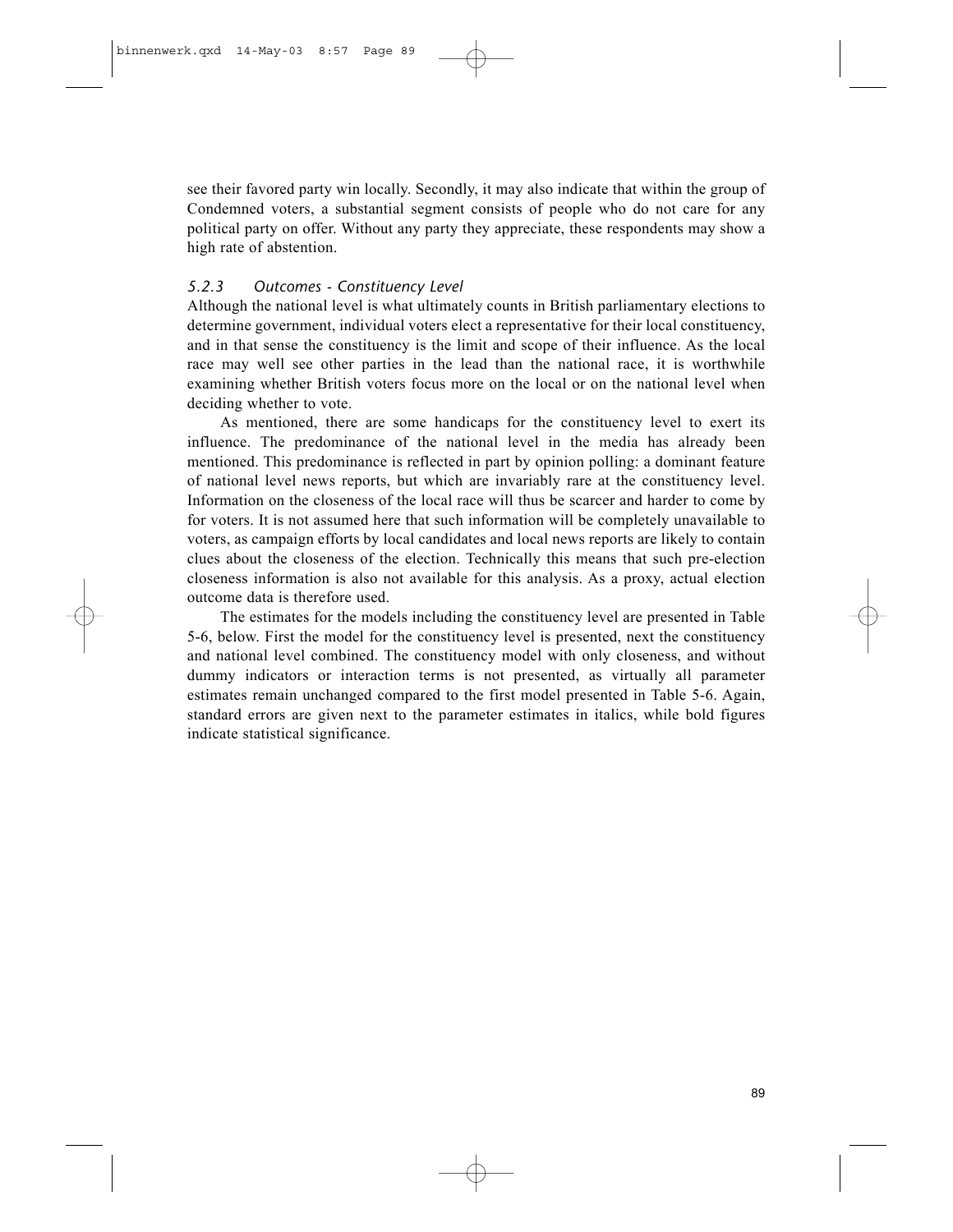## Table 5-6 Great Britain - Constituency and National Level Analysis

|                                         | <b>Constituency</b> |       | <b>National &amp;</b><br><b>Constituency</b> |       |
|-----------------------------------------|---------------------|-------|----------------------------------------------|-------|
|                                         | B                   | s.e.  | B                                            | s.e.  |
|                                         | 0.014               | 0.001 | 0.014                                        | 0.001 |
| <b>Female</b>                           | 0.199               | 0.040 | 0.195                                        | 0.040 |
| <b>Education</b>                        | 0.073               | 0.007 | 0.075                                        | 0.008 |
| <b>Political interest</b>               | 0.242               | 0.008 | 0.232                                        | 0.008 |
| <i><b>Income</b></i>                    | 0.263               | 0.030 | 0.265                                        | 0.030 |
| Income missing - dummy                  | $-0.110$            | 0.061 | $-0.110$                                     | 0.061 |
| <b>Constituency level:</b>              |                     |       |                                              |       |
| <b>Closeness</b>                        | 0.003               | 0.005 | 0.002                                        | 0.005 |
| <b>Convinced voters</b>                 | 0.369               | 0.063 | 0.142                                        | 0.071 |
| <b>Convinced*Closeness Interaction</b>  | 0.228               | 0.186 | 0.233                                        | 0.186 |
| <b>Confounded voters</b>                | 0.269               | 0.148 | 0.148                                        | 0.155 |
| <b>Confounded*Closeness Interaction</b> | $-0.203$            | 0.477 | $-0.119$                                     | 0.483 |
| Condemned voters                        | $-0.167$            | 0.074 | $-0.130$                                     | 0.082 |
| <b>Condemned*Closeness Interaction</b>  | 0.025               | 0.072 | 0.027                                        | 0.077 |
| <b>National level:</b>                  |                     |       |                                              |       |
| <b>Closeness</b>                        |                     |       | 0.195                                        | 0.039 |
| Convinced voters                        |                     |       | 0.317                                        | 0.067 |
| <b>Convinced*Closeness Interaction</b>  |                     |       | 0.233                                        | 0.104 |
| <b>Confounded voters</b>                |                     |       | $-0.092$                                     | 0.183 |
| <b>Confounded*Closeness Interaction</b> |                     |       | 0.519                                        | 0.880 |
| <b>Condemned voters</b>                 |                     |       | $-0.435$                                     | 0.119 |
| <b>Condemned*Closeness Interaction</b>  |                     |       | 0.157                                        | 0.161 |
| <b>Constant</b>                         | $-0.496$            | 0.069 | $-0.549$                                     | 0.071 |
| <b>Variation constituency level</b>     | 0.058               | 0.020 | 0.053                                        | 0.020 |
| <b>Variation election level</b>         | 0.083               | 0.028 | 0.067                                        | 0.028 |
| Likelihood, R2dicho                     | 11707               | .175  | 11204                                        | .190  |

*Standard errors in italics. Bold figures indicate statistical significance at p < .05. Actual election outcomes used for constituency level closeness, opinion poll data used for national level closeness.*

The top pane of the table once more shows the stability of the estimates for the individual characteristics in the model. None of the parameters show a substantial change in size or direction, when compared to the previous models. The estimate for closeness at the constituency level is extremely small, and not statistically significant. This indicates that, at the local level, no across-the-board effect of closeness exists, while such an effect does exist at the national level<sup>19</sup>.

The indicators for Convinced, Confounded or Condemned voters and the interaction terms now reflect the situation in the constituency of each respondent. A Convinced voter on the national level need not be a Convinced voter at the local level, and a close race at the national level need not be close at the constituency level, and vice versa.

There is one striking pattern when regarding the local voter categories and their interactions with closeness. The closeness of the race does not come out as a statistically

<sup>19</sup> Excluding the dummy indicators from the model, as in the first model presented in Table 5 5, does not alter the parameter estimates for closeness.ut to cast a vote. Where specifically 'voters' or 'non-voters' is meant, this will be made clear in the text.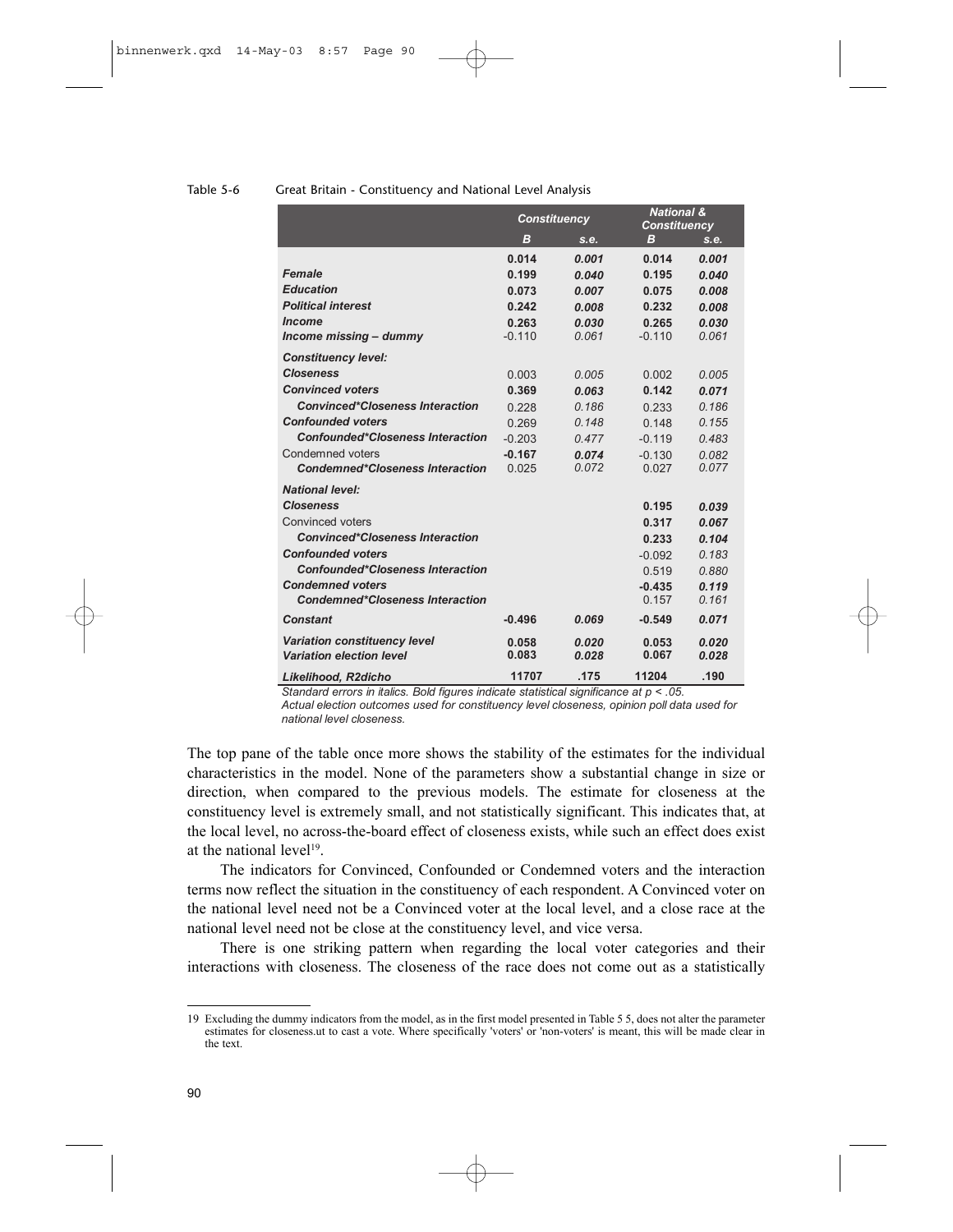significant influence, neither as an across-the-board effect nor as interaction with any of the three indicators. Closeness does not appear to influence voters at the local level. This is reflected by the interaction terms that fail to come up statistically significant for any of the three categories. However, two of the three dummy indicators do prove statistically significant, with Convinced voters showing a greater chance of participation and Condemned voters showing a lower chance to participate, regardless of the closeness of the election. The estimates for Convinced and Condemned voters are thus comparable to the pattern at the national level, although Condemned voters tend to fall less 'behind' on the local level.

The pattern that emerges from this analysis is that at the local level, it is not closeness but location that matters. Location in this case indicating being in a constituency where a respondent's favored party stands a chance of winning. The margin of that victory does not appear to matter. Possible explanations for this may be that the margin, i.e., the closeness of the race, is - contrary to what was assumed - not actually known to the electorate. Second, it may be that the margin is known, and is actually rather too well known, for instance, because it hardly fluctuated over the last number of elections held in the constituency. This may give voters the impression that no matter what, the outcome is certain, meaning that the effect of closeness on turnout will be negligible. Thirdly, it may be that it is not the constituency level, but the national level that dominates the minds of the voters.

The latter two columns of Table 5-6 certainly endorse the explanation that the national level dominates the local level. As indicators for the national level are added to the constituency level model, only the local Convinced voters estimate remains statistically significant. In addition, the estimates for the national level parameters are very close to the estimates for the model without constituency level data presented in Table 5-5. This clearly suggests that it is the national level that influences voters. One possible pitfall remains, however: cross-level interactions.

## *5.2.4 Cross-level Interactions*

As mentioned earlier in this chapter, the categories of voters at national and constituency level need not coincide. A Convinced voter at the national level may well be a Confounded or Condemned voter in his or her constituency. If cues from both these levels are used in determining participation in the election, the effect of being a Convinced voter at the national level may be dependent on the category of voters the respondent belongs to at the constituency level. This means that the interaction between the national and constituency categories should be taken in to account in the evaluation of which of these levels is most influential. As there are three categories at both levels, and all of the combinations can occur, nine possible interaction-terms exist<sup>20</sup>. Table 5-7 gives an overview of the possible interactions terms, and reports percentages of respondents of the total sample that belong to each of the categories.

<sup>20</sup> The possible nine interactions excludes the 'Base' or fourth category.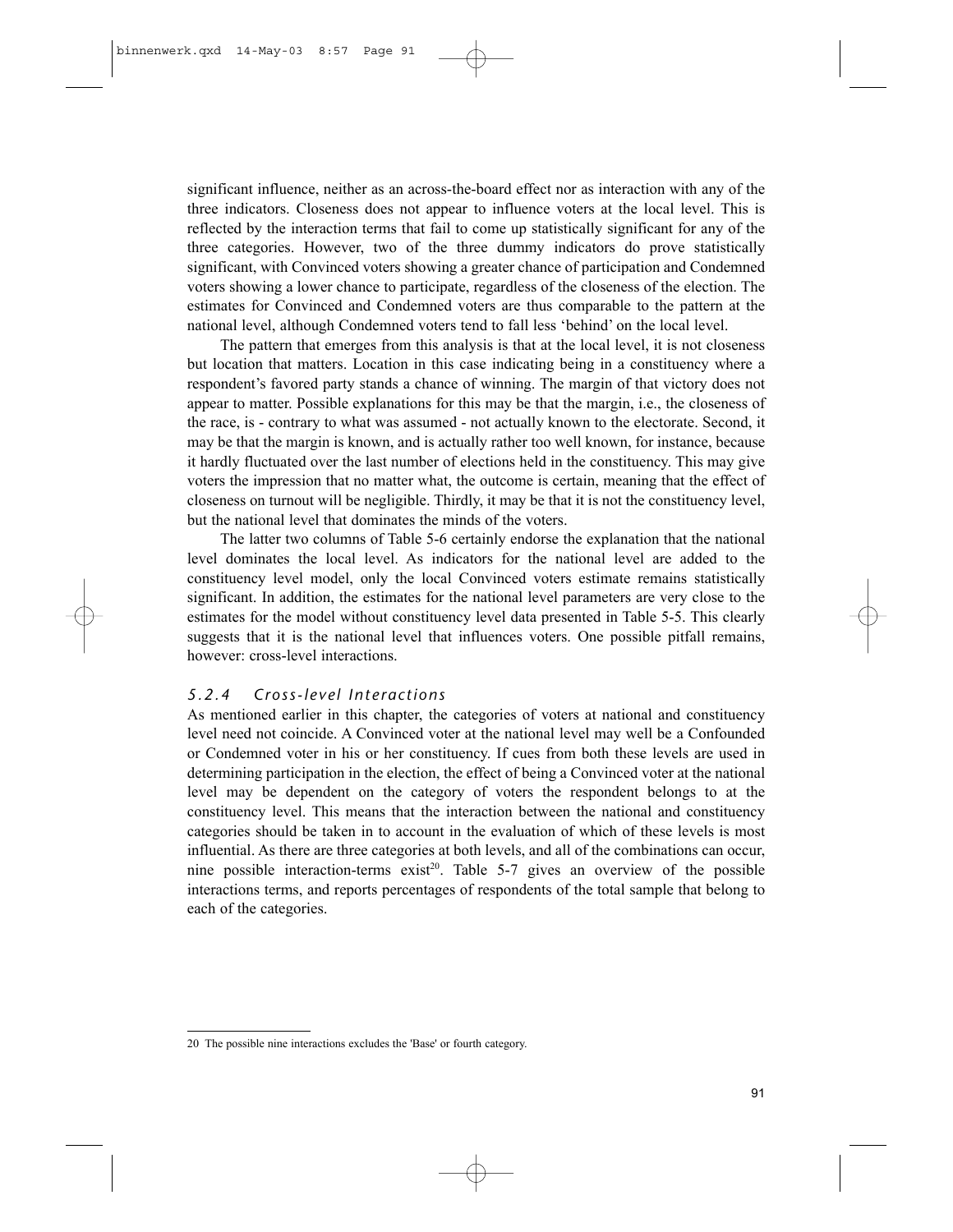Table 5-7 Great Britain - Possible National/Constituency-level Interactions, Percentages of Respondents in Total Sample

| National Convinced Confounded Condemned<br><b>Constituency</b> |    |                 |           |          |
|----------------------------------------------------------------|----|-----------------|-----------|----------|
| <b>Convinced</b>                                               |    | 1.127           | $III$ 0.5 | IV $0.3$ |
| <b>Confounded</b>                                              |    | 0.5             | 0.6       | 0.0      |
| <b>Condemned</b>                                               | Ш. | $\overline{32}$ | n n       | 1.6      |

*Roman numerals refer to interactions discussed in text.* 

On theoretical grounds, the combinations of voter categories presented in Table 5-7 can be divided into two categories. The combinations on the diagonal are not necessarily 'true' interactions, but may actually be simple additive effects. Convinced national level voters living in constituencies where they are also Convinced voters (denoted as interaction I in Table 5-7) find an incentive to vote at both the national level and the local level. These two incentives add up, but there is no direct theoretical argument as to why these two incentives would interact. The same holds true for the other diagonal combinations.

The off-diagonal combinations are expected to be 'true' interactions, in which the combination of the two categories at national and constituency level influences the actual behavior. Three examples will be discussed here. Convinced national level voters living in constituencies where they are Condemned voters (denoted as interaction II in Table 5-7) have no hope of electing a favored candidate in their constituency. As a consequence, they cannot help their favored party to national victory. For these voters, their participation can be no more than a token entry - they might as well stay home. This combination can therefore be regarded as a true interaction: Convinced national level voters should be positively influenced by the closeness of the election, but Condemned local voters should not. Whether one level dominates the other should become clear form the interaction effect.

The interactions III and IV present two other examples of theoretically interesting interaction effects. Interaction III concerns national level Confounded voters. For these voters, their constituency may function as a tiebreaker for the difficult choice between the two nationally leading parties. The combination should therefore function as a positive incentive to participate, when compared to other national level Confounded voters. Comparing to constituency level Confounded voters, the interaction III voters may be less likely to vote, because of the national level effect.

Interaction IV concerns national level Condemned voters, who are not expected to be affected by closeness, and constituency level Convinced voters, who are expected to be affected by closeness. Again, the interaction effect can inform us as to whether the national or the constituency level takes precedence, and how the behavior of the interaction IV voters compares to that of voters who share their national or constituency level category, but not the combination of the two.

The interactions may therefore offer us a number of benefits. Interactions may show how a group of voters in theoretically interesting circumstances responds. We may establish whether the national level or the constituency level takes precedence in conflicting situations. Moreover, by modeling interactions we may get a clearer view of the behavior of voters in more 'straightforward' circumstances, since the (hypothetically) distinctive behavior of interactions group voters is isolated.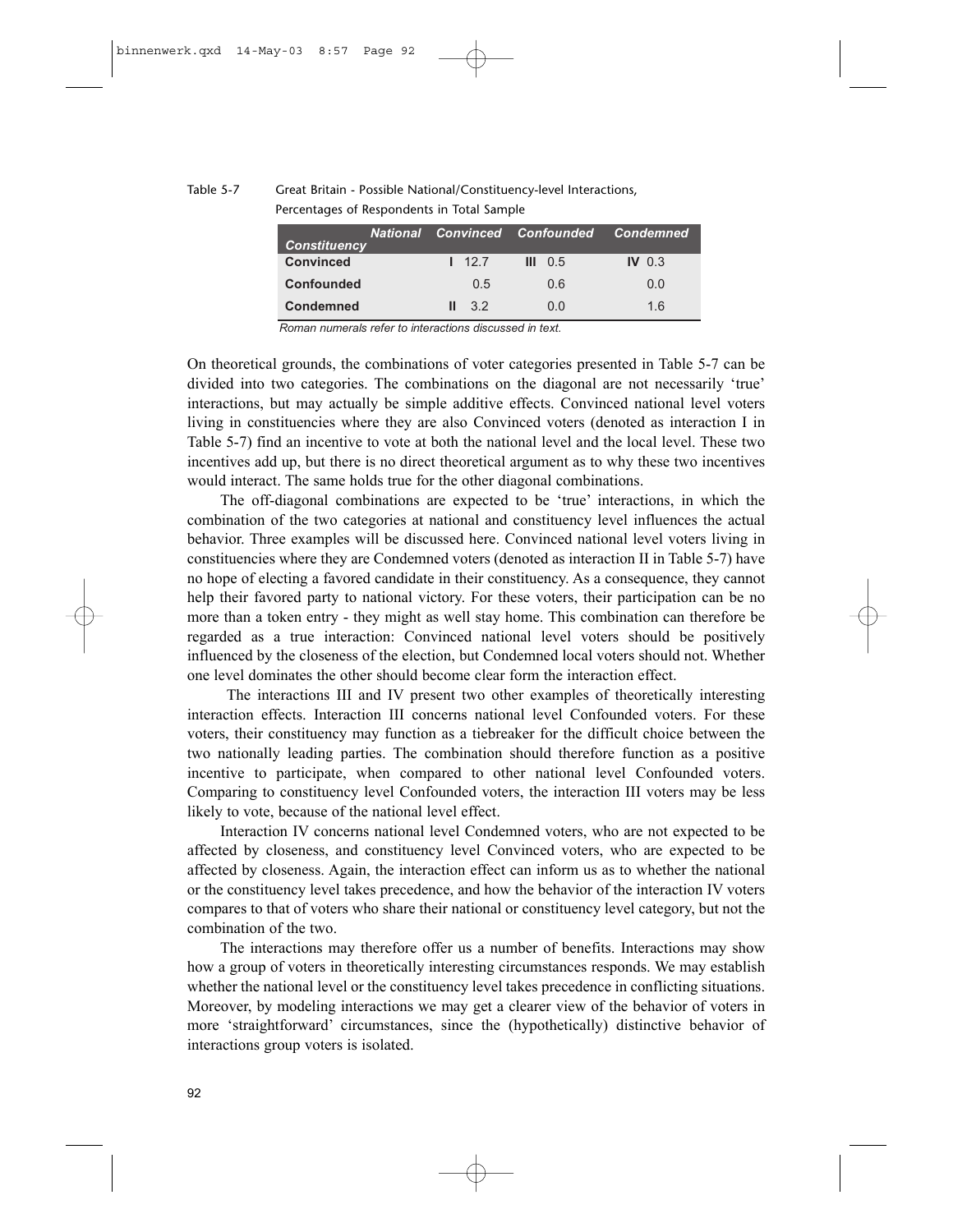Although theoretically the model should become more accurate with the introduction of interaction terms, Table 5-7 shows that in practice we can expect difficulties testing the model since most combinations only concern a small number of respondents<sup>21</sup>Six of the nine possible combinations involve less than one percent of all respondents. We are therefore unlikely to find any statistically significant results for these combinations, as empirical analyses (not presented here for the sake of brevity) confirm. Consequently, only two of the possible combinations are analyzed further and discussed here, namely those denoted by combinations I and II in Table 5-7.

Table 5-8 Great Britain - National Level Convinced/Constituency Level Convinced Interaction (condensed table)

|                                                                        |       | <b>No interactions</b> |          | <b>Interactions</b> |
|------------------------------------------------------------------------|-------|------------------------|----------|---------------------|
|                                                                        | В     | s.e.                   | В        | S.e.                |
| <b>Constituency level:</b>                                             |       |                        |          |                     |
| <b>Closeness</b>                                                       | 0.002 | 0.005                  | 0.002    | 0.004               |
| <b>Convinced voter</b>                                                 | 0.142 | 0.071                  | 0.358    | 0.104               |
| <b>Convinced*Closeness Interaction</b>                                 | 0.233 | 0.186                  | 0.371    | 0.320               |
| <b>National level:</b>                                                 |       |                        |          |                     |
| <b>Closeness</b>                                                       | 0.195 | 0.039                  | 0.179    | 0.038               |
| <b>Convinced voter</b>                                                 | 0.317 | 0.067                  | 0.459    | 0.080               |
| <b>Convinced*Closeness Interaction</b>                                 | 0.233 | 0.104                  | 0.153    | 0.128               |
| <b>Interaction: National Convinced * Constituency Convinced voters</b> |       |                        |          |                     |
| Interaction effect                                                     |       |                        | $-0.490$ | 0.151               |
| Interaction * Constituency closeness                                   |       |                        | 0.230    | 0.201               |
| <b>Interaction * National closeness</b>                                |       |                        | $-0.274$ | 0.395               |

*Condensed table. Complete table presented in Table 5 of the Appendix* 

*Standard errors in italics. Bold figures indicate statistical significance at p < .05. Actual election outcomes used for constituency level closeness, opinion poll data used for national level closeness.* 

The introduction of cross-level interaction terms brings changes to some parts of the model, but not to the full model. Table 5-8 therefore presents only a condensed overview of the first interaction model. In this table, only the parameters affected are presented, so as to give a better insight into the impact of the interaction terms. For a complete presentation of the model, the reader is referred to Table 5 in the Appendix. To aid comparison, the estimates for the model without cross-level interactions, presented in Table 5-6, have been added to the table.

The results must be interpreted with caution, since only a few of the estimates show statistical significance. Bearing this in mind, the picture Table 5-8 seems to convey is that of an increased influence of the constituency level. Although the overall effect of closeness at the constituency level does not change, the estimates for Convinced voters and Convinced\*Closeness Interaction at the local level do increase substantially. At the national

<sup>21</sup> This does not necessarily imply that the interactions will only affect a small percentage of British voters, since the survey sample may not be representative of all British constituencies. A nationally representative sample need not be representative at the constituency level.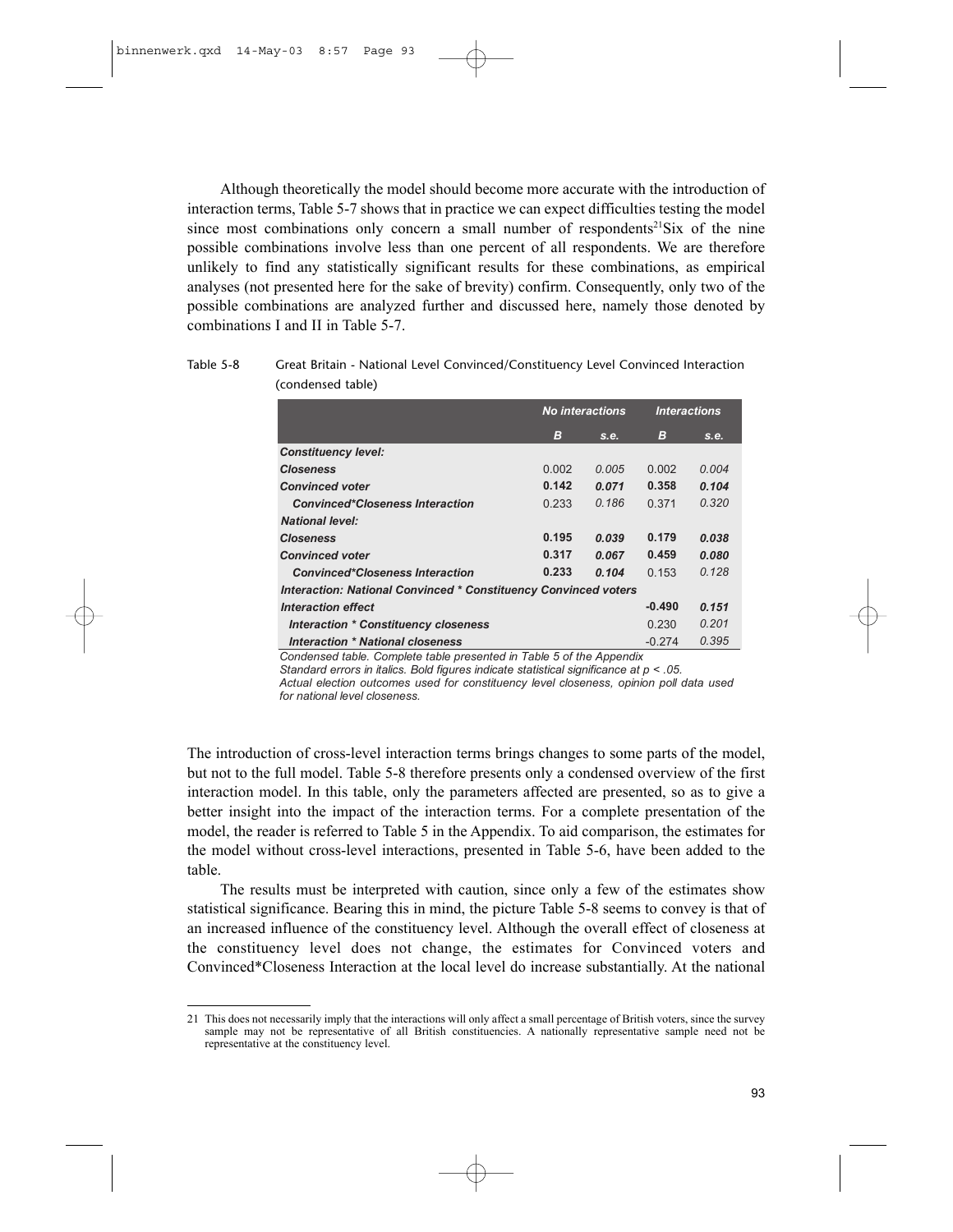level, the estimates for closeness and the interaction with Convinced voters decrease in size, while the direct effect for Convinced voters at the national level increases. This suggests a shift of impact from the national to the constituency level, especially regarding the closeness of the race at the constituency level. This is underlined by the estimates for the cross-level interaction, at the bottom of the table. There too closeness at the constituency level shows a positive effect, while closeness at the national level shows a negative influence, as does the direct interaction effect. These last two findings may appear puzzling at first sight, as they run counter to expectations. It is necessary to understand, however, that to these parameters the estimates at constituency level as well as national level need to be added to come to the complete effect for this national level cross-level interaction term. The estimates and standard errors for the additional (interaction) effect of national closeness, 0.153 (0.128) and -0.274 (0.395) respectively, suggest however that an extra effect of closeness on top of the overall effect is absent for the cross-level interaction. This first cross-level interaction thus suggests that the model of Table 5-6 underestimates the importance of the constituency.

|                                                                 |          | <b>No interactions</b> | <b>Interactions</b> |         |
|-----------------------------------------------------------------|----------|------------------------|---------------------|---------|
|                                                                 | B        | S.e.                   | В                   | S.e.    |
| <b>Constituency level:</b>                                      |          |                        |                     |         |
| <b>Closeness</b>                                                | 0.002    | 0.005                  | 0.002               | 0.004   |
| <b>Convinced voter</b>                                          | 0.142    | 0.071                  | 0.162               | 0.071   |
| <b>Convinced*Closeness Interaction</b>                          | 0.233    | 0.186                  | 0 231               | 0.180   |
| <b>Condemned voter</b>                                          | $-0.130$ | 0.082                  | $-0.216$            | 0.094   |
| <b>Condemned*Closeness Interaction</b>                          | 0.027    | 0.077                  | 0.020               | 0.059   |
| <b>National level:</b>                                          |          |                        |                     |         |
| <b>Closeness</b>                                                | 0.195    | 0.039                  | 0.191               | 0.038   |
| <b>Convinced voter</b>                                          | 0.317    | 0.067                  | 0.262               | 0.070   |
| <b>Convinced*Closeness Interaction</b>                          | 0.233    | 0.104                  | 0.282               | 0.107   |
| <b>Condemned voter</b>                                          | $-0.435$ | 0.119                  | $-0.385$            | 0 1 2 2 |
| <b>Condemned*Closeness Interaction</b>                          | 0.157    | 0.161                  | 0.152               | 0,160   |
| Interaction: National Convinced * Constituency Condemned voters |          |                        |                     |         |
| <b>Interaction effect</b>                                       |          |                        | 0.152               | 0.160   |
| <b>Interaction * Constituency closeness</b>                     |          |                        | 0.389               | 0.234   |
| <b>Interaction * National closeness</b>                         |          |                        | 1.301               | 1.278   |

Table 5-9 Great Britain - National Level Convinced/Constituency Level Condemned Interaction (condensed table)

*Condensed table. Complete table presented in Table 5 of the Appendix* 

*Standard errors in italics. Bold figures indicate statistical significance at p < .05. Actual election outcomes used for constituency level closeness, opinion poll data used for national level closeness.* 

Table 5-9 presents the estimates for the second cross-level interaction model. This interaction term denotes voters who stand a chance of winnig at the national level but find themselves without any chance in their constituency. Again the table only presents the parameter estimates that are affected, and a complete overview is presented in the second part of Table 5-in the Appendix. The first two columns of Table 5-9 again present estimates from the noninteraction model of Table 5-6 for ease of comparison.

 $\overline{\mathbb{A}}$ 

As in the previous interaction model, the results are not readily interpreted. Again, the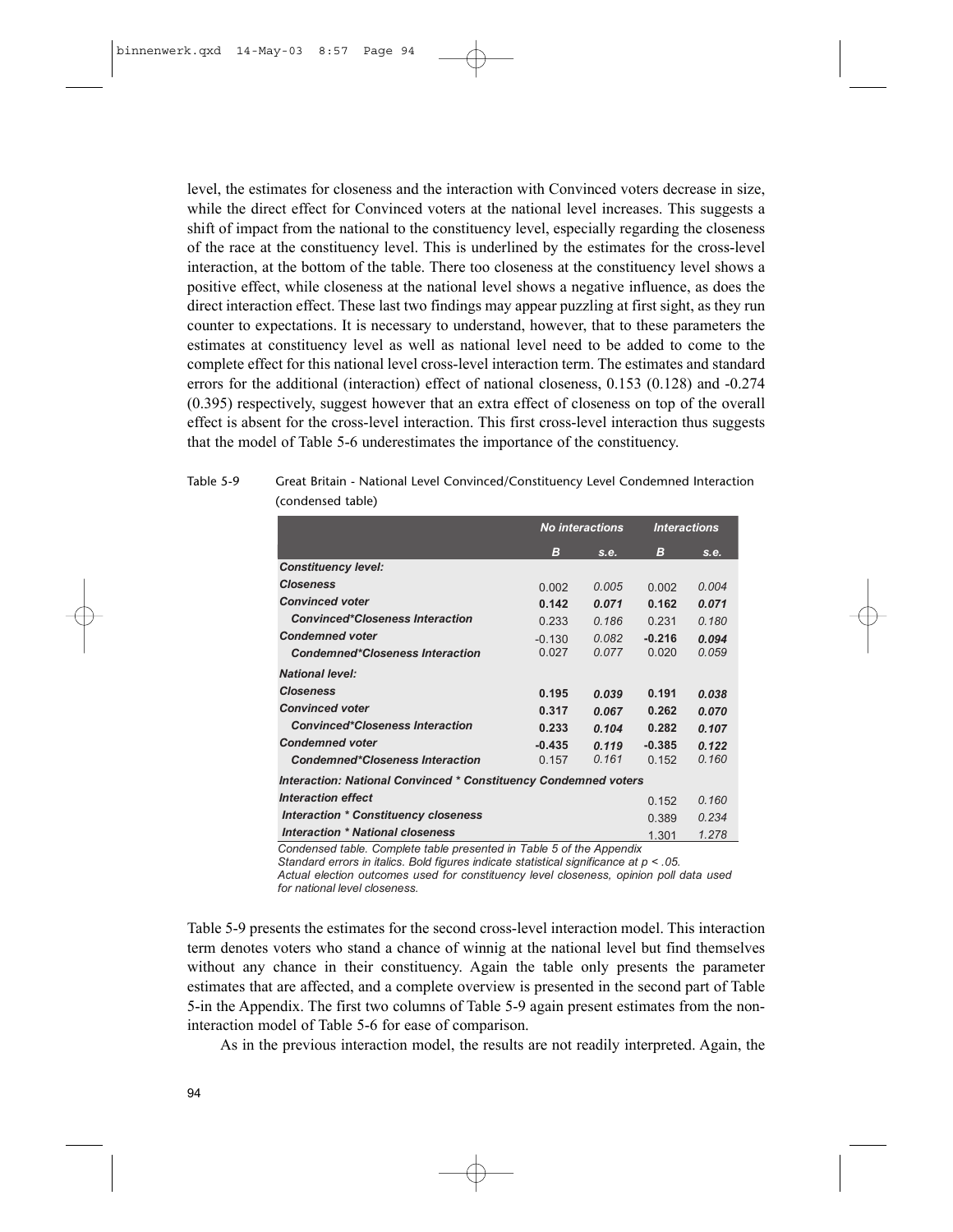estimate for closeness at the constituency level remains stable. However, the estimates for Convinced and Condemned voters do change. The estimate for Condemned voters becomes even more negative. As the group of Condemned voters at constituency level now no longer includes national level Convinced voters - isolated by the interaction term - this is not surprising: the remaining Condemned voters have less to expect form the election and are less inclined to vote. Thus the slight increase in the estimate for Convinced voters cannot be explained.

At the national level, we see that Convinced voters nowhave a lower tendency to turn out at consistently higher rates. Instead they exhibit stronger responses to the degree of closeness. This is reflected in the table by a decrease in size of the Convinced voter estimate, while the accompanying interaction term increases in size. Apparently, the remaining Convinced voters at the national level are less stable voters that react more to the added incentive of a close race. Condemned voters at the national level do not change in their response to the closeness of the race, although they do fall less far behind the Base category voters in this cross-level interaction model - this is indicated by the decreased negative estimate.

In conclusion, the cross-level interaction models present a somewhat mixed outcome. On the one hand, the sample distribution suggested beforehand that any model findings would be problematic. Data analysis confirms this suspicion. At the same time however, the cross-level interactions do suggest that the influence of the constituency level may be underestimated if such interactions are excluded from the model.

### 5.3 Predicting Electoral Participation

What then does it matter whether one is a Convinced, Confounded or Condemned voter, or whether one can be classified as a Base category voter? To emphasize the impact of closeness on the different categories of voters, this section will depict the influence of closeness on the different categories graphically, for different degrees of closeness. First, the female mainstream voter presented earlier in Section 5.2.2 of 45 years of age, about average education, political interest and income (scores of 5, 5 and 0 respectively) is presented as a Base category voter, and also as a Convinced, Confounded and Condemned voter. The predicted chance to vote for such respondents is presented for different degrees of closeness of the election. These closeness figures are based on actual opinion poll predictions, published before the elections of 1983, 1979, October 1974, February 1974 and 1992, and with gaps between the two largest national parties of 19, 10, 5, 2 and 0.5 percent, respectively. Calculation of the predicted chance to vote is analogous to the calculations presented in Section 5.2.2 and note 17 above)

Figure 5-1 shows the propensity to vote for our respondent under different contextual circumstances. To aid transparency, the predictions are based on the national level model only, which is comparable to the model presented in Table 5-5 (last columns). However, the model used for the actual predictions had all estimates removed that were not statistically significant, since it cannot be claimed that these effects will exist in reality. Unfortunately, this may also mean that effects are removed from the model that show no statistical significance because of sample distribution and size reasons only, and not because these effects are in actuality absent. The amended prediction model is presented in Table 6-in the Appendix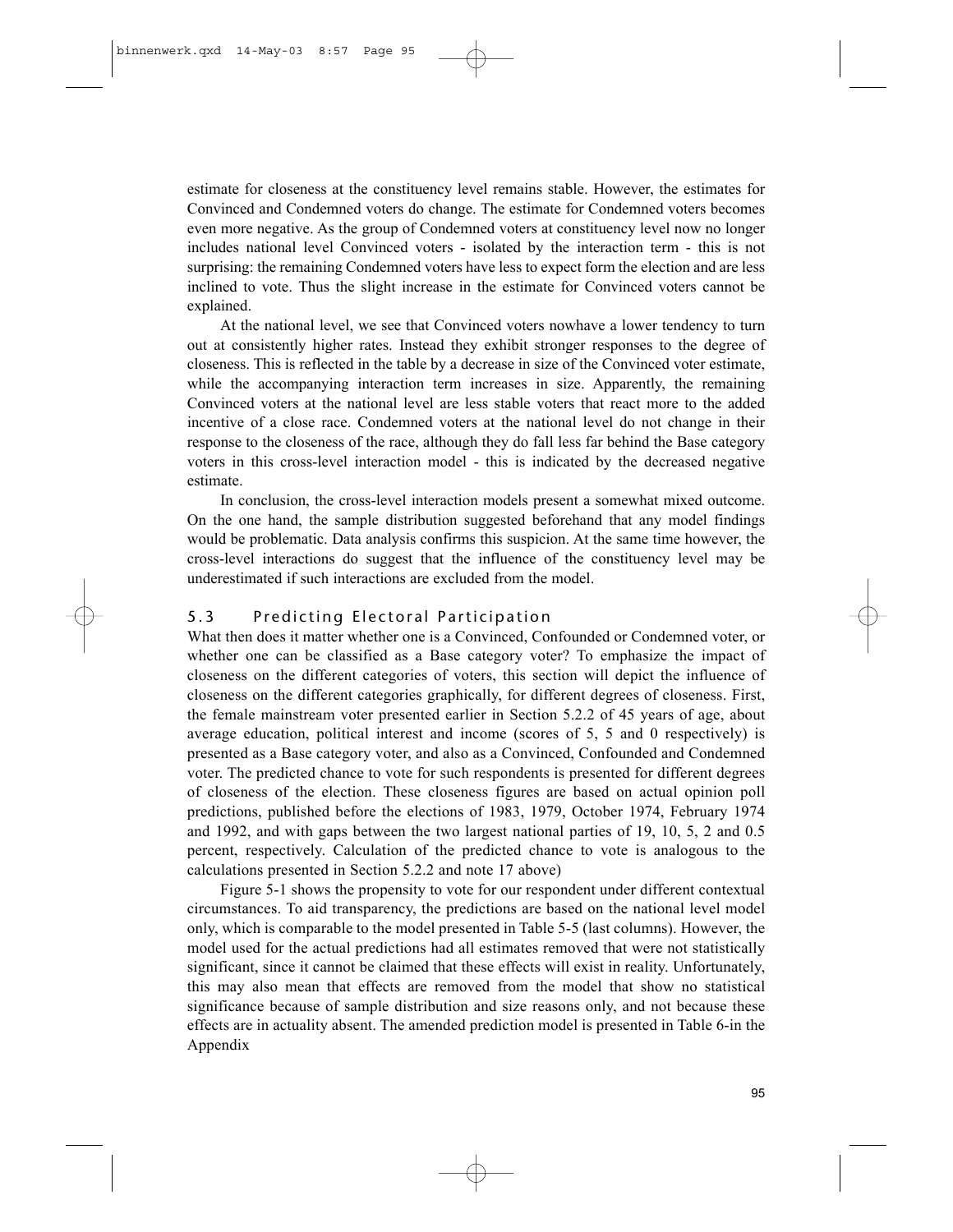

Figure 5-1 Great Britain - Predicted Chance to Vote for Different Categories of Voters (left), and Deviation from Chance Predicted for Base Category Voters (right).



The three lines in Figure 5-1 represent, from top to bottom, Convinced voters, Base category voters and Condemned voters. Confounded voters follow the same pattern as Base voters, since the estimates for Confounded voters proved not to be statistically significant. The left hand panel presents the likelihood of voting for our 45-year-old respondent under different degrees of closeness. Two things are clear right away: a Convinced voter has a consistently greater probability of voting than a comparable Base or Confounded voter, who in turn is more likely to vote than Condemned voters. In the model, this was reflected by the direct effects of the category indicators. Additionally, it is clear that the closeness of the election does affect the probability to vote, for *all* categories of voters. All three lines show an upward curve to the right, i.e., as the election becomes closer. In the estimation model, this is reflected by the significant and positive direct effect of Closeness, as well as the interaction of Closeness with the Convinced voters. But is this increased probability to vote uniform for the three categories?

The right hand panel of Figure 5-1 depicts this more clearly - although the picture requires some explanation. The right hand panel of Figure 5-1 shows the predicted probability of voting for the various categories, contrasted against the predicted chance to vote for Base category voters. The zero-line represents the predicted chance to vote for Base (and Confounded) category voters, while the top and bottom lines show the predicted deviation from that line for Convinced and Condemned voters, respectively. The upper line shows that Convinced voters have a probability to participate that is almost consistently 4 percent points higher than Base category voters, while this increases to a little over 5 percent points in extremely close elections. This is in line with expectations.

The lower line of the right hand panel of Figure 5-1 shows the probability to vote for Condemned voters. This probability is consistently lower than that of Base category voters, as was expected from the estimated model. However, the line also shows a curve upward at the extreme right hand side, indicating that as the election becomes extremely close, Condemned voters are more affected by this than Base category voters. This seems odd, even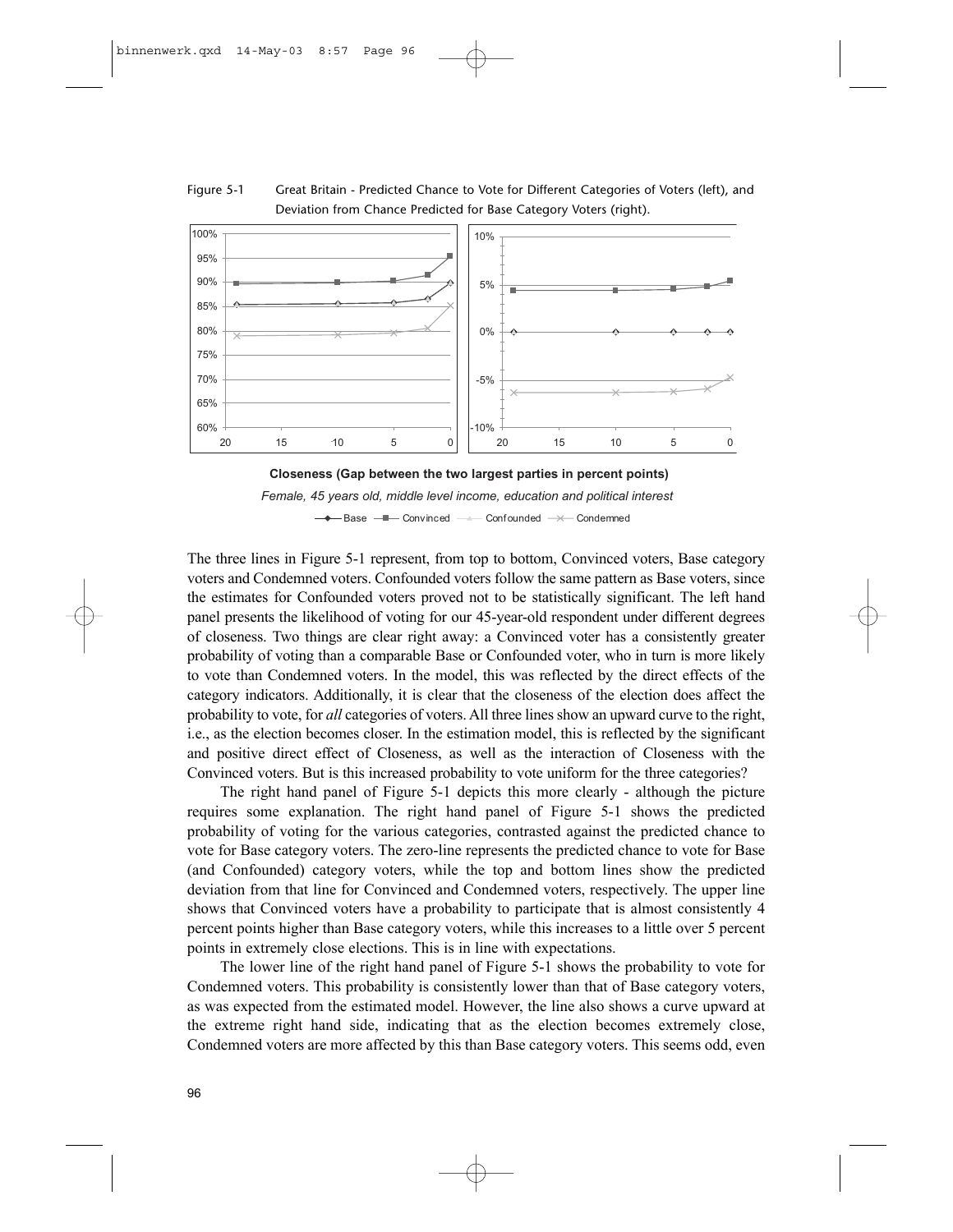counter-intuitive, as Condemned voter were expected to be least affected by the closeness of the election. However, this can be explained as a ceiling effect. As the election becomes extremely close, the chance to vote increases for all voters - but already high probabilities of voting have less scop to increase than lower probabilities. This explains the pattern of Figure 5-1, and it is a reflection of the s-curve which is typical for a logistic regression model. This effect will be shown to be even more pronounced in section 5.3.1. The reason that Convinced voters show an increase in the predicted probability to vote in close elections in Figure 5-1 as well is of course due to the additional, statistically significant interaction with closeness for Convinced voters.

# *5.3.1 High versus Low Involvement*

Figure 5-2 depicts the effect of being a Convinced or Condemned voter vis-à-vis Base or Confounded category voters - now for high turnout potentials. Ceiling effects play an even greater role in these analyses. The predictions are once again based on the national level model presented in Table 6-of the Appendix. However, the simulated voter now has a higher probability to turn out and vote on the basis of her individual characteristics: predictions are made for a 50 year old female, of high education, high political interest and high income (scores of 8, 8 and 1, respectively)<sup>22</sup>. As Figure 5-2 clearly shows, for such a voter the contextual influence of closeness are minimal. The lines in the left hand panel of Figure 5-2 show only a minimal incline, while in the right hand panel the pattern of Figure 5-1 is repeated: Convinced voters are more likely to vote than Base category voters, and even more so as the election draws closer. Condemned voters catch up somewhat in close elections.

# Figure 5-2 Great Britain - Predicted Chance to Vote for Different Categories of Voters with High Involvement (left), and Deviation from Chance Predicted for Base Category Voters with High Involvement (right).



**Closeness (Gap between the two largest parties in percent points)**  *Female, 50 years old, high level income, education and political interest* -Base  $-\blacksquare$  Convinced  $-\blacksquare$  Confounded  $-\times$  Condemned

<sup>22</sup> Education score of 8, political interest score of 8, income score of 1.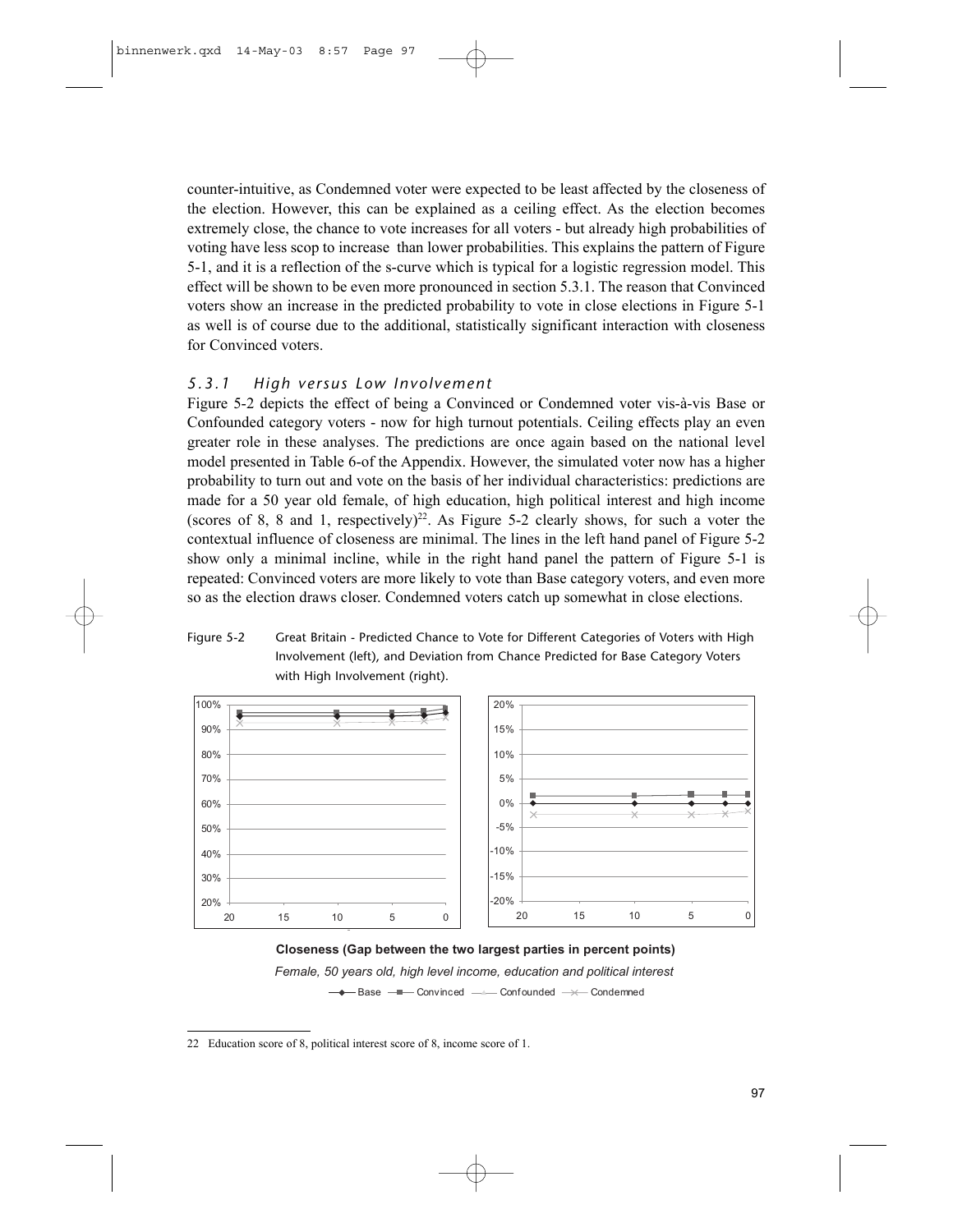A different pattern can be detected at the other end of the scale, where voters are decidedly less inclined to participate. Figure 5-3 presents turnout predictions for a 20 year old male, of low education, low political interest and low income<sup>23</sup>.







*Male, 20 years old, low level income, education and political interest* -Base  $-\blacksquare$  Convinced  $-\blacksquare$  Confounded  $-\times$  Condemned

Figure 5-3 not only shows that it matters a great deal whether one is a Convinced, Condemned or Confounded or Base category voter at the low end of the scale. The plots also show that for these voters the political context - the closeness of the race - matters a great deal. For Convinced voters the probability to vote rises from under 50 percent to almost 70 percent in a dead heat election race. In other words, the chance to participate for Convinced voters is 10 percent in excess of the turnout likelihood for Base category voters and this increases to 20 percent. In contrast, Condemned voters are 20 to over 30 percent behind. The right hand panel also shows that these less involved Condemned voters fall even further behind as the election becomes very close.

# 5.4 Predicting Turnout Levels

The previous sections showed that closeness affects different voters differently, and that we should allow for individual variation in the influence of closeness on voters. In this section we will examine whether our ability to predict turnout at the aggregate level improves if we allow the influence of closeness to vary at the indvidual level. Does the Individual Context model provide more accurate turnout estimates that the 'traditional' model does?

The predictions are analogous to the predictions presented in Table 2-4 and Figure 2-1

<sup>23</sup> Education score of 1, political interest score of 1, income score of -2.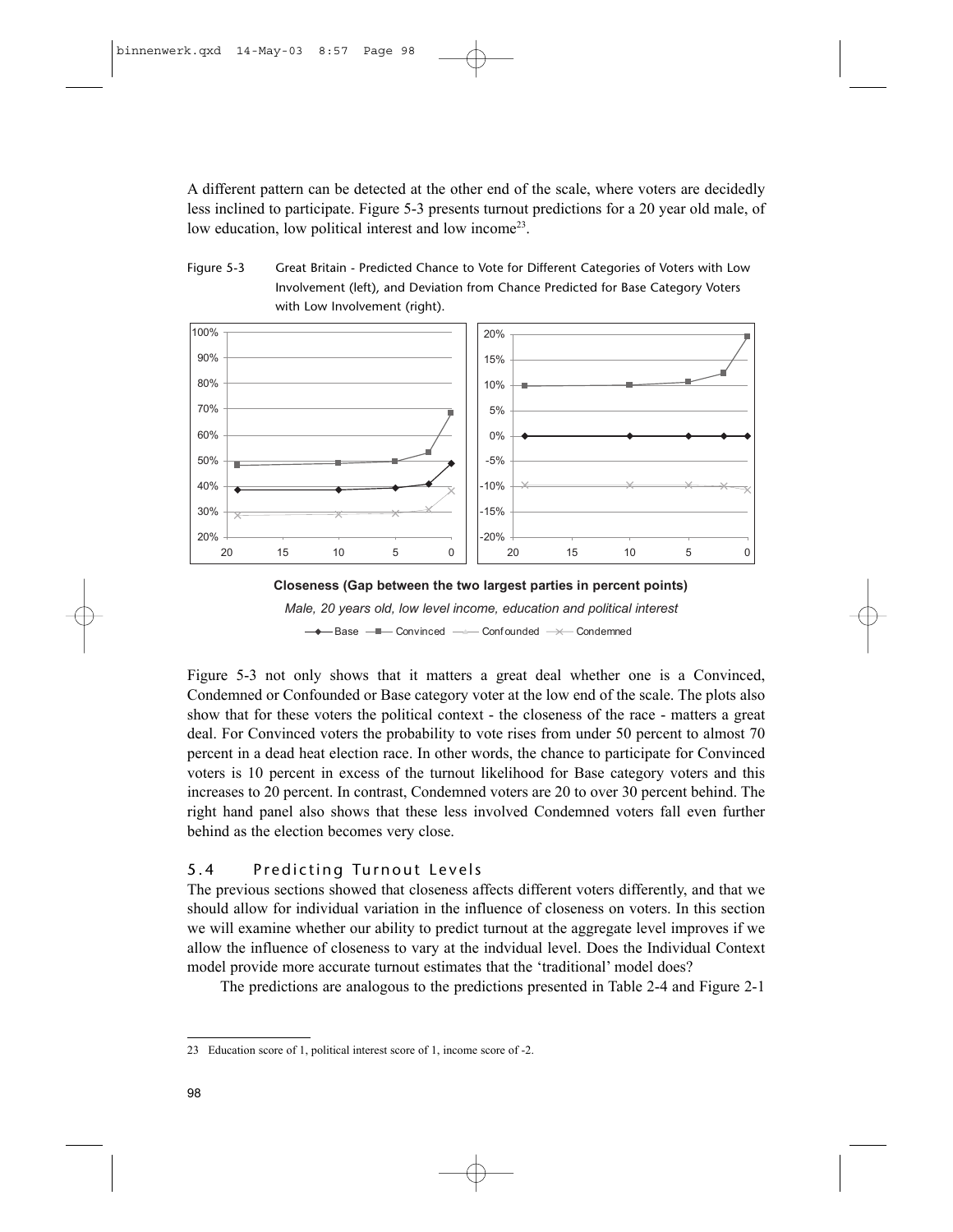in Section 2.5 of Chapter 2. We estimate the predicted turnout based on our analytical models, and for each election compare the turnout estimates with the actual turnout<sup>24</sup>. The basis for the predictions is the 'traditional' model presented in Table 5-5, and the prediction model (including statistically significant results only) already employed in the previous section and presented in Table 6-of the Appendix. The predictions will therefore be based on the national level model<sup>25</sup>.

Table 5-10 presents the turnout level as predicted by the 'traditional' model and the Individual Context model, followed by actual election turnout. The last column presents that average absolute deviation in predicted and actual turnout per model.

Table 5-10 Great Britain - Turnout (percentages), Actual and Predicted by Traditional and Individual Context Model and Average Absolute Deviance from Actual Turnout (percentage points)

| Year                      | 1970 | 1974Feb | 1974Oct | 1979 | 1983 | 1987 | 1992 | 1997 | <b>Deviance</b> |
|---------------------------|------|---------|---------|------|------|------|------|------|-----------------|
| <b>Traditional model</b>  | 73.9 | 78.1    | 74.5    | 75.6 | 74.4 | 75.9 | 79.1 | 729  | 1.19            |
| <b>Individual Context</b> | 74.0 | 78.1    | 74.5    | 75.9 | 74.4 | 75.9 | 79.1 | 73.0 | 1.17            |
| <b>Turnout</b>            | 72.0 | 78.1    | 72.8    | 76.0 | 72.7 | 75.3 | 77.7 | 71.2 | $\blacksquare$  |

An inspection of Table 5-10 shows that the differences in predicted turnout between the two models are small, in most cases only appearing in the second decimal. This should not surprise us - the amendments to the model are limited. No clear 'winner' can be determined, although the average deviation score shows a slightly more accurate prediction for the Individual Context model than for the 'traditional' model.

 $\triangle$ 

<sup>24</sup> The prediction procedure requires the sample to be weighted, since voters are typically over-represented in election surveys (cf. Note 7, Chapter 2). Weighting ensures that sample turnout (as reported by the respondents) reflects the actual election turnout, enabling aggregate level predictions. Since sample weighting is problematic in the MLwiN software, the individual level predictions were produced in MLwiN, after which sample weighting and aggregate level predictions were performed in SPSS.

<sup>25</sup> Additional analyses showed findings to be comparable for the national and constituency level models, and where therefore not presented here. For consistency the same model used in section 5.3 was presented.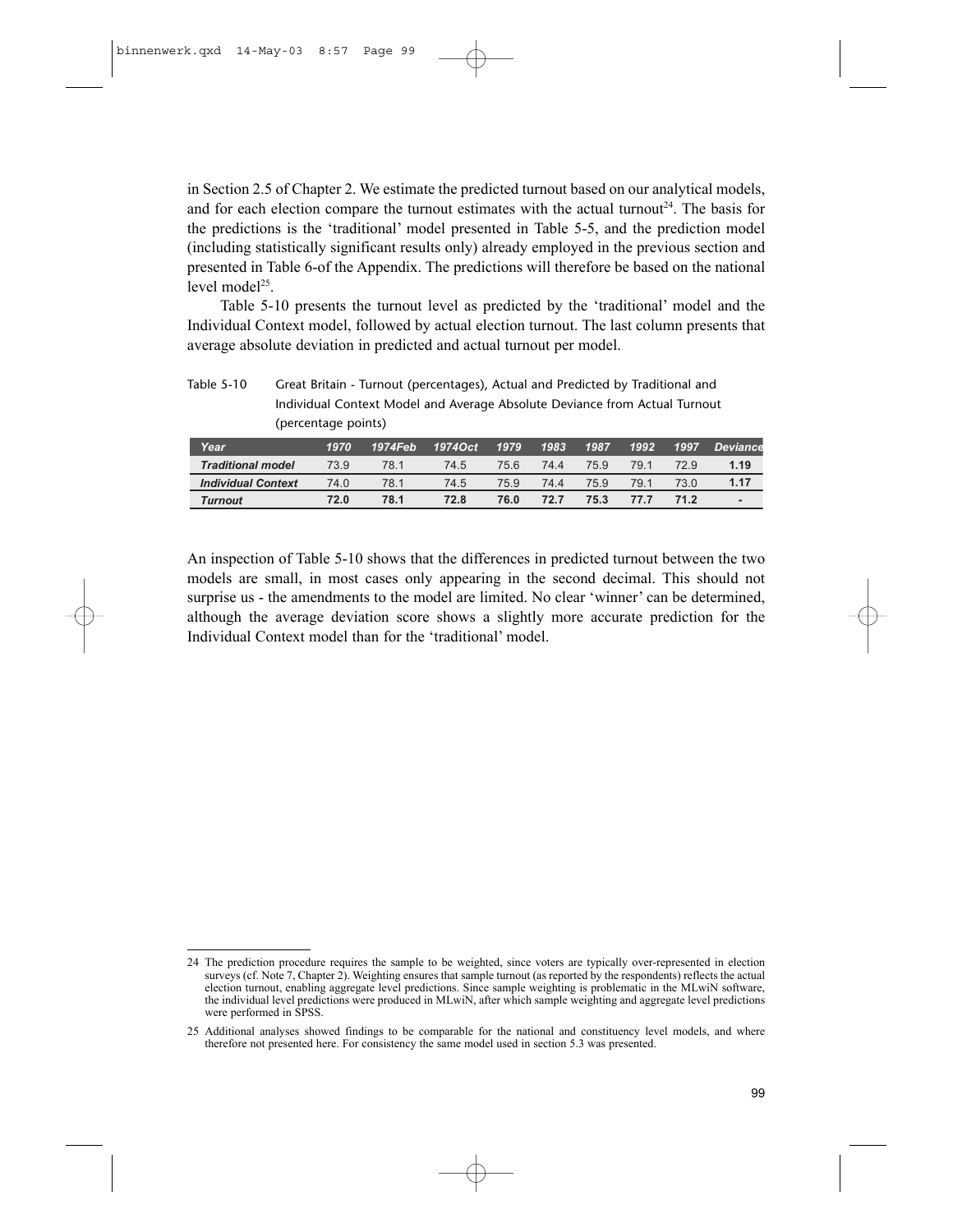

Figure 5-4 Great Britain - Predicted Turnout Levels, Deviation from Actual Turnout

 $\overline{\phantom{0}}$ 

Figure 5-4 presents the deviation of the predicted turnout rates from the actual election outcome. We see that the model tends to over-estimate the actual turnout. Figure 5-4 confirms the pattern of Table 5-10: differences in prediction accuracy are small between the two models. Only for the 1979 and 1987 elections does the Individual Context model provide markedly more accurate estimates.

#### 5.5 Conclusions

Does closeness matter in Great Britain? Yes it does. The previous chapter already suggested this at the aggregate level, and the analyses in the current chapter show that indeed closeness affects turnout at the individual level as well. The figures in Section 5.3 illustrate this for the national level. But the aim of this chapter went further: to show that the impact of closeness is dependent on individual level characteristics. This too was confirmed by the analyses presented in this chapter. Graphically, this differentiation in the impact of closeness was depicted in the right hand pane of the figures of Section 5.3. The graphs showed that it matters whether one is a Convinced, Confounded or Condemned voter, and moreover, that this matters even more if one's individual characteristics make electoral participation less certain.

Although these findings do support the theoretical expectations set out in Chapter 3 and this chapter, there is still need for caution. The aggregate level turnout predictions of Section 5.4 showed only small differences, albeit in favor of the Individual Context model. In addition, a number of parameter estimates at the national and constituency levels, as well as for the cross-level interactions, were not to be statistically significant in contrast to prior expectations. Of course, this could mean that our expectations were wrong. However, as was already mentioned, the characteristics of the sample available for analysis meant that the

 $\overline{\triangle}$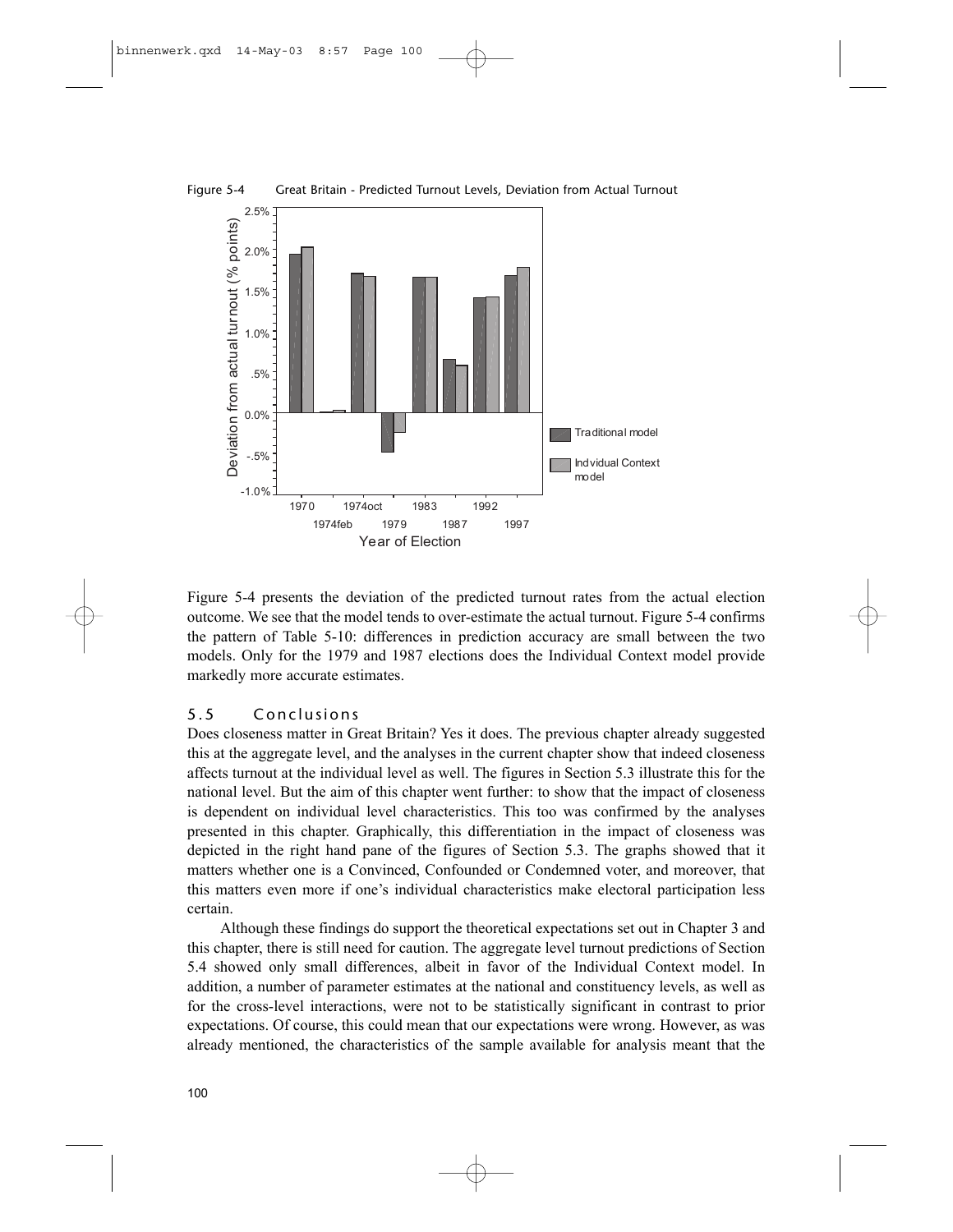quality some of the variables used in this chapter was less than that desired. In addition, the number of respondents qualifying as Confounded or Condemned voters was extremely low: an unavoidable feature of standard survey sampling when segments of specific research interest in the population are small. Attaining enough respondents from these categories would require oversampling - or extremely large sample sizes. As a consequence, it is difficult to determine whether it is indeed these sample limitations that caused the estimates to remain statistically not significant, or whether the theory outlined is wrong. This proved to be especially problematic in the interpretation of the constituency level estimates, and the cross-level interactions.

Limitations of the sample distribution hamper conclusions which might be drawn regarding the constituency level as well. Whether the influence of the constituency level is fully overshadowed by the national level, as Table 5-6 suggests, is a question that for the moment must remain unanswered. However, some clues for an answer to this question were offered by the cross-level interaction analyses. Although only two of the possible nine crosslevel interaction terms could be explored, indications were that the constituency level is of consequence. Or, to put it more accurately, voters are likely to focus on the arena that gives them the most favorable outlook - be it at the constituency or the national level.

 $\overline{\bigtriangleup}$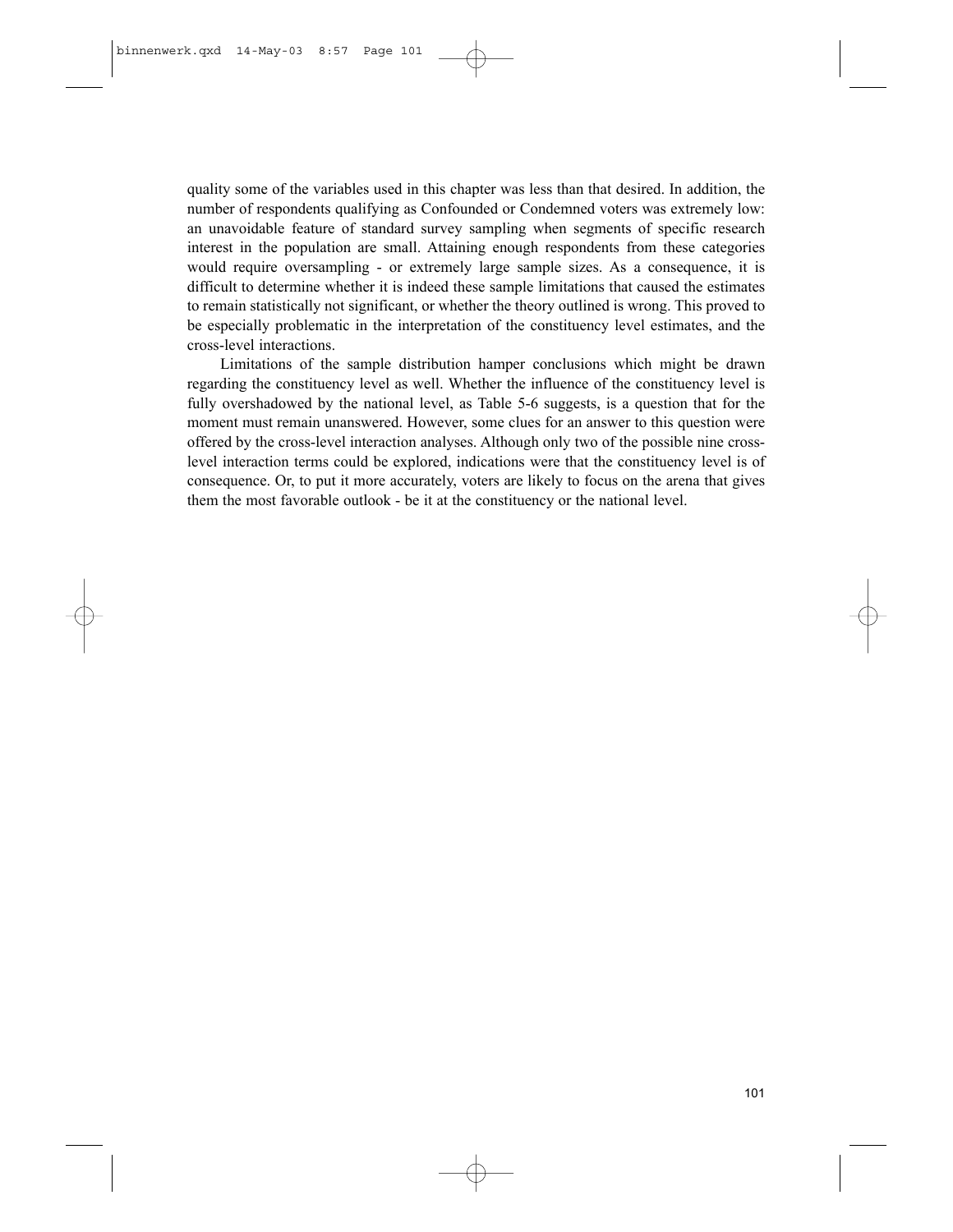102

 $\overline{\phantom{0}}$ 

Y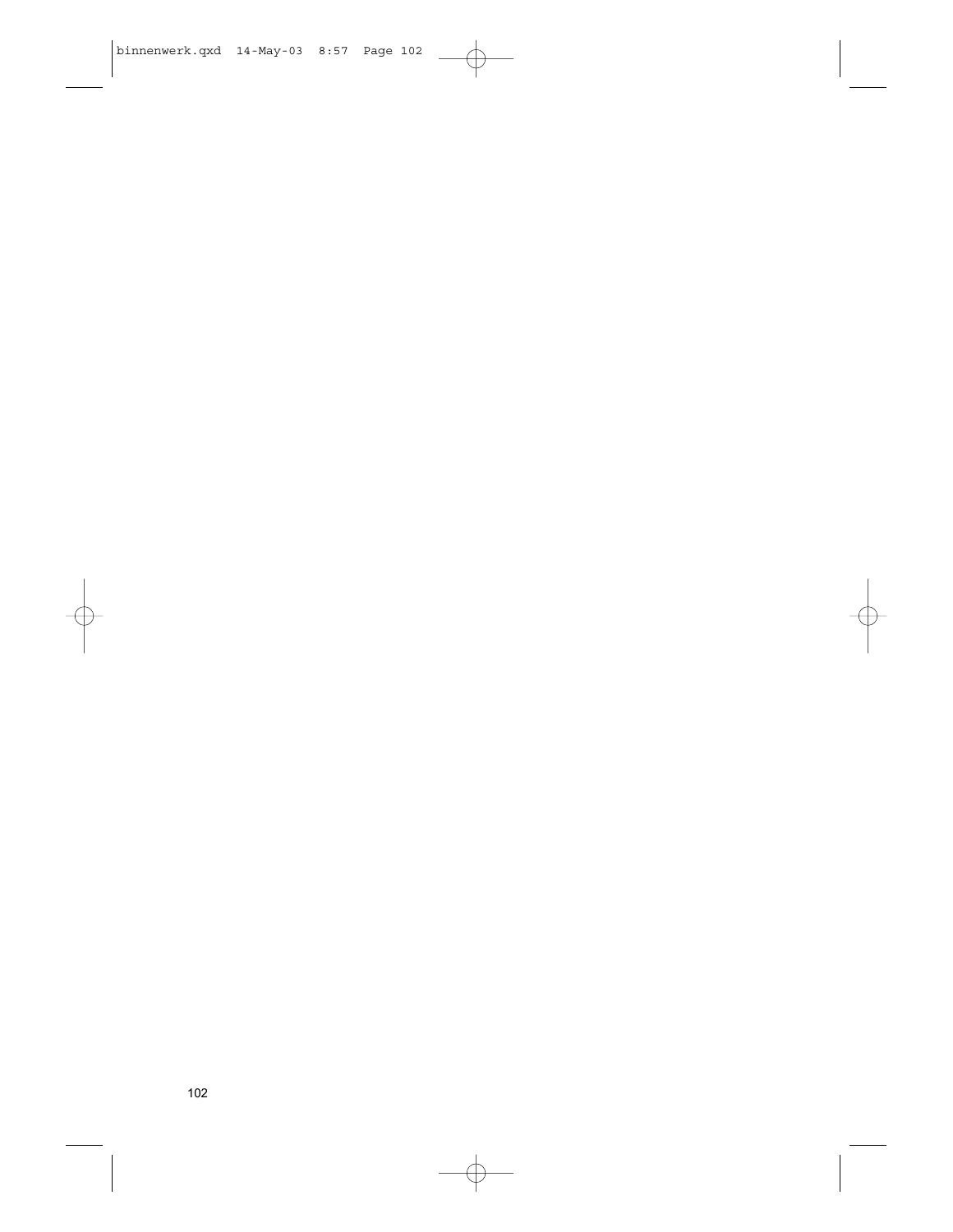

**Sweden**

The previous chapter presented an analysis of the influence of closeness in a two dominantparty system. In such a system closeness is expected to have a clear and significant influence. The current chapter presents analyses for Sweden, a country where not two but several parties determine the political landscape. Sweden is a multi-party system where the political spectrum has traditionally comprised of five, and in recent times seven to eight political parties. The notion of 'closeness' is not directly associated with elections in multiparty systems. In this chapter we assess the possibilities of generalizing this concept beyond the two-party context in which it is usually applied. This effort is not only of relevance for Sweden, but potentially also for other multi-party systems. Before focusing on this, we first give a brief overview of the Swedish party-system

The Swedish political landscape is not composed of two large parties, but only one. The Social-Democratic Party (SAP) is the largest one and its primacy has been unassailable. Apart from the dominating SAP party, a number of smaller parties fill the political spectrum from left to right. As was already discussed in Chapter 4, the Swedish party spectrum is well structured. The consequence of this is not that party competition in Sweden is a game of all against all, or of all parties against the dominating party. Instead, a clear divide has for a long time determined Swedish politics that distinguishes the political parties in Sweden into two groupings: the left versus the right. On the left one finds the social democratic and left wing parties, and on the right the parties that are commonly referred to as "bourgeois" parties. Since the introduction of general suffrage, the SAP successfully maintained its unrivaled position of as largest party, typically wining around 45 percent of the vote. As a consequence, the social democrats managed to maintain government power for nearly all of the twentieth century (cf. Hancock, 1993).

The two-bloc structure of the Swedish party landscape has proven extremely rigid up until the end of the twentieth century. The left party bloc is made up of the SAP and what originally was the communist party *Vänsterpartiet*, to the left of the SAP, and the green *Miljöpartiet*, which appeared on the political stage in the early 1980s.

The right, or bourgeois, side is composed of the *Center* (agrarian) party, the conservative *Moderaterna* and the liberal *Folkpartiet*. The 1990s saw the rise of the Christian-democratic *Kristdemokraterna* into what now appears a firmly settled addition to the bourgeois camp. A quick shot at electoral success by the right-wing populist *Ny Demokrati* party in the early 1990s proved to be short-lived.

The image of a two-bloc structure is reinforced by the fact that the SAP, although invariably the largest party and frequently polling over 45 percent of the vote, has since 1921 managed only twice to win an absolute majority. Much like the Fianna Fail party in Ireland, it refused for decades to enter into a coalition government, preferring instead to form a minority government with the almost assured support (or at least not opposition) of the left-

 $\overline{\wedge}$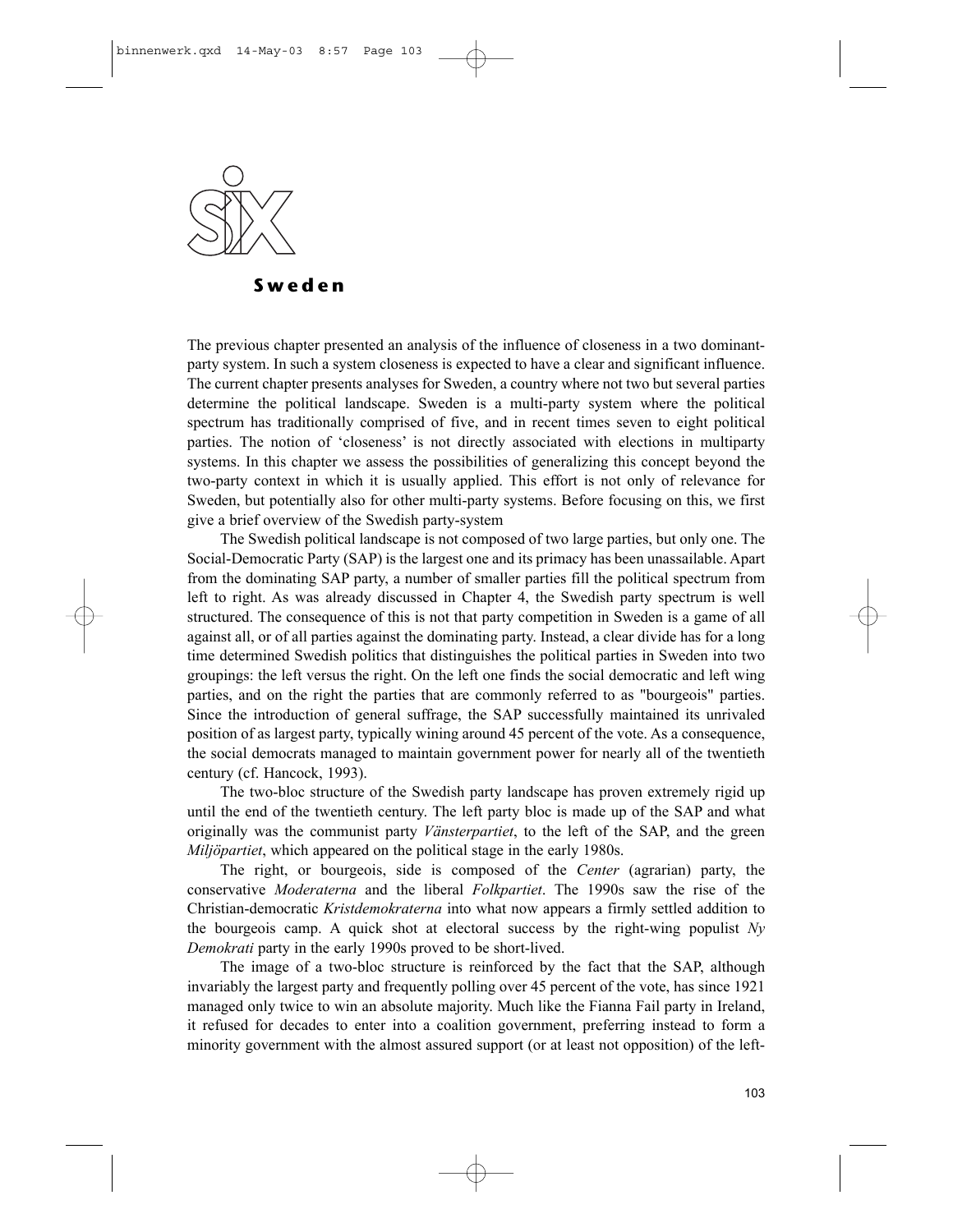wing *Vänsterpartiet*. When particular political issues would so require this single-party government would rely on temporary brokered coalitions with the bourgeois parties. Although Vänsterpartiet supporters may not always warmly support the SAP, it is clear that they are on the same side of a generally recognized political divide, and that they share sentiments of animosity, even adversity regarding the 'other', bourgeois side. The same holds for the green *Miljöpartiet*, although its allegiance to the left has been somewhat less outright, perhaps because 'green' issues at times cut across the traditional left-right divide. It has taken until the very end of the 1990s before negotiated, cross-bloc agreements emerged in Sweden, such as the 1994-1998 SAP government's legislative agreement with the *Center* party.

To all intents and purposes, therefore, the Swedish political landscape can be viewed not so much as a sytem made up of five, seven or even eight parties, but rather, as was already argued in Chapter 4, a two-bloc structure, in which the left wing hopes for an SAP government - be it minority government or not - while the bourgeois side aspires to form a right wing government. In essence, the race between parties then becomes a race between blocs, determining which side will take up government responsibility. Chapter 4 already showed that, under such circumstances, closeness is related to turnout at the aggregate level. But how will closeness affect individual voters?

Table 6-1 Sweden - Turnout Figures for Parliamentary Elections, 1979-1998 (percentages)

| Year           | 1979 | 1982 | 1985 | 1988 | 1991 | 1994 | 1998    |
|----------------|------|------|------|------|------|------|---------|
| <b>Turnout</b> | 90.7 | 91.4 | 89.9 | 86.0 | 86.7 | 86.8 | $-81.5$ |

As Table 6-1 shows, turnout figures in Sweden are high, around the 90 percent mark for the period of the early 1980s. Since then, turnout rates have declined somewhat, although 80 percent may still be considered high for present day western democracies. The high turnout figures mean that there is little room for the additional influence of closeness, and we may not see very strong effects. However, the gradual decline in turnout rates leaves more room for a possible influence of closeness.

#### 6.1 Who is Affected?

Although the two-bloc structure includes all political parties in Sweden - or at least all those represented in parliament - this does not necessarily mean that all of the electorate should be affected by the closeness of an election race as well.

In line with the argument of Chapter 3 and in a similar approach as the previous chapter, three categories of voters have been constructed, on the basis of how voters evaluate the parties of the two blocs. Again, voters will be described as Convinced, Confounded, Condemned or Base category voters<sup>1</sup>.

Convinced voters strongly support one of the parties in one bloc, while rejecting at least one of the parties in the other bloc. These voters are expected to be most strongly affected by the closeness of the election race, and to show a greater chance of participating in close elections.

<sup>1</sup> A discussion of the codings used to define the different voter categories is presented in the Appendix.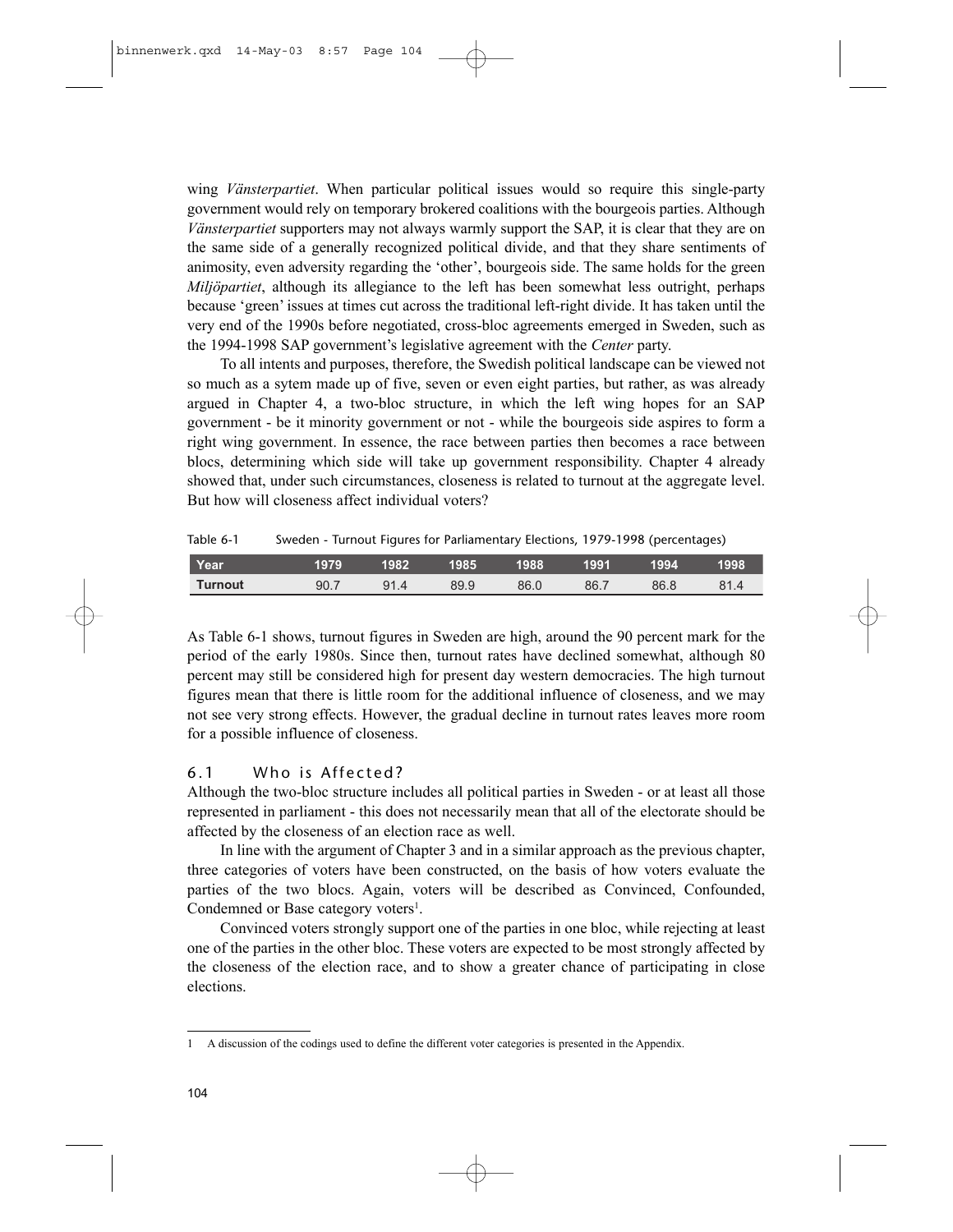Confounded voters care for one side as well as the other. They strongly appreciate at least one party from the bourgeois bloc, as well as at least one from the social democratic bloc. This might place such voters in a dilemma when elections become close, as the potential consequences may make the choice harder to make.

Condemned voters do not favor either of the blocs. They do not express a great evaluation for one of the parties of either bloc. As the Swedish two-bloc structure comprises all parties, this implies that Condemned voters in Sweden by definition do not have strong positive feelings for any of the political parties - in contrast for instance to their counterparts in Great Britain. This will of course be of consequence for the impact that closeness may have on these voters. Condemned voters are expected to show a lower propensity to participate in the election, and are not very susceptible to the degree of closeness of the election.

The remainder of the electorate is made up of voters who positively evaluate at least one of the political parties, yet do not combine this positive evaluation with a strong dislike of the parties on the 'other' side.

# 6.2 Data

Swedish electoral research is rooted in a strong tradition of empirical survey studies, founded in the mid 1950s by Westerståhl and Särlvik, with the first parliamentary election study being held in 1956<sup>2</sup>. Since then, studies have been held at every election, creating a substantial base for electoral research. Helpful in this is a quality of the Swedish political system enviable to researchers of contextual effects, namely frequent elections - held every three years since the 1970 election. Unfortunately - from a purely scientific standpoint, that is - Sweden moved back to a four-year parliamentary term in 1994.

The number of election studies available for analysis was restricted by the availability of a good party evaluation indicator. This requirement narrowed down the number of available election studies to a total of seven, covering the parliamentary elections from 1979 to 1998. After corrections for missing data, a total of 16,812 cases within 7 elections remained for analysis.

As in the analyses of the preceding chapter, the aim of the model presented is to determine how the closeness of the election affects different voters, not to explain individual level electoral participation completely. Therefore, the range of individual level characteristics included is not exhaustive, but a selection of the 'usual suspects' was made. These variables include age, gender (being female), education, income, political interest and political cynicism. All except the last are expected to have a positive influence on turnout. Education was coded into three categories (low, middle, high), while for income the same standardization was used as in the previous chapter, i.e., a natural log transformation centered around the mean. Political interest and political cynicism were each measured by a scale ranging from zero to six, constructed from two four-point items<sup>3</sup>.

 $\overline{\wedge}$ 

<sup>2</sup> See Holmberg (1994) for an overview on the history of Swedish election studies.

<sup>3</sup> The items used for political interest concerned reading political news in the papers, and self-declared political interest. For political cynicism, the items tapped whether the respondent believed parties are only concerned about people's votes, not what they think, and whether members of parliament pay attention to the views of ordinary people. A Mokken scale procedure showed that, for each year, the items formed strong scales (H values between .58 and .73) (Mokken, 1971). Missing values were subsequently recoded to the lowest score per item for political interest, and the middle score for political cynicism.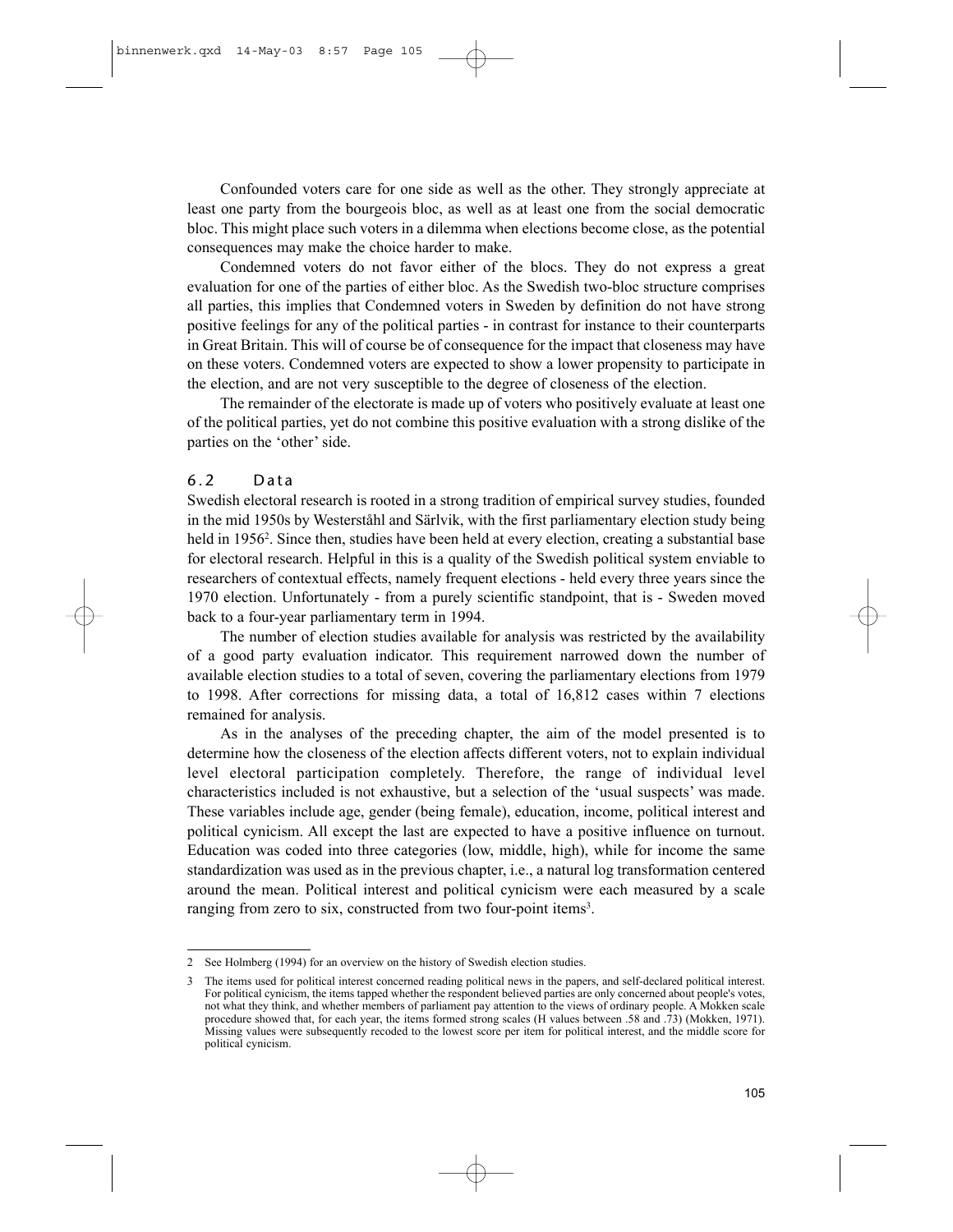The respondents were subsequently classified as Convinced, Confounded, Condemned or base category voters, in line with the categorization scheme introduced in Chapter 3 and Chapter 5. Dummy variables were constructed to identify Convinced, Confounded and Condemned respondents. This was based on a party rating score, running from -5 for a negative evaluation, to  $+5$  for a positive evaluation of the party. Respondents who gave one of the parties at least a 4 or 5, while evaluating at least one of the parties from the other bloc with minus 3, 4 or 5 were grouped in the Convinced category. Respondents who evaluated at least one of the parties from either bloc with a 4 or 5 were scored as Confounded. Respondents who evaluated none of the left wing parties nor any of the bourgeois parties with 4 or 5 were scored as Condemned voters.

The remainder - that is those who do not fall in one of the above categories - consist of respondents who did evaluate at least one of the parties with a score of 4 or 5, but did not score -3, -4 or -5 for at least one of the parties from the other bloc, and are coded as Base category. To use a liberal interpretation, these voters may vote *for* a party, but do not necessarily vote against the other side. These voters may well be affected by closeness, though not as strongly as Convinced voters.

An overview of the percentage of respondents per category of voters is presented in Table 6-2. From this table, it is clear that Confounded voters are especially hard to find: on average, about five percent of the electorate fall in this category. This will of course make it hard to find statistically significant estimates for this category. Compared to the distribution of voters in Great Britain presented in the previous chapter, Base category voters are also relatively scarce in Sweden. The majority of the electorate is made up by the Convinced and Condemned voters.

| <b>Election Year</b> | <b>Convinced</b> | Confounded Condemned |      | <b>Base</b> |
|----------------------|------------------|----------------------|------|-------------|
| 1979                 | 48.2             | 2.5                  | 17.4 | 32.0        |
| 1982                 | 47.1             | 3.4                  | 18.1 | 31.4        |
| 1985                 | 46.1             | 5.8                  | 13.8 | 34.2        |
| 1988                 | 38.8             | 4.8                  | 17.3 | 39.1        |
| 1991                 | 41.1             | 6.0                  | 14.3 | 38.9        |
| 1994                 | 44.5             | 4.7                  | 13.9 | 36.9        |
| 1998                 | 32.4             | 3.0                  | 21.4 | 43.2        |

### Table 6-2 Sweden - Frequencies of Convinced, Confounded and Condemned Voters versus Base Category (percentages)

The indicator for closeness of the election is based on opinion poll data from SIFOís election barometers (Oscarsson, 1995). These polls are typically reported by the media in the run up to the election. The combined vote-share for the left-wing parties SAP and *Vänsterpartiet* was pitted against the joint share for the bourgeois parties *Center*, *Folkpartiet* and *Moderaterna*, with the gap between the two blocs in absolute percentage points taken as an initial measure. Because a number of newcomers appeared on the political stage, the definition of the two blocs had to be adapted accordingly. This means that as of the 1991 elections, *Kristdemokraterna* was added to the bourgeois bloc, while from the 1998 election onwards the *Miljöpartiet* was regarded as part of the left-wing bloc (Oscarsson, personal correspondence). Table 6-3 presents an overview of the closeness of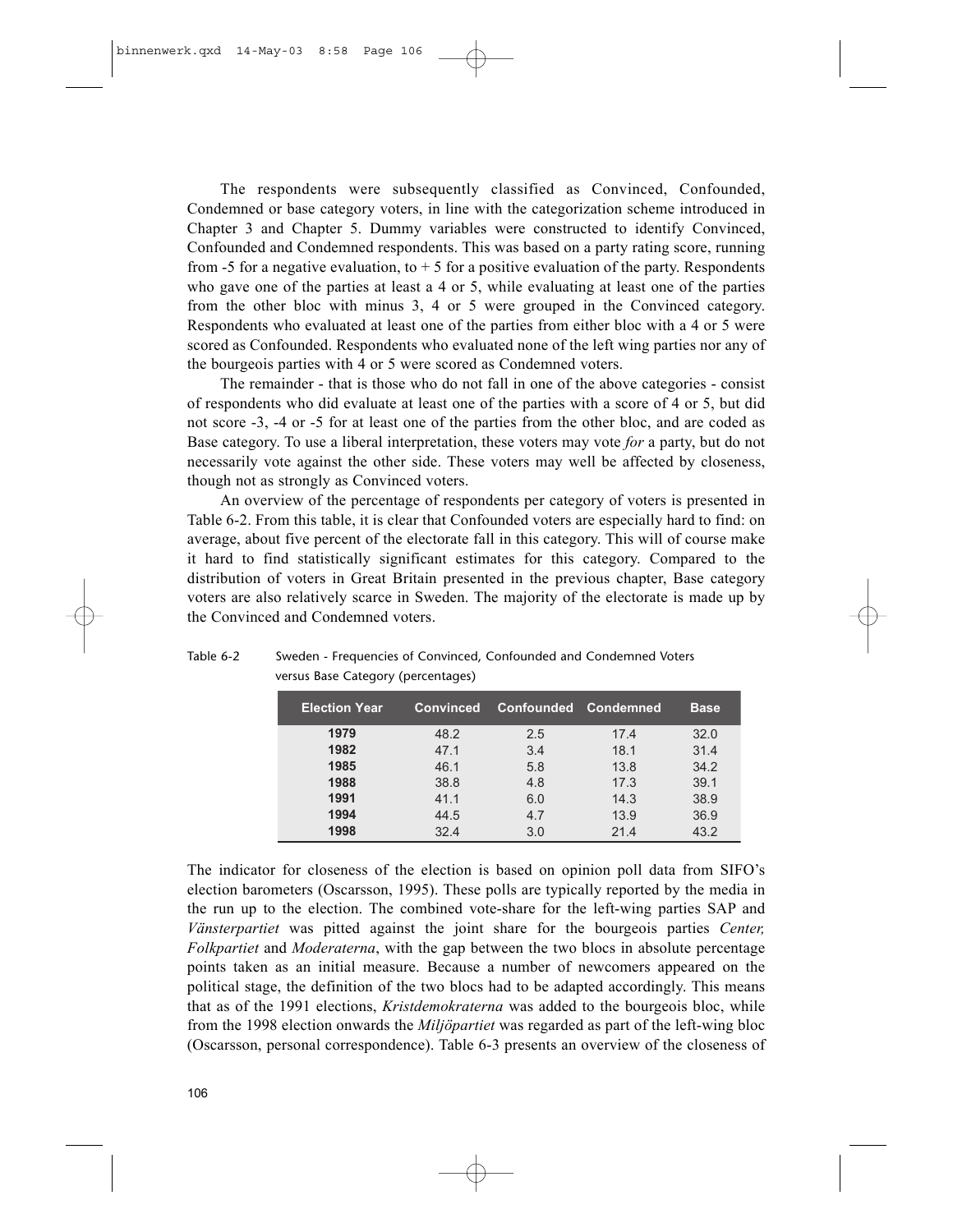the election based on poll data compared to actual election outcomes, together with election turnout.

| <b>Election Year</b> | <b>Gap in Polls</b> | <b>Actual Gap</b> | Turnout (%) |
|----------------------|---------------------|-------------------|-------------|
| 1979                 | 1.5                 | 0.2               | 90.7        |
| 1982                 | 5.5                 | 6.2               | 91.4        |
| 1985                 | 1.0                 | 4.5               | 89.9        |
| 1988                 | 7.0                 | 7.3               | 86.0        |
| 1991                 | 5.4                 | 4.5               | 86.7        |
| 1994                 | 5.8                 | 10.1              | 86.8        |
| 1998                 | 9.3                 | 8.4               | 80.3        |

| Table 6-3 | Sweden - Degree of Closeness (in polls and actual) and Turnout |  |  |  |  |
|-----------|----------------------------------------------------------------|--|--|--|--|
|-----------|----------------------------------------------------------------|--|--|--|--|

The same transformation as in Chapter 5 was applied to the indicator for closeness to reflect the expected non-linear effect of closeness. By taking the inverse of the gap between the blocs (1 divided by the gap between the two blocs in percentage points), a measure of closeness was created with higher scores indicating a closer election.

# 6.3 Analysis

The results of the analyses for Sweden are presented in Table 6-4. As in the previous chapter, a logistic multi-level regression was applied. The first column presents the variable names, followed by pairs of columns presenting the parameter estimates and the standard errors (in italics). Bold type indicates statistically significant estimates at an alpha level of .05. Finally, at the bottom of this table there is the likelihood estimate and the dichotomous pseudo- $R^2$ (Snijders & Bosker, 1999).

 $\overline{\triangle}$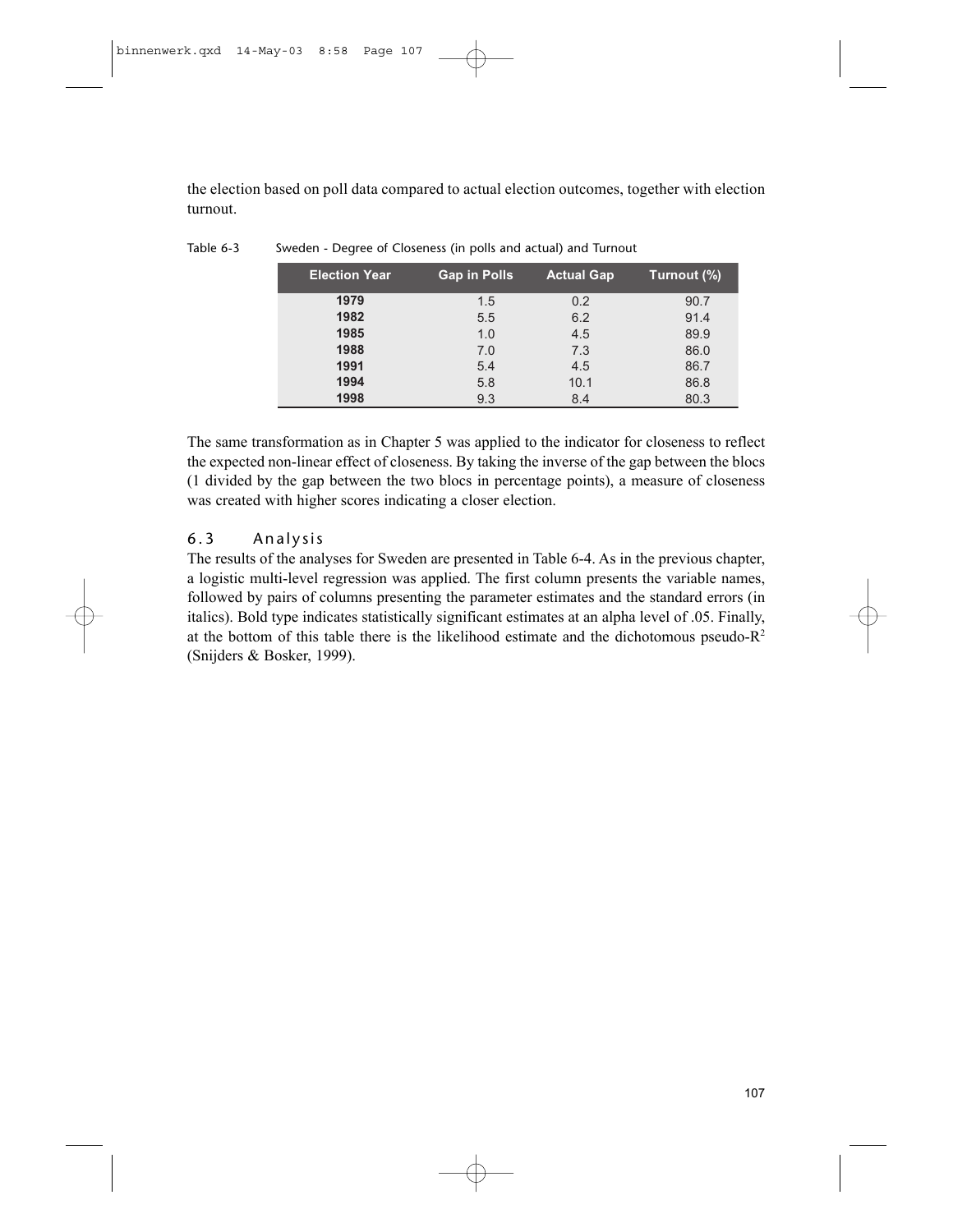|                                         |          | 'Traditional' |          | 'Individual context' |
|-----------------------------------------|----------|---------------|----------|----------------------|
|                                         | в        | s.e.          | в        | s.e.                 |
| Age                                     | 0.012    | 0.002         | 0.011    | 0.002                |
| <b>Female</b>                           | 0.382    | 0.064         | 0.307    | 0.065                |
| <b>Education:</b>                       |          |               |          |                      |
| <b>Middle compared to Lower</b>         | 0.204    | 0.079         | 0.256    | 0.080                |
| <b>High compared to Middle</b>          | 0.286    | 0.090         | 0.292    | 0.091                |
| <b>Income</b>                           | 0.215    | 0.029         | 0.235    | 0.029                |
| <b>Political Interest</b>               | 0.358    | 0.025         | 0.277    | 0.025                |
| <b>Political Cynicism</b>               | $-0.128$ | 0.023         | $-0.101$ | 0.023                |
|                                         |          |               |          |                      |
| <b>Closeness</b>                        | 0.685    | 0.229         | 0.637    | 0.272                |
| <b>Convinced voters</b>                 |          |               | 0.439    | 0.118                |
| <b>Convinced*Closeness Interaction</b>  |          |               | 0.116    | 0.272                |
| <b>Confounded voters</b>                |          |               | $-0.116$ | 0.226                |
| <b>Confounded*Closeness Interaction</b> |          |               | 0.458    | 0.557                |
| <b>Condemned voters</b>                 |          |               | $-0.724$ | 0.108                |
| <b>Condemned*Closeness Interaction</b>  |          |               | 0.153    | 0.250                |
|                                         |          |               |          |                      |
| <b>Constant</b>                         | 1.056    | 0.187         | 1.279    | 0.199                |
| Variation election $(2^{nd})$ level     | 0.030    | 0.020         | 0.031    | 0.020                |
|                                         |          |               |          |                      |
| Likelihood,                             | $-1669$  |               | $-3310$  |                      |
| $R^2$ dicho                             |          | .150          |          | .187                 |

Table 6-4 Sweden - Closeness and Electoral Participation, 1979-1998

*Standard errors in italics. Bold figures indicate statistical significance at p < .05.*

The first model contains estimates for individual level characteristics as well as for Closeness, at the contextual level. It is the 'traditional' model in which the contextual effect is assumed to have an equal influence on all of the respondents. No surprises are encountered here. Women tend to vote more often than men, when controlling for the other individual level characteristics. Education is contrast-coded so that each educational level is compared to the level preceding it. The first education indicator shows that respondents with a middle level education have a higher propensity to vote than those with a low level of education only. However, the second education indicator shows that the difference between the higher and middle education level is of more importance still, since its estimate is larger. Age, income and political interest all show a positive influence on the chances of participation, as was expected. The negative influence of political cynicism is also in line with expectations.

The Closeness of the election has a substantial and statistically significant positive influence on electoral participation. Additional analysis (not shown here) proves that this effect is not greatly dependent on the individual characteristics included in the model; only minimal changes in parameter estimates occur if closeness is left out. The variation at the second level is very small and not statistically significant, indicating that little betweenelection variation is left in the model. Based on these analyses, we would conclude that the closeness of the election does indeed have an effect on Swedish voters. Something we could also conclude from the analysis presented in Chapter 4. But from these analyses we cannot determine whether the closeness of the election is of influence for *all* Swedish voters.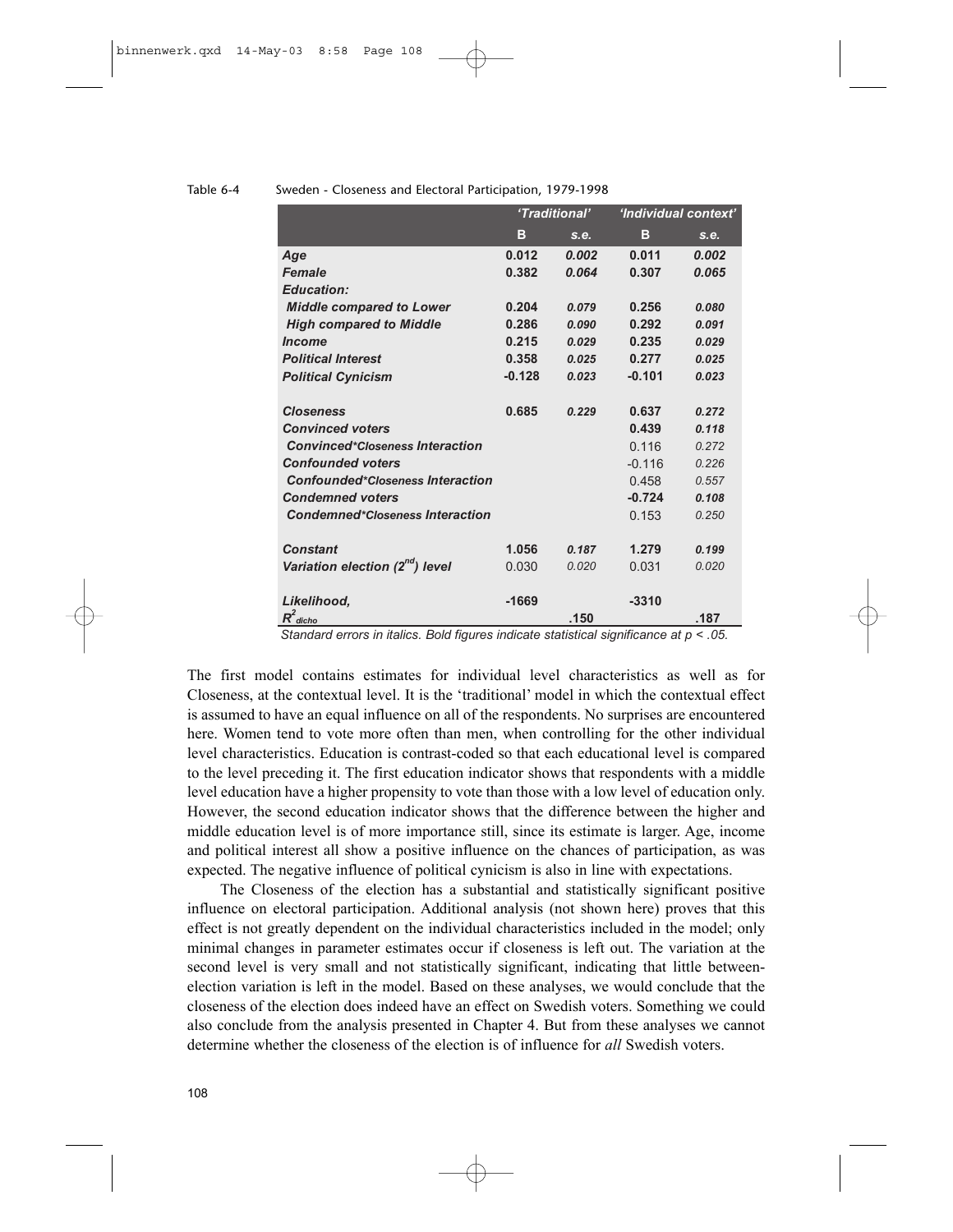The 'Individual Context' model presents the analysis with additional indicators added for the different categories of voters. Convinced, Confounded and Condemned voters are denoted by dummy variables. The Interaction variables denote an interaction between each of the categories and the degree of closeness of the election. In this model, closeness may have an across-the-board effect on all of the electorate, denoted by the Closeness indicator, but allowance is also made for additional influence on individual segments of the electorate, denoted by the Interaction terms. The dummy variables indicate whether a respondent is classified as Convinced, Confounded or Condemned, they do not indicate how close the election actually is. These are in effect individual characteristics. The Interaction terms indicate whether the closeness of the election has an additional influence for voters in any of the categories, over and above the effect denoted by the Closeness indicator.

The likelihood value indicates that the model has improved significantly, which is confirmed by the improved  $\mathbb{R}^2$  value. Inspection of the top pane containing individual characteristics reveals that the estimates here have largely remained stable. The difference between men and women is reduced somewhat, while education proves to be somewhat more influential. The estimates for political interest and political cynicism are reduced slightly. However, none of these changes are substantial.

The across-the-board influence of Closeness is reduced somewhat, but a statistically significant effect remains. This is important to recognize, when we look at the estimates for the different categories of voters. The effect on Convinced voters is positive, as was expected, and statistically significant. Likewise, the estimate for Condemned voters is also statistically significant, and in the direction that was hypothesized, in this case negative. Both estimates are of substantial size, indicating that it does make a difference whether one is a Convinced or Condemned voter in Sweden.

The other estimates for the voter categories do not prove to be statistically significant. For the Confounded voters, this is hardly surprising as Table 6-2 already showed that this category contains very few voters. Since expectations as to the size and direction of the estimates for this category were rather tentative, there is very little that may justifiably be concluded from the findings for this category of voters.

The expectations for the Interactions between Closeness and Convinced and Confounded voters were more specific. The Convinced Interaction term was expected to be positive and statistically significant. An additional effect of closeness on Condemned voters was expected to be absent. In view of the substantial and positive across-the-board effect for Closeness, a significant, negative Condemned Interaction term might be expected in the analytical model. Neither of these two expectations appears to be supported by the findings. The absence of statistically significant interaction terms could mean that the closeness of the election affects every Swedish voter to virtually the same degree. People tend to show a higher propensity to vote in close elections, regardless of whether they are Convinced, Confounded, Condemned voters or none of the three. The absence of significant interactions could also be caused by the characteristics of the data. The distribution of respondents over the different categories has already been referred to. An additional feature of the Swedish political system is worth mentioning here, too, and will become more apparent in Figure 6-1 and Figure 6-2, below. Electoral participation in Sweden is typically very high. Variations in this participation rate, especially within groups with very high rates of participation, will therefore be very difficult to detect and explain in an analytical model.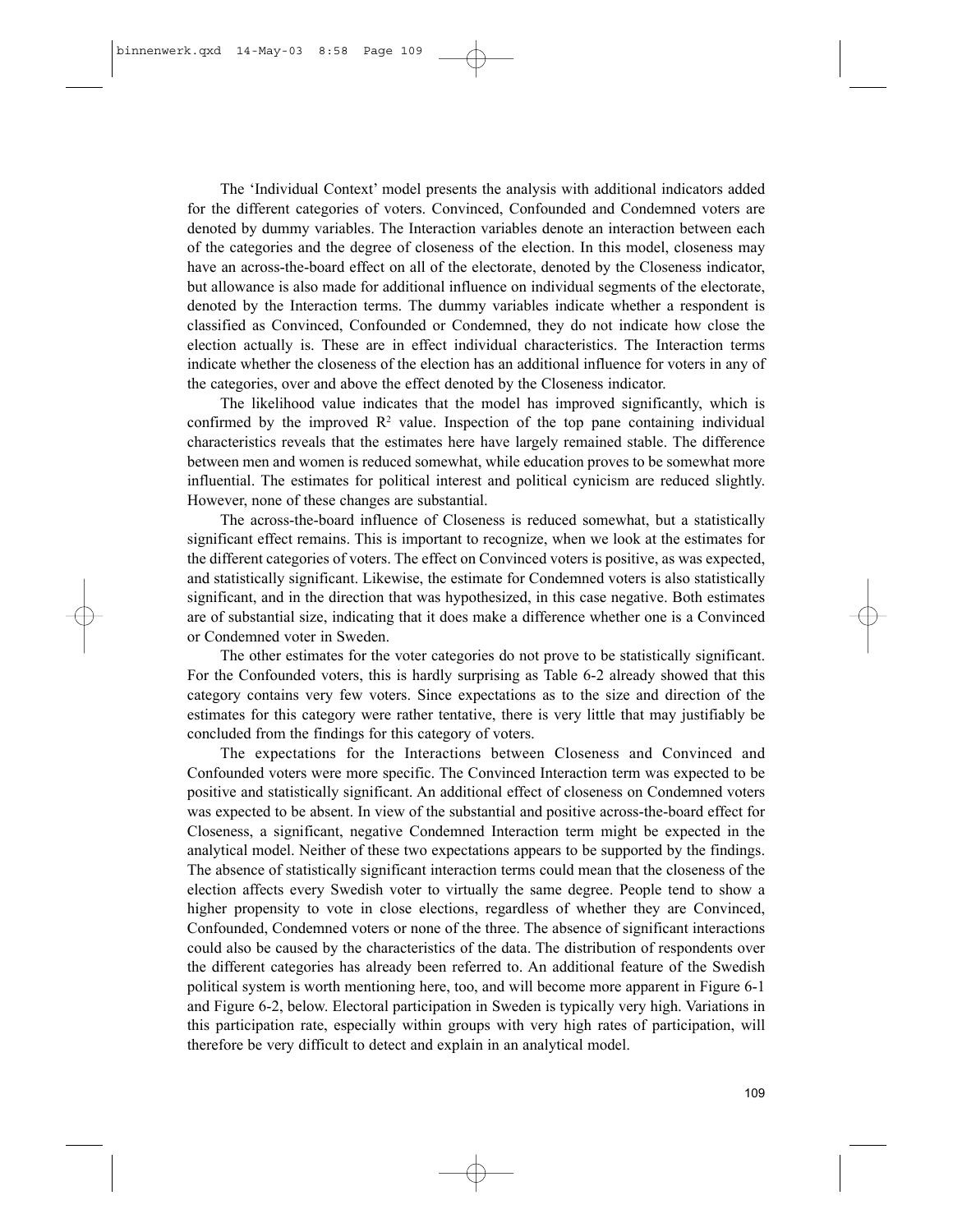The model of Table 6-4 as it stands now seems to suggest that what matters is closeness, and that it matters equally for all voters, irrespective of whether a voter actually cares for a particular party and rejects the other party, or whether these party preferences are less intense. Although the interpretation that only an across-the-board effect of closeness exists may be correct, there is also the risk that the operationalization of the variables is causing problems here.

The indicators for the three categories of voters may in fact work as a proxy for another individual characteristic, hinted at already in the previous paragraph, namely party attachment. Since the two-bloc division in Swedish politics comprises all political parties, Condemned voters may be differently described as "respondents who have not expressed a high evaluation for any of the political parties on offer" while Convinced voters are "respondents who clearly favor at least one party and reject one from the other bloc"4 . This may have an unwanted effect on the analysis. To control for this, an analysis including information on party attachment was carried out. Whether the respondents considered themselves close to a political party or not was included in the model through a dichotomized variable<sup>5</sup>. The results are presented in Table 6-5.

|                                     |          | 'Traditional' |          | 'Individual context' |
|-------------------------------------|----------|---------------|----------|----------------------|
|                                     | в        | s.e.          | в        | S.e.                 |
| Age                                 | 0.007    | 0.002         | 0.008    | 0.002                |
| <b>Female</b>                       | 0.389    | 0.064         | 0.327    | 0.065                |
| <b>Education</b>                    |          |               |          |                      |
| <b>Middle vs. Lower</b>             | 0.265    | 0.080         | 0.286    | 0.081                |
| High vs. Middle                     | 0.341    | 0.091         | 0.334    | 0.091                |
| <b>Income</b>                       | 0.218    | 0.029         | 0.233    | 0.029                |
| <b>Political Interest</b>           | 0.308    | 0.025         | 0.256    | 0.025                |
| <b>Political Cynicism</b>           | $-0.094$ | 0.023         | $-0.082$ | 0.023                |
| <b>Party Attachment</b>             | 0.900    | 0.071         | 0.665    | 0.074                |
| <b>Closeness</b>                    | 0.633    | 0.194         | 0.601    | 0.252                |
| <b>Convinced voters</b>             |          |               | 0.287    | 0.119                |
| <b>Convinced Interaction</b>        |          |               | 0.130    | 0.273                |
| <b>Confounded voters</b>            |          |               | $-0.151$ | 0.226                |
| <b>Confounded Interaction</b>       |          |               | 0.455    | 0.558                |
| <b>Condemned voters</b>             |          |               | $-0.623$ | 0.109                |
| <b>Condemned Interaction</b>        |          |               | 0.130    | 0.250                |
| <b>Constant</b>                     | 0.862    | 0.178         | 1.127    | 0.193                |
| <b>Variation level 2 (election)</b> | 0.019    | 0.014         | 0.023    | 0.016                |
| Likelihood                          | $-3322$  |               | $-4134$  |                      |
| $R^2$ <sub>dicho</sub>              |          | .190          |          | .208                 |

Table 6-5 Sweden - Closeness and Electoral Participation 1979-1998, including Party Attachment

*Standard errors in italics. Bold figures indicate statistical significance at p < .05.*

4 The difference with the British polity for example is that in Britain a Condemned respondent may still adamantly support a third party, while in Sweden there is no third 'bloc' on offer.

<sup>5</sup> Introducing the party evaluation scores as a variable into the model would not be useful here, since by definition Convinced respondents will have a higher party evaluation score than Condemned respondents (see section 6.2, above).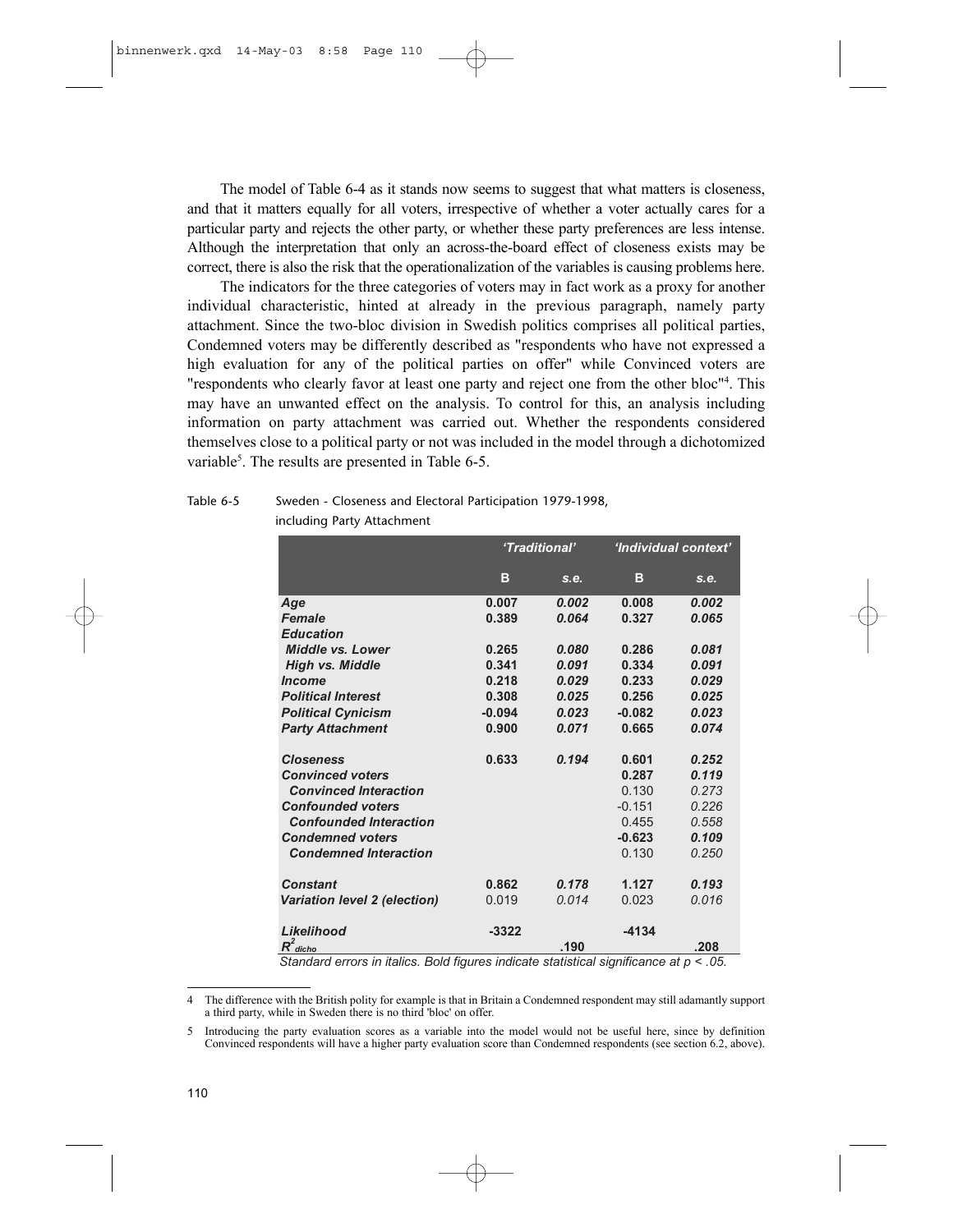The strong influence of Party Attachment on electoral participation has an impact on the other individual characteristics of the 'traditional' model: most the estimates show some change compared to the model presented in Table 6-4. The estimate for Age is reduced considerably, indicating that there is a substantial relationship between age and party attachment. The influence of education is increased, while the influence of political interest is reduced. The latter is hardly surprising as party attachment and political interest tend to be related. The estimate for Party Attachment is statistically significant, positive and of substantial size, as might be expected. The likelihood and pseudo- $R^2$  figures show a considerable improvement over the first model shown in Table 6-4. The aggregate influence of Closeness has decreased somewhat, although not by a great deal. It remains statistically significant.

The 'Individual Context' model presented in the next two columns of Table 6-5 shows comparable changes in estimates to the model presented in Table 6-4. Including the indicators for the different categories of voters decreases the estimate for Party Attachment, suggesting that there is indeed a relationship there. The changes in the other estimates is comparable to what we saw in the previous analyses.

The estimates for Convinced and Condemned voters do show some notable changes. Both estimates are substantially reduced. They remain statistically significant, however. This indicates that part of the influence of Party Attachment is indeed mediated through the Convinced and Condemned indicators. The model as it is presented now should therefore be a better representation of the actual process of electoral participation. The overall picture, however, remains unchanged. In Sweden, Closeness appears to affect the electorate uniformly, while Convinced voters show a distinctly higher propensity to vote and Condemned voters show a consistently lower likelihood of turning out. From the analyses presented here, we can conclude that the degree of closeness of the election does not influence these differences between categories of voters.

# 6.4 Predicting Electoral Participation

What do the above findings imply for the propensity to vote of the Swedish electorate? To what degree are voters more likely to turn out in close elections? In this section, the predicted chance of voting for a few stereotypical voters will be compared. Comparisons will be made for different categories of voters, as well as for different levels of closeness of the elections. We will see that the closeness of the election does affect voters of the different categories to different degrees, even though no significant interaction effects could be established in the analyses reported above.

Before the predictions can be made, a model must be established from which to derive the predictions. The point of concern in establishing this model is whether to include the parameter estimates that were not found to be statistically significant in the analyses of Table 6-5. Including statistically non-significant parameters is acceptable if we argue that sample size and distribution are the main cause that these parameters are not statistically significant. However, we cannot be sure of this. Therefore, we adopt a cautious approach, and base our predictions on a model containing statistically significant results only. The predictions are therefore based on a re-estimated model, analogous to that of Table 6-5 but with the nonsignificant estimates removed. The estimates are largely comparable to those presented in Table 6-5, and are presented in Table 7, in the Appendix.

The degree of closeness is derived from actual opinion poll predictions for the elections.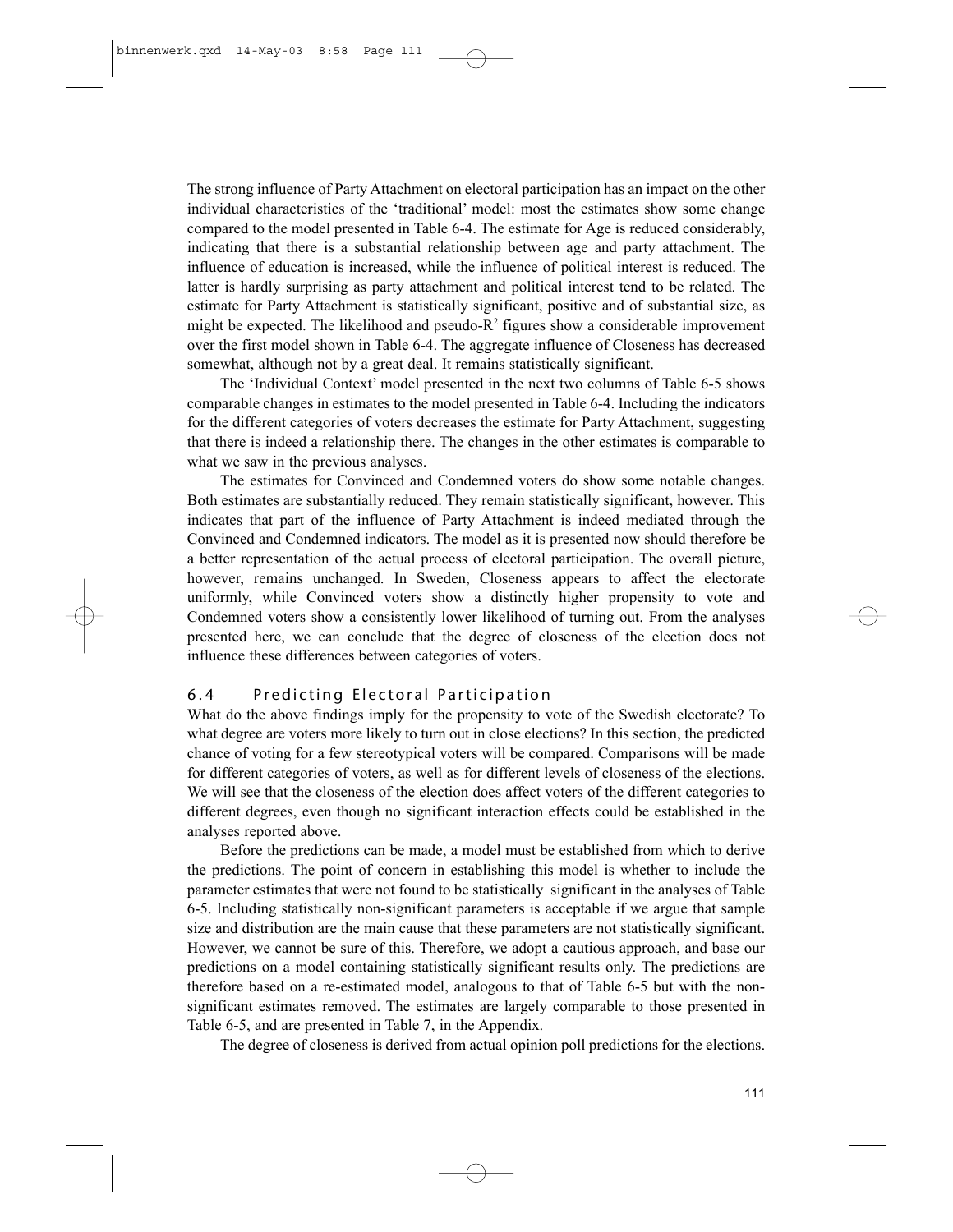The values of 9.3, 7, 5.4 and 1 percent correspond with the elections of 1998, 1988, 1991, 1985, respectively. A hypothetical close election with a gap of 0.5 percent is added for illustrative purposes.

Figure 6-1 shows the predicted chance to vote for a female respondent of 45 years of age with an average income (score of 0), middle levels of education, political interest and political cynicism (scores of 3), and who also feels close to a political party. The plotted lines represent such a respondent as a Base category, Convinced or Condemned voter. As no statistically significant estimates for Confounded voters were found, the predictions for Base and Confounded voters are identical.







*Female, 45 years old, middle level income, education, political interest and political cynicism, feels close to a political party*

Base  $-\blacksquare$  Convinced  $-\blacksquare$  Confounded  $-\times$  Condemned

The most striking feature of Figure 6-1 is of course the extremely high predicted probability of voting for each of the voter categories. Regardless of the closeness of the election, and regardless of whether our female voter is a Convinced or a Condemned voter, her predicted probability of voting is near 95 percent or over. At such levels of predicted participation, the impact of political context will be minimal. The left hand pane of Figure 6-1 shows a small increase in the chance to participate as the election becomes closer. The right hand panel shows that the differences between categories of voters diminish as the election becomes closer: extremely close elections ensure that this female voter stands an almost equally high chance of participation, regardless of what voter category she is part of. In elections that are less close, we see that Condemned voters fall behind the Base category and especially the Convinced voters. The following section will show a comparable pattern for some voters, but a decidedly different one for other voters.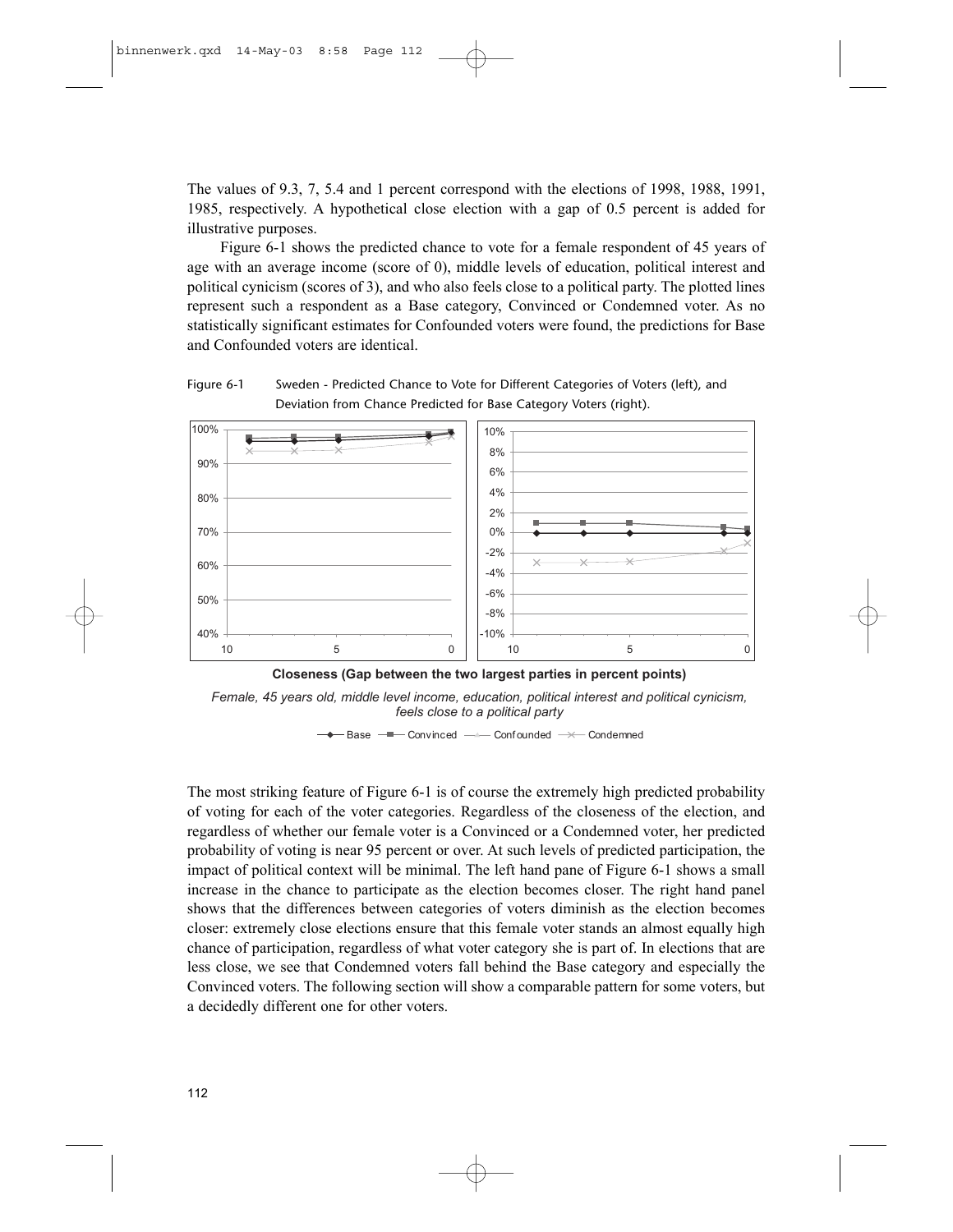# *6.4.1 High versus Low Involvement*

Based on individual characteristics alone, some voters show a high propensity to vote, while others show a lower likelihood to participate. It is in the difference between these groups that the influence of the political context is best perceived. High political involvement leaves little room for outside influences. On the other hand, low political involvement means that the political context can play a crucial role in determining actual electoral participation.





**Closeness (Gap between the two largest parties in percent points)** 

*Female, 50 years old, above average income, education and political interest, low political cynicism, feels close to a political party*

-Base  $-\blacksquare$  Convinced  $-\blacksquare$  Confounded  $-\times$  Condemned

Figure 6-2 shows the predicted chance of voting for a 50 year old female with high education, above average income (score of 1), high political interest (score 5) and low political cynicism (score of 0) who feels close to a political party. This respondent is virtually guaranteed to vote, regardless of the closeness of the election, and regardless whether this is a Convinced, Confounded, Condemned or a Base category voter. The virtually straight lines in the left hand panel suggest only one thing: this person will vote, come what may. The right hand panel shows that the chance of participation for Condemned voters is nearly equal to that of Convinced and Base category voters. The story is completely different on the other end of the involvement spectrum, as is illustrated in the next figure.

Figure 6-3 shows the predicted probability to participate under different degrees of closeness for a 20 year old male, with low education, low income (-2) with low political interest (0) and a high political cynicism score (6) who does not feel close to a political party. This is a group of voters whose propensity of participation based on individual characteristics is low. Here, the closeness of the election is of great importance, and does increase the chance to participate by over 20 percent points.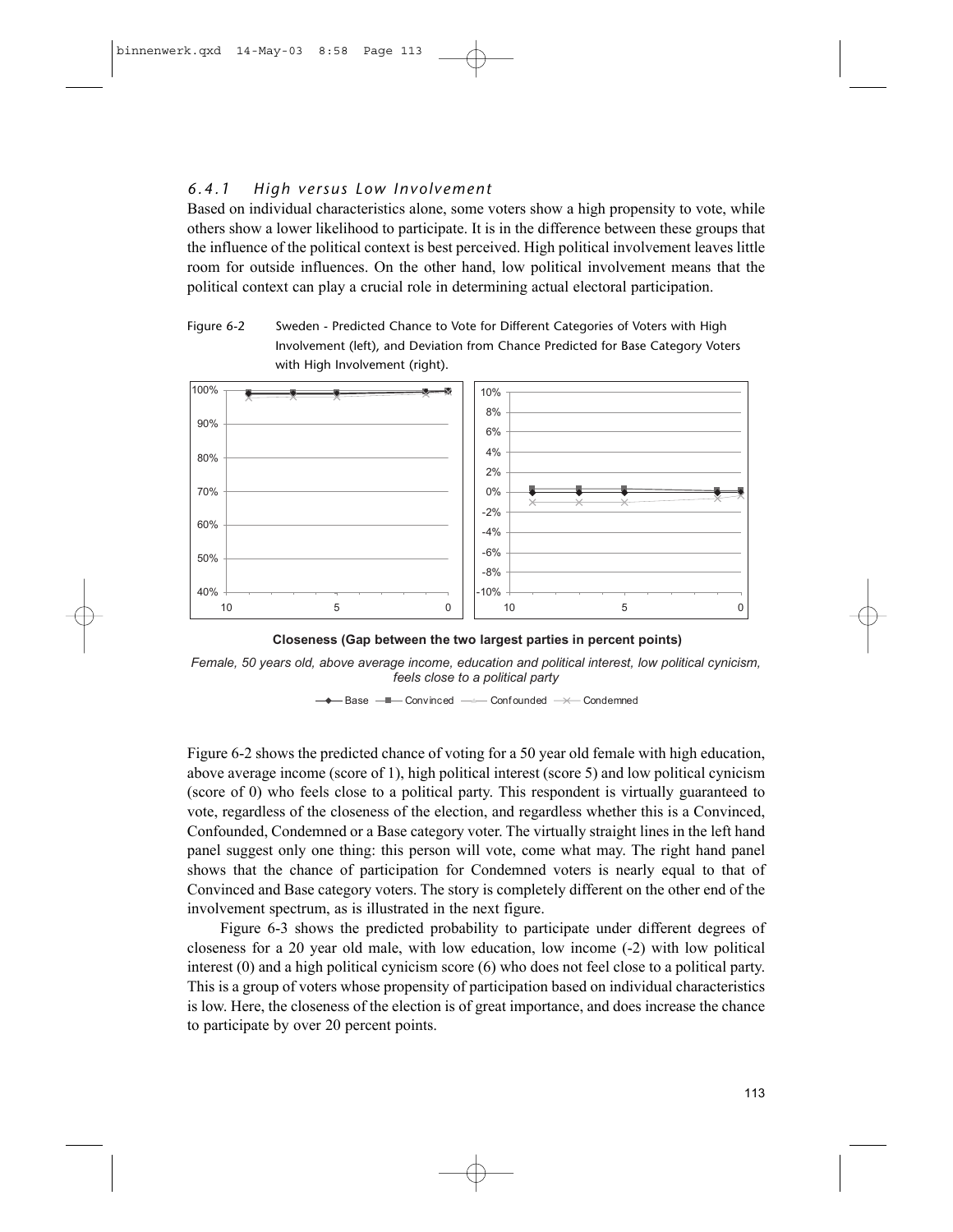Figure 6-3 Sweden - Predicted Chance to Vote for Different Categories of Voters with Low Involvement (left), and Deviation from Chance Predicted for Base Category Voters with Low Involvement (right).





*Male, 20 years old, low income, education and political interest, high political cynicism, not feeling close to a political party*

-Base  $-\blacksquare$  Convinced  $-\blacksquare$  Confounded  $-\times$  Condemned

As the right hand pane of Figure 6-3 shows, for voters with low political involvement it matters a great deal whether they are Convinced, Condemned or Base category voters - the differences between the categories call for an extended range on the X-axis. Although the differences decrease as the election becomes closer (as in Figure 6-1, above), substantial differences do remain, even in the closest election. The left hand panel of Figure 6-3 shows clearly how the political context (i.e., closeness) stimulates these voters to participate. From a high likelihood of abstention in elections that appear a foregone conclusion, a close election can boost the chance of voting beyond 70 or 80 percent, making participation much more likely.

Figures 6-2 and 6-3 imply that variation in turnout levels across elections is not likely to be explained by the very politically involved. They are likely to vote in every election, regardless of the closeness of the race or other political context factors. Variation in context does not generate variation in participation, for these voters. The key to the ebb and flow of turnout levels can be found with the politically less involved. That is the section of the electorate that will be likely to participate in some, but not in all elections<sup>6</sup>. Contextual characteristics, such as the closeness of the election, will help determine whether these voters will participate or not. It is here that we should turn our attention if we want to explain why some elections show a record turnout, while others show a lackluster participation.

Establishing the size of this part of the electorate can give us an insight into the degree of turnout variation we can expect in elections. If a large part of the electorate is susceptible to contextual influences, we can expect large variations in turnout between elections. Establishing the size of this segment of the electorate falls beyond the scope of the current research, however.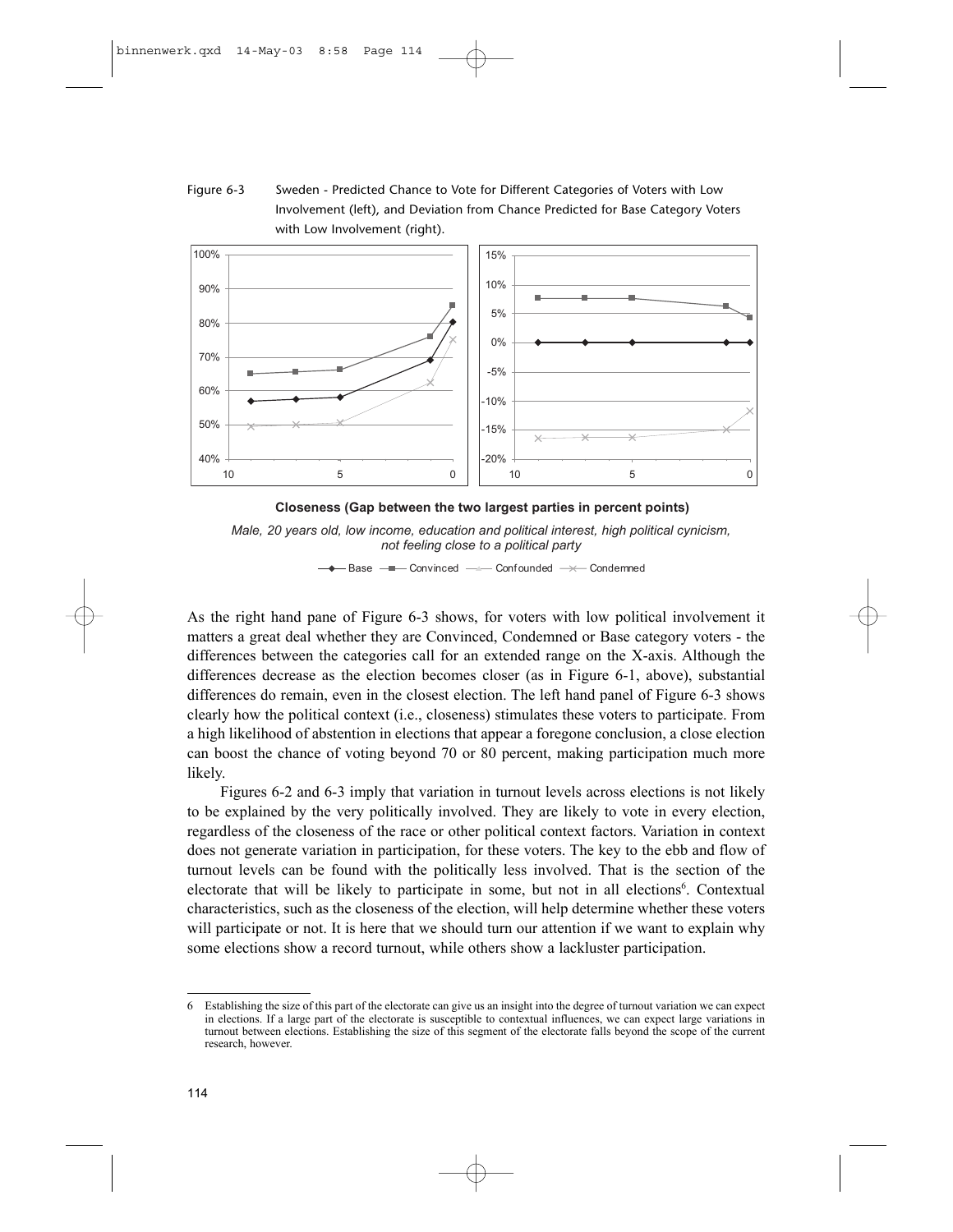# 6.5 Predicting Turnout Levels

Section 6.3 showed that closeness affects electoral participation in Sweden. In fact, Section 6.3 showed that all voters are affected by closeness in Sweden. Does this mean that the Individual Context model, in which the influence of closeness can vary between voters, is no improvement over the ëtraditionalí model? In this section, we will examine whether the Individual Context model improves our ability to predict turnout at the aggregate level, compared to the 'traditional' model.

The procedure is comparable to the predictions presented in Section 5.4 of Chapter 5. The predicted turnout is estimated, based on the Individual Context and the 'traditional model, and for each election the turnout estimates are compared with the actual turnout<sup>7</sup>. The basis for the predictions is the ëtraditionalí model presented in Table 6-5 (including party attachment information), and the Individual Context prediction model used for the predictions of the previous section (including statistically significant results only, see Table 7 of the Appendix).

Table 6-6 presents the turnout level as predicted by the 'traditional' model and the Individual Context model, followed by actual election turnout. The last column presents that average absolute deviation in predicted and actual turnout per model.

|       | context Model and Average Absolute Deviance to Actual Turnout (percentage points) |                                                                                                                                                                                                                                                                                                                                                                                      |  |  |                                             |
|-------|-----------------------------------------------------------------------------------|--------------------------------------------------------------------------------------------------------------------------------------------------------------------------------------------------------------------------------------------------------------------------------------------------------------------------------------------------------------------------------------|--|--|---------------------------------------------|
| Year  |                                                                                   |                                                                                                                                                                                                                                                                                                                                                                                      |  |  | 1979 1982 1985 1988 1991 1994 1998 Deviance |
| _ … . |                                                                                   | $\overline{a}$ $\overline{a}$ $\overline{a}$ $\overline{a}$ $\overline{a}$ $\overline{a}$ $\overline{a}$ $\overline{a}$ $\overline{a}$ $\overline{a}$ $\overline{a}$ $\overline{a}$ $\overline{a}$ $\overline{a}$ $\overline{a}$ $\overline{a}$ $\overline{a}$ $\overline{a}$ $\overline{a}$ $\overline{a}$ $\overline{a}$ $\overline{a}$ $\overline{a}$ $\overline{a}$ $\overline{$ |  |  |                                             |

Table 6-6 Sweden - Turnout (percentages), Actual and Predicted by Traditional and Individual-

| l Year                   | 1979 | 1982      | 1985 | 1988. | 1991 | 1994 | 1998 | <b>Deviance</b> |
|--------------------------|------|-----------|------|-------|------|------|------|-----------------|
| <b>Traditional model</b> | 89.6 | 89.2      | 88.9 | 84.9  | 85.5 | 85.9 | 81.8 | 1.13            |
| Individual-Context model | 89.6 | 89.3      | 89.0 | 85.0  | 85.6 | 86.0 | 81.9 | 1.08            |
| <b>Actual turnout</b>    | 90.7 | $91 \, 4$ | 89.9 | 86.0  | 86.7 | 86.8 | 81 4 | $\blacksquare$  |

As for Great Britain (see Table 5-10), Table 6-6 shows that the differences in predicted turnout between the two models are small. Comparing with Table 5-10, we see that the Swedish model predicts more accurately than the British models. In Table 6-6 a clear pattern can be detected. The Individual Context model is most accurate overall, as the smaller average deviance score indicates. In addition, the Individual Context model is more accurate in predicting turnout than the 'traditional' model in all elections except 1998 election, as Figure 6-4 emphasizes.

<sup>7</sup> As was the case for Great Britain, the predictions were weighted (to allow for aggregate level predictions) in SPSS, while the individual level predictions were produced in MLwiN (cf. Note 24, Chapter 5).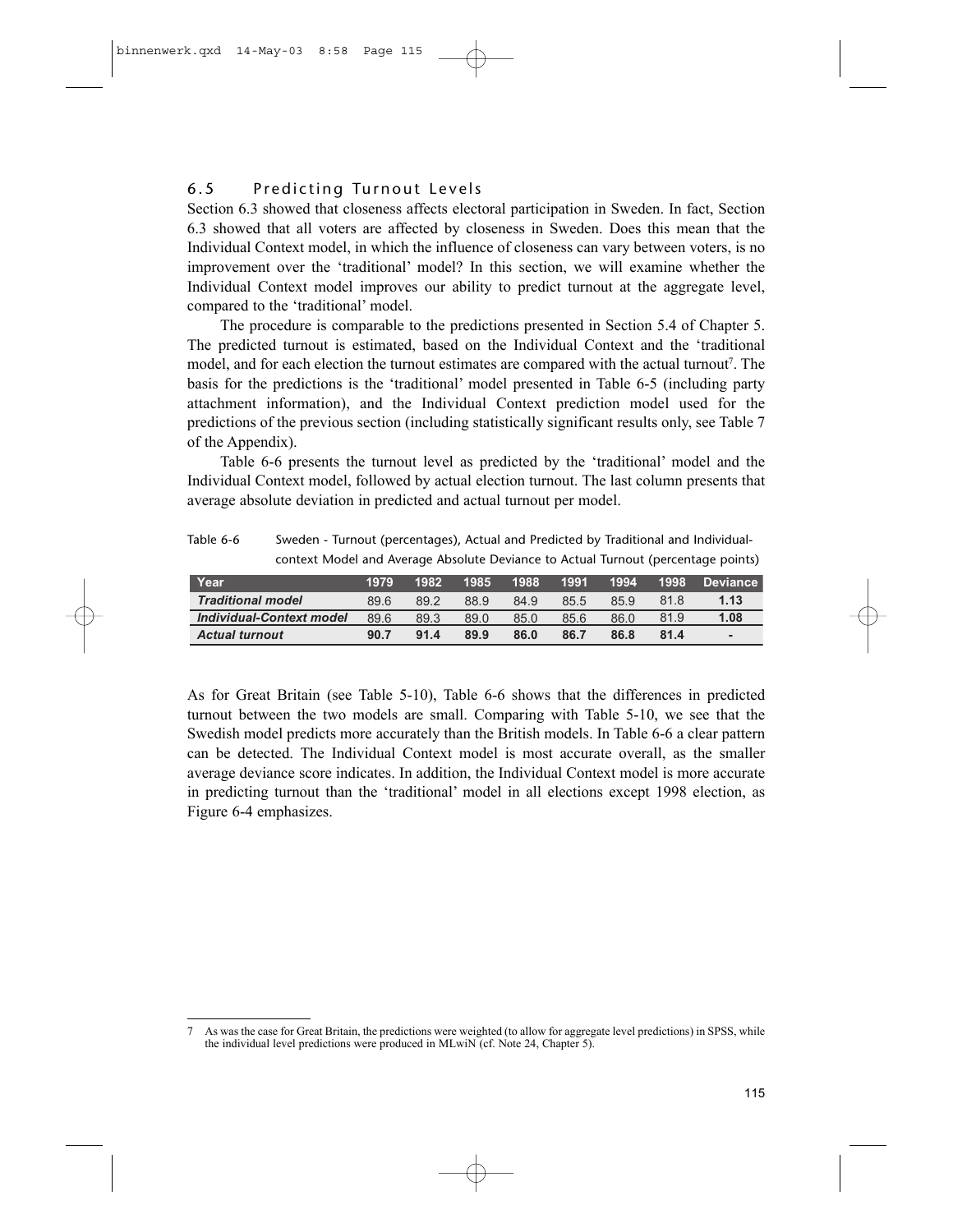

Figure 6-4: Sweden - Predicted Turnout Levels, Deviation from Actual Turnout

Figure 6-4 presents the predicted turnout rates as deviations from the actual election outcome. We see that the Swedish model has a tendency to under-estimate actual turnout. Figure 6-4 shows clearly that, with the exception of the 1998 elections, the Individual Context model provides more accurate turnout predictions than the 'traditional' model does.

# 6.6 Conclusions

Chapter 4 showed that closeness is an extremely good predictor of electoral participation in Sweden at the aggregate level. This chapter aimed to examine whether variation in that influence could be established at the individual level, or whether that influence is uniform for the whole electorate. The previous chapter showed that individual level variation in the influence of closeness could be established in Great Britain.

The analysis of the current chapter showed a clear across-the-board effect of closeness, influencing Convinced, Confounded, and Condemned as well as Base category voters. Individual variation in the impact of electoral closeness could not be established. All interaction terms between the degree of closeness and the three categories of voters proved not to be statistically significant. This may be caused by the limitations in the data available. The small numbers of Confounded respondents available for analysis make it unlikely that we will find significant estimates. Whether the same holds true for the interaction terms for Convinced and Condemned voters cannot so easily be argued. Both categories of voters represent sizable numbers of respondents. Data limitations may therefore appear a gratuitous excuse too easily made. Unfortunately, however, this excuse cannot be summarily discarded.

Although the number of respondents in the Convinced and Confounded category is sizable, it is possible that this number is still not sufficient to detect variation in turnout when 'smeared out' over the seven different elections by the interaction effect. Especially since

 $\overline{\wedge}$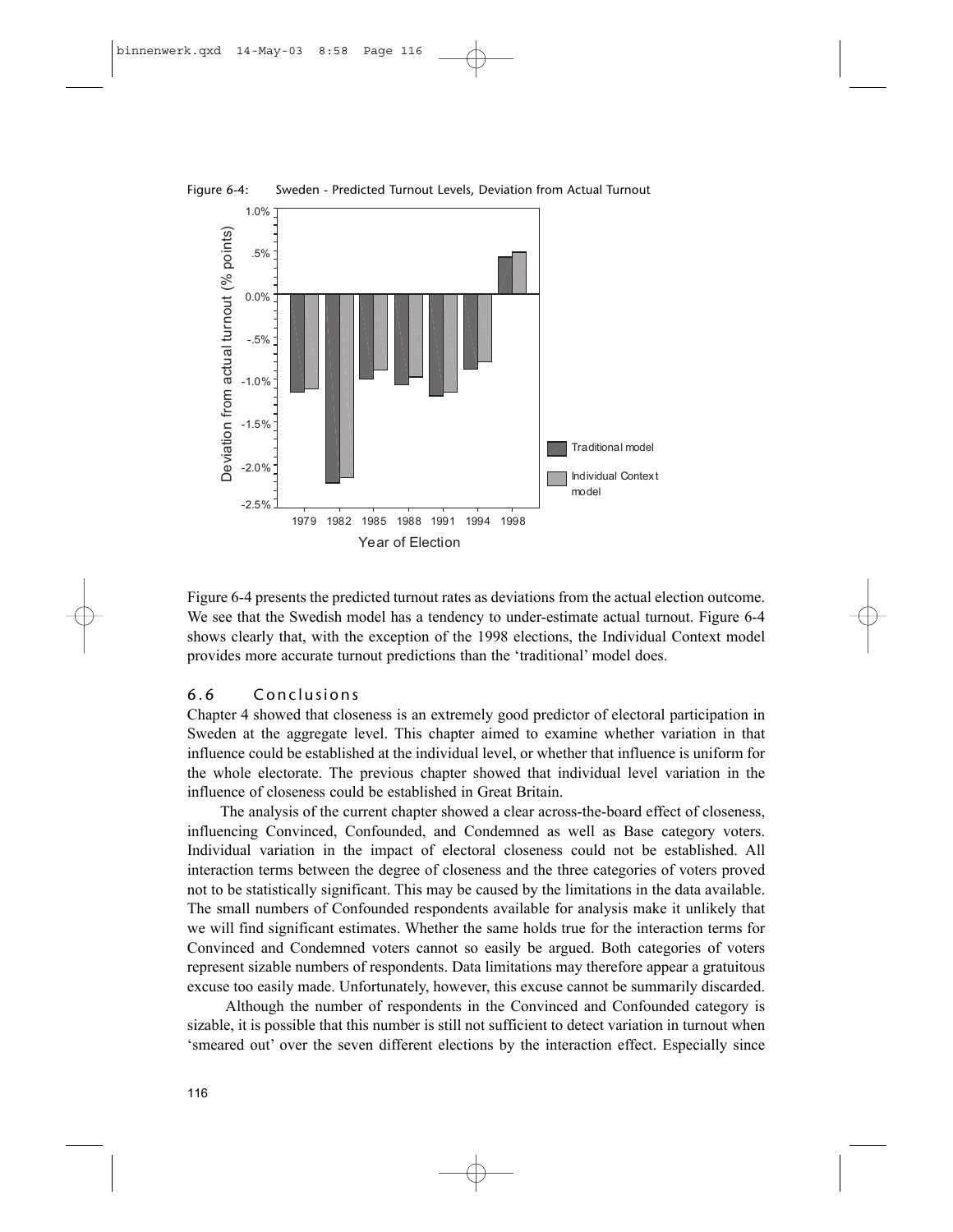only a small percentage of respondents are non-voters. The typically high rates of participation in Sweden make the detection of turnout variation more difficult. This situation is exacerbated by a typical trait of election studies in general: reported electoral participation tends to exceed actual turnout figures. For Sweden, the result is extremely high reported turnout, ranging from 90 to as high as 95 percent. As a consequence, the number of nonvoters in the sample is small, smaller than in the actual population. The percentage of nonvoters that exist in each of the voter categories will thus also be smaller in the sample than in the actual population. In any case, the distribution is heavily skewed. Together, these data limitations hinder the detection of statistically significant results. The superior aggregate level turnout predictions of the Individual Context model presented in Section 6.5 also show that it is perhaps too rash to dismiss individual level variation in the influence of closeness for Sweden.

We must not rule out another explanation, which is that in Sweden all categories voters are affected by closeness. Because the race affects the whole of the party spectrum, the whole of the electorate may be affected as well - with the exception only of the small part of the electorate that turns their back to any and all of the political parties. Because the two-bloc structure comprises all political parties from the moment they become established players at the political stage, supporters of all of these parties are therefore likely to be affected by the closeness of the election. Voters in Sweden are thus left with two choices. Either take the antisystem emergency exit, and withdraw completely from the electoral system. As the high rates of turnout show, this option is not taken up by many. The other option is to support one of the parties in either of the two blocs. A choice that is widely made by voters in Sweden, and is likely to make them responsive to the degree of closeness of the election. Figures 6-2 and 6-3 show us that the degree of this influence is heavily dependent on individual characteristics, but the uniform direction of the influence of closeness suggests that whenever it rains in Sweden, everyone gets wet.

 $\overline{\wedge}$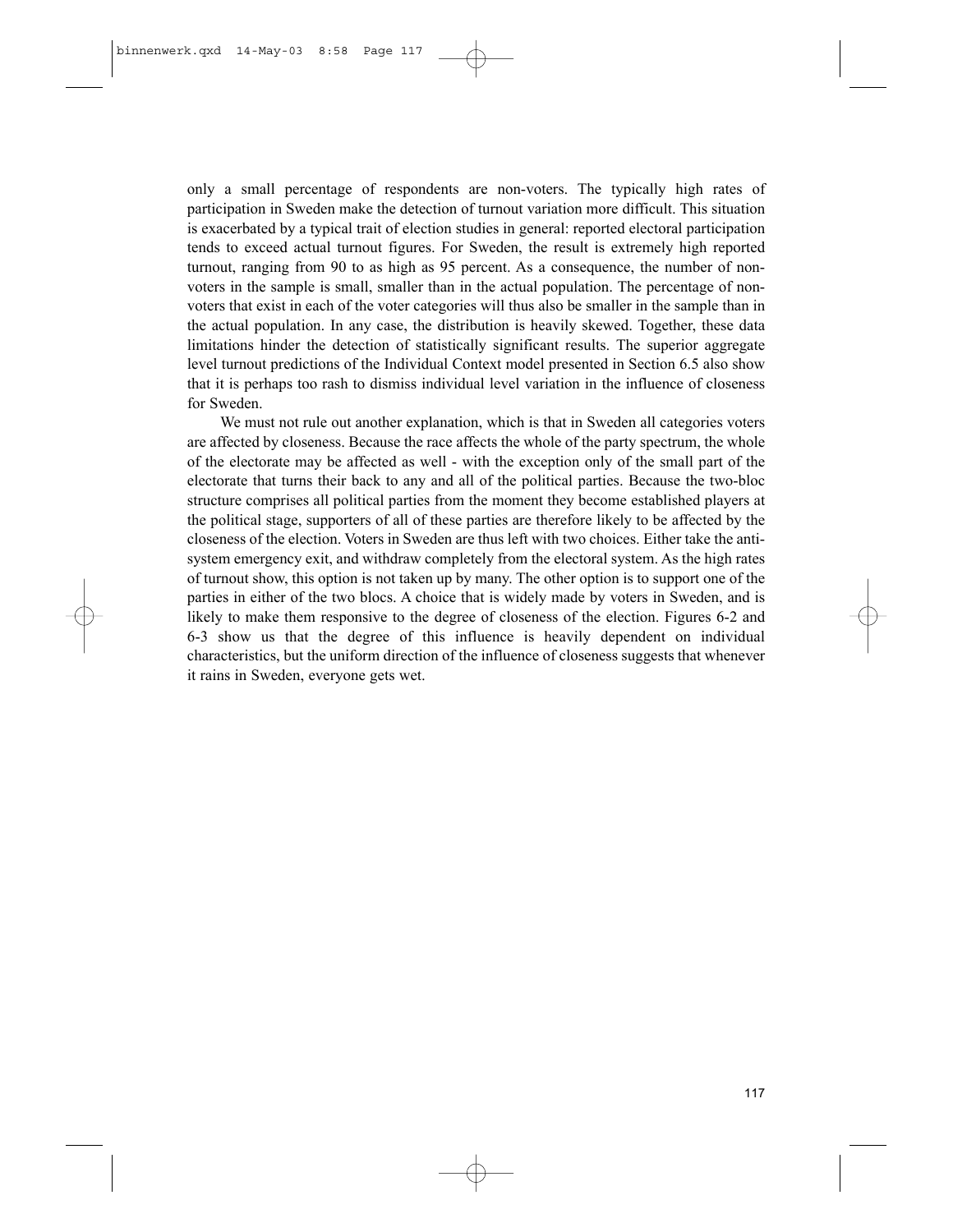118

Ð

 $\overline{\phantom{0}}$ 

 $\overline{\mathcal{A}}$ 

-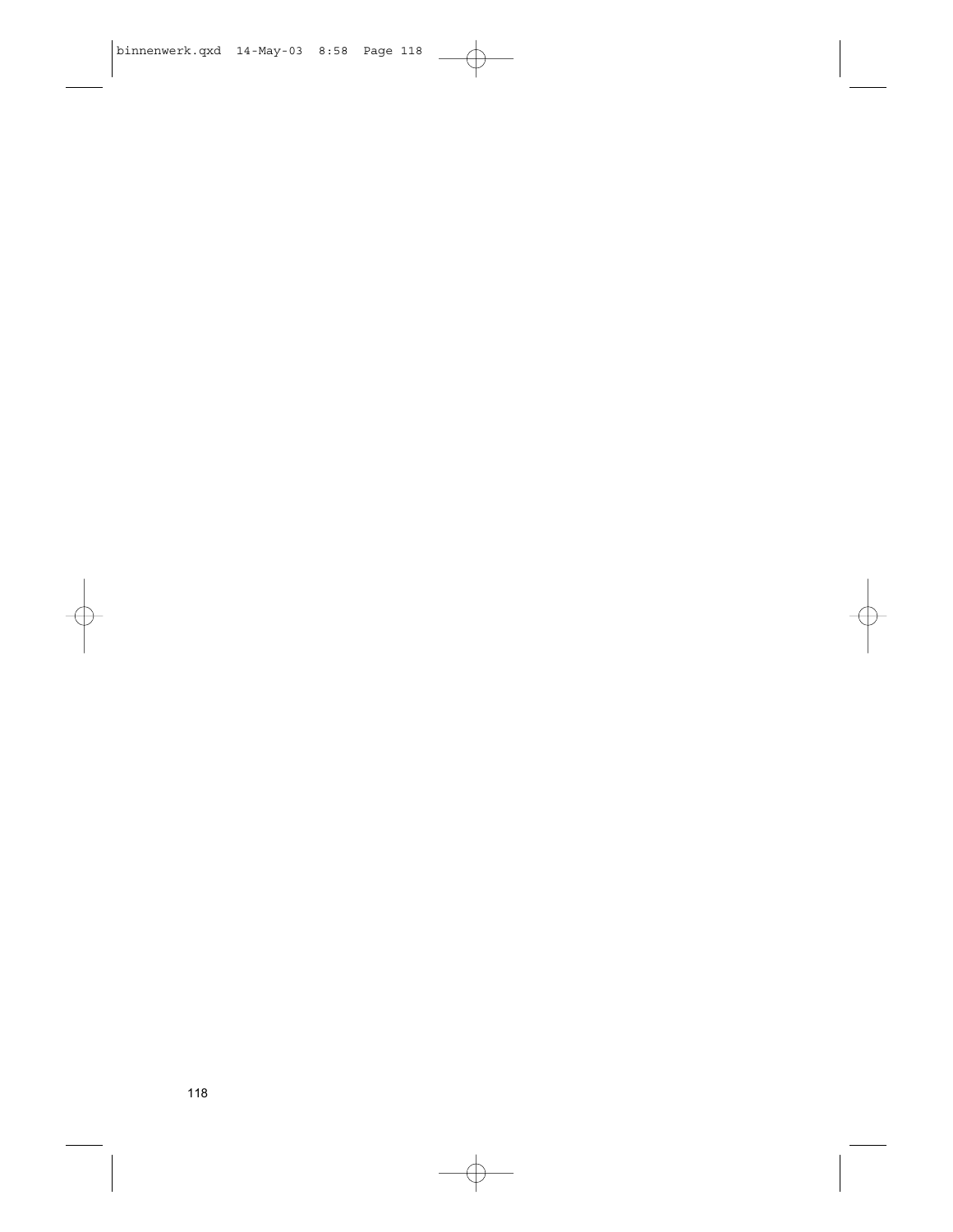

# **Conclusions and Discussion: What About the Rain?**

In this chapter the implications of the research presented in this bookwill be discussed . As the concluding sections of the various chapters contain summaries of their findings, this chapter will not reiterate these again. Rather, a set of more general concerns will be addressed. The first section discusses whether it is always necessary to analyze contextual effects at the individual level. The second section discusses who may be affected by contextual characteristics, and the third and last section considers the conceptualization of political context.

# 7.1 Context and Individual - A Close Enough Look?

The main subject of this dissertation is the influence of political context on the individual voter. It is argued that the influence of contextual factors is not equal for all voters. Some voters will be more affected by contextual factors than others. The extent to which voters are affected by the political context is determined by their individual characteristics. These cause some voters to remain virtually immune to the context of the election. In terms of the specific dependent variable investigated here, electoral participation, such voters will either vote regardless of what the election is about, while others will not vote at all, no matter what electoral circumstances. These certain voters or certain non-voters are beyond the influence of contextual factors.

However, there is also a segment of the electorate that is affected by the context of the election. For this part of the electorate, the probability of participation in an election is influenced by the particular circumstances of the election. Chapters 5 and 6 showed that specific parts of the electorate in Great Britain and Sweden, termed "Convinced" voters, are more likely to participate in an election if their favored party might just about win the election. In close elections, where the leading parties are in a neck and neck race, supporters of each of these leading parties show a greater probability to vote than in elections where the race is not as close. These Convinced voters see their probability to vote affected by a contextual characteristic, i.e. the closeness of the election.

The analyses of Chapters 5 and 6 also showed that not all people are equally strongly affected by the closeness of the election. For people who do not support any of the parties in the lead, the so-called "Condemned" voters, it made little difference whether the election was close or not. Their willingness to participate was not affected a great deal. They were not completely unaffected: an overall tendency of increased electoral participation was established for close elections, affecting this group of Condemned voters as well. But the degree to which this segment of the electorate was influenced by the closeness of the election fell far behind the effects noted for Convinced voters.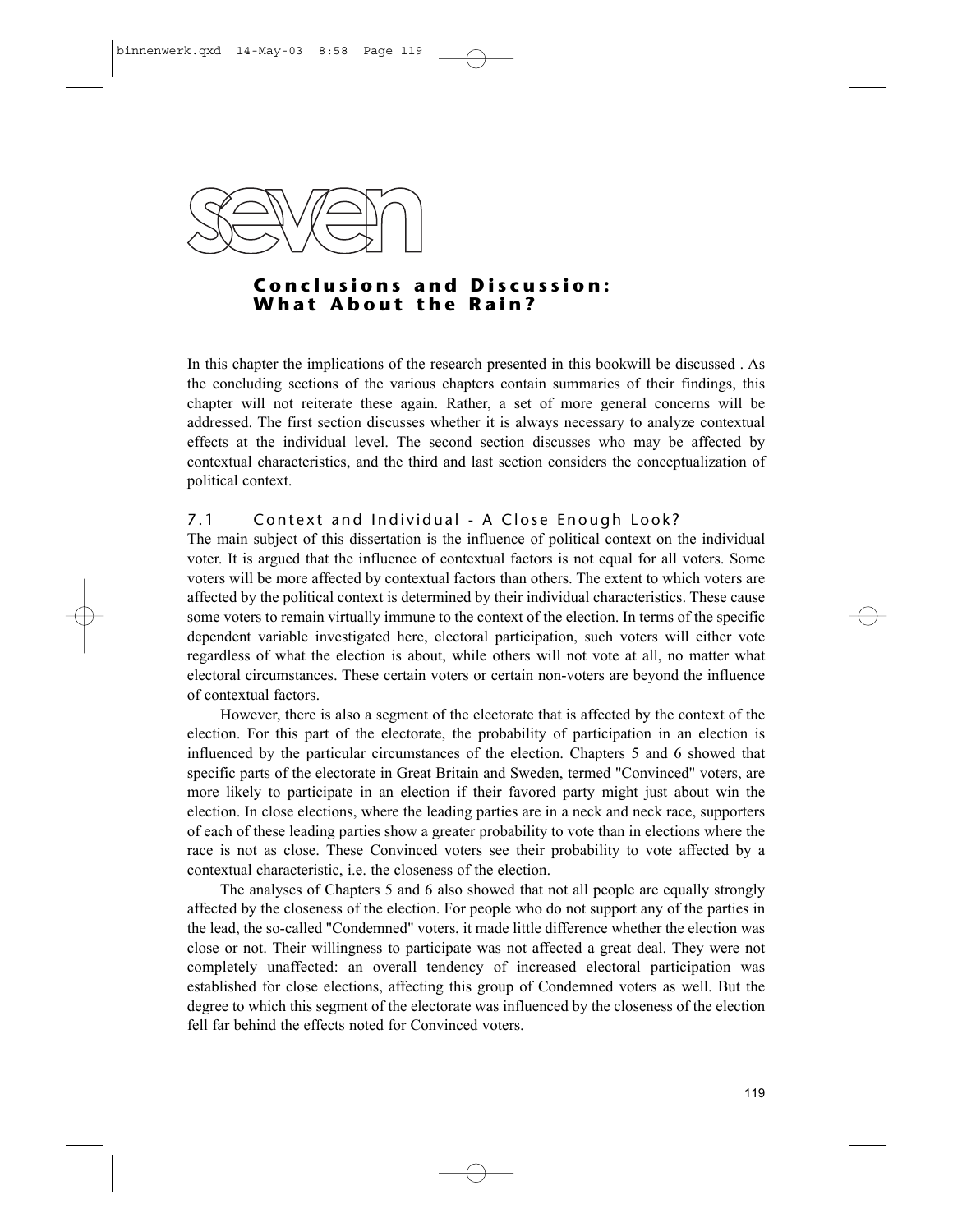We may therefore conclude that the central argument of this book is upheld. Voters are indeed influenced by contextual characteristics, by factors connected to the election as such. And the degree to which they are affected by these factors is determined by their individual characteristics. In the examples examined in this book, it was shown that an individual's party affiliation and party support influence whether or not they are affected by the closeness of the election, and if so, to what degree<sup>1</sup>.

Having established that contextual characteristics do indeed affect individual voters, and to different degrees, this inevitably begs the question: does it make a difference? Do we improve our understanding of the processes that determine electoral participation if we take the electoral context into account? The answer to this depends on how we wish to determine what constitutes an improvement.

The 'standard' approach to determine whether an alternative analytical model is an improvement over the existing model is to look at the amount of variance explained by the new and improved model, usually summarized by some kind of model fit-statistics, such as, an R-square estimate. For this measure, bigger is better, so a new and more complex model should be justified by a substantial increase in variance explained. Rated by this standard, the Individual-Context model proposed in this book is something of a disappointment. The variance explained was certainly higher for this model than it was for the simpler and more ëtraditionalí models in the analyses presented in Chapters 5 and 6. The R-square estimate increased - but not by a substantial amount. However, we did see substantial improvement on another count.

Section 2.5 of Chapter 2 presented predictions of turnout levels based on the competing models. One model contained information on individual voters only, while the alternative model contained information on individual voters combined with contextual level information of the elections. The two models were tested by determining how well they could reproduce the actual turnout levels of the elections analyzed. The results were presented in Table 2-4 and Figure 2-1. These results showed that the Context  $\&$  Individual model performed substantially better in predicting turnout rates than the 'traditional' model. In all but one election, the Context  $\&$  Individual model outperformed the 'traditional' model by predicting turnout rates that were considerably closer to the actual election turnout rates. In other words, the new model appeared to add little to variance explained at the individual level, but for predicting aggregate levels of turnout the Context & Individual model is a definite improvement. It is therefore better able to shed light on turnout variations from one election to another, a notoriously weak point of more 'traditional' models that only consider information from individual voters.

The benefit of combining individual and contextual information in a single model is thus established. But is it always necessary to go into such a detailed analysis as presented in Chapters 5 and 6 to answer questions on political context? In these two chapters, not only was contextual information added to the model, but the *influence* of this contextual information was also expected to vary at the individual level in a model dubbed the Individual-Context model. The turnout predictions for Swedish elections in Section 6.5 of the previous chapter

<sup>1</sup> That is, for Great Britain and Sweden. For the Netherlands, the influence of closeness proved not to be statistically significant or even run counter to expectations (cf. Table 2-3). We must keep in mind, however, that the analyses presented in Chapter Two paid only limited attention to potential individual level variation in the effect of closeness.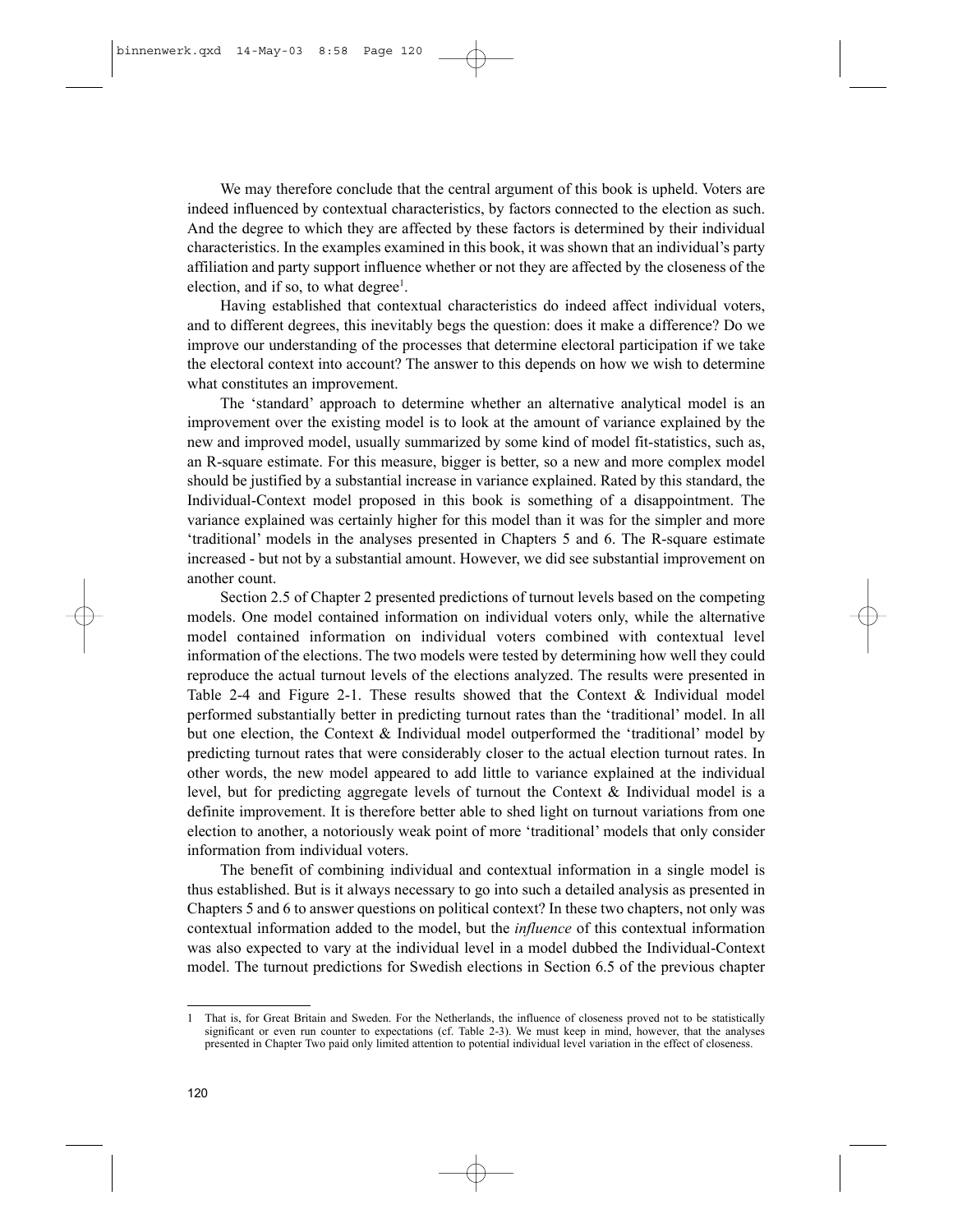showed that the Individual-Context model improved our accuracy in predicting turnout. Turnout predictions for the British elections presented in Section 5.4 of Chapter 5, however, did not show such an unequivocal improvement. Is the level of detail of the Individual-Context model always required to establish whether a contextual factor will influence electoral participation in country A or Country B, in Election X or Election Y? The answer depends on the specific aims of the analyst, as well as on the characteristics of the electorate.

Chapter 4 showed that the closeness of the election has an effect on turnout rates in several countries, among which Great Britain and Sweden. In principle, this suffices if all we desire is to answer the question whether closeness has an effect on turnout in Britain or Sweden: it does. If we ask the same question for the Dutch electorate, or for Germany with regards to supporters of the small FDP or Grünen party, the answer - based on the analysis of Chapter 4 - is negative. But, as Chapter 3 argued, the latter conclusion may be misleading. Composition effects of the electorate may hinder our perception here.

Chapter 3 offered a theoretical examination of the influence of closeness at the individual level. Four categories of voters were presented, three of which we dubbed Convinced, Confounded and Condemned voters, next to a remaining Base category of voters. These categories of voters react in different ways to the closeness of an election. The analyses of Chapters 5 and 6 showed two clear findings. Convinced voters have a greater propensity of voting in a close election, while Condemned voters do not react strongly to the closeness of the race. The composition of the electorate determines how easily these individual level effects can be detected at the aggregate level as well. If the segment of Convinced voters in the electorate is sufficiently large, turnout levels will reflect the responsiveness of this category of voters to the closeness of the election. If the segment of Convinced voters is not so large, and Condemned voters make up a large part of the electorate, the closeness of the election will only affect a small part of the electorate. Its small size may obstruct the detection of this individual-level effect in the aggregate. In Germany, the race of small parties against the five percent threshold that must be overcome to acquire parliamentary representation affects only a small part of the electorate - not large enough to be discernable at the aggregate level. In the multi-party system of the Netherlands, a substantial segment of the electorate supports parties that are not in the lead. For these Condemned voters, the closeness of the election is hardly relevant.

If all we want to know is whether the closeness of the election affects turnout in the Netherlands, the aggregate level analyses of Chapter 4 suffice. If we want to know whether the closeness of the election - or any other contextual factor - influences Dutch voters, we need to dig deeper. For contextual factors that affect only part of the electorate, or for which it is unclear how many voters are affected and in what way, an individual level analysis is required. That analysis will have to combine contextual and individual level information in a single model, and that model has to allow for individual level variation in the effect of the contextual factor of interest.

Aggregate level analyses proved sufficient in determining whether closeness of the election is of influence in Great Britain or Sweden. However, the individual level analyses of Chapters 5 and 6 show that teh situation is somewhat more omplex than the picture portrayed at the aggregate level. For Great Britain, Chapter 5 showed that some parts of the electorate, the Convinced voters, are indeed affected to a considerable degree by the closeness of the election. Other parts of the electorate, i.e., the Condemned voters, were at the same time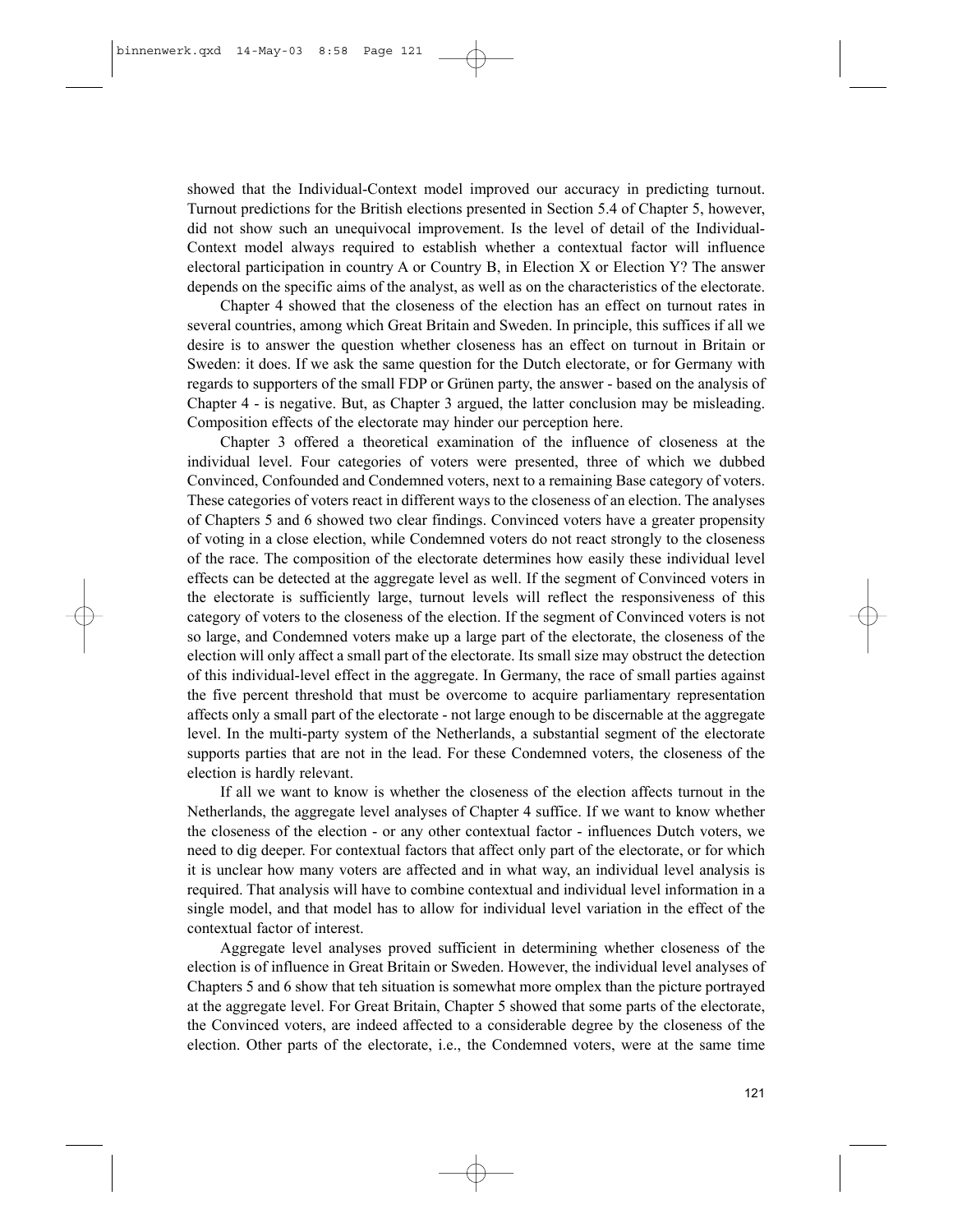hardly affected by this closeness. Aggregate level analysis is unable to detect such individual level variation. For Sweden, the picture was comparable to that of Great Britain at the aggregate level, but not at the individual level. Chapter 6 showed that the influence of the closeness of the election varies little between different categories of voters in Sweden. Virtually the entire electorate turned out to be affected by closeness to the same degree, in contrast to British case. Again, only individual level analyses can determine this. The findings of this dissertation demonstrate that whether a contextual factor - such as the closeness of the election - has an influence that varies between voters is an empirical question that cannot be answered by aggregate level analyses.

Whether we care about individual level variation or only about aggregate level effects is not only contingent on our research question, but it also carries a normative component. The way in which context has different consequences for the electoral participation of various segments of a society has ramifications for the extent to which elections attain the democratic ideal of political equality. Consider the example of weekday versus Sunday voting, discussed in Section 3.2.2. There it was argued that some parts of the electorate may be more likely to vote in elections on Sunday, while others, such as for instance devout Christians, may object to Sunday voting and consequently participate in smaller numbers. If these two segments of the electorate are of equal size, the contextual effect will balance out at the aggregate level, and turnout, in quantitative terms, will be equal to weekday elections. In qualitative terms, there is likely to be a substantial difference, however. If devout Christians tend to support specific political parties, the outcome of an election held on Sundays is likely to differ from weekday elections.

The norm of political equality is clearly violated if large inequalities exist in electoral participation. Whether or not such equalities exist, and whether or not they are related to contextual factors, cannot be determined by aggregate level analyses, and therefore requires individual level analyses.

#### *7.1.1 Explaining Between-country Differences*

The argument of the previous section is also helpful in understanding the between-country variation in turnout levels shown in Figure 1-2 of Chapter 1. The consequence of country differences in contextual characteristics is that voters are confronted with different circumstances, and therefore show different behavior, leading to on average higher turnout in one country, and lower turnout in another.

Figure 1-2 shows that, even though substantial variation in turnout exists between elections within a single country, it may easily be surpassed in magnitude by between-country differences. In this figure, turnout is structurally lowest in Great Britain. These differences between countries should not be attributed to characteristics inherent to the people of each of them. There is no reason to assume that the British are by nature less interested in politics, or the Swedes are cognitively superior to the Dutch, and so forth. Rather, these differences are the consequences of political and systemic circumstances - the electoral context - that *are* different between Sweden, the Netherlands and Great Britain. For example, in Sweden we saw that large segments of the electorate are affected by the closeness of the election, since the two-bloc structure implies that all parties are part of the race. Large segments of the electorate are therefore more motivated to participate when the race between the two blocs is a close one. In the Netherlands, large segments of the electorate are *not* affected by the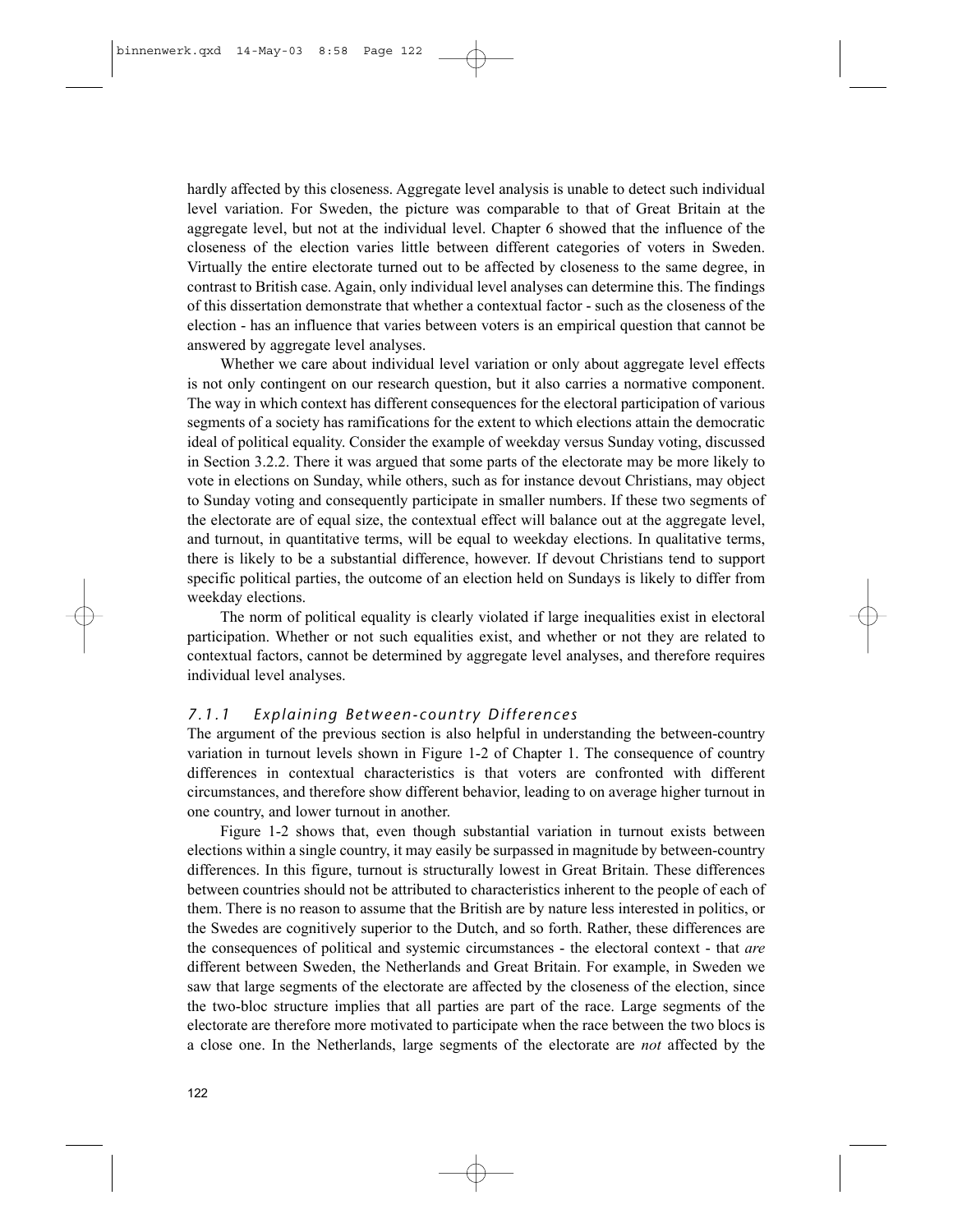closeness of the election, since their favored party is not in the lead. However, because of the proportional representation system in the Netherlands, these third parties still remain viable government parties and attractive options to voters. In Great Britain the majority system ensures that any voter who wants to vote for a potential government party sees his or her choice limited to two parties at the national level. The British constituency system also implies that such a voter might even be without a favored party option at the local level, since the party of their choice might not run, or stand no chance of winning in the local constituency. These are but a few examples of the differences in circumstances voters are confronted with in different countries.

The consequences of varying electoral contexts contribute to the explanation why in some countries large segments of the electorate refrain from voting, while in other countries virtually the whole of the electorate participates. British voters are not instinctively less inclined to vote, but they cast their vote under circumstances that more often provide disincentives to vote than is the case for Dutch or Swedish voters.

# 7.2 Who may be Affected?

In the opening section of this chapter, the argument from Chapters 5 and 6 was repeated (cf. Figure 5-2 and 5-3 of Chapter 5, and Figure 6-2 and 6-3 of Chapter 6) that contextual characteristics do not influence all voters, but only a particular segment of the electorate. This segment consists of those voters whose participation in the election is not a certainty - we may call it the *occasional electorate*. This occasional electorate participates in some elections, but not in others. Whether these occasional voters participate in the particular election at hand is determined by the characteristics of that election<sup>2</sup>. In other words, the electoral participation of the occasional electorate is dependent upon the context of the election.

To explain variation in turnout over different elections in a single country, we have to look at the occasional electorate. By participating in greater numbers in one election while failing to do so in another, it is this segment of the electorate that is mainly responsible for changes in turnout<sup>3</sup>. These voters determine the ebb and flow of turnout rates. Habitual voters, who participate in every election, do not cause variation in turnout. Neither do abstainers, who never participate.

The size of the occasional segment of the electorate may of course vary over time. Such variation is likely to be the result of changing political circumstances that modify voters' certainties or preferences. Compositional changes may also be the result of cohort replacement, when the influx of young voters and the dying off of the old change the proportions of the various electoral segments.

The composition of the electorate with regard to habitual voters, habitual abstainers and occasional voters could offer us valuable insights into the turnout rates we may expect in a given political system. The composition of the electorate may tell us what maximum and

<sup>2 &</sup>quot;Characteristics' here refer to the *values* of specific elections on *variables* that are used to describe elections.

<sup>3</sup> In addition to contextual characteristics affecting the occasional voters and hence turnout, one can also think of chance as a process that determines whether or not *any* voter turns out to vote. This formulation leaves open the possibility to regard 'chance' as the set of omitted relevant variables (cf. King, Keohane & Verba, Chapter 2). Hhowever, chance is, by definition, not expected to influence turnout *systematically*.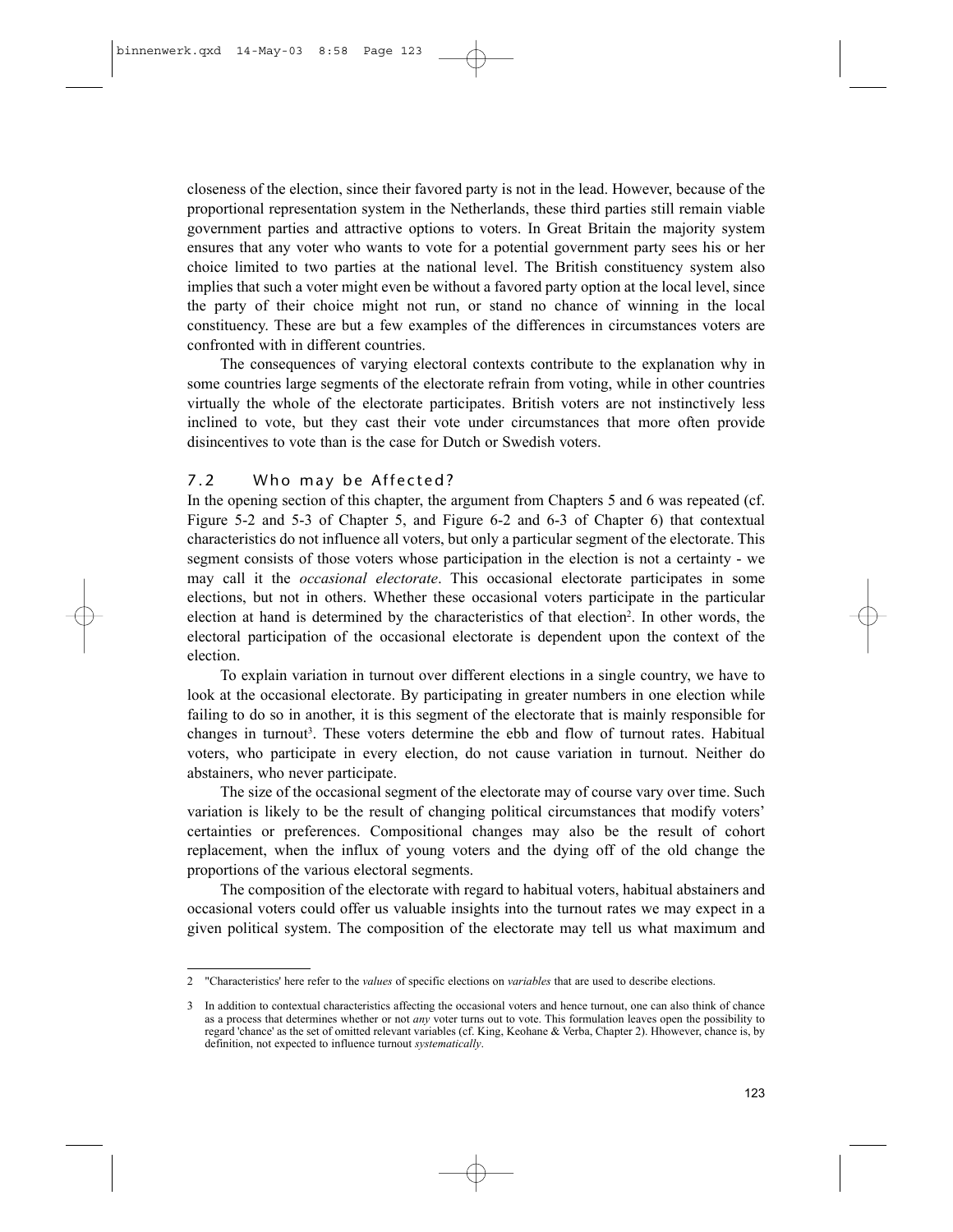minimum levels of turnout may be attained. The degree of variation to be expected is determined by the size of the occasional electorate compared to the size of the habitual voters segment. A small occasional segment of the electorate can only create minor turnout variations, while systems with a large occasional segment of the electorate may face far greater turnout fluctuations.

From the considerations above it follows that it would be attractive for further empirical research to have individual-level indicators for these segments. To a certain extent, an indication of the size of the occasional electorate may be derived from observed turnout rates and variation therein. But such derivations will most likely be very imprecise, and can at best only be proxies for what is essentially an individual level characteristic: the degree of certainty of a voters' electoral participation.

With such an instrument, the probability of electoral participation for all members of the electorate could be measured. Ideally, such an indicator would be comparable between systems and over time, so that it could contribute to comparative research on turnout and electoral participation.

Through the use of such a measure, aggregate measures could be constructed to describe political systems. The size of the occasional electorate might be calculated and used as an explanatory variable in between-country or over-time comparative research. But such a measure of the certainty of electoral participation would also be of interest at the individual level. As a dependent variable, to determine what are the most important factors determining electoral participation, or the intention to participate. But it could also be used as a mediating variable in the sort of research that has been carried out in this book, establishing the influence of contextual factors on individual behavior.

The development of indicators such as the certainty of electoral participation is a matter of further research. Franklin (2003) suggests that we look at psychological lock-in processes. According to his argument, choosing for a particular behavioral option, e.g., voting or non-voting, increases the chance of choosing that same option again at a future occasion. After having chosen for the same option uninterruptedly in a series of successive occasions, "lock-in" would occur, i.e., approaching certainty (chance=1) to choose that same option again at future occasions. Lock-in would remove a person from the occasional electorate to the ranks of the habitual voters, or the habitual non-voters. Obviously, new voters entering the electorate will necessarily form part of the occasional electorate. But older voters may be part of that segment as well.

Another option to establish an indicator for the certainty to vote is to look at past electoral participation. When taking into account participation in first- as well as secondorder elections, a measure with sufficient predictive power may conceivably be achieved. A drawback of such a retrospective measure is of course that it is likely to be less accurate for younger voters, simply because their vote record is not as extensive as that of older generations. And first time voters would have no record of voting at all. Moreover, memory effects and social desirability could generate bias towards high certainty. Such deficiencies in the measuring instrument could in part be amended by adding information from additional individual characteristics such as education or political interest. But one can also think of a newly developed scale, measuring a voter's attitude towards electoral participation, or a probability to vote question - measuring just that.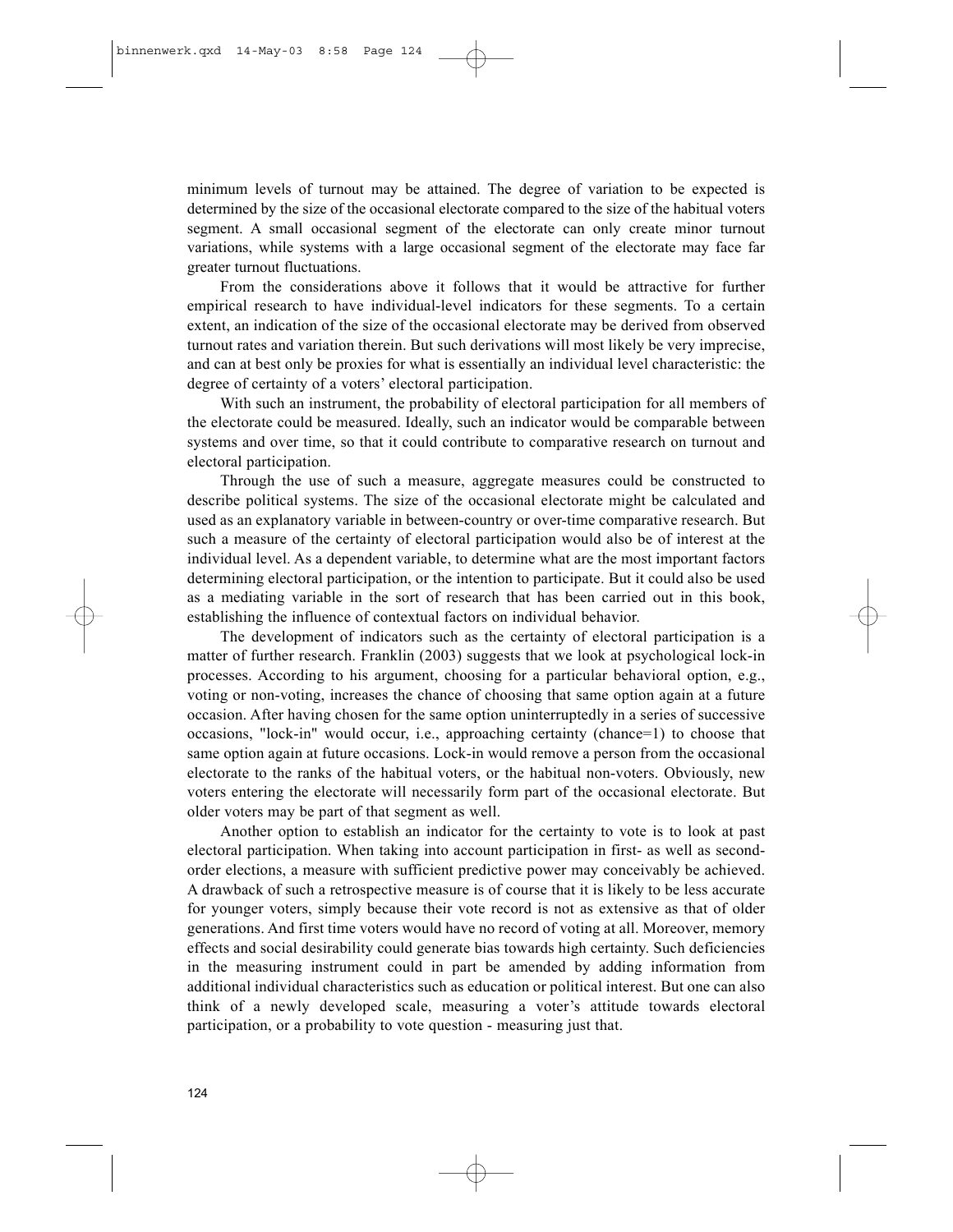# 7.3 Conceptualizing Political Context

This book has examined the influence of the political context on individual behavior, and the interplay between individual and contextual level effects on electoral participation. It was argued and demonstrated that an integration of contextual and individual level information improves our understanding of individual level behavior. Although the empirical analyses in this book focused on electoral participation, the argument is not restricted to this domain. Many of the fundamental research questions in the social sciences consider the behavior of individuals within their social context. To examine individual behavior, we need to examine the context as well.

To examine the context, we need to know what we are talking about. That is less trivial than it sounds. Often the outcome of an election is explained by referring to particular events connected with the election. The candidates may be particularly dull, the economy might be booming or a political party may have gone through an internal power struggle. *Ad hoc* explanations are offered to account for the outcome of a particular election. Such 'explanations' are popular in the media, when a quick interpretation of current affairs is needed. But even in electoral research such explanations are at times offered, when for instance outcomes from single election analyses need to be brought in agreement with existing knowledge. This is not the kind of contextual interpretation that will bring us forward in our understanding of electoral behavior. Unique, *ad hoc* explanations do not help us to arrive at an adequate characterization of elections. Only when we are able to establish what makes a particular election unique in terms that are also applicable to other elections, can we start to compare elections. By comparing elections in terms of a set of concepts applied to all of them, we can address the question how much of the variation in turnout may be attributed to what contextual characteristics of a particular election.

What comparative electoral research thus needs are concepts and associated measures that describe relevant aspects of the political context, in a way that allows us to compare between elections. When using these contextual characteristics in individualized ways, as illustrated in Chapters 5 and 6, we can determine why some elections see high turnout, while some see a lower turnout.

A substantial number of contextual indicators is already available for research. Most of these indicators describe system characteristics, such as type of electoral system, number of political parties, degree of proportionality, day of the week elections are held and so forth. These are characteristics that are typically very stable: they show little variation within a political system. As a consequence, such indicators work quite well in explaining between-system variations in turnout - e.g., why turnout is consistently higher in Sweden than in Great Britain - but they are of little use in explaining why the Dutch election of 1981 saw a substantially higher turnout than the 1982 election. Indicators for contextual characteristics that can explain these short-term turnout variations are in much shorter supply. Not because the data is more difficult to come by, but rather because the theory behind these indicators is largely non-existent. We often do not know very well what it is that makes turnout high in one election and low in the next, if we refrain from *ad hoc* explanations.

One of the characteristics that can help to explain short-term turnout fluctuations was examined in this book. It was shown that the closeness of the election can help us explain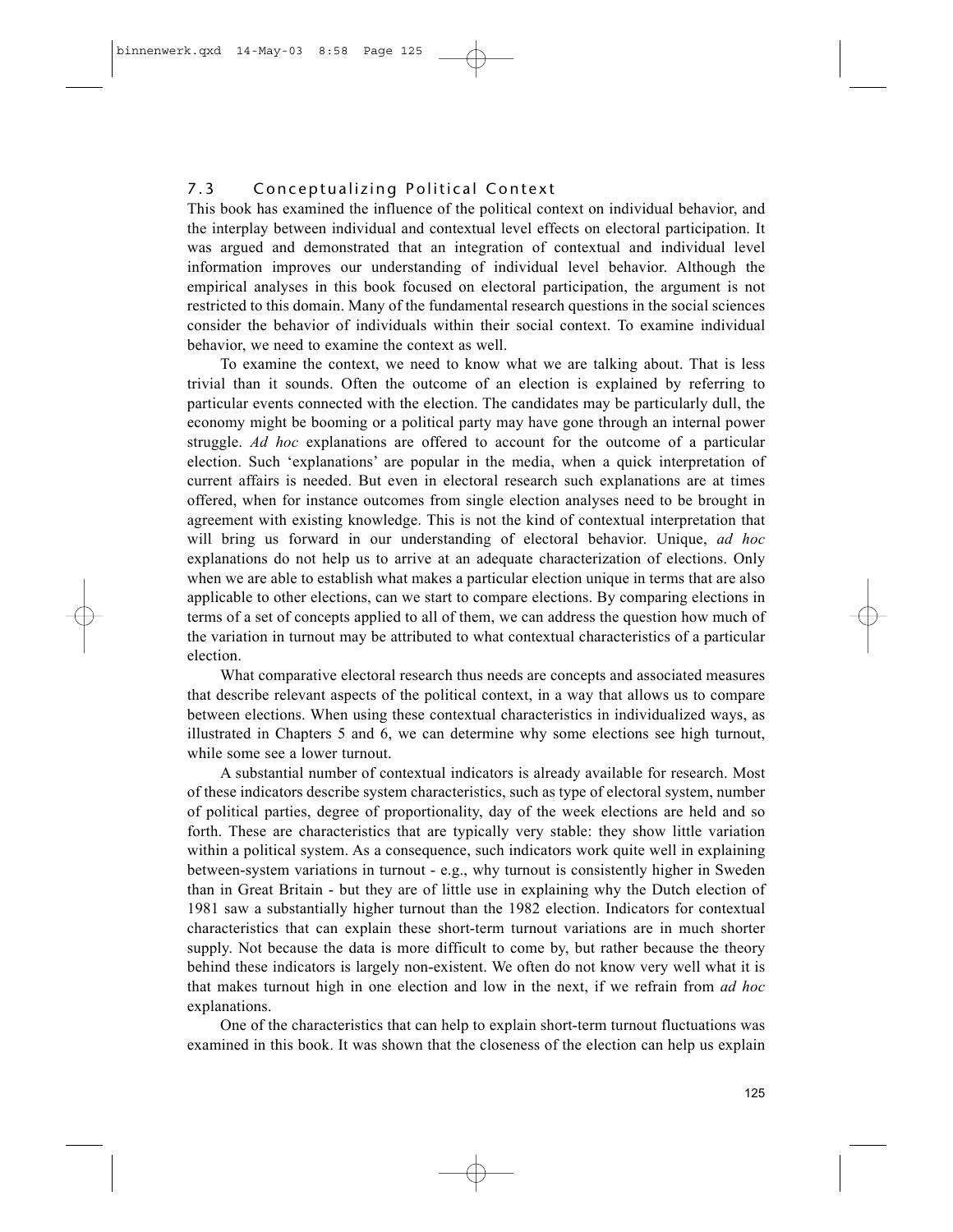why voters participate in some elections, and not in others, and hence why certain elections see higher turnout rates than others. To do so, the concept of the closeness of an election was extended beyond the typical two-party race. It was shown that the concept of closeness can be applied to two-party, but also to multi-party, systems and that the 'race' may be between two parties, two blocs of parties, a number of parties versus one party, or even a single party against an electoral or self-imposed threshold. This extension of the concept of closeness also showed that this characteristic is applicable to more than just a single country, and that it can in fact be used in comparative research. The comparability of the measure between countries required some attention, but did not prove to be impossible.

Comparative electoral research has provided a few other suggestions of contextual characteristics that may exert short-term influences on turnout. A number of these were referred to in Chapter 2. The time since a previous election, the premature collapse of a government coalition or pre-election coalition agreements were three contextual characteristics that were examined for the Netherlands, in addition to the closeness of the election. Other contextual explanations have been suggested in the literature. The concept of first and second order national elections has been used to described elections that are of importance or of less importance to the general electorate. It was developed to explain the low turnout rates witnessed for European Parliament elections in countries that were accustomed to substantially higher turnout rates in national Parliamentary elections, but the concept is equally well applicable to other settings. Congressional elections in the USA see considerable variation in turnout between years when the elections are held in concurrence with Presidential elections, and 'off-years', when they are not.

The contextual characteristics mentioned here are examples of contextual characteristics that have proved informative in explaining between-election turnout variation. These constitute, however, a rather small set. In the metaphor of this research, all kinds of precipitation can be distinguished, according to temperature, volume, duration and physical appearance. What we refer to as hail, snow, sleet or rain can be distinguished in degrees of volume (from torrential rain to drizzle), duration, temperature and additional factors such as wind-velocity. Depending on all these characteristics, different individual reactions will vary in their efficiency to keep us dry. In much the same way, we need to be able to characterize the (short-term) political, social and economic contexts that characterize elections, and that affect us in varying degrees - depending on individual characteristics.

A first step may be formed by taking stock of all the *ad hoc* explanations of turnout offered by the media, politicians and political scientist after any election, and attempting to operationally define these into characteristics that can be applied to every election. These, then, may form the inspiration for further research into the influence of contextual characteristics on individual voters and electoral outcomes, such as turnout.

 $\overline{\triangle}$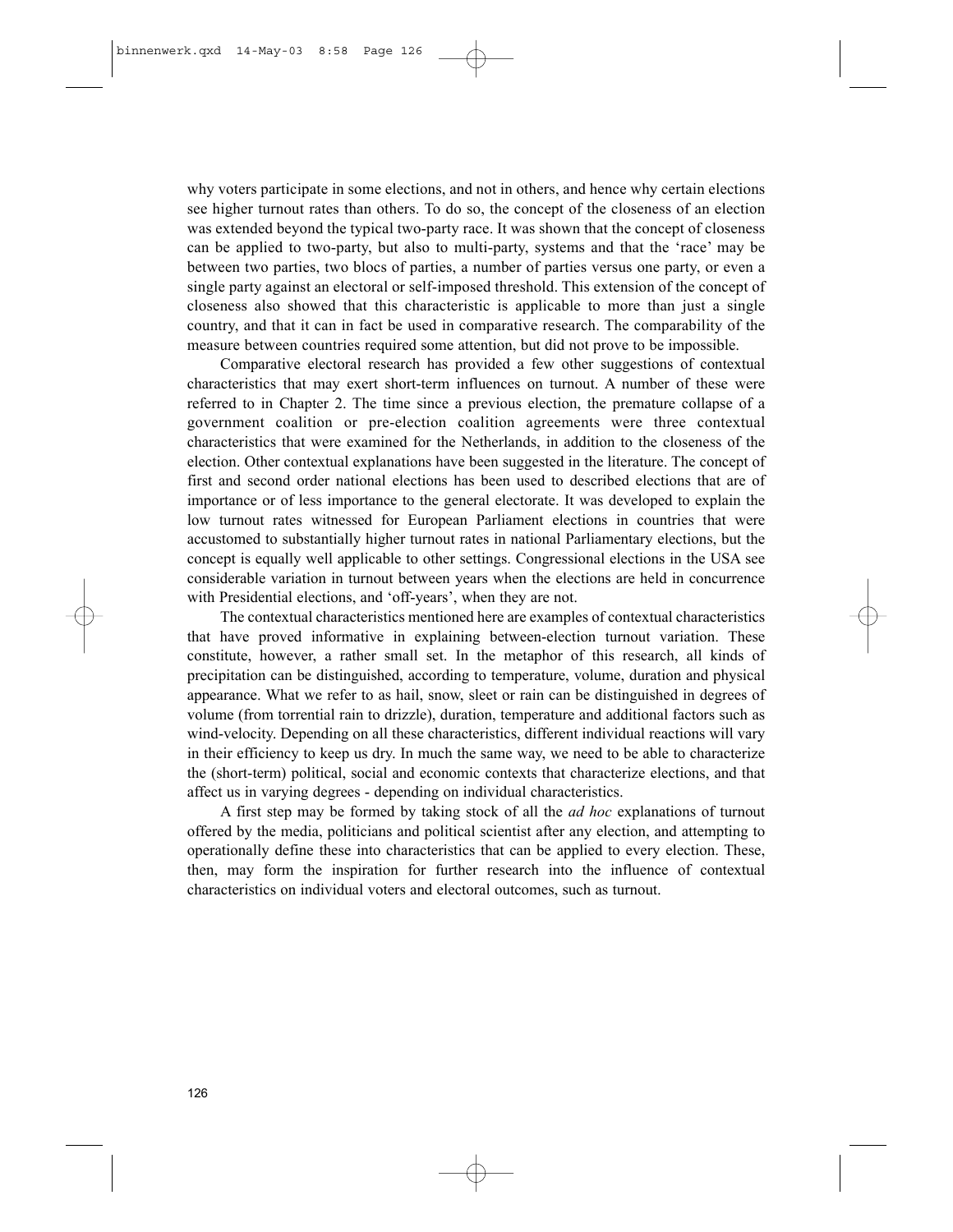

The appendix contains technical details on the variables and datasets used, as well as additional tables referred to in the text.

# Variables and Data

### *The Netherlands*

The analyses of Chapter 2 are based on data gathered for the Dutch Parliamentary Election Studies (DPES, referred to in Dutch as NKO). The DPES are an enterprise of the Dutch political science community united in Dutch Electoral research foundation SKON (before 1989: NKO). Data is archived at the NIWI/Steinmetz Archive in Amsterdam, the Netherlands. In the table below, Study ID numbers refer to the Steinmetz Archive. All election studies are titled Dutch Parliamentary Election Study (followed by year of election).

| Year | <b>Principle Investigators</b>                      | <b>Steinmetz Archive ID</b> |
|------|-----------------------------------------------------|-----------------------------|
| 1972 | NKO: L.P.J. de Bruyn, J.W. Foppen                   | P0353                       |
| 1977 | NKO: G.A. Irwin, J. Verhoef, C.J. Wiebrens          | P0354                       |
| 1981 | NKO: C. van der Eijk, B. Niemöller, A. Th. J. Eggen | P0350                       |
| 1982 | NKO: C. van der Eijk, M.J. Koopman, B. Niemöller    | P0633A                      |
| 1986 | NKO: C. van der Eijk, G.A. Irwin, B. Niemöller      | P0866                       |
| 1989 | SKON: H. Anker, E.V. Oppenhuis                      | P <sub>1000</sub>           |
| 1994 | SKON: H. Anker, E.V. Oppenhuis                      | P <sub>1208</sub>           |
| 1998 | SKON: K. Aarts, H. van der Kolk, M. Kamp            | P <sub>1415</sub>           |

#### Table 1 The Netherlands - DPES Studies Overview

The variables employed in the analyses of Chapter 2 are defined as follows.

#### Age

Age in years

Female:

Coded zero for men, 1 for women

#### Class

Based on EGP-index (Erikson & Goldthorpe, 1992). If not available from original DPES dataset, based on Nieuwbeerta & Ganzenboom, (1996).

# Education

Two dummy indicators distinguish primary, secondary and tertiary level education.

 $\overline{\wedge}$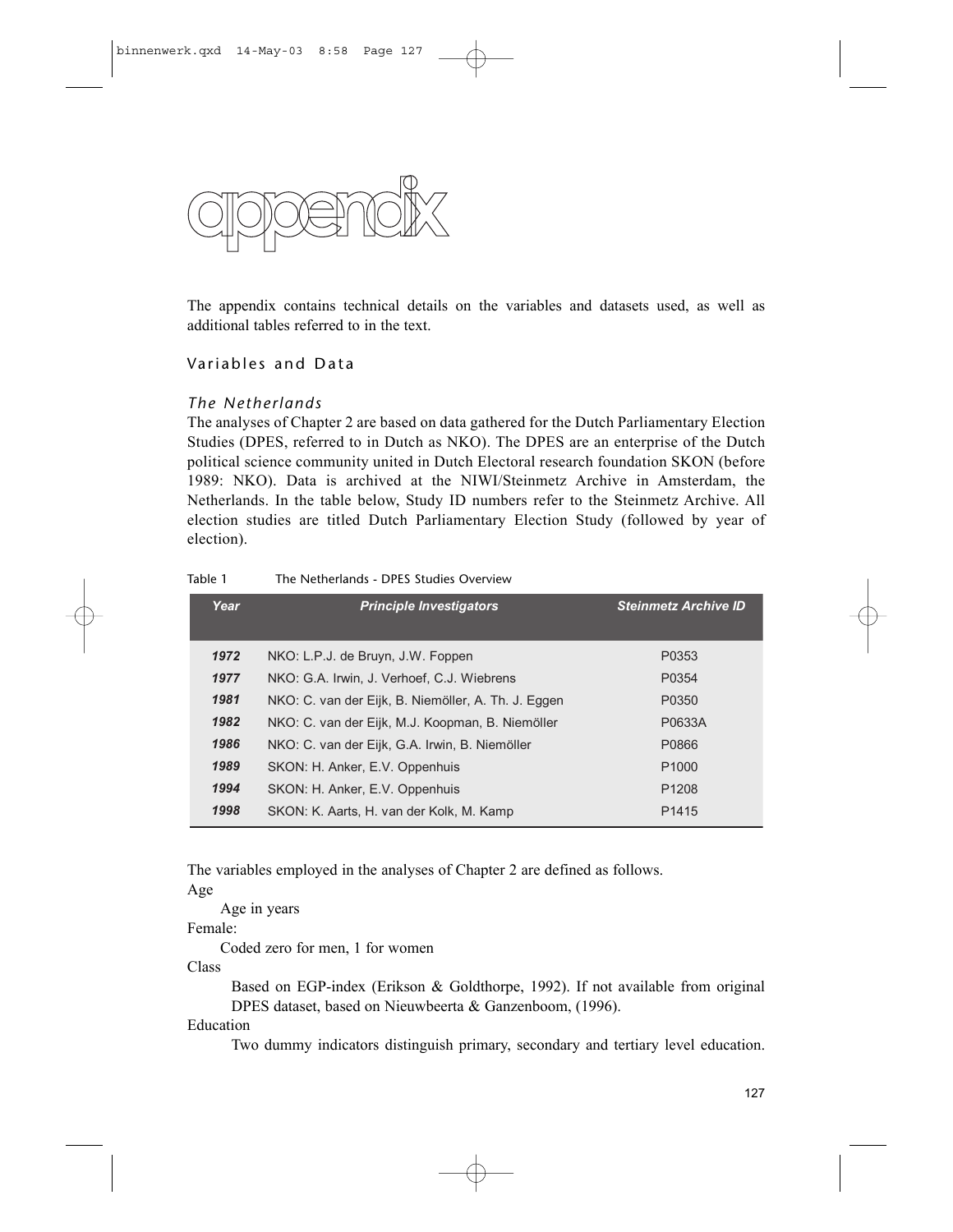Base category is primary education. Dummy indicators are contrast coded:

- · Secondary level dummy-indicator signifies education at least secondary level (scored positive for respondents with secondary and tertiary level education)
- · Tertiary level dummy-indicator scored positive for tertiary level education

Parameter estimates for the dummy indicators indicate the influence of an additional level of education (e.g., secondary vs. primary, tertiary vs. secondary). To assess the influence of tertiary level education compared to primary level education, the parameters estimates for secondary and tertiary level education need to be added up. Respondents for which no information on educational level was ascertained were added to the base (primary) category, while an additional dummy variable was coded positive for this group (zero for respondents for which the educational level was ascertained).

Lowest Income Quartile

Coded positive for respondents with household income within lowest quartile (determined per sample), zero for all other respondents.

Respondents for which no income was ascertained were coded zero (base category), while an additional dummy variable was coded positive for this group (zero for respondents for which income was ascertained).

Religion

Four dummy-variables indicating Catholic, Dutch Reformed, Calvinist and 'other' religions. Scored positive where applicable, zero if not applicable. Base category is 'not religious'.

Church attendance:

Dummy-indicators signifying church attendance on weekly or monthly basis. Scored positive where applicable, zero if not applicable

Union member

Scored positive if labor union member, zero for all other respondents.

Party attachment

Coded positive if respondent expressed a preference for a political party.

Political interest

Five-point, additive index-score, based on Mokken-scales of four separate items. (Anker & Oppenhuis, 1995, pp. 323-330).

Political efficacy

Five-point, additive index-score, based on Mokken-scales of four separate items. (Anker & Oppenhuis, 1995, pp. 323-330).

Government collapse

Coded positive if election followed after the collapse of the government coalition, zero for all other elections.

Time since previous election

Time since previous parliamentary election in years, divided by 4. Four years is the normal Parliamentary term in the Netherlands.

Coalition seeks re-election

Coded positive if incumbent coalition made an expressed wish to continue after the election, zero for all other elections.

 $\overline{\triangle}$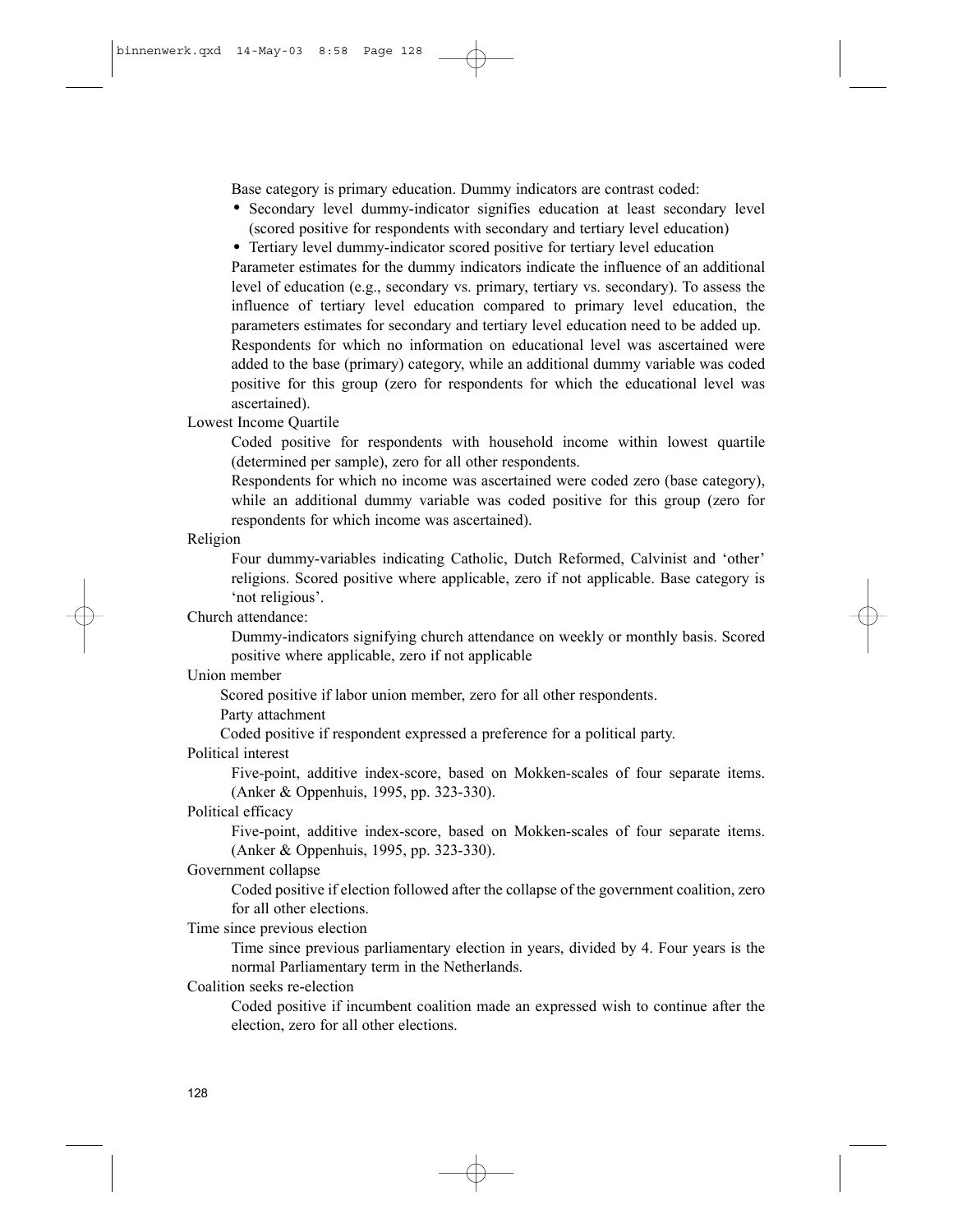Closeness of the election

Defined as 1 divided by the gap between the two largest parties in last NIPO opinion poll before the election.

## *Great Britain*

Data used for the analyses of Chapter 5 are from the British Election Studies (BES, also referred to as British General Election Studies BGES).

| Year     | <b>Principle Investigators</b>                                | Data ID           |
|----------|---------------------------------------------------------------|-------------------|
|          |                                                               |                   |
| 1970     | D. Butler, D.E. Stokes                                        | <b>ICPSR 7250</b> |
| 1974 Feb | I. Crewe, B. Särlvik, J. Alt                                  | <b>ICPSR 7868</b> |
| 1974 Oct | I. Crewe, B. Särlvik, J. Alt                                  | <b>ICPSR 7870</b> |
| 1979     | I. Crewe, B. Särlvik, D. Robertson                            | <b>ICPSR 8196</b> |
| 1983     | A. Heath, R. Jowell, J.K. Curtice, E. Field                   | <b>ICPSR 8409</b> |
| 1987     | A. Heath. R. Jowell. J.K. Curtice                             | <b>ESRC 2568</b>  |
| 1992     | A. Heath, R. Jowell, J.K. Curtice, J. A. Brand, J.C. Mitchell | <b>ESRC 2981</b>  |
| 1997     | A. Heath. R. Jowell. J.K. Curtice. P. Norris                  | <b>ESRC 3887</b>  |

Table 2 Great Britain - BES Studies Overview

*ICPSR=Inter-University Consortium for Political and Social Research, Ann Arbor (Mi) USA ESRC= ESRC Data Archive, University of Essex, Colchester (UK)*

The variables employed in the analyses of Chapter 5 are defined as follows. Age

Age in years

Female:

Coded zero for men, 1 for women

## Education

Predicted value (Y-hat) of electoral participation in OLS regression model with education indicators as predictive variables (cf. note 12, Chapter 5).

All available education indicators per BES survey were turned into dummy-variables and entered as independent variables in the OLS regression model.

## Political interest

Predicted value (Y-hat) of electoral participation in OLS regression model with political indicators as predictive variables (cf. operationalization of Educaton, above). "Don't know" and "no answer" codes on political interest indicator questions were recoded to the lowest political interest score on the variable concerned, before introduction into the OLS regression model.

#### Income

Standardized respondents' household income. Transformed by taking the natural log of the respondents' income after dividing by the mean survey income. An exception is the 1983 survey for which only a subjective 'perceived distance to average income' is ascertained, (far below average income, below, average, above, far above average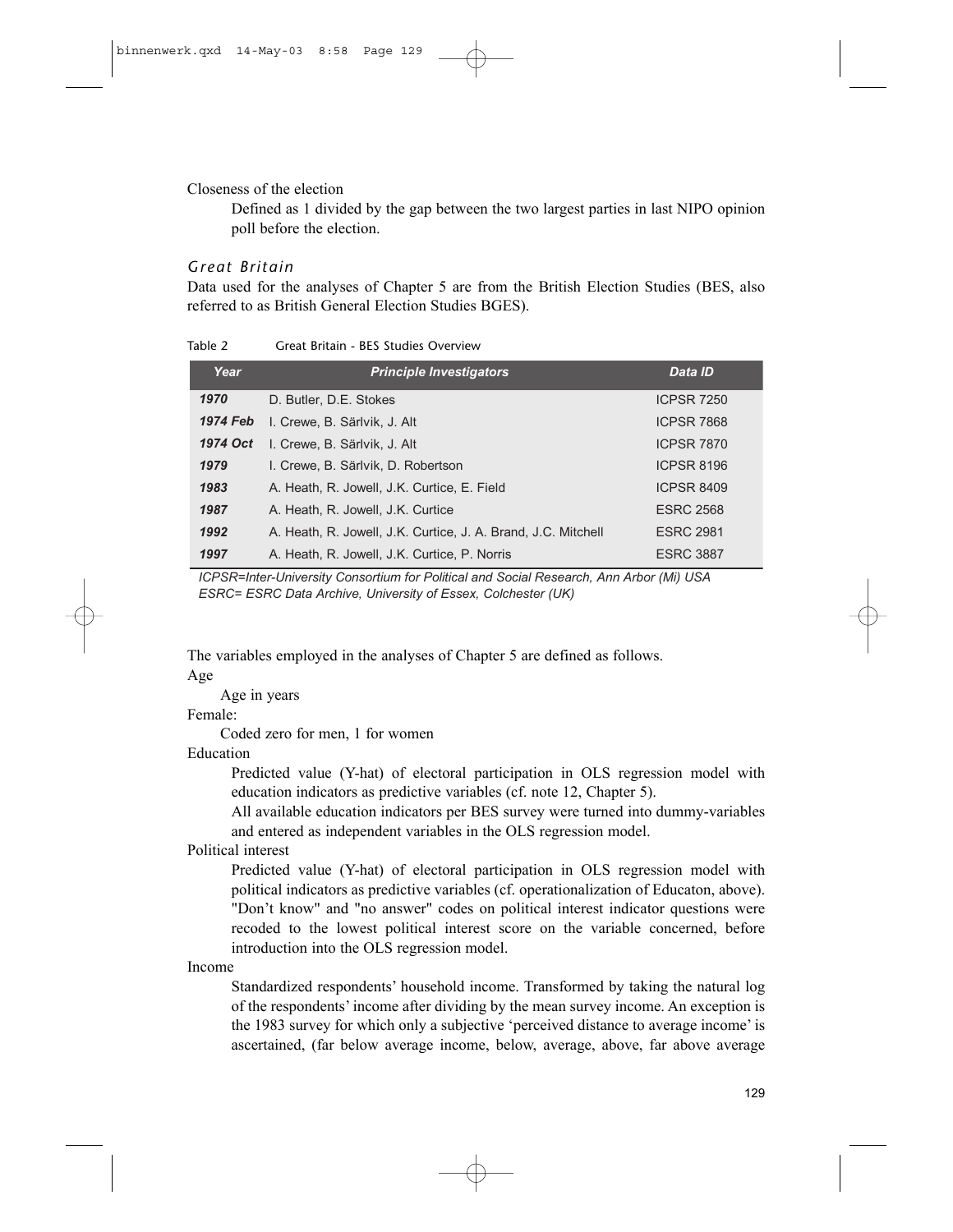income). The variable was recoded from 1 to 6, respectively, before transformation as noted above. Respondents for which no income information was ascertained were coded as having a mean income. A separate dummy-indicator was coded positive if no income was ascertained, zero for all respondents for which income was ascertained.

## Voter categories.

These are based on party evaluation scores, with dummy variables being constructed to indicate the three categories of voters. For the national level, the two largest parties are invariably Labour and the Conservatives. For the constituency level, the actual election outcome in the constituency was used to determine the two largest parties. The Base category is the complement of the other three categories defined. Operationalization for the different surveys are as follows.

#### 1970

Party evaluation score, 0-100 scale.

## Convinced voter

Coded positive if evaluation score is 80 or greater for one leading party, and equal or smaller than 50 for other leading party.

## Confounded voter

Coded positive if evaluation score is 80 or greater for both leading parties.

## Condemned voter

Coded positive if evaluation score is 50 or lower for both leading parties.

#### 1974 February, 1974 October, 1979, 1997

Party evaluation score, 0-10 scale.

## Convinced voter

Coded positive if evaluation score is 8 or greater for one leading party, and equals or smaller than 5 for other leading party.

## Confounded voter

Coded positive if evaluation score is 8 or greater for both leading parties.

### Condemned voter

Coded positive if evaluation score is 5 or lower for both leading parties.

## 1983

No party evaluation score for all parties was included. Therefore, indicators were constructed using strength and direction of (positive and negative) party identification. Convinced voter

Coded positive if respondent expressed strength of party identification as 'fairly strong' or 'very strong' for one leading party, and 'very strongly against' the other leading party.

## Confounded voter

Coded positive if respondent expressed strength of party identification 'fairly strong'

or 'very strong' for one leading party, and 'not really against' other leading party. Condemned voter

 $\overline{\mathbb{A}}$ 

Coded positive if 'very strongly against' both leading parties.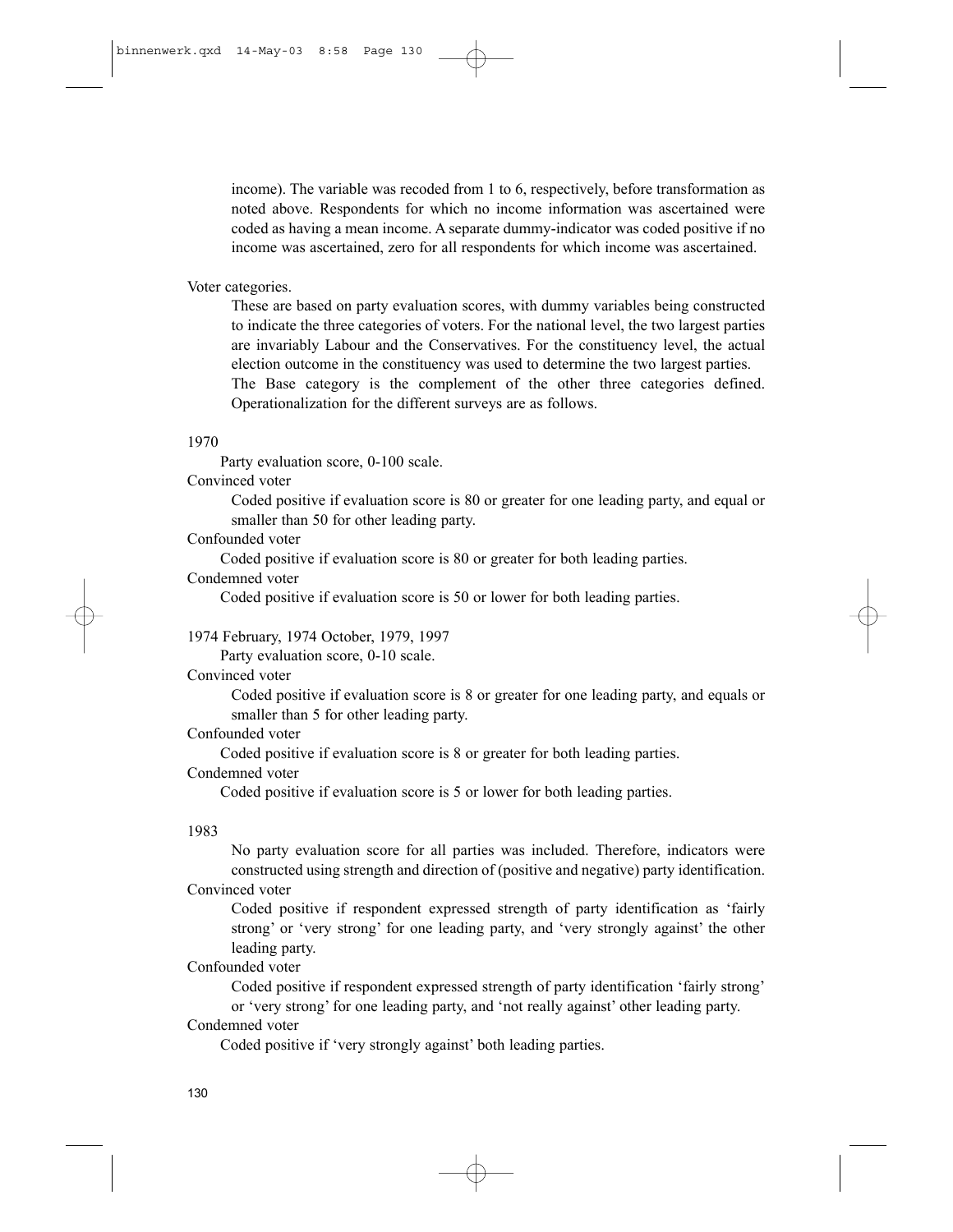## 1987, 1992

Party evaluation score, five-point scale (strongly in favor, in favor, neither in favor or against, against, strongly against).

## Convinced voter

Coded positive if strongly in favor of one leading party, and against or strongly against other leading party.

## Confounded voter

Coded positive if strongly in favor of both leading parties.

## Condemned voter

Coded positive if against or strongly against both leading parties.

#### Closeness

Defined as 1 divided by the gap between the largest parties. Opinion poll data used for the national level, actual constituency outcomes at the constituency level.

## *Sweden*

Data used for the analyses of Chapter 6 are from the Swedish election studies. All data identification refers to the Swedish Social Science Data Service (SSD) in Göteborg, Sweden

| Table 3 |  |  | Sweden - Swedish Election Studies Overview |
|---------|--|--|--------------------------------------------|
|         |  |  |                                            |

| Year | <b>Principle Investigators</b> | <b>SSD Data ID</b> |
|------|--------------------------------|--------------------|
| 1979 | S. Holmberg                    | 0089               |
| 1982 | S. Holmberg                    | 0157               |
| 1985 | S. Holmberg, M. Gilljam        | 0217               |
| 1988 | S. Holmberg, M. Gilljam        | 0227               |
| 1991 | S. Holmberg, M. Gilljam        | 0391               |
| 1994 | S. Holmberg, M. Gilljam        | 0570               |
| 1998 | S. Holmberg                    | 0750               |
|      |                                |                    |

The variables employed in the analyses of Chapter 6 are defined as follows.

Age

Age in years

Female

Coded zero for men, 1 for women

Education

Comparable to analyses of Chapter 2. Two dummy indicators distinguish primary, secondary and tertiary level education. Base category is primary education. Dummy indicators are contrast coded:

- · Secondary level dummy-indicator signifies education at least secondary level (scored positive for respondents with secondary and tertiary level education)
- · Tertiary level dummy-indicator scored positive for tertiary level education

 $\overline{\mathbb{A}}$ 

Parameter estimates for the dummy indicators indicate the influence of an additional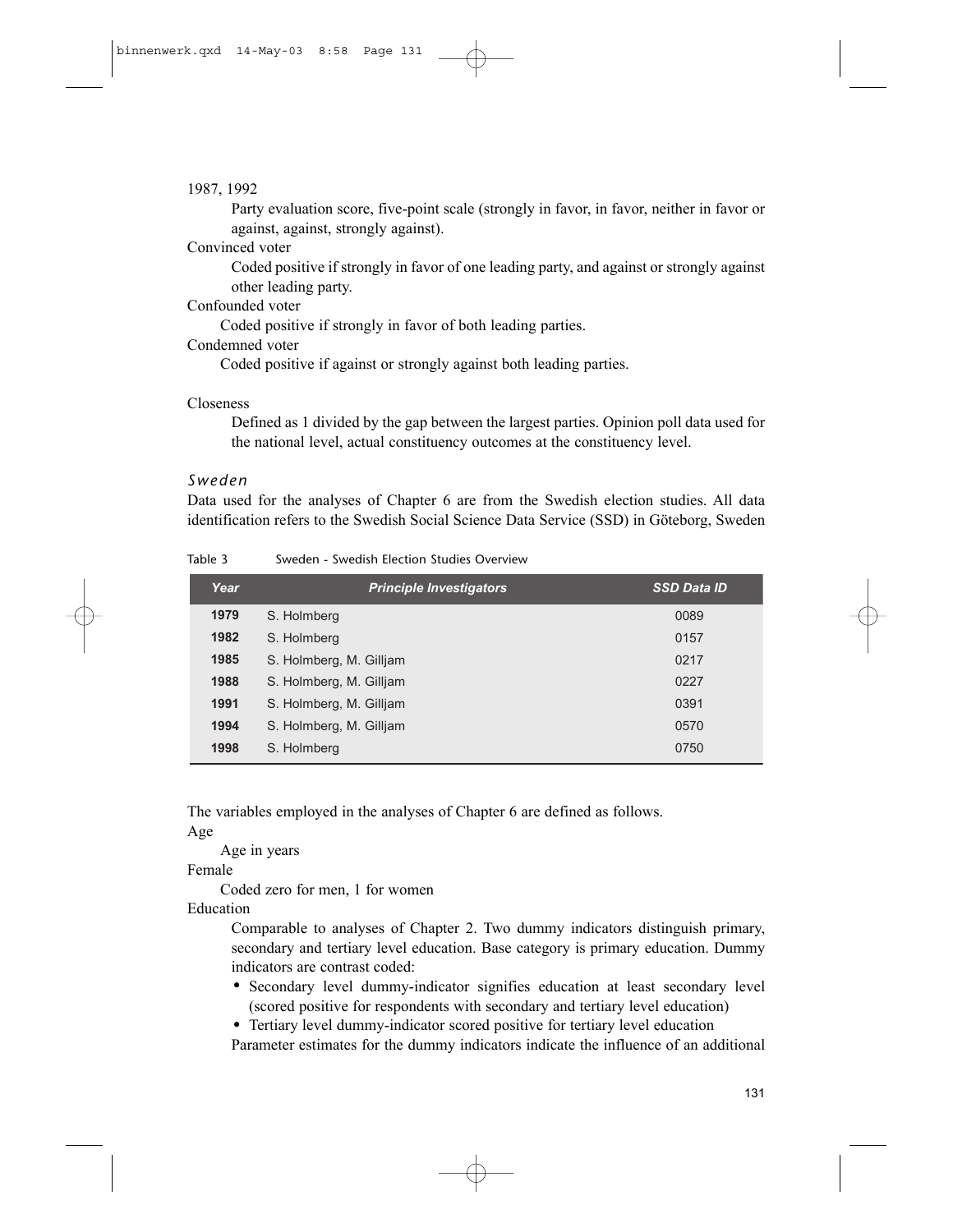level of education (e.g., secondary vs. primary, tertiary vs. secondary). To assess the influence of tertiary level education compared to primary level education, the parameters estimates for secondary and tertiary level education need to be added up.

## Income

Comparable to analyses of Chapter 5. Standardized respondents' household income. Transformed by taking the natural log of the respondents' income after dividing by the mean survey income.

## Political interest

Six-point Mokken scale constructed using two four-point items: reading political news in the papers, and self-declared political interest. Missing values were recoded to the lowest score per item for political interest.

## Political cynicism

Six-point Mokken scale constructed using two four-point items: whether the respondent believed parties are only concerned about people's votes, not what they think, and whether members of parliament pay attention to the views of ordinary people. Missing values were recoded to the middle score per item.

#### Party attachment

Coded positive if respondent considered themselves close to a political party, zero if not.

## Voter categories

Based on an eleven-point party evaluation scores  $(-5 \text{ to } +5)$ , dummy variables indicating the three categories of voters were constructed.

Base category is complement of three categories distinguished.

#### Convinced voter

Coded positive if evaluation score is 4 or 5 for at least one of the parties of one bloc, and minus 3 to minus 5 for at least one of the parties from the other bloc.

#### Confounded voter

Coded positive if evaluation score is 4 or 5 for at least one of the parties of either bloc. Condemned voter

Coded positive if evaluation score is no higher than zero for any of the parties in either bloc.

### Closeness

Defined as 1 divided by the gap between the largest parties, opinion poll data used.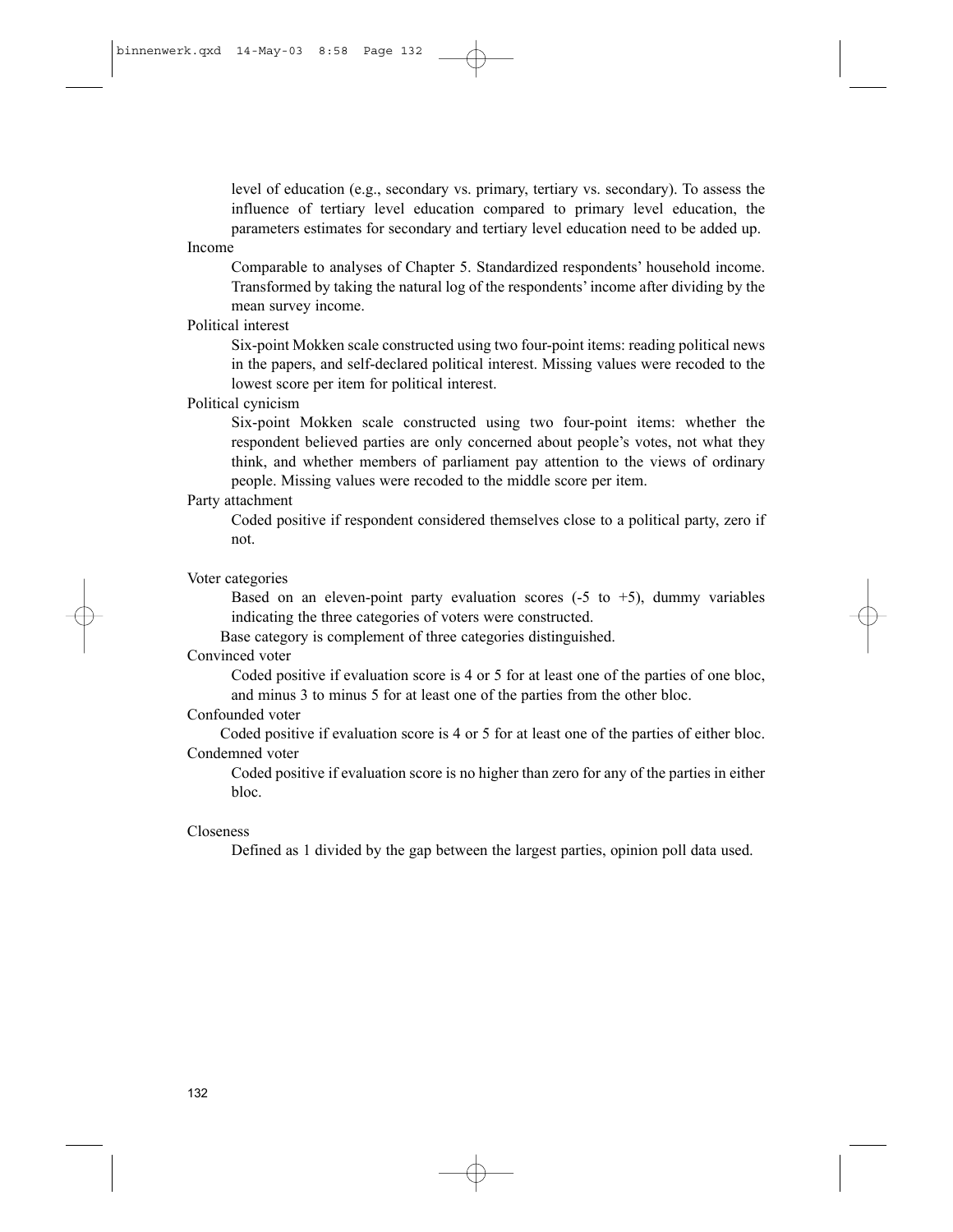# Tables

P

| respondents per sample |           |                            |       |                 |            |       |                            |
|------------------------|-----------|----------------------------|-------|-----------------|------------|-------|----------------------------|
| <b>Election</b>        | Gap       | % Respondents Cumulative % |       | <b>Election</b> | Gap        |       | % Respondents Cumulative % |
| 1970                   | <1%       | 4.5                        | 4.5   | 1983            | <1%        | 1.9   | 1.9                        |
|                        | $1 - 2%$  | 1.3                        | 5.8   |                 | $1 - 2%$   | 0.9   | 2.8                        |
|                        | $2 - 3%$  | 2.5                        | 8.3   |                 | $2 - 3%$   | 2.5   | 5.3                        |
|                        | $3 - 4%$  | 5.6                        | 13.9  |                 | $3 - 4 %$  | 3.4   | 8.7                        |
|                        | $4 - 5%$  | 5.0                        | 18.9  |                 | $4 - 5%$   | 3.6   | 12.3                       |
|                        | $5 - 6%$  | 0.0                        | 18.9  |                 | $5 - 6%$   | 3.3   | 15.6                       |
|                        | $6 - 7 %$ | 3.0                        | 21.9  |                 | $6 - 7%$   | 2.9   | 18.4                       |
|                        | $7 - 8%$  | 4.6                        | 26.5  |                 | $7 - 8%$   | 1.1   | 19.5                       |
|                        | $8 - 9%$  | 3.8                        | 30.3  |                 | $8 - 9%$   | 2.0   | 21.5                       |
|                        | $9 - 10%$ | 0.0                        | 30.3  |                 | $9 - 10%$  | 2.0   | 23.5                       |
|                        | $>10\%$   | 69.7                       | 100.0 |                 | >10%       | 76.5  | 100.0                      |
|                        | Total     | 100.0                      |       |                 | Total      | 100.0 |                            |
| 1974Feb                | $< 1 \%$  | 3.3                        | 3.3   | 1987            | <1%        | 1.6   | 1.6                        |
|                        | $1 - 2%$  | 1.4                        | 4.7   |                 | $1 - 2%$   | 1.4   | 3.0                        |
|                        | $2 - 3%$  | 3.3                        | 8.0   |                 | $2 - 3%$   | 3.2   | 6.2                        |
|                        | $3 - 4%$  | 2.1                        | 10.1  |                 | $3 - 4%$   | 2.6   | 8.7                        |
|                        | $4 - 5%$  | 3.8                        | 13.9  |                 | $4 - 5%$   | 1.6   | 10.3                       |
|                        | $5 - 6%$  | 5.5                        | 19.4  |                 | $5 - 6%$   | 2.1   | 12.4                       |
|                        | $6 - 7%$  | 3.5                        | 22.9  |                 | $6 - 7%$   | 1.6   | 13.9                       |
|                        | $7 - 8%$  | 4.3                        | 27.2  |                 | $7 - 8%$   | 2.8   | 16.7                       |
|                        | $8 - 9%$  | 3.1                        | 30.3  |                 | $8 - 9%$   | 3.5   | 20.2                       |
|                        | $9 - 10%$ | 3.1                        | 33.4  |                 | $9 - 10 %$ | 1.9   | 22.1                       |
|                        | >10%      | 66.6                       | 100.0 |                 | >10%       | 77.9  | 100.0                      |
|                        | Total     | 100.0                      |       |                 | Total      | 100.0 |                            |
| 1974Oct                | $< 1 \%$  | 1.7                        | 1.7   | 1992            | <1%        | 4.4   | 4.4                        |
|                        | $1 - 2%$  | 4.1                        | 5.8   |                 | $1 - 2%$   | 2.9   | 7.3                        |
|                        | $2 - 3%$  | 2.4                        | 8.2   |                 | $2 - 3%$   | 1.9   | 9.2                        |
|                        | $3 - 4%$  | 3.0                        | 11.2  |                 | $3 - 4%$   | 3.9   | 13.1                       |
|                        | $4 - 5%$  | 1.5                        | 12.7  |                 | $4 - 5%$   | 1.3   | 14.4                       |
|                        | $5 - 6%$  | 2.5                        | 15.2  |                 | $5 - 6%$   | 2.8   | 17.2                       |
|                        | $6 - 7%$  | 2.4                        | 17.6  |                 | $6 - 7%$   | 2.9   | 20.2                       |
|                        | $7 - 8%$  | 1.4                        | 19.0  |                 | $7 - 8%$   | 2.8   | 22.9                       |
|                        | $8 - 9%$  | .9                         | 19.9  |                 | $8 - 9%$   | 4.7   | 27.7                       |
|                        | $9 - 10%$ | .7                         | 20.6  |                 | $9 - 10%$  | 3.2   | 30.9                       |
|                        | >10%      | 79.4                       | 100.0 |                 | >10%       | 69.1  | 100.0                      |
|                        | Total     | 100.0                      |       |                 | Total      | 100.0 |                            |
| 1979                   | $<1\%$    | 1.9                        | 1.9   | 1997            | $<1\%$     | 0.5   | .5                         |
|                        | $1 - 2%$  | 3.7                        | 5.6   |                 | $1 - 2%$   | 1.1   | 1.6                        |
|                        | $2 - 3%$  | 2.5                        | 8.1   |                 | $2 - 3%$   | 2.7   | 4.2                        |
|                        | $3 - 4%$  | 1.5                        | 9.5   |                 | $3 - 4%$   | 4.8   | 9.1                        |
|                        | $4 - 5%$  | 2.1                        | 11.6  |                 | $4 - 5%$   | 1.5   | 10.6                       |
|                        | $5 - 6%$  | $\cdot$ .2                 | 11.7  |                 | $5 - 6%$   | 3.0   | 13.6                       |
|                        | $6 - 7%$  | .6                         | 12.3  |                 | $6 - 7%$   | 5.8   | 19.4                       |
|                        | $7 - 8%$  | 3.1                        | 15.4  |                 | $7 - 8%$   | 1.3   | 20.7                       |
|                        | $8 - 9%$  | 1.6                        | 17.1  |                 | $8 - 9%$   | 0.8   | 21.6                       |
|                        | $9 - 10%$ | 3.1                        | 20.2  |                 | $9 - 10%$  | 4.1   | 25.7                       |
|                        | >10%      | 79.8                       | 100.0 |                 | >10%       | 74.3  | 100.0                      |
|                        | Total     | 100.0                      |       |                 | Total      | 100.0 |                            |

 $\overline{\mathbb{A}}$ 

Table 4 Great Britain - Closeness at Constituency Level Per Election. Figures are Percentages of Respondents per Sample

 $\overline{\phantom{a}}$ 

Y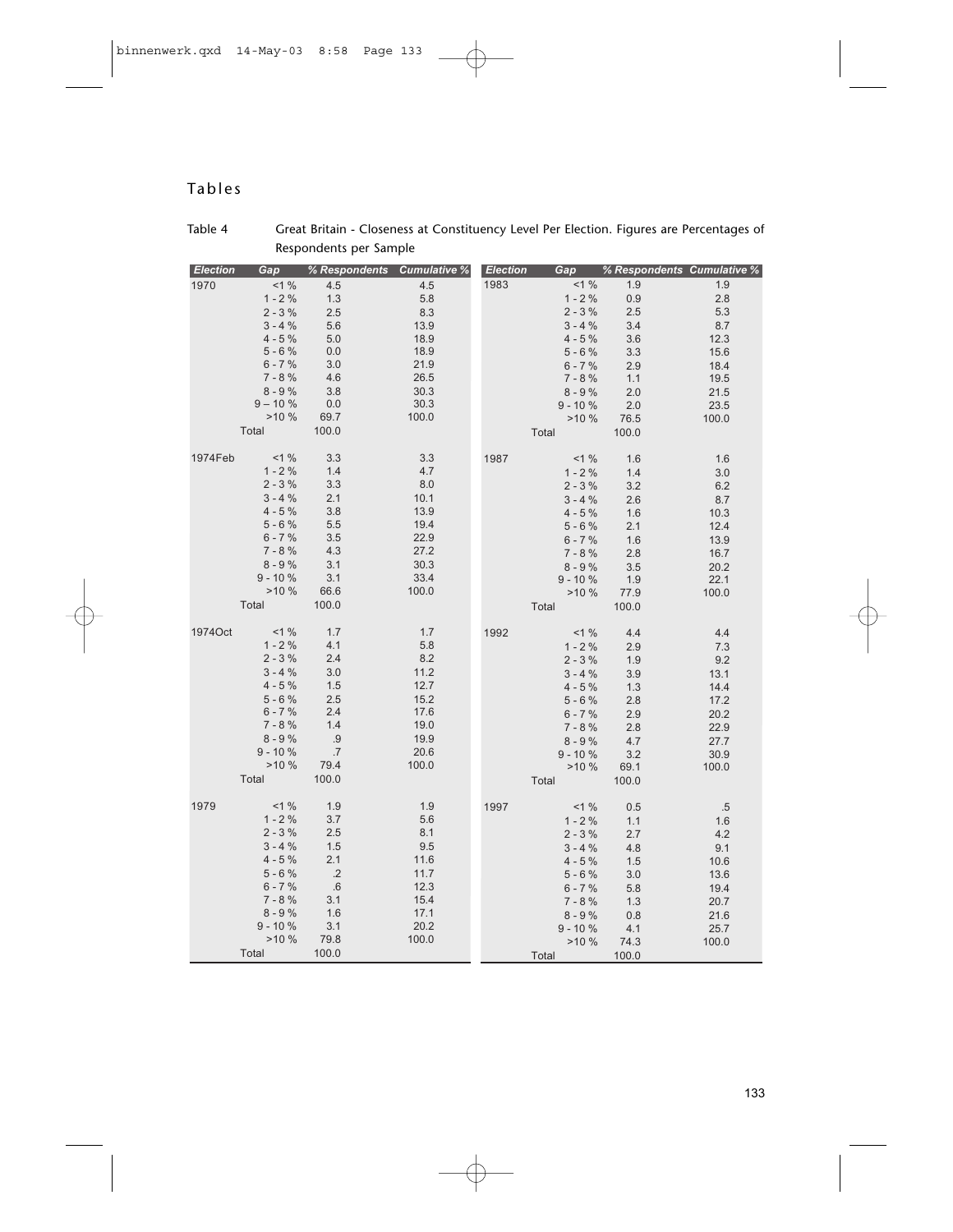| <b>National level:</b>                                                  | Convinced      | <b>Convinced</b> |                  |                  |  |
|-------------------------------------------------------------------------|----------------|------------------|------------------|------------------|--|
| <b>Constituency level:</b>                                              |                | <b>Convinced</b> |                  | <b>Condemned</b> |  |
|                                                                         | $\overline{B}$ | s.e.             | $\boldsymbol{B}$ | s.e.             |  |
| Age                                                                     | 0.013          | 0.001            | 0.013            | 0.001            |  |
| <b>Female</b>                                                           | 0.193          | 0.040            | 0.193            | 0.040            |  |
| <b>Education</b>                                                        | 0.074          | 0.008            | 0.074            | 0.008            |  |
| <b>Political interest</b>                                               | 0.230          | 0.008            | 0.231            | 0.008            |  |
| <i><b>Income</b></i>                                                    | 0.261          | 0.029            | 0.262            | 0.029            |  |
| Income missing-dummy                                                    | $-0.110$       | 0.061            | $-0.111$         | 0.061            |  |
| <b>Constituency level:</b>                                              |                |                  |                  |                  |  |
| <b>Closeness</b>                                                        | 0.002          | 0.004            | 0.002            | 0.004            |  |
| <b>Convinced voter</b>                                                  | 0.358          | 0.104            | 0.162            | 0.071            |  |
| <b>Convinced*Closeness Interaction</b>                                  | 0.371          | 0.320            | 0.231            | 0.180            |  |
| <b>Confounded voter</b>                                                 | 0.149          | 0.156            | 0.152            | 0.155            |  |
| <b>Confounded*Closeness Interaction</b>                                 | $-0.108$       | 0.484            | $-0.124$         | 0.484            |  |
| <b>Condemned voter</b>                                                  | $-0.153$       | 0.082            | $-0.216$         | 0.094            |  |
| <b>Condemned*Closeness Interaction</b>                                  | 0.029          | 0.085            | 0.020            | 0.059            |  |
| <b>National level:</b>                                                  |                |                  |                  |                  |  |
| <b>Closeness</b>                                                        | 0.179          | 0.038            | 0.191            | 0.038            |  |
| <b>Convinced voter</b>                                                  | 0.459          | 0.080            | 0.262            | 0.070            |  |
| <b>Convinced*Closeness Interaction</b>                                  | 0.153          | 0.128            | 0.282            | 0.107            |  |
| <b>Confounded voter</b>                                                 | $-0.116$       | 0.180            | $-0.099$         | 0.181            |  |
| <b>Confounded*Closeness Interaction</b>                                 | 0.392          | 0.856            | 0.506            | 0.873            |  |
| <b>Condemned voter</b>                                                  | $-0.422$       | 0.119            | $-0.385$         | 0.122            |  |
| <b>Condemned*Closeness Interaction</b>                                  | 0.153          | 0.160            | 0.152            | 0.160            |  |
| <b>Interaction: National Convinced * Constituency Convinced voters:</b> |                |                  |                  |                  |  |
| <b>Interaction effect</b>                                               | $-0.490$       | 0.151            |                  |                  |  |
| <b>Interaction * Constituency closeness</b>                             | 0.230          | 0.201            |                  |                  |  |
| <b>Interaction * National closeness</b>                                 | $-0.274$       | 0.395            |                  |                  |  |
| Interaction: National Convinced * Constituency Condemned voters:        |                |                  |                  |                  |  |
| <b>Interaction effect</b>                                               |                |                  | 0.152            | 0.160            |  |
| <b>Interaction * Constituency closeness</b>                             |                |                  | 0.389            | 0.234            |  |
| <b>Interaction * National closeness</b>                                 |                |                  | 1.301            | 1.278            |  |
| <b>Constant</b>                                                         | $-0.550$       | 0.070            | $-0.544$         | 0.070            |  |
| Variation level 3 (constituency)                                        | 0.051          | 0.019            | 0.051            | 0.019            |  |
| Variation level 2 (election)                                            | 0.059          | 0.028            | 0.059            | 0.028            |  |
|                                                                         |                |                  |                  |                  |  |
| <b>Likelihood</b>                                                       | 11703          |                  | 11717            |                  |  |
| $R^2$ dicho                                                             |                | .189             |                  | .189             |  |

Table 5 Great Britain - National/Constituency Level Interactions

Y

*Standard errors in italics. Bold figures indicate statistical significance at p < .05. Actual election outcomes used for constituency level closeness, opinion poll data used for national level closeness.*

 $\overline{\triangle}$ 

Ð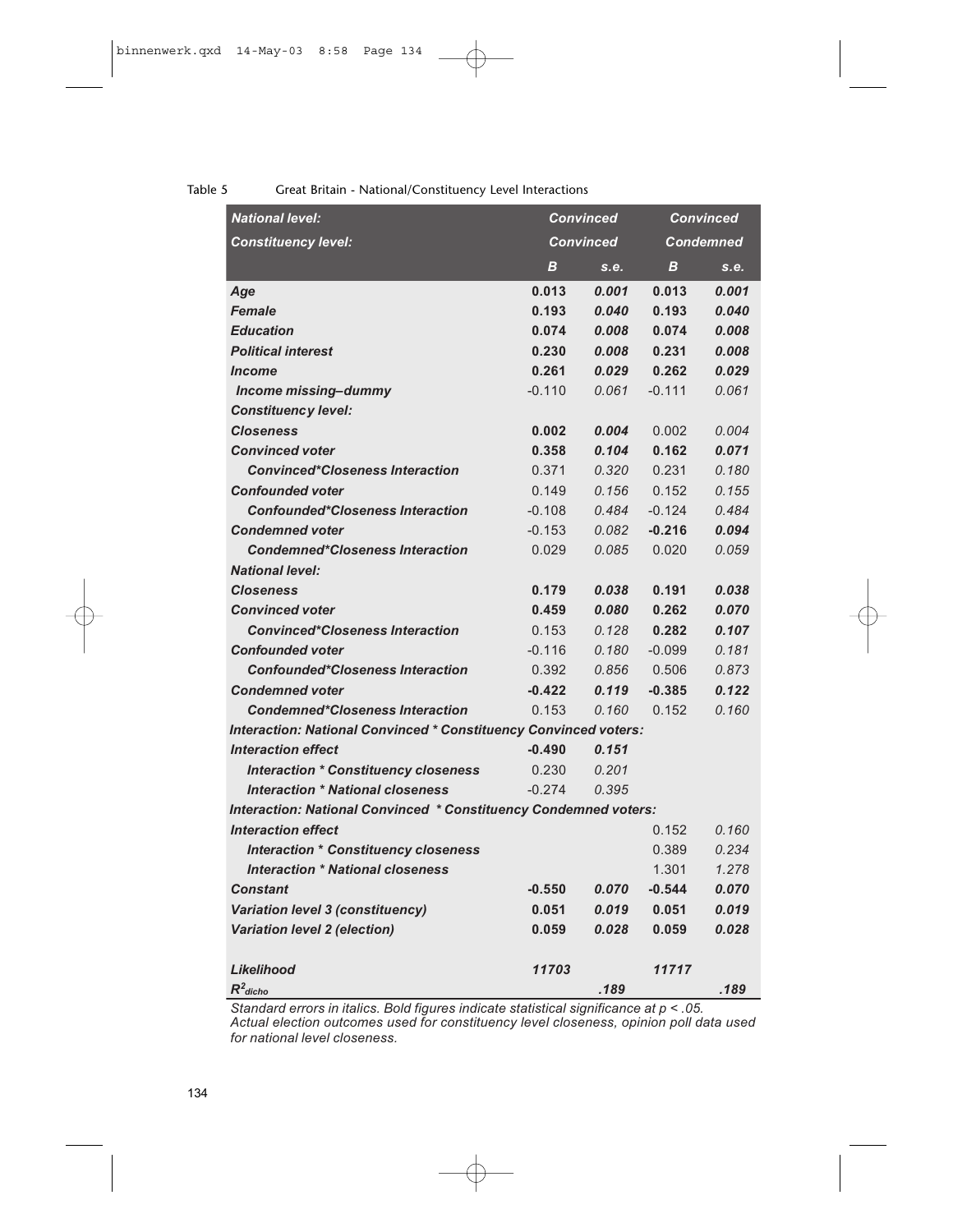P

## Table 6 Great Britain - Prediction Model

|                                                                                              |          | 'Prediction model |          | 'Individual context' |
|----------------------------------------------------------------------------------------------|----------|-------------------|----------|----------------------|
|                                                                                              | B        | S.e.              | B        | S.e.                 |
| Age                                                                                          | 0.013    | 0.001             | 0.013    | 0.001                |
| <b>Female</b>                                                                                | 0.190    | 0.040             | 0.197    | 0.040                |
| <b>Education</b>                                                                             | 0.075    | 0.008             | 0.074    | 0.008                |
| <b>Political interest</b>                                                                    | 0.232    | 0.008             | 0.232    | 0.008                |
| <i><u><b>Income</b></u></i>                                                                  | 0.249    | 0.029             | 0.260    | 0.030                |
| Income missing - dummy                                                                       |          |                   | $-0.112$ | 0.061                |
| <b>National level:</b>                                                                       |          |                   |          |                      |
| <b>Closeness</b>                                                                             | 0.219    | 0.037             | 0.212    | 0.038                |
| <b>Convinced voter</b>                                                                       | 0.387    | 0.059             | 0.385    | 0.059                |
| <b>Convinced Interaction</b>                                                                 | 0.211    | 0.103             | 0.220    | 0.104                |
| <b>Confounded voter</b>                                                                      |          |                   | $-0.054$ | 0.183                |
| <b>Confounded Interaction</b>                                                                |          |                   | 0.741    | 0.889                |
| <b>Condemned voter</b>                                                                       | $-0.439$ | 0.095             | $-0.495$ | 0.112                |
| <b>Condemned Interaction</b>                                                                 |          |                   | 0.159    | 0.160                |
|                                                                                              |          |                   |          |                      |
| <b>Constant</b>                                                                              | $-0.558$ | 0.070             | $-0.544$ | 0.071                |
| <b>Variation constituency level</b>                                                          | 0.056    | 0.020             | 0.055    | 0.020                |
| <b>Variation election level</b>                                                              | 0.064    | 0.028             | 0.064    | 0.028                |
| Likelihood                                                                                   | 11236    |                   | 11229    |                      |
| $R^2$ <sub>dicho</sub>                                                                       |          | .188              |          | .188                 |
| Standard arrare in italian. Pold figures indicate atatiotical pignificance at $n \times 0.5$ |          |                   |          |                      |

Y

*Standard errors in italics. Bold figures indicate statistical significance at p < .05. Prediction model is re-estimation of model containing statistically significant parameter estimates only.* 

 $\overline{\mathbb{A}}$ 

*Opinion poll data used for national level closeness.*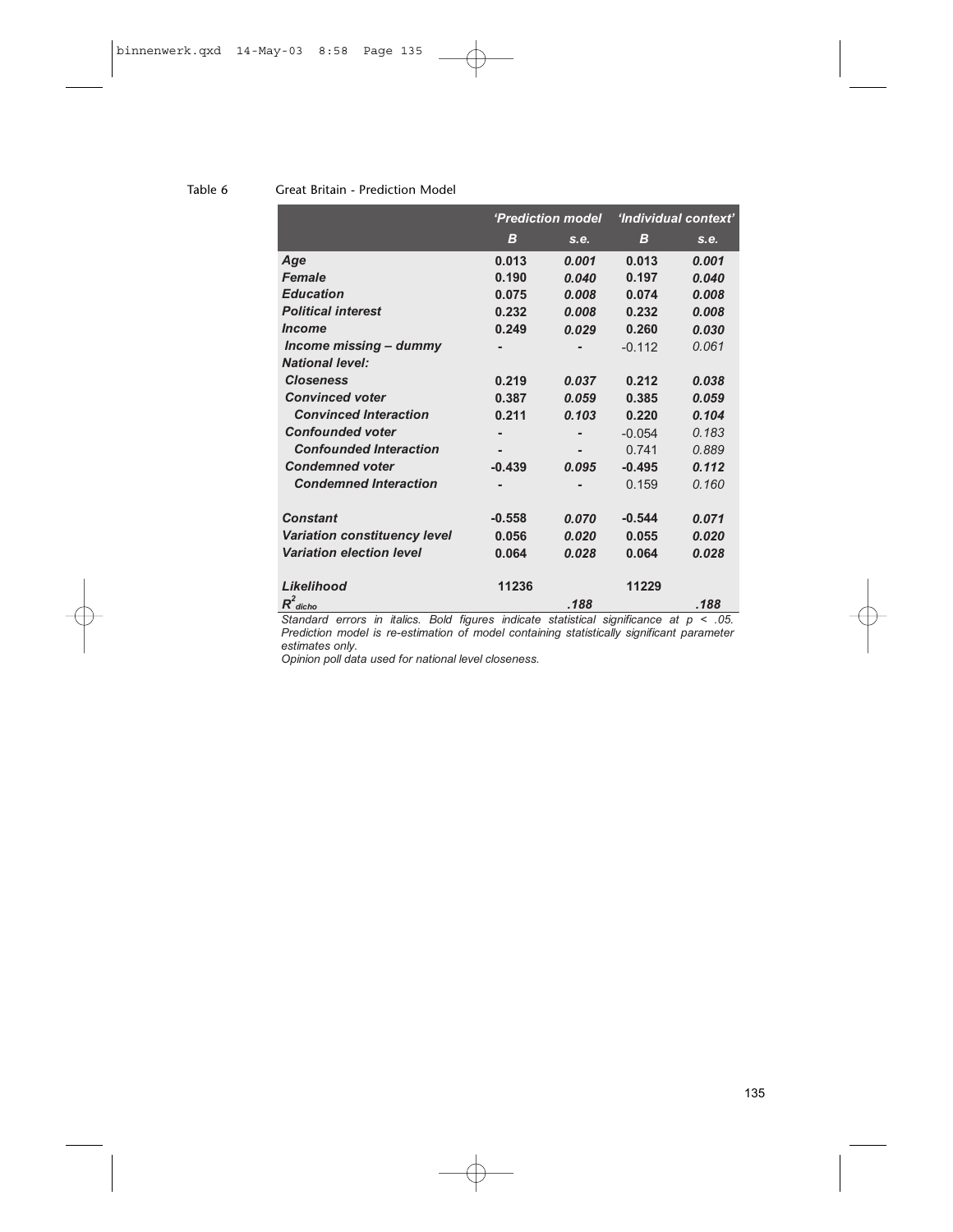P-

#### Table 7 Sweden - Prediction Model

 $\overline{\phantom{a}}$ 

Y

|                                     | 'Prediction model' |       |          | 'Individual context' |
|-------------------------------------|--------------------|-------|----------|----------------------|
|                                     | B                  | S.e.  | В        | S.e.                 |
| Age                                 | 0.008              | 0.002 | 0.008    | 0.002                |
| <b>Female</b>                       | 0.324              | 0.065 | 0.346    | 0.065                |
| <b>Education</b>                    |                    |       |          |                      |
| <b>Middle vs. Lower</b>             | 0.287              | 0.080 | 0.284    | 0.080                |
| <b>High vs. Middle</b>              | 0.332              | 0.091 | 0.345    | 0.091                |
| <i><u><b>Income</b></u></i>         | 0.233              | 0.029 | 0.230    | 0.029                |
| <b>Politi cal Interest</b>          | 0.256              | 0.025 | 0.279    | 0.025                |
| <b>Political Cynicism</b>           | $-0.082$           | 0.023 | $-0.088$ | 0.023                |
| <b>Party Attachment</b>             | 0.665              | 0.074 | 0.720    | 0.074                |
| <b>Closeness</b>                    | 0.610              | 0.207 | 0.431    | 0.189                |
| <b>Convinced voters</b>             | 0.330              | 0.081 | 0.279    | 0.119                |
| <b>Convinced Interaction</b>        |                    |       | 0.124    | 0.126                |
| <b>Confounded voters</b>            |                    |       | $-0.129$ | 0.202                |
| <b>Confounded Interaction</b>       |                    |       | 0.481    | 0.418                |
| <b>Condemned voters</b>             | $-0.662$           | 0.074 | $-0.359$ | 0.106                |
| <b>Condemned Interaction</b>        |                    |       | 0.160    | 0.102                |
| <b>Constant</b>                     | 1.123              | 0.188 | 1.091    | 0.197                |
| <b>Variation level 2 (election)</b> | 0.022              | 0.016 | 0.011    | 0.010                |
| Likelihood                          | $-4120$            |       | -3953    |                      |
| $R^2$ dicho                         |                    | .205  |          | .209                 |

*Standard errors in italics. Bold figures indicate statistical significance at p < .05. Prediction model is re-estimation of model containing statistically significant parameter estimates only.*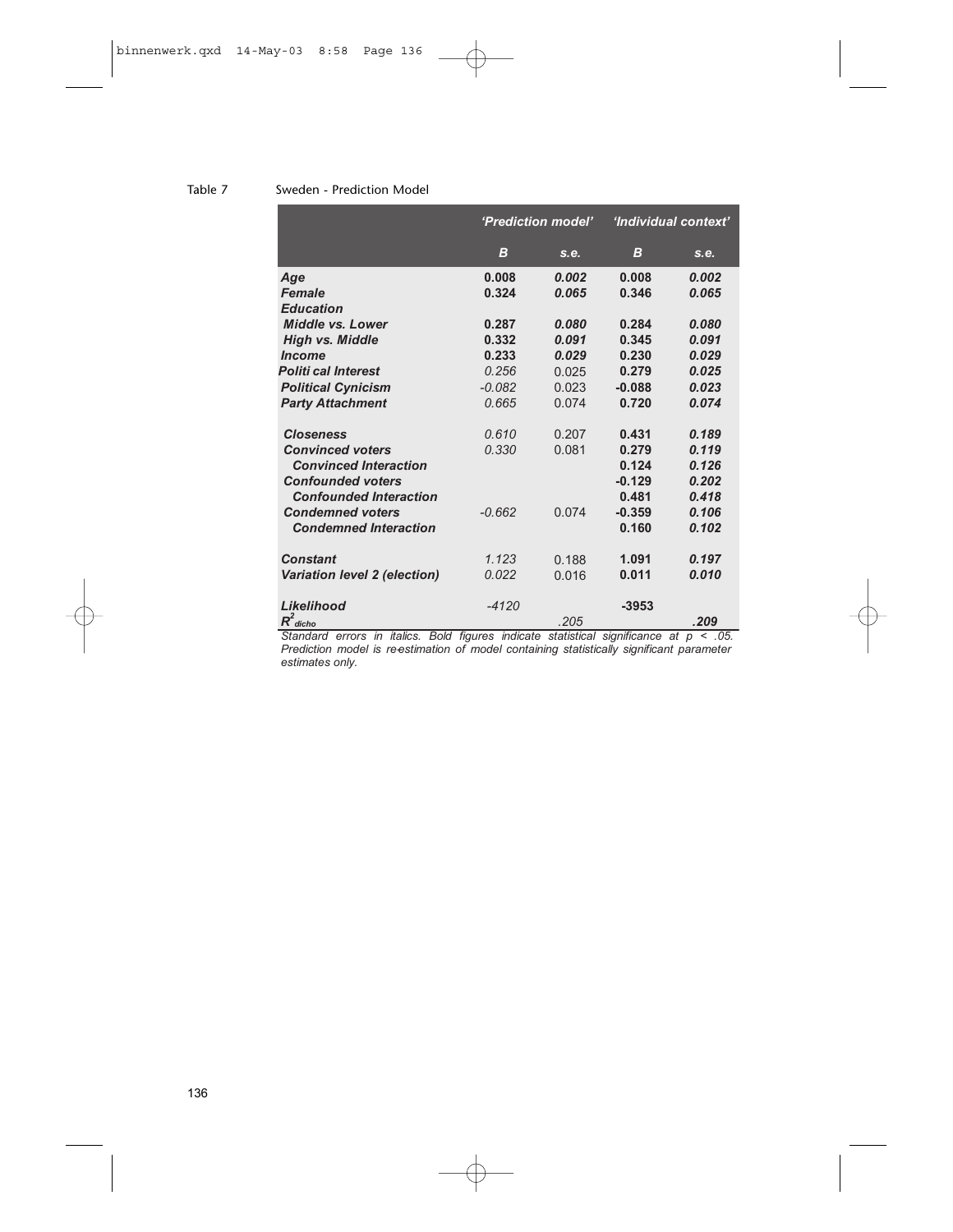

- Aarts, C.W.A.M. (1999). *Opkomst bij Verkiezingen: onderzoeksrapportage in opdracht van het Ministerie van Binnenlandse Zaken en Koninkrijksrelaties, Directie Constitutionele Zaken en Wetgeving.* The Hague: Ministerie van Binnenlandse Zaken
- Anduiza Perea, E. (1997). *Individual and Systemic Determinants of Electoral Abstention in Western Europe.* Florence: European University Institute.
- Anker, H. & Oppenhuis, E.V. (1995). *Dutch Parliamentary Election Study 1994.* Steinmetz Archive/SWIDOC, Amsterdam.
- Bawn, Kathleen. (1999). Voter Response to Electoral Complexity: Ticket Splitting, Rational Voters and Representation in the Federal Republic of Germany. *British Journal of Political Science* 29:487-505.
- Berch, N. (1993). Another Look at Closeness and Turnout: the Case of the 1979 and 1980 Canadian National Elections. *Political-Research-Quarterly* 46 (Issue 2):421-432.
- Berelson, B.R., Lazarsfeld, P. & McPhee, W.N. (1954). *Voting; A Study of Opinion Formation in a Presidential Campaign.* Chicago: University of Chicago Press.
- Blais, A. (2000). *To Vote or Not to Vote: The merits and limits of rational choice theory.* Pittsburgh: University of Pittsburgh Press.
- Blais, A. & Carty, R.K. (1990). Does Proportional Representation Foster Turnout? *European Journal of Political Research.* 18:167-181.
- Blais, A., & Dobrzynska, A. (1998). Turnout in Electoral Democracies. *European Journal of Political Research.* 33. 239-261.
- Blondel, J., Sinnott, R. & Palle Svensson. (1996). Institutions and attitudes: towards an understanding of low turnout in the European Parliament elections of 1994. *European University Institute Working Papers*, 96/19
- Brants, K. & Ph. van Praag jr., Eds. (1995). *Verkoop van de Politiek: de verkiezingscampagne van 1994.* Amsterdam, Het Spinhuis.
- van der Brug, W., van der Eijk, C. & Franklin, M. (2002). *The Reasoning Public: Education, interest and political choices.* Paper prepared for the joint sessions of workshops of the ECPR in Turin, March 2002.
- Butler, D. & Butler, G. (1994). *British Political Facts 1900-1994.* 7th ed. London: Macmillan.
- Campbell, A., Converse, P.E., Miller, W.E. & Stokes, D.E. (1960). *The American Voter.* New York: Wiley.
- Carmines, E.G. & Huckfeldt, R. (1996). Political Behavior: An overview. In R.E. Goodin & H.D. Klingemann (eds.). *A New Handbook of Political Science,* Oxford University Press, Oxford.
- Castenmiller, P. & Dekker, P. (1987). Politieke Participatie van Vrouwen en Mannen in Nederland 1973-1986 *Acta Politica* 22:409-448.
- Castenmiller, P.G. (2001). *De Levende Werkzaamheid. Politieke betrokkenheid van burgers bij het lokaal bestuur.* The Hague: VNG Uitgeverij

 $\overline{\phantom{a}}$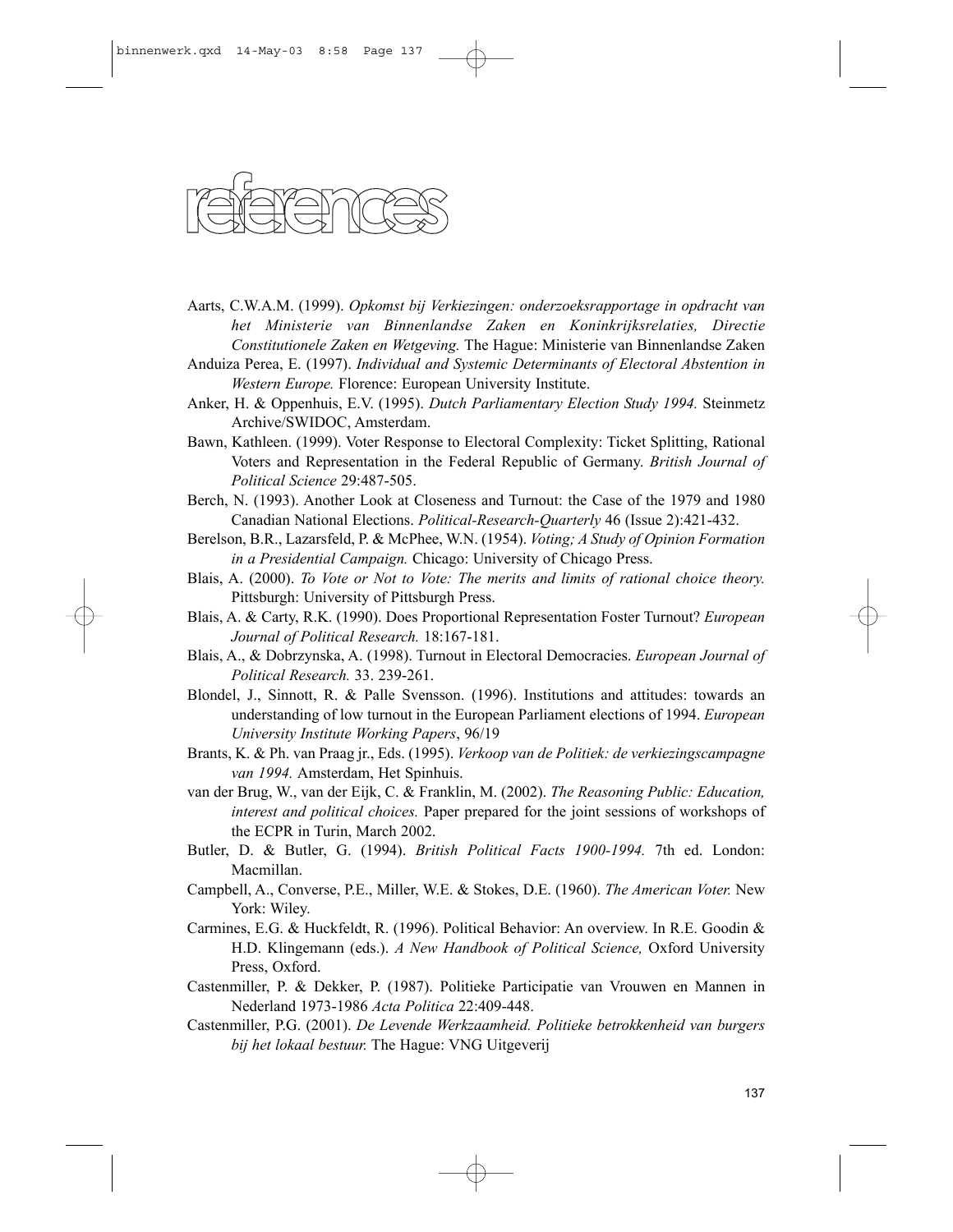Coleman, J. (1990). *The Foundations of Social Theory.* Cambridge MA: Harvard University Press. Couch, J., W. Shughart Ii, and A. Williams. 1993. Election Closeness and Voter Turnout:

Evidence from California ballot propositions. *Public Choice* 76 (Issue 4):313-334.

- Cox, G.W. (1988). Closeness and Turnout: a Methodological note. *The Journal of Politics* 50 (3):768-775.
- Crewe, I. (1981). Electoral Participation. In: David Butler, Howard R. Penniman and Austin Ranney (Eds). *Democracy at the Polls; A comparative study of competitive national elections.*
- Crewe, I. (1997). The opinion polls: confidence restored? In P. Norris & N. T. Gavin (eds.), *Britain votes 1997.* Oxford: Oxford University Press.
- Curtice, J. (1994). Great Britain: Imported ideas in a changing political landscape. *European Journal of Politial Research* 25.267-286.
- Dekker, P. (ed.) (2002). *Niet-stemmers: Een onderzoek naar achtergronden en motieven in enquÍtes, interviews en focusgroepen*. The Hague: Sociaal en Cultureel Planbureau.
- van Deth, J. (1989). Interest in Politics. In M.K. Jennings & J. van Deth (eds.). *Continuities in Political Action.* Berlin: De Gruyter.
- Donovitz, F. (1998). *Journalismus und Demoskopie: Wahlumfragen in den Medien. Berlin:* Vistas.

Downs, A. (1957). *An Economic Theory of Democracy.* New York: Harper and Row.

- Durkheim, E. (1897). *Le Suicide, Etude de Sociologie.* Presses Universitaires de France, Paris.
- van Egmond, M., de Graaf, N.D. & van der Eijk, C. (1998). Electoral Participation in The Netherlands: Individual and contextual influences. *European Journal of Political Research* 34: 281-300.
- van der Eijk, C. & Niemˆller, B (1983)*. Electoral Change in The Netherlands.* Amsterdam: CT Press.
- van der Eijk, C. & Oppenhuis, E. (1990). Turnout and Second-order Effects in the European Elections of June 1989 - Evidence from The Netherlands. *Acta Politica* 25:67-94.
- van der Eijk, C. & Franklin, M. (1996). *Choosing Europe? The European Electorate and National Politics in the Face of Union*. Ann Arbor: University of Michigan Press.
- van der Eijk, C., Franklin, M. & Marsh, M. (1996). What Voters Teach Us About Europe-Wide Elections, What Europe-wide Elections Teach us about Voters. *Electoral Studies* 15:149-166
- Erikson, R. & Goldthorpe, J.H. (1992). *The Constant Flux: A study of class mobility in industrial societies.* Oxford: Clarendon Press.
- Erikson, R.S. & Sigman, K. (2000). *Gore Favored in Electoral College.* Retrieved from the web 5-3-2003. http://www.columbia.edu/~ks20/Erik-sig-web-battleground.pdf.
- Fennema M. and Tillie, J.N. 1999. Political Participation and Political Trust in a Multicultural Democracy. Civic communities and ethnic networks in Amsterdam. *Journal of Ethnic and Migration Studies* 25: 703-726.
- FitzSimon, M., (ed.) (1993). *The Finish Line: Covering the campaignís final days. The Media and Campaign ë92.* New York, The Freedom Forum Media Studies Center.
- Flickinger, R.S., & Studlar, D.T. (1992). The Disapearing Voters? Exploring Declining Turnout in Western European Elections. *West European Politics.* Vol. 15, no. 2, 1-16. London: Frank Cass.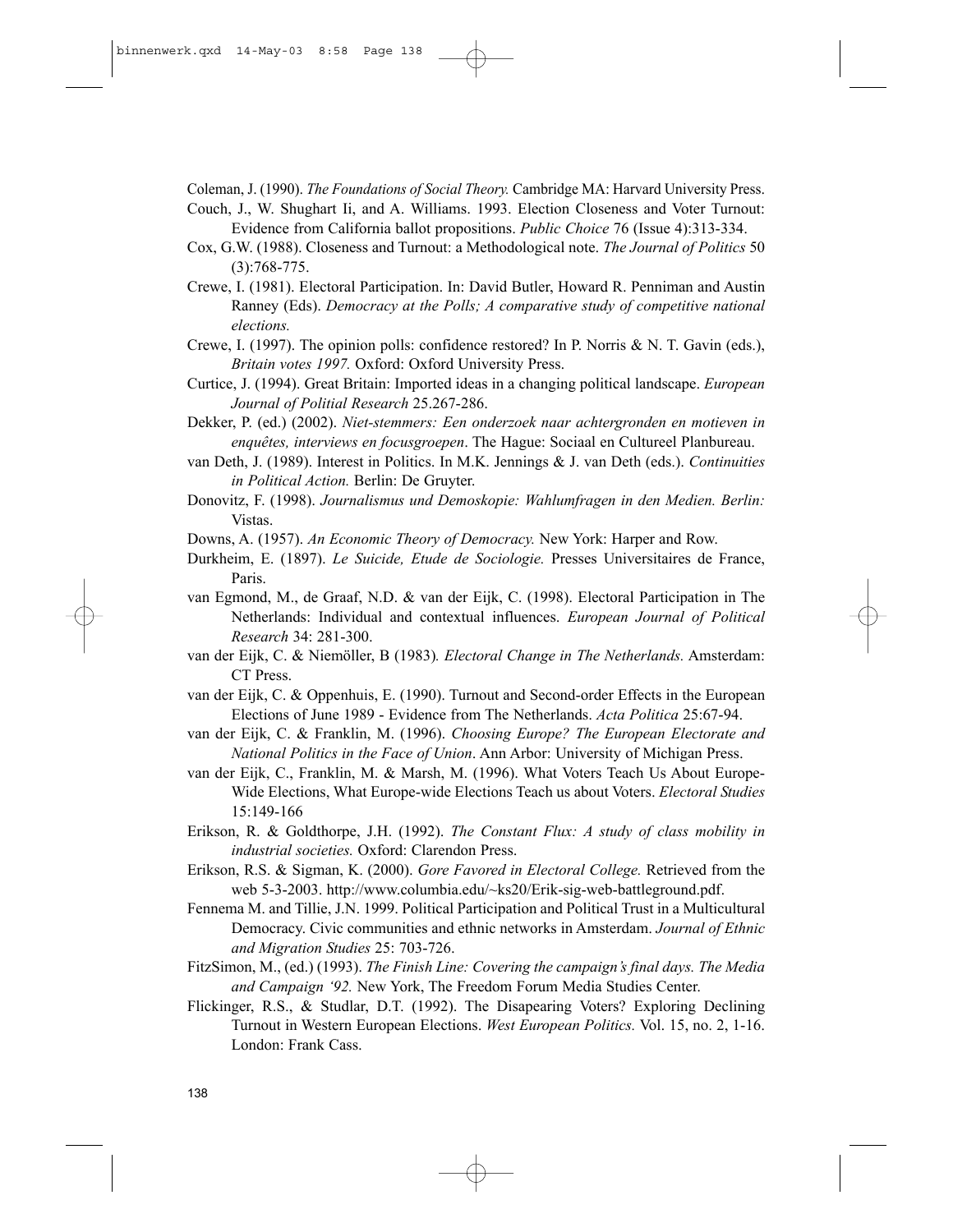- Franklin, M.N. (1996). Electoral Participation. In: L. LeDuc, R.G, Niemi, & P. Norris (eds.), *Comparing Democracies: Elections and voting in global perspective. Thousand Oaks:* Sage.
- Franklin, M.N. (1999). Electoral Engineering and Cross-National Turnout Differeces: What Role for Compulsary Voting? *British Journal of Political Science.* 205-224. Cambridge: Cambridge University Press.
- Franklin, M.N. (2002). The Dynamics of Electoral Participation. In: L. LeDuc, R.G, Niemi, & P. Norris (eds.), *Comparing Democracies 2: New challenges in the study of elections and voting.* London: Sage.
- Franklin, M. (2003). *Voter Turnout in Established Democracies: Responses to the changing character of elections since 1945.* Cambridge: Cambridge University Press (forthcoming)
- Franklin, M., Mackie, T.T. & Valen, H. et al. (1992). *Electoral Change: Responses to evolving social and attitudinal structures in western countries.* Cambridge: Cambridge University Press.
- Franklin, M., van der Eijk, C. & Oppenhuis, E. (1996). The Institutional Context: Turnout. In C. van der Eijk & M.N. Franklin (eds.) *Choosing Europe?* pp. 306-331. Ann Arbor: The University of Michigan Press.

Goldstein, H. (1995). *Multilevel Statistical Models.* London: Arnold.

de Graaf, N.D. (1996). Politieke Scheidslijnen: Ontwikkelingen in Politieke Participatie en Politieke Voorkeuren. In *De Sociale Segmentatie van Nederland in 2015.* H.B.G Ganzeboom & W.C. Ultee (ed). The Hague: SCP.

- Grofman, B., Collet, C. & Griffin, R. (1998). Analyzing the turnout-competition link with aggregate cross-sectional data. *Public Choice* 95:233-246.
- Hancock, M. D. (1993). Sweden. In M.D. Hancock, D.P Conradt, B.G. Peters, W. Safran, & R. Zariski (eds). *Politics in Western Europe.* Chatham: Chatham House Publishers.
- Harrop, M. & Miller, W.L. (1987) *Elections and Voters: A comparative introduction.* Basingstoke: Macmillan.
- Holmberg, S. (1994). Election Studies the Swedish Way. *European Journal of Politial Research* 25. 309-322.
- Hout, M. & Knoke, D. (1975). Change in Voter Turnout, 1952-1972. *Public Opinion Quarterly* 39:52-68.
- Huber, P.J. 1967. The Behavior of Maximum Likelihood Estimates under Nonstandard Conditions. In *Proceedings of the Fifth Berkeley Symposium on Mathematical Statistics and Probability.* Berkeley, CA: University of California Press, vol. 1, 221-223.
- Jaarsma, B., Schram, A., van Winden, F. & Linssen, G. 1986. Kiezersopkomst in Nederland. *Acta Politica* 21:39-55.
- Judge, G.G., Griffiths, W.E., Hill, R.C., Lütkepohl, H. & Lee, T.C. 1985. *The Theory and Practice of Econometrics.* second ed. New York: John Wiley & Sons.
- Katosh, John. P. & Traugott, Michael W. (1981). The Consequences of Validated and Self-Reported Voting Measures. *Public Opinion Quarterly* 45:519-535.
- King, G. (1997). *A Solution to the Ecological Inference Problem: Reconstructing Individual Behavior from Aggregate Data.* Princeton University Press, Princeton.
- King, G., Keohane, R.O. & Verba, S. (1994). *Designing Social Inquiry: Scientific inference in qualitative research.* Princeton (NJ): Princeton University Press.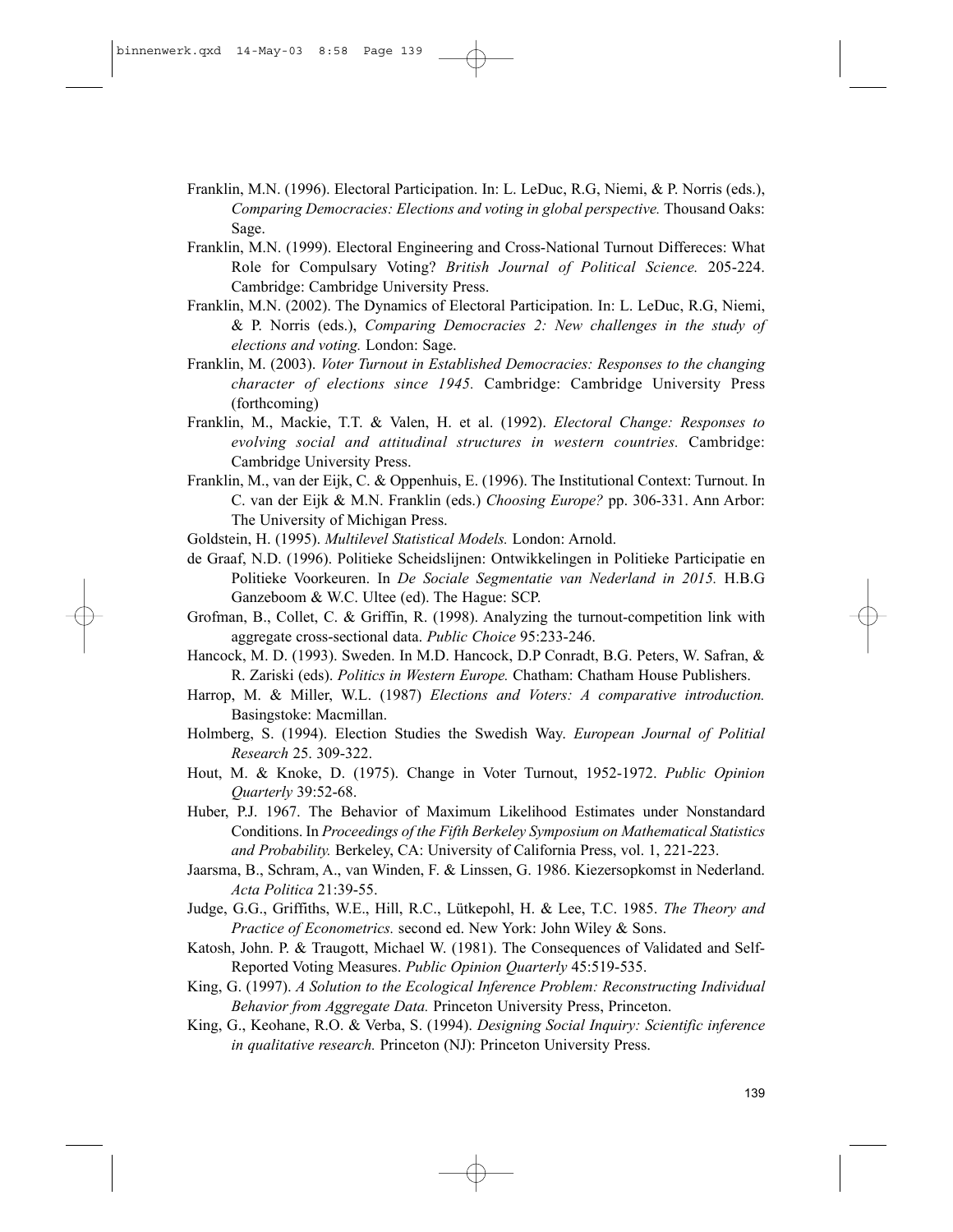Kirchgassner, G., & Himmern, A. (1997). Expected Closeness and Turnout: an Empirical Analysis For the German General Elections, 1983-1994. *Public Choice* 91 (1):3-25.

Lazarsfeld, P.F., Berelson, B. & Gaudet, H. (1948). *The Peopleís Choice; How the Voter Makes Up His Mind in a Presidential Campaign..* New York: Columbia University Press.

Leijenaar, M.H. (1989). *De Geschade Heerlijkheid.* The Hague: SDU.

Lijphart, A.J. (1975). *The Politics of Accommodation: Pluralism and democracy in The Netherlands.* Berkeley: University of California Press

Lijphart, A. (1999). *Patterns of Democracy: Government forms and performance in thirty six countries.* New Haven: Yale University Press.

Lipset, S.M. (1981). *Political Man: The social bases of politics.* Baltimore: Johns Hopkins University Press.

- Littlewood, T. B. (1998). *Calling Elections: The history of horse-race journalism.* Notre Dame: University of Notre Dame Press.
- Mair, P. & Marsh, M. (1999). Parteireaktionen auf Veränderungen in den Wählermärkten in Irland. In P. Mair, W. C. Müller & F. Plasser (eds.). *Parteien auf komplexen W‰hlermarkten: Reaktionsstrategien politischer Parteien in Westeuropa,* Vienna: Signum Verlag.
- Marsh, M. & Franklin, M. (1996). The Foundations: Unanswered Questions from the Study of European Elections, 1979-1994. In C. van der Eijk & M.N. Franklin (eds.). *Choosing Europe?* Ann Arbor: The University of Michigan Press.
- Milbrath, L.W. & Goel, M.L. (1977). *Political Participation: How and Why Do People Get Involved in Politics?* 2nd ed. Chicago: Rand McNally.
- Mokken, R.J. (1971). *A Theory and Procedure of Scale Analysis.* The Hague: Mouton
- Nieuwbeerta, P. & Ganzenboom, H.B.G. (1996) *The International Social Mobility and Politics File: Documentation of an integrated dataset of surveys held in 16 countries, 1956-1991.* Amsterdam: Steinmetz Archive.
- Norris, P., Curtice, J., Sanders, D., Scammell, M. & Semetko, H.A. (1999). *On Message: Communicating the Campaign.* London: Sage.
- Oscarsson, H. (1995). *Partierna i Rymden. Svenska v‰ljares uppfattningar av partiavstÂnd* och konfliktstrukturer 1968-1994. Ph.D. thesis. Gothenburg: Göteborgs universitet, Statsvetenskapliga institutionen.
- Oppenhuis, E. (1995). *Voting Behavior in Europe.* Amsterdam: Spinhuis.
- Pattie, C. & Johnston, R. (1998). Voter turnout at the British General Election of 1992: Rational choice, social standing or political efficacy? *European Journal of Political Research.* 33: 263-283.
- Powell, Jr. G.B. (1980). Voting Turnout in Thirty Democracies: Partisan, Legal and Socio-Economic Influences. In Richard Rose (ed.). *Electoral Participation. A comparative analysis.* Beverly Hills: Sage.
- Powell, Jr. G.B. (1986). American Voter Turnout in Comparative Perspective. *American Political Science Review* 80:17-43.
- Przeworski, A. & Tuene, H. (1966). Equivalence in cross-national research. *Public Opinion Quaterly* 30, 551-568.

Przeworski, A. & Tuene, H. (1970). *The Logic of Comparative Social Inquiry.* New York: Wiley.

Putnam, R.D. (2000). *Bowling Alone: The Collapse and Revival of American Community.* New York: Simon & Schuster.

 $\overline{\phantom{a}}$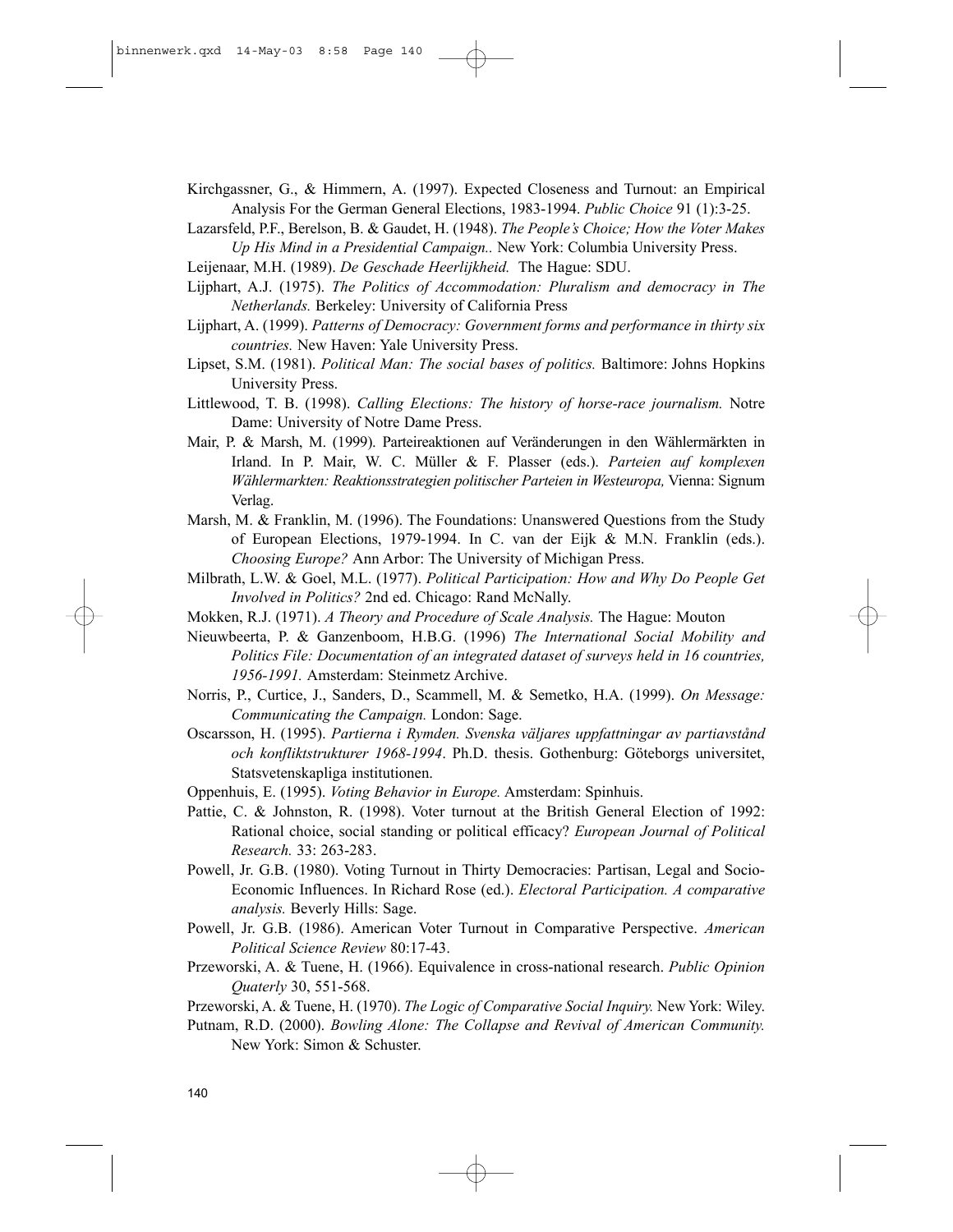- Rallings, C. & Thrasher, M. Turnout in Local Elections an Aggregate Analysis with Electoral and Contextual Data.*Electoral Studies.* 9:2.
- Reif, K. & Schmitt, H. (1980). Nine Second-order National Elections. A Conceptual Framework for the Analysis of European Elections Results. *European Journal of Political Research.* 8:3-44
- Reif, K. (1984). National Electoral Cycles and European Elections 1979 and 1984. *Electoral Studies.* 3: 244-255.
- Roberts, G.K. (1988). The 2nd-Vote Campaign Strategy of the West-German Free-Democratic-Party. *European Journal of Political Research.* 16:317-337.
- Rose, R. (1974). *Electoral Behavior, a Comparative Handbook.* New York: The Free Press.
- Schmidt, O. (1981). Opkomst. In A.Th.J. Eggen, C. van der Eijk, & B. Niemöller (eds.) *Kiezen in Nederland: 26 mei 1981: Wat de kiezers deden en waarom.* Zoetermeer: Actaboek.
- Schmidt, O. (1983). Kiezersopkomst van 1971 tot 1982. In C. van der Eijk & B. Niemöller, (eds.) *In het Spoor van de Kiezer*
- Schram, A.J.H.C. (1989). *Voter Behavior in Economic Perspective.* Alblasserwaard: Kanters.
- Smeenk, W., de Graaf, N.D. & Ultee, W. (1995). Thuisblijven bij verkiezingen in Nederland en de Verenigde Staten. *Mens en Maatschappij* 70:220-242.
- Smeets, I. (1995). Facing Another Gap: an Exploration of the Discrepancies between Voting Turnout in Survey Research and Official Statistics. *Acta Politica* 20: 307-334.
- Snijders, T. & Bosker, R. (1999). *Multilevel Analysis: An introduction to basic and advanced multilevel modeling.* London: Sage.
- StataCorp. (2001). *Stata Statistical Software: Release 7.0.* College Station, TX: Stata Corporation.
- Steenbergen, M.R. & Jones, B.S.. (2002). Modeling Multilevel Data Structures. *American Journal of Political Science,* 46. 218-237
- Tillie, J. (1995). *Party Utility and Voting Behavior.* Amsterdam: Het Spinhuis.
- Verba, S. & Nie, N. (1972). *Participation in America. Political Democracy and Social Equality.* New York: Harper & Rowe.
- Verba, S., Nie, N.H. & Kim, J. (1978). *Participation and Political Equality.* Cambridge: Cambridge University Press.
- Visscher, G. (1995). *Kiezersonderzoek op een dwaalspoor: De in politiek geïnteresseerde kiezer als selffulfilling prophecy.* The Hague: SDU.
- de Vries, H. & van Praag jr., Ph. (1995). De Inhoud van het Campagnenieuws: Tussen hoopla en horse-race. In K. Brants & Ph. van Praag jr., (Eds.) *Verkoop van de Politiek: de verkiezingscampagne van 1994.* Amsterdam: het Spinhuis.
- White, H. 1980. A heteroskedasticity-consistent covariance matrix estimator and a direct test for heteroskedasticity. *Econometrica* 48: 817-830.
- Wittebrood, K.A. (1995). *Politieke Socialisatie in Nederland: een onderzoek naar de verwerving en ontwikkeling van politieke houdingen van havo- en vwo-leerlingen.* Amsterdam: Thesis Publishers
- Wolfinger, R.A. & Rosenstone, S.J. (1980). *Who Votes?* New Haven: Yale University Press.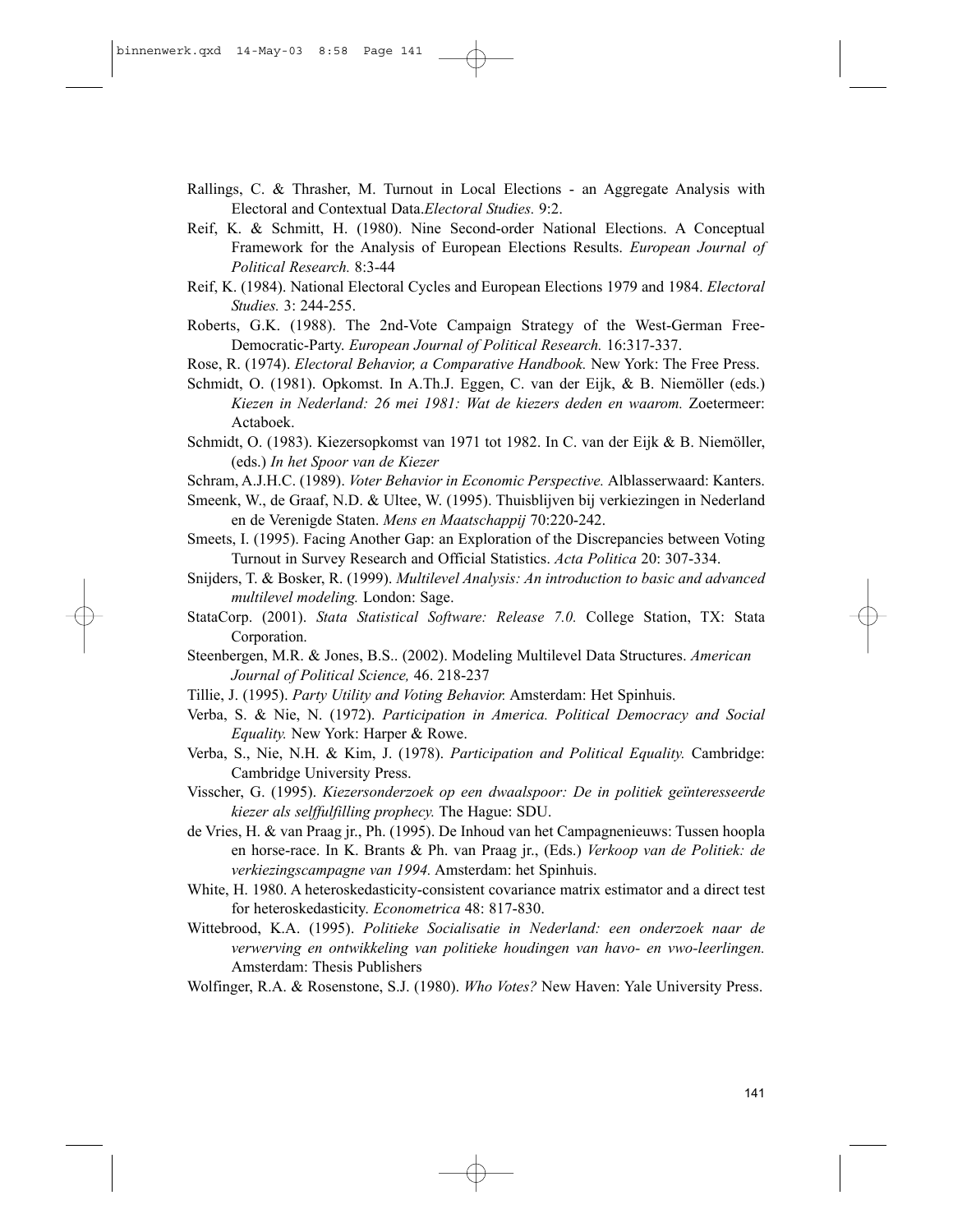142

P

 $\overline{\phantom{0}}$ 

Y

 $\overline{\phantom{a}}$ 

-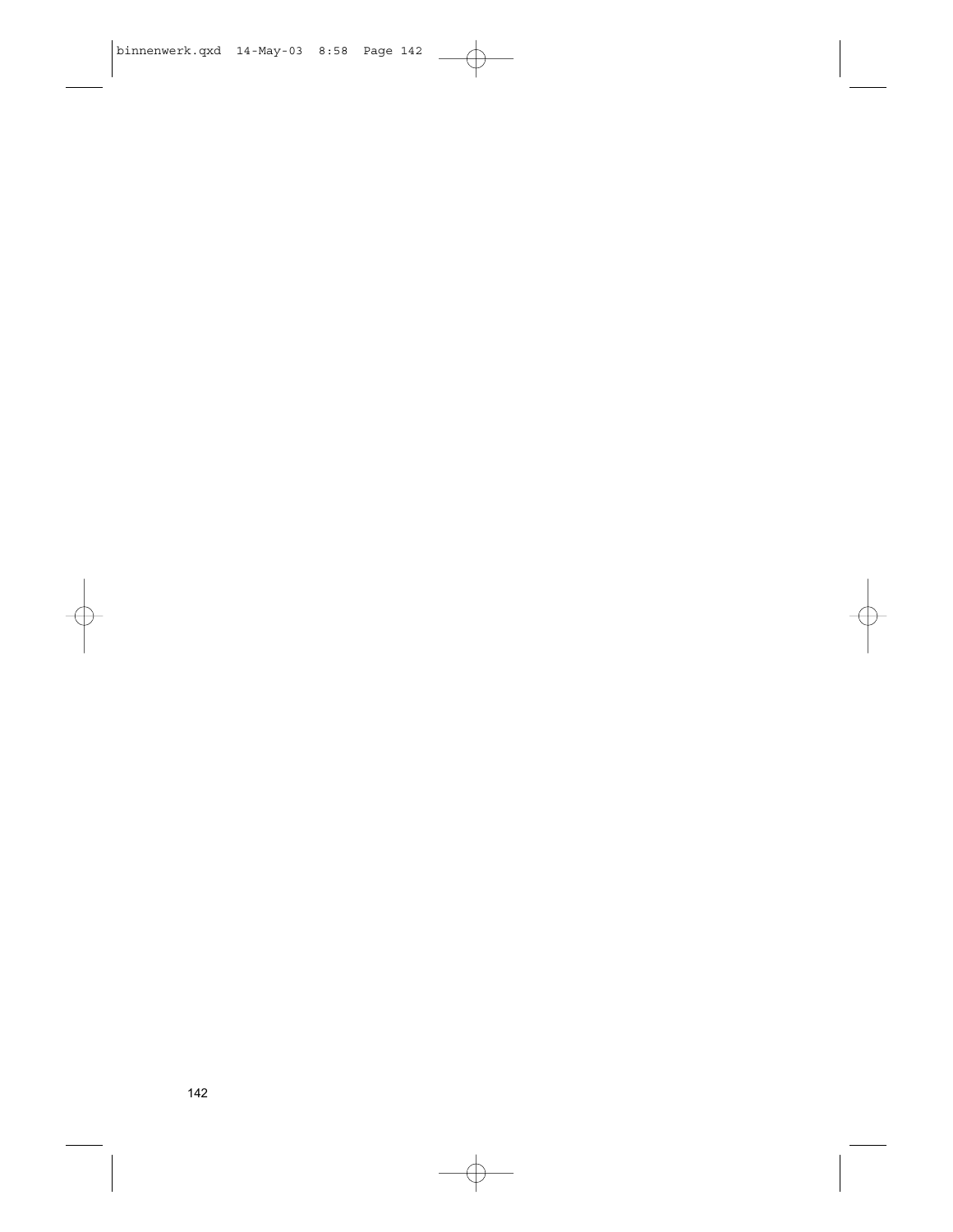

Dit boek gaat over de invloed van de context op het individu. Meer specifiek handelt dit boek over de invloed van de electorale context op het wel of niet gaan stemmen bij verkiezingen. Hoofdstuk Een maakt duidelijk waarom dit onderwerp van belang is: individuele kenmerken bepalen weliswaar voor een groot gedeelte of iemand wel of niet regelmatig stemt, maar het merendeel van deze individuele kenmerken is zeer stabiel, en kan daarom niet verklaren waarom de opkomst bij de ene verkiezing hoger is dan de andere. Contextuele kenmerken, kenmerken die de verkiezing beschrijven, kunnen deze variaties in verkiezingsopkomst wel verklaren.

Hoofdstuk Twee onderzoekt de invloed van contextuele kenmerken op individuele kiezers bij Tweede Kamerverkiezingen in Nederland. Naast de gebruikelijke individuele kenmerken die helpen verklaren of iemand zal gaan stemmen bij Tweede Kamer verkiezingen, is ook een viertal contextuele factoren in het verklaringsmodel opgenomen. Deze kenmerken van verkiezingen zijn: of de verkiezingen volgen op een val van het kabinet; hoe snel twee verkiezingen elkaar opvolgen; of de bestaande coalitie na de verkiezingen wil doorregeren; en of de verkiezingen een nek-aan-nek race te zien geven. Deze factoren blijken inderdaad van invloed te zijn op de opkomstbereidheid van Nederlandse kiezers. Dit model met individuele en context kenmerken kan tevens beter voorpellen of verkiezingen een hoge of lage opkomst zullen kennen.

In Hoofdstuk Twee wordt tevens een eerste aanzet gegeven tot het 'individualiseren' van de context. Met behulp van interactie effecten wordt individuele variatie in de invloed van contextuele effecten gemodelleerd. Dit wordt verder uitgewerkt in Hoofdstuk Drie, en vormt de rode draad van deze dissertatie: het effect van verkiezingskenmerken is niet uniform, maar verschilt voor verschillende groepen kiezers.

Hoofdstuk Drie geeft allereerst een overzicht hoe electorale participatie op individueel en contextueel niveau geanalyseerd kan worden, en laat zien dat het niet voldoende is om het individuele en het contextuele niveau simpelweg samen te voegen in een verklarend model. Voor een juiste weergave van de invloed van contextuele kenmerken op individuele kiezers is een meer geavanceerde benadering nodig, waarin de invloed van de context varieert op individueel niveau. Deze benadering wordt vervolgens theoretisch uitgewerkt voor drie contextuele kenmerken: of verkiezingen op een zondag of een weekdag gehouden worden; of verschillende verkiezingen op dezelfde dag gehouden worden, en of de verkiezingen een nekaan-nek race te zien geven. De invloed van een nek-aan-nek race op het wel of niet gaan stemmen biedt de beste mogelijkheid tot een empirische toetsing van het model, hetgeen in de hoofdstukken Vier, Vijf en Zes wordt uitgewerkt. Daarbij wordt gebruikt gemaakt van een typologie van kiezers die aangeeft welke kiezers wel, en welke zeer waarschijnlijk niet beïnvloed worden door een nek-aan-nek race.

Hoofdstuk Vier analyseert de invloed van een nek-aan-nek race op geaggregeerd niveau, voor verschillende politieke systemen. Tevens wordt het onderscheid tussen opiniepeilingen of verkiezingsuitslagen als indicator voor een nek-aan-nek race behandeld. Hoofdstuk Vier

 $\overline{\wedge}$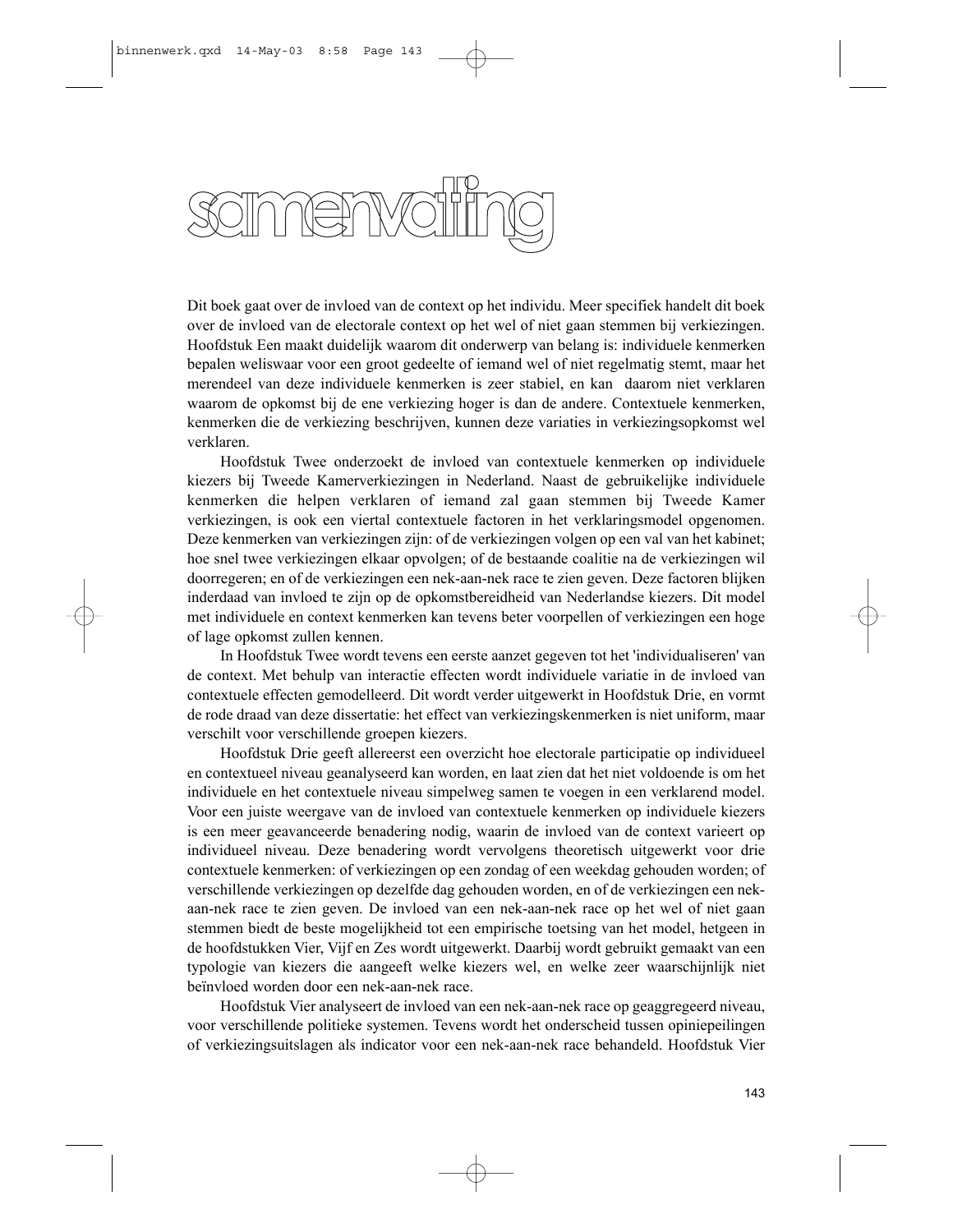laat zien dat een verkiezingsrace op verschillende manieren geoperationaliseerd kan worden, afhankelijk van de structuur van het partij-politieke landschap. De resultaten geven aan dat voor verschillende landen de invloed van een nek-aan-nek race op opkomst duidelijk waarneembaar is.

Nu vastgesteld is dat een nek-aan-nek race de verkiezingsopkomst beïnvloedt, is een volgende stap mogelijk. In Hoofdstuk Vijf en Hoofdstuk Zes wordt de invloed van een nekaan-nek race op individuele kiezers in Groot-Brittannië en Zweden geanalyseerd. Hoofdstuk Vier liet zien dat in deze landen de invloed van een nek-aan-nek race op opkomst waarneembaar is. De vraag die beantwoord wordt in Hoofdstuk Vijf en Zes is: wordt iedere kiezer in gelijke mate beïnvloedt door de verkiezingsrace? Hoofdstuk Vijf laat zien dat in Groot-Brittannië aanzienlijke verschillen zijn waar te nemen tussen kiezers. De verschillende typen kiezers, geïntroduceerd in Hoofdstuk Drie, blijken inderdaad verschillend te reageren op de verkiezingsrace. Hoofdstuk Zes laat zien dat dit in Zweden niet het geval is: de invloed van een spannende verkiezingsrace is in Zweden nagenoeg gelijk voor alle kiezers.

Het concluderende Hoofdstuk Zeven beschouwt de bevindingen uit de voorgaande hoofdstukken. Er wordt een discussie gevoerd over de noodzakelijkheid van de analyse van contextuele invloeden op individueel niveau. Tevens worden aanzetten gegeven tot een verdere bestudering van de politieke context.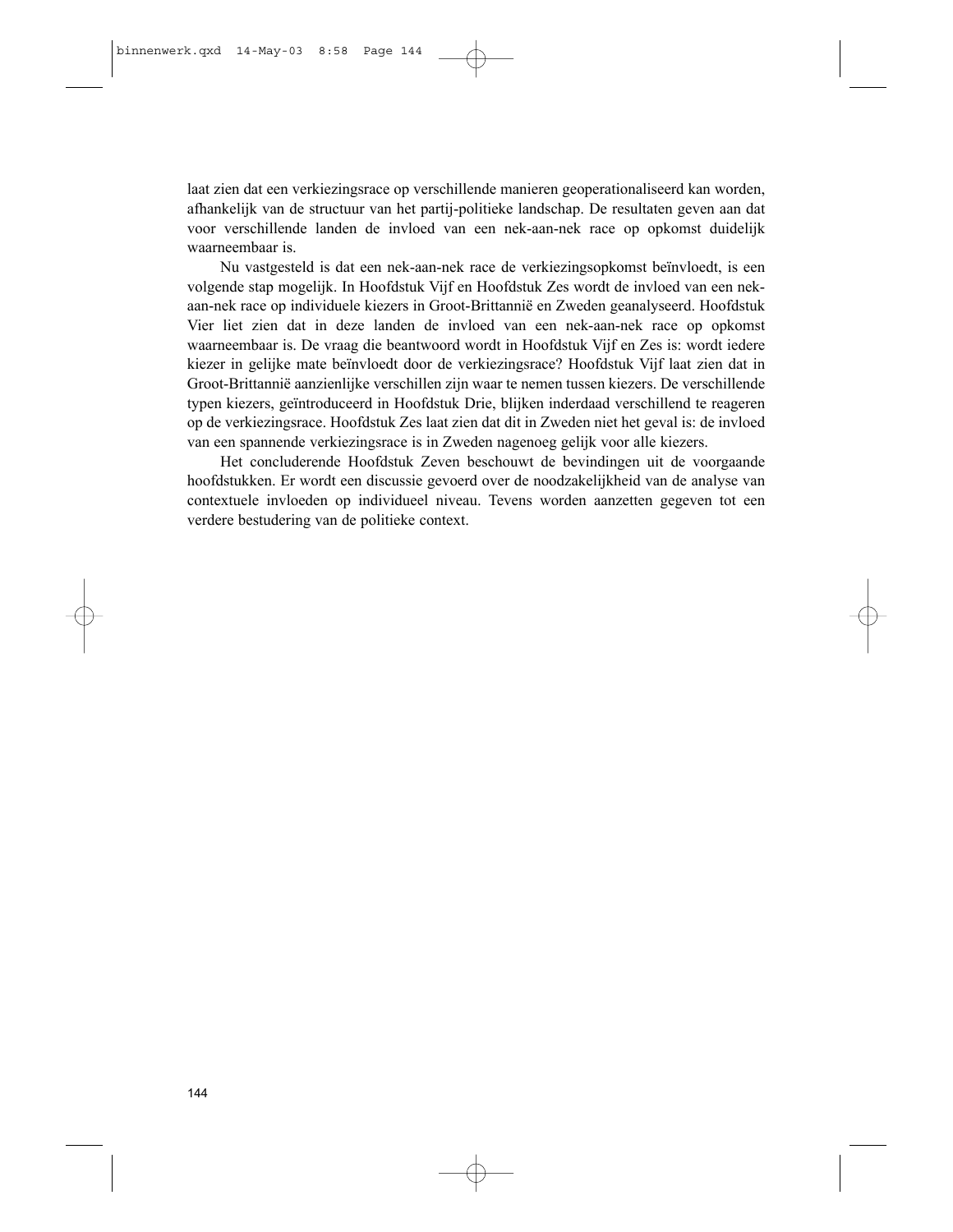## ICS Dissertation Series

The ICS series presents dissertations of the Interuniversity Center for Social Science Theory and Methodology. Each of these studies aims at integrating explicit theory formation with state of the art empirical research or at the development of advanced methods for empirical research. The ICS was founded in 1986 as a cooperative effort of the universities of Groningen and Utrecht. Since 1992, the ICS expanded to the University of Nijmegen. Most of the projects are financed by the participating universities or by the Netherlands Organization for Scientific Research (NWO). The international composition of the ICS graduate students is mirrored in the increasing international orientation of the projects and thus of the ICS series itself.

- 1) C. van Liere, (1990), Lastige Leerlingen. *Een empirisch onderzoek naar sociale oorzaken van probleemgedrag op basisscholen.* Amsterdam: Thesis Publishers.
- 2) Marco H.D. van Leeuwen, (1990), *Bijstand in Amsterdam, ca. 1800 1850. Armenzorg als beheersings en overlevingsstrategie.* ICS dissertation, Utrecht.
- 3) I. Maas, (1990), *Deelname aan podiumkunsten via de podia, de media en actieve beoefening. Substitutie of leereffecten?* Amsterdam: Thesis Publishers.
- 4) M.I. Broese van Groenou, (1991), *Gescheiden Netwerken. De relaties met vrienden en verwanten na echtscheiding.* Amsterdam: Thesis Publishers.
- 5) Jan M.M. van den Bos, (1991), *Dutch EC Policy Making. A Model Guided Approach to Coordination and Negotiation.* Amsterdam: Thesis Publishers.
- 6) Karin Sanders, (1991), *Vrouwelijke Pioniers. Vrouwen en mannen met een ëmannelijkeí hogere beroepsopleiding aan het begin van hun loopbaan.* Amsterdam: Thesis Publishers.
- 7) Sjerp de Vries, (1991), *Egoism, Altruism, and Social Justice. Theory and Experiments on Cooperation in Social Dilemmas.* Amsterdam: Thesis Publishers.
- 8) Ronald S. Batenburg, (1991), *Automatisering in bedrijf.* Amsterdam: Thesis Publishers.
- 9) Rudi Wielers, (1991), *Selectie en allocatie op de arbeidsmarkt. Een uitwerking voor de informele* en geïnstitutionaliseerde kinderopvang. Amsterdam: Thesis Publishers.
- 10) Gert P. Westert, (1991), *Verschillen in ziekenhuisgebruik. ICS dissertation,* Groningen.
- 11) Hanneke Hermsen, (1992), *Votes and Policy Preferences. Equilibria in Party Systems.* Amsterdam: Thesis Publishers.
- 12) Cora J.M. Maas, (1992), *Probleemleerlingen in het basisonderwijs.* Amsterdam: Thesis Publishers.
- 13) Ed A.W. Boxman, (1992), *Contacten en carriËre. Een empirisch theoretisch onderzoek naar de relatie tussen sociale netwerken en arbeidsmarktposities.* Amsterdam: Thesis Publishers.
- 14) Conny G.J. Taes, (1992), *Kijken naar banen. Een onderzoek naar de inschatting van arbeidsmarktkansen bij schoolverlaters uit het middelbaar beroepsonderwijs.* Amsterdam: Thesis Publishers.
- 15) Peter van Roozendaal, (1992), *Cabinets in Multi Party Democracies. The Effect of Dominant and Central Parties on Cabinet Composition and Durability.* Amsterdam: Thesis Publishers.
- 16) Marcel van Dam, (1992), *Regio zonder regie. Verschillen in en effectiviteit van gemeentelijk arbeidsmarktbeleid.* Amsterdam: Thesis Publishers.
- 17) Tanja van der Lippe, (1993), *Arbeidsverdeling tussen mannen en vrouwen.* Amsterdam: Thesis Publishers.
- 18) Marc A. Jacobs, (1993), *Software: Kopen of Kopiëren? Een sociaal wetenschappelijk onderzoek onder PC gebruikers.* Amsterdam: Thesis Publishers.
- 19) Peter van der Meer, (1993), *Verdringing op de Nederlandse arbeidsmarkt. sector en sekseverschillen.* Amsterdam: Thesis Publishers.
- 20) Gerbert Kraaykamp, (1993), *Over lezen gesproken. Een studie naar sociale differentiatie in leesgedrag.* Amsterdam: Thesis Publishers.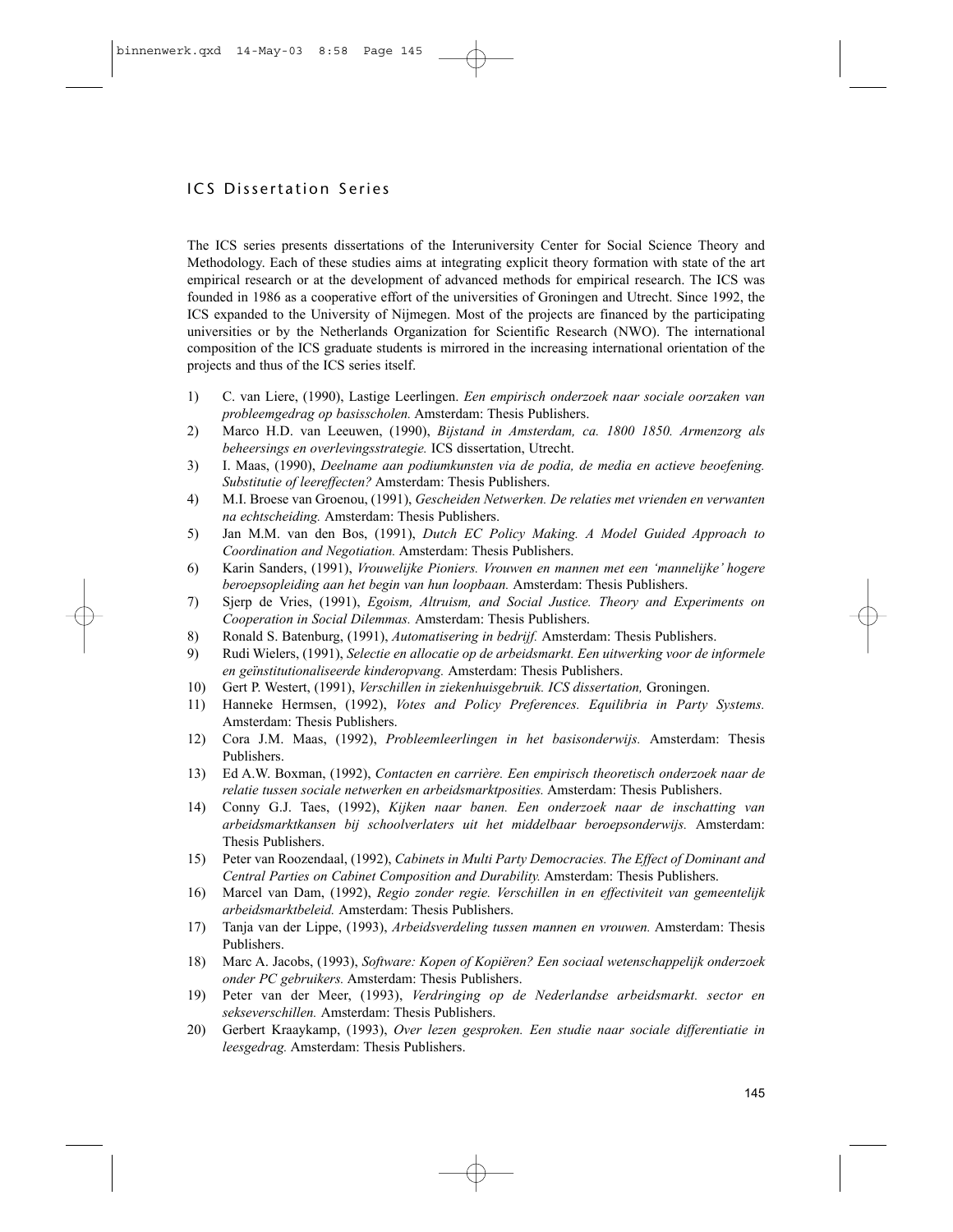- 21) Evelien Zeggelink, (1993), *Strangers into Friends. The Evolution of Friendship Networks Using an Individual Oriented Modeling Approach.* Amsterdam: Thesis Publishers.
- 22) Jaco Berveling, (1994), *Het stempel op de besluitvorming. Macht, invloed en besluitvorming op twee Amsterdamse beleidsterreinen.* Amsterdam: Thesis Publishers.
- 23) Wim Bernasco, (1994), *Coupled Careers. The Effects of Spouseís Resources on Success at Work.* Amsterdam: Thesis Publishers.
- 24) Liset van Dijk, (1994), *Choices in Child Care. The Distribution of Child Care Among Mothers, Fathers and Non Parental Care Providers.* Amsterdam: Thesis Publishers.
- 25) Jos de Haan, (1994), *Research Groups in Dutch Sociology.* Amsterdam: Thesis Publishers.
- 26) K. Boahene, (1995), *Innovation Adoption as a Socio Economic Process. The Case of the Ghanaian Cocoa Industry.* Amsterdam: Thesis Publishers.
- 27) Paul E.M. Ligthart, (1995), *Solidarity in Economic Transactions. An Experimental Study of Framing Effects in Bargaining and Contracting.* Amsterdam: Thesis Publishers.
- 28) Roger Th. A.J. Leenders, (1995), *Structure and Influence. Statistical Models for the Dynamics of Actor Attributes, Network Structure, and their Interdependence.* Amsterdam: Thesis Publishers.
- 29) Beate Völker, (1995), *Should Auld Acquaintance Be Forgot...? Institutions of Communism, the Transition to Capitalism and Personal Networks: the Case of East Germany.* Amsterdam: Thesis Publishers.
- 30) A. Cancrinus Matthijsse, (1995), *Tussen hulpverlening en ondernemerschap. Beroepsuitoefening en taakopvattingen van openbare apothekers in een aantal West Europese landen.* Amsterdam: Thesis Publishers.
- 31) Nardi Steverink, (1996), *Zo lang mogelijk zelfstandig. Naar een verklaring van verschillen in oriÎntatie ten aanzien van opname in een verzorgingstehuis onder fysiek kwetsbare ouderen.* Amsterdam: Thesis Publishers.
- 32) Ellen Lindeman, (1996), *Participatie in vrijwilligerswerk.* Amsterdam: Thesis Publishers.
- 33) Chris Snijders, (1996), *Trust and Commitments.* Amsterdam: Thesis Publishers.
- 34) Koos Postma, (1996), *Changing Prejudice in Hungary. A Study on the Collapse of State Socialism and Its Impact on Prejudice Against Gypsies and Jews.* Amsterdam: Thesis Publishers.
- 35) Jooske T. van Busschbach, (1996), *Uit het oog, uit het hart? Stabiliteit en verandering in persoonlijke relaties.* Amsterdam: Thesis Publishers.
- 36) RenÈ Torenvlied, (1996), *Besluiten in uitvoering. TheorieÎn over beleidsuitvoering modelmatig getoetst op sociale vernieuwing in drie gemeenten.* Amsterdam: Thesis Publishers.
- 37) Andreas Flache, (1996), *The Double Edge of Networks. An Analysis of the Effect of Informal Networks on Cooperation in Social Dilemmas.* Amsterdam: Thesis Publishers.
- 38) Kees van Veen, (1997), *Inside an Internal Labor Market: Formal Rules, Flexibility and Career Lines in a Dutch Manufacturing Company.* Amsterdam: Thesis Publishers.
- 39) Lucienne van Eijk, (1997), *Activity and Well being in the Elderly.* Amsterdam: Thesis Publishers.
- 40) Róbert Gál, (1997), *Unreliability. Contract Discipline and Contract Governance under Economic Transition.* Amsterdam: Thesis Publishers.
- 41) Anne Geerte van de Goor, (1997), *Effects of Regulation on Disability Duration.* ICS dissertation, Utrecht.
- 42) Boris Blumberg, (1997), *Das Management von Technologiekooperationen. Partnersuche und Verhandlungen mit dem Partner aus Empirisch Theoretischer Perspektive.* ICS dissertation, Utrecht.
- 43) Marijke von Bergh, (1997), *Loopbanen van oudere werknemers.* Amsterdam: Thesis Publishers.
- 44) Anna Petra Nieboer, (1997), *Life Events and Well Being: A Prospective Study on Changes in Well Being of Elderly People Due to a Serious Illness Event or Death of the Spouse.* Amsterdam: Thesis Publishers.
- 45) Jacques Niehof, (1997), *Resources and Social Reproduction: The Effects of Cultural and Material Resources on Educational and Occupational Careers in Industrial Nations at the End of the Twentieth Century.* ICS dissertation, Nijmegen.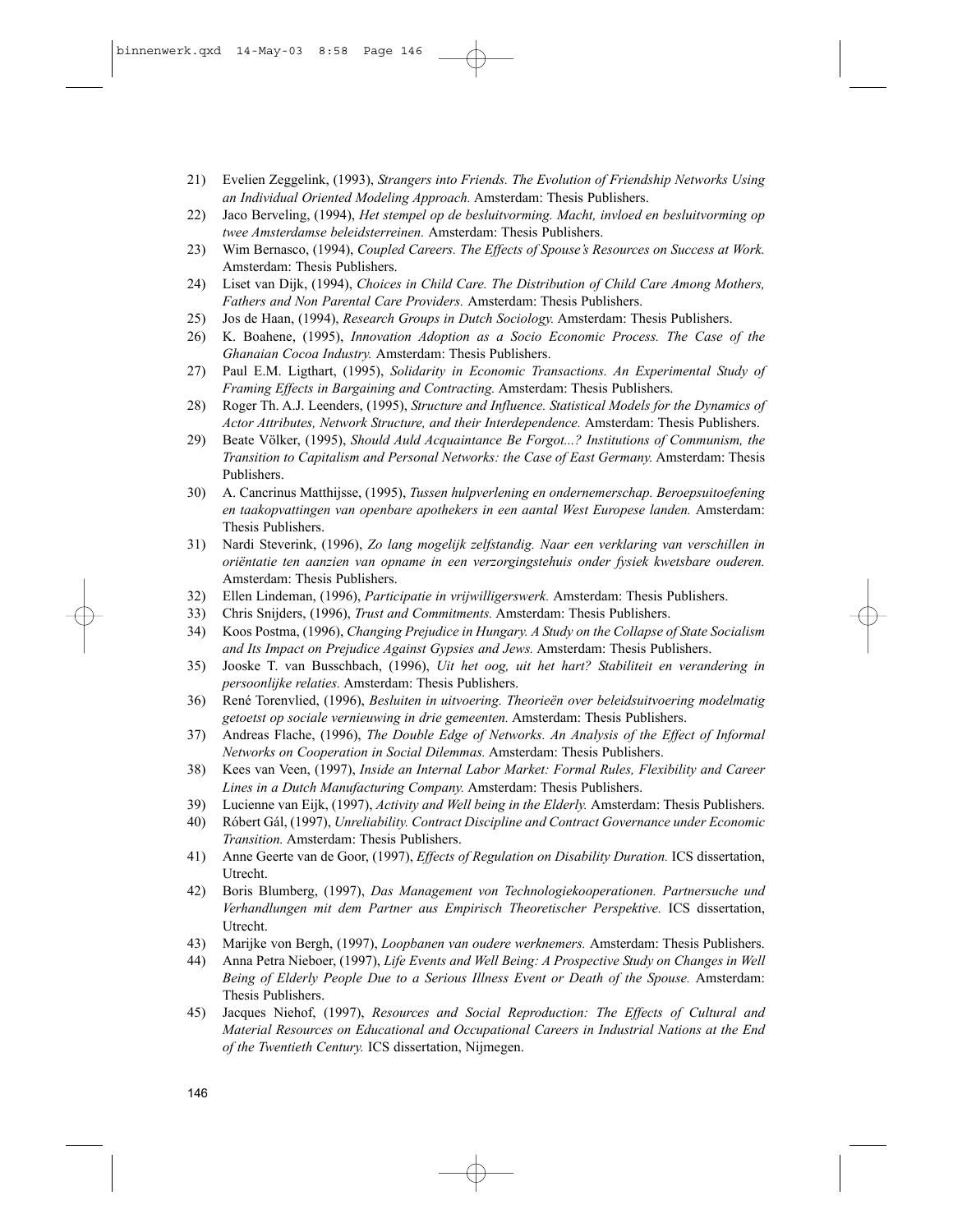- 46) Ariana Nee, (1997), *The Kindred Vote. Individual and Family Effects of Social Class and Religion on Electoral Change in the Netherlands, 1956 1994.* ICS dissertation, Nijmegen.
- 47) Jim Allen, (1997), *Sector Composition and the Effect of Education on Wages: an International Comparison.* Amsterdam: Thesis Publishers.
- 48) Jack B.F. Hutten, (1998), *Workload and Provision of Care in General Practice. An Empirical Study of the Relation Between Workload of Dutch General Practitioners and the Content and Quality of their Care.* ICS dissertation, Utrecht.
- 49) Per B. Kropp, (1998), *Berufserfolg im Transformationsprozefl. Eine theoretisch empirische Studie ¸ber die Gewinner und Verlierer der Wende in Ostdeutschland.* ICS dissertation, Utrecht.
- 50) Maarten H.J. Wolbers, (1998), *Diploma inflatie en verdringing op de arbeidsmarkt. Een studie naar ontwikkelingen in de opbrengsten van diplomaís in Nederland.* ICS dissertation, Nijmegen.
- 51) Wilma Smeenk, (1998), *Opportunity and Marriage. The Impact of Individual Resources and Marriage Market Structure on First Marriage Timing and Partner Choice in the Netherlands.* ICS dissertation, Nijmegen.
- 52) Marinus Spreen, (1999), *Sampling Personal Network Structures: Statistical Inference in Ego-Graphs.* ICS dissertation, Groningen.
- 53) Vincent Buskens, (1999), *Social Networks and Trust.* ICS dissertation, Utrecht.
- 54) Susanne Rijken, (1999), *Educational Expansion and Status Attainment. A Cross-National and Over-Time Comparison.* ICS dissertation, Utrecht.
- 55) MÈrove Gijsberts, (1999), *The Legitimation of Inequality in State-Socialist and Market Societies, 1987-1996.* ICS dissertation, Utrecht.
- 56) Gerhard G. Van de Bunt, (1999), *Friends by Choice. An Actor-Oriented Statistical Network Model for Friendship Networks Through Time.* ICS dissertation, Groningen.
- 57) Robert Thomson, (1999), *The Party Mandate: Election Pledges and Government Actions in the Netherlands, 1986 1998.* Amsterdam: Thela Thesis.
- 58) Corine Baarda, (1999), *Politieke besluiten en boeren beslissingen. Het draagvlak van het mestbeleid tot 2000.* ICS dissertation, Groningen.
- 59) Rafael Wittek, (1999), *Interdependence and Informal Control in Organizations.* ICS dissertation, Groningen.
- 60) Diane Payne, (1999), *Policy Making in the European Union: an Analysis of the Impact of the Reform of the Structural Funds in Ireland.* ICS dissertation, Groningen.
- 61) RenÈ Veenstra, (1999), *Leerlingen Klassen Scholen. Prestaties en vorderingen van leerlingen in het voortgezet onderwijs.* Amsterdam, Thela Thesis.
- 62) Marjolein Achterkamp, (1999), *Influence Strategies in Collective Decision Making. A Comparison of Two Models.* ICS dissertation, Groningen.
- 63) Peter Mühlau, (2000), *The Governance of the Employment Relation. A Relational Signaling Perspective.* ICS dissertation, Groningen.
- 64) Agnes Akkerman, (2000), *Verdeelde vakbeweging en stakingen. Concurrentie om leden.* ICS dissertation, Groningen.
- 65) Sandra van Thiel, (2000), *Quangocratization: Trends, Causes and Consequences.* ICS dissertation, Utrecht.
- 66) Rudi Turksema, (2000), *Supply of Day Care.* ICS dissertation, Utrecht.
- 67) Sylvia E. Korupp (2000), *Mothers and the Process of Social Stratification.* ICS dissertation, Utrecht.
- 68) Bernard A. Nijstad (2000), *How the Group Affects the Mind: Effects of Communication in Idea Generating Groups.* ICS dissertation, Utrecht.
- 69) Inge F. de Wolf (2000), *Opleidingsspecialisatie en arbeidsmarktsucces van sociale wetenschappers.* ICS dissertation, Utrecht.
- 70) Jan Kratzer (2001), *Communication and Performance: An Empirical Study in Innovation Teams.* ICS-dissertation, Groningen.
- 71) Madelon Kroneman (2001), *Healthcare Systems and Hospital Bed Use.* ICS/NIVEL-dissertation, Utrecht.